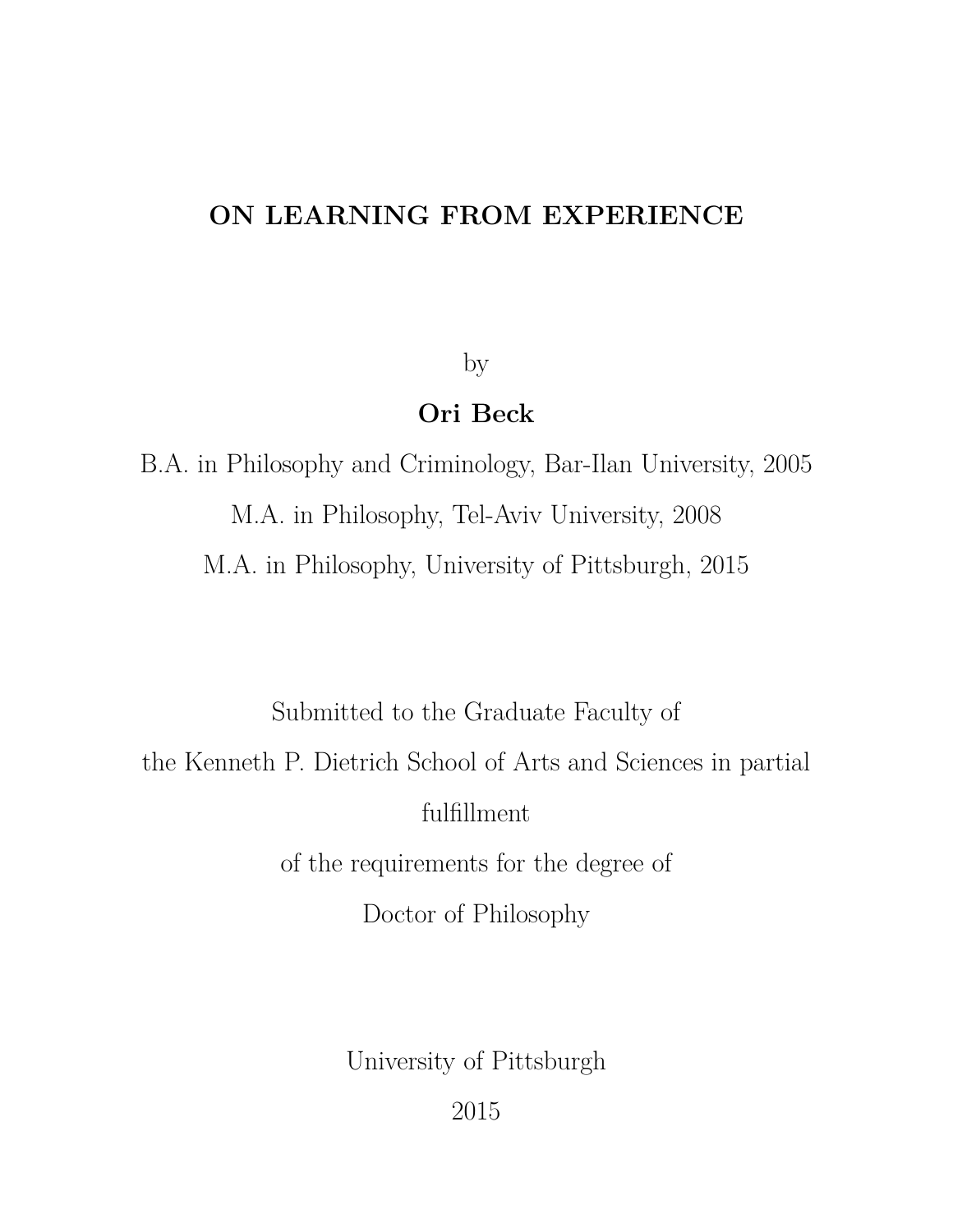### UNIVERSITY OF PITTSBURGH

### KENNETH P. DIETRICH SCHOOL OF ARTS AND SCIENCES

This dissertation was presented

by

Ori Beck

It was defended on

September 9, 2015

and approved by

Anil Gupta, Alan Ross Anderson Distinguished Professor of Philosophy

Edouard Machery, Professor of History and Philosophy of Science

John McDowell, Distinguished University Professor of Philosophy

Mark Wilson, Professor of Philosophy

Dissertation Director: Anil Gupta, Alan Ross Anderson Distinguished Professor of Philosophy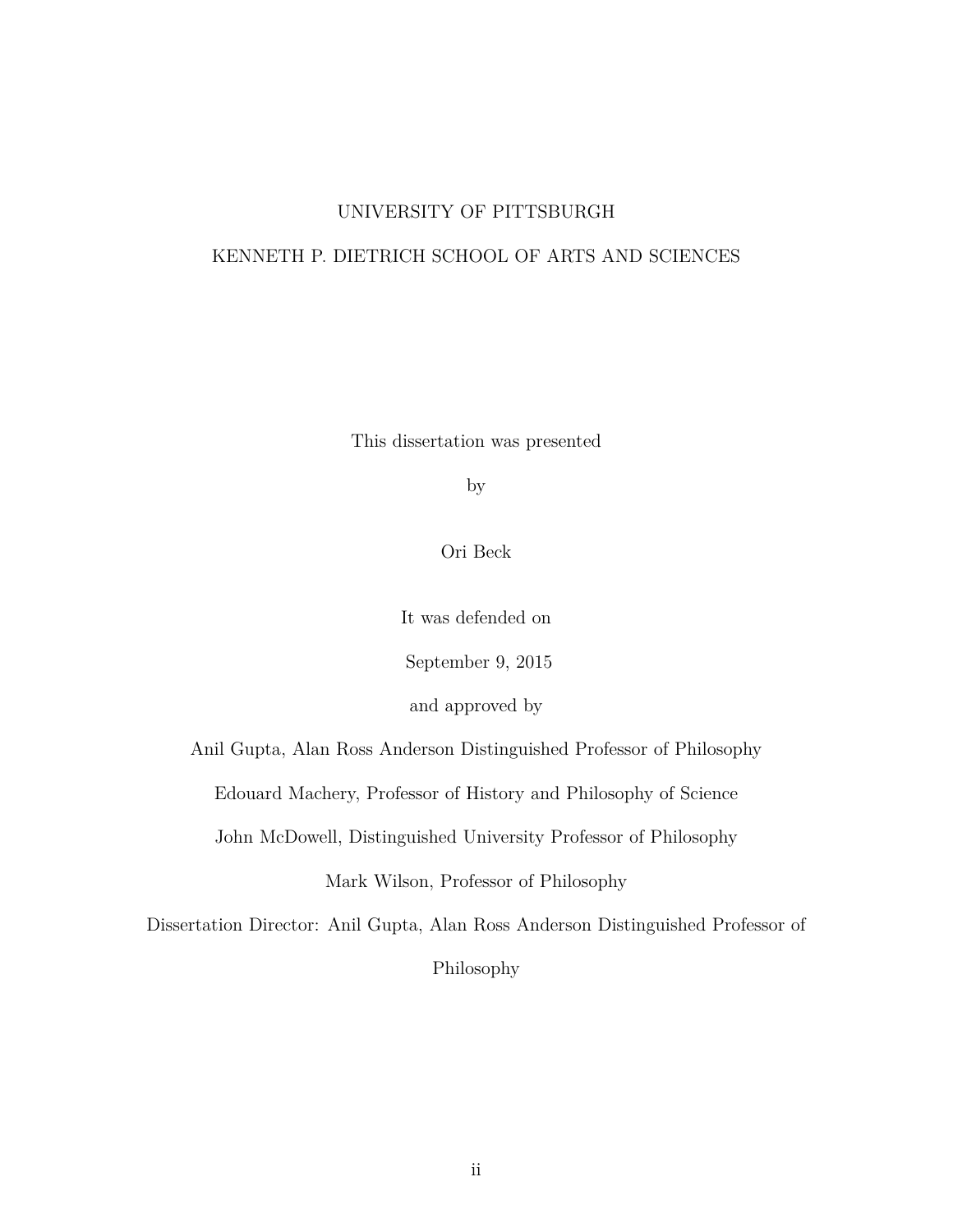Copyright  $\copyright$  by Ori Beck 2015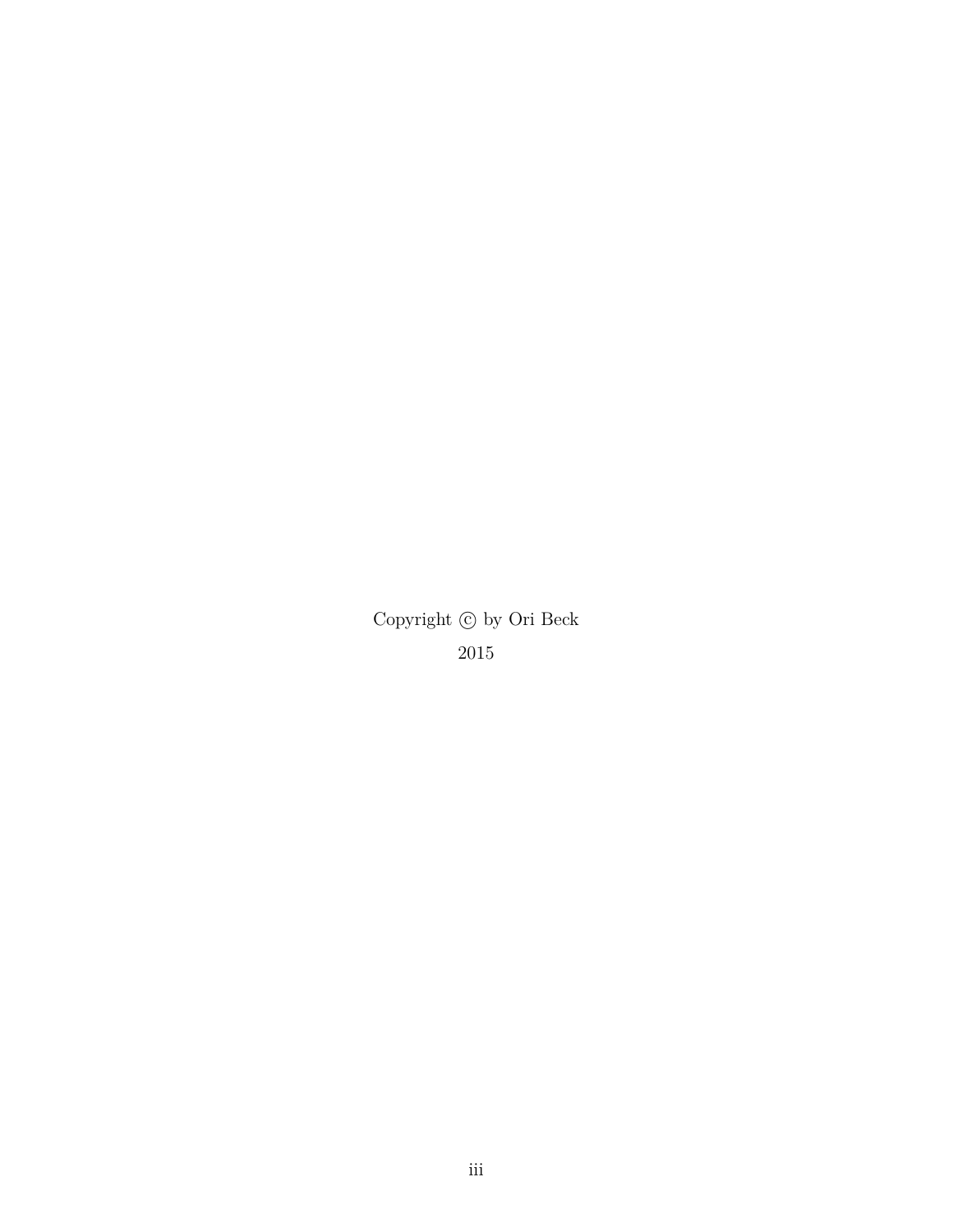#### **ON LEARNING FROM EXPERIENCE**

Ori Beck, PhD

University of Pittsburgh, 2015

How can I come to justifiably (or knowledgeably) believe that there is an owl over there on the basis of my seeing its being there? More generally: How can we come to justifiably (or knowledgeably) believe things on the basis of our experiences? I argue that we can make do with a simple and intuitive answer: Experiences present us with objects, properties, relations and states of affairs (or, events). If we have the capacities to tell what these presented entities are, we can justifiably (or knowledgeably) form appropriate beliefs on the basis of the experiences. I call this position the "Simple Picture" (or, "SP").

SP stands in contrast to the Representationalist epistemology, according to which experiences do not quite present us with entities, as represent how the world is. Under certain conditions, we can justifiably form beliefs on the strength of these experiences by taking it that things are as our experiences represent them to be.

The Representationalist epistemology cannot be correct. Through a series of thought experiments, involving various kinds of spectrum inversions, I show that none of the current theories of content can assign representational contents to our experiences in a way that tracks the beliefs that we can justifiably form on their strength. I then further show that even intuitive and pre-theoretical attributions of representational contents cannot perform this feat.

Representationalist epistemologists might retort by saying that SP must have problems of its own: "SP holds that perceptual experiences are mental states that present us with entities. This means that it belongs to the Naive Realist family of views. And all views of this family cannot give an adequate account of illusions and hallucinations." SP's response sets it apart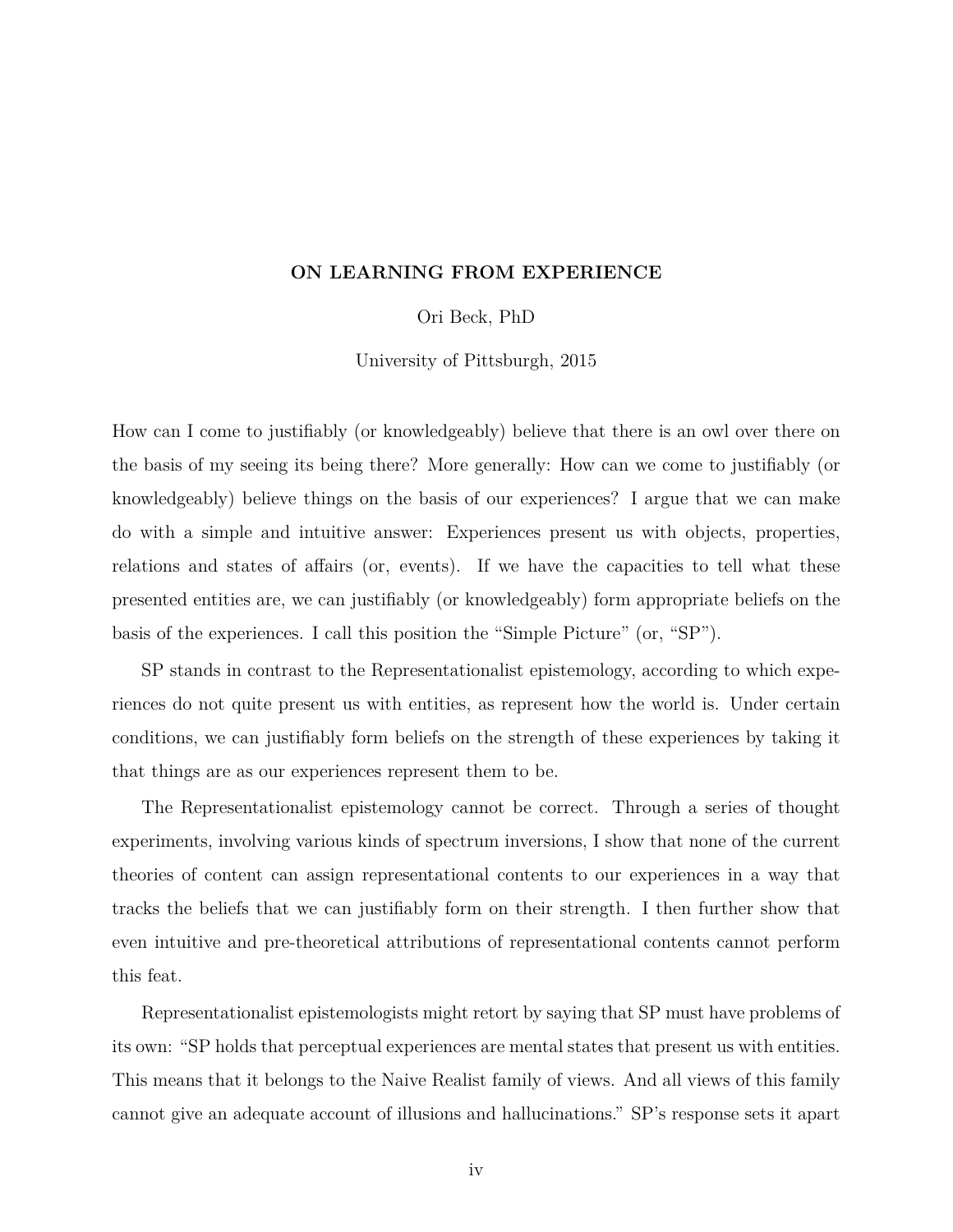from other Naive Realist views. While most Naive Realist views (e.g., those of Brewer, Fish and Martin) favor a Metaphysical Disjunctivist line, SP offers a uniform metaphysics and epistemology for perceptual and hallucinatory experiences. SP furthermore gives a positive account of illusions as well.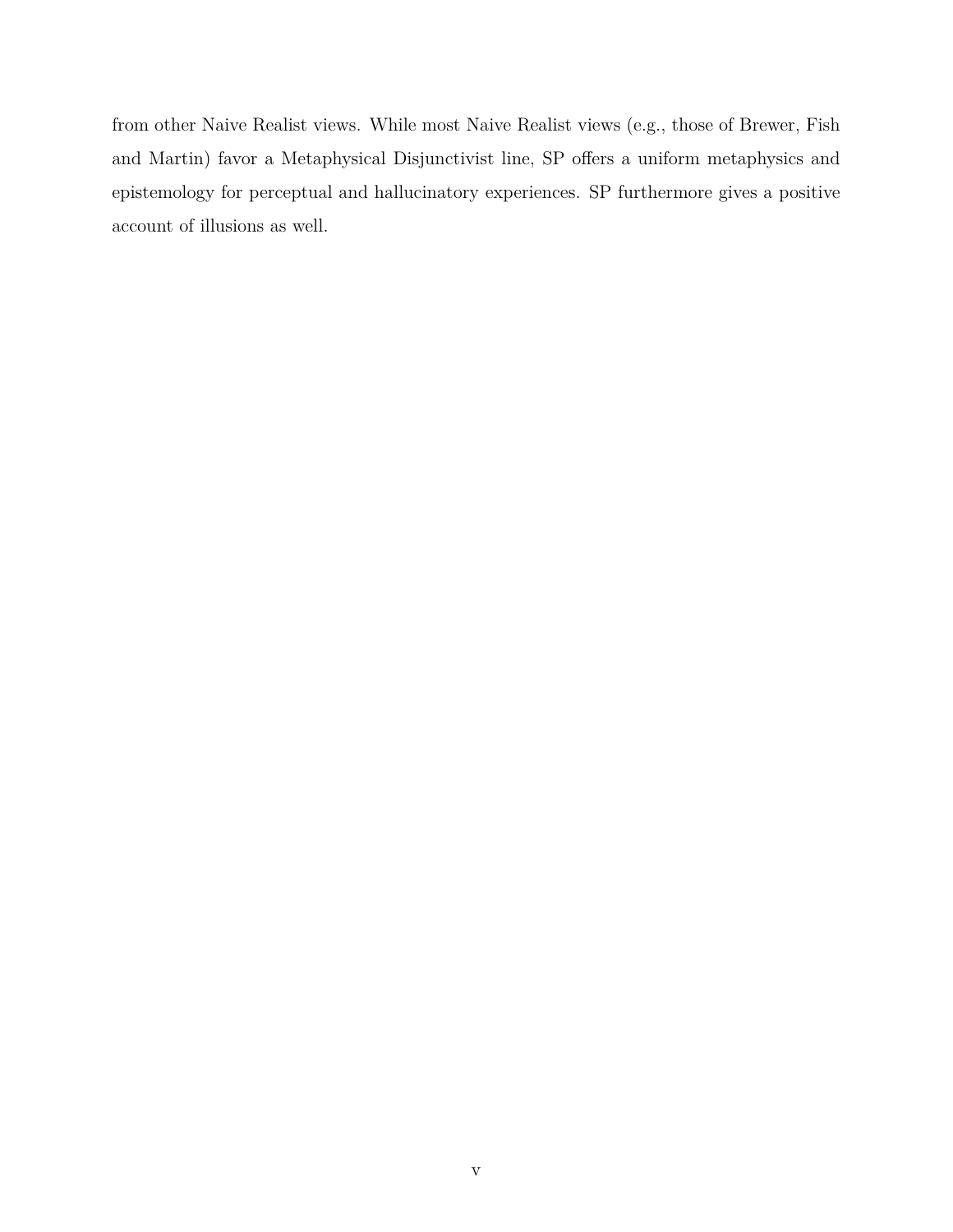## **TABLE OF CONTENTS**

|            |                                                                                                                                                                                                                                               | ix             |  |  |  |  |  |  |  |  |  |
|------------|-----------------------------------------------------------------------------------------------------------------------------------------------------------------------------------------------------------------------------------------------|----------------|--|--|--|--|--|--|--|--|--|
| 1.0        | A BRIEF INTRODUCTION Experience of the set of the set of the set of the set of the set of the set of the set of the set of the set of the set of the set of the set of the set of the set of the set of the set of the set of<br>$\mathbf{1}$ |                |  |  |  |  |  |  |  |  |  |
| 2.0        | HOW NOT TO LEARN FROM EXPERIENCE                                                                                                                                                                                                              | $\overline{4}$ |  |  |  |  |  |  |  |  |  |
|            | 2.1 On ER                                                                                                                                                                                                                                     | $\overline{5}$ |  |  |  |  |  |  |  |  |  |
|            |                                                                                                                                                                                                                                               | 7              |  |  |  |  |  |  |  |  |  |
|            |                                                                                                                                                                                                                                               | 19             |  |  |  |  |  |  |  |  |  |
|            |                                                                                                                                                                                                                                               | 25             |  |  |  |  |  |  |  |  |  |
|            |                                                                                                                                                                                                                                               | 31             |  |  |  |  |  |  |  |  |  |
|            |                                                                                                                                                                                                                                               | 32             |  |  |  |  |  |  |  |  |  |
| <b>3.0</b> | <b>HOW WE LEARN FROM PERCEPTION</b>                                                                                                                                                                                                           | 34             |  |  |  |  |  |  |  |  |  |
|            |                                                                                                                                                                                                                                               | 35             |  |  |  |  |  |  |  |  |  |
|            |                                                                                                                                                                                                                                               | 38             |  |  |  |  |  |  |  |  |  |
|            |                                                                                                                                                                                                                                               | 41             |  |  |  |  |  |  |  |  |  |
|            |                                                                                                                                                                                                                                               | 47             |  |  |  |  |  |  |  |  |  |
|            |                                                                                                                                                                                                                                               | 47             |  |  |  |  |  |  |  |  |  |
|            | 3.3.3 "Experiential Tracking Effort", "Success" and "Control"                                                                                                                                                                                 | 48             |  |  |  |  |  |  |  |  |  |
|            |                                                                                                                                                                                                                                               | 54             |  |  |  |  |  |  |  |  |  |
|            | 3.4 On Knowing, Justifiably Believing, and Rationally Believing                                                                                                                                                                               | 57             |  |  |  |  |  |  |  |  |  |
|            |                                                                                                                                                                                                                                               | 59             |  |  |  |  |  |  |  |  |  |
|            |                                                                                                                                                                                                                                               | 64             |  |  |  |  |  |  |  |  |  |
| 4.0        | OBJECTS OF HALLUCINATION                                                                                                                                                                                                                      | 66             |  |  |  |  |  |  |  |  |  |
|            |                                                                                                                                                                                                                                               | 69             |  |  |  |  |  |  |  |  |  |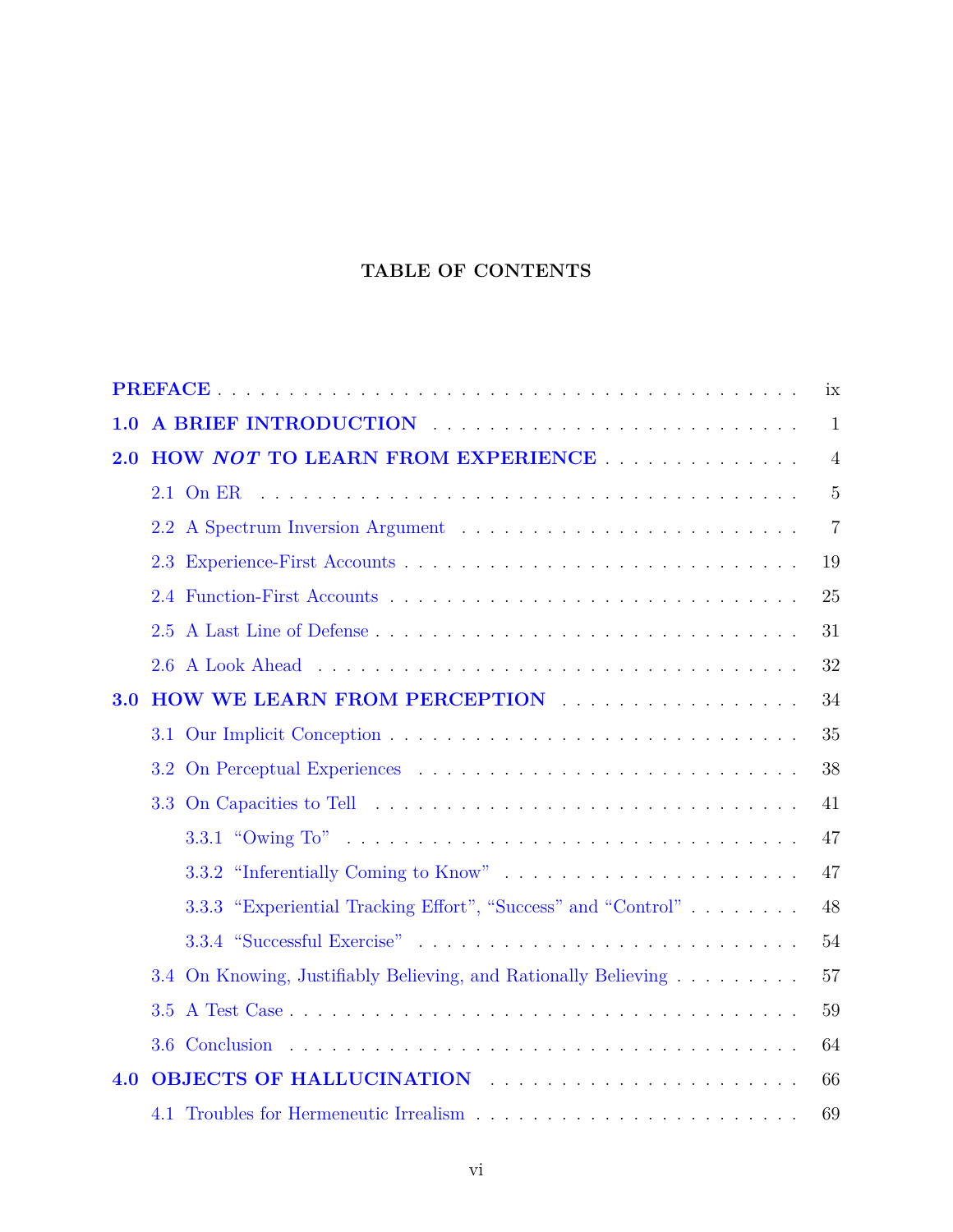|     |                                                             | 69  |
|-----|-------------------------------------------------------------|-----|
|     |                                                             | 72  |
|     |                                                             | 74  |
|     |                                                             | 77  |
|     | The Problem of Theoretical and Practical Inference<br>4.1.5 | 79  |
|     |                                                             | 82  |
|     |                                                             | 87  |
|     |                                                             | 87  |
|     |                                                             | 94  |
|     | 4.3                                                         | 97  |
|     |                                                             | 97  |
|     |                                                             | 98  |
|     |                                                             | 100 |
|     |                                                             | 106 |
|     |                                                             | 110 |
| 5.0 | ON LEARNING FROM HALLUCINATION AND ILLUSION                 | 119 |
|     | 5.1                                                         | 120 |
|     | 5.2                                                         | 125 |
|     | 5.3                                                         | 134 |
| 6.0 |                                                             | 136 |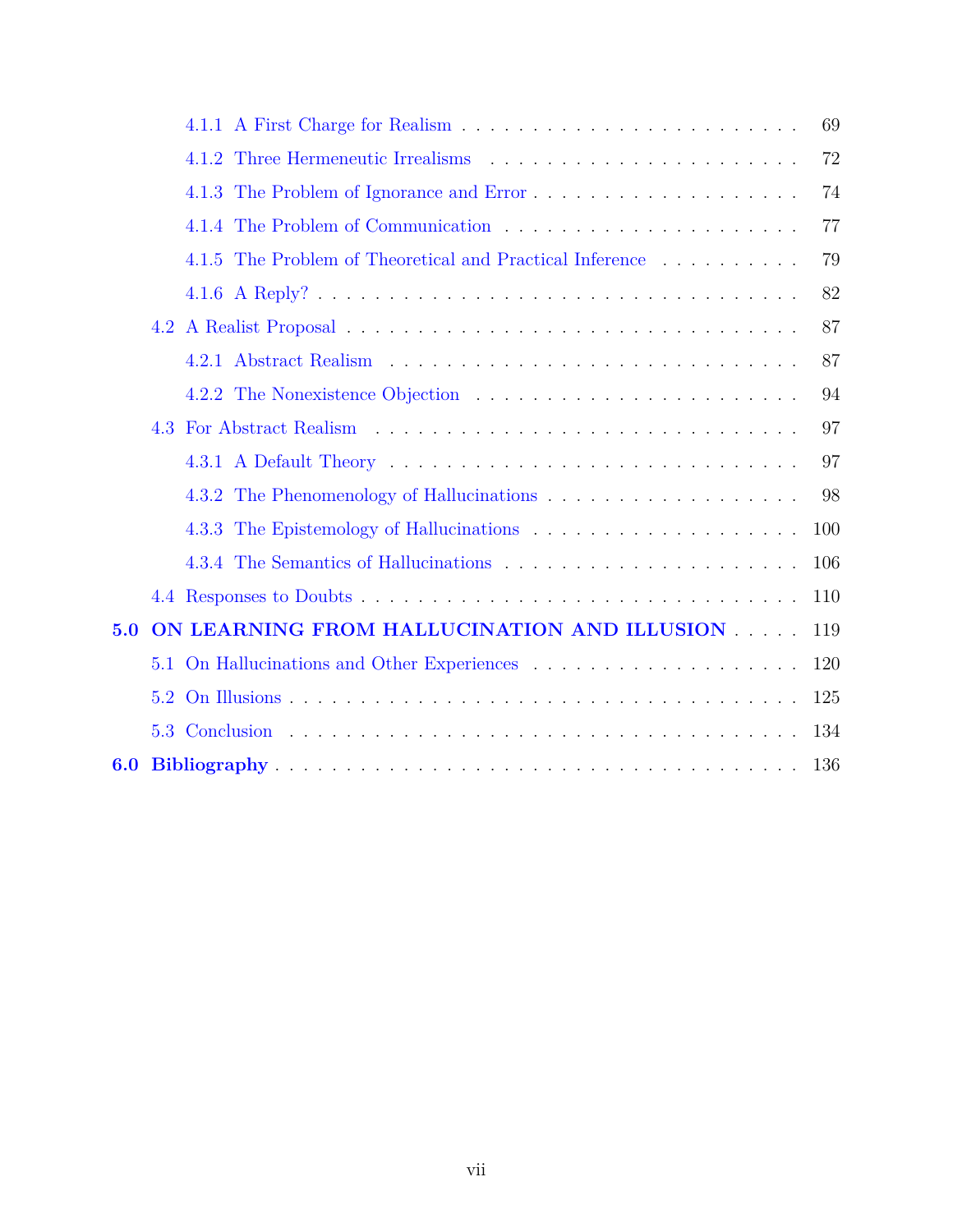## **LIST OF FIGURES**

|--|--|--|--|--|--|--|--|--|--|--|--|--|--|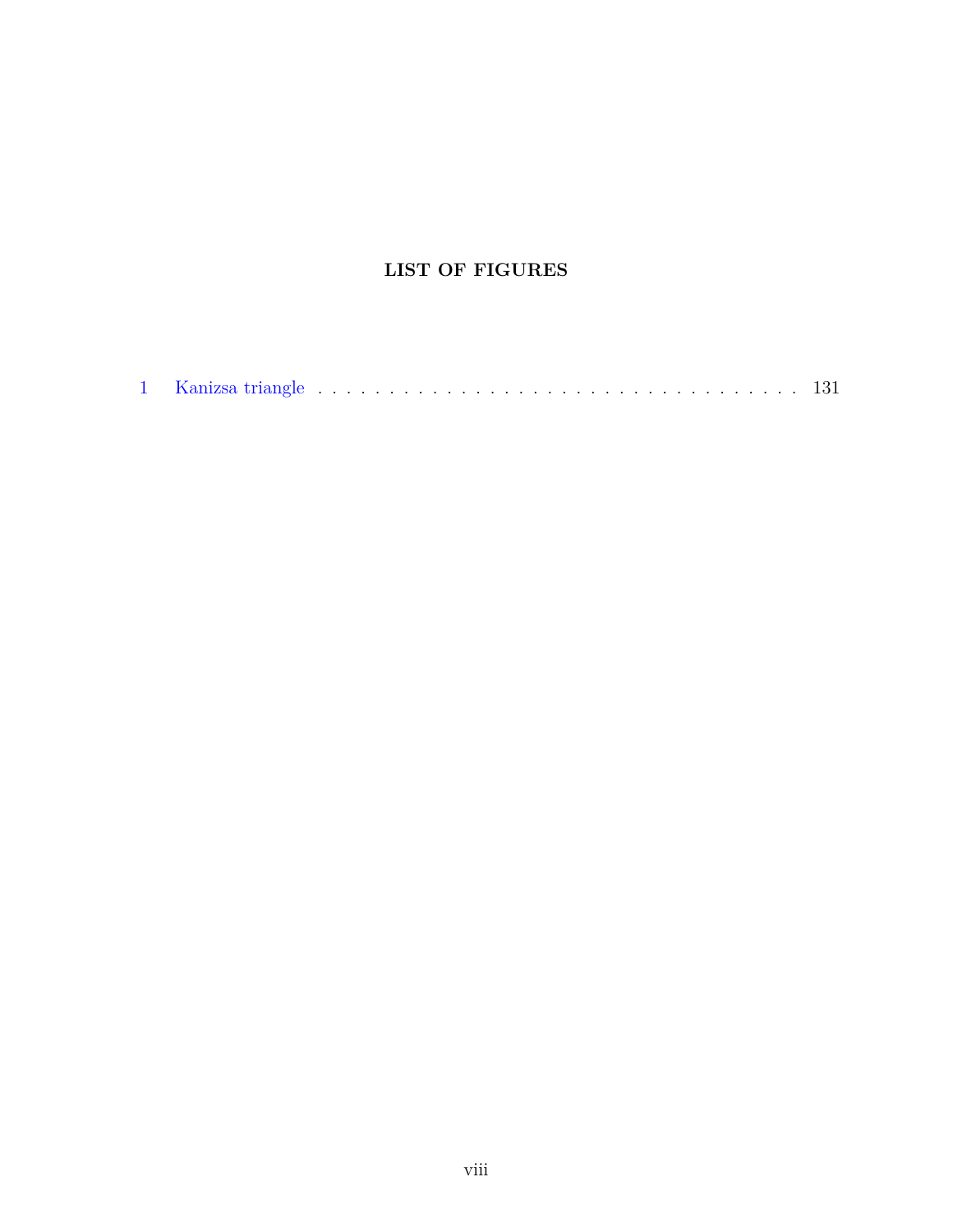#### **PREFACE**

<span id="page-8-0"></span>Stanley Cavell [\(1979,](#page-147-0) p. 125) once described philosophy thus:

In the face of the questions posed in Augustine, Luther, Rousseau, Thoreau . . . , we are children; we do not know how to go on with them, what ground we may occupy. In this light, philosophy becomes the education of grownups.

I am not sure if all my philosophy teachers would accept Cavell's description of their trade. Nor am I much of a grownup. But Cavell's description is surely right insofar as it implies that my teachers were also my educators. For this I will always be grateful to them.

Thank you to Anil Gupta. Anil taught me to explore bold and unconventional ideas, to enjoy the intricacies of difficult puzzles, and to never lose sight of all the constraints along the way. He has made an indelible mark on my thinking. The force and clarity of his ideas shaped every part of this essay, and without him it would have never been written. Not only was Anil a philosophical mentor to me, he also educated me in other ways. As a logician, Anil never failed to insist that the variables occurring in my definienda also made their way into my definientia. And as food critics, he and his wife Mukta are responsible for much of my love of Indian food (especially spicy samosas).

Thank you to Hilary Putnam. I first met Hilary more than 10 years ago, when I was still working on my B.A. It was out of pure generosity that he agreed to meet me. We have kept in regular touch since. During our long walks around Tel Aviv University and along the city's promenade, Hilary made me a realist and a semantic externalist. He taught me about logic, mathematics, language, metaphysics and even ethics. I cannot imagine philosophy without his ideas. Hilary also instructed me in English poetry, on the correct way of drinking cappuccino (no sugar!), and corrected my pronunciation of "gigabyte".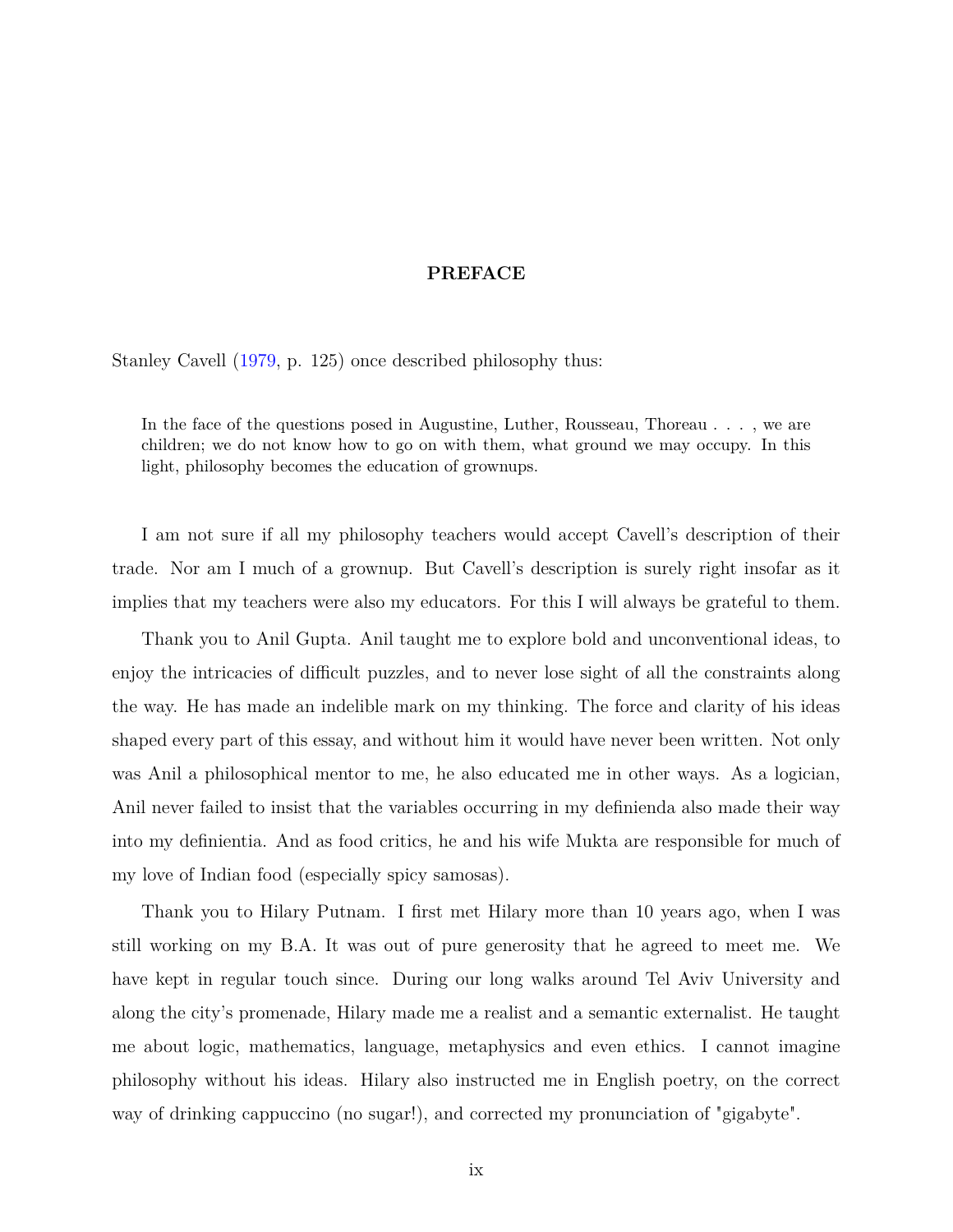Each in his own way, both Anil and Hilary showed me how one can be tender, generous, kind, and personal in doing philosophy. The forthrightness, courage and incisiveness of Ruth Anna, Hilary's wife, are traits I will forever try to emulate.

Thank you also to John McDowell, Edouard Machery and Mark Wilson. I treasure every minute I spent with them and their writings. They have always challenged me and pushed me further. By working sometimes with and (to my great distress) sometimes against their ideas, I learnt much about how to philosophize. I admire their thinking immensely. Their books—*Mind and World*, *Doing Without Concepts*, and *Wandering Significance*—are never far from my mind.

Other faculty at the University of Pittsburgh and at Carnegie Mellon University also provided me with incrediably helpful lessons and discussions. Thank you especially to Wayne Wu, Thomas Ricketts, Mazviita Chirimuuta, James Shaw, James G. Lennox, and Kenneth F. Schaffner. Thank you also to Christopher Hill, who visited the University of Pittsburgh and delivered an astonishingly illuminating seminar on the Philosophy of Mind.

Lady Luck also contributed to my education. A lucky dinner conversation with Bill Brewer changed my mind on the Myth of the Given. Separate encounters with Alva Noë and Declan Smithies redirected my thoughts about phenomenology. John Campbell's visit to Pittsburgh set me thinking about demonstrative reference. And a breakfast conversation with Graham Priest at a Brazilian hotel made me see the appeals of Noneism. Helpful comments from Martine Nida-Rümelin and Diana Raffman (who were also there in Brazil) made their mark on chapter 2.

Of my fellow graduate students, Jonathan Buttaci, David de Bruijn, Ulf Hlobil, Adam Marushak, Joe Milburn, Eric Palmer, Shivam Patel, Raja Rosenhagen, Jonathan Surovell, Laura Tomlinson and Miloš Vuletić all deserve a special thanks. David and Ulf are especially to be thanked for resisting me at every turn.

Before I started my studies at the University of Pittsburgh, my intellectual life was guarded by many wonderful Israeli teachers. I am particularly grateful for the instruction of Yitzhak Benbaji, Marcelo Dascal, Eli Dresner, Charlotte Katzoff, Anat Matar, Yaron Senderowicz, Ofer Shamai, and Ruth Weintraub.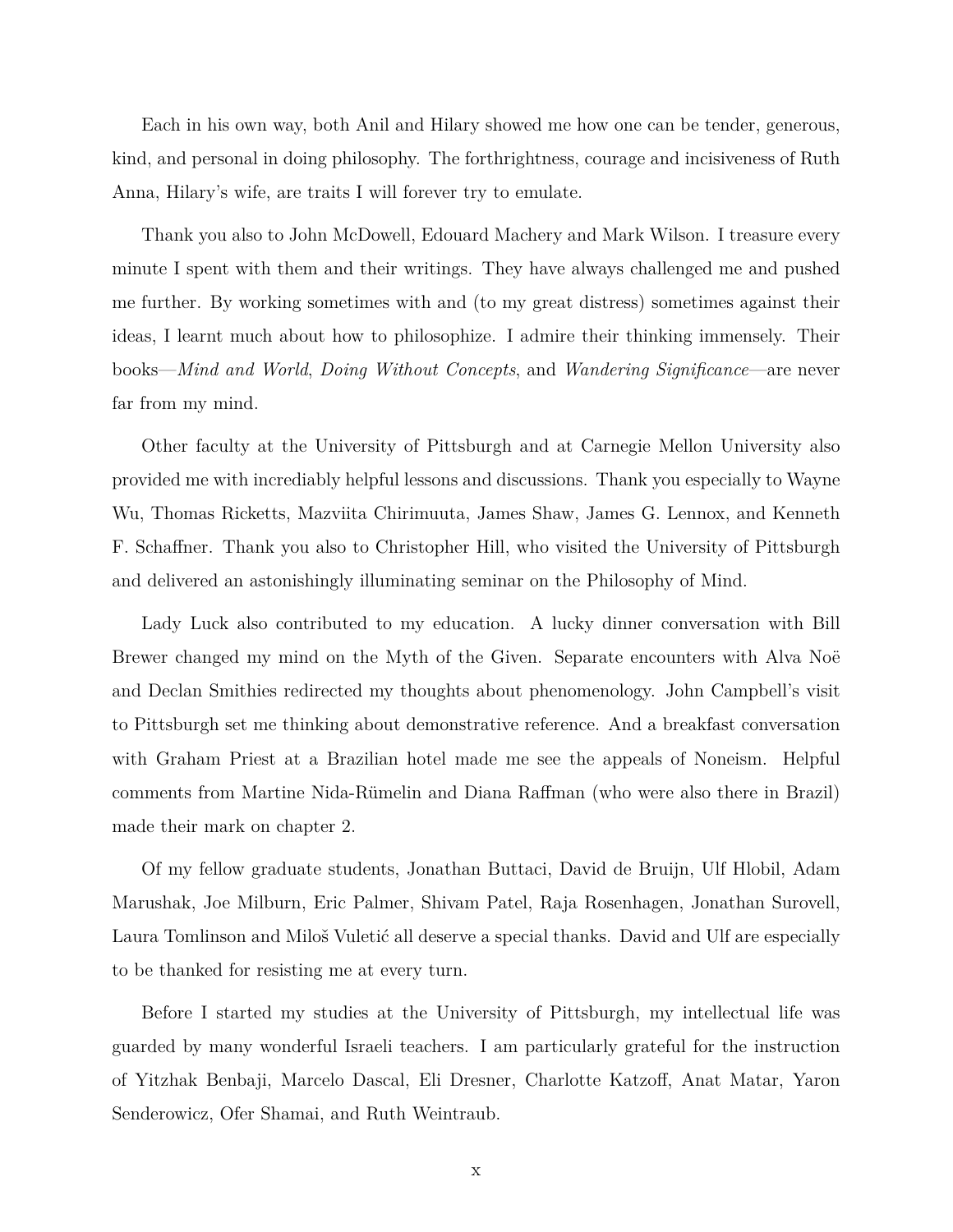Anat Biletzki, my M.A. advisor at Tel Aviv (now at Quinnipiac University), taught me not only philosophy, but also politics and civil rights. She made a great impact on my development. Her views, wit and level-headed attitude fill me with joy every time we speak.

David Widerker took me under his wing when I was a young B.A. student. As my teacher, he unrelentingly drilled me into thinking carefully and consistently. As my friend, he is always there for me. A true hero.

Shlomo Giora Shoham sent me to college when I was only a Bar Mitzvah boy. Without his intervention, I would probably have become a lawyer. Instead, he educated me on Existentialism, world mythology, the Pentateuch and the creative process. There is no measure to what I owe him.

Last, but not least, I thank those closest to my heart:

Alissa, my sweetheart. You shared in every single day of thinking and writing that went into this essay. Your encouragement, love and support nourished and comforted me. Your part in my work is larger than you can imagine.

Sapir and Amnon, my beloved parents. Without your love and devotion, not. I dedicate this essay to you. May we forever be together.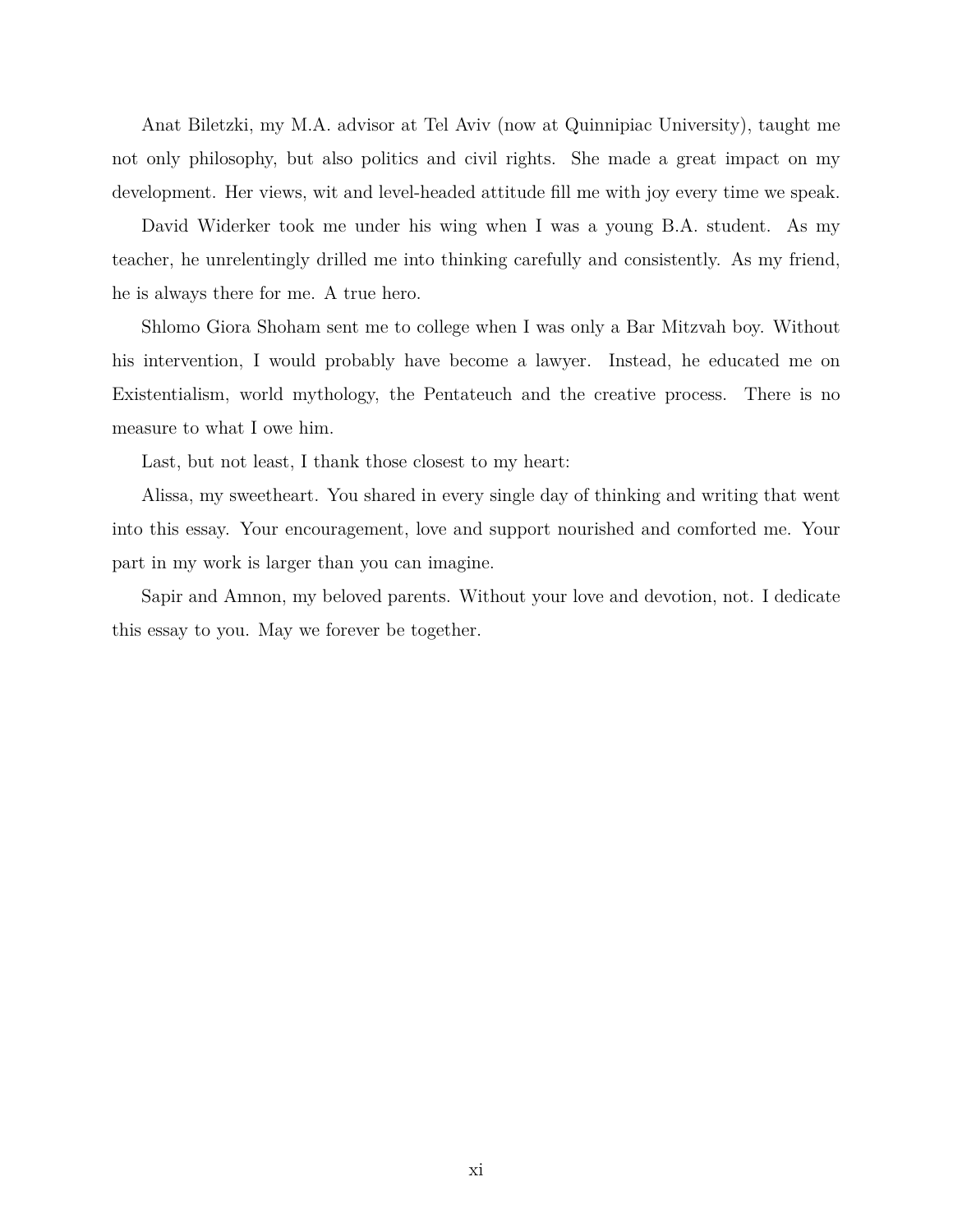#### **1.0 A BRIEF INTRODUCTION**

<span id="page-11-0"></span>There is, nowadays, a duel going on between an orthodox and a heterodox view of the nature of perceptual experience. The orthodox view is called "Representationalism" (or "Intentionalism"). It says that perceptual experiences are *representational* mental states, i.e., mental states evaluable for truth (veridicality, accuracy) at (centered) possible worlds.<sup>[1](#page-11-1)</sup> The heterodox view is called "Relationalism" (or, "Naive Realism"). This view denies that perceptual experiences are representational states. Instead, it says that they are *presentational* mental states, i.e., mental states that immediately present worldly items to whoever has them.<sup>[2](#page-11-2)</sup> And while proponents of either view argue that they can offer the best accounts of the metaphysics, phenomenal character, epistemic powers and biological underpinnings of perceptual experience, no consensus seems to be emerging.

Perhaps the lack of consensus is a good thing. For there is always the possibility that both views have something to them. In other words, perhaps perceptions *both* immediately present worldly items to the subject, *and* are evaluable for truth (veridicality, accuracy) at (centered) possible worlds. Absent an argument to rule out this possibility, it seems premature to try to settle the duel between representationalists and relationalists. And as I

<span id="page-11-1"></span><sup>1</sup>Representationalism is championed by Tyler Burge [\(1986;](#page-147-1) [2003a;](#page-147-2) [2010\)](#page-147-3), Martin Davies [\(1992;](#page-148-0) [1997\)](#page-148-1), Gareth Evans [\(1982\)](#page-148-2), Gilbert Harman [\(1990\)](#page-149-0), Christopher Hill [\(2009\)](#page-149-1), John McDowell [\(1996\)](#page-150-0), Colin McGinn [\(1991\)](#page-151-0), Ruth Garrett Millikan [\(2004\)](#page-151-1), Adam Pautz [\(2010\)](#page-151-2), Christopher Peacocke [\(1992;](#page-151-3) [2001;](#page-151-4) [2004\)](#page-151-5), James Pryor [\(2000\)](#page-152-0), John Searle [\(1983\)](#page-152-1), Susanna Siegel [\(2010\)](#page-153-0) and Michael Tye [\(1995;](#page-153-1) [2000;](#page-153-2) [2009\)](#page-153-3). In his [\(2009\)](#page-150-1), John McDowell updated his view of perceptual experience from [\(1996\)](#page-150-0) to suggest that the content of such experiences can be given by complex demonstrative phrases of the form *T HAT* − *F* (where the concepts occurring in *F* may include the proper and common sensibles). Though this view is not strictly speaking a representational one, it is in all relevant ways sufficiently close to representationalism to count as a representationalist view for the purposes of this essay.

<span id="page-11-2"></span><sup>&</sup>lt;sup>2</sup>Relationalism is championed by William Alston  $(1999)$ , Bill Brewer  $(2011)$ , John Campbell  $(2002; 2009;$  $(2002; 2009;$  $(2002; 2009;$ [2014\)](#page-147-6), Matthew Conduct [\(2012\)](#page-148-3), William Fish [\(2009\)](#page-148-4), James Genone [\(2014\)](#page-149-2), Anil Gupta [\(2012\)](#page-149-3), John M. Hinton [\(1967\)](#page-149-4), Mark Johnston [\(2004;](#page-149-5) [2006\)](#page-150-2), Michael G. F. Martin [\(2002;](#page-150-3) [2004\)](#page-150-4), David (A. D.) Smith [\(2002\)](#page-153-4), Paul Snowdon [\(1981;](#page-153-5) [1990\)](#page-153-6) and Charles Travis [\(2013a\)](#page-153-7).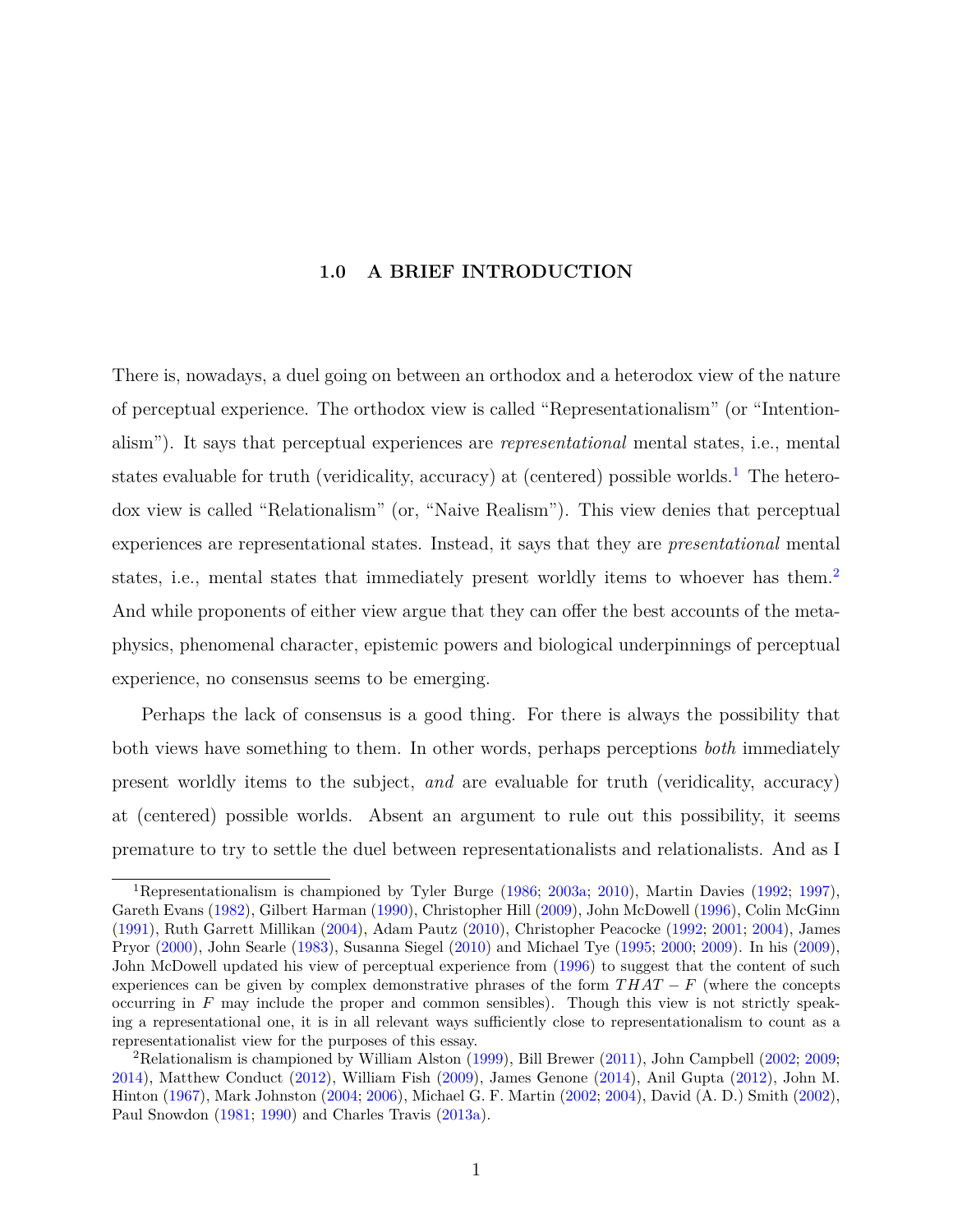know of no such argument, I will not try to settle it.

What I try to settle instead is a related matter: How can we come to justifiably (or knowledgeably) believe things on the basis of our experiences? Should we prefer a representationalist or a relationalist account? I argue that, when it comes to this specific matter, the best and most intuitive account is wholly relationalist. In a nutshell, this account (call it "the Simple Picture",or "SP", for short) says that experiences present us with objects, properties, relations and states of affairs (or, events). If we have the capacities to tell what these presented entities are, we can justifiably (or knowledgeably) form appropriate beliefs on the basis of the experiences. This entirely intuitive account is relationalist, since it relies on the presentational nature of experience. The account is not representationalist, since it is entirely silent on whether experiences are representational states.

Representationalists will, of course, resist. They will remind me that they have their own account of how we learn from experience. They might even suggest that my relationalist account can be reduced to (or subsumed under) theirs.

In response, I show that the representationalist account—which I call "Epistemic Representationalism" (or, "ER")—cannot be correct. ER suggests that the truth (veridicality, accuracy) conditions of experiences accord, in a certain sense, with those of the beliefs we can justifiably form on experiential grounds. Through a series of thought experiments, involving various kinds of spectrum inversions, I show that no plausible theory for assigning truth (veridicality, accuracy) conditions to experiences can accommodate this accordance. I then further show that even intuitive and pre-theoretical assignments of truth (veridicality, accuracy) conditions to experiences cannot accommodate it. I conclude from this that ER should be abandoned.

A different complaint that representationalists will make about SP is that it, like most relationalist accounts, breaks down when it comes to illusions and hallucinations. In particular, they will complain that a hallucinator can have a hallucination in which she is presented with no entities at all. In such a case, the hallucinator's capacities to tell what entities she is presented with will have to remain idle. But by SP's lights, if the capacities remain idle, the hallucinator will not be able to justifiably form any beliefs on the strength of her hallucination. Since the hallucinator can form such beliefs, SP must be false or incomplete.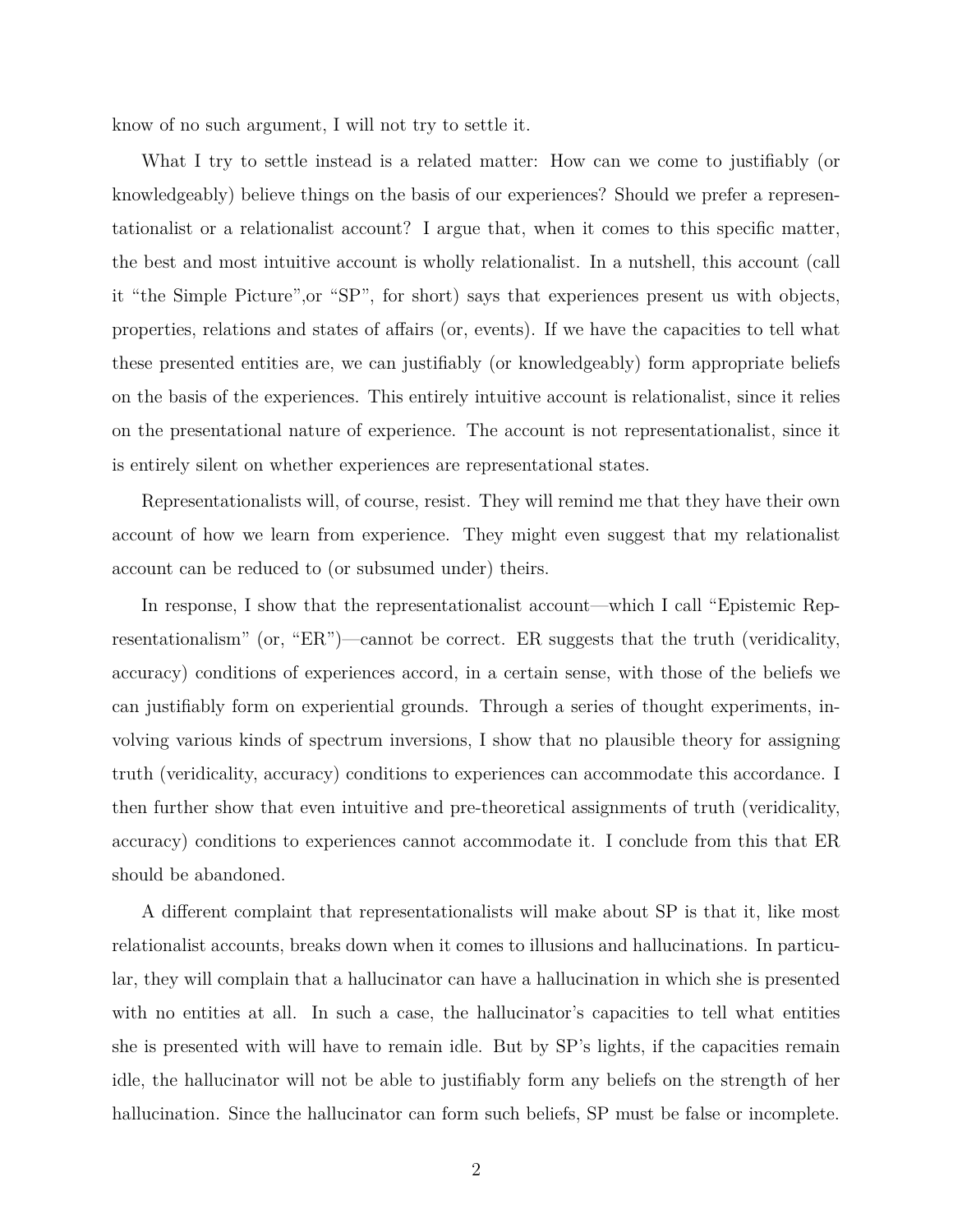My response to this and to related objections sets SP apart from most other relationalist views. Most relationalists accept metaphysical disjunctivism - a view on which perceptions do, but hallucinations do not, present entities to the subject.<sup>[3](#page-13-0)</sup> As a result, such relationalists must accept the first premise of the representationalist argument from the previous paragraph. In contrast with them, I hold that hallucinations and perceptions are alike in that both present entities to the subject. By thus rejecting metaphysical disjunctivism, I can use SP to provide a unified account of how we come to justifiably (or knowledgeably) believe things on the basis of both perceptual and hallucinatory experiences.

To be more specific, my view is that if you are hallucinating your mother, you are thereby presented with a perfectly ordinary object. If you are hallucinating a giant spaghetti monster, you are thereby presented with a mind-dependent hallucinated object. You can refer to both in thinking "that is my mother I am hallucinating", or "that must be a figment of my imagination". In articulating this view (I call it "Abstract Realism"), I explain the semantics of thoughts and assertions concerning hallucinations. I further explain that accepting an ontology of mind-dependent hallucinated entities is no more unnatural than accepting an ontology of other mind-dependent entities, such as nations or monetary values.

With respect to illusions, I claim (i) that illusions are a kind of seeming-state (i.e., a mental state that consists of its seeming to one that something is the case), and (ii) that seeming-states are not experiences, but something that experiences (whether perceptual or hallucinatory) lead to. Since illusions are not experiences, the question of the epistemic powers of illusions (if such there be) falls beyond the scope of SP and this essay.

The structure of this essay is as follows: After this introductory chapter, chapter [2](#page-14-0) argues that ER must be rejected. Chapter [3](#page-44-0) then presents the parts of SP which concern perception based beliefs. Chapter [4](#page-76-0) then leaves the epistemological thread of the discussion, and argues for my view of hallucinations - abstract realism. Chapter [5](#page-129-0) then concludes the essay, by presenting the parts of SP which concern hallucination based beliefs, and by discussing the topic of illusions. Chapters are written so as to be readable in any order.

<span id="page-13-0"></span><sup>&</sup>lt;sup>3</sup> Champions of metaphysical disjunctivism are Bill Brewer [\(2011\)](#page-146-2), John Campbell (in his and Quassim Cassam's [2014\)](#page-147-6), William Fish [\(2009\)](#page-148-4), and Michael G. F. Martin [\(2002;](#page-150-3) [2004\)](#page-150-4).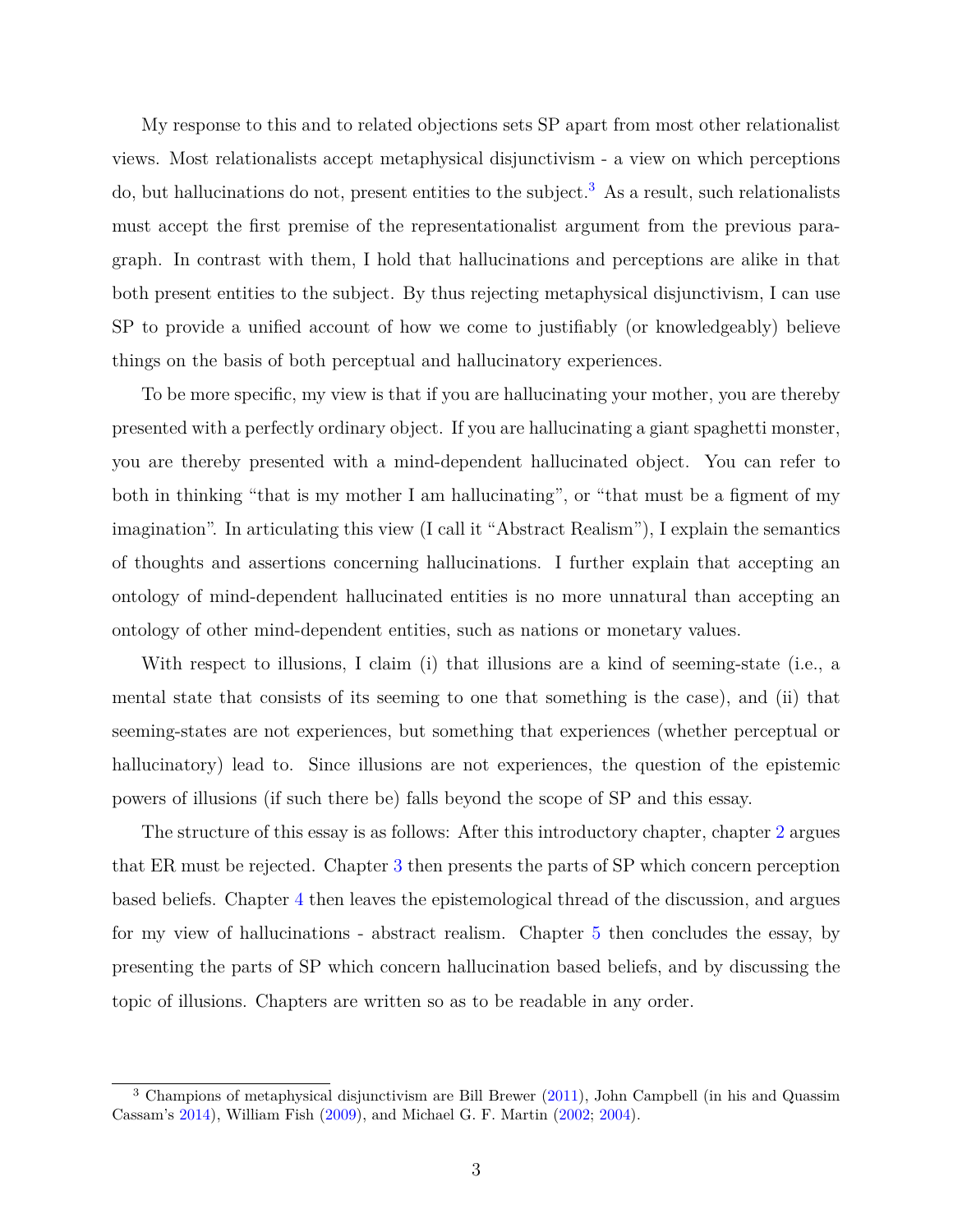#### <span id="page-14-0"></span>**2.0 HOW** *NOT* **TO LEARN FROM EXPERIENCE**

Suppose I see a red couch at the side of the room. Seeing it, I can come to justifiably believe that it is red. But how does my sighting support my belief? More generally: How can we come to justifiably believe this or that on the strength of experiences? And why is it that only certain beliefs can be justifiably had on the strength of a given experience? These questions are arguably the most fundamental questions at the intersection of epistemology and the philosophy of mind. They deserve informative answers.

Contemporary philosophy has an orthodox answer to these questions. Martin Davies [\(1992,](#page-148-0) p. 22-23) puts it as follows: "An experience may present the world to a subject as containing something square in front of her; and the subject may take that experience at face value and judge that there is something square in front of her." John McDowell [\(1996,](#page-150-0) p. 26) agrees: "That things are thus and so is the content of the experience, and it can also be the content of a judgment: it becomes the content of a judgment if the subject decides to take the experience at face value." So despite their many differences, McDowell and Davies both accept the orthodox view of how we learn from experience, which relies on the idea that we can "take" experiences "at their face values". When this view is distilled from the writings of the various thinkers who further articulate it—thinkers as diverse as Tyler Burge [\(2003a\)](#page-147-2), John McDowell [\(1996\)](#page-150-0), Christopher Peacocke [\(1992;](#page-151-3) [2004\)](#page-151-5) and James Pryor [\(2000\)](#page-152-0)—we get what I will call "Epistemic Representationalism" (or, "ER" for short).

This chapter will argue that ER must be abandoned. I begin by explaining, in the section [2.1,](#page-15-0) what ER says. Sections [2.2](#page-17-0)[-2.4](#page-35-0) then deploy three thought experiments which together show that on theoretically plausible ways of assigning contents to experiences, ER turns out to be false. The first thought experiment is a version of the familiar inverted spectrum scenario (presently used to combat not a metaphysical position, but an epistemological or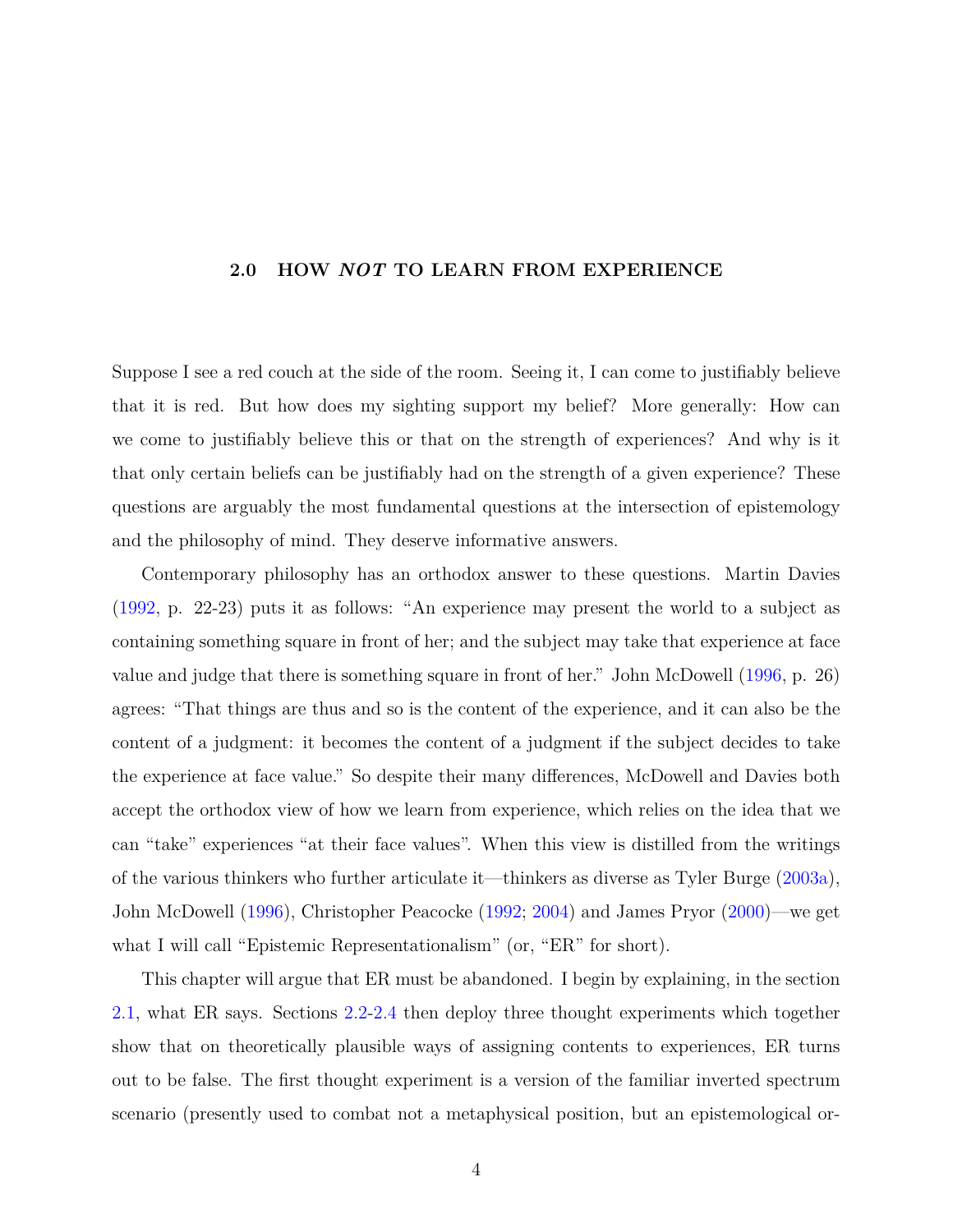thodoxy). The second thought experiment is a more sophisticated version of the first, and the third thought experiment is what we might call a "functional inversion" scenario. After these sections, section [2.5](#page-41-0) argues against an attempt to defend ER on intuitive grounds. The final section [2.6](#page-42-0) briefly sketches the view that I believe should take ER's place in the epistemological landscape.

#### **2.1 ON ER**

<span id="page-15-0"></span>To see what ER says, begin with the thought that ER accepts Representationalism - the view that any experience has a *content*, or a *face value* - a way that things are according to the experience.<sup>[1](#page-15-1)</sup> These face values make experiences evaluable for truth (veridicality, accuracy) at (centered) possible worlds.<sup>[2](#page-15-2)</sup> [For example, if I see a red couch, the face value of my experience might be "that is a red couch". This experience is veridical at a world *w* iff what I actually see is indeed a red couch at *w*. [3](#page-15-3) ] And since all experiences are evaluable in such ways, we may match any experience with an intension, i.e., a function assigning the experience a veridicality value at any (centered) possible world.<sup>[4](#page-15-4)</sup>

That experiences can be matched with intensions fits nicely with another aspect of ER's. According to ER, one can form beliefs by *taking* our experiences *at* their face values. And, if you come to believe something by taking an experience at its face value, then it is impossible

<span id="page-15-1"></span><sup>&</sup>lt;sup>1</sup>The name "Representationalism" (as well as the name "Intentionalism") is sometimes reserved for the view that (i) experiences have contents, and (ii) the phenomenal character of an experience supervenes on its content. To avoid confusions, let us call this view "phenomenal Representationalism". Clearly, one can be a representationalist without being a phenomenal representationalist..

<span id="page-15-2"></span><sup>2</sup>Henceforth, when I remark that an experience is veridical (falsidical), the reader should take that to mean that the experience is veridical, true, or accurate (falsidical, false, or inaccurate).

<span id="page-15-3"></span><sup>3</sup>Versions of ER that evaluate experiences at centered possible worlds might alternatively suggest that my experience is veridical at  $\langle w, i \rangle$  iff what is appropriately related to *i* at *w* is a red couch at *w*.

<span id="page-15-4"></span><sup>&</sup>lt;sup>4</sup>Two remarks: (1) Note that we may match experiences with intentions without taking any stand about whether the face values of the experiences are structured or unstructured entities, or about whether the face values engage one's concepts or conceptual capacities. (2) John McDowell has, in his [\(2009\)](#page-150-1), updated his view of experience from [\(1996\)](#page-150-0). His updated position is that the content of experiences can be given by complex demonstrative phrases of the form  $THAT - F$  (where the concepts occurring in F may include the proper and common sensibles). So read, the view is not strictly speaking a representational one, because on it, experiences are not assigned what we have defined as intensions, but rather what we might call "subintensions" - (possibly partial) functions that map any possible world *w* to the experience's referent at *w*. This fact might make it difficult to see how McDowell's updated view constitutes a version of ER. This hurdle, however can be overcome. I will not trouble over this here.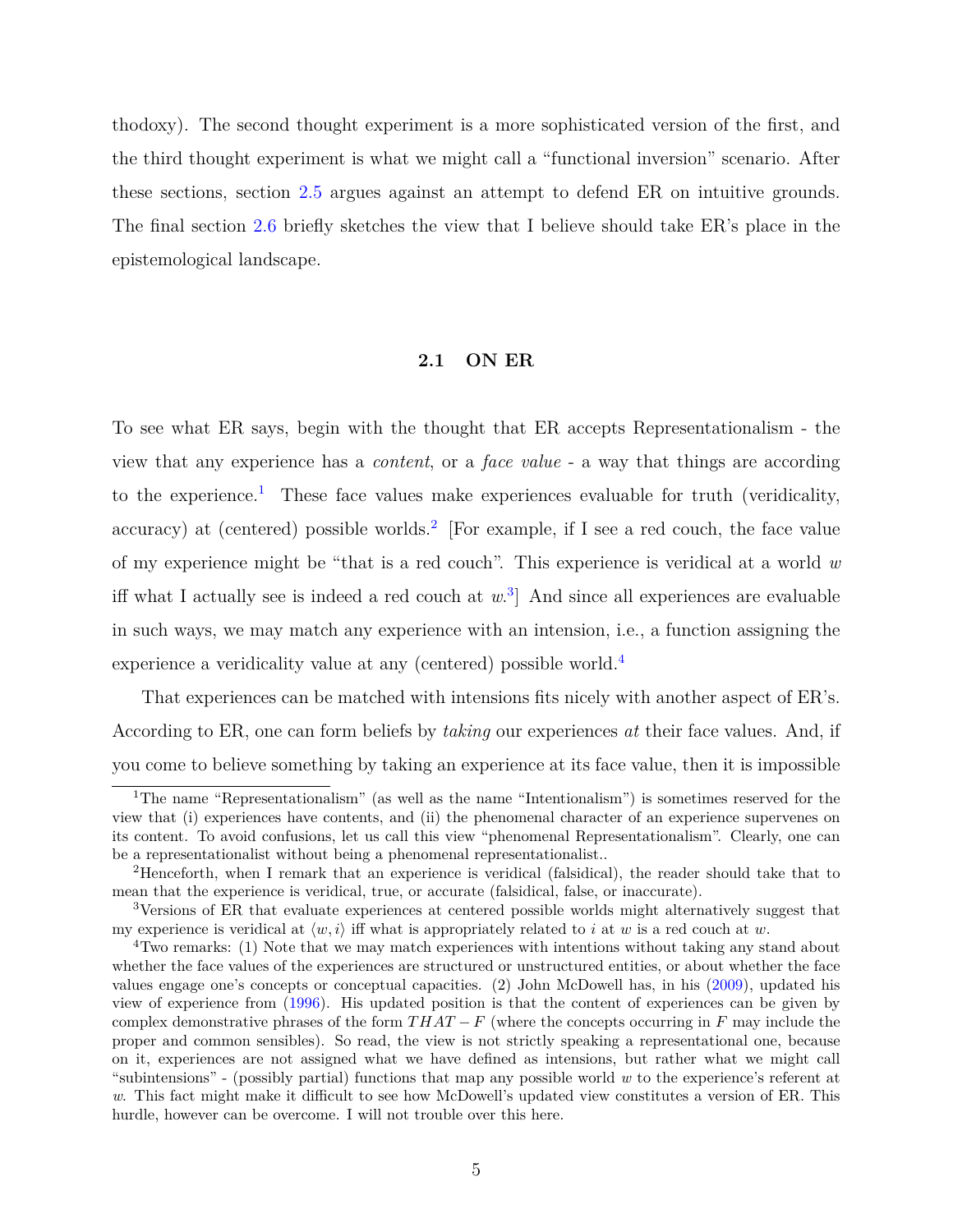that things are the way your experience portrays them to be but the proposition you thereby come to believe is false. [Example: My experience portrays something to be a red couch. By taking my experience at its face value I can come to believe that thing to be red. And ER informs me that I can only form this belief in this way given that the thing cannot both be a red couch (as the experience has it) and fail to be red (as the belief has it).] A slightly pithier way of putting ER's commitment is the following. Define "experience *e* entails that *p*" thus: Experience *e* entails that *p* iff there is no possible world *w* such that *e* is veridical at *w*, but the proposition that *p* is false at  $w$ <sup>[5](#page-16-0)</sup> ER's claim now becomes the claim that if you come to believe that *p* by taking an experience *e* at its face value, then *e* entails that *p*.

We now come to ER's first core commitment. According to ER, there is a familiarly *direct* way of coming to believe things on the strength of experiences. Whenever we come to justifiably believe things in this direct experience-based way, we end up taking our experiences at their face values. We therefore have:

 $(ER1)$  *If* one directly comes to justifiably believe that p on the strength of an experience *e*, *then e* entails that *p*.

Subscribers to ER elucidate what they mean by a "direct" way of forming beliefs thus: They say that a person forms a belief *indirectly* on the strength of an experience iff the person forms it on the strength of both the experience and some extra-experiential resources, such as collateral beliefs. A person forms a belief *directly* on the strength of an experience iff no such extra-experiential resources are involved.<sup>[6](#page-16-1)</sup>

The second of ER's core commitments is to the idea that if you directly come to believe that *p* on the strength of an experience *e*, then (barring irrationality or the presence of

<span id="page-16-0"></span><sup>5</sup>This definition will of course require some special tailoring to fit views on which the intension of an experience (or a proposition) is a function defined over centered worlds, a partial function, or a function that can assign more than two possible veridicality values. Still, ER's crucial point remains: There can be semantic relations of veridicality preservation between the intension of an experience and the intension of a belief.

<span id="page-16-1"></span><sup>&</sup>lt;sup>6</sup>Note that many supporters of ER—e.g., [McDowell,](#page-150-1) [2009;](#page-150-1) [Peacocke,](#page-151-5) [2004;](#page-151-5) [Pryor,](#page-152-0) [2000—](#page-152-0)distinguish between *inferentially* and *indirectly* forming a belief on the strength of an experience. They are moved to make this distinction by considering cases of the following kind: Say Alice is an expert at recognizing Hondas by sight, and that one day she exercises her expertise in coming to know, of some car, that it is a Honda. Since Alice is an expert at visually recognizing Hondas, some supporters of ER find it implausible to maintain that Alice came to have her knowledge inferentially. On the other hand, they also hold that Alice's experiences cannot represent something as a Honda and, therefore, that the grounds for Alice's knowledge extend beyond her experience. Thus, Alice's knowledgeable belief turns out to be formed both non-inferentially and indirectly.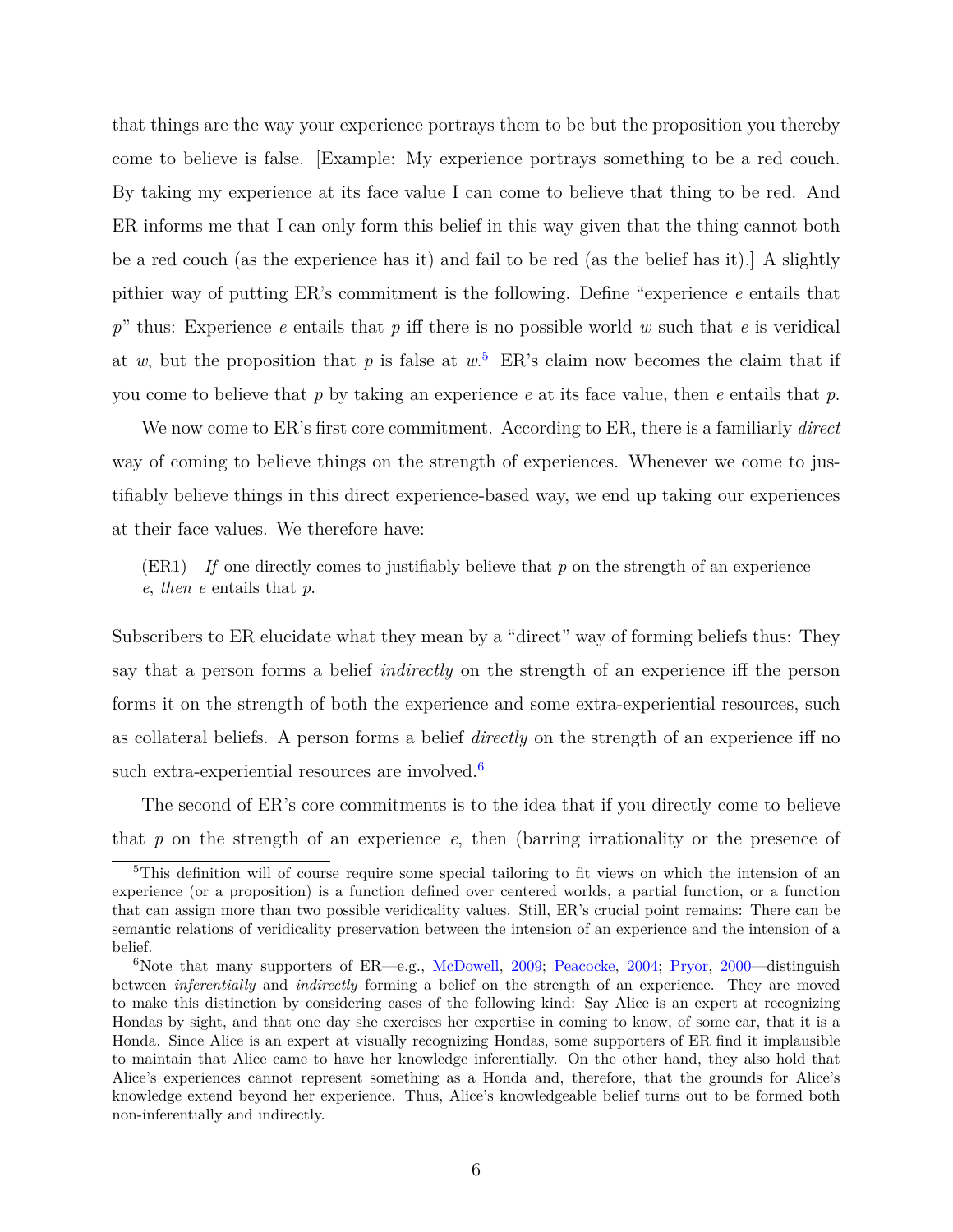defeaters) your belief would be justifiably had if *e* entails that *p*. In other words, we have:

(ER2) If (i) *e* entails that  $p$ , and (ii) one directly comes to believe that  $p$  on  $e$ 's strength (where one is rational and has no defeaters), *then* one justifiably believes that *p*.

I have no objection to the idea that experiences have contents, or face values. But I do *not* think that these contents can perform the epistemological services the orthodoxy requires of them. So I believe that ER must be abandoned. I will now begin to explain why.

#### **2.2 A SPECTRUM INVERSION ARGUMENT**

<span id="page-17-0"></span>Consider the scenario *Alice*, a variant on the intrapersonal spectrum inversion scenario:<sup>[7](#page-17-1)</sup> At stage 1 Alice—someone with normal color vision—is 18 years old and broke. In need of funds, she agrees to undergo a red-green "Experiential Color spectrum Inversion" operation (an "ECI-op", for short). During this operation, a chip is inserted into her optic nerve, where it replaces signals that pre-op were typically caused by red and reddish (green and greenish) things with those that pre-op were typically caused by green and greenish (red and reddish) things. The effect of the operation is this: Post-op, red and reddish things (in any lighting conditions *C*) look to Alice the colors that green and greenish things (in *C*) looked to her pre-op. Similarly, green and greenish things (in *C*) look to her the colors that red and reddish things (in  $C$ ) looked to her pre-op.<sup>[8](#page-17-2)</sup> Before surgery, the doctors teach Alice about the ECI-op's expected effect in great detail. In fact, they teach her, for any shade *S* (with its characteristic hue, saturation and lightness) that an object can have, and for any lighting conditions *C*, what shade things of shade *S* (in *C*) will look to her post-op.[9](#page-17-3)

<span id="page-17-1"></span><sup>7</sup> I am here heavily indebted to presentations of the interpersonal spectrum inversion scenario given by Ned Block [\(1990;](#page-146-3) [2007c\)](#page-146-4) and Sydney Shoemaker [\(1982;](#page-152-2) [2007\)](#page-152-3).

<span id="page-17-2"></span><sup>8</sup>This point is a good opportunity to mention that in this chapter I am presupposing that objects can truly be said to have colors (color properties). The presupposition, however, is not essential for my argument. Readers who cannot stomach it should feel free to replace my talk about things being colored with talk about things being spatially located, and my talk of a red-green spectrum inversions with talk of an upside-down location inversions.

<span id="page-17-3"></span><sup>&</sup>lt;sup>9</sup>Imagine the doctors accomplish this using a large collection of Munsell color chips, matching chips that represent colored objects with chips that represent how those colors would look to her post-op in various lighting conditions.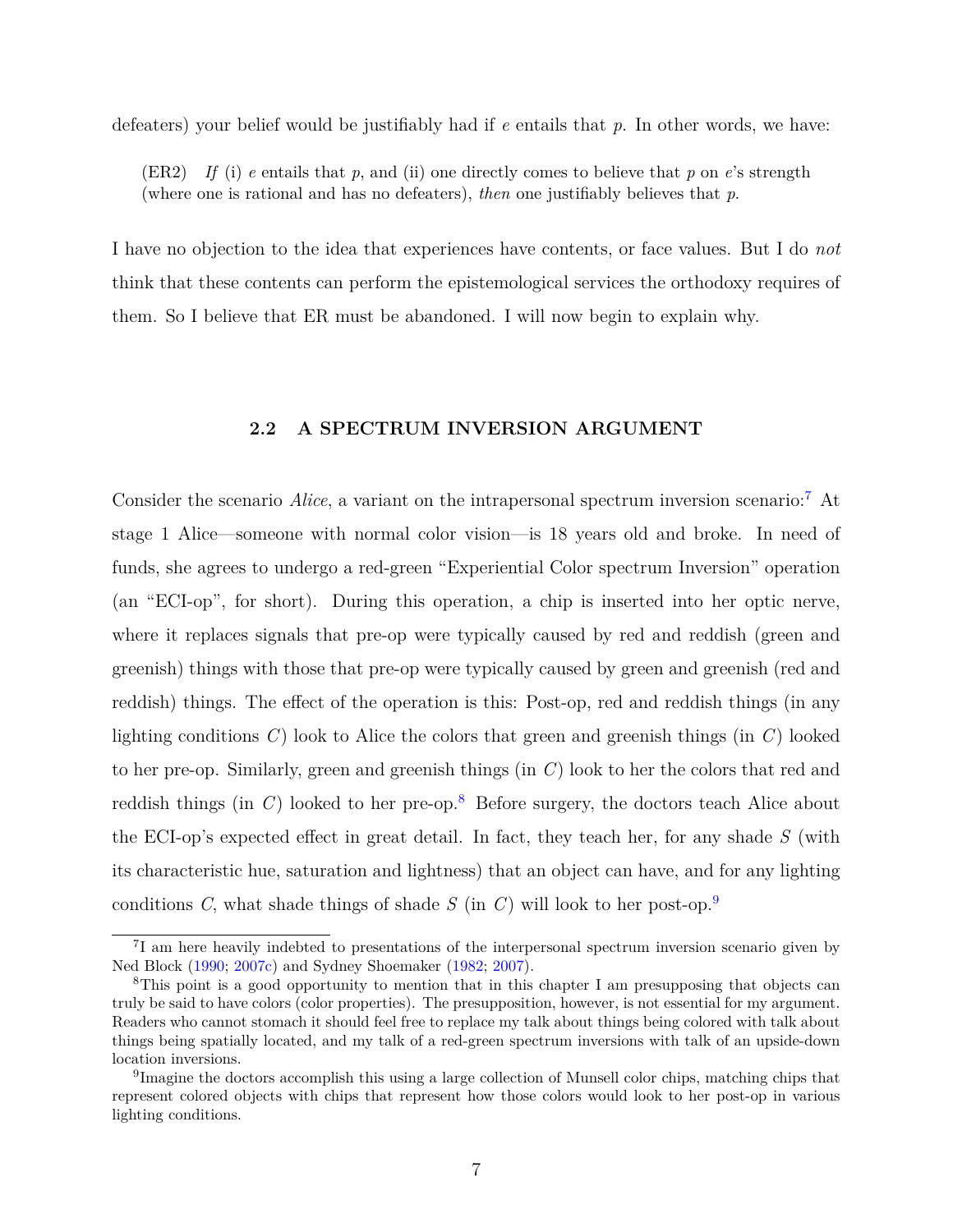At stage 2 Alice wakes up from her ECI-op. Things look strangely colored to her, and she reports things like "the fire truck outside looks to me now the color fresh grass used to look to me". Still, since the doctors taught her, for any *S* and *C*, how things of shade *S* (in *C*) will look to her post-op, she can tell what colors things are by sight. To illustrate how she performs this feat, consider a case in which she is faced with a red couch under good light. She reasons as follows: "This couch looks to me in this light the color green things looked to me in this light pre-op; and I know that in this light red things look to me the color green things used to look to me in this light pre-op. So the couch is red." Similar forms of reasoning allow her to accurately tell by sight not only the hue of things, but also their their color saturation, their lightness, and their level of warmth or cool. She can even tell which objects are similar and dissimilar in color. For example she can reason as follows: "Objects X, Y and Z look to me in this light the color green, red and cyan things (respectively) used to look to me in this light pre-op. I know that in this light red, green and purple things look to me the color green, red and cyan things (respectively) used to look to me in this light pre-op. So X, Y and Z must be red, green and purple (respectively). So Z is more similar in color to X than to Y." Succinctly put: Post-op, Alice's capacity to make color judgments—i.e., make judgments about the hues, saturation levels, lightness levels, warmth levels and color similarities of things—will be nearly indistinguishable from your pre-op capacity to make color judgments. Assuming, of course, that her reasoning skill and her acquaintance with the color space are good enough.

Why do I say *nearly* indistinguishable? Because even though her post-op sight-based color judgments will be so good that in the normal course of things they will never lead anyone to suspect she underwent an ECI-op, they will not be *identical* to what they were pre-op. The reason is that in normal human color vision there are more just noticeable differences (JNDs) of shade between red and blue than there are between blue and green [\(Kay,](#page-150-5) [1999;](#page-150-5) [Palmer,](#page-151-6) [1999\)](#page-151-6). There will therefore be distinct shades *S1* and *S2* that pre-op Alice could just distinguish visually, but post-op she cannot; and there will be distinct shades *S3* and *S4* that pre-op she could not distinguish visually, but post-op she just can. This fact might make itself manifest if she is asked to make sight-based color similarity judgments about determinate shades that are very close to each other - the sort of judgment that one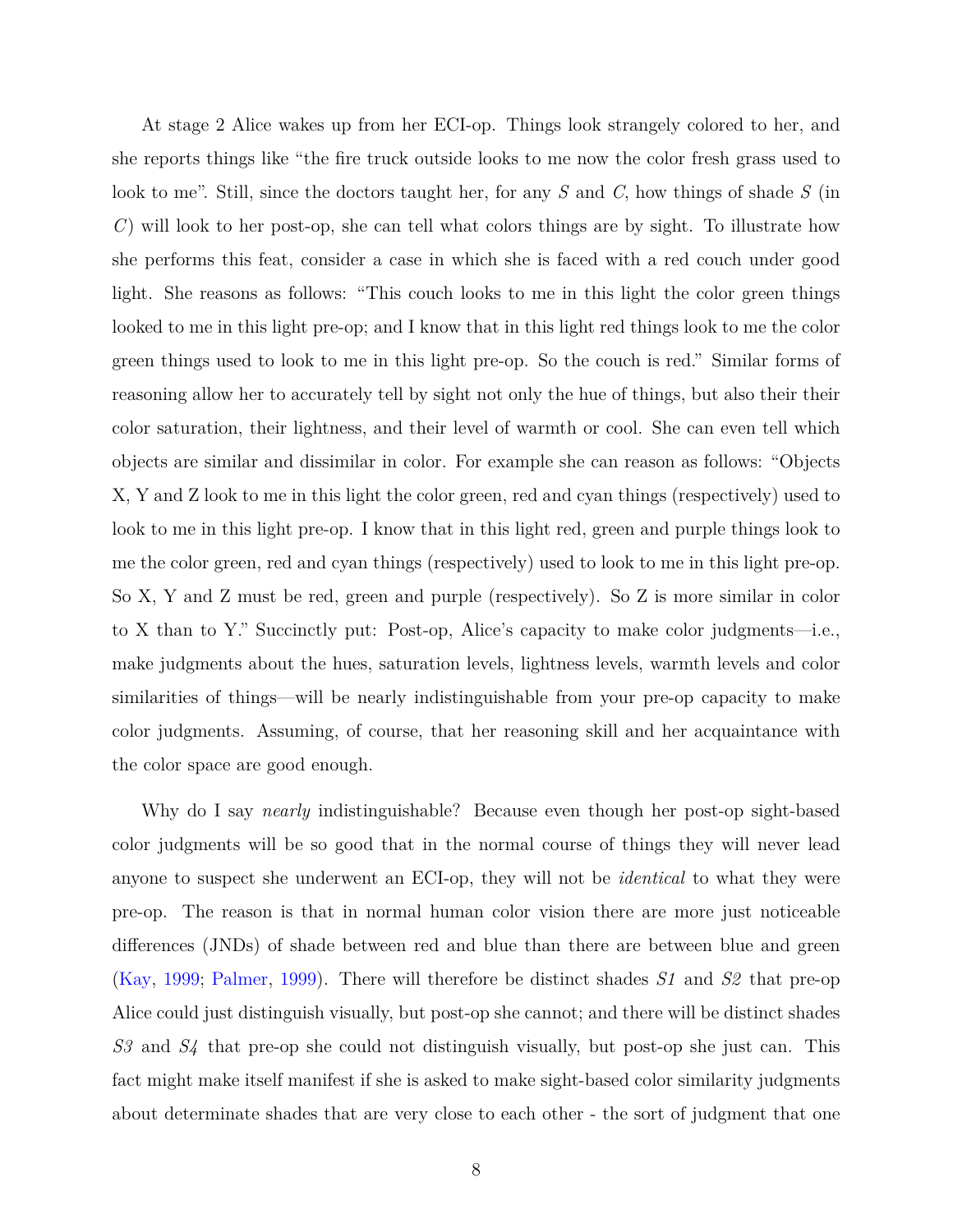typically does not make, but might be asked to make in a psychology lab.<sup>[10](#page-19-0)</sup>

In the years after the ECI-op, Alice undertakes to make a few hundred sight-based color judgments a day. Over time, she finds that she can make subtler judgments faster, with less effort and sometimes without any conscious reasoning. By the time she is 50 (this is stage 3) this training regimen has long been abandoned. At stage 3, making sight-based color judgments is second nature to her. She makes them immediately, without any thinking or reasoning, and with effortless dexterity. In fact, the way she made sight-based color judgments before the ECI-op is identical, in all respects available to her consciousness, to the way she makes them now. Still, at stage 3 Alice remembers full well how things looked to her pre-op. She knows that fire trucks look to her the color fresh grass used to look to her. And as [Taylor](#page-153-8) [\(1966\)](#page-153-8) remarked, if she is asked to paint two pictures, one of how things looked to her pre-op and one of how they look to her post-op, she will do the following: In the post-op picture she will paint the grass with green paint. In the pre-op picture she will paint it with red paint.

At stage 4 Alice is 60 years old, and she has developed amnesia for the period up to age 50. In particular, she does not remember the following: (i) how things used to look to her before the ECI-op, (ii) that she so much as had the ECI-op, (iii) what the doctors taught her about how shades would look to her post-op, and (iv) that she ever arduously had to think before making color judgments. Alice also has no memories of episodes of remembering anything from the period up to age 50. Despite her amnesia, however, her color vision at stage 4 remains as it was at stage 2. There are still distinct shades *S1* and *S2* (*S3* and *S4* ) that pre-op she could (not) just distinguish, but post-op she cannot (can). Furthermore, sight-based color judgments are still second nature to her, and she makes them in the same way and with the same accuracy as in stage 3.

The intrapersonal spectrum inversion scenario can be used to argue against ER1, but only given two auxiliary definitions, and an auxiliary assumption. Definition 1: For any color or shade *S*, say *e* is an *S*-experience just in case, for some object *x*, *e* is veridical at *w*

<span id="page-19-0"></span> $10$ For a discussion of whether a behaviorally undetectable spectrum inversion scenario is empirically pos-sible in humans, see [Block](#page-146-4) [\(2007c\)](#page-146-4); [Broackes](#page-147-7) [\(2007\)](#page-147-7); [Hardin](#page-149-6) [\(1997\)](#page-149-6); [Harrison](#page-149-7) [\(1973\)](#page-149-7); [Hilbert and Kalderon](#page-149-8) [\(2000\)](#page-149-8); [Nida-Rümelin](#page-151-7) [\(1996\)](#page-151-7); [Palmer](#page-151-6) [\(1999\)](#page-151-6).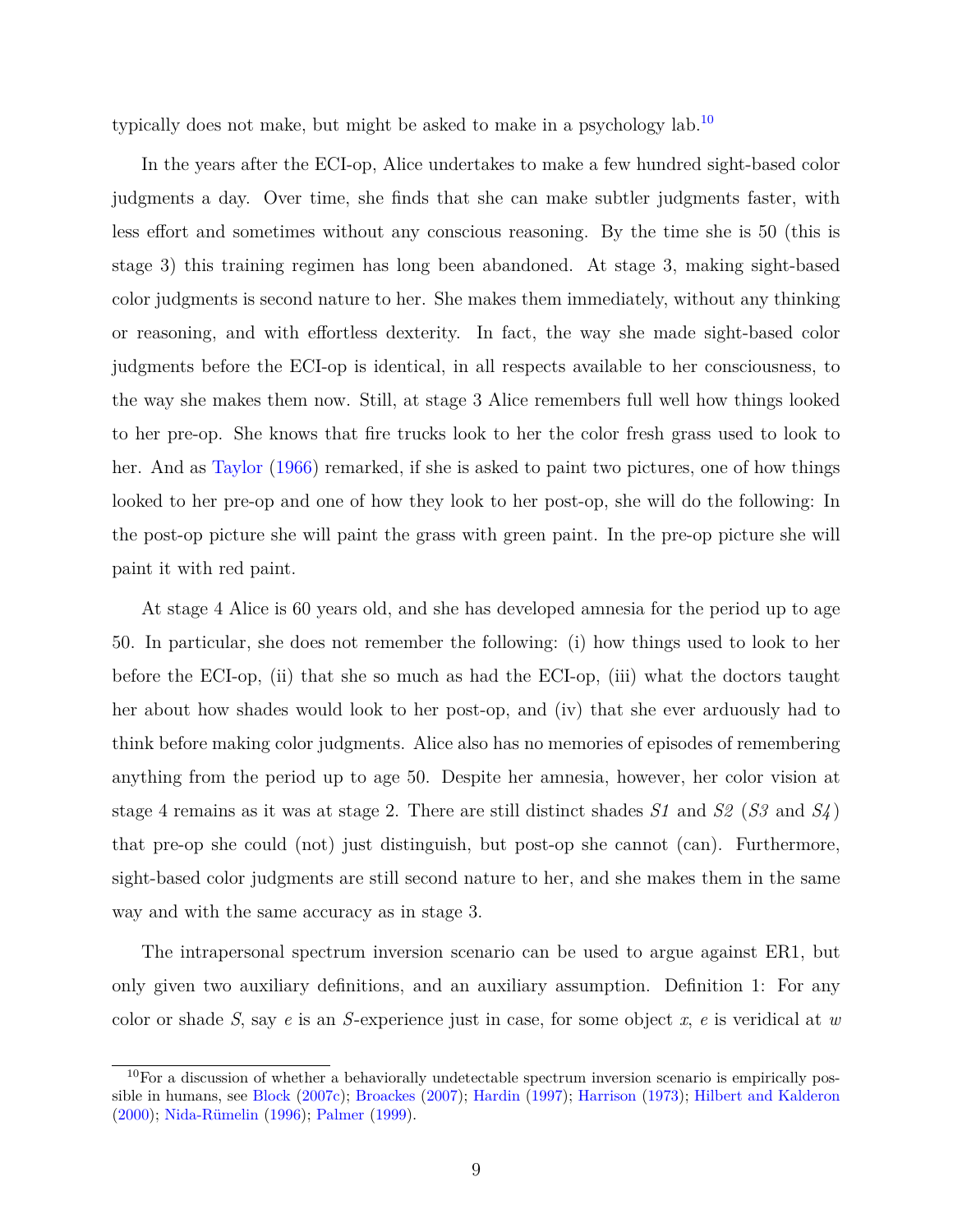iff  $x$  is  $S$  at  $w$ <sup>[11](#page-20-0)</sup> (For example, my experience of a certain red couch is a red-experience just in case it is veridical at *w* iff the couch is red at *w*.) Definition 2: *e* is a *color experience* just in case for some color or shade *S*, *e* is an *S*-experience. The auxiliary assumption is: *The intensions of color experiences determine the colors things look to the experiencer.*[12](#page-20-1)

We can now argue as follows: Suppose Alice looks at a red couch in good light twice - once at stage 1, before her ECI-op, and again at stage 4, after she developed amnesia. Suppose that in both cases she directly comes to justifiably believe, of the couch, that it is red on the strength of a color experience.<sup>[13](#page-20-2)</sup> However, the couch looks opposite colors to Alice at stages 1 and 4. By the auxiliary assumption, it follows that at least one of the relevant color experiences is not a red-experience. So at some point Alice directly comes to justifiably believe something on the strength of an experience which the experience does not entail. So we have a counterexample to ER1.

*Objection 1. The inverted spectrum scenario you describe is incoherent, inconceivable or otherwise fails to constitute an understandable scenario. The only way to make the scenario understandable is if we alter it so that Alice's color vision reinverts at either stage 3 or 4. At one of these stages it must become the case that for any shade* S *that an object can have, and for any lighting conditions* C*, things of shade* S *(in* C*) look to her the color they did pre-op (in* C*).*

*Reply*. I take it to be obvious that stages 1 and 2 of the scenario are perfectly understandable, as we can certainly make sense of the idea that *we* will wake up tomorrow finding the world looking very strange indeed. But if the scenario is coherent at stage 2, why should anyone think that coherence can only be preserved if Alice's color vision reinverts at stage

<span id="page-20-0"></span><sup>&</sup>lt;sup>11</sup>This definition presupposes that the truth conditions of experiences are object-dependent. The presupposition is controversial. Those who reject it may instead say, for any color or shade *S*, that *e* is an *S*-experience just in case *e* is veridical at a centered world  $\langle w, i \rangle$  iff for some object *x* appropriately related to *i* at *w*, *x* is *S* at *w*. Nothing in this chapter will hang on these matters.

<span id="page-20-1"></span><sup>&</sup>lt;sup>12</sup>This assumption is part of the view of many phenomenal representationalists, including Alex Byrne and David Hilbert [\(1997\)](#page-147-8), Fred Dretske [\(1995\)](#page-148-5), Gilbert Harman [\(1990\)](#page-149-0), Christopher Hill [\(2009\)](#page-149-1), William Lycan [\(1996\)](#page-150-6), John McDowell [\(1996;](#page-150-0) [1998\)](#page-150-7) and Michael Tye [\(1995;](#page-153-1) [2000;](#page-153-2) [2009\)](#page-153-3). The positions of David Chalmers [\(2010b;](#page-148-6) [2010a\)](#page-147-9), Martin Davies [\(1992;](#page-148-0) [1997\)](#page-148-1), Uriah Kriegel [\(2002\)](#page-150-8), Adam Pautz [\(2006\)](#page-151-8) and Sydney Shoemaker [\(1994\)](#page-152-4) are more difficult to classify. Tyler Burge [\(2003b\)](#page-147-10) and Ned Block [\(1990;](#page-146-3) [2007a;](#page-146-5) [2007b;](#page-146-6) [2007c\)](#page-146-4) reject the assumption. (The term "phenomenal representationalists" was explained in footnote [1.](#page-15-1))

<span id="page-20-2"></span><sup>&</sup>lt;sup>13</sup>Some readers might hold that on the strength of experience one can only directly come to justifiably believe propositions of the form *SOMET HING*−*IS* −*F* and not propositions of the form *T HAT* −*IS* −*F*. These readers may adjust the text accordingly. Nothing here hangs on this matter.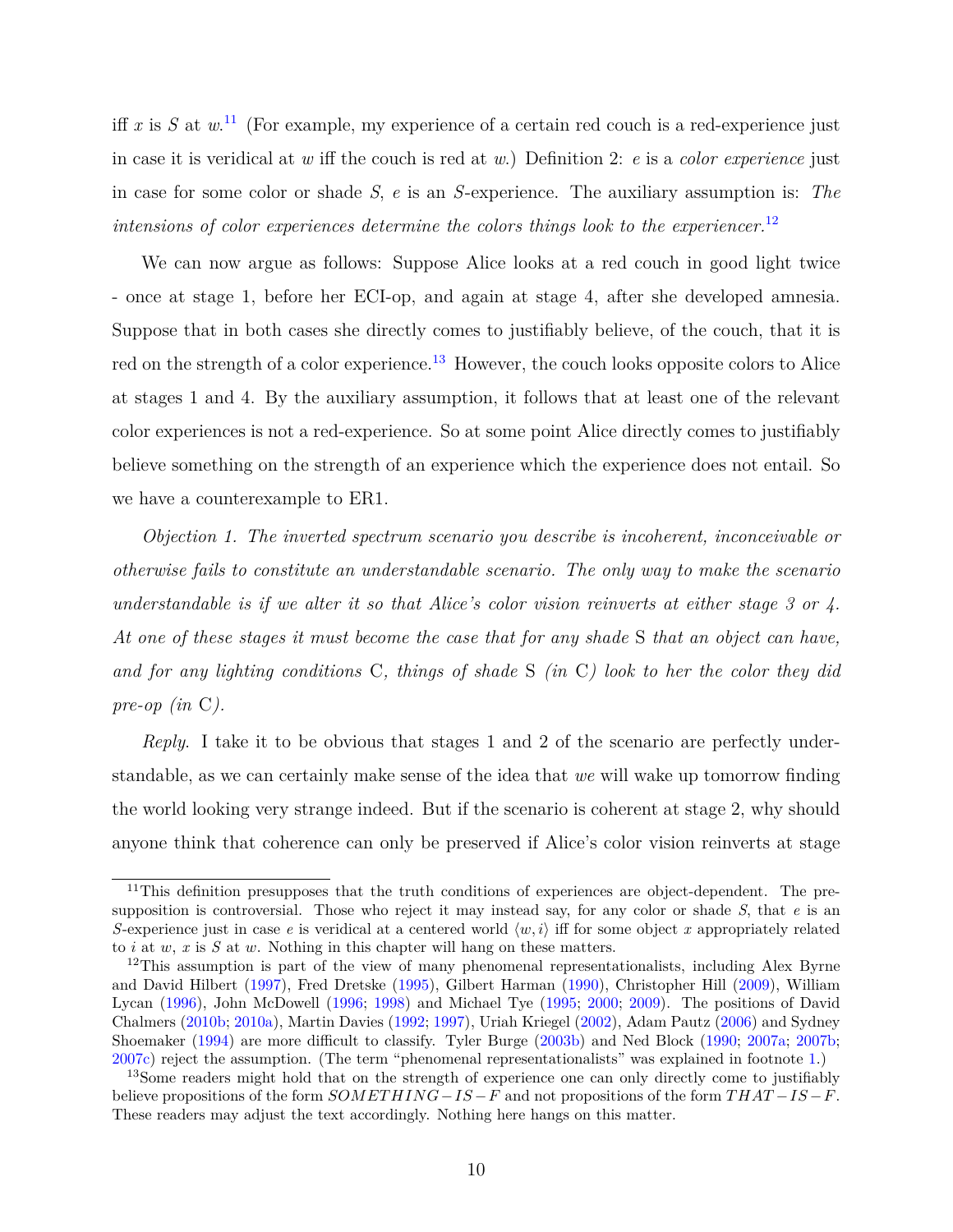According to Daniel Dennett [\(1988;](#page-148-7) [1991\)](#page-148-8), this is because at stage 2 Alice would hesitate or stumble in making color judgments and this will serve as third person corroboration for her first person assertions that things look strangely colored to her. However, since at stage 3 her color judgments are perfectly normal, we have no way of determining whether her color vision is the same then as it was at stage 2 and she correctly remembers that it was different at stage 1, or whether her color vision reinverted and she is suffering from some memory malfunction. Our inability to decide between these alternatives shows that the scenario as described becomes incoherent at stage 3.

This objection merits a three pronged response. First, the objection presupposes that incoherence comes in the wake of an inability to decide between two alternative explanations of one phenomenon. This seems implausible. It is to confuse being asked a question to which we cannot find an answer with being asked no question at all. Second, it is simply not true that we have no way of determining whether the subject's color vision is the same at stages 2 and 3 or whether at stage 3 she is suffering from some memory malfunction. As Block [\(2007c\)](#page-146-4) points out, there is no reason to doubt that we could decide between the two possibilities by empirical methods. E.g., perhaps exploration of the neural mechanisms involved in online visual experiences and iconic memory preservation might allow us to determine whether their functioning has changed in the period between stages 2 and 3. Third, given how the inverted spectrum scenario was described, we do not even have to resort to neural empirical methods. We *know* that at stage 3 Alice's memory was well functioning and that her color vision was as it was at stage 2. We know this because it is revealed by her capacities to make color discriminations. At stages 2 and 3 there are distinct shades *S1* and *S2* (*S3* and *S4* ) that she cannot (can) distinguish, but that she could (not) just distinguish at stage 1. What is the best explanation for this fact? Considering that normal human color vision is such that there are more just noticeable differences (JNDs) of shade between red and blue than there are between blue and green, the best explanation seems to be that her color vision was inverted at stage 2 and remained inverted at stage 3. So by reasoning to the best explanation we can come to know that at stage 3 Alice's color vision was as it was at stage 2.

What of the claim that the scenario becomes incoherent at stage 4? Once the coherence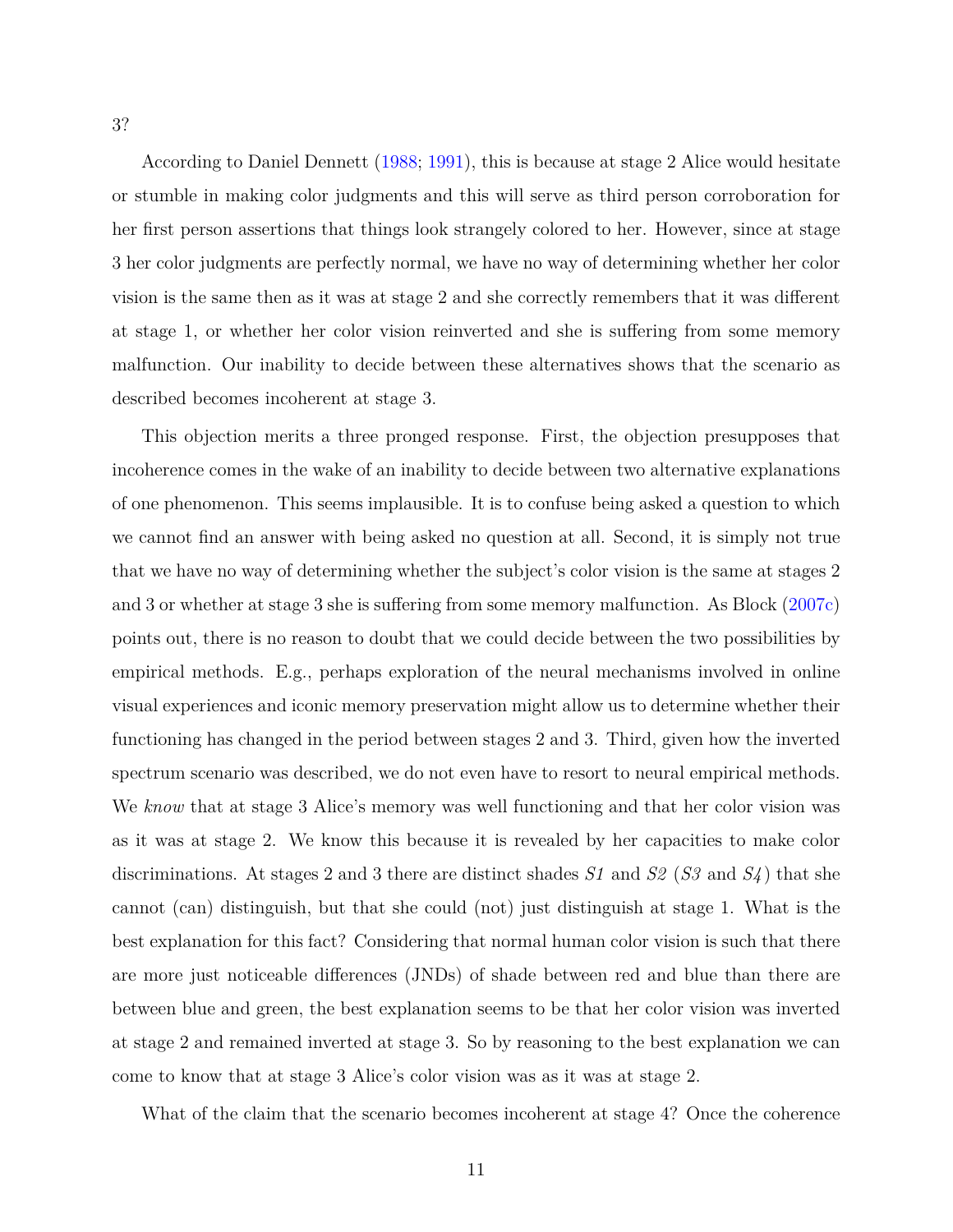of the scenario at stage 3 has been conceded, the objection to its coherence at stage 4 seems weak. For why should Alice's amnesia make the scenario incoherent? More specifically, why should Alice's amnesia incline us to doubt that her color vision remains as it was at stage 3? Furthermore, we *know* that at stage 4 Alice's color vision was as it was at stage 2. As we already noted, our grounds are that at stages 2, 3 and 4 there are distinct shades *S1* and *S2* (*S3* and *S4* ) that she cannot (can) distinguish, but that she could (not) just distinguish at stage 1.

*Objection 2. Even though the inverted spectrum scenario you describe is coherent, it is nonetheless metaphysically impossible.*

*Reply*. The first thing I think should be pointed out is that the objection is unmotivated. At stage 1 Alice is physically, functionally and behaviorally *different* from herself at stage 4. (Recall that the ECI-op involved physical changes to her nervous system, and that her spectrum inversion is behaviorally detectable.) The scenario is therefore simply not one of a physically, functionally or behaviorally undetectable inversion; and hence, it makes none of the assumptions that might have made its metaphysical possibility questionable. Of course, a supporter of ER1 that also accepts the auxiliary assumption driving the argument might be inclined to say that the scenario is impossible precisely because it can be used to argue against ER1. But such a reply is clearly question-begging in the current dialectical context.

The second and more important thing I think should be said in support of the possibility of the scenario is that we have some empirical evidence suggesting not only that red-green spectrum inversion cases are *empirically* possible for humans, but that they are *actual*! People with normal color vision (trichromats) have three kinds of pigments in their three cone types. People with a certain kind of red-green color blindness (protanopes) have a gene which causes their long-wavelength (L) cones to have the same pigment as their medium-wavelength (M) cones. People with another kind of red-green color blindness (deuteranopes) have a gene which causes their M-cones to have the same pigment as their L-cones. Both protanopes and deuteranopes cannot experience the red-green dimension of color space because the visual system codes the information mostly responsible for it as the difference between the outputs of the M- and L-cones. So how would things look colorwise to a person who had the genes responsible for *both* protanopia and deuteranopia? According to [Piantanida](#page-152-5) [\(1974\)](#page-152-5)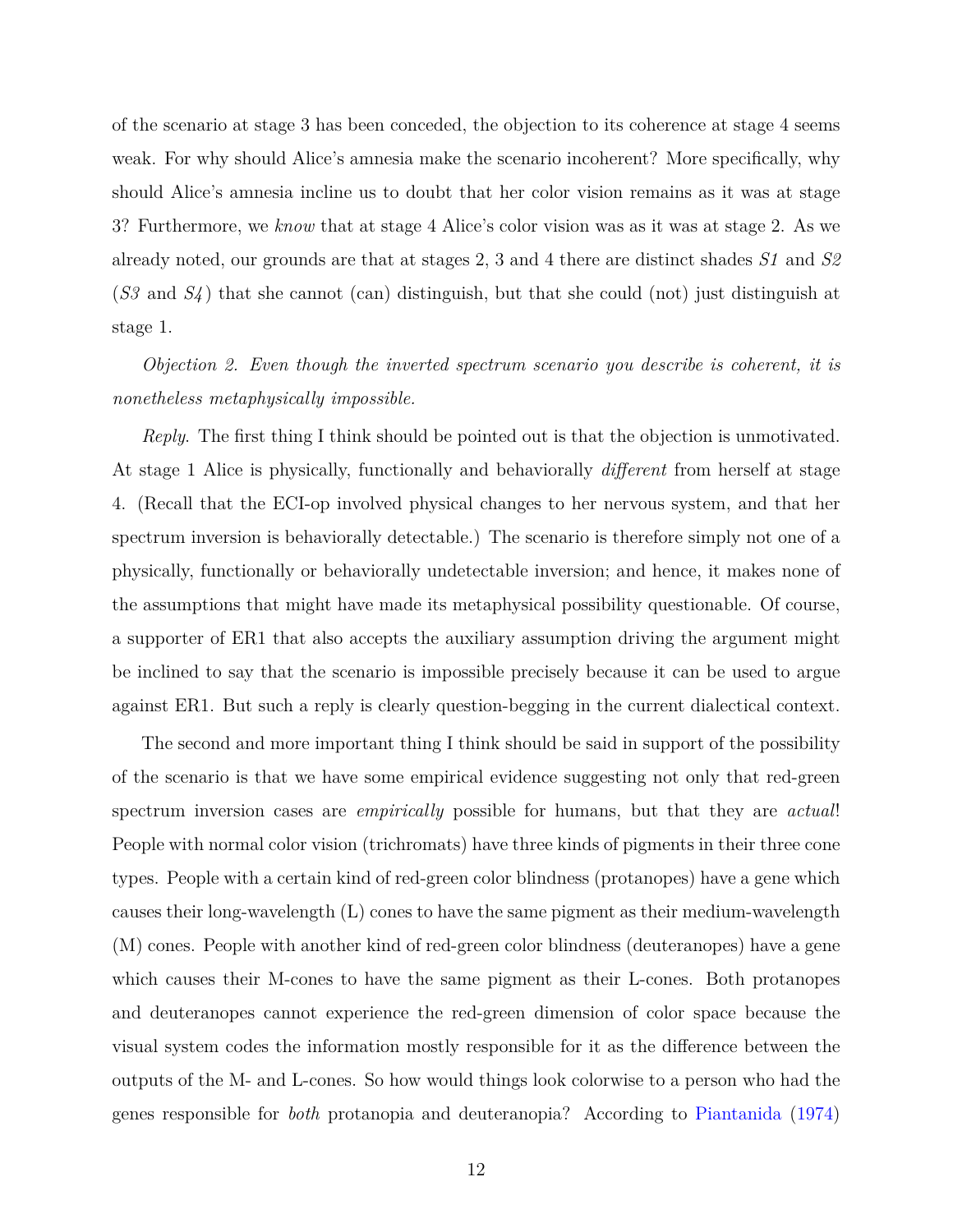and [Boynton](#page-146-7) [\(1979,](#page-146-7) p. 356-358), the person would have L-cones with the M-pigment and M-cones with the L-pigment, and so the difference between the outputs of the M- and Lcones would simply be systematically reversed in sign. The person would therefore not be color blind at all, but rather be a red-green inverted trichromat (or "pseudonormal"). It is estimated that 14 out of 10,000 males have pseudonormal vision. [This evidence was first brought to the philosophical community by Martine Nida-Rümelin [\(1996\)](#page-151-7). For more on the debate surrounding this evidence, see [Block](#page-146-4) [\(2007c\)](#page-146-4); [Byrne and Hilbert](#page-147-11) [\(2003\)](#page-147-11); [Palmer](#page-151-6) [\(1999\)](#page-151-6).] Even if one is not persuaded that pseudonormals are actual, there is even stronger evidence that other kinds of intrapersonal color perception changes and interpersonal color perception differences are actual. In his [\(2007b\)](#page-146-6), Block surveys three lines of empirical evidence that suggest that there are significant differences in the colors that objects look to normal perceivers, especially if they are of difference sexes, races and ages. The lines of evidence are these: (i) There are significant differences between the visual systems of normals. In particular, the peak sensitivities of certain kinds of cones vary among normal subjects. (ii) There are significant differences in the way normals perform on color matching tests. In one kind of test, subjects are asked to make two halves of a screen match in color. One half of the screen is lit by a mixture of red and green light. The other half is lit by yellow or orange light. The subjects are asked to effect the match by controlling the intensities of the red and green lights. As it turns out, one normal perceiver will often typically effect a match using very different light intensity settings than another normal perceiver, especially if they are of different sexes. (iii) Normal subjects typically disagree greatly about which light wavelength shows up as unique green. This seems to be rather compelling evidence that the same thing (under the same lighting conditions) often *does* look different colors to different individuals (or to the same individual at different ages). If these kinds of physically and behaviorally detectable spectrum shifts are *actual*, its seems ludicrous to deny the metaphysical possibility of the described physically and behaviorally detectable spectrum inversion case.

*Objection 3. A premise in your argument against ER1 is that both at stage 4 and at stage 1 Alice comes to believe, of the couch, that it is red. But at least at one of those stages the couch does* not *look red to her. So at least at one of those stages Alice does* not *come to believe, of the couch, that it is red.*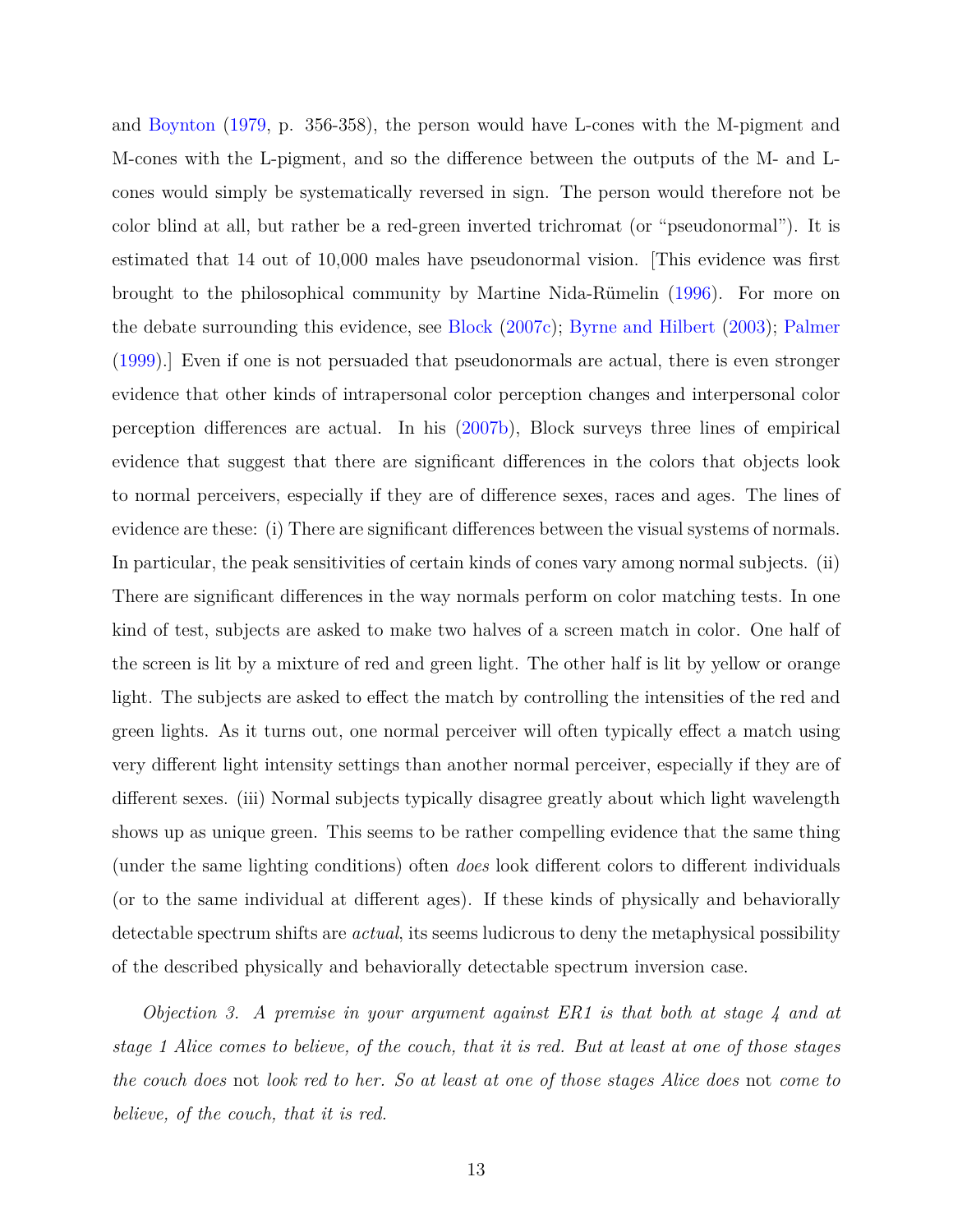*Reply*. This objection flies in the face of the profoundly historical and social nature of our beliefs, articulated in the seminal works of Tyler Burge [\(1979\)](#page-147-12), Saul Kripke [\(1980\)](#page-150-9) and Hilary Putnam [\(1975\)](#page-152-6). One of the guiding insights of these works is that since there can be logical relations between my thoughts and your thoughts (e.g., they may contradict each other, in which case we would be in a disagreement), my thoughts and your thoughts had better be shareable. Now let us apply this insight to the case of color concepts. Suppose you meet with Alice twice - when she is looking at the red couch at stage 1 and when she is doing the same at stage 4. On both occasions Alice expresses what she comes to believe by asserting "That's red". On both occasions you, for some reason, believe differently. You express your belief by asserting "No, that isn't red". So on both occasions you and Alice would be in a genuine disagreement, since on both occasions you would have contradictory beliefs. But since nothing strange is going on with *your* visual system, there is no question about what *you* believe on either of the two occasions: You believe, of the couch, that it is *not* red. So it must be the case that Alice (both at stage 1 and at stage 4) comes to believe of the couch, that it *is* red.

An objection will now be made: On one of these occasions you and Alice do not really disagree. Perhaps you only *seem* to disagree about the color of the couch because the sentences you utter sound incompatible. Couldn't it be that you are just using the English *word* "red" differently, to refer to different things? No. What shows that the disagreements are both genuine is the fact that on both occasions you two are rationally responsive to the same considerations about the color of the couch. For example, you could persuade one another by calling on further eye witnesses, by presenting each other with results on color matching studies done on the couch, by showing each other scientific figures regarding the couch's spectral surface reflectance function, etc. Another fact that shows the disagreements to be genuine is this: If one side persuaded another that the couch is (not) red, then the persuaded side would *not* say, "my views about the couch were *true* before, only I should have expressed them by applying a different color term to the couch". Instead, the persuaded party would say "my view about the couch was *false*".

*Objection 4. A premise in your argument against ER1 is that both at stage 4 and at stage 1 Alice comes to* justifiably *believe, of the couch, that it is red. But at least at one of*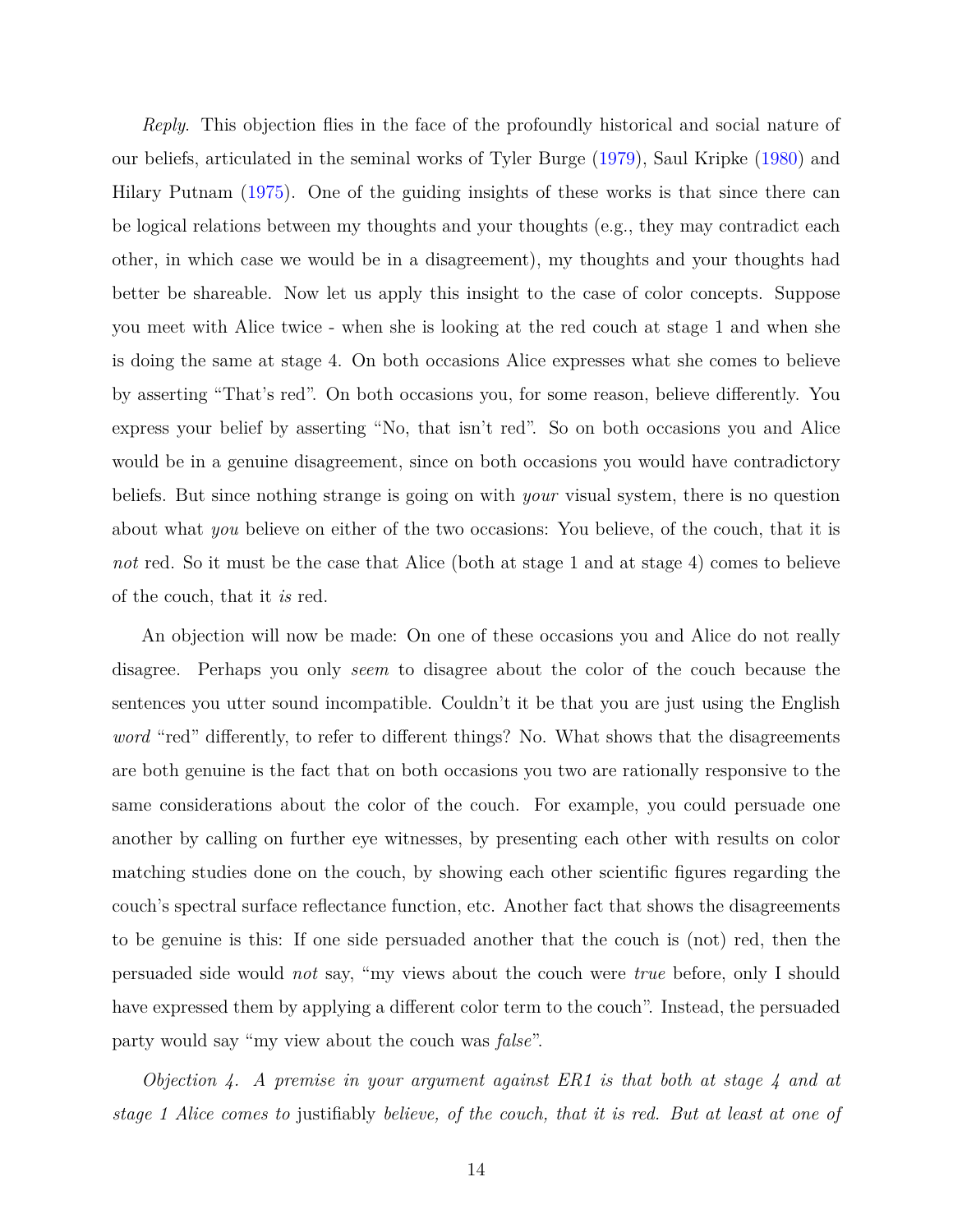*those stages the couch does* not *look red to her. So at least at one of those stages Alice does not come to* justifiably *believe, of the couch, that it is red.*

*Reply*. I will give three replies to this objection:

(i) I take it to be deeply intuitive that Alice's pre-op experience-based color judgments, and her pre-op judgments about the colors things look her, are justifiably made. Why? Well, largely for selfish reasons: I take it to be obvious that my own experience-based color judgments, as well as my judgments about the colors things look to me, are typically justifiably made. But there is no relevant difference between pre-op Alice and myself. In fact, the entire thought experiment could be run with me as its hero, instead of Alice. So it seems very hard for me to deny Alice the same status. And since the reader can go through the same selfish line of reasoning too, the reader should agree. Now: If Alice's judgments about the colors things look her are justifiably made at stage 1, how could her experience-based color judgments fail to be justifiably made at stage 2? After all, at stage 2 her experiencebased color judgments are *logically inferred* from (a) her judgments about the colors things look to her - which are justifiably made because she makes them as she made them at stage 1, and (b) her *knowledge* (which she acquired through impeccable training), for any shade *S* and lighting conditions *C*, what shade things of shade *S* (in *C*) will look to her post-op. So at stage 2, Alice's experience-based color judgments are justifiably made as well. But, if these judgments are justifiably made at stage 2, how can they fail to be similarly justifiably made at stages 3 and 4? What sets stage 3 apart from stage 2 is that by stage 3 Alice has become an expert judge of color. The acquisition of expertise, however, cannot make the judgments that issue from it *worse* than those that issued from a novice. Similarly, what sets stage 4 apart from stage 3 is that Alice suffers from amnesia at stage 4. But the amnesia has no impact on Alice's expertise at making color judgments, just as it has no impact on any of Alice's other areas of expertise - making experience-based judgments about the locations of things, or about the identities of familiar people, for example. Since it has no impact on the expertise, it has no impact on the justifiability of making the judgments that issue from it.

(ii) There are a number of theoretical considerations supporting the view that Alice's experience-based color judgments (both at stage 1 and at stage 4) are justifiably made: (a) At stage 1, we may assume, Alice's color judgments are highly reliable. And it is part of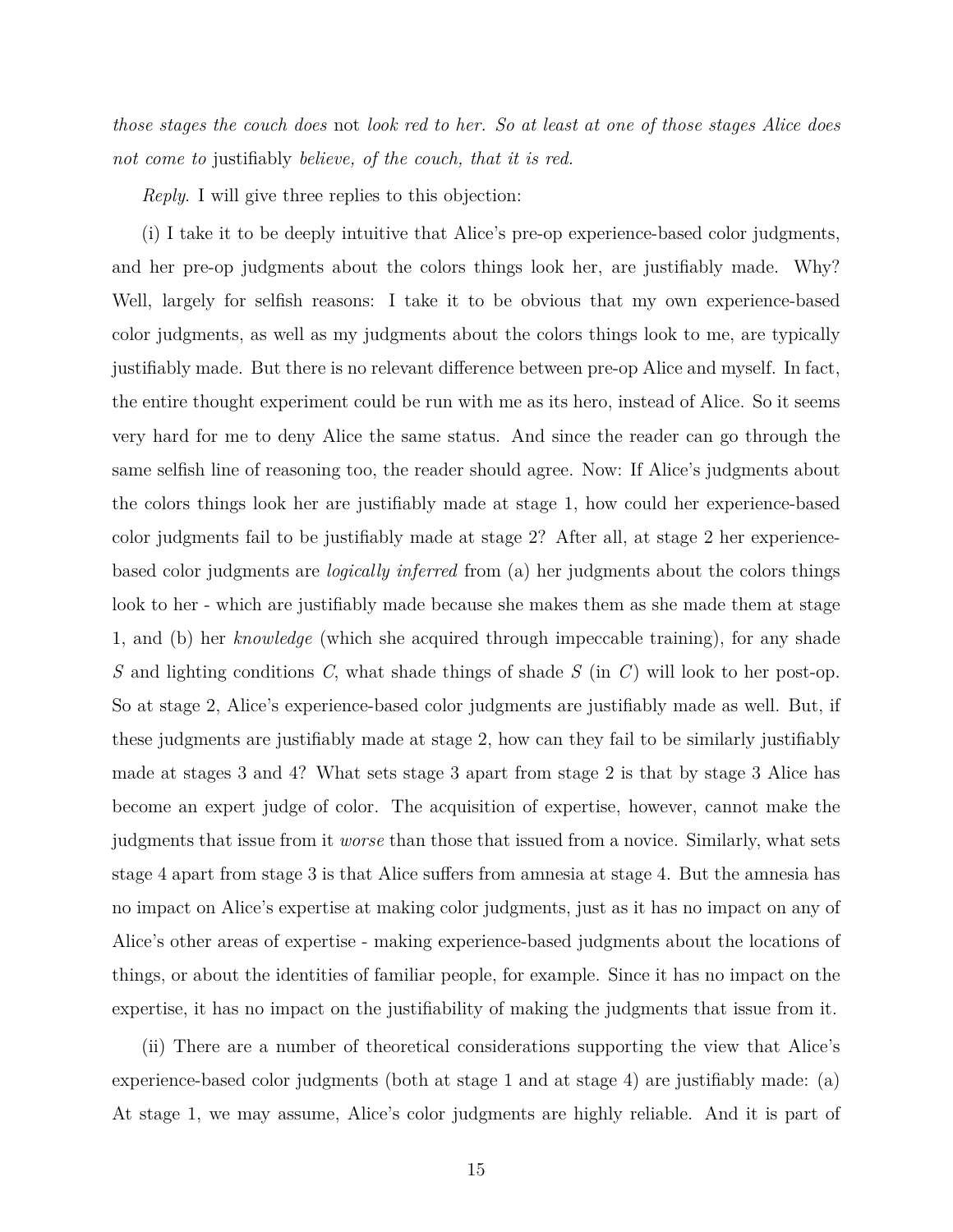the description of the case that at stages 2-4 Alice's capacity to make color judgments is nearly indistinguishable from her stage 1 capacity to make them. So at all stages, Alice's color judgments are highly reliable. A reliabilist will therefore be forced to admit that at all stages, Alice's color judgments are justifiably made. (b) It follows from the description of the case that at stage 4 the way Alice makes sight-based color judgments is identical, in all respects available to her consciousness, to the way she made them at stage 1. So at both stages Alice makes color judgments that are experience-based, free of any inclinations to believe otherwise, free from contradictory beliefs, free from misgivings, and free of any other defeaters. So the internalist epistemologist should have no reason to object to the justifiability of forming these judgments. (c) Both at stages 1 and 4 Alice could offer the standard sorts of justifications we all give for our experience-based color judgments. In particular, if asked why she believes, of the couch, that it is red, Alice could honestly and truthfully reply by uttering (on either occasion) "because I can tell a red thing when I see it", or "because I see that it is red". This is a further reason for the internalist epistemologist to accept that Alice's experience-based color judgments are typically justifiably made.

(iii) In response to a previous objection we reviewed empirical evidence that certain kinds of spectrum shifts and inversions are real, and even common. But if these cases are real, then we are in the following situation: Even though actual people often agree in their experiencebased color judgments, that same couch sometimes looks very different shades to them. But even when we know this fact, we are not moved in the slightest to doubt the justifiability of each other's color judgments. So, in fact, we do not take the color that something looks to a person to be a deciding factor in estimating the justifiability of that person's experiencebased color judgments. And it seems highly implausible and deeply unmotivated to suppose, despite our actual inclinations, that the color that something looks to a person *is* a deciding factor in estimating the justifiability of that person's experience-based color judgments.

*Objection 5. A premise in your argument against ER1 is that both at stage 4 and at stage 1 Alice* directly *comes to believe, of the couch, that it is red. But surely at stage 4 Alice's experience-based color judgments are only* indirectly *made.*

*Reply*. Before turning to the objection proper, let us ask ourselves if a supporter of ER can afford to claim that Alice's experience-based color judgments were *in*directly made at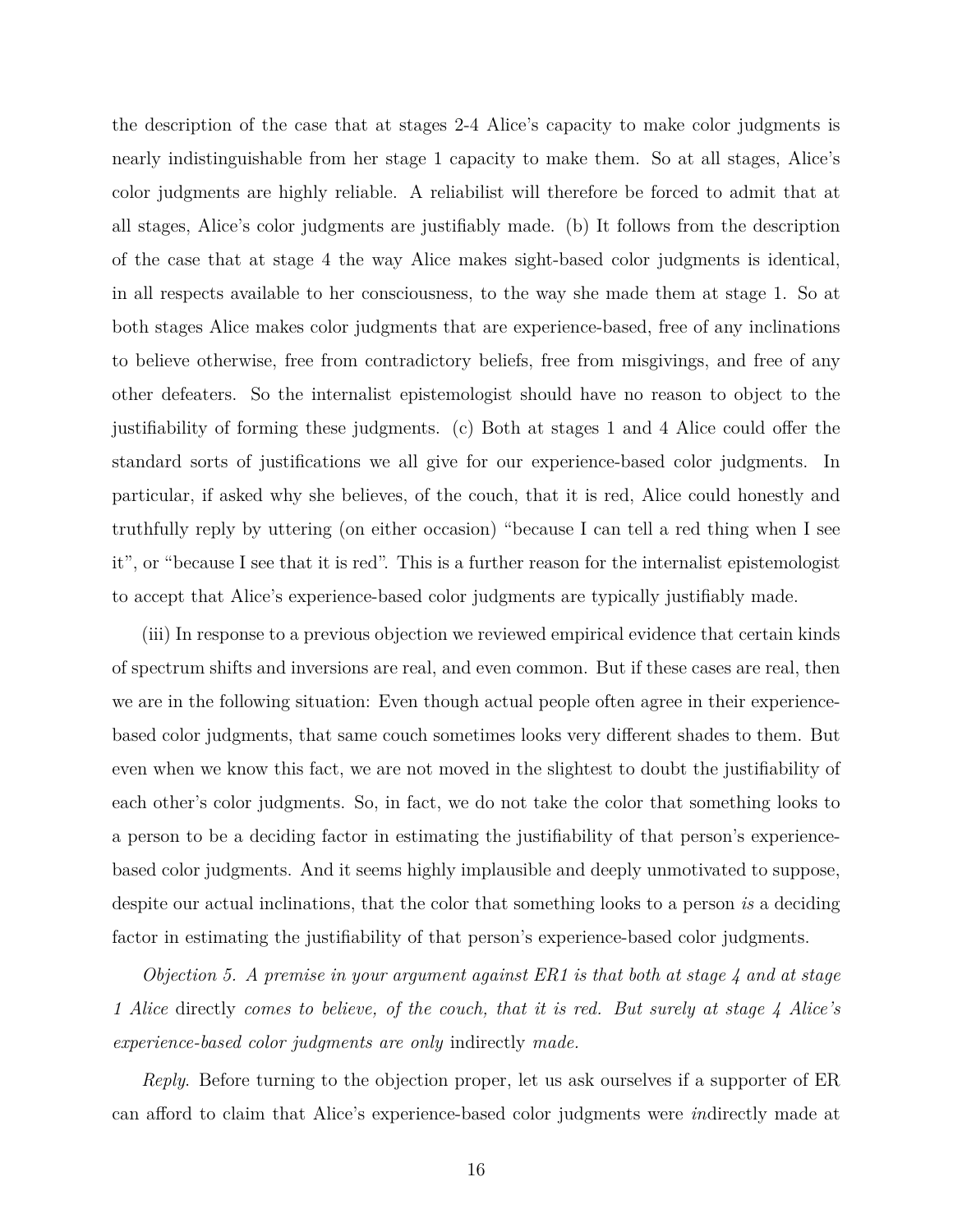*stage 1*. The answer must be "no". The normal person's experience-based judgments about the distribution of sensible properties (color, shape, location, motion, texture, etc.) are the ER-supporter's paradigm examples of directly formed beliefs.<sup>[14](#page-27-0)</sup> If these judgments are not directly made, then there is no plausibility in the idea that *any* judgments are directly made. So if the notion of a directly made experience-based judgment is not to become an empty one, it had better be the case that the normal person's experience-based color judgments are directly made. Since at stage 1, before her ECI-op, Alice just *is* a normal person, her experience-based color judgments are directly made as well.

We may now turn to the objection proper. Our strategy will be to argue that there is no relevant difference between the way Alice forms experience-based color beliefs at stage 1 and the way she forms them at stage 4. Since at stage 1 Alice's way of forming these judgments is direct, it must also be direct at stage 4.

In a way, it is part of the description of the scenario that there is no relevant difference between the way Alice forms experience-based color beliefs at stage 1 and the way she forms them at stage 4. After all, it is part of the scenario that at stage 4 the way Alice makes sight-based color judgments is identical, in all respects available to her consciousness, to the way she made them at stage 1. Still, it will be objected that there are *unconscious* differences between the stage-1- and the stage-4-way of forming these judgments, which are sufficient to render the stage 4 judgments indirectly made. What would these unconscious differences be? (a) Perhaps it will be claimed that at stage 1 Alice's judgments are directly made because they are not inferentially made, whereas at stage 4 they are indirectly made because they are *unconsciously* inferentially made. This, however, cannot be right. Alice suffers amnesia at stage 4, and so she simply loses the beliefs and the other extra-experiential resources which would be necessary for her if she indeed came to her color judgments inferentially. Hence, Alice's stage 4 color judgments are neither consciously inferentially made nor unconsciously inferentially made. (b) Perhaps it will be claimed that at stage 1 Alice's judgments are directly made because they are of innate origins, whereas at stage 4 they are indirectly made because they are more profoundly the result of special training. This is empirically false. Alice's stage 4 expertise in making experience-based color judgments is the result

<span id="page-27-0"></span><sup>14</sup>See, e.g., [Burge](#page-147-2) [\(2003a\)](#page-147-2); [McDowell](#page-150-1) [\(2009\)](#page-150-1); [Peacocke](#page-151-3) [\(1992,](#page-151-3) [2004\)](#page-151-5)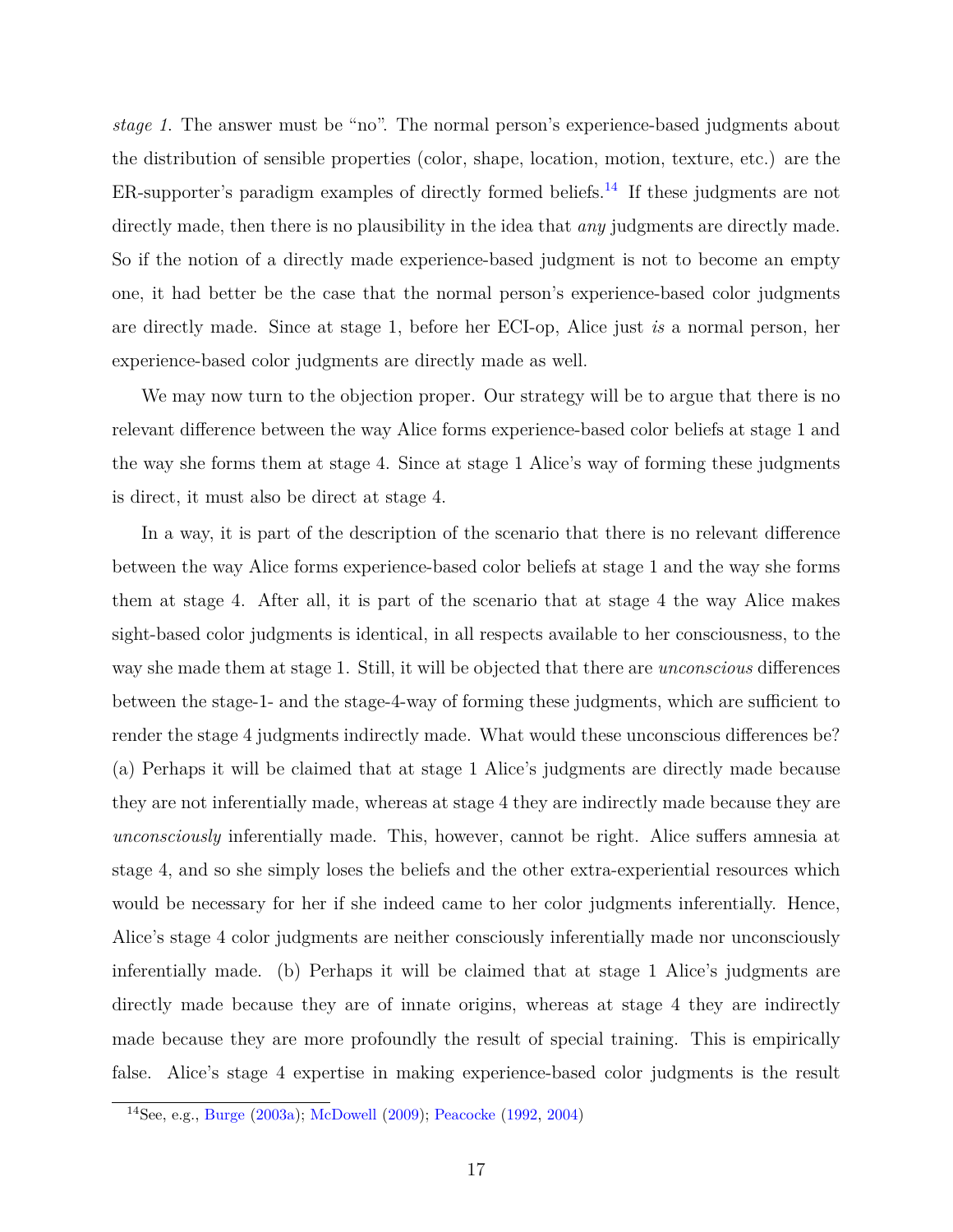not of what the doctors taught her at stage 1 (which she forgot), but of the training the she undertook between stages 2 and 3. Through this training she acquired the capacity to respond to experiences in which something looked a certain color to her by coming to justifiably believe, of the thing, that it is a certain color. But precisely the same is true of Alice at stage 1, or for that matter, of you and me. As every parent knows, it takes significant training before a human child can respond to experiences in which something looks a certain color to her by coming to justifiably believe, of the thing, that it is a certain color. So at stage 1 Alice's color judgments are no more innate than they are at stage 4. (c) Perhaps it will be claimed that at stages 1 and 4 Alice's judgments are directly made because they are facilitated through the operation of certain computational modules or neural mechanisms, whereas at stage 4 they are indirect because they are facilitated by different modules or mechanisms. This claim imposes a philosophical preconception on an open empirical question. Which modules or mechanisms would facilitate Alice's judgments at the various stages is something that should be decided by empirical inquiry, and not from the armchair. Furthermore, since the scenario only needs to be *metaphysically* possible, it seems that it is possible to nip the present objection in the bud by simply *stipulating* that the same modules or mechanisms facilitate Alice's color judgments in stages 1, 3 and 4. (d) Finally, perhaps it will be claimed that at stage 1 Alice's judgments are directly made because the color propositions Alice comes to believe by making them are entailed by Alice's relevant color experiences, whereas at stage 4 Alice's judgments are indirectly made because the color propositions Alice comes to believe by making them are not entailed by Alice's relevant color experiences. My response is that I am willing to accept that at stage 1 Alice comes to believe (on the strength of experience) color propositions that are entailed by her experiences. I am also willing to accept that at stage 4 Alice comes to believe (on the strength of experience) color propositions that are *not* entailed by her experiences. I am willing to accept both claims since it is part of my own argument *against* ER1 that either at stage 1 or at stage 4 Alice comes to believe a color proposition that is not entailed by the relevant experience. What I object to is the exploitation of the idea that Alice's stage 4 color beliefs are not entailed by the relevant experiences to argue that Alice comes to form these beliefs indirectly. Making this move requires the following claim to be a *stipulation*: One can directly form the belief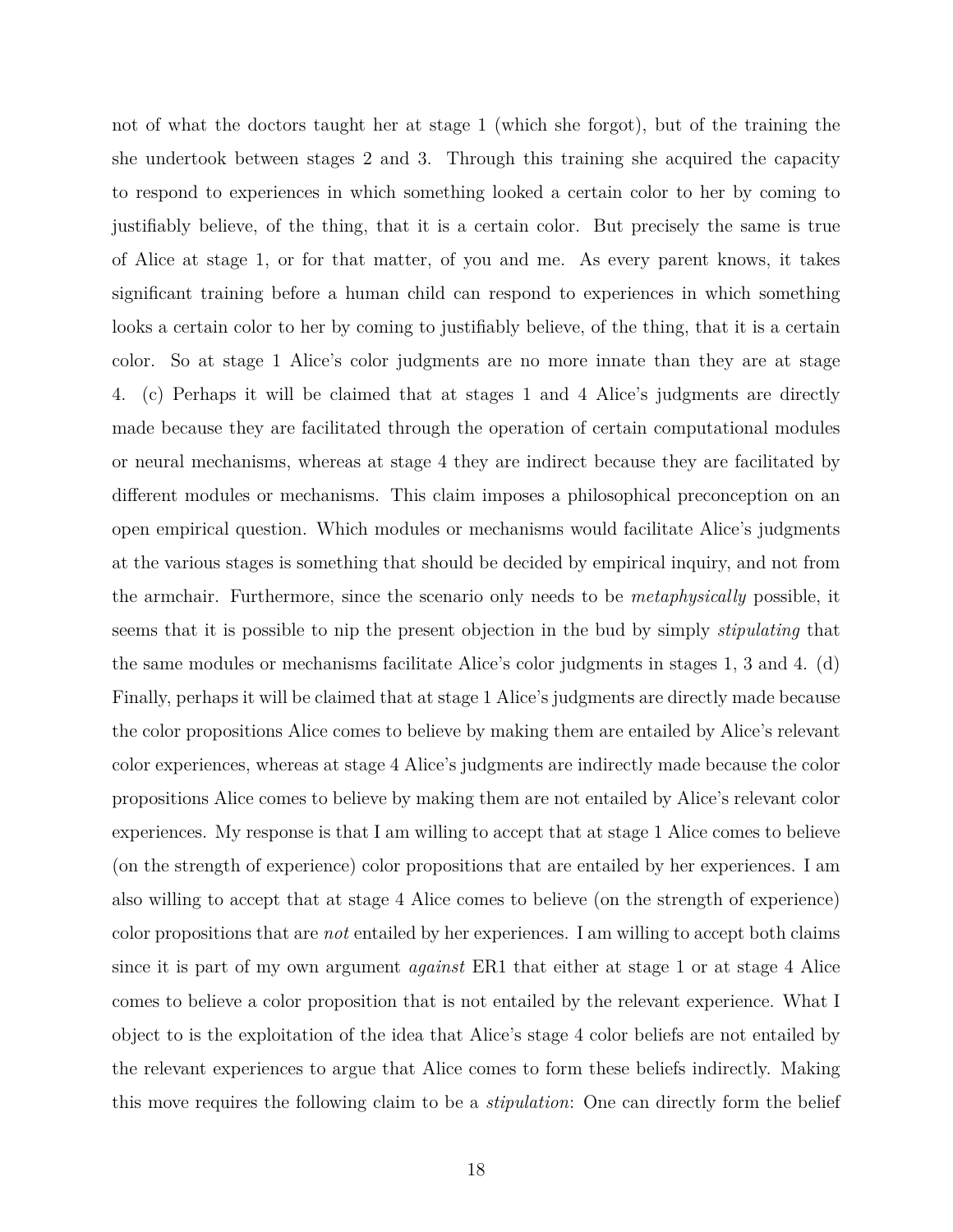that *p* on the strength of an experience *e* only if *e* entails that *p.* Since this stipulation *entails* ER1, making it will make ER1 true by stipulation. But ER1 was meant to be an *informative* thesis. ER1 was supposed to illuminate a familiar phenomenon - a person's having the ability to directly come to justifiably believe something on the strength of an experience - by placing an informative constraint on it, namely, the obtaining of certain semantic relations between the experience and the belief. Such illumination will not be forthcoming if ER1 is to be true by stipulation, since one cannot illuminate a phenomenon by saying that it meets some constraint by stipulation. So if ER1 is to be true by stipulation, it will fail to be illuminating.

Having answered these five objections, let us conclude that ER1 (if potentially illuminating) is false, at least given the auxiliary assumption that the intensions of color experiences determine the colors things look to the experiencer. In the rest of the chapter I will attempt to expand on this argument and show that ER is false even without the auxiliary assumption.

#### **2.3 EXPERIENCE-FIRST ACCOUNTS**

<span id="page-29-0"></span>Some supporters of ER—e.g., McDowell [\(1996;](#page-150-0) [1998\)](#page-150-7)—accept the auxiliary assumption that the intensions of color experiences determine the colors things look to the experiencer. Other supporters however—e.g., Burge [\(2003b\)](#page-147-10)—reject it. It is therefore open for them to claim that at stage 1 and 4 Alice underwent a red-experience (as defined above) when she looked at the red couch. And if Alice underwent a red-experience on both occasions, the previous section's argument against ER1 breaks down. In this section I will begin to remedy this breakdown.

Theories of content, for all their diversity, have a standard structural feature - they assign contents to *token* mental states by first assigning it to mental state *types*. [15](#page-29-1) In other words, these theories first put forward a condition a mental state *type* has to satisfy to have a certain content (e.g., that tokens of that type be normally, or regularly, caused in a certain way, or have a certain kind of function). Then they add that *token* mental states have the content of

<span id="page-29-1"></span><sup>15</sup>To be more accurate, only theories of non-indexical content have the described structural feature. Theories of content for indexical expressions, such as "I", "here" or "now", function differently. This complication will not be relevant here.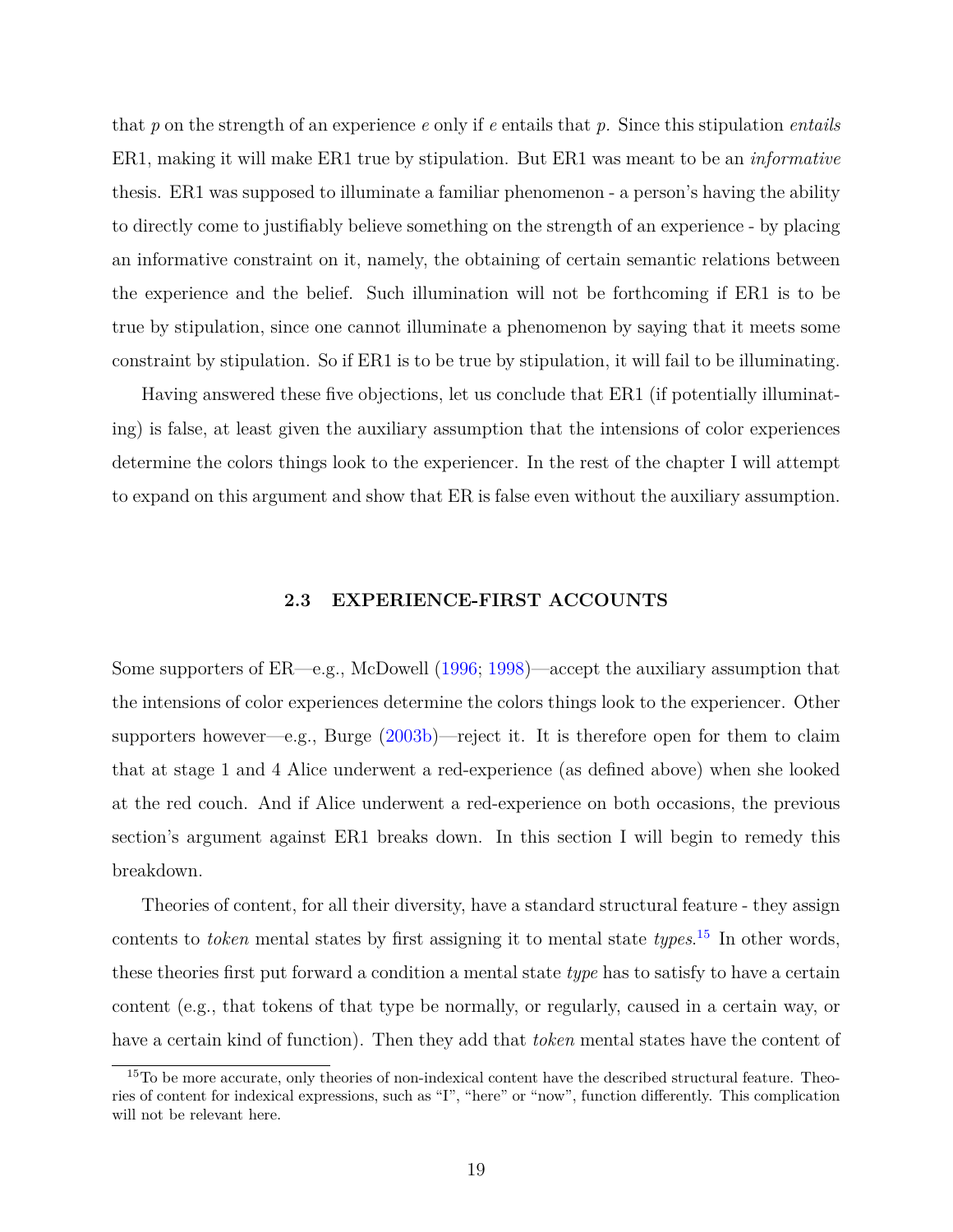the type they belongs to. This structural feature has many advantages, but it presupposes that some non-semantic criterion of individuation induces a classification of mental state tokens into types. Importantly, this criterion of individuation can be changed independently of the rest of the theory of content, with the effect that the theory assigns different contents to different token mental states.

Visual experiences of color can be non-semantically classified into types in broadly three ways: (i) by the colors things look to the experiencer who has them, (ii) by the neural states that realize (or proximally cause) them, or (iii) by the *narrow* functional roles they play.[16](#page-30-0) Let us call "experience-first accounts" those accounts that (at least for the purposes of theories of content) classify visual experiences of color into types in one of the first two ways. Let us call "function-first accounts" those accounts that classify visual experiences of color into types in the third way. On experience-first accounts, Alice's experiences of the red couch at stages 1 and 4 are not of the same type.<sup>[17](#page-30-1)</sup> On function-first accounts, they are.<sup>[18](#page-30-2)</sup>

This section will be devoted to showing that ER1 must be rejected by anyone who accepts an experience-first account. The next section will complete the argument against ER by showing that ER2 must be rejected by anyone who accepts a function-first account.

Consider the scenario *Bob*: At stage 1, Bob is 18 and has normal color vision. After the sun sets and Bob falls asleep, Bob is unknowingly taken to a hospital, where his kidnappers perform a red-green ECI-op on him. The chip placed in his optic nerve operates as it did in the *Alice* scenario, and the operation has the usual effect. But this is not the only operation

<span id="page-30-0"></span><sup>16</sup>Can we not also classify visual experiences into types by their *wide* functional roles? On pain of having no solution to the disjunction problem, we cannot. In the case of experiences, the disjunction problem is that if experiences are to ever count as hallucinations or illusions, it must be possible for them to have the same content as their non-hallucinatory and non-illusory counterparts. But illusions and hallucinations often *fail* to be caused by the appropriate causes or in the usual ways. They also often fail to cause the appropriate behaviors or to do so in the usual ways. Therefore, if we classify visual experiences into types by their *wide* functional roles, this will have the result that illusions and hallucinations on the one hand and their non-hallucinatory and non-illusory counterparts on the other will fall under distinct functional types. If they fall under distinct functional types, there is every reason to expect that they will have *distinct* contents, and worse, that illusions and hallucinations will be systematically *veridical* when assigned these distinct contents. The disjunction problem will then be unsolvable.

<span id="page-30-1"></span><sup>&</sup>lt;sup>17</sup>Experience-first accounts have this result for two reasons. First, in having the two experiences, the couch looks distinct colors to Alice. Second, the chip in Alice's brain ensures that the two experiences involve different kinds of neural states.

<span id="page-30-2"></span><sup>&</sup>lt;sup>18</sup>Function-first accounts have this result because the two experiences play the same narrow functional role in Alice - they are caused by the same pattern of retinal input, they involve (nearly) the same conceptual classifications, and they cause (nearly) the same behavioral output.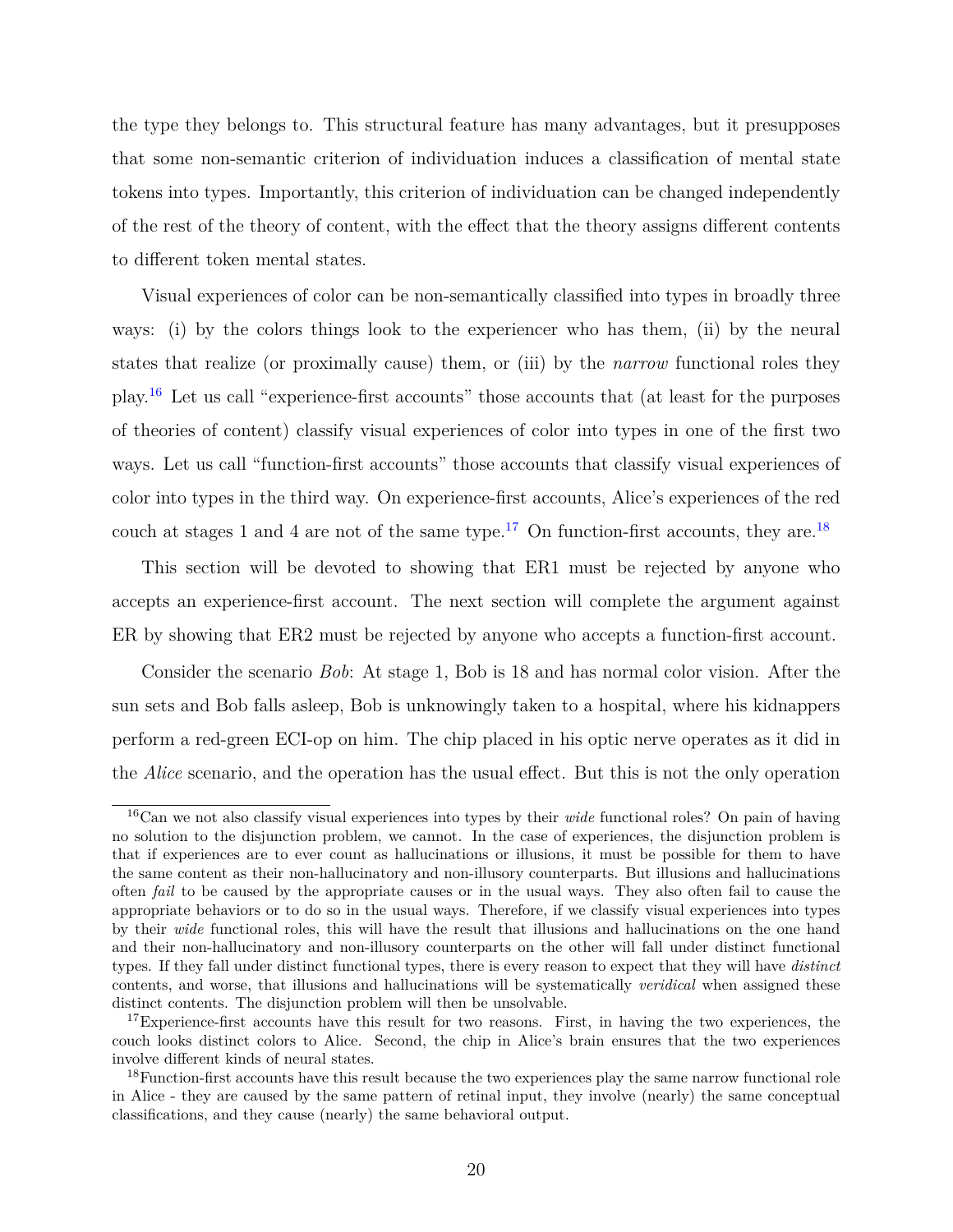the kidnappers perform on Bob. They also perform a red-green "Conceptual Color spectrum Inversion" operation (a "CCI-op", for short) on him. The operation involves placing a chip in the area of Bob's brain that is responsible for the conceptual color classifications Bob makes *directly* on the strength of his color experiences. The chip performs the following function: When it is on, Bob classifies (directly and on the strength of experience) things that look to him the colors that green and greenish things (in *C*) looked to him pre-op, under the concepts that pre-op he used to apply to red and reddish things (in *C*). Similarly, Bob classifies (directly and on the strength of experience) things that look to him the colors that red and reddish things (in *C*) looked to him pre-op, under the concepts that pre-op he used to apply to green and greenish things (in *C*). Finally, suppose that both chips are usually off, and that when they are off they have no impact on Bob whatsoever, so that things with Bob are just as they would be if he had undergone neither operation. In fact, suppose the chips are designed to turn on together randomly, for one minute only, and then to turn back off forever. Let stage 2 be that one minute period at which they are on.

What happens at stage 2? The joint effect of the operation of both chips is that during stage 2 Bob makes the same conceptual color classifications that he would have made if he had undergone neither operation. To see this, consider an example: Suppose that at stage 2 Bob looks at a red object in good light. The ECI-chip makes that object look to Bob the color that green things in good light looked to him pre-op. But the CCI-chip then makes Bob classify things that look that color to him under the concepts that pre-op he used to apply to *red* things in good light. So Bob (directly and on the strength of experience) comes to believe of the object that it is red.[19](#page-31-0)

The *Bob* scenario is nothing more than a time-compressed version of the *Alice* scenario. At stage 2 Bob is in the same situation as Alice is in at stage 4. The only differences are these: (i) Where Alice had to laboriously and intently acquire her stage 4 expertise at making experience-based color judgments, Bob is given his stage 2 expertise at making experiencebased color judgments effortlessly, through the workings of a microchip. (ii) Where Alice

<span id="page-31-0"></span><sup>19</sup>*Caveat*: What was just claimed is not perfectly accurate. If at stage 2 Bob is asked to make sight-based color similarity judgments about determinate shades that are very close to each other, his judgments may not be identical to those he would have made if he if he had undergone neither operation. As in *Alice*, the reason is that asymmetries of human color perception mean that there are distinct shades *S1* and *S2* (*S3* and  $S<sub>4</sub>$  ) such that pre-op on Bob could (not) just distinguish, but when the ECI-chip is on he cannot (can).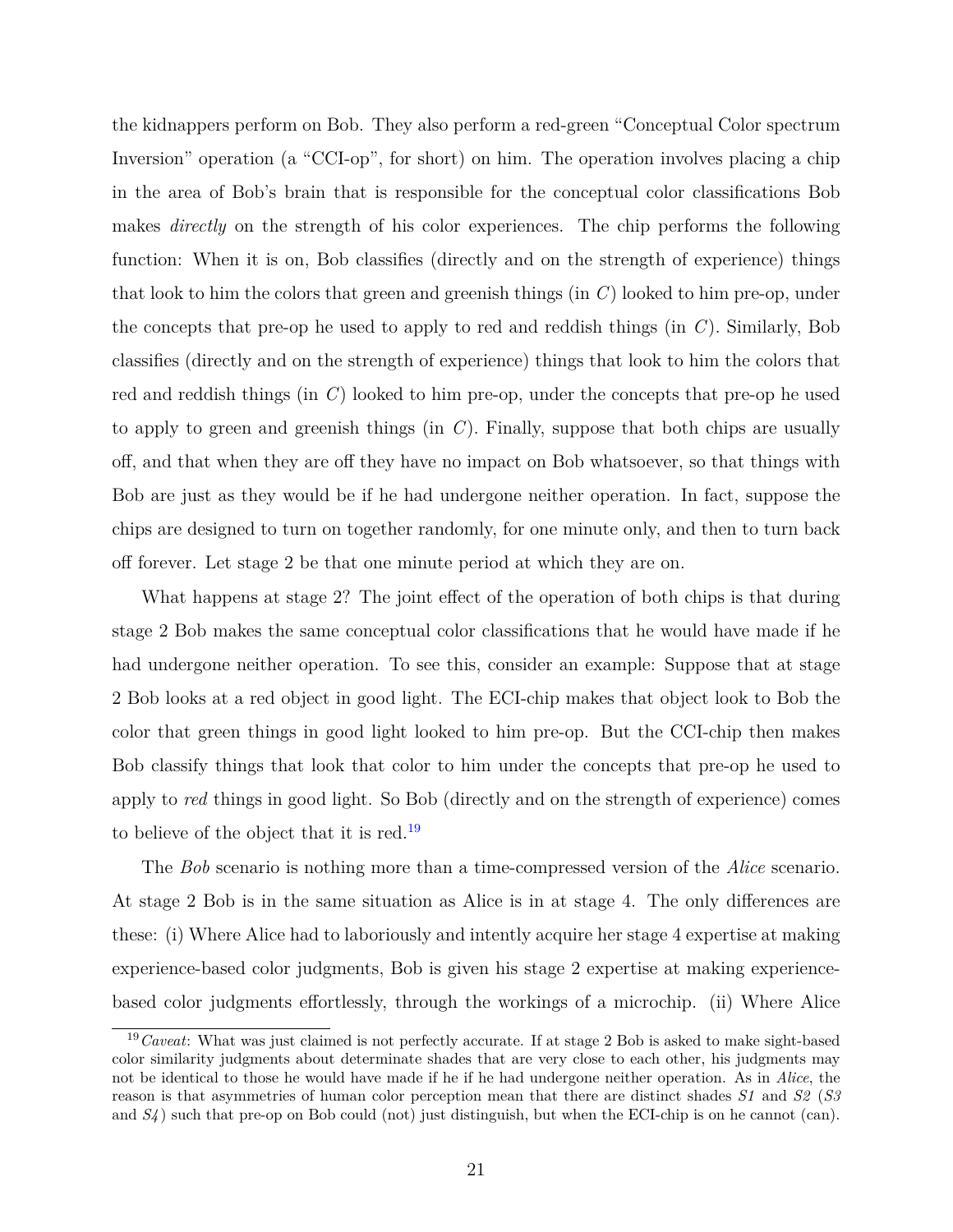had to suffer amnesia to rid herself of the capacity to make color judgments by inferential means, Bob never comes to have this inferential capacity in the first place.

Since at stage 2 Bob is in the same situation as Alice in stage 4, it cannot be objected that Bob's situation at stage 2 is incoherent or metaphysically impossible. Neither can it be claimed that at stage 2 Bob cannot come to have the same color beliefs that he would have come to have had he undergone neither operation. The reasons for this are the same as those offered in response to objection 3 of the previous section. Can it be claimed that at stage 2 Bob's experience-based color judgments are not justifiably made? I see no hope for this. At stage 2 Bob is in the same situation as Alice in stage 4. Since at stage 4 Alice's experiencebased color judgments are justifiably made, so are Bob's judgments at stage 2. The justified formation of Bob's stage 2 beliefs is furthermore supported by the considerations rehearsed in parts (ii) and (iii) of the response to objection 4 of the previous section.<sup>[20](#page-32-0)</sup> Finally, it is part of the description of the case that Bob's experience-based color judgments are made directly at stage 2. The legitimacy of building this feature into the description of the case should be obvious given the considerations rehearsed in response to objection 5 of the previous section.

<span id="page-32-0"></span><sup>20</sup>*Objection*. *But at the instant that stage 2 begins, the colors things look to Bob will change radically. Surely Bob will then believe that the colors things look to him have changed. And having come to believe this, he will have a defeating consideration against making any experience-based color judgments. If he proceeds to make such judgments despite this defeater, these judgments would consequently not be justifiably made. Similarly, suppose at stage 2 Bob accesses a pictorial memory of a familiar object (a fire truck, say). Comparing the color fire trucks look to him at stage 2 with the color they visually appear in the pictorial memory, Bob will again come to believe that the color things look to him has changed. So he will again have a defeater against making any experience-based color judgments.*

*Reply*. The first part of the objection relies on the idea that Bob will notice the change in the colors that things look to him. But Bob will precisely *not* notice this change. To see why, suppose Bob is looking at a fire truck just before stage 2 begins. On the strength of his color experience, Bob directly comes to classify the truck under various color concepts (e.g., the concepts "red" and "looks red"). Now stage 2 begins, and both the ECI- and the CCI-chips turn on. Given the way they work, it follows that Bob will *continue* to directly classify the truck under the very same color concepts. Since Bob's classifications remain the same once stage 2 begins, Bob will *not* come to believe that the colors things look to him have changed.

The second part of the objection relies on the idea that once stage 2 has begun, Bob will notice the difference between the colors that things look to him and the colors they visually appear when Bob accesses pre-stage-2 pictorial memories of them. To circumvent this objection we need only suppose that the ECI-chip (once on) impacts not only the colors things look to Bob, but also the colors they visually appear when Bob accesses pre-stage-2 pictorial memories of them. To see the force of this supposition, suppose Bob accesses (at stage 2) a pictorial memory of a fire truck. The supposition means that it will visually appear to him (in the memory) the color fresh grass used to look to him pre-op. Consequently, it will visually appear to him (in the memory) the color fire trucks look to him at stage 2. A result of this is that Bob will classificatorily respond to the memory of the fire truck in the same way that he would classificatorily respond to an on-line experience of the fire truck. So once again Bob will *not* come to believe that the colors things look to him have changed.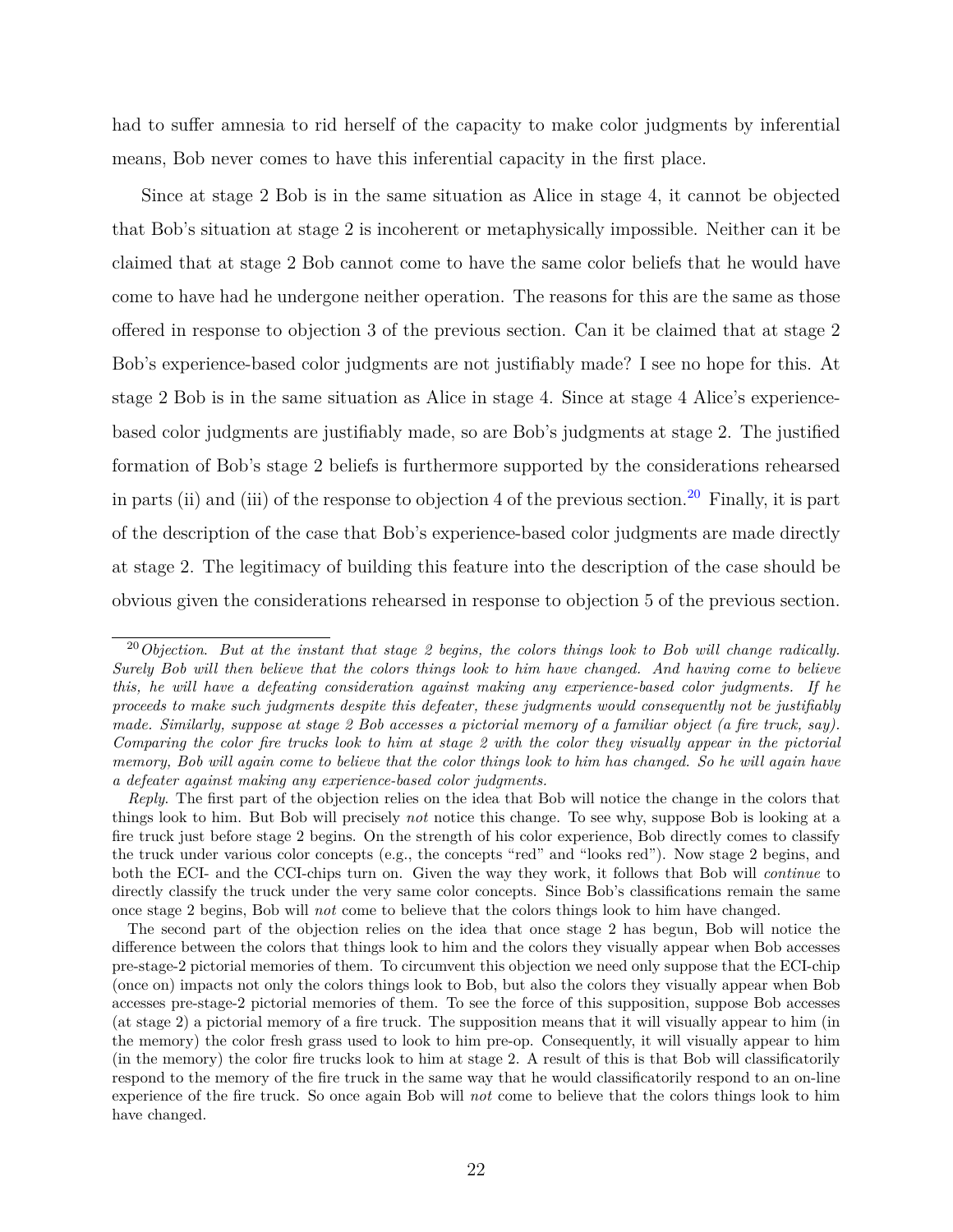Here then is the argument showing that ER1 must be rejected by anyone who accepts an experience-first account: Suppose that at stage 2 Bob looks at a red couch in good light. Suppose that on the strength of his experience he directly comes to justifiably believe, of the couch, that it is red. We will soon see that on any plausible theory of content complemented by an experience-first account, Bob's stage 2 experience is a green-experience (in our technical sense). It follows that at stage 2, Bob directly comes to justifiably believe, of the couch, that it is red on the strength of a green-experience. So, at stage 2, he directly comes to justifiably believe something on the strength of an experience which the experience does not entail. So we have a counterexample to ER1.

To complete the argument it remains to show that on any plausible theory of content complemented by an experience-first account, Bob's stage-2 experience is not a red-experience. This will be accomplished presently by reviewing the consequences of five leading theories of content complemented by an experience-first account. To begin, note that Bob's stage 2 experience is one in which something looks to him the color green things used to look to him in good light pre-op, and that it is realized (proximally caused) by the same kind of neural state as those pre-op experiences. Therefore, on experience-first accounts Bob's stage 2 experience is of the same type as his stage 1 experiences of green things (seen in good light). Call experiences of this type "GEs". Now consider the five theories of content:

*1. Causal Theories*. According to these theories, the intension of an experience *e* is determined by the states-of-affairs that normally, or regularly, cause experiences of *e*'s type. Bob's stage 2 experience is a GE. Since stage 2 lasts only a minute, the normal, or regular, causes of GEs do not change. These causes are green things. So Bob's stage 2 experience is not a red-experience, but a green-experience.

*2. Teleosemantic Theories*. According to these theories [Burge [\(1986;](#page-147-1) [2003a;](#page-147-2) [2010\)](#page-147-3), Dretske [\(1995\)](#page-148-5), Millikan [\(2004\)](#page-151-1), Peacocke [\(2004\)](#page-151-5)], the intension of an experience *e* is determined by the states of affairs that experiences of *e*'s type have the evolutionarily selected function of reliably indicating. Bob's stage 2 experience is a GE. Since Bob's operations have no impact on his evolutionary history, the evolutionarily selected function of GEs does not change. This function is to reliably indicate green things. Therefore, Bob's stage 2 experience is not a red-experience, but a green-experience.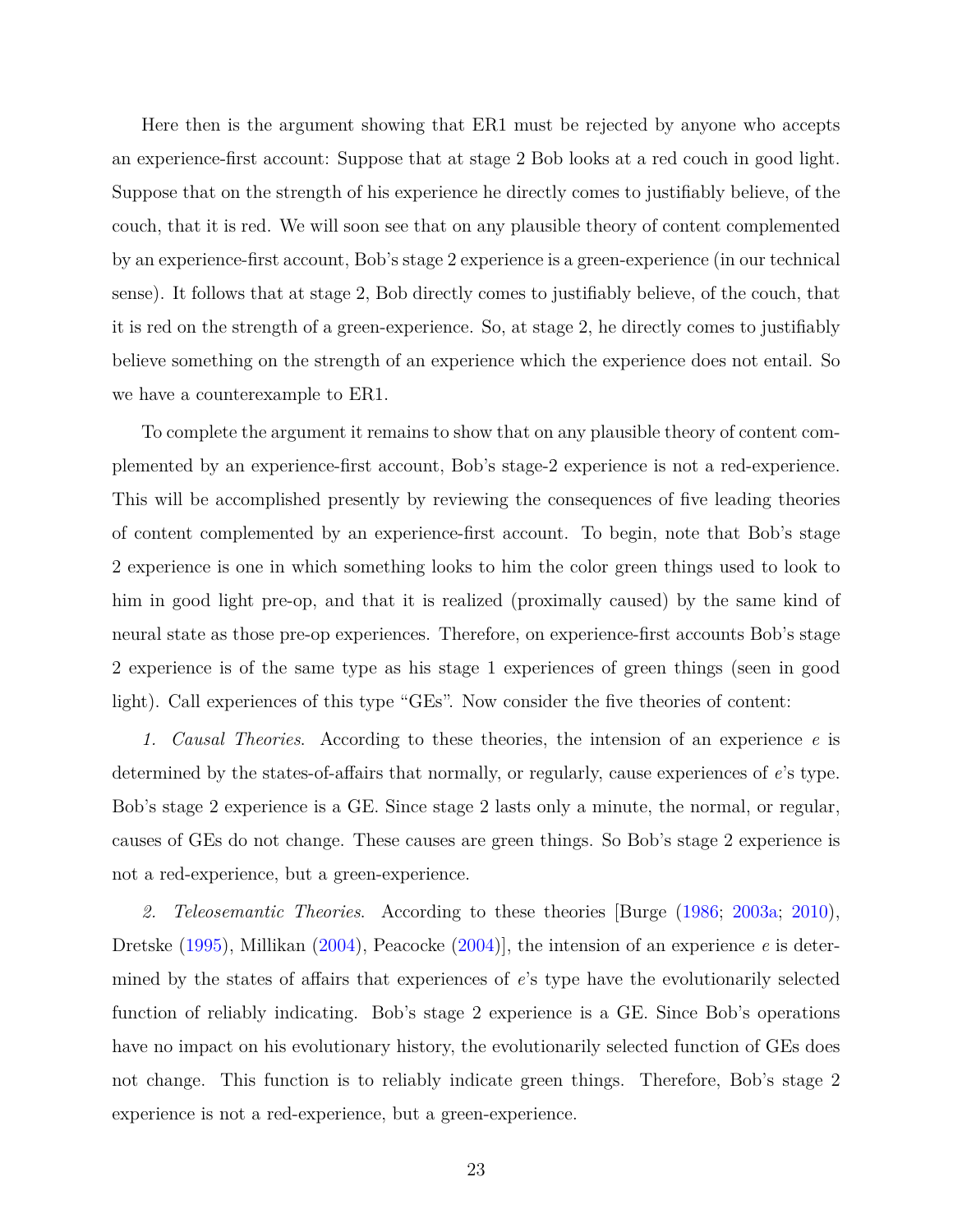*3. Asymmetric Dependence Theories*. According to these theories [Fodor [\(1992\)](#page-149-9)], the intension of an experience *e* is determined (roughly) by the states-of-affairs-type *X* such that (i) *X* tokens lawfully cause experiences of *e*'s type, and (ii) for any states-of-affairs-type *Y* distinct from *X* such that *Y* tokens lawfully cause experiences of *e*'s type: (a) if *Y* tokens did not lawfully cause experiences of *e*'s type, *X* tokens still would, and (b) if *X* tokens did not lawfully cause experiences of *e*'s, *Y* tokens would not either. Bob's stage 2 experience is a GE. Since stage 2 lasts only a minute, there is no change to what states-of-affairs *lawfully* cause GEs. In fact, GEs asymmetrically depend on things being green. Therefore, Bob's stage 2 experience is not a red-experience, but a green-experience.

*4. Optimal Conditions Theories*. According to these theories [Tye [\(1995;](#page-153-1) [2000\)](#page-153-2)], the intension of an experience  $e$  is determined (roughly) by the states-of-affairs-type  $X$  such that if optimal conditions were to obtain, the experiencer would have an experience of *e*'s type iff, and because, it is the case that an *X*-type state of affairs obtains. Bob's stage 2 experience is a GE. Under optimal conditions, Bob has GEs iff, and because, something is green. So his stage 2 experience is a green-experience.

*5. Causal, Conceptual or Inferential Role Theories.* This family of theories [Block [\(1986;](#page-146-8) [1987\)](#page-146-9), Harman [\(1982;](#page-149-10) [1987\)](#page-149-11)], which grows out of the functionalist tradition, is always complemented by function-first accounts. Still, as idiosyncratic as it is, it is possible to describe a hypothetical causal, conceptual or inferential role theory that is complemented by an experience-first account. On this mongrel theory, the intension of an experience *e* is determined by the *wide* causal, conceptual or inferential role played by experiences of *e*'s type—individuated experience-firstly. Bob's stage 2 experience is a GE. Since stage 2 lasts only a minute, the *wide* causal, conceptual or inferential role GEs play does not change. This wide role involves being caused by green things, causing beliefs to the effect that something is green, and leading to appropriate behaviors. Therefore, Bob's stage 2 experience is not a red-experience, but a green-experience.

Conclusion: When experiences are typed in experience-first ways, plausible theories assign them contents independently of the content of the beliefs these experiences may give rise to. The *Bob* scenario exploits this independence. Examined through experience-first eyes, the scenario is a case where an experience is assigned content which does not entail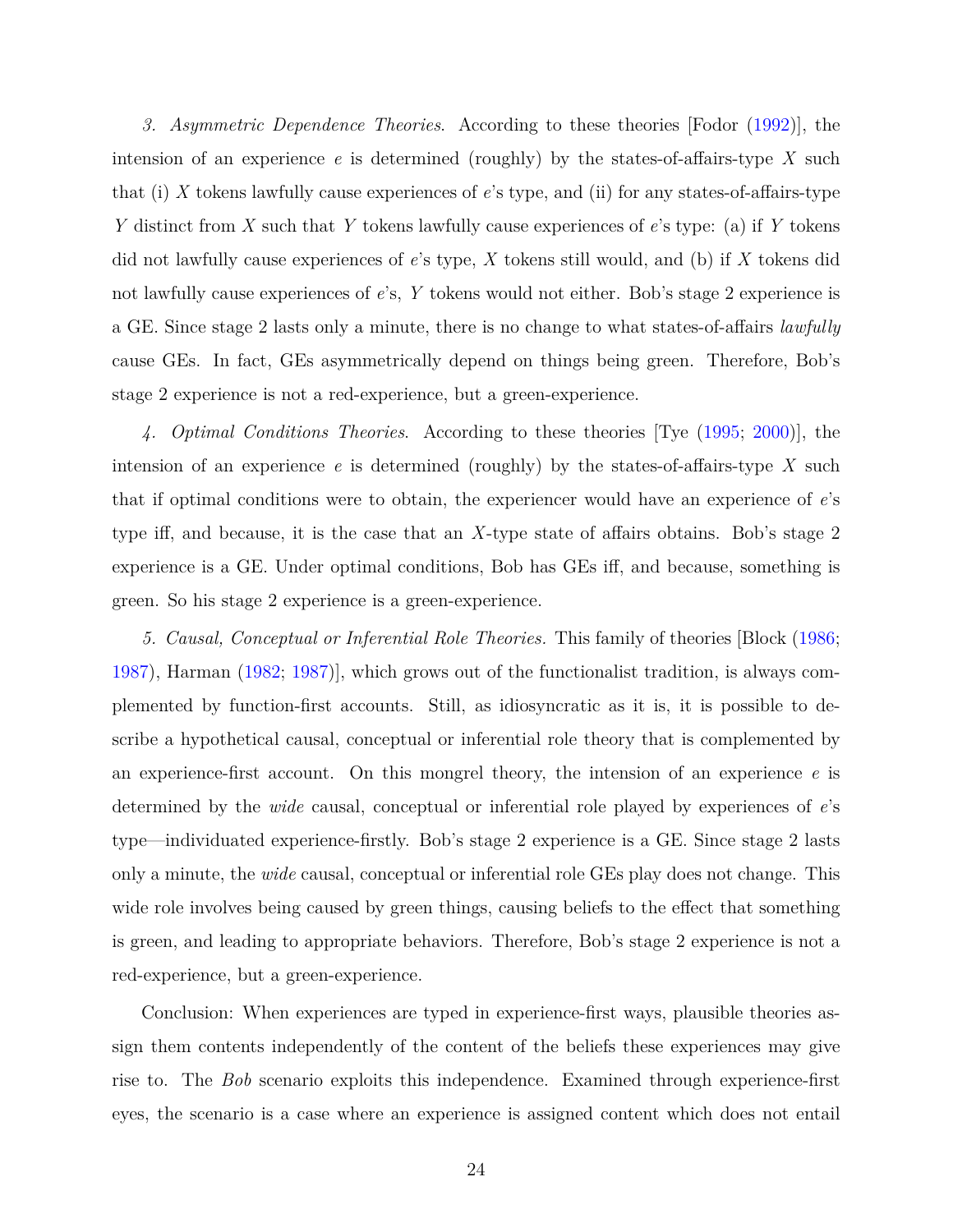the content of the belief the experience gives rise to. Since the belief is also had directly and justifiably, the scenario is a counterexample to ER1.

#### **2.4 FUNCTION-FIRST ACCOUNTS**

<span id="page-35-0"></span>The reader might well have noticed that the argument of the previous section falls flat if the various theories of content are complemented not with an experience-first account but with a function-first account. To take the most natural example of this, suppose we complement an inferential role theory with a function-first account. This marriage leads to the following simple theory: The intension of an experience *e* is determined by the *wide* causal, conceptual or inferential role played by experiences of *e*'s *narrow* functional type. Applying this theory to the *Bob* scenario has the following result: Since Bob's stage 2 experience of the red couch is caused by a red object, and leads to a judgment, of the couch, that it is red (which, in turn, leads to appropriate behaviors), it plays (almost exactly) both the wide and the narrow causal, conceptual or inferential role that was played by Bob's stage 1 experience of the red couch. Hence, both these experiences are red-experiences. So the argument against ER1 fails.

Turning to function-first accounts will not, however, save ER. The turn will only make ER2 vulnerable instead. [Reminder: ER2 says that if (i) *e* entails that *p*, and (ii) one directly comes to believe that *p* on *e*'s strength (where one is rational and has no defeaters), *then* one justifiably believes that *p*.] A counterexample to ER2 is given by a third thought experiment - the *Caitlin* scenario:

At stage 1, Caitlin is 18 and has normal color vision. After the sun sets she is kidnapped and taken to a hospital, where her kidnappers perform a red-green "Functional Color spectrum Inversion" operation (an "FCI-op", for short) on her. The operation consists in the installation of red-green color inverting lenses on Caitlin's eyes. The lenses can be turned on and off by turning a lens-controlling FCI-device on and off. When the lenses are off, they have no effects on Caitlin's vision. The FCI-device—and the controlled lenses as well—are usually off. They are all designed to turn on for one minute only, and then to turn back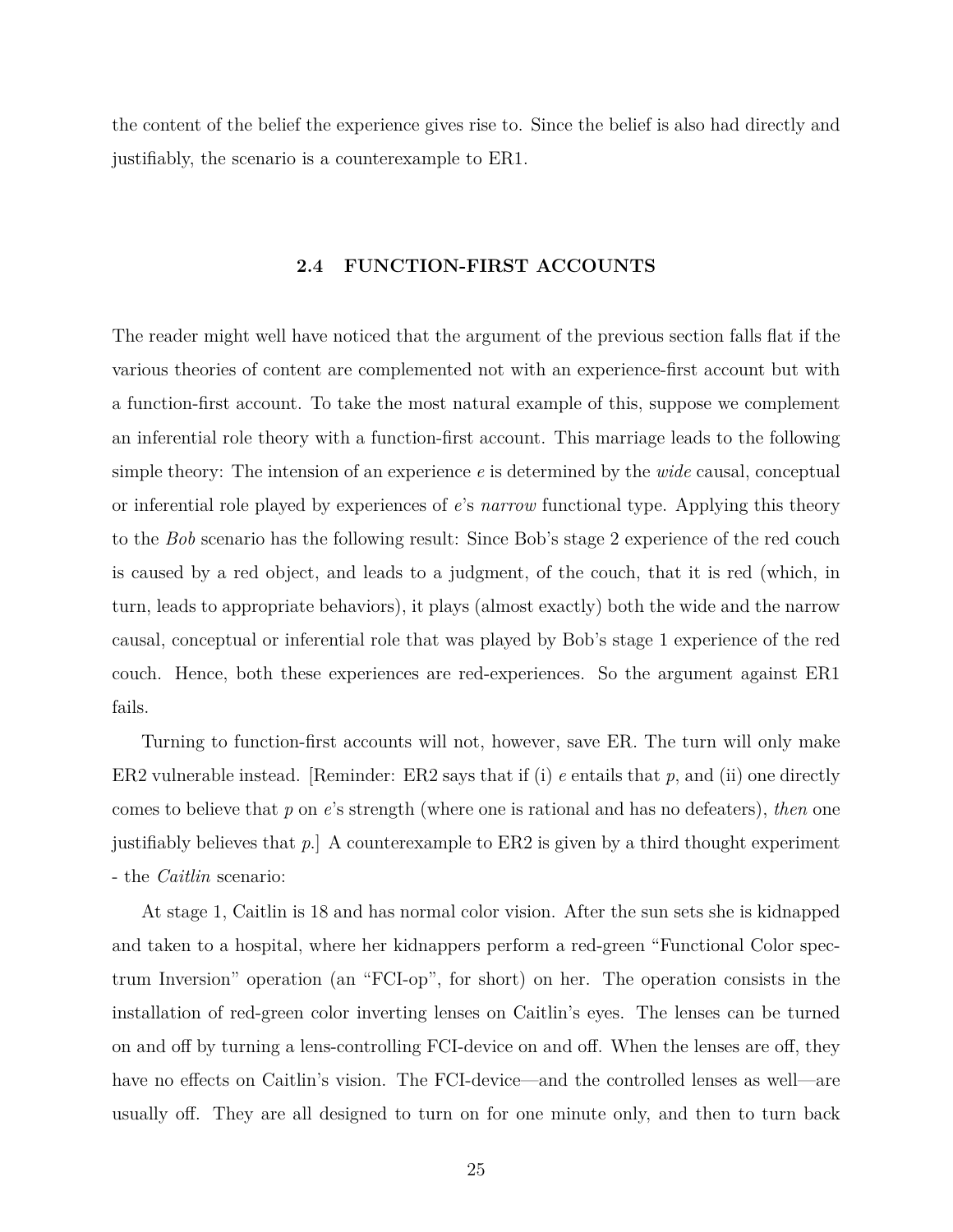off forever. Let stage 2 be that one minute period at which the device and lenses are on. Suppose that stage 2 begins when Caitlin first opens her eyes after a long sleep, that during stage 2 Caitlin never looks at anything whose color is familiar to her, and that immediately after stage 2 she falls asleep again.

What happens to Caitlin during stage 2? Suppose she looks at a red object in good light. The inverting lenses then proximally stimulate her eyes with green illumination. Caitlin therefore directly judges the experienced red object to be green, and is disposed to behave accordingly. Therefore, when Caitlin looks at a red object in good light at stage 2, she has an experience that plays the *narrow* functional role of her stage 1 experiences of green things in good light. At the same time, since stage 2 begins when Caitlin first opens her eyes, and since she never looks at anything whose color is familiar to her at stage 2, Caitlin has no reason whatsoever to be cautious about her stage 2 experience-based color judgments. So the effect of the FCI-op is that at stage 2 Caitlin completely loses her ability to tell the color of red and green things by sight.

It cannot be objected that Caitlin's situation at stage 2 is incoherent or metaphysically impossible. After all, we know full well that *we* would be in Caitlin's exact position if we were to undergo an FCI-op. Neither can it be objected that at stage 2 Caitlin either looses command of her *RED* and *GREEN* concepts, or that the semantics of these concepts are somehow changed. The reasons are the same as those offered in response to objection 3 of section [2.2.](#page-17-0) Furthermore, the legitimacy of supposing that Caitlin's experience-based color judgments are made directly is defended in the considerations rehearsed in response to objection 5 of section [2.2.](#page-17-0) Finally, since Caitlin has no reason whatsoever to be cautious about her experience-based color judgments, she has no available defeaters for any of the experience-based color beliefs she forms during stage 2.

We now have in place most of the ingredients we need to establish a counterexample to ER2. Only two pieces are missing from the puzzle. First, we need to see that on functionfirst accounts, when Caitlin looks at a red object in good light at stage 2, she has a *green*experience (in our technical sense). The second thing we need to see is that, at stage 2, when Caitlin directly comes to believe, of a red object, that it is green (on the strength of her experiences), she does not justifiably so believe. Let us take these tasks in turn.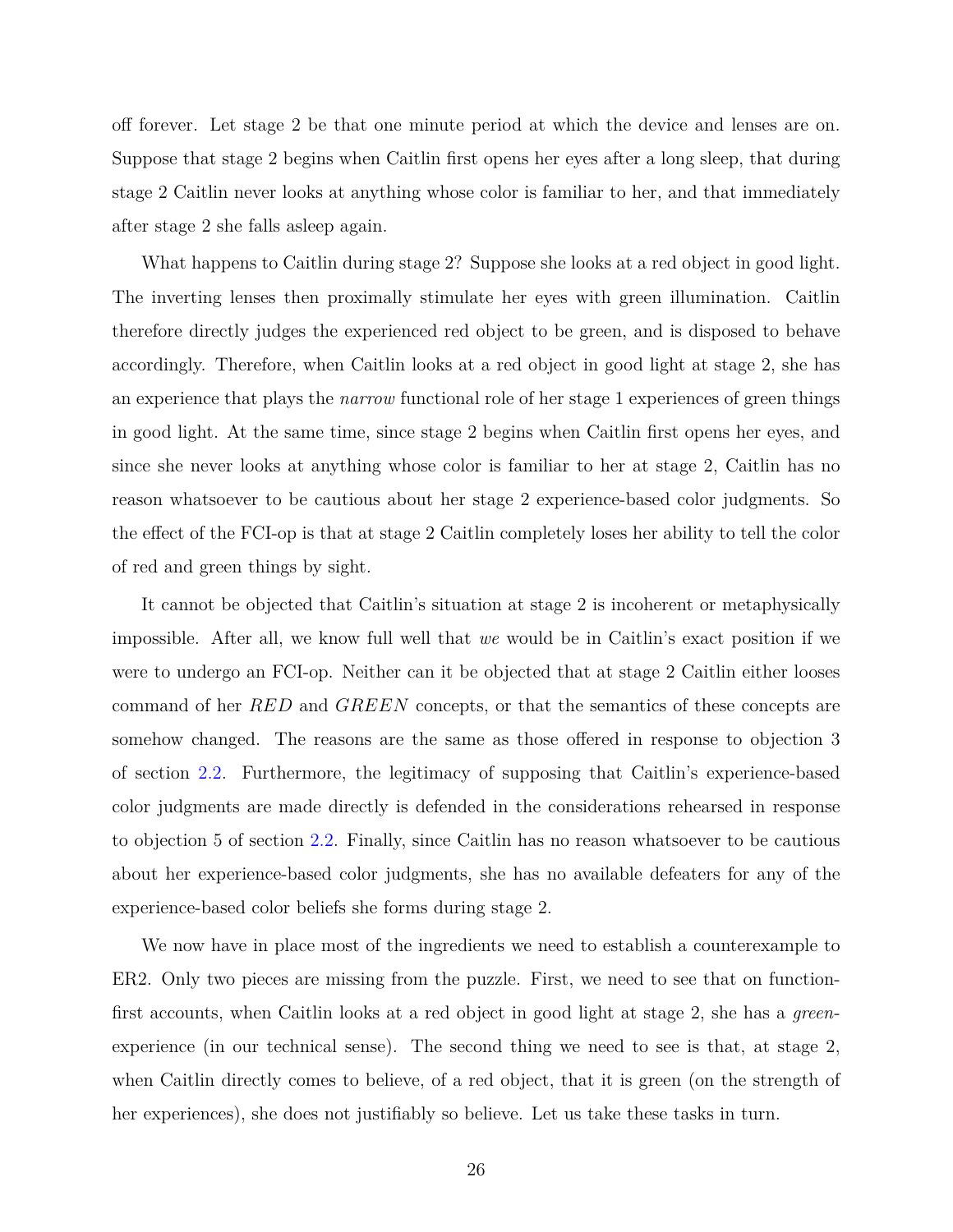At stage 2, when Caitlin looks at a *red* object in good light, her color inverting lenses proximally stimulate her eyes with green illumination, on the strength of which she judges the experienced object to be green and is disposed to behave accordingly. Therefore, on function-first accounts Caitlin's experience is of the same *narrow* functional type as her stage 1 experiences of green things in good light. Call experiences of this type "GFs". Now consider the five theories of content:

*1. Causal Theories*. At stage 2, when Caitlin looks at a red object in good light she has a GF experience. Since stage 2 lasts only a minute, the normal, or regular, causes of GFs do not change. These causes are green things. So Caitlin's experience is a green-experience.

*2. Teleosemantic Theories*. At stage 2, when Caitlin looks at a red object in good light she has a GF experience. Since Caitlin's operation has no impact on her evolutionary history, the indication function of GFs does not change. This function is to indicate green things. So Caitlin's experience is a green-experience.

*3. Asymmetric Dependence Theories*. At stage 2, when Caitlin looks at a red object in good light she has a GF experience. Since stage 2 lasts only a minute, there is no change to what GFs asymmetrically depend on. They asymmetrically depend on things being green. So Caitlin's experience is a green-experience.

*4. Optimal Conditions Theories*. At stage 2, when Caitlin looks at a red object in good light she has a GF experience. Since Caitlin's operation has no impact on what counts as "optimal conditions" for her, the optimal causes of GFs remain clear: Under optimal conditions, Caitlin has GF experiences iff, and because, something is green. So Caitlin's experience is a green-experience.

*5. Causal, Conceptual or Inferential Role Theories.* At stage 2, when Caitlin looks at a red object in good light she has a GF experience. Since stage 2 lasts only a minute, the *wide* causal, conceptual or inferential role GFs play does not change. This wide role involves being caused by green things, causing beliefs to the effect that something is green, and leading to appropriate behaviors. So Caitlin's experience is a green-experience.

It now only remains to show that, at stage 2, when Caitlin directly comes to believe, of a red object, that it is green (on the strength of her experiences), she does not justifiably so believe. The reason for this is straightforward: The activation of the FCI-device robs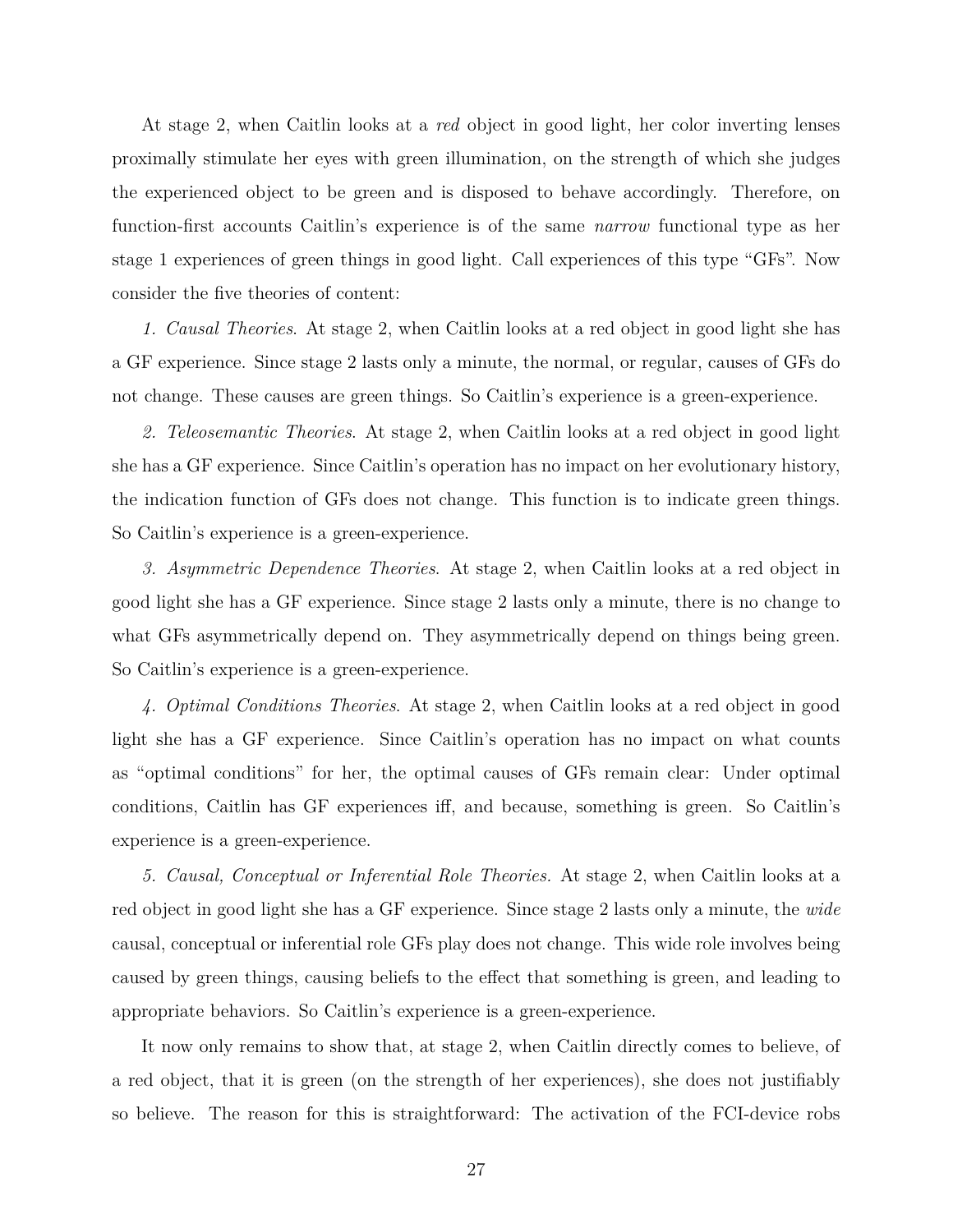Caitlin of her expertise, or capability, to tell the colors of red (and green) things by sight. Although she is confronted with perfectly ordinary colors, her experience-based directly made color judgments go terribly astray. So at stage 2 Caitlin is simply out of touch with color reality. The relevant judgments she makes are radically unreliable and are formed in radically unreliable ways. Since Caitlin's directly made experience-based color judgments are contra-posed to the real distribution of redness and greenness, they cannot be justifiably made.

If you are unsure of this, consider the following: At stage 1 Caitlin is perfectly normal, and directly makes experience-based color judgments perfectly justifiably. If at stage 2 she also directly makes experience-based color judgments perfectly justifiably, then it follows that Caitlin can directly make inconsistent experience-based judgments about a single color reality equally justifiably. And this is surely absurd.

We are now ready to see why function-first accounts make ER2 false: Suppose Caitlin looks at a red couch in good light at stage 2 and directly forms, on the strength of her experience, the belief, of the couch, that it is green. We just saw that Caitlin's experience is a green-experience. We also noted that Caitlin is generally rational and equipped with the relevant color concepts. Finally, Caitlin has no defeaters for believing, of the couch, that it is green. From all that we said it would follow, if ER2 were true, that Caitlin *justifiably* believes what she does. But we also argued that this is something that Caitlin precisely does not do. So ER2 is false.

*Objection. You are insisting that Caitlin does not justifiably believe, of the couch, that it is green. But this insistence is out of place. Caitlin believes what she does perfectly justifiably, since (i) she believes it in the absence of defeaters, and (ii) her belief is entailed by her grounding experience. This is all there is to it.*

*Reply*. I should begin by making clear that I agree that Caitlin's belief is not entirely without virtue. The epistemic virtue of Caitlin's belief is that the belief is *rationally* had. To say that the belief is had rationally is to say that Caitlin forms it non-recklessly, i.e., while demonstrating sufficient care for the belief's veracity. This is allowed for by the fact that Caitlin is misled on the strength of an experience that is *not* appreciably misleading to her, and while having no defeaters for her belief.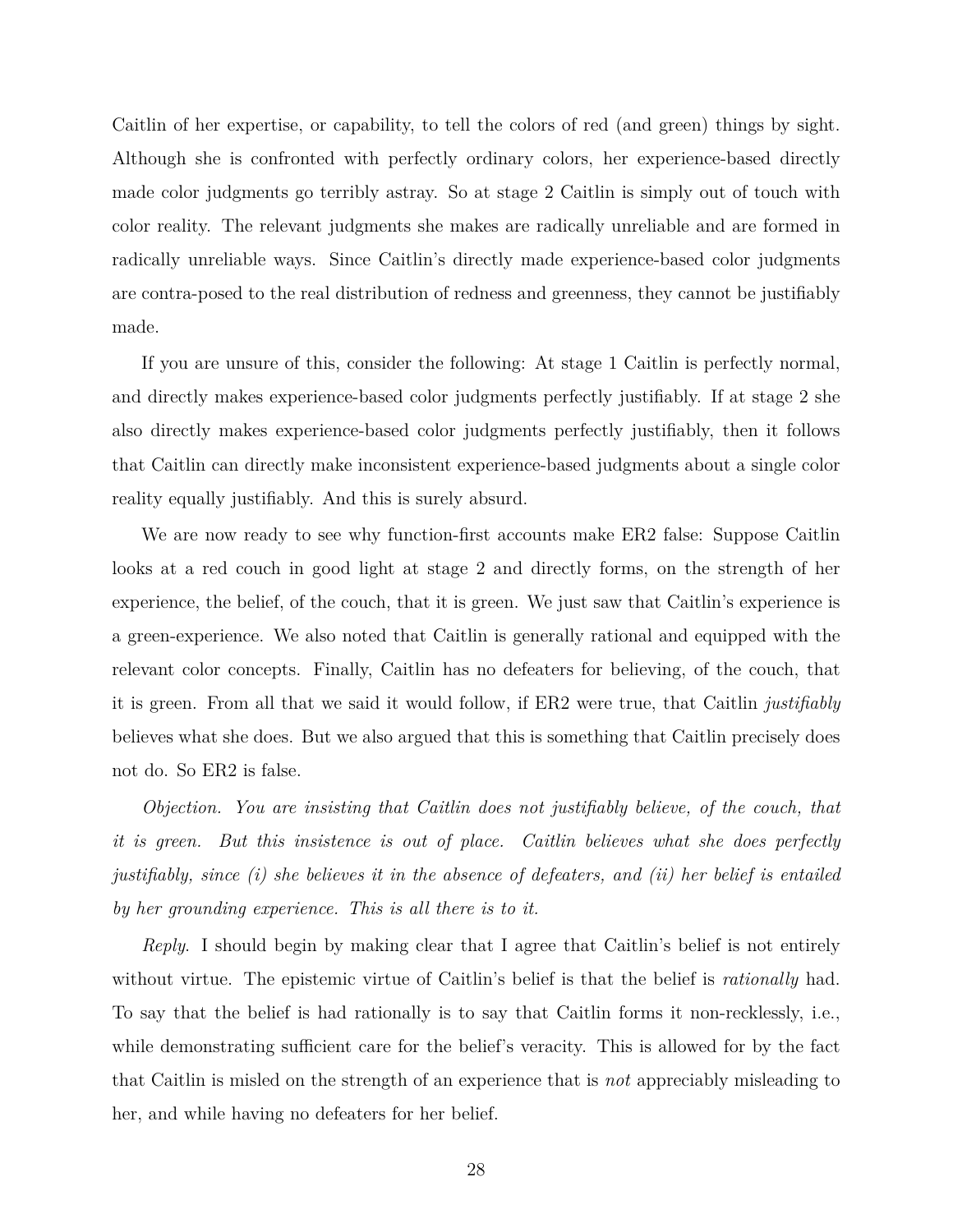Having granted that Caitlin's belief is rationally had, I need not resist the thought that the belief is so had because it is had in the absence of defeaters and on the strength of an entailing experience.<sup>[21](#page-39-0)</sup> Still, I do mean to resist the thought that the same considerations show that the belief is justifiably had.

If the notion of justification is to do serious epistemic work, it must be understood against the background of the notion of knowledge. At a minimum, this suggests the following: A belief cannot be had justifiably if it is formed in a way that *guarantees* that it and similarly formed beliefs would fall short of knowledge. This is precisely the problem with Caitlin's belief. The operation of the color-inverting lenses at stage 2 has the effect that Caitlin's directly formed experience-based belief, along with similar stage 2 beliefs about the redness and greenness of things, are guaranteed to fall short of knowledge. Therefore, there is no hope for the view that in addition to being had rationally, Caitlin's belief is also had justifiably.

If the reader still feels gripped by the position expressed in the objection, she might consider this: On the present conception of contents, Caitlin's experience indeed entails the belief, of the couch, that it is green. But the fact that the belief is entailed by the grounding experience contributes nothing to the belief's justification. It contributes nothing because the intension of the grounding experience itself contributes nothing to Caitlin's chances of knowing the color of the couch. In fact, since the grounding experience is a greenexperience, its intension is nothing if not misleading. We should therefore say, on the one hand, that Caitlin's belief is had rationally (potentially because it is entailed by its grounding experience), and on the other hand, that Caitlin's belief is not had justifiably (because the grounding experience profoundly undermines Caitlin's chances of knowing the color of the couch).

*Objection. I still think Caitlin's stage 2 judgment about the couch was justifiably made! The color inverting lenses made the couch look to Caitlin the color green things in good light looked to her at stage 1. Caitlin's belief-forming process is to respond to experiences in which something looks that color to her by directly coming to believe, of the thing, that it is green. And since this belief forming process is perfectly reliable in normal settings (e.g., at stage 1), all beliefs formed by it are justifiably had. This includes Caitlin's stage 2 judgment about the*

<span id="page-39-0"></span> $^{21}$ I do have reservations about this, but I will not raise them here.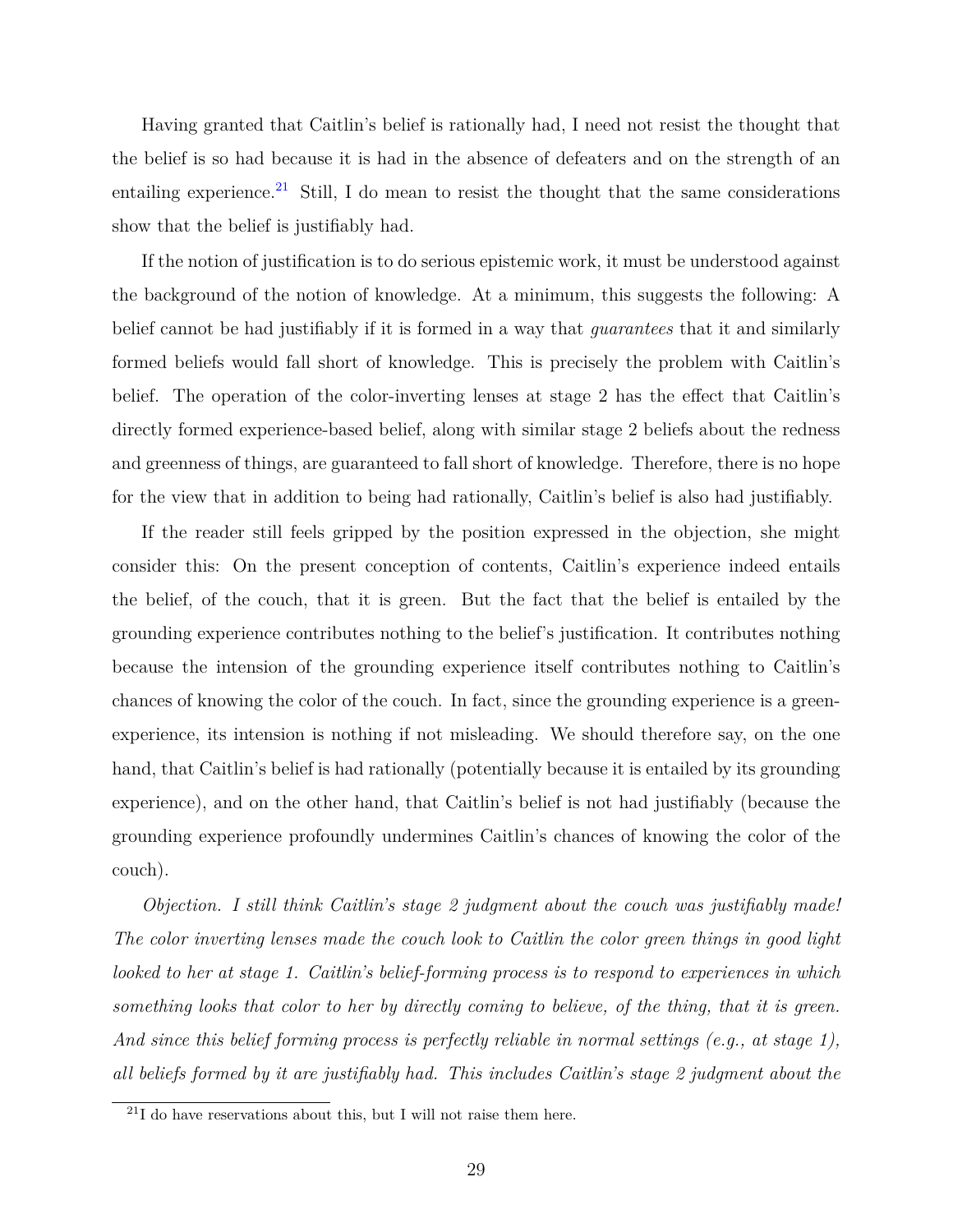*couch.*

*Reply*. I think that we must reject the idea that what decides if a belief is justifiably had is whether it is formed by a process that is reliable in one's normal environment. To see why, think back to the *Bob* scenario. At stage 2 of that scenario we saw that Bob *justifiably* judged the red couch to be *red* (on the strength of experience). He did so despite the fact that the inputs to his belief forming processes would normally (e.g., at stage 1) be caused by *green* things. So at stage 2 Bob justifiably had a belief, despite the fact that at play were belief forming processes that would have been terribly *un*reliable in normal settings. So the reliability of a belief forming process in normal settings is not a *necessary* condition for the beliefs that issue from it to be had justifiably.

Still, someone might think that the reliability of a belief forming process in normal settings is a *sufficient* condition for the beliefs that issue from it to be had justifiably. And someone might further think that it is this fact that makes Caitlin's stage 2 judgment about the couch a justifiably made one.

The last position, however, has very little to recommend itself. First, it is unclear why the reliability of a belief-forming process should be sufficient but not necessary for justification. Second, any intuitive inclination one might feel towards the position can be explained away as the intuition that Caitlin's belief is rationally had. Nothing about justifiability follows from this. Third, the position violates the intuitive constraint on justification, according to which a belief cannot be had justifiably if it is formed in a way that guarantees that it and similarly formed beliefs would fall short of knowledge. The position violates this constraint because a belief formed by a process that is reliable in one's normal environment can also be guaranteed not to amount to knowledge when the belief-forming process is put to work in epistemically unfavorable circumstances, which render it unreliable. Beliefs formed by such an unreliable process cannot amount to knowledge and are therefore not justifiably had.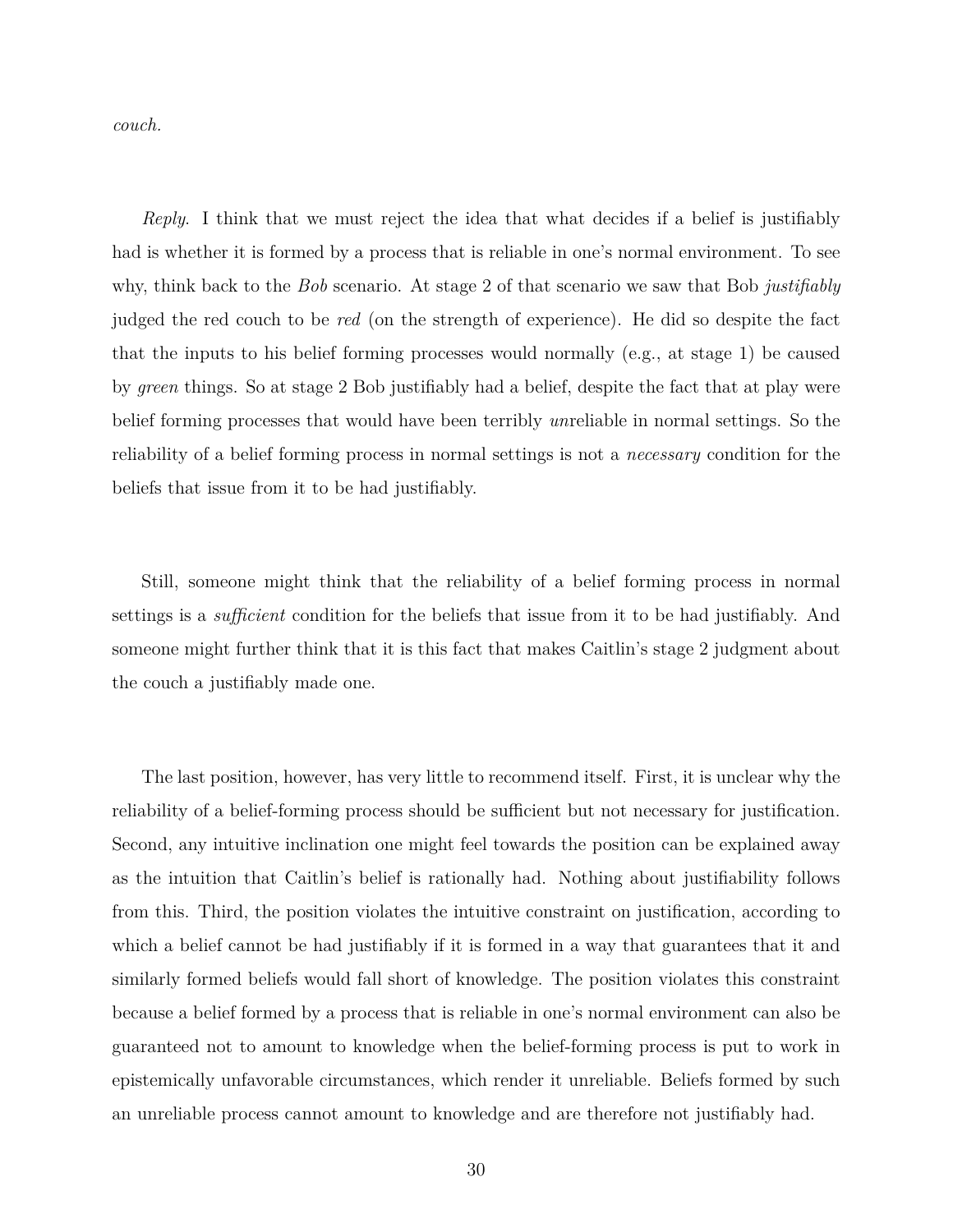# **2.5 A LAST LINE OF DEFENSE**

The arguments of the last three sections show that ER must be rejected. Together the arguments show that on any plausible way to assign contents to experiences, either ER1 or ER2 turns out to be false. So it seems that the view cannot be upheld. Still, before we wash our hands of ER, we should consider one way in which it might be defended.

The defender I am imagining is someone who, like Pryor [\(2000\)](#page-152-0), takes ER to be true on intuitive grounds alone. Such a defender might put his view thus: "You are only managing to find problems with ER because we don't have a good theory for assigning contents to experiences. But we can reasonably accept ER even if we don't have a good theory of content. What makes this reasonable is that we have a pre-theoretical and intuitive conception of the contents of experiences which vindicates ER. On this conception, the content of a visual experience is just what, in having the experience, seems to the experiencer to be the case. For example, when you see a red couch, it seems to you that it is red. (Equivalently: When you see a red couch, the couch seems to you to be red.) Since the idea of something's seeming to one to be the case is perfectly intuitive, I don't need to say anything more about how to assign contents to visual experiences. I can just rest assured that both ER1 and ER2 are true on this intuitive conception of contents."

Heroic as this defense is, it has no chance of succeeding. It is defeated by the *Caitlin* scenario. Consider: When Caitlin looks at the red couch at stage 2, she has an experience that plays the same narrow functional role as her stage 1 experiences of green things (seen in good light). Experiences with that functional role cause things to seem to be green to Caitlin. So, in having the stage 2 experience of the couch, the couch seems to Caitlin to be green. So, on the heroic defense's conception of the contents of experiences, Caitlin's experience is a *green*-experience (in our technical sense). On the other hand, we just saw that Caitlin's belief (of the couch, that it is green) is not justifiably had. Hence, by repeating the familiar argument we again reach the conclusion that ER2 is false.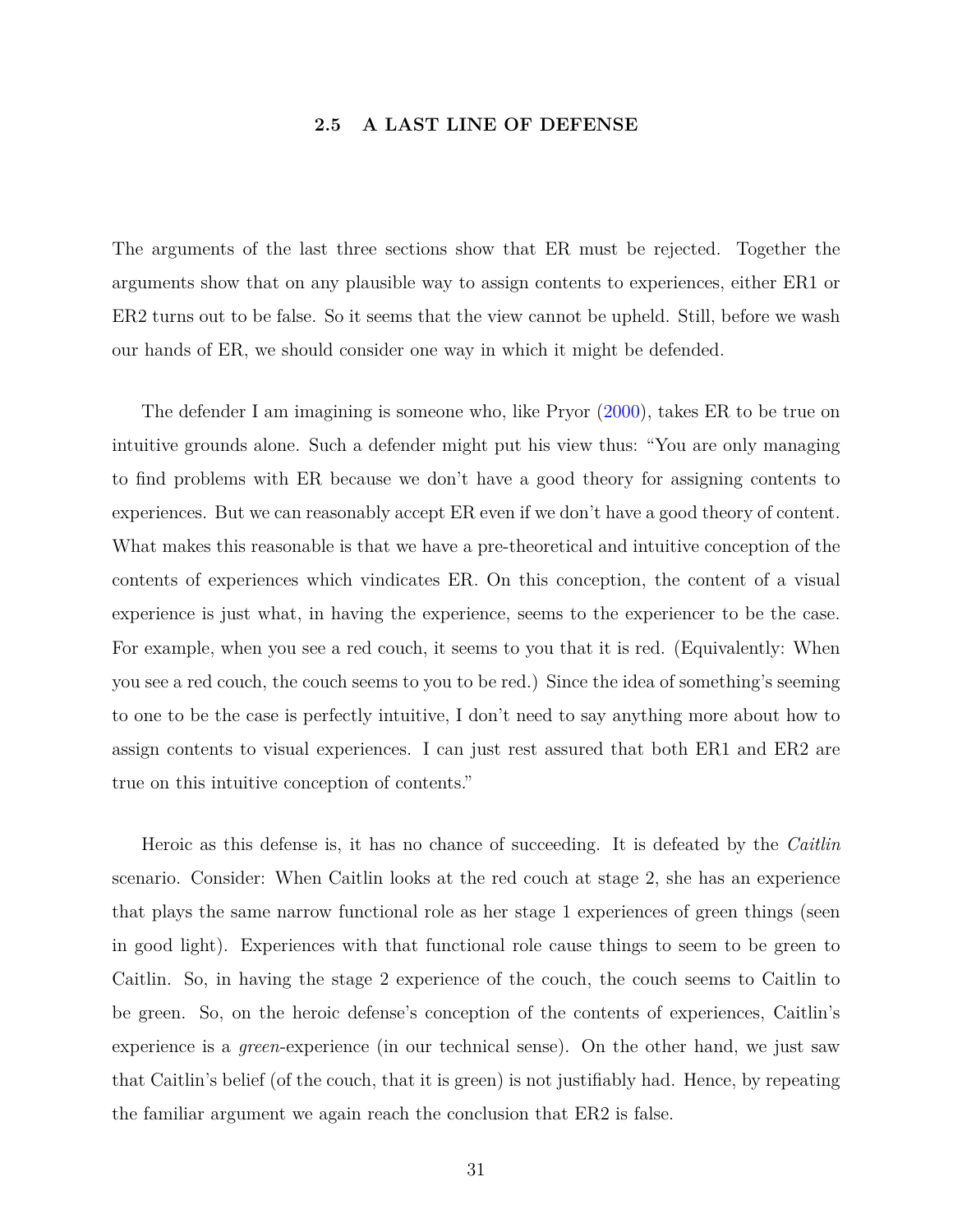## **2.6 A LOOK AHEAD**

If ER must be abandoned, what should we replace it with?

Let us begin by asking ourselves why Alice (at stage 4) and Bob (at stage 2) were able to justifiably believe, of the couch, that it is red. I submit that the simplest answer to this question is that they both had the ability to tell a red thing when they experienced it. In other words, their beliefs were justified because upon having the relevant experiences, they exercised their ability to tell (on the strength of these experiences) that the experienced thing is red. This simple answer fits nicely with the *Caitlin* scenario: Why was Caitlin (at stage 2) *un*able to justifiably believe, of the couch, that it is red? Precisely because Caitlin *lacked* any capacity to tell (on the strength of an experience) that the experienced thing is red.

It appears, then, that we have the makings of simple and intuitive answers to the two questions with which we opened this chapter: How can we form justifiable beliefs on the strength of experiences? In this way: Our experiences present us with (experienced) entities. If we have the requisite capacities to tell what these presented entities are, we can form justifiable beliefs on the strength of being experientially presented with them. And why is it that certain justifiable beliefs, but not others, can be formed on the strength of certain experiences, but not others? First, because different experiences present one with different entities. Second, because different persons have different capacities to tell what is the case on the strength of experiences.

This hastily sketched view has two advantages: First, unlike any version of ER, it delivers the correct results in all three of our scenarios. Second, it is simple, intuitive, and—because it does not appeal to the contents of experiences—free of commitments to a theory of content. A view along the lines of the one sketched here, I believe, should be the one we embrace.

In the next chapters I say more about the ultimate shape this view should take. I take hallucinations (but not illusions) to pose the most pressing problem before it. The problem is this: Hallucinatory experiences, it seems, present one with nothing. But if they present nothing, the hallucinator's capacities to tell what the presented entities are must remain idle. And on the present view it follows from this that it is impossible to form justifiable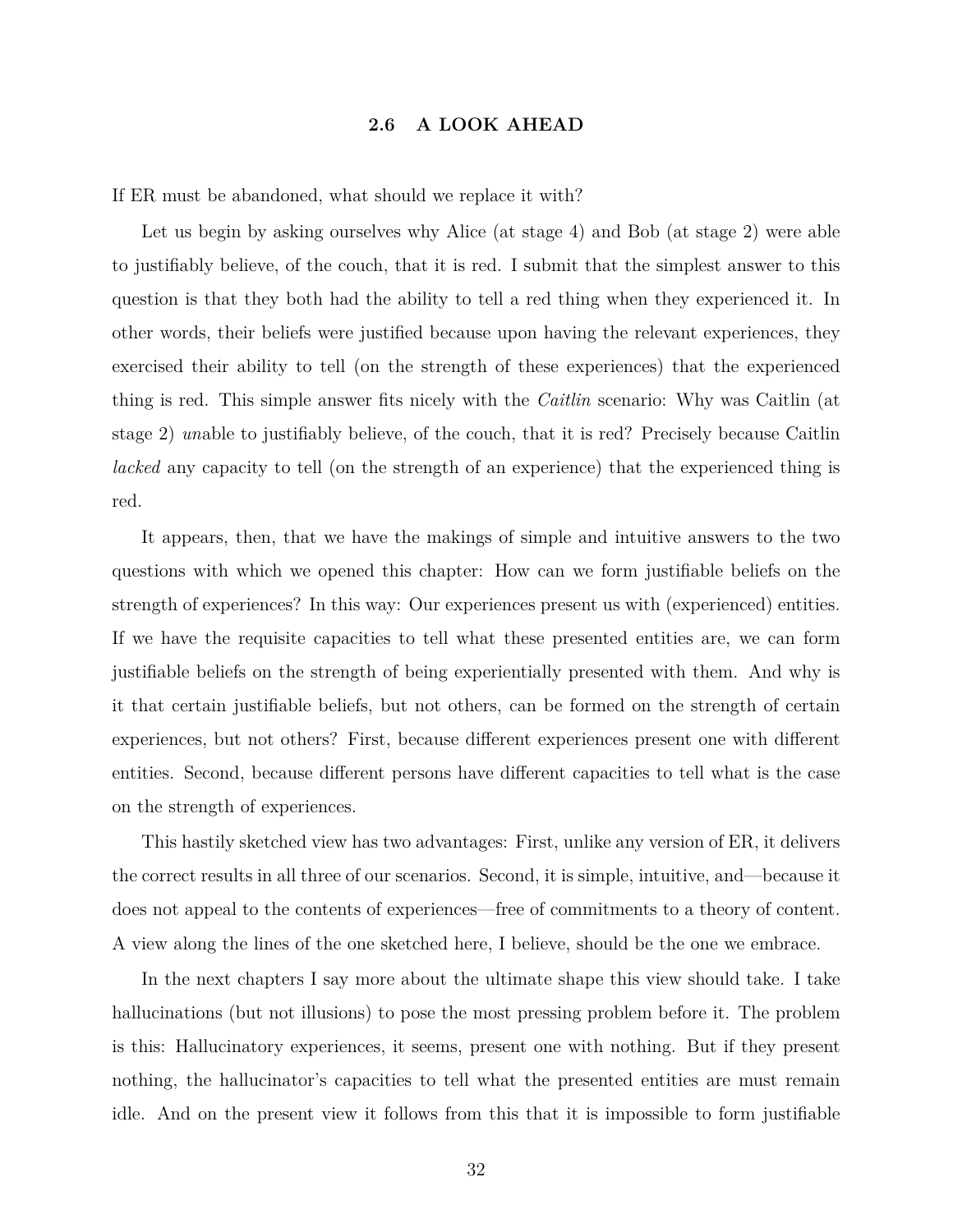beliefs on the strength of hallucinations. But it also seems quite possible to form justifiable beliefs on the strength of hallucinations. Contradiction. This problem is not a new one, and is shared by other accounts of a broadly relational spirit, such as Bill Brewer's [\(2011\)](#page-146-0), John Campbell's [\(2002\)](#page-147-0), Anil Gupta's [\(2006\)](#page-149-0), Johannes Roessler's [\(2009\)](#page-152-1) and Charles Travis' [\(2013a\)](#page-153-0). I am unsatisfied with present answers to this problem, and I try to answer it along new lines.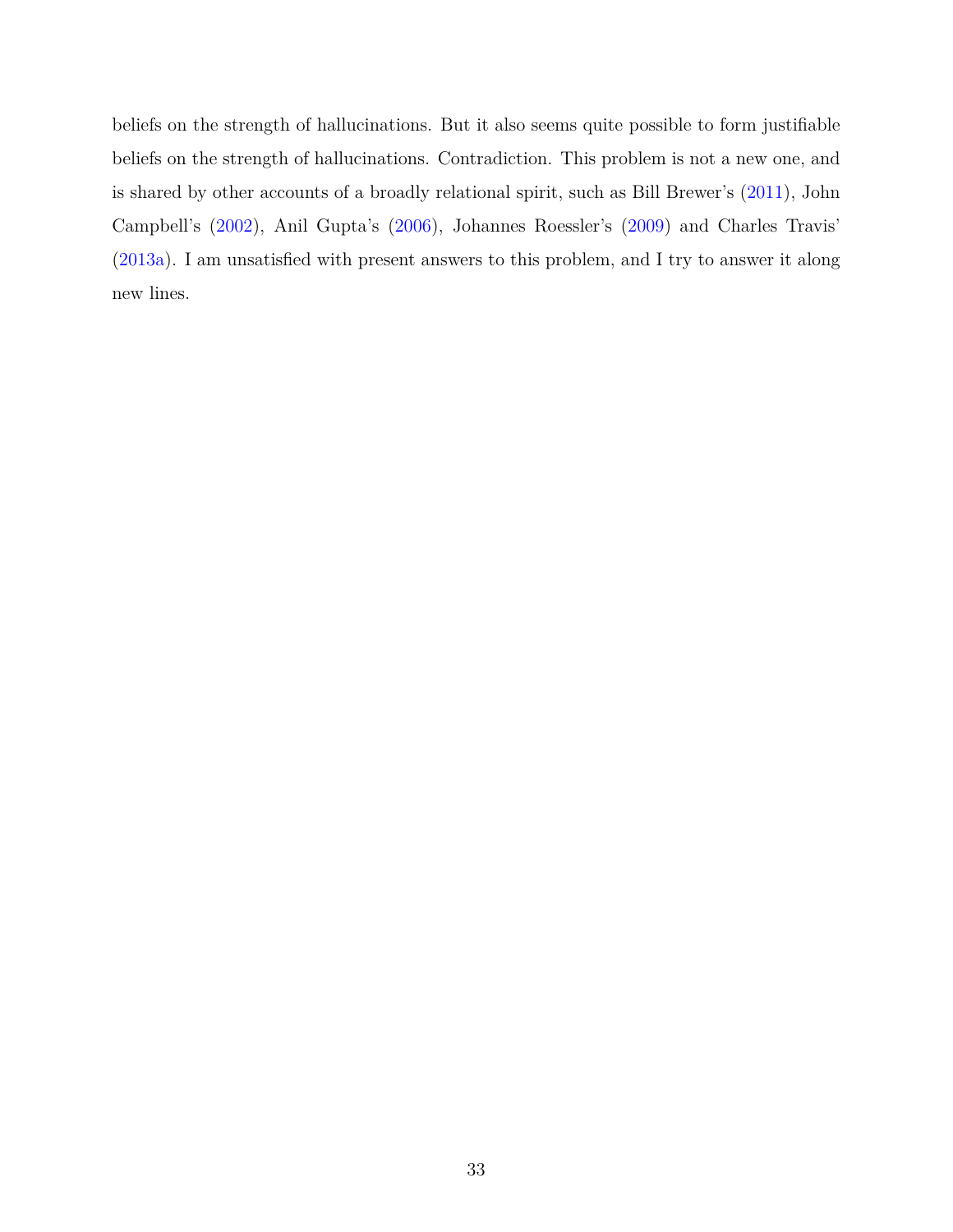# **3.0 HOW WE LEARN FROM PERCEPTION**

This chapter develops a relationalist answer to the question, "how do we knowledgeably or justifiably form beliefs on the strength of perceptual experiences?" I hope the answer, which is inspired by the work of John L. Austin, will be readily accepted as both plausible and highly intuitive. Later chapters will reveal that the answer has a further virtue: It also tells us how we knowledgeably or justifiably form beliefs on the strength of *hallucinatory* experiences. But I am getting ahead of myself.

The view this chapter develops is, as I said, a relationalist one. But this does not mean that the view is inconsistent with the representationalist view, that experiences are evaluable for truth (veridicality, accuracy) at (centered) possible worlds. Indeed, I believe the two views are consistent. So the sense in which the view here developed is relationalist is only this: The view essentially relies on the presentational nature of experience, and is entirely silent on whether experiences are representational states. Beyond this, my objection to representationalism is restricted to my objection to Epistemic Representationalism (ER), which I presented in chapter [2.](#page-14-0)

The structure of this chapter is as follows: Section [3.1](#page-45-0) presents how everyman talks and thinks about perception based acquisition of knowledge, exposing how we implicitly conceive of the matter. This implicit conception constitutes the heart of the epistemological view this chapter develops. Sections [3.2](#page-48-0) and [3.3](#page-51-0) then regiment the two key notions our implicit conception appeals to. Section [3.2](#page-48-0) regiments the notion of a perceptual experience. Section [3.3](#page-51-0) regiments the notion of a capacity to tell. Section [3.4](#page-67-0) then draws on the work of the previous two sections and provides a general answer to the question "how can we knowledgeably or justifiably form beliefs on the strength of perceptual experiences?" Section [3.5](#page-69-0) then highlights the appeals of the view which emerges by applying it to a particularly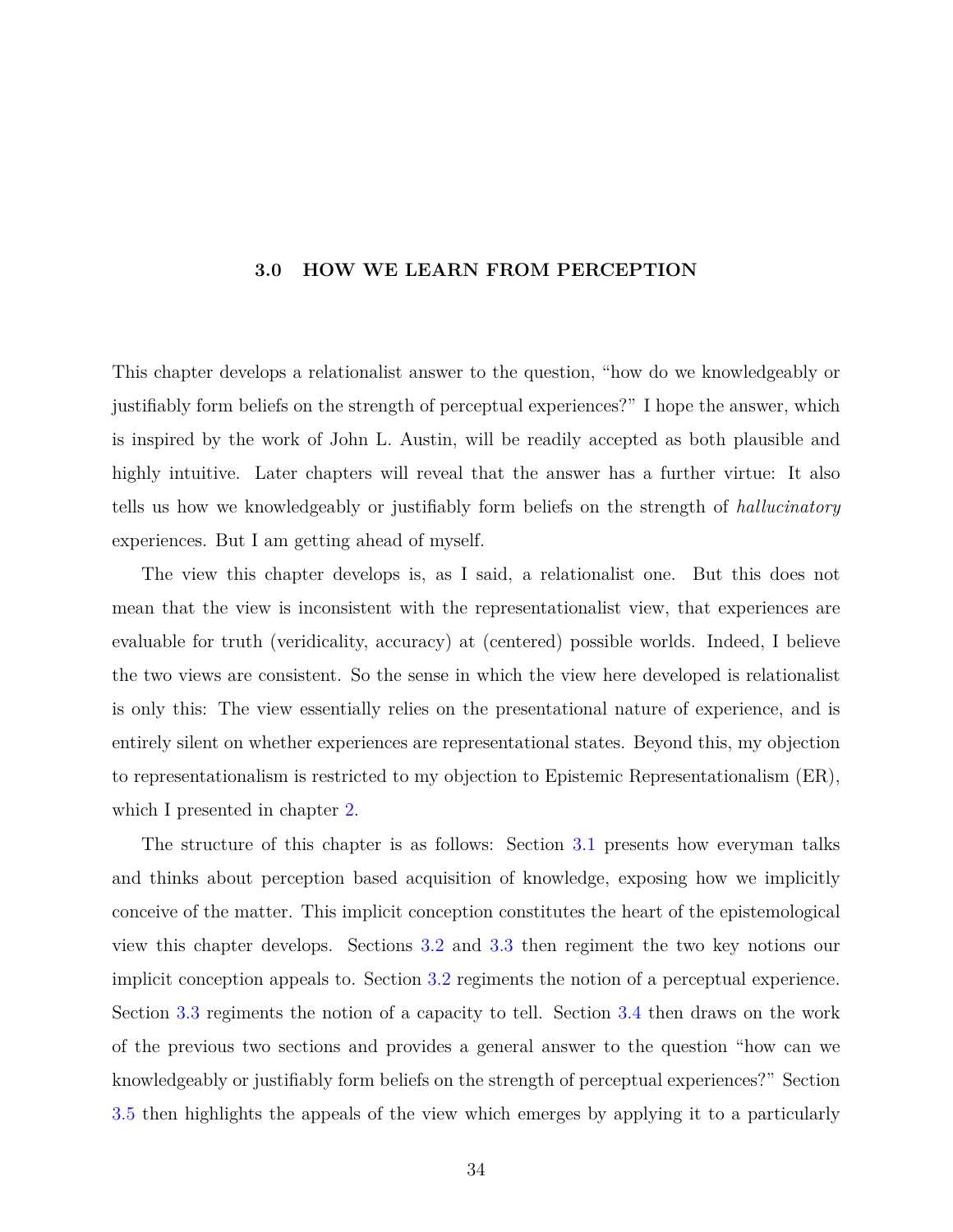difficult case. Section [3.6](#page-74-0) concludes.

Before starting, two notes on terminology: (i) As the reader probably noticed, when I use the term "experience" without the modifier "perceptual" preceding it, I do so to collectively refer to both perceptual and non-perceptual (e.g., hallucinatory) experiences. This practice might now become confusing (especially in sections [3.3](#page-51-0) and [3.4\)](#page-67-0), since this chapter is only concerned with perceptual experiences. Nevertheless, the reader should keep in mind that unmodified occurrences of "experience" are not coextensive with "perceptual experience". This terminological point will be relevant in chapter [5,](#page-129-0) where the ideas of this chapter will be generalized and where the fact that "experience" has a broad extension will be explicitly relied upon. (ii) Throughout this essay, I never assume that experiences have phenomenal characters. So, if zombies or blindsighters perceive things, then they enjoy (perceptual) experiences as well. It is important to keep this in mind, especially in section [3.3.](#page-51-0)

## **3.1 OUR IMPLICIT CONCEPTION**

<span id="page-45-0"></span>In his wonderful essay "Other Minds", John L. Austin illustrates how we naturally answer questions of the form "how do you know that *p*?" The illustration is illuminating, and deserves to be quoted at some length [\(1970,](#page-146-1) p. 79-80, statements are renumbered):

Suppose I have said "There's a bittern at the bottom of the garden", and you ask "How do you know?" [M]y reply may take very different forms:

- (*a*) I was brought up in the fens
- (*b*) I heard it
- (*c*) The keeper reported it
- (*d*) By its booming
- (*e*) From the booming noise
- (*f*) Because it is booming.
- ... That is, I may take you to have been asking:
	- (1) How do I come to be in a position to know about bitterns?
	- (2) How do I come to be in a position to say there's a bittern here and now?
	- (3) How do (can) I tell bitterns?
	- (4) How do (can) I tell the thing here and now as a bittern?

The implication is that in order to know this is a bittern, I must have: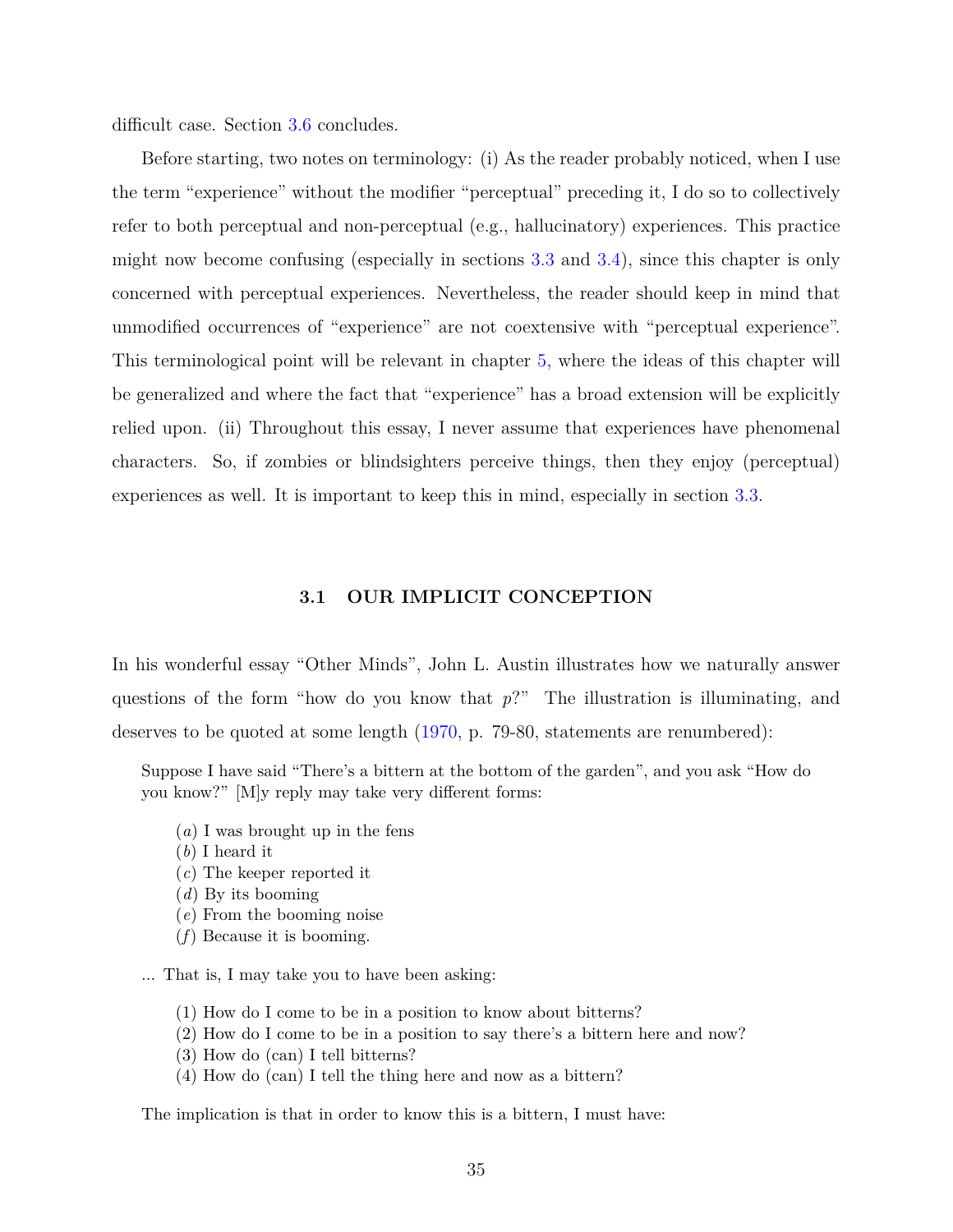- (5) been trained in an environment where I could become familiar with bitterns
- (6) had a certain opportunity in the current case
- (7) learned to recognize or tell bitterns
- (8) succeeded in recognizing or telling this as a bittern.

Austin's careful investigation of the presuppositions which guide the various ways in which we answer the question "how do you know" uncovers our implicit conception of non-inferential perception based acquisition of knowledge. According to this conception, for any subject *A* and proposition  $p$ , if  $\tilde{A}$  non-inferentially comes to know the  $p$  on the strength of perceptual experiences, *A* does so in the following way: First, prior to *A*'s coming to know, *A* undergoes some training. We allude to such training in making reports such as (*a*), and saying that one had such training can constitute answering concerns of the type raised in (1) in the way suggested by (5). Second, the upshot of the relevant training is that *A* acquires a *capacity* to tell things of a certain form.<sup>[1](#page-46-0)</sup> We report that someone has such a capacity when we utter things like, "John can tell a bittern when he hears its booming". This last utterance ascribes to John a capacity to tell things of the form  $\mathscr{THAG} - \mathscr{F} - A - BITTERN$ on the grounds of hearing the booming of bitterns. Saying that one has such a capacity can constitute answering concerns of the type raised in (3) in the way suggested by (7). Third, once *A* has a capacity to tell certain things, perceptual experiences of the relevant kind constitute opportunities for *A* to *exercise* the capacity. These opportunities are what we report on in making reports such as (b), and what we allude to in making reports such as (d)-(f). Saying that one has such experiences can constitute answering concerns of the type raised in (2) in the way suggested by (6). Fourth, and finally, *A*'s non-inferentially coming to know the *p* on the strength of perceptual experiences is what a successful exercise of the relevant capacity culminates in, when *A* performs the exercise owing to those perceptual experiences. We allude to such exercises in saying things like, "John knows that that is a bittern because he heard its booming and thereby told it is a bittern". Such reports can answer concerns of the type raised in (4) in the way suggested by (8).

Note three important features of our implicit conception of non-inferential perception based acquisition of knowledge: First, acquisition of such knowledge requires having capaci-

<span id="page-46-0"></span><sup>&</sup>lt;sup>1</sup>The first two points preclude having innate capacities to tell. But as the reader will observe, the view developed in the remainder of this essay is not committed to this consequence.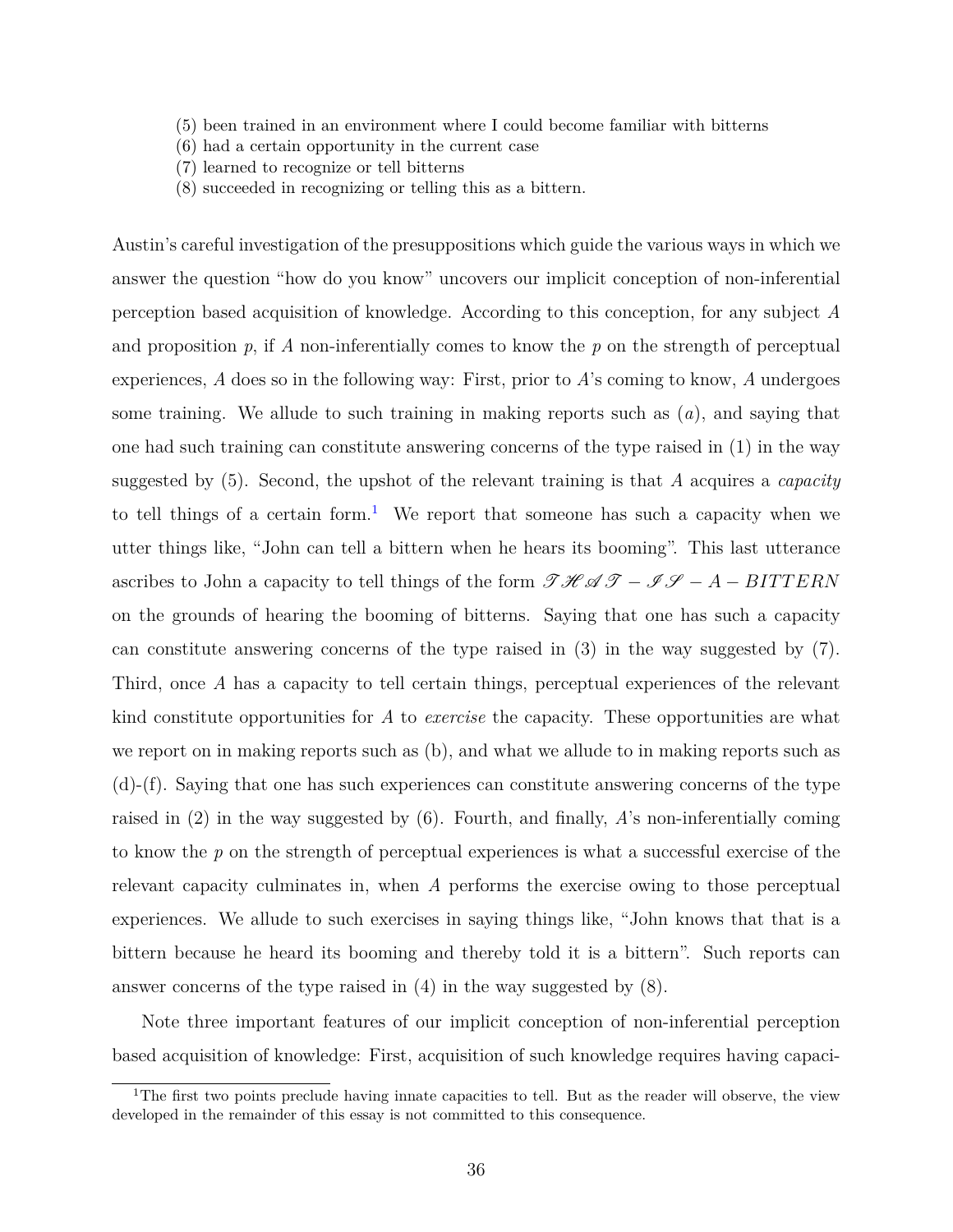ties to tell. Second, the perceptual experiences which constitute opportunities for the exercise of these capacities are characterized in presentational terms. For example, the experience that provides John with the opportunity to know that that's a bittern is the experience we report on by saying that John hears the bittern's booming. John's hearing the booming of the bittern is an experience that presents John with a certain state of affairs (or, event). The presentation is accomplished by John's bearing the relation of hearing to the event. And the event itself is the particular booming of the particular bittern. Third, non-inferential perception-based acquisition of knowledge is the result of a successful exercise of the relevant capacity, owing to the appropriate presenting perceptual experiences. Putting the three points together, it emerges that our implicit conception is that *A* non-inferentially comes to know that *p* on the strength of perceptual experiences *E* just in case (i) *A* has perceptual experiences  $E$ , (ii)  $\tilde{A}$  has a capacity  $C$  to tell things of  $p$ 's form which is responsive to perceptual experiences of *E*'s kind, and (iii) *A* successfully exercises *C* owing to *E*.

So much for the description of our intuitive conception. What philosophical weight we should attach to this conception is a different matter. So let us ask: What is a philosopher to make of this implicit conception of ours? One option might be to dismiss it as hopelessly erroneous folk theory. This is not the option that I am about to recommend. I see no call for pessimism about this particular piece of folk theory. Rather, I believe we should try to provide *a mild rational reconstruction* of it. I am optimistic that such a reconstruction will be both highly intuitive and philosophically compelling. And since the conception is quite abstract and minimal in its empirical commitments, I believe that its reconstruction can be made to fit within a scientifically informed worldview.

In the rest of this chapter, our implicit conception will be made the cornerstone of a presentational account of how we knowledgeably or justifiably form beliefs on the strength of perceptual experiences. The account will attempt to reconstruct, clarify and extend this conception. And since the cornerstone conception is both intuitive and simple, I will call the account that will emerge the "Simple Picture" (or "SP", for short).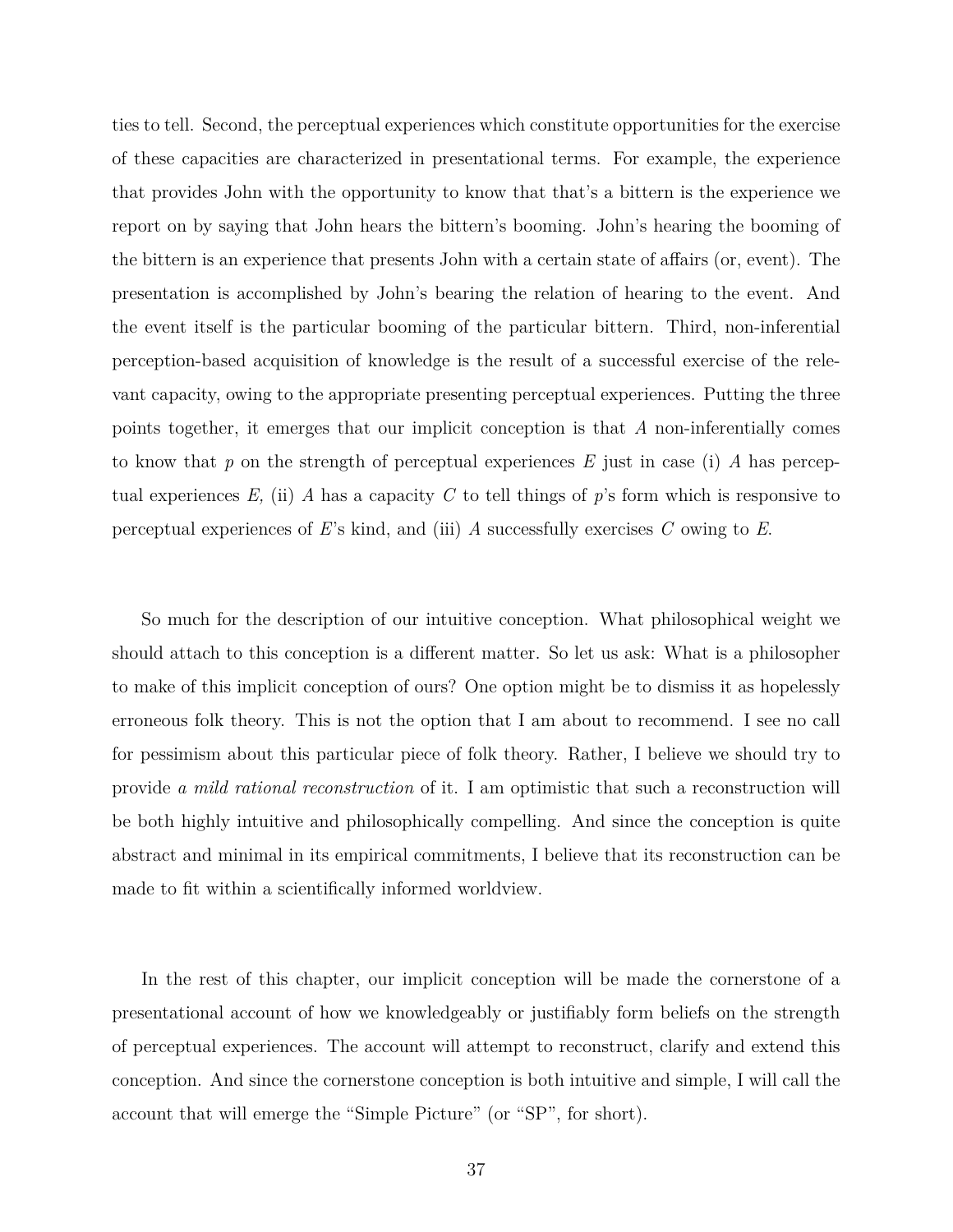#### **3.2 ON PERCEPTUAL EXPERIENCES**

<span id="page-48-0"></span>The first task before SP is to elucidate the thought that perceptual experiences are presentational mental states. In the introduction, that thought was rephrased as the thought that perceptual experiences are mental states that present worldly items to whoever has them. But this rephrasing is hardly an elucidation. To improve on it, let us—in an Austinian spirit—examine a certain way of using a certain class of transitive psychological verbs.

Consider a certain way of using the construction "*A* sees *x*". This way of using the construction can be characterized by its having the following features:

- 1. On the intended use of the "*A* sees *x*" construction, what one says in uttering "*A* sees *x*" does not entail what can expressed by uttering "*A* believes *x*", "*A* is inclined to believe *x*", "*A* understands *x*", or "*A* knows *x*". Compare: If I utter "Bob sees that John is wearing a red shirt", what I thereby say *does* entail that Bob either knows, believes or recognizes that John is wearing a red shirt. This is not the way of using the "*A* sees *x*" construction that I have in mind. On the other hand, if I utter "Bob sees John's wearing of a red shirt", what I thereby say does *not* entail what can expressed by uttering "Bob believes (or, is inclined to believe, ...) John's wearing of a red shirt". Such an utterance is ill formed. But more importantly, what I say in uttering "Bob sees John's wearing of a red shirt" does not even entail that Bob believes (or, is inclined to believe, ...) *that* John is wearing a red shirt. In fact, what I say does not entail that Bob has *any* beliefs about John or about his shirt. Furthermore, what I say can be true even if Bob is completely unable to recognize John as John, or shirts as shirts.
- 2. On the intended use of the "*A* sees *x*" construction, what one says in saying "*A* sees *x*" cannot be true if *x* is something that can be thought. To illustrate, suppose you and I are playing chess. The game progresses, and you—being a far better player than I—are about to mate me. It is your turn to play, but before you move you say: "I have a puzzle for you. Where should I place my queen to mate you?" I think a little bit, and recognize that you should put your queen at C6 to mate me. You notice this and say "*now* you see the solution to the puzzle". You thus used the "*A* sees *x*" construction in saying that I see that you should put your queen at C6. So the solution to the puzzle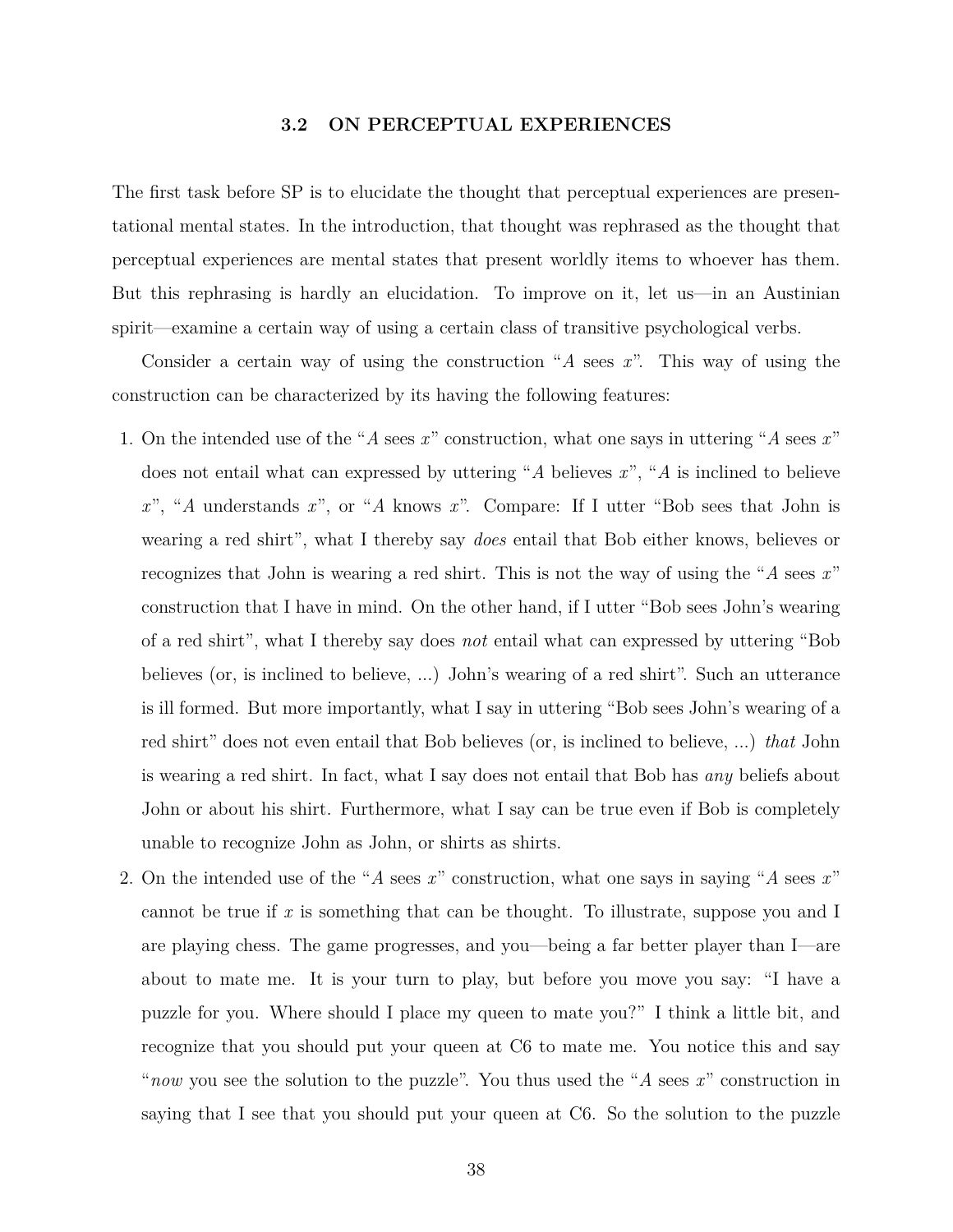is something thinkable, namely, that you should put your queen at C6. So your use of the construction "*A* sees *x*" is *not* the intended use. What sorts of things *can* be the references of "*x*" when one uses the "*A* sees *x*" construction in the intended way and in saying something true? Here is a very partial list: "*x*" can refer to scenes, locations, spaces, edges, material objects or persons. (All these can be called "objects".) "*x*" can refer to colors, shades, lengths, shapes, sizes, motions, or facial expressions. (All these can be called "properties".) "*x*" can refer to relative lengths, relative positions, relatives sizes or relative distances. (All these can be called "relations".) And finally, "*x*" can refer to certain states of affairs (or, events), i.e., to certain things' having certain properties, or bearing certain relations to each other, at certain times and places. For example, one can see such things as your friend car's being red, that bird's current flying, the nearby pool's being deep, or John's wearing of a red shirt yesterday.

- 3. Intended uses of the "*A* sees *x*" construction are substitutionally transparent. This means that necessarily, if (i) using the construction in the intended way one utters "*A* sees *x*" at a context *c*, and (ii) *x* is identical to *y*, then were one to have used the construction in the the intended way in uttering "*A* sees *y*" (at *c*), one would have said something with the same truth value. For example, "Ovid sees Hesperus" entails "Ovid sees Phosphorus". Similarly, "Ovid sees Hesperus' shining this evening" entails "Ovid sees Phosphorus' shining this evening".
- 4. Intended uses of the "*A* sees *x*" construction are existentially transparent. This means that what one says in uttering "*A* sees *x*" (where one uses the construction in the intended way) entails that *x* exists or obtains. Here "exists" and "obtains" should be read tenselessly, i.e., as short for "exists, has existed or will exist" and "obtains has obtained or will obtain" respectively. For example, "*A* sees a distant star" entails that *A* sees something that exists, has existed or will exist. (Note that in cases where the star is sufficiently far away, it may have ceased to exist by the time *A* sees it.) Similarly, "A sees a distant star's going supernova" entails that the star is going, has gone or will go supernova.<sup>[2](#page-49-0)</sup>

<span id="page-49-0"></span><sup>2</sup>One might try to resist the claim that the "*A* sees *x*" construction is existentially transparent by noting that people sometimes say things like "I see a pink elephant". But I do not claim that *all* ways of using "*A* sees *x*" are existentially transparent. I merely claim that there is *a* (well recognized) way of using "*A* sees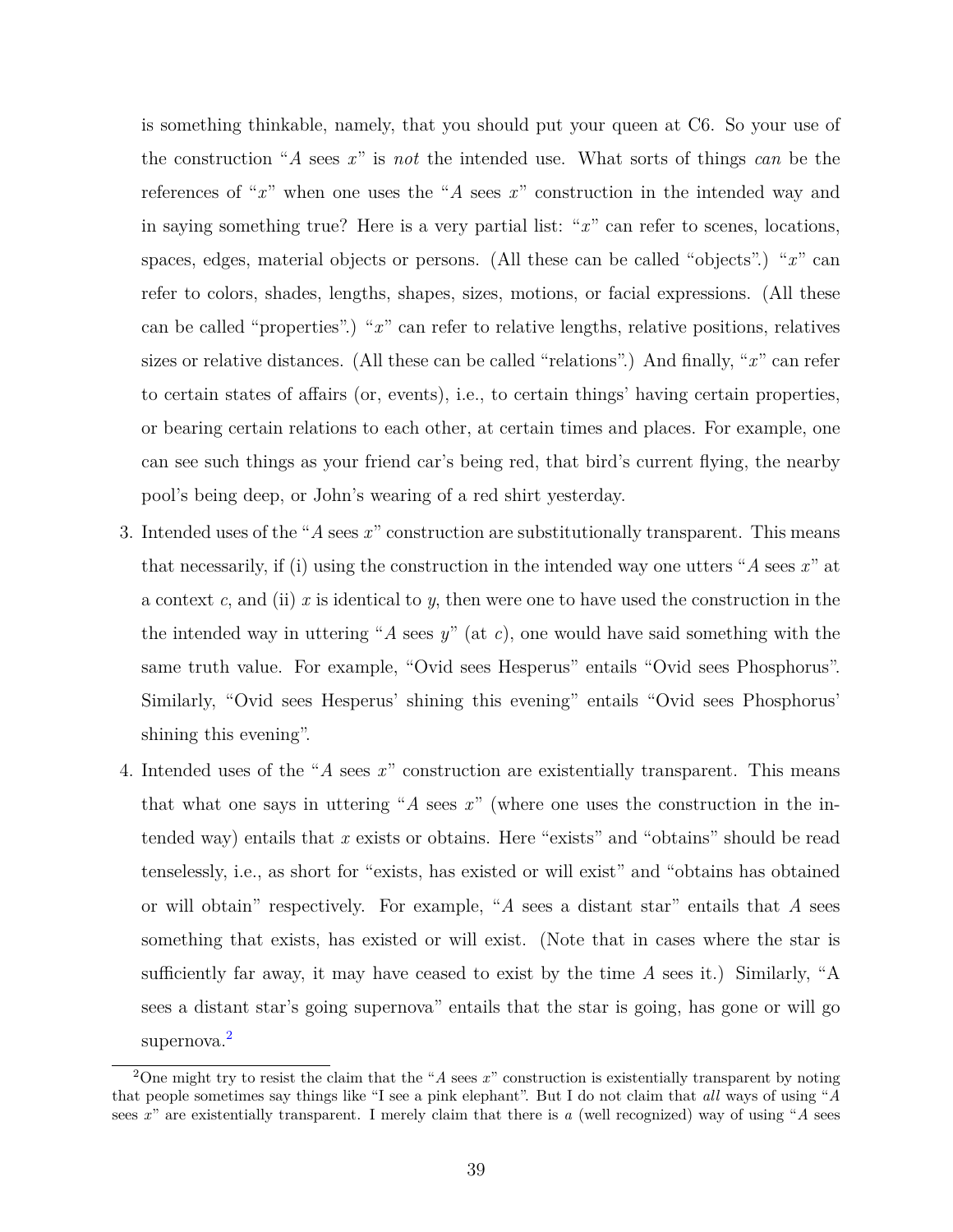I take these four observations to be uncontroversial claims about a certain way of using the "*A* sees *x*" construction which is already familiar to the reader, simply in virtue of her being at home with the verb "to see". I am therefore about to rely on the reader's familiarity with such uses of the construction in introducing the notion of a seeing: A *seeing* is a mental state that can be reported on by the outlined way of using the "*A* sees *x*" construction. In the rest of this essay, let us use the "*A* sees *x*" construction only in the seeings-reporting way. And if *A* sees *x*, let us call *x* the "*target*" of the seeing, or say that the seeing is a seeing " $of$ " *x*.

Just as we introduced seeings by outlining four features of seeing-reporting uses of the "*A* sees x<sup>"</sup> construction, so can we introduce hearings, smellings, tastings and (tactile) feelings by outlining analogous features of the constructions that report on them. In other words, there are familiar ways of using the "*A* hears *x*", "*A* smells *x*", "*A* tastes *x*", and "*A* tactilely feels *x*" constructions which (i) do not entail what can expressed by uttering "*A* believes *x*", "*A* is inclined to believe *x*", "*A* understands *x*", or "*A* knows *x*" (ii) cannot be true when "*x*" refers to a thinkable, (iii) are substitutionally transparent and (iv) are existentially transparent. Hearings, smellings, tastings and (tactile) feelings are the mental states that can be reported on by these ways of using the constructions. In the rest of this essay, let us use the constructions only in the hearings-, smellings-, tastings-, and (tactile) feelingsreporting ways. And if *A* hears [smells, ...]  $x$ , let us call  $x$  the "target" of the hearing [smelling, ...], or say that the hearing [...] is a hearing [...] "of" *x*.

[What about the so-called "inner" senses, e.g., the senses of pain, hunger, balance, or body part location and movement? These senses can be treated analogously to the socalled "external" senses like sight. For example, we can introduce the notion of a *hurting* by appealing to the kind of mental state one reports on in uttering things like "*A* feels the pain in her foot", or "*A* feels her foot pain's throbbing". Similarly, we can say that a *balancing* is the kind of mental state reported on in uttering "*A* feels her falling down". We can even say that a *self-locating* is the kind of mental state reported on in uttering "*A* feels her arm's

*x*" which it is existentially transparent. Those who assert things like "I see a pink elephant" are using the construction in a manner other than the intended one. I would, furthermore, point out that assertions like "I see a pink elephant" are to be regarded as non-standard, since it is appropriate to resist them by noting that one cannot strictly speaking see what is not physically before one's eyes.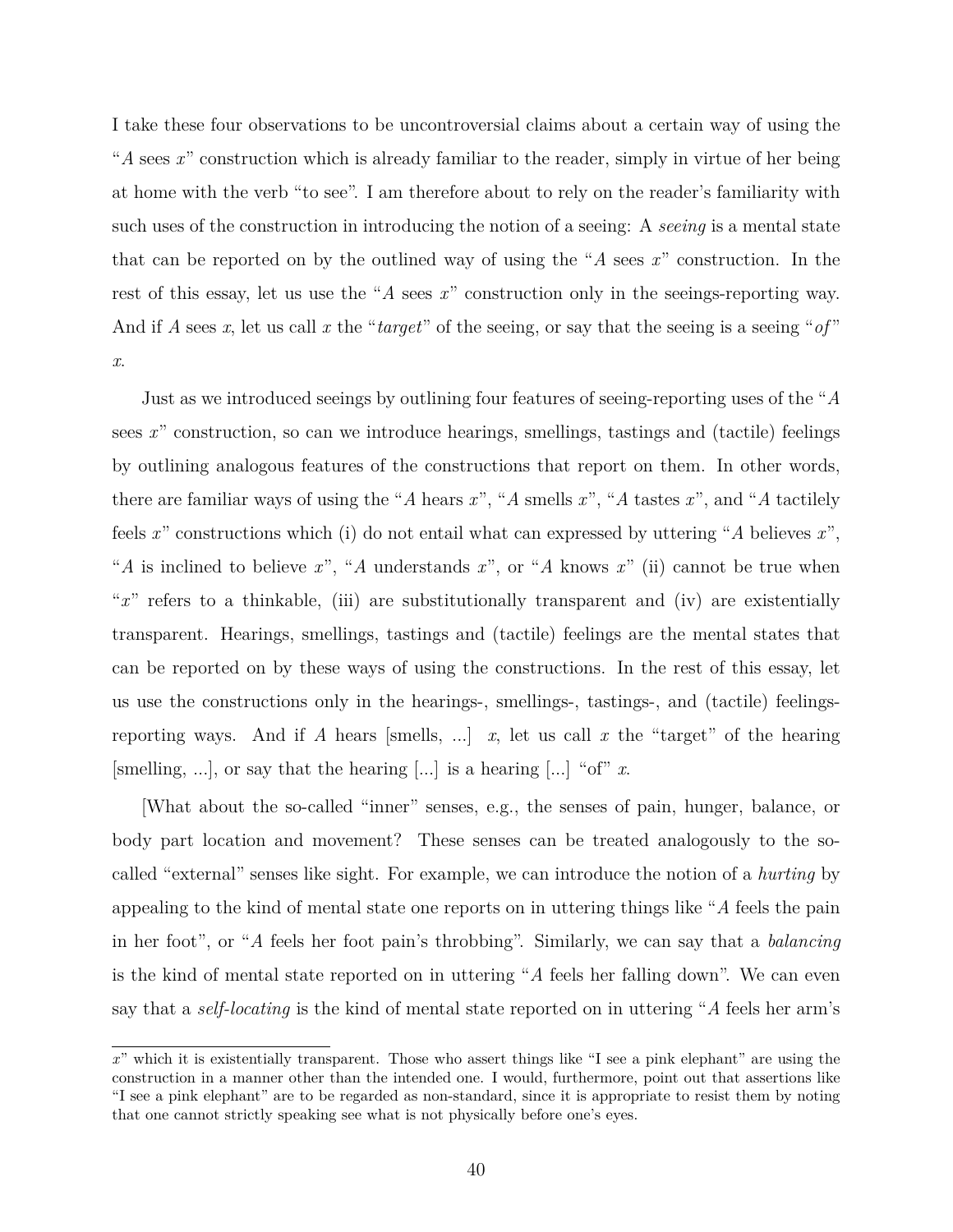being behind her back". Such locutions have features analogous to those of seeing-reporting locutions. Still, I will not attempt a full treatment of the "inner" senses here, as different ones do raise different special issues. For example, there would be need to consider the ramifications of the (purported) fact that there is no proprietary way it feels to *A* when *A* feels her arm's being behind her back. And there would be need to consider the ramifications of the (purported) fact that one can report on a hurting not just by saying "*A* feels the pain in her foot", but also by saying "*A*'s foot hurts". Discussion of these issues will take us too far from our present concerns.

Once we have grasped what seeings, hearings etc. are, we can group all these mental states under the title "*perceivings*" or "*perceptual experiences*". More explicitly, we say that:

 $(SP1)$  A perceiver, A, perceives *x* just in case A sees *x*, or smells *x*, or hears *x*, or ...

We then go on to say that a perceiving, or a perceptual experience, is a mental state that can be reported on by saying, of some *A* and *x*, that *A* perceives *x*. It follows that a perceiving is a mental state that consists in a perceiver's perceiving a target - something which the perceiving is a perceiving of. This way of elucidating the notion of a perceptual experience allows us to give a simple and concrete meaning to the thought that perceptual experiences are presentational mental states: To say that *A* is perceptually presented with *x* is just to say that *A* perceives *x*.

# **3.3 ON CAPACITIES TO TELL**

<span id="page-51-0"></span>The second task before SP is to elucidate our implicit conception of capacities to tell things on the strength of experiences.

To begin, notice that a report like "John can tell a bittern when he hears its booming" assigns to John a capacity characterized in two ways. First, it is characterized by the sorts of things John can know by exercising the capacity. What John can thus come to know are things John can report on by uttering "that's a bittern". Second, the capacity is characterized by the sorts of experiences which constitute grounds for knowledge gainable by exercising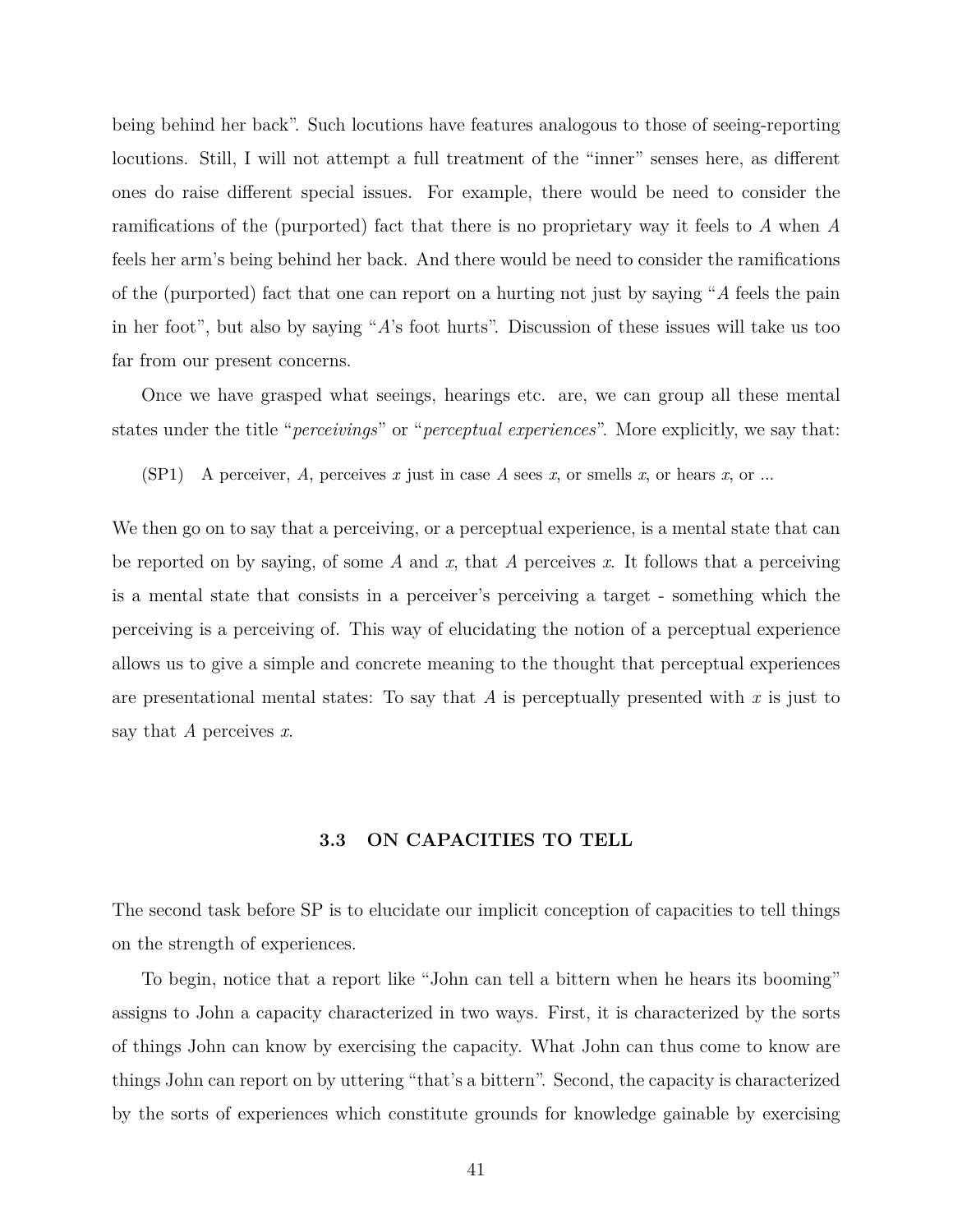the capacity. These experiences are those reportable by uttering "John hears a bittern's booming".

To generalize from this example, we need a way of specifying, first, classes of things one can know, and second, kinds of experiences one can have.

The *second* of these tasks in not complicated. A kind of experience *K* can be specified thus: Start by specifying a type of experience by determining an experiential type (e.g., seeing, hearing, etc.) and a target or a type of target appropriate to that experiential type.<sup>[3](#page-52-0)</sup> We can thus speak of the types of experiences that constitute seeings of Barack Obama, hearings of bitterns or their boomings, or tactile feelings of something's being rough. In the next step, let kind *K* be a collection of types of experience.

The *first* task is slightly more involved. Though it is not essential, it will be *much* easier for us to specify classes of things one can know if we allow ourselves to presuppose a standard view. According to this view: (i) To believe or to know something is to bear a certain belief- or knowledge-relation to a proposition. (ii) Propositions are structures (or logical forms) in which certain constituents (call them "atomic concepts") occur. And (iii) the atomic concepts occurring in a proposition, along with the structural relations between them, determine the proposition's truth conditions.<sup>[4](#page-52-1)</sup> Presupposing this standard view allows us to specify a class of things one can know by specifying a class of propositions. Such a class can in turn be specified by specifying a propositional form had by all and only propositions of that class. We shall say that two propositions have the same form iff the same atomic concepts occur in the same positions in the two propositions, except perhaps for atomic context-sensitive concepts, which may be different though they must still be of the same semantic kind.

Our way of specifying classes of things one can know can be illustrated by two examples: (i) I make judgments with different truth conditions by judging on Sunday and on Monday that the Sun is setting. Sunday's judgment is true in virtue of the Sun's setting on Sunday. Monday's judgment is true in virtue of the Sun's setting on Monday. On our way of classifying things one can know, one accounts for this fact by saying that although both judgments

<span id="page-52-1"></span><span id="page-52-0"></span><sup>3</sup>We will later add to the list of experiential types also visual hallucinatings, auditory hallucinatings, etc. <sup>4</sup>I elsewhere expand on this standard view, articulating it in a way that reveals both that it is indeed a standard view, and that it is largely independent of one's views about the *content* of mental states.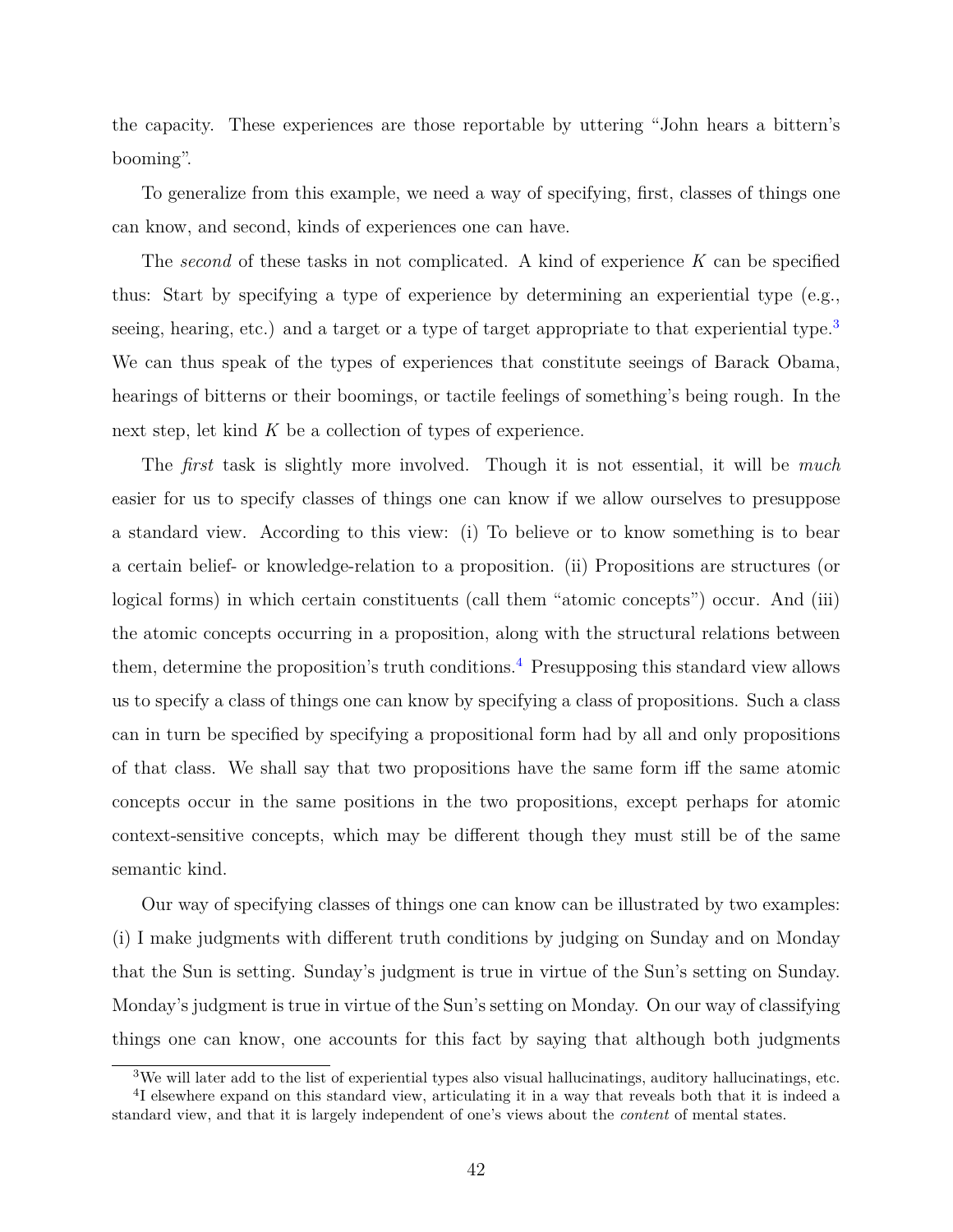consist in my coming to bear the belief- or knowledge-relation to propositions of the form *THE SUN*  $-\mathscr{I}\mathscr{S}-SETTING$ , the two judgments involve distinct propositions, which can be symbolized as the propositions  $THE$   $SUN-IS_{1}-SETTING$  and  $THE$   $SUN-IS_{2}-$ *SET T ING*. The tensed concept *IS*<sup>1</sup> is involved in Sunday's judgment and makes it the case that the truth of this judgment depends on what occurred on Sunday. The tensed concept *IS*<sup>2</sup> is involved in Monday's judgment and makes it the case that the truth of this judgment depends on what occurred on Monday. (ii) I make judgments with different truth conditions by judging of distinct bitterns - Polly and Birdy - that they are bitterns. On our way of classifying things one can know, one accounts for this fact by saying that although both judgments consist in my coming to bear the belief- or knowledge-relation to propositions of the form  $\mathscr{THAT} - \mathscr{IF} - A - BITTERN$ , the two propositions involved have distinct concepts—*THAT*<sub>1</sub> and *THAT*<sub>2</sub>—occurring in the demonstrative  $\mathscr{THAT}_1$  position. (For simplicity I ignore the tensed  $\mathscr{I}\mathscr{S}$  position.) The demonstrative concept occurring in the proposition involved in one judgment makes it the case that its truth depends on the kind of thing Polly is. The distinct demonstrative concept occurring in the proposition involved in the other judgment makes it the case that its truth depends on the kind of thing Birdy is.

[Note that the proposition *T HAT* − *IS* − *A* − *BIT T ERN* which concerns Birdy is *not* of the same form as the proposition *HERE* − *IS* − *A* − *BIT T ERN* which concerns Birdy's location. It is true that, with the exception of the context-sensitive concepts, the same concepts occur in the same positions in the two propositions. Nonetheless, the propositions have distinct forms because the context-sensitive concepts *HERE* and *T HAT* have distinct semantic kinds. I leave to another essay the task of giving a fuller treatment of the question of when two context sensitive concepts belong to the same semantic kind.]

Let us return to topic. We saw that our conception of a capacity to experientially tell is that of a capacity which can be characterized by the sorts of things it affords knowledge of, and by the kinds of experiential grounds owing to which it can afford knowledge. We can now better express this idea by saying that a capacity to experientially tell is a capacity which can be characterized (i) by the class of propositions one can come to know by successfully exercising it, and (ii) by the class of experiences which enable such successful exercises.<sup>[5](#page-53-0)</sup>

<span id="page-53-0"></span><sup>&</sup>lt;sup>5</sup>I believe that characterizing capacities to tell in the proposed way will do the most to help us understand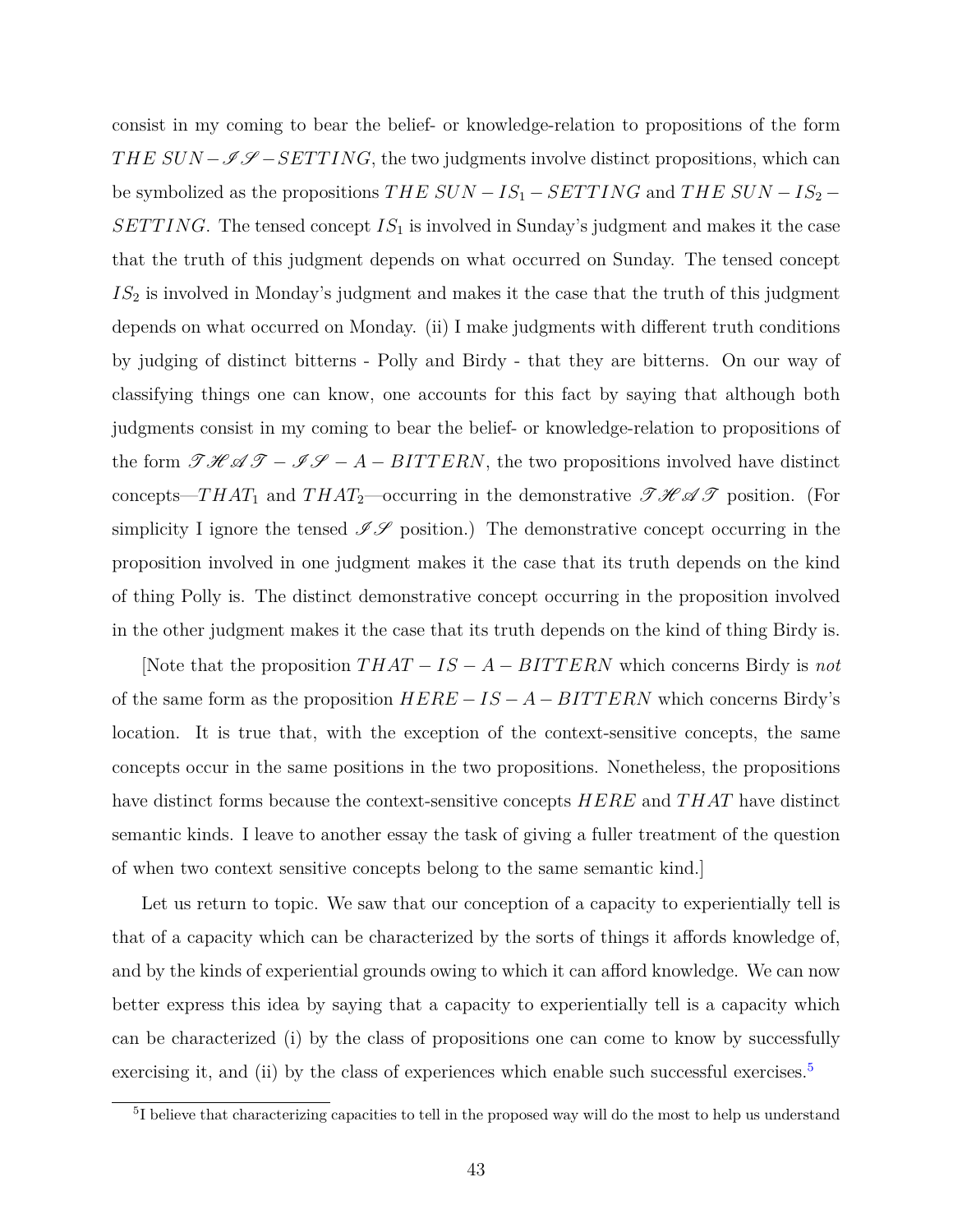It remains to say how particular successful exercises of a capacity to tell, owing to particular experiences of the relevant kind, lead to knowledge of particular propositions of the relevant form. Saying this, however, requires drawing a distinction between capacities to tell which afford knowledge of propositions in which no experiential demonstrative concepts occur (e.g., the form  $THE SUN - \mathscr{I} \mathscr{S} - SETTING$ ), and capacities to tell which afford knowledge of propositions in which a single atomic experiential demonstrative concept occurs (e.g., the form  $\mathscr{THA} \mathscr{F} - IS - A - BITTERN$ ). [Capacities to tell which afford knowledge of propositions in which two or more atomic experiential demonstrative concepts occur can be treated in analogous fashion to capacities of the latter variety and so will be left alone in the remainder of this chapter.]

To begin, consider capacities to tell of the first variety:

(SP2a) If no atomic experiential demonstrative concept occurs in a proposition of the form  $\mathscr{P}$ , then  $C(\mathscr{P}, K)$  is a capacity to tell iff

(i) the capacity can be successfully exercised,

(ii) any successful exercise of the capacity by a subject *A* culminates in *A*'s noninferentially coming to know some proposition  $p$  of the form  $\mathscr P$  owing to some (on-line or remembered) experiences *E* of the kind *K*, and (iii) any exercise of the capacity by a subject *A* culminates in *A*'s non-inferentially

coming to believe some proposition p determined by (a) its having the form  $\mathscr P$ and (b) the circumstances under which *A* performs the exercise.<sup>[6](#page-54-0)</sup>

This characterization uses some quasi-technical terminology, which will be explained more fully soon. In the meantime, two examples will help us find our bearings. Consider a capacity to experientially tell  $C(THE\ SUN - HAGS - SET - TOOAGS$ , *seeings of a night sky's being dark*). This is a capacity that enables a subject to know that the sun has set on various days owing to seeings whose targets are those events which consist of a night sky's being dark. If I successfully exercise this capacity on Sunday night, owing to my on-line seeing of the night sky's being dark, I end up knowing the proposition *T HE SUN* − *HAS* − *SET* − *T ODAY* , where the concept *HAS* refers to the past relative to Sunday night, and the concept *T ODAY*

why a particular successful exercise of such a capacity culminates in the knowledge of one thing rather than another. But this does not mean that there are no additional ways to characterize and individuate such capacities. In fact, for all I have said, all of the capacities to tell that I discuss may be subsumed under a further "general capacity to tell things on the strength of experiences". Whether this is so or not is, however, irrelevant for my purposes here.

<span id="page-54-0"></span><sup>6</sup>Capacities to tell that can relate one to a single proposition—one in which no context sensitive concepts at all occur—constitute (if they exist) a degenerate case of capacities of this variety.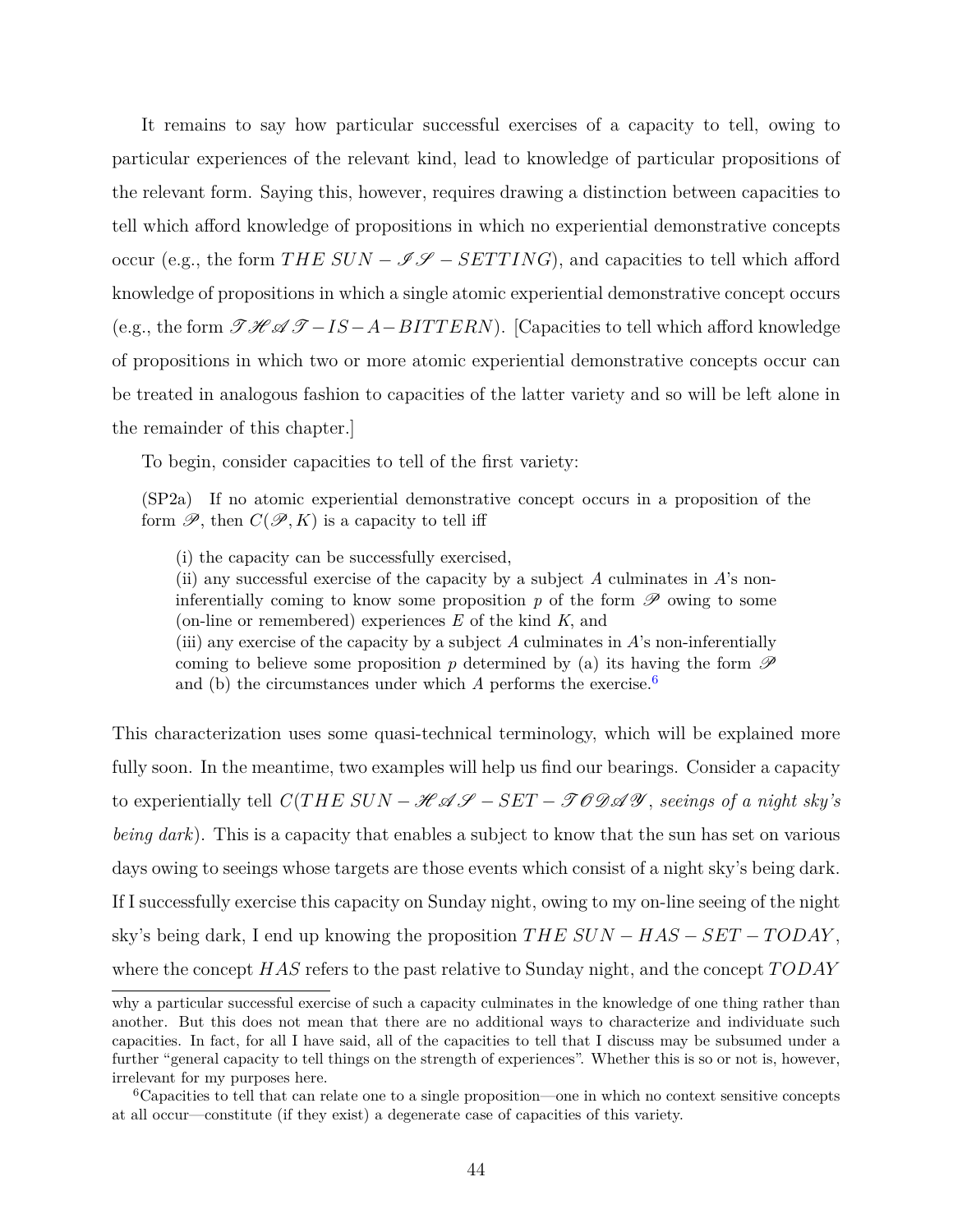refers to Sunday. These concepts have these references (i) because of their respective semantic types, and (ii) because I exercised my capacity to tell on Sunday night.

Now consider a different case. Suppose on Friday night I confusedly take a (remembered) experience I had on Tuesday to be an experience I had earlier that night. The experience in question is a seeing of the night sky's being dark on Tuesday. Suppose further that in virtue of this confusion I do something I shouldn't: On Friday night I exercise the aforementioned capacity in a way which culminates in my believing the proposition *T HE SUN* − *HAS* − *SET* − *TODAY* owing to the (remembered) seeing of Tuesday's event. [Since I undertake this exercise because I have a (mistaken) belief about when I had the relevant experience, the resulting belief is formed not just owing to the experience, but also to the mistaken belief.<sup>[7](#page-55-0)</sup> And since my mistaken belief is involved, my exercise is unsuccessful and culminates not in knowledge, but in mere belief.]

The thing to note is that the proposition *T HE SUN* − *HAS* − *SET* − *T ODAY* is true iff the sun has set on *Friday*. The belief's truth conditions are therefore not sensitive to Tuesday's sunset, despite the fact that the seeing which grounds my belief *is* a seeing of an event which occurred on Tuesday. This shows that the references of the concepts *HAS* and *T ODAY* is determined by the circumstances under which I exercised my capacity to experientially tell, and not the circumstances in which I had the relevant experience.

Consider next capacities to tell of the second variety:

(SP2b) If a single atomic experiential demonstrative concept occurs in a proposition of

<span id="page-55-0"></span><sup>7</sup>This is a good opportunity to flag that exercises of capacities to tell can culminate in judgments made owing not *just* to certain experiences, but *also* to certain beliefs. One way for this to happen is when the capacity to tell is such that one has it in virtue of having certain knowledge or beliefs. Exercises of such a capacity culminate in judgments made owing not *just* to the relevant experiences, but also to the enabling knowledge or beliefs. For example, consider my capacity to tell my car is doing 60 mph upon seeing its speedometer's so indicating. I only have this capacity in virtue of my knowing that when my car's speedometer indicates 60, my car is doing 60. Therefore, when I successfully exercise the capacity, I come to know that my car is doing 60 owing both to my seeing the speedometer's so indicating and to my knowing that when my car's speedometer indicates 60, my car is doing 60.

Note: I do not *infer* that my car is doing 60 from my beliefs about what the speedometer indicates and about what its indications suggest. I judge non-inferentially. It is only that my ability to do that would be lost if I ceased to believe that when my car's speedometer indicates 60, my car is doing 60.

There are other ways for an exercise of a capacity to tell to culminate in a judgment made owing not just to experiences, but also to beliefs. These ways have to do with features of the particular exercise involved, such as whether the exerciser undertook the exercise in virtue of having certain beliefs. If so, the judgment the exercise culminates in will be made owing to those beliefs as well. The example in the main text illustrates just this point.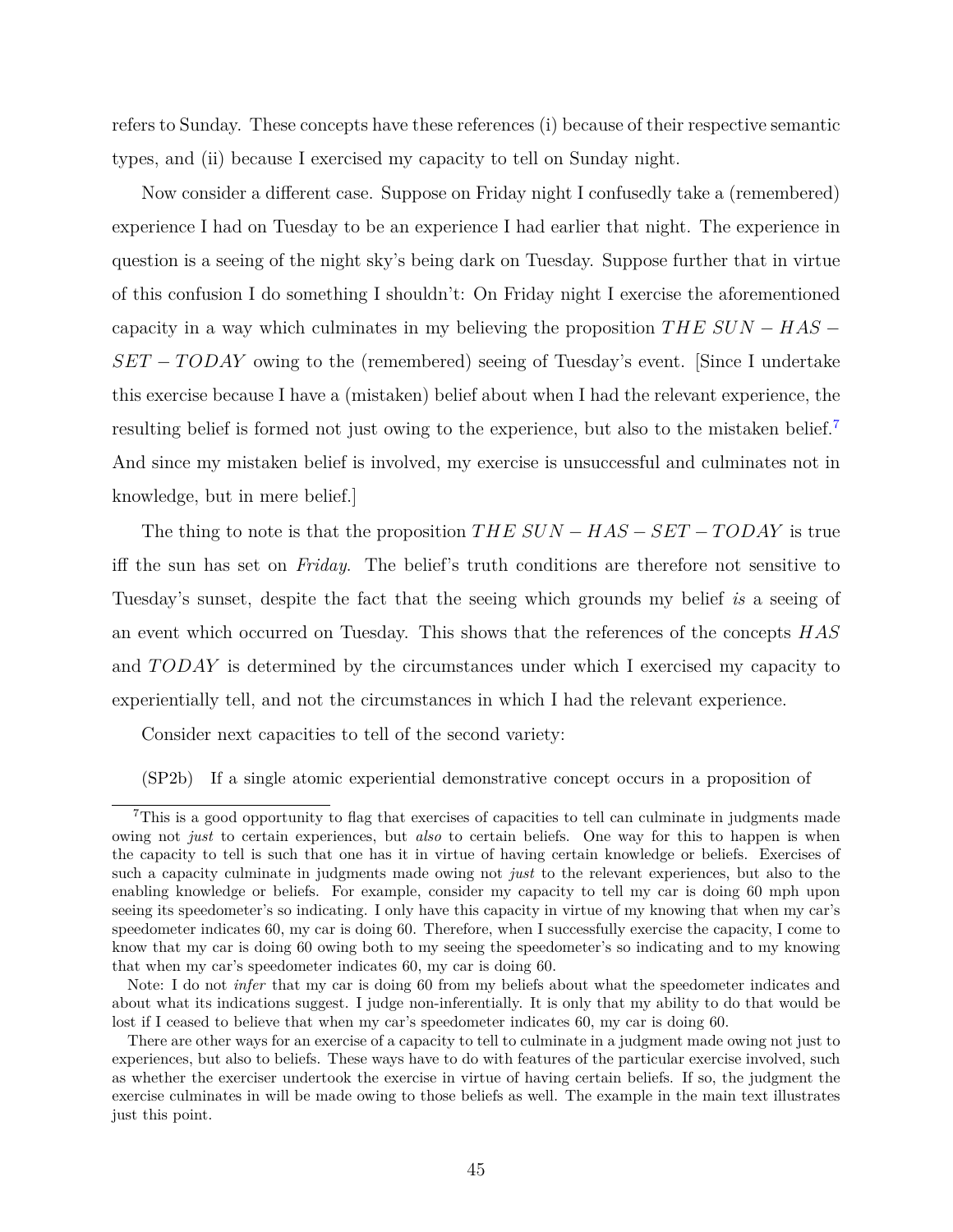the form  $\mathscr{P}$ , then  $C(\mathscr{P}, K)$  is a capacity to tell iff

(i) the capacity can be successfully exercised,

(ii) any successful exercise of the capacity by a subject *A* culminates in *A*'s noninferentially coming to know some proposition  $p$  of the form  $\mathscr P$  owing to some (on-line or remembered) experiences *E* of the kind *K*, and

(iii) any exercise of the capacity by a subject *A* culminates in *A*'s non-inferentially coming to believe some proposition p determined by (a) its having the form  $\mathscr{P}$ , (b) the circumstances under which *A* performs the exercise, and (c) the fact that an experiential tracking effort *F* controls the atomic experiential demonstrative concept *D* taking the demonstrative position in  $\mathscr{P}$ .

This characterization uses even more jargon than the last one. But before we turn to that, an example. Consider a capacity to tell  $C(\mathcal{THAT} - \mathcal{IF}-A-BITTERN$ , *hearings of a bittern's booming*). This is a capacity that enables a subject to know, of various bitterns, that they are bitterns, owing to hearings whose targets are those events which consist of some bittern's booming. Exercises of this capacity involve efforts to track a unique experienced target. If the exercise of the capacity is successful, there is a unique target actually tracked, and it serves as the reference of the demonstrative concept (assuming all else is in order). Thus, if I successfully exercise the capacity at *t* owing to my on-line hearing of Polly's booming (which involves me in an experiential tracking of Polly), I end up knowing the proposition *T HAT* − *IS* − *A* − *BIT T ERN*, where the concept *T HAT* refers to Polly, and the tensed concept *IS* refers to some stretch of time which includes *t*. The concept *T HAT* has its reference (i) because of its semantic type, and (ii) because the tracking effort that controlled it was a tracking of Polly. The concept *IS* has its reference (i) because of its semantic type, and (ii) because I exercised the capacity to tell at *t*.

Now consider a different case. Suppose I successfully exercise the capacity at *t* owing to my *remembered* hearing of Polly's booming at *t*'. Thanks to this successful exercise, I end up knowing the proposition *T HAT* − *W AS* − *A* − *BIT T ERN*, where the concept *T HAT* refers to Polly, and the tensed concept *W AS* refers to the past relative to *t*. The concept *T HAT* has its reference (i) because of its semantic type, and (ii) because the tracking that controlled it was a tracking of Polly. The concept *W AS* has its reference (i) because of its semantic type (where the past-tense inflection reflects that I undertook the exercise while recognizing that the relevant experience is a remembered one), and (ii) because I exercised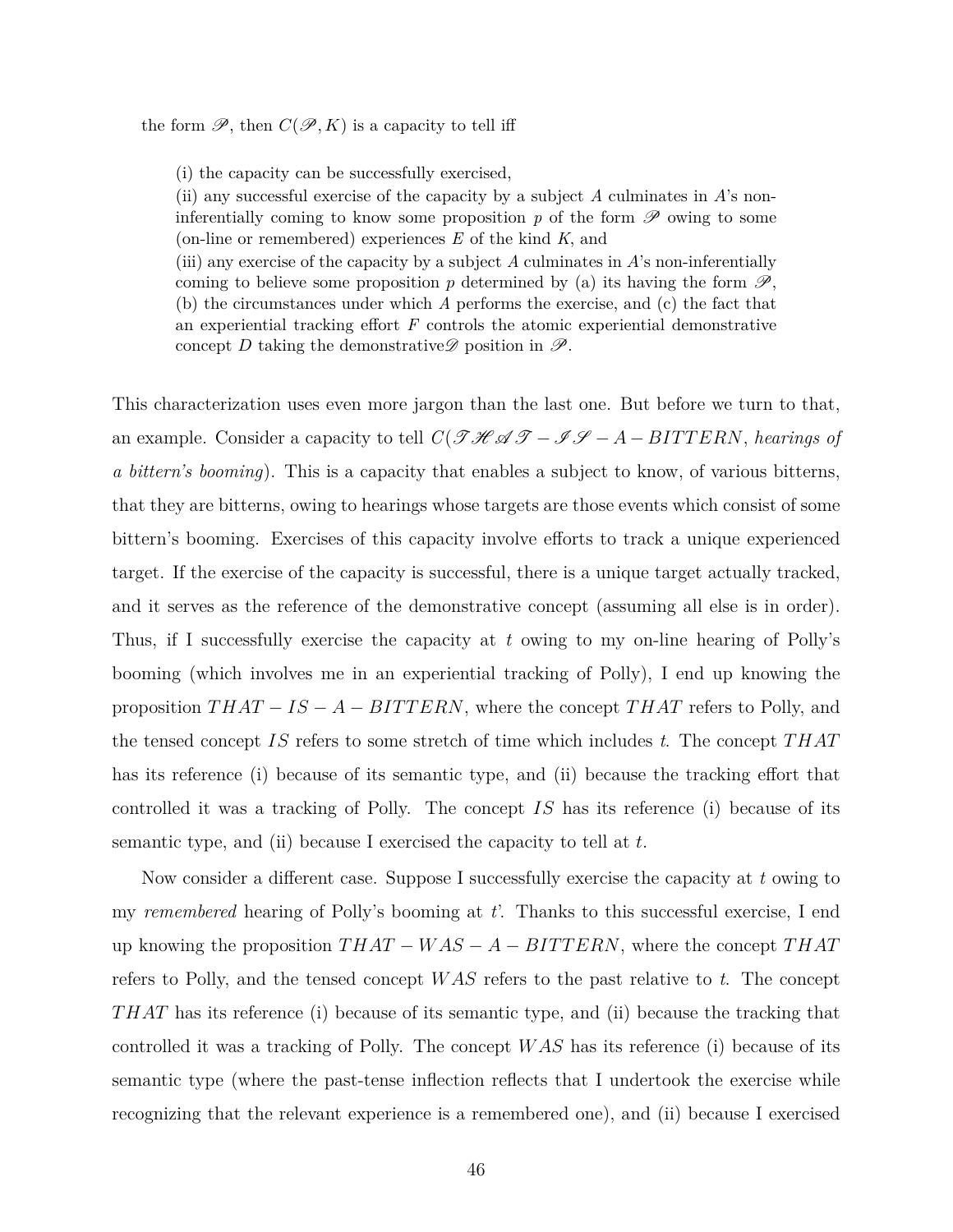the capacity to tell at *t*.

Our examples reveal a distinction between two categories of context sensitive concepts: experiential demonstrative concepts (i.e., concepts controlled by experiential tracking efforts) and other context-sensitive concepts. The references of experiential demonstrative concepts are fixed by their semantic kinds and by facts about what, if anything, one tracked by the controlling experiential tracking effort. Such tracking efforts constitute experience-based demonstrations to which experiential demonstrative concepts can be indebted. The category of other context-sensitive concepts includes concepts that are not similarly indebted to an experience-based demonstration. Their references are rather fixed by their semantic kind and by facts about the circumstances under which the subject first tokened them.

(SP2a) and (SP2b) equip us with a fuller characterization of capacities to tell, but only by using a number of terms ("owing to", "inferentially coming to know", "a successful experiential tracking effort", "control" and "successful exercise") which deserve further examination. So let us examine them.

#### **3.3.1 "Owing To"**

The expressions "*A* believes (knows) that *p owing to* experiences *E*" and the expression "*A* (knowledgeably) judges that *p* on the strength of experiences *E*" are used interchangeably in this essay. I elucidate them by noting that *A* believes (knows) that *p* owing to experiences *E* iff a correct (even if partial) answer to the question, "why does *A* (knowledgeably) judge that *p?*" can be given by saying that *A* does so because *A* had experiences *E* [where "because" takes its specific epistemic meaning, rather than a generic causal meaning, or some other non-epistemic meaning].

# **3.3.2 "Inferentially Coming to Know"**

In the context of this chapter, we shall say that *A inferentially* comes to believe (know) that *p* iff *A* comes to believe (know) that *p* by *consciously* inferring that *p* from other (knowledgeable) beliefs. We shall further say that *A non-inferentially* comes to believe (know) that *p* iff *A* comes to believe (know) that *p* but does not do so inferentially. Here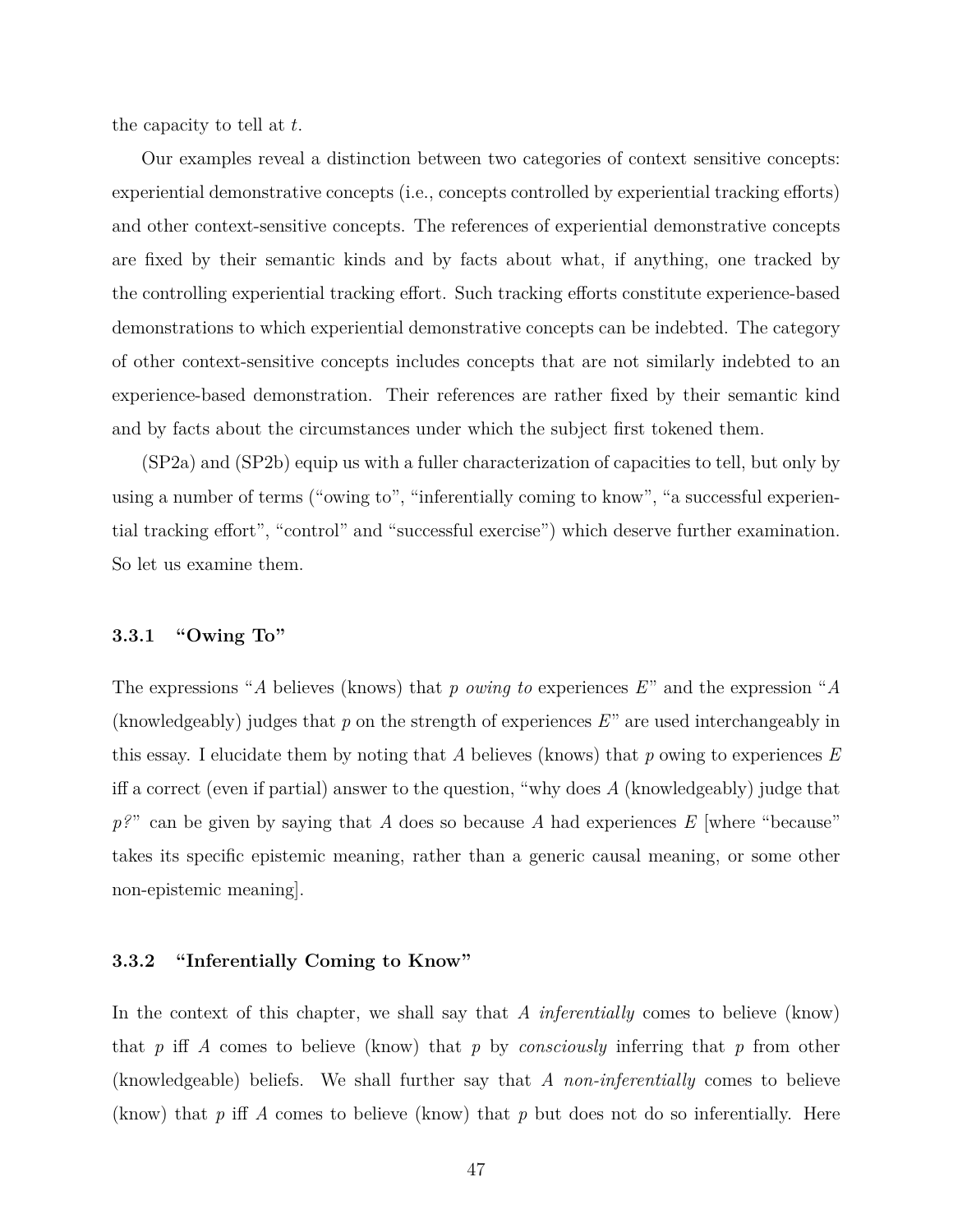"inferring" need not be logical inferring. It may also be probabilistic, inductive, etc.

# **3.3.3 "Experiential Tracking Effort", "Success" and "Control"**

We all know what it is to experientially track something. We also all know that we can fail to track something without noticing it. How can we capture what is going on with us in these two cases? Here is one suggestion: Let us say that *A* engages in *an experiential tracking effort F* iff *F* consists of its being the case that (i) at some instant or duration of time *t*, *A* has a collection of experiences  $e_1, e_2, \ldots e_i, \ldots$  with respective targets  $x_1, x_2, \ldots x_i, \ldots$ , and (ii) for any *i*, and not owing to any beliefs *A* has or to any reasoning *A* engages in, it is to *A as if* there is some unique thing *x* such that  $x = x_i$ <sup>[8](#page-58-0)</sup>. Let us also say that the experiences  $e_1, e_2, \dots e_i, \dots$ involved in an experiential tracking effort *F* are the experiences that "*guide*" *F*. With these two definitions in hand, we can say that *F* is a *successful* experiential tracking effort iff there is a unique thing *x* which is the target of all the experiences that guide *F*. Finally, we can say that *A* experientially tracked *x* iff *A* engaged in some successful experiential tracking effort  $F$ , and  $x$  was the unique target of all the experiences that guided  $F$ . A few examples will make this clearer.

(1) Suppose that I both hear and see my favorite bittern, Polly, and that it is to me as if I see and hear a single thing. In that case I have successfully tracked Polly, and I was guided by my sighting and hearing of her.

(2) Suppose I am in the fens, looking at a grassy marsh. In the marsh are two birds - a bittern and a heron. The heron - Tweety - is visible to me and silent. The bittern - Polly - is booming but completely occluded by the grass. So I hear Polly (and Polly's booming), and I see Tweety. Not realizing that there are two birds around, it is to me as if I see and hear a single thing.<sup>[9](#page-58-1)</sup> In this case I have not tracked anything, and my tracking effort is unsuccessful. It was, after all, guided by experiences of distinct birds.

(3) Suppose I see two bricks - a red one and a green one - flying past each other. I see

<span id="page-58-0"></span><sup>&</sup>lt;sup>8</sup>I take no stand on how experiences are to be individuated, except for pointing out that experiences with distinct targets are themselves distinct. The definitions set out in this paragraph are designed to allow for this.

<span id="page-58-1"></span><sup>&</sup>lt;sup>9</sup>It makes it easier to understand how it can be that way to me if we suppose that I have no capacity to tell bitterns, or any other kind of bird, by *sight*.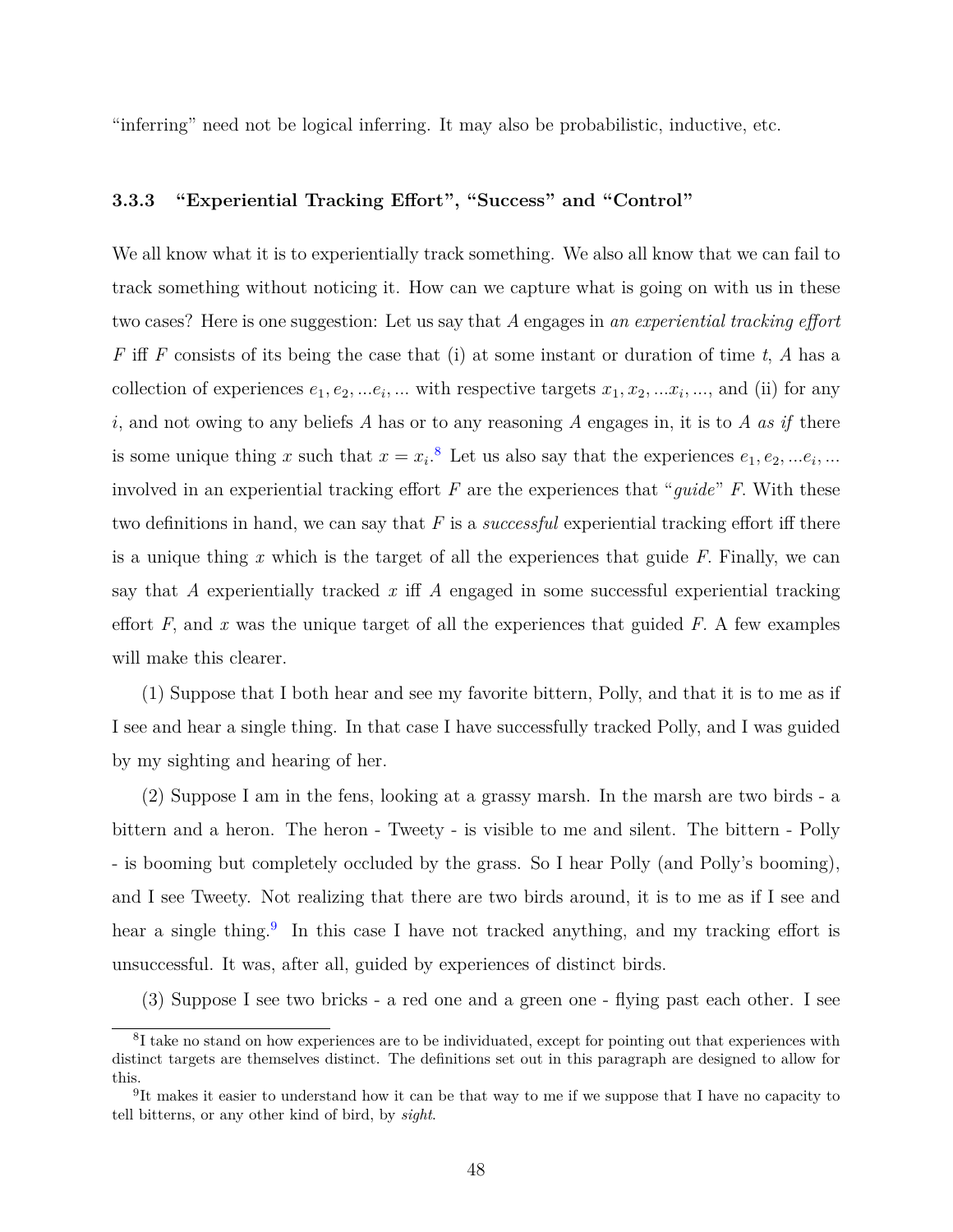the red brick both before and after it passes the green one. It is to me as if I see a single red thing in both sightings. In this case I have successfully tracked the red brick, and I was guided by my two sightings of it.

(4) Suppose I see two bricks - a red one and a green one - flying towards each other. As they hit they exchange colors - the red one turns green and the green one turns red. I can't hear the impact because I have wax in my ears. Immediately after the bricks hit, they oddly start flying back away from each other. I see this too. Supposing all this happens against the appropriate background, the whole event looks to me just the way it looks to me when two bricks - a red one and a green one - fly past each other.<sup>[10](#page-59-0)</sup> So it is to me as if I see as single constantly colored red brick once to the left of another, and then to its right. In fact, one of the relevant sightings is of a red brick later to turn green, and the other sighting is of a different red brick, which was green earlier. In this case I have not tracked anything, and my tracking effort is unsuccessful. The effort was guided by experiences of distinct bricks.

It remains to explain the idea of *control*. Let us say that an experiential tracking effort *F controls* an atomic experiential demonstrative concept *D* iff:

either (i) *D* refers to *x* because (a) *A* experientially tracked *x* by engaging in *F*, and (b) *x* is a possible reference for concepts of  $D$ 's semantic kind,  $\frac{11}{2}$  $\frac{11}{2}$  $\frac{11}{2}$ 

or (ii) *D* refers to nothing because (a) *F* is unsuccessful, or (b) *A* experientially tracked something by engaging in  $F$ , but the thing is not a possible reference for concepts of  $D$ 's semantic kind.

This definition of control embeds in it the outline of a small theory of reference fixing for atomic experiential demonstrative concepts. I should like to say something to motivate this theory: An experiential demonstrative concept *D* refers (modulo considerations regarding *D*'s semantic kind) to what its possessor demonstrates in using *D*. But how should we de-

<span id="page-59-0"></span><sup>&</sup>lt;sup>10</sup>To experience this yourself, see Arthur Shapiro & Gideon Caplovitz's demonstration  $#1$ , in their illusion *The Exchange of Features, Textures and Faces*, available at [http://illusionoftheyear.com/2011/](http://illusionoftheyear.com/2011/the-exchange-of-features-textures-and-faces/) [the-exchange-of-features-textures-and-faces/](http://illusionoftheyear.com/2011/the-exchange-of-features-textures-and-faces/)

<span id="page-59-1"></span><sup>11</sup>Why is clause (b) required? Here is an illustration: Suppose that though I experientially track Polly by engaging in effort *F*, I mistake her for a man. Suppose I then think *HE* −*IS* −*AN* −*ODD* −*LOOKING*− *CHAP*, where *HE* is controlled by *F*. It is clear that in such a case *HE* refers to nothing. Clause (ii) explains why - a bird is not a possible reference for a concept of *HE*'s semantic kind. [In this context I should point out that there are ways of using the *words* "that" and "he" (as well as others) in ways that do not express experiential demonstrative concepts. Thus, if you say, "Bush was a wonderful leader", and I reply either with "that was no leader at all", or with "he was no leader at all", then my uses of "that" or "he" are anaphorically related to the subject of your assertion. They therefore express the concept *BUSH* rather than an experiential demonstrative one.]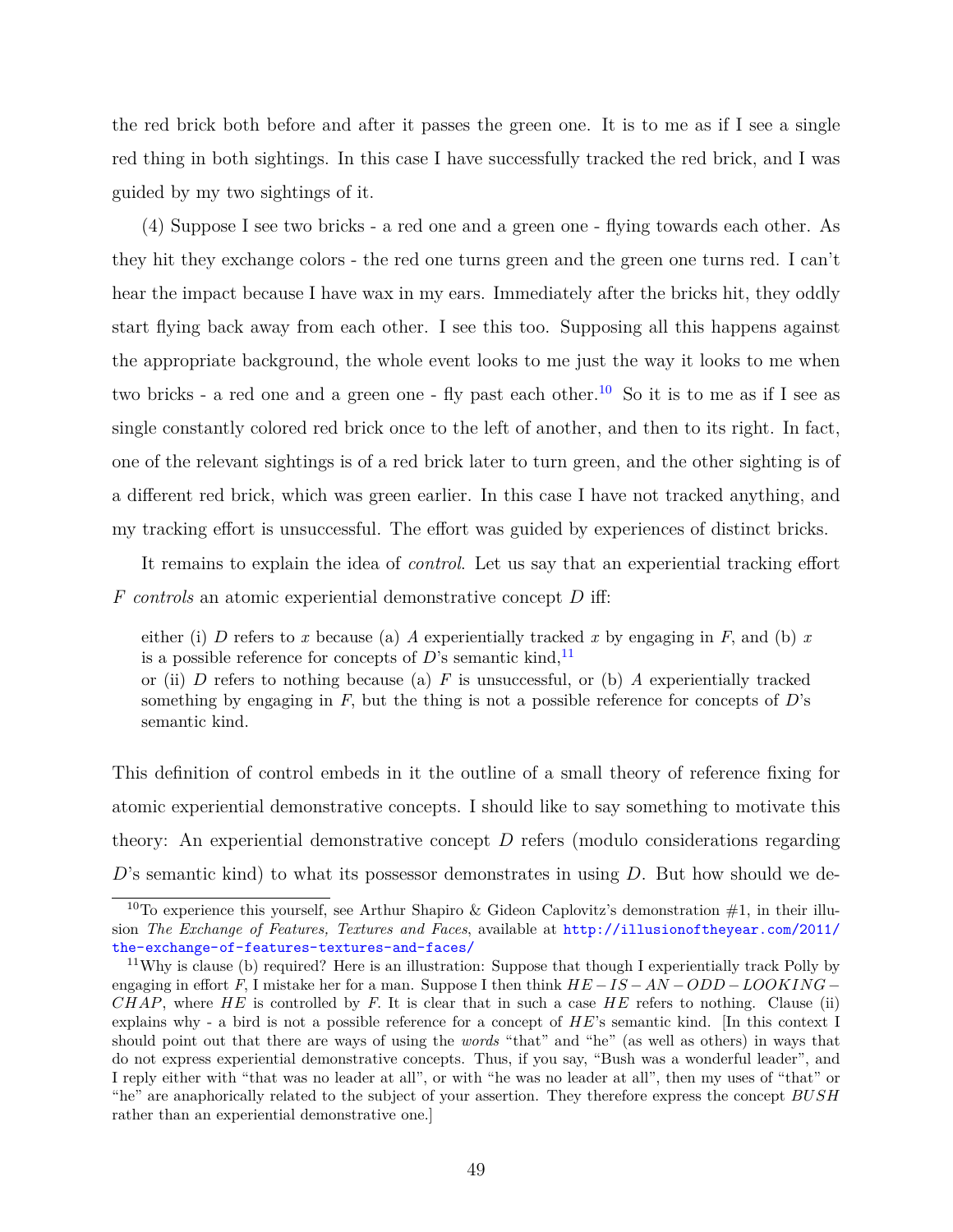termine what, if anything, she demonstrates? Given that *D* is an experiential demonstrative concept, a natural answer is to say that she demonstrates that which is the target of the experiences she associates with *D*. And she associates an experience with *D* just in case the experience guides the tracking effort to which her uses of *D* are indebted. If we call the tracking effort to which her uses of *D* are indebted the tracking effort that "*controls*" *D*, our line of thought leads to the characterization of control we gave above. Or it nearly leads to it. It remains to explain why *D* does not refer when the tracking effort it is indebted to is unsuccessful. The explanation is best given by example.

Consider again the example of Polly and Tweety. In that example, an (unsuccessful) tracking effort *F* is guided by a hearing of Polly the bittern and a sighting of Tweety the heron. Now suppose that I come to (mock) believe the propositions  $THAT - IS - A -$ *BITTERN* and *I* − *SEE* − *THAT*, in which occurs a single concept *THAT* controlled by *F*. [12](#page-60-0)*,*[13](#page-60-1) Since both occurrences of *T HAT* are indebted to a single tracking effort, guided by a single set of experiences, they should have the same reference, if any. But what is this reference? If the reference is Tweety, then *T HAT* − *IS* − *A* − *BIT T ERN* is false, while *I* − *SEE* − *THAT* is true. If the reference is Polly, then  $THAT - IS - A - BITTERN$  is true, while *I* − *SEE* − *T HAT* is false. Neither interpretation seems preferable to the other. So it is best to say that *T HAT* does not refer at all.

Another consideration leading to the same conclusion is this: Suppose I continue tracking effort *F* well into a time in which I both continue to hear Tweety and see Polly as she is flying far away. I then realize that there were not one but two birds around. Realizing this, what should I do with the propositions  $THAT - IS - A - BITTERN$  and  $I - SEE - THAT$ ? Well, it seems that my internal monologue should go something like this: "There was no single bird of which I earlier thought that it is a bittern. There was also no single bird of which I earlier thought that I see it. I confused two birds for one in thinking these thoughts.

<span id="page-60-1"></span><span id="page-60-0"></span><sup>12</sup>Reminder: I have no capacity to tell bitterns, or any other kind of bird, by *sight*.

<sup>&</sup>lt;sup>13</sup>If a proposition has no truth conditions, some thinkers prefer to say that one cannot bear the beliefrelation to it. Their thought is that if *A* bears the belief-relation to a proposition, *A* thereby comes to believe something; and that since the proposition has no truth conditions, *A* can believe nothing by being related to it. Such thinkers do admit, however, that when a proposition has no truth conditions, things can be *as if A* stands in the belief-relation to it. On their preferred way of talking, *A* mock believes that *p* iff *p* has no truth conditions, and it is as if *A* stands in the belief-relation to *p*. In this chapter I try to accommodate this way of thinking.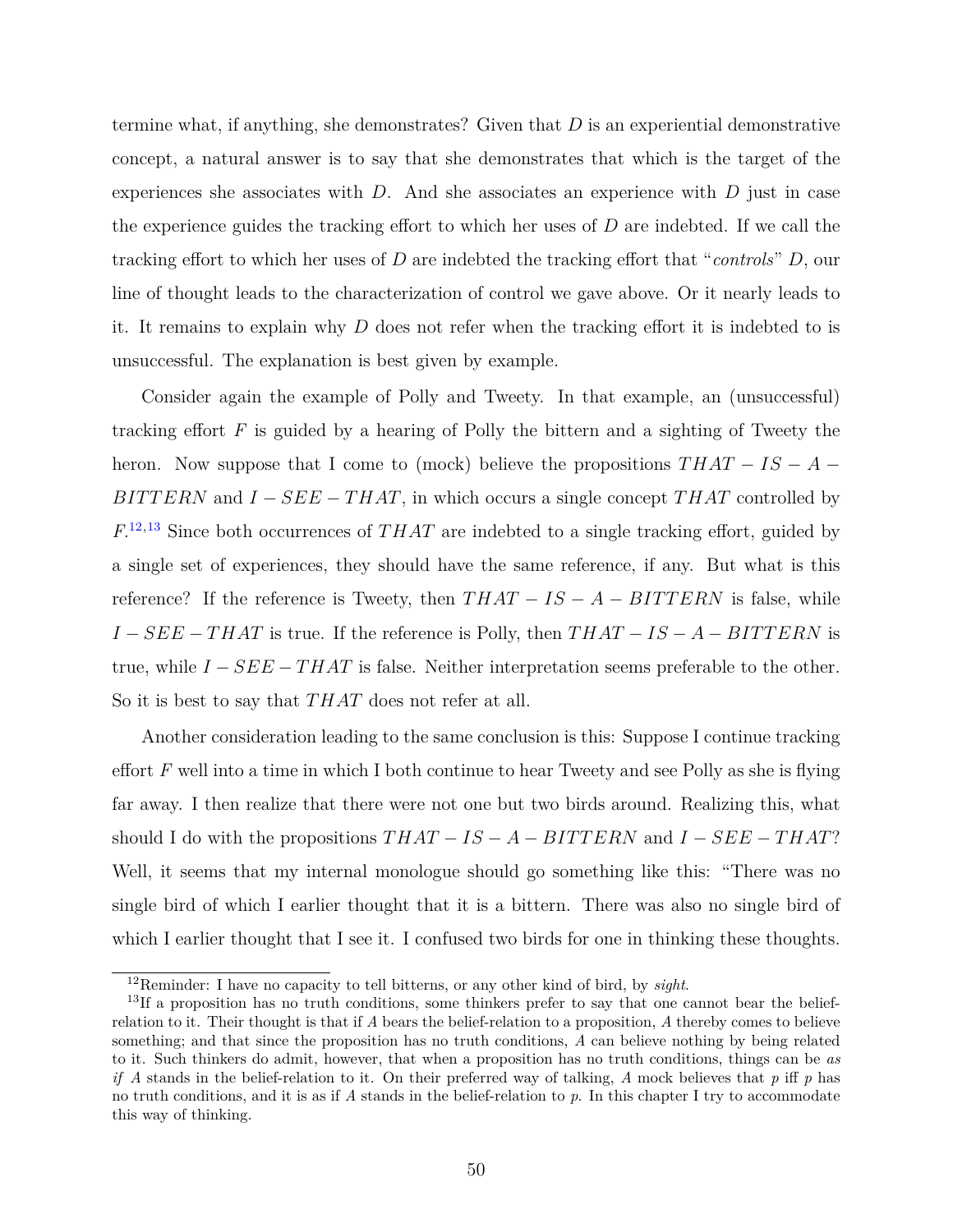So both these thoughts were likewise confused. Good thing I no longer think them." This, I think, is the way I should be talking with myself. And the internal monologue suggests the following semantic analysis: First, since I should abandon both thoughts, neither proposition is true. Second, since both propositions are confused rather than mistaken, neither is simply false. And the best account of this is the neither proposition has definite truth conditions, as the concept *T HAT* occurring in them does not refer.

*Objection. Let's rethink the Tweety and Polly example. You claim your concept T HAT refers to nothing, because F is guided by experiences of both Polly and Tweety. But there is no call for that conclusion. Suppose that, before you realized your confusion, you expressed your thoughts by uttering "that is a bittern, and I see it". If I then asked you what you meant by "that", you would point to Tweety. This suggests two things. First, the fact that you would point to Tweety in response to my question indicates that you said something about Tweety. Second, given that you did say something about Tweety in expressing your thoughts, it follows that your thoughts too were about Tweety. Hence T HAT refers to Tweety.*

*Reply.* Both halves of the objection should be resisted. To begin, do I really say something about Tweety if, pointing at Tweety, I utter "that is a bittern, and I see it"? How does my uttering the word "that" while pointing at Tweety constitute my saying something about Tweety, rather than about the mereological sum of Tweety *and* Polly, or about nothing at all? A possible answer is that I say something about Tweety because, given my pointing gesture, a normal, rational addressee would take me to be saying something about Tweety. But this answer cannot be right. That an appropriate addressee would take me to be saying something about Tweety leaves entirely open the possibility that the addressee would be *mistaken* in so taking me. And indeed, the addressee would be mistaken. If the addressee is to correctly understand what I say, she must determine what I am talking about. And she cannot determine this from considering the direction I am pointing to. It is a familiar Wittgensteinian point that there are simply too many things in that direction, including the marsh, Tweety, Tweety's beak, the mereological sum of Tweety and Polly, etc. So to determine what I am talking about, the addressee has to consider not just the orientation of my finger, but also what unique thing I have in mind. And since, *ex hypothesi*, I have failed to track a unique entity, I have no unique thing in mind. So the addressee should determine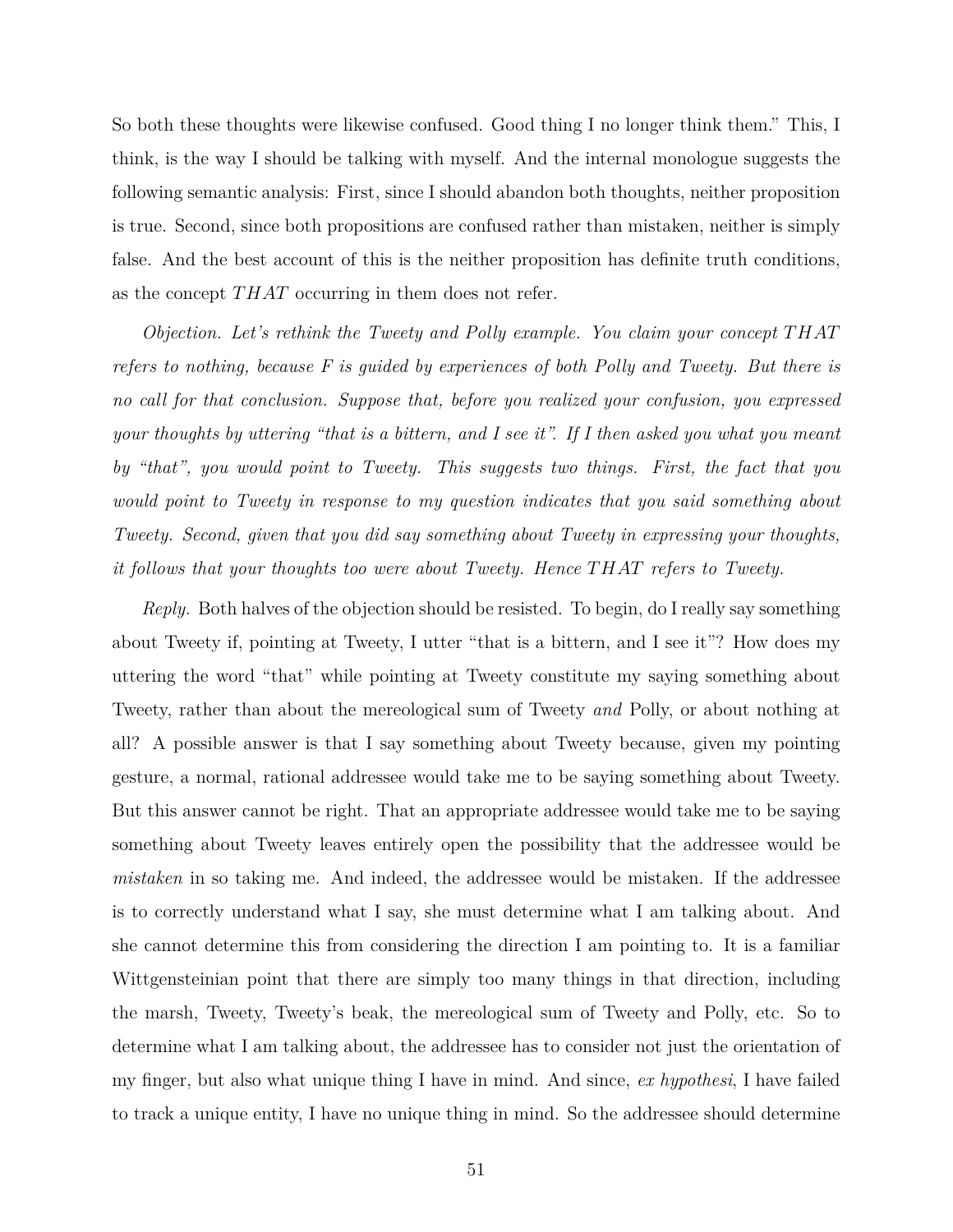that I am not talking about anything. If she determines otherwise, she is simply mistaken.

I turn to the second half of the objection. For the sake of argument, I now grant that I say something about Tweety in uttering "that is a bittern, and I see it". I still do not see why anyone should think this shows that my concept *T HAT* refers to Tweety. Plainly, what I say is one thing, and what I think is quite another, as I can *fail* to express my thoughts in speaking. A possible rejoinder may be this: "You grant that you are saying something about Tweety. But you are only succeeding in saying something about Tweety because you intend your use of the demonstrative term to refer to Tweety. And that you intend your use of the term to refer to Tweety indicates that your concept *T HAT* refers to Tweety." But the rejoinder is confused. If I am to intend my use of "that" to refer to Tweety, I must have some concept in my possession that both refers to Tweety and that I can rationally employ in intending, of Tweety, to refer to her by "that". (To illustrate, I must have some concept *X* which refers to Tweety and which could occur in my rationally bearing the intending-relation to the action-content  $TO-REFER-TO-X-BY-UTTERING-Fthat$ <sup>→</sup>.) But, assuming that I have not recognized Tweety by subsuming it under any singularly referring attributive concept, it is difficult to see what that concept might be unless it is a demonstrative concept. And what is now under debate is precisely the question of whether I have in my possession a demonstrative concept referring to Tweety. So the rejoinder is question-begging. The rejoinder is furthermore mistaken, as previous arguments showed that I do not have such a demonstrative concept.

*Objection [due to Millar [\(2008,](#page-151-0) p. 337-339)]. You have just given an account of experiential tracking efforts and of experiential demonstrative reference which makes essential use of the idea that experiences are mental states that have targets. But we can also account for the phenomena of experiential tracking and demonstrative reference without invoking such an explicitly relational conception of experiences. We can just say this instead: Experiences are non-relational mental states fully described by their phenomenal character. Still, it can be that an entity controls the phenomenal character of an experience of A's and installs in A potentialities for sub-doxastic discriminatory behaviors directed towards it. An entity's so doing constitutes its being picked out by A. The relation of picking out is a sensory (e.g., visual) relation. The phenomenon of experiential demonstrative reference (and perhaps that*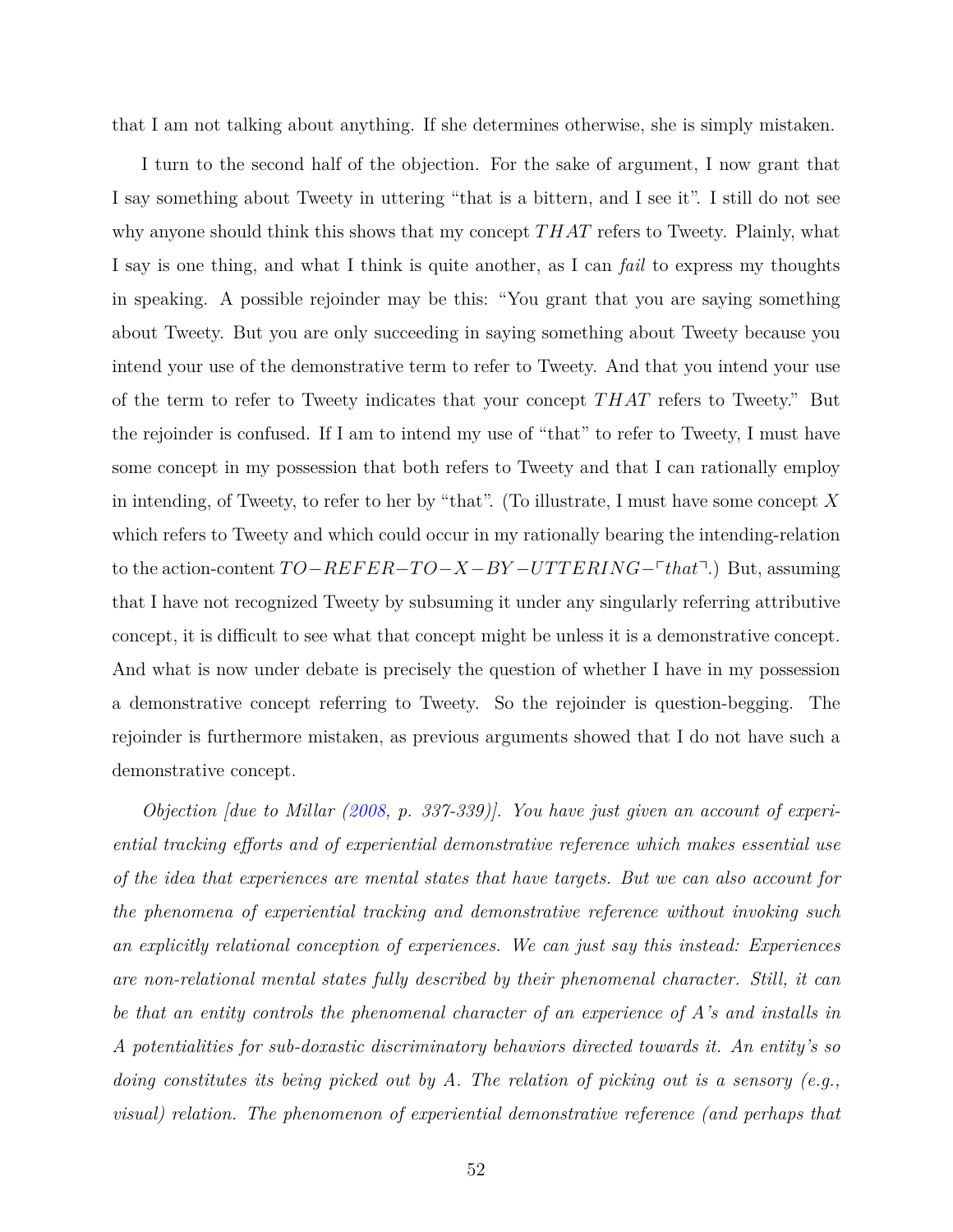*of experiential tracking as well) should be accounted for in terms of this relation, rather than in terms of some "experiential" relation.*

*Reply*. The objection suggests that there is some relation–called "picking out"—such that (i) it is a sensory (e.g., visual) relation, and (ii) for it to obtain between *A* and *x* is for *x* to (a) "control the phenomenal character of an experience" of *A*'s and to (b) "install in *A* potentialities for sub-doxastic discriminatory behaviors directed towards" *x*. Given this characterization of the relation, one might ask oneself if there are any necessary conditions on *A*'s bearing the relation to *x*. The answer is clear: *A* can only pick out *x* if *A* experiences *x*. If *A* does not experience (e.g., see) *x*, what could be meant by claiming that *A* bears a sensory relation to *x*? Similarly, if *A* does not experience *x*, in what sense can it be *x* (rather than some other related object, property, relation or event) that controls the phenomenal character of an experience of *A*'s? And finally, if *A* does not experience *x*, how could *A*'s behaviors be directed towards *x* (rather than some other related object, property, relation or event)? It must be conceded, then, that *A* can pick out *x* only if *A* experiences *x*. So we are now in the following predicament: By the objection's own lights, an account of the phenomenon of experiential demonstrative reference is to be given in terms of the picking-out relation, which in turn, can only obtain between two relata in virtue of the obtaining of an experiential relation between them. In other words, by the objection's own lights, *A* can refer to *x* using an atomic experiential demonstrative concept only if *A* experiences *x*. This is precisely what the objection hoped to deny.

A possible rejoinder might concede that *A* can refer to *x* using an atomic experiential demonstrative concept only if *A* experiences *x*. The rejoinder might concede this, only to go on insisting that experiences are non-relational mental states fully described by their phenomenal character. The coherence of this insistence can be secured by claiming that the locution "*A* experiences *x*" does not report on the mental states which experiences are.

If this is all that the rejoinder means to insist on, the rejoinder is no threat to SP. The word "experience" can be used as a name for all sorts of mental states. SP uses it as a name for a type of presentational mental state, on which one can report by certain locutions which satisfy certain conditions (as described in section [3.2\)](#page-48-0). The rejoinder insists on using the same word for another kind of mental state. If this is all the rejoinder means to insist on,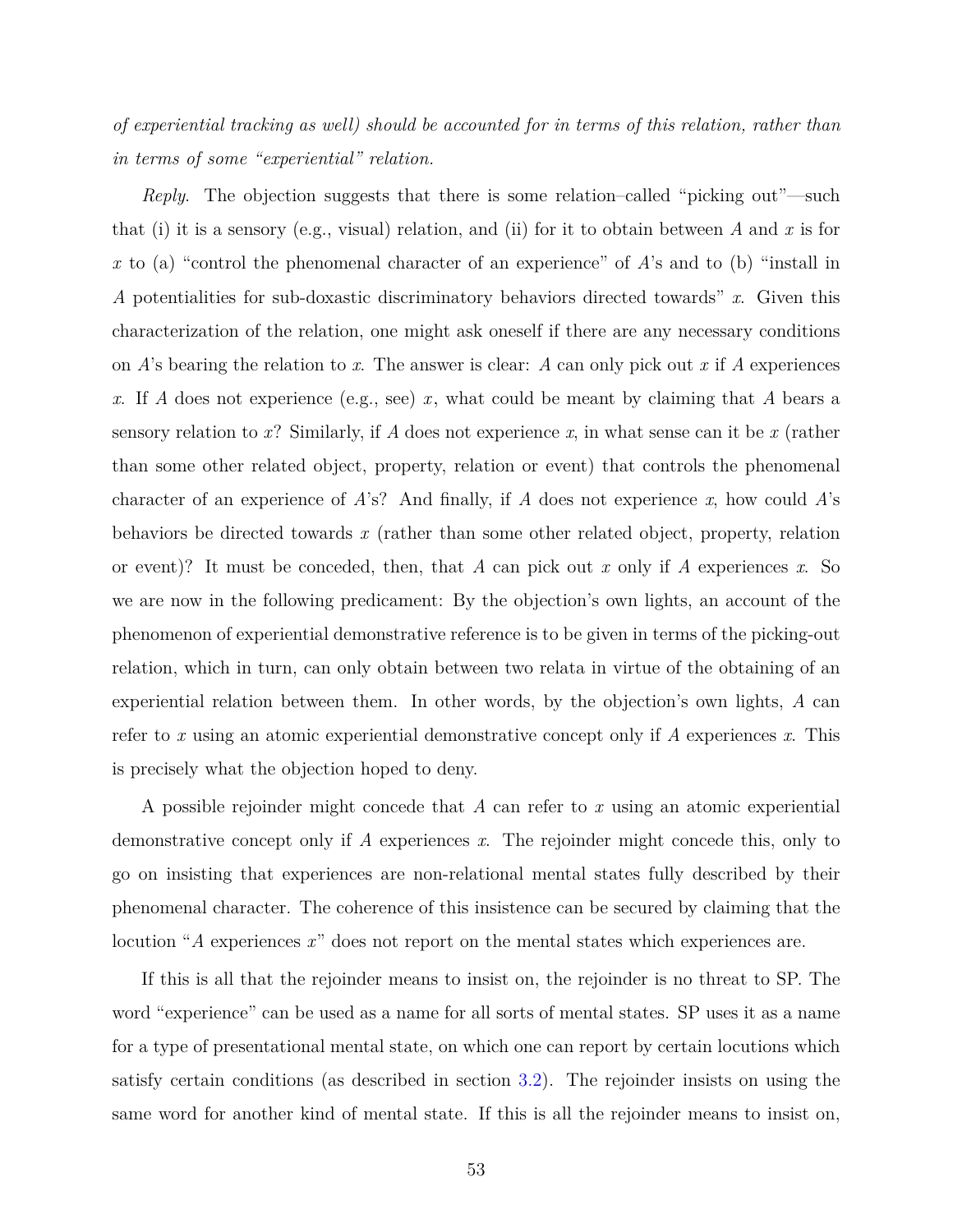then its disagreement with SP reduces to a merely verbal one.

# **3.3.4 "Successful Exercise"**

The notion of a *successful* exercise of a capacity to tell is a particularly important one: According to SP, a successful exercise of a capacity to tell always culminates in the noninferential experience-based acquisition of *knowledge*.

An exercise of a capacity to tell is *successful* iff it is (i) not *reckless* and (ii) performed under *epistemically favorable circumstances*. Let us look at these two subsidiary notions in turn.

An exercise of a capacity to tell is *reckless* iff its undertaking demonstrates insufficient care for the veracity of the judgment that the exercise culminates in. One way to be reckless in exercising a capacity to tell is to exercise it under conditions the exerciser should appreciate are inhospitable. For example, you are being reckless if you exercise your capacity  $C(\mathcal{THAG}-\mathcal{IF}-A-BITTERN,$  *hearings of a bittern's booming*) when the booming you hear is appreciably not quite distinctive of bitterns. Another way to be reckless in exercising a capacity to tell is to exercise it when one is alive to some reason for which the judgment the exercise culminates in should not be made. For example, you are being reckless if, knowing that a solar eclipse is supposed to take place sometime today, you judge that the sun has set on the strength of seeing the night sky's being dark. Here you are being reckless because you make your judgment while you have a good reason to suspect that the sun has not set, and that you are merely seeing the *day* sky's being dark as a result of an eclipse.

An exercise of a capacity to tell is performed under *epistemically favorable circumstances* iff it is performed under circumstances in which the judgment that the exercise culminates in is non-accidentally true. Here it is important to note that there are various kinds of epistemically *un*favorable circumstances, which contribute in different ways to the production of false, merely accidentally true, or truth-valueless (or mock) beliefs. I will illustrate just three kinds of epistemically unfavorable circumstances.

First, there are circumstances that are epistemically unfavorable because they manifest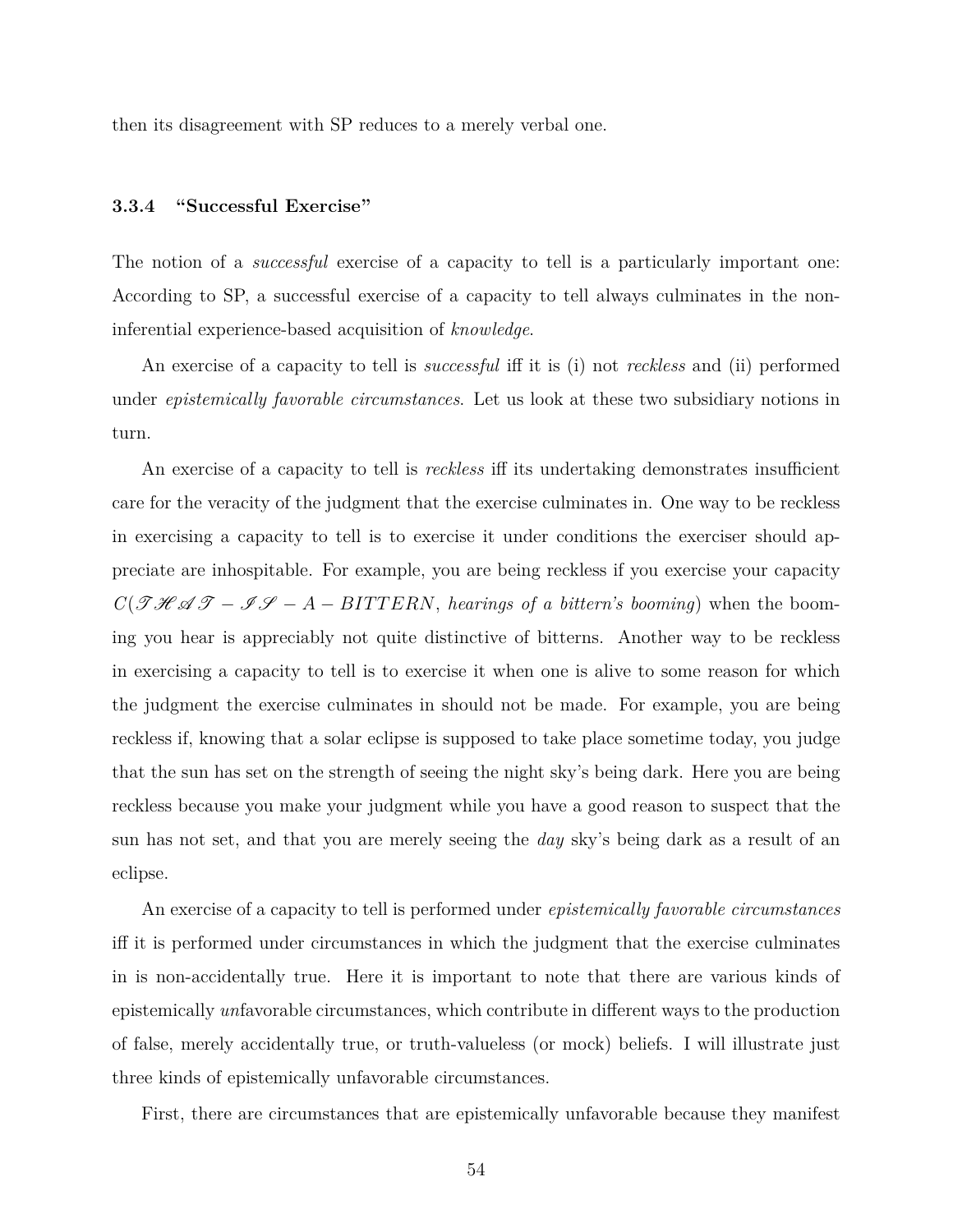the *fallibility* of our capacities to tell. We say that a capacity to tell  $C(\mathscr{P}, K)$  is *fallible* iff it can be exercised when *A*'s experiences are *not* of kind *K*. Many, if not all, of our capacities to tell are fallible in this sense. For example, my capacity  $C(\mathcal{THA} \mathcal{I}-\mathcal{I}\mathcal{I}-A-BITTERN,$ *hearings of a bittern's booming*) is fallible because I can exercise it not only when I hear a bittern's booming, but also when I hear the a mere ringer for that booming. Similarly, my capacity  $C(THE\ SUN - HAGS - SET - TODAG$ , seeings of a night sky's being dark) is fallible because I can exercise it not only when I see the night sky's being dark, but also when I see a ringer for that, like a window painted over to look like the dark night's sky.

If  $C(\mathscr{P}, K)$  is fallible, and A's exercise of it culminates in A's judging that p owing to experiences *E* which are *not* of kind *K*, then *A*'s exercise occurred under epistemically unfavorable circumstances, and *A*'s belief is truth-valueless, false or merely accidentally true. For example, say an exercise of my capacity  $C(THE\ SUN - HAGS - SET - TODAGS$ , *seeings of a night sky's being dark*) culminates in my judging that the sun has set today owing to my seeing a window painted over to look like the dark night's sky. Say, furthermore, that this exercise occurs after sunset. In that case, my judgment is merely accidentally true.

Second, there are circumstances that are epistemically unfavorable because they lead one to *mishandle* the exercise of a capacity to tell  $C(\mathcal{P}, K)$ , even if the exercise occurs when one has experiences of kind *K*. I will illustrate this idea using two cases, both of which will be familiar from earlier in this section:

(1) Suppose on Friday night I confusedly take my (remembered) seeing of the night sky's being dark on Tuesday to be a seeing I had earlier that night. As a result, on Friday night I undertake a certain exercise of my capacity  $C(THE\ SUN - HAGS - SET - JODAG)$ , *seeings of a night sky's being dark*). This exercise culminates in my believing that the sun has set today (i.e., on Friday) owing to (i) the (remembered) seeing of Tuesday's event, and (ii) the (mistaken) belief that the recollected experience is one I had earlier that night.<sup>[14](#page-65-0)</sup> It is clear that this belief is merely accidentally true and not knowledgeable. The belief is accidentally true because it emerges from my mishandled exercise of my capacity. I mishandle this exercise because I undertake it in virtue of a false belief about the time at which I had the relevant experience. My having this false belief constitutes an epistemically unfavorable

<span id="page-65-0"></span> $14$ For more on this point, see footnote [7.](#page-55-0)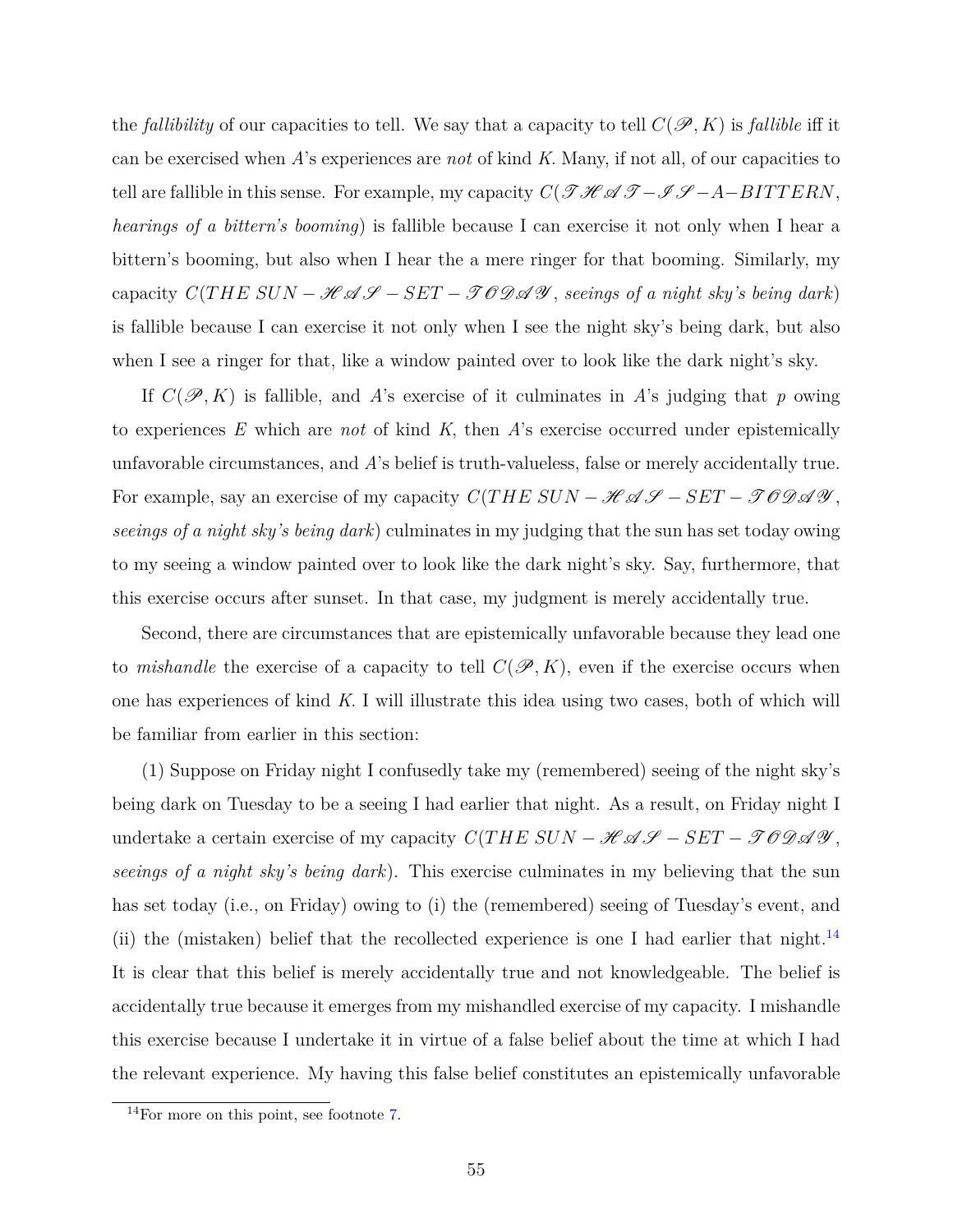circumstance for that particular exercise.

(2) Suppose an (unsuccessful) tracking effort *F* of mine is guided by a hearing of Polly the bittern and a sighting of Tweety the heron. Suppose further that as I see Tweety and hear Polly I exercise my capacity  $C(\mathcal{THAT} - \mathcal{IF} - \mathcal{IF} - \mathcal{IF} - \mathcal{IF} - \mathcal{IF} - \mathcal{IF} - \mathcal{IF} - \mathcal{IF} - \mathcal{IF} - \mathcal{IF} - \mathcal{IF} - \mathcal{IF} - \mathcal{IF} - \mathcal{IF} - \mathcal{IF} - \mathcal{IF} - \mathcal{IF} - \mathcal{IF} - \mathcal{IF} - \mathcal{IF} - \mathcal{IF} - \mathcal{IF} - \mathcal{IF} - \mathcal{IF} - \mathcal{IF} - \math$ *bittern's booming*) in a way that involves *F*. This means that the exercise culminates in my coming to (mock) believe the proposition  $THAT - IS - A - BITTERN$ , where the concept *T HAT* is controlled by *F*. [15](#page-66-0) It is clear that the (mock) belief is not non-accidentally true because it emerges from my mishandled exercise of my capacity. I mishandle this exercise because the exercise involves a tracking effort in which I fail to track a unique entity. My failure constitutes an epistemically unfavorable circumstance for the exercise.

Third, there are circumstances that are epistemically unfavorable because they deprive the relevant capacity of the status of a capacity to tell. Consider again my capacity  $C(\mathcal{THM} \mathcal{F} - \mathcal{IF} - A - BITTERN$ , *hearings of a bittern's booming*). If I move away from the fens to live in bittern-ringer county (where there are very few bitterns but lots of mechanical robots that look and boom just like bitterns), this capacity will lose the status of a capacity to tell. Instead, it will be demoted to a capacity to come to bear the beliefrelation to propositions of the form  $\mathcal{THI} \mathcal{ATI}-\mathcal{IFI}-A-BITTERN$  upon hearing bittern boomings. Any exercise of this capacity occurring in bittern-ringer county will thus count as unsuccessful, and as one performed under epistemically unfavorable circumstances. To illustrate this, suppose that while living in bittern-ringer county I happen to hear the booming of one of the few actual bitterns there. Suppose further that, being unaware that I am surrounded by bitter-ringers, I non-recklessly exercise my belief-forming capacity. Through this exercise I come to believe, of the bittern, that it is a bittern. In this case, the fallibility of my capacity did not manifest itself, because I did hear a true bittern's booming. Still, the exercise of my capacity occurred under epistemically unfavorable circumstances, and culminated in an *accidentally* true belief. This accounts for the fact that I did not end up knowing, of the bittern, that it is a bittern.

To recapitulate: An exercise of a capacity to tell is *successful* iff it is (i) not reckless and (ii) performed under epistemically favorable circumstances. An exercise is not reckless iff its

<span id="page-66-0"></span><sup>15</sup>Reminder: I have no capacity to tell bitterns, or any other kind of bird, by *sight*.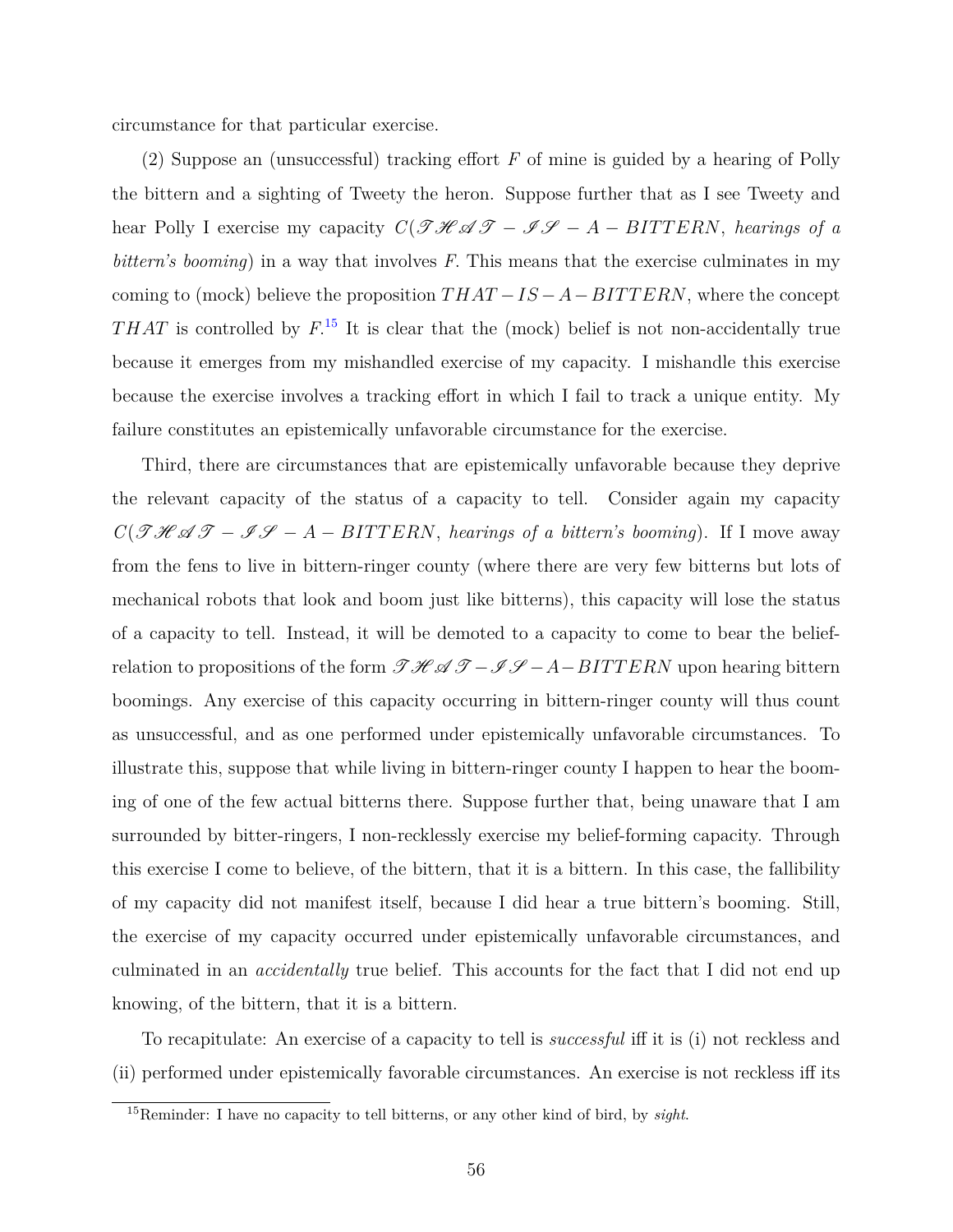undertaking demonstrates sufficient care for the veracity of the judgment that the exercise culminates in. An exercise is performed under epistemically favorable circumstances iff it is performed under circumstances in which the judgment that the exercise culminates in is non-accidentally true. This concludes our presentation of capacities to tell.

# <span id="page-67-0"></span>**3.4 ON KNOWING, JUSTIFIABLY BELIEVING, AND RATIONALLY BELIEVING**

We are now ready to examine SP's account of learning from experience:

(SP3a) *A* non-inferentially comes to *know* that *p* owing to (on-line or remembered) experiences *E* iff for some capacity to tell  $C(\mathcal{P}, K)$ , *A*'s *successful* exercise of  $C(\mathcal{P}, K)$  culminates in *A*'s coming to believe that *p* owing to *E*. (SP3b) *A* non-inferentially comes to *justifiably believe* that *p* owing to (on-line or remembered) experiences E iff for some capacity to tell  $C(\mathscr{P}, K)$ , *A*'s *non-reckless* exercise of  $C(\mathscr{P}, K)$  culminates in *A*'s coming to believe that *p* owing to *E*. (SP3c) *A* non-inferentially comes to *rationally believe* that *p* owing to (on-line or remem-

bered) experiences *E* iff *A non-recklessly* and without inference comes to believe that *p* owing to *E*.

The reader will recall that earlier in this chapter we saw that our implicit conception of learning from perceptual experience suggests that *A* non-inferentially comes to know the *p* on the strength of perceptual experiences *E* just in case (i) *A* has perceptual experiences *E,* (ii) *A* has a capacity *C* to experientially tell things of *p*'s form which is responsive to perceptual experiences of *E*'s kind, and (iii) *A* successfully exercises *C* owing to *E*. We can now appreciate how (SP3a) captures this idea. It does so because it follows from (SP2a) and (SP2b) that if *A* successfully exercises a capacity to tell  $C(\mathcal{P}, K)$ , the resulting known proposition will have the form  $\mathscr{P}$ , and A will come to know it owing to experiences of kind *K*.

Theses (SP3b) and (SP3c) go beyond our implicit conception. Through these theses SP recognizes two epistemically meritorious statuses that a belief can have even if it falls short of knowledge. (SP3b) suggests that an experience-based judgment is justifiably and noninferentially made just in case it emerges from a non-reckless exercise of a capacity to tell.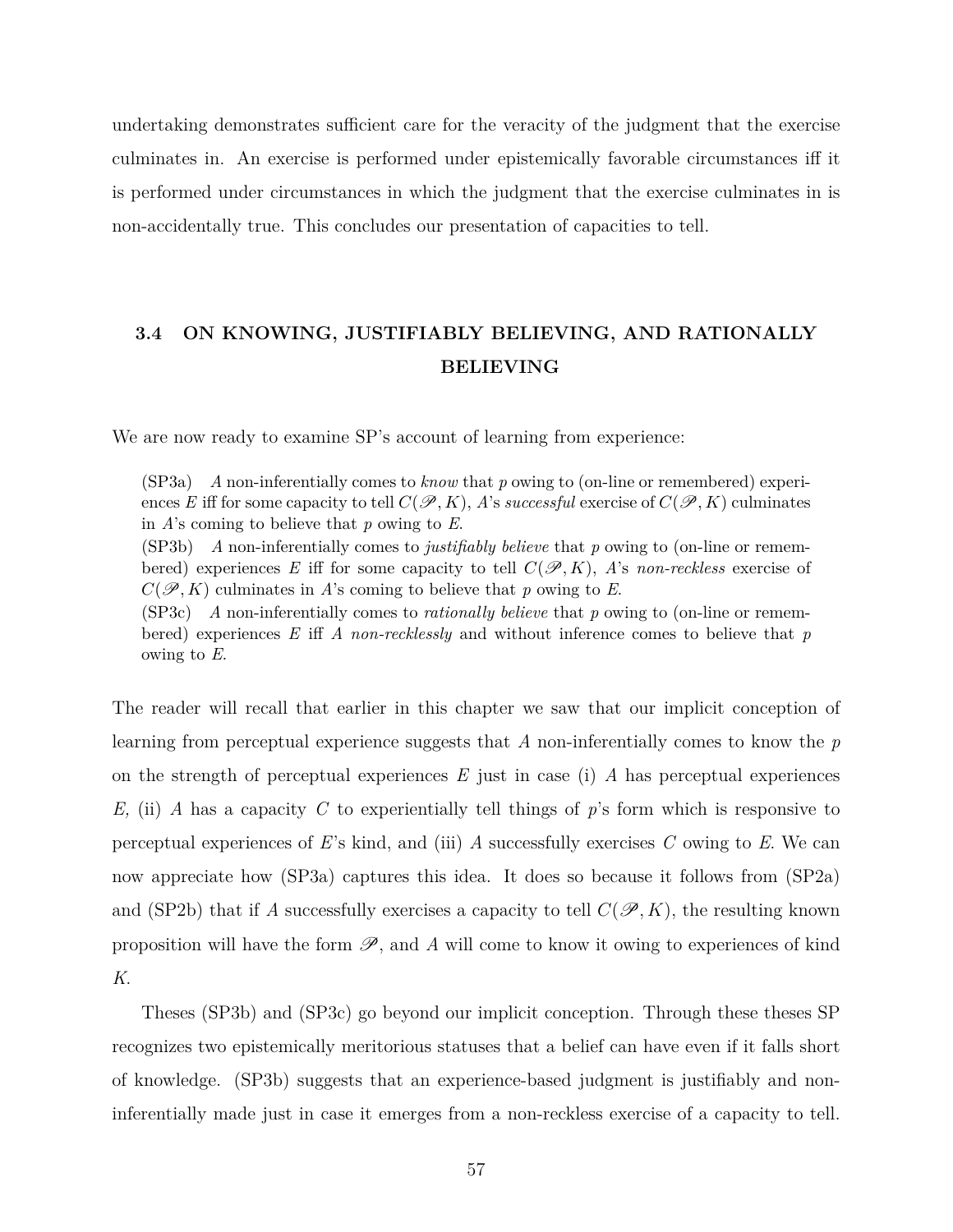(SP3c) suggests that an experience-based judgment is rationally and non-inferentially made just in case it is made non-recklessly and without inference. If a non-inferential and nonknowledgeable experience-based judgment has either one of these epistemically meritorious statuses, then it was made under epistemically unfavorable circumstances.

There is a crucial difference between justifiably and merely rationally believing a proposition. If *A* merely rationally believes a proposition (non inferentially and owing to experiences), then although *A* formed the belief non-recklessly, the formation did not result from the exercise of a capacity to tell. Beliefs formed in such a way do not reflect *A*'s capacities as a knower, and therefore they do not deserve to be called "justifiably believed". Their sole merit is that *A* formed them while paying sufficient care to their veracity. Such care on *A*'s part indicates nothing about the belief's actual or probable veracity.

A case in which a judgment is merely rationally made was illustrated in section [3.3.](#page-51-0) To repeat: If I move away from the fens to live in bittern-ringer county, my capacity  $C(\mathcal{THAT} - \mathcal{IF} - \mathcal{IF} - \mathcal{IF} - \mathcal{IF} - \mathcal{IF} - \mathcal{IF} - \mathcal{IF} - \mathcal{IF} - \mathcal{IF} - \mathcal{IF} - \mathcal{IF} - \mathcal{IF} - \mathcal{IF} - \mathcal{IF} - \mathcal{IF} - \mathcal{IF} - \mathcal{IF} - \mathcal{IF} - \mathcal{IF} - \mathcal{IF} - \mathcal{IF} - \mathcal{IF} - \mathcal{IF} - \mathcal{IF} - \mathcal{IF} - \mathcal{IF} - \mathcal{IF} - \mathcal{IF} - \mathcal{IF} - \mathcal{IF} - \$ count as a capacity to tell. It will merely be a capacity to form beliefs. This does not mean that an exercise of this capacity must be reckless: Suppose I now hear the booming of one of the few actual bitterns in the county. Suppose further that I have no reason either to suspect that I am hearing a ringer or that there are such ringers about at all. In that case, if I exercise my capacity—thereby coming to believe, of the bittern, that it is a bittern—I will non-recklessly acquire a true belief. This belief will be rationally had. Still, since I will not acquire the belief through the exercise of a capacity to tell, I will not believe what I do justifiably. By living in bittern-ringer county, I robbed myself of my ability to tell bitterns by their booming. So the belief will be formed in a way that *guarantees* it does not amount to knowledge. And that is all the reason one needs to deny it the status of being justifiably believed.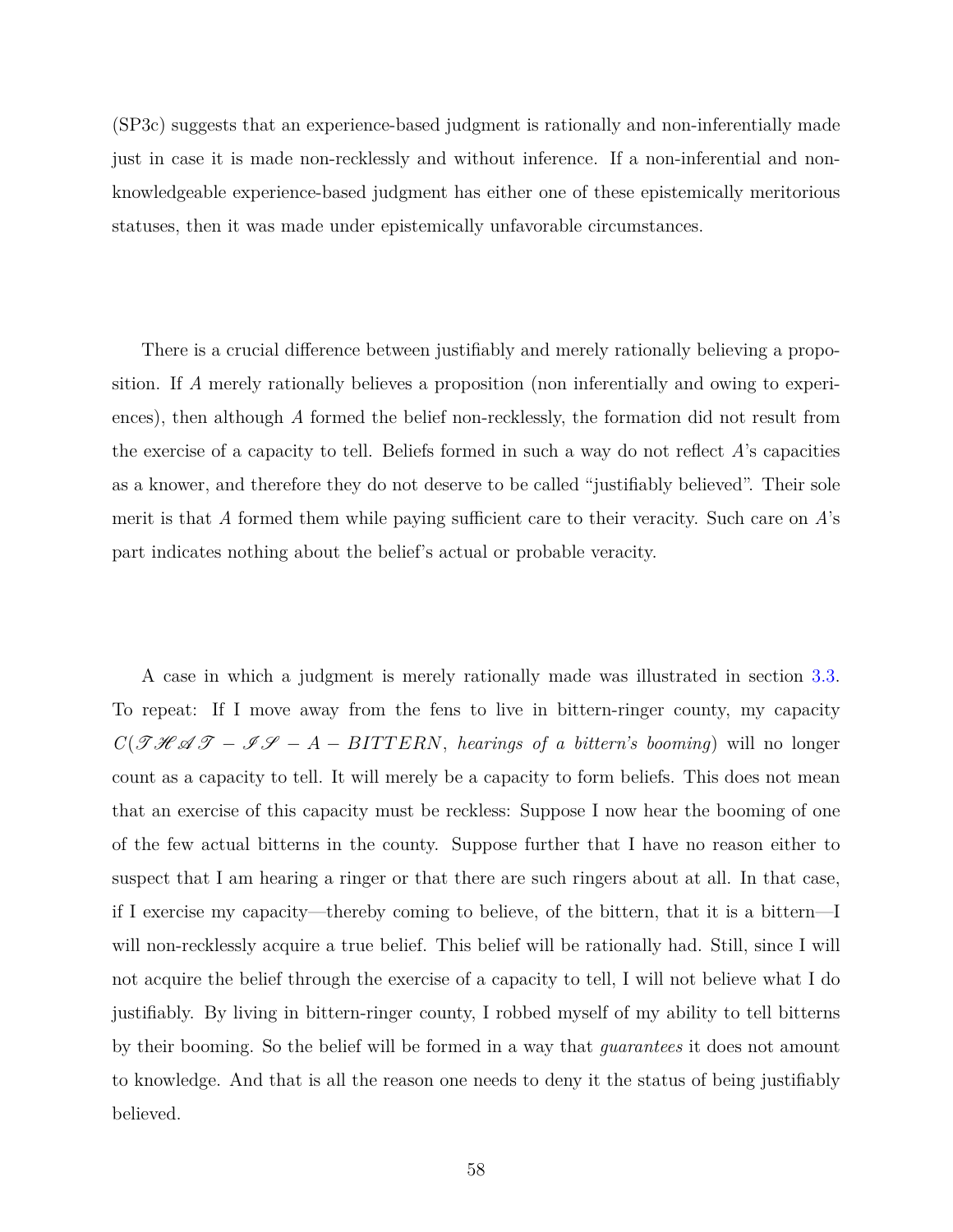#### **3.5 A TEST CASE**

<span id="page-69-0"></span>SP has an number of attractive features which make it eminently plausible. First, it is highly intuitive as it is a mild rational reconstruction of our implicit conception of noninferential perception based knowledge acquisition. Second, since it does not require that truth (veridicality, accuracy) conditions be assigned to experiences, it avoids the pitfalls of representational accounts of non-inferential experience based knowledge acquisition presented in chapter [2.](#page-14-0) Third, SP's relationalist conception of experiences leads to distinctively simple and compelling accounts of experiential tracking and experiential demonstrative concept use. Finally, SP's relationalist conception of experiences allows it to account for certain cases of non-inferential experience based knowledge, which embarrass a widely held view about the relationship between experiential phenomenology and experience based knowledge. This section will illustrate SP's last advantage.

Consider a certain line of thought concerning the relationship between experiential phenomenology and experience based knowledge. In arguing against what he calls the "Wallpaper View", Mark Johnston expressed it thus [\(2006,](#page-150-0) p. 263-264):

...suppose that when you look at the flag of Germany you enjoy qualia of just the same sort as I enjoy when I look at a similarly patterned flag whose constituent colors are green, blue, and white. Even though we have entirely different sensory deliverances, the Wallpaper View has the incredible consequence that we can both immediately know just by looking that a given German flag is red, yellow, and black. ...This can't be right. If external things are colored, then their colors must be tightly connected to the distinctive qualities which visual awareness alone reveals. Our immediate perceptual judgments about the colors of items in the environment do not systematically prescind from the qualities of surfaces ostensibly presented in sensory experience. Instead those judgments seem to predicate those very sensed qualities of environmental items. So it is hard to make clear how two subjects with inconsistent qualitative visual presentations could both be right in their immediate beliefs about the color of the relevant stripe in the flag.

According to Johnston, if some object looks different colors to  $A$  at  $t$  and at  $t'$ , then there cannot be a single color that *A* comes to (directly and on experiential grounds) know the object to be at both *t* and *t'*. The reason for this is that if something looks a certain color to *A*, *A* cannot come to (directly and on experiential grounds) know the thing to be any other color.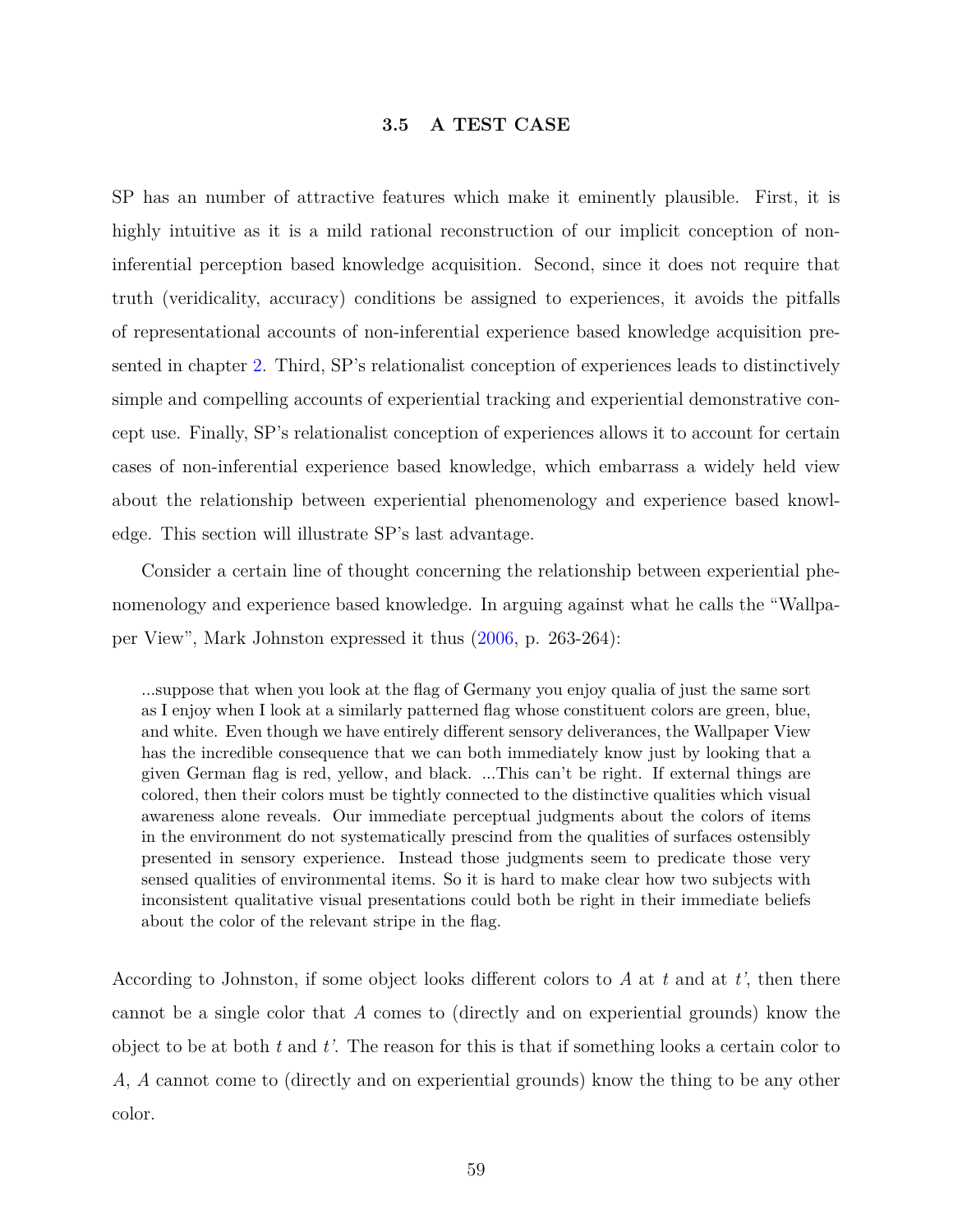To show that Johnston's line of thought must be rejected (and that SP can do better) I will revisit the Alice scenario from section [2.2.](#page-17-0) The scenario ran as follows:

At stage 1 Alice—someone with normal color vision—is 18 years old and broke. In need of funds, she agrees to undergo a red-green "Experiential Color spectrum Inversion" operation (an "ECI-op", for short). During this operation, a chip is inserted into her optic nerve, where it replaces signals that pre-op were typically caused by red and reddish (green and greenish) things with those that pre-op were typically caused by green and greenish (red and reddish) things. The effect of the operation is this: Post-op, red and reddish things (in any lighting conditions *C*) look to Alice the colors that green and greenish things (in *C*) looked to her pre-op. Similarly, green and greenish things (in *C*) look to her the colors that red and reddish things (in  $C$ ) looked to her pre-op.<sup>[16](#page-70-0)</sup> Before surgery, the doctors teach Alice about the ECI-op's expected effect in great detail. In fact, they teach her, for any shade *S* (with its characteristic hue, saturation and lightness) that an object can have, and for any lighting conditions *C*, what shade things of shade *S* (in *C*) will look to her post-op.[17](#page-70-1)

At stage 2 Alice wakes up from her ECI-op. Things look strangely colored to her, and she reports things like "the fire truck outside looks to me now the color fresh grass used to look to me". Still, since the doctors taught her, for any *S* and *C*, how things of shade *S* (in *C*) will look to her post-op, she can tell what colors things are by sight. To illustrate how she performs this feat, consider a case in which she is faced with a red couch under good light. She reasons as follows: "This couch looks to me in this light the color green things looked to me in this light pre-op; and I know that in this light red things look to me the color green things used to look to me in this light pre-op. So the couch is red." Similar forms of reasoning allow her to accurately tell by sight not only the hue of things, but also their their color saturation, their lightness, and their level of warmth or cool. She can even tell which objects are similar and dissimilar in color. For example she can reason as follows: "Objects X, Y and Z look to me in this light the color green, red and cyan things (respectively) used to look to me in this light pre-op. I know that in this light red, green and purple things look to me the color green, red and cyan things (respectively) used to look to me in this light pre-op. So X, Y and Z must be red, green and purple (respectively). So Z is more similar in color to X than to Y." Succinctly put: Post-op, Alice's capacity to make color judgments—i.e., make judgments about the hues, saturation levels, lightness levels, warmth levels and color similarities of things—will be nearly indistinguishable from your pre-op capacity to make color judgments. Assuming, of course, that her reasoning skill and her acquaintance with the color space are good enough.

Why do I say *nearly* indistinguishable? Because even though her post-op sight-based color judgments will be so good that in the normal course of things they will never lead anyone to suspect she underwent an ECI-op, they will not be *identical* to what they were pre-op. The reason is that in normal human color vision there are more just noticeable differences

<span id="page-70-0"></span> $^{16}$ I am presupposing that objects can truly be said to have colors (color properties). The presupposition, however, is not essential for my argument. Readers who cannot stomach it should feel free to replace my talk about things being colored with talk about things being spatially located, and my talk of a red-green spectrum inversions with talk of an upside-down location inversions.

<span id="page-70-1"></span><sup>&</sup>lt;sup>17</sup>Imagine the doctors accomplish this using a large collection of Munsell color chips, matching chips that represent colored objects with chips that represent how those colors would look to her post-op in various lighting conditions.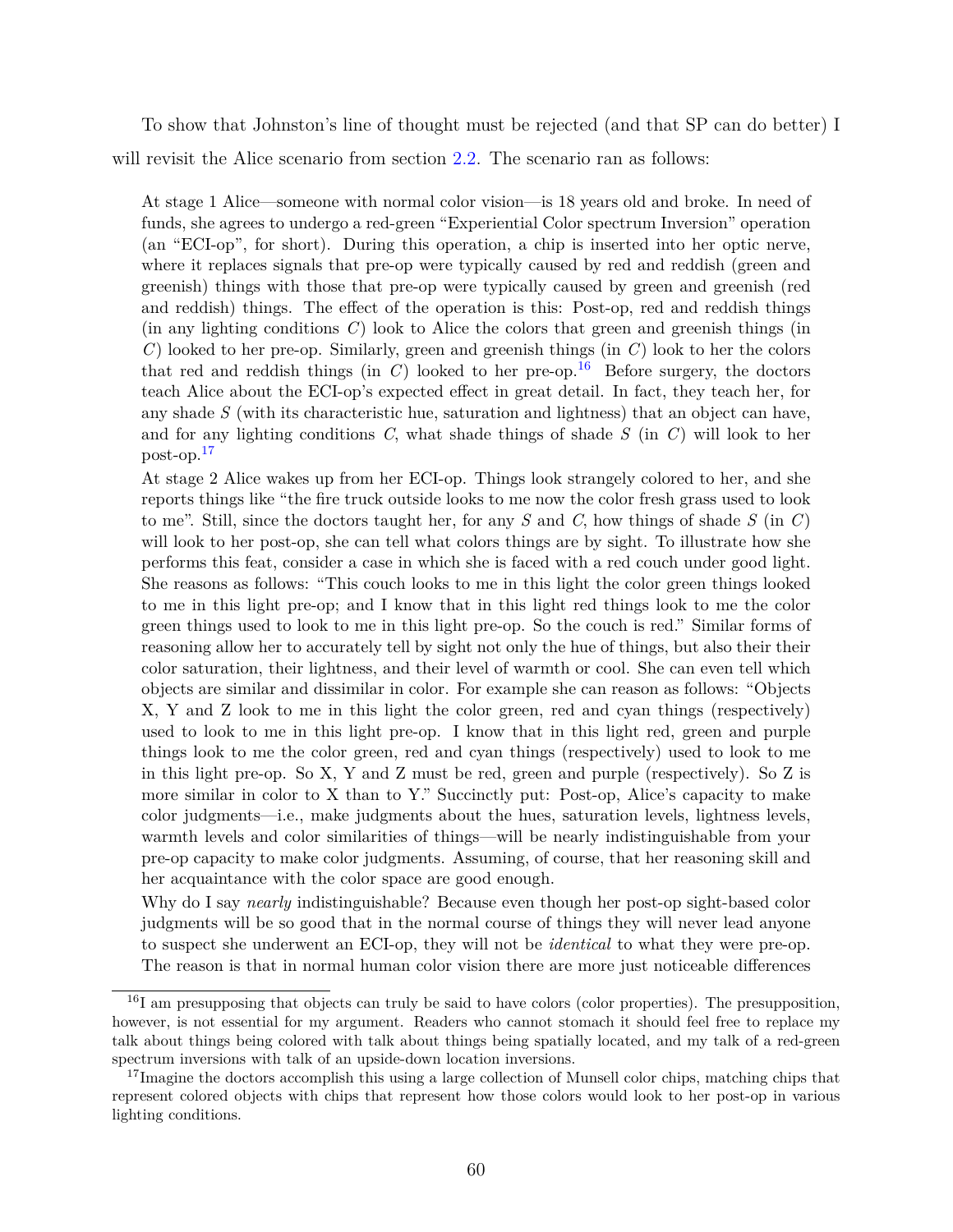(JNDs) of shade between red and blue than there are between blue and green [\(Kay,](#page-150-1) [1999;](#page-150-1) [Palmer,](#page-151-1) [1999\)](#page-151-1). There will therefore be distinct shades *S1* and *S2* such that pre-op Alice could just distinguish visually, but post-op she cannot; and there will be distinct shades *S3* and *S4* such that pre-op she could not distinguish visually, but post-op she just can. This fact might make itself manifest if she is asked to make sight-based color similarity judgments about determinate shades that are very close to each other - the sort of judgment that one typically does not make, but might be asked to make in a psychology lab.<sup>[18](#page-71-0)</sup>

In the years after the ECI-op, Alice undertakes to make a few hundred sight-based color judgments a day. Over time, she finds that she can make subtler judgments faster, with less effort and sometimes without any conscious reasoning. By the time she is 50 (this is stage 3) this training regimen has long been abandoned. At stage 3, making sight-based color judgments is second nature to her. She makes them immediately, without any thinking or reasoning, and with effortless dexterity. In fact, the way she made sight-based color judgments before the ECI-op is identical, in all respects available to her consciousness, to the way she makes them now. Still, at stage 3 Alice remembers full well how things looked to her pre-op. She knows that fire trucks look to her the color fresh grass used to look to her. And as [Taylor](#page-153-1) [\(1966\)](#page-153-1) remarked, if she is asked to paint two pictures, one of how things looked to her pre-op and one of how they look to her post-op, she will do the following: In the post-op picture she will paint the grass with green paint. In the pre-op picture she will paint it with red paint.

At stage 4 Alice is 60 years old, and she has developed amnesia for the period up to age 50. In particular, she does not remember the following: (i) how things used to look to her before the ECI-op, (ii) that she so much a had the ECI-op, (iii) what the doctors taught her about how shades would look to her post-op, and (iv) that she ever arduously had to think before making color judgments. Alice also has no memories of episodes of remembering anything from the period up to age 50. Despite her amnesia, however, her color vision at stage 4 remains as it was at stage 2. There are still distinct shades *S1* and *S2* (*S3* and *S4* ) such that pre-op she could (not) just distinguish, but post-op she cannot (can). Furthermore, sight-based color judgments are still second nature to her, and she makes them in the same way and with the same accuracy as in stage 3.

I argued in section [2.2](#page-17-0) that the Alice scenario is both conceivable and metaphysically possible. I also argued that if Alice were to look at a single well illuminated red couch at both stages 1 and 4, on both occasions Alice would (directly and experientially) judge the couch to be a single color - red. Finally, I argued that the epistemic statuses of Alice's judgments would be incompatible with certain versions of ER [e.g., McDowell's  $(1996)$ ]. I will now further argue that, contrary to Johnston's view, both of Alice's (directly and experientially made) judgments would be knowledgeable. [Note: The arguments I am about to give closely resemble those made in section [2.2](#page-17-0). The weary reader might choose to skim them.

<span id="page-71-0"></span><sup>&</sup>lt;sup>18</sup>For a discussion of whether a behaviorally undetectable spectrum inversion scenario is empirically pos-sible in humans, see [Block](#page-146-2) [\(2007c\)](#page-146-2); [Broackes](#page-147-1) [\(2007\)](#page-147-1); [Hardin](#page-149-1) [\(1997\)](#page-149-1); [Harrison](#page-149-2) [\(1973\)](#page-149-2); [Hilbert and Kalderon](#page-149-3) [\(2000\)](#page-149-3); [Nida-Rümelin](#page-151-2) [\(1996\)](#page-151-2); [Palmer](#page-151-1) [\(1999\)](#page-151-1).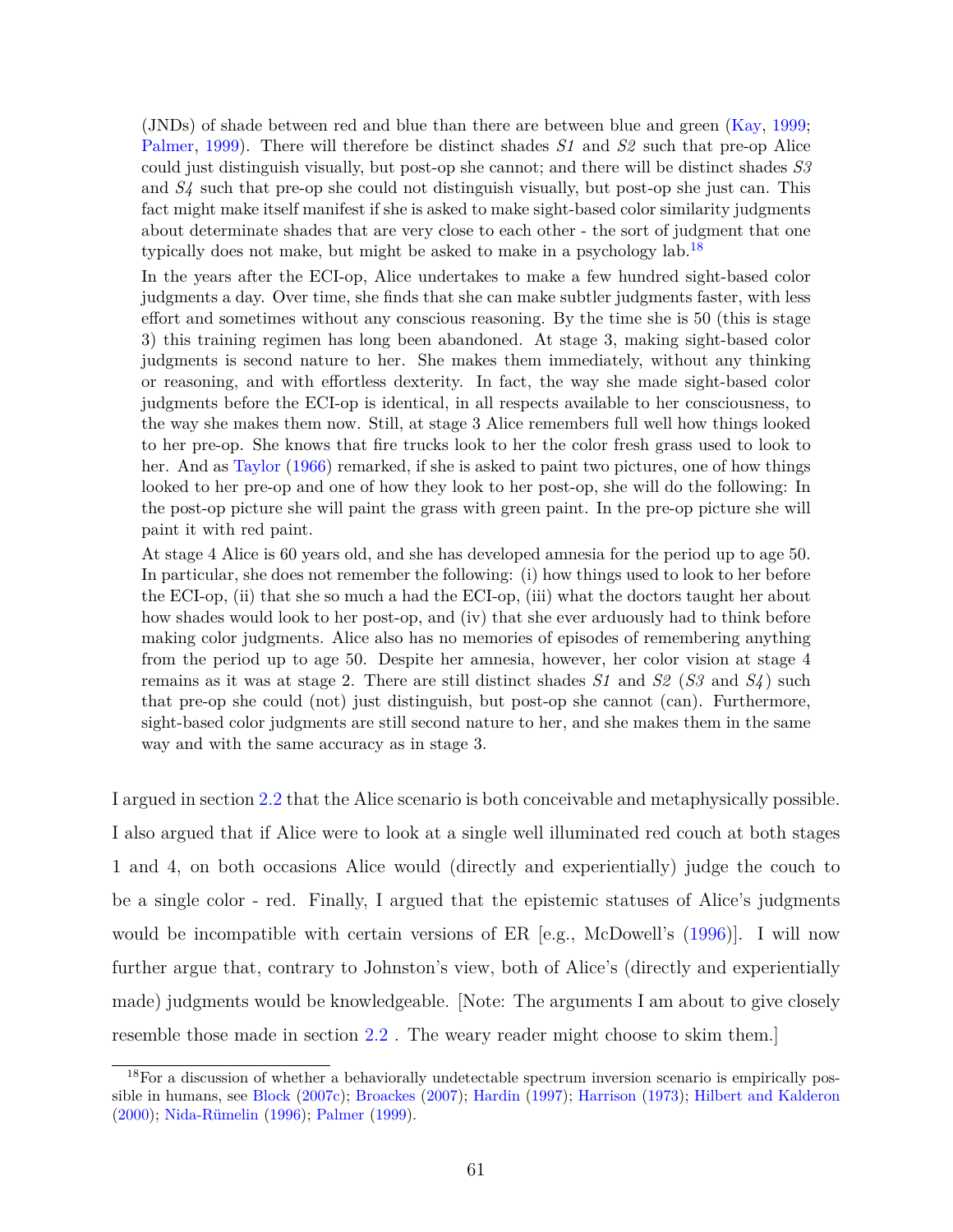I will provide three arguments that both of Alice's judgments are knowledgeable:

(1) I take it to be deeply intuitive that Alice's stage-1-judgment about the couch can be knowledgeable. Why? Well, largely for selfish reasons: I take it to be obvious that my own experience-based color judgments, as well as my judgments about the colors things look to me, can be knowledgeable. But there is no relevant difference between pre-op Alice and myself. In fact, the entire thought experiment could be run with me as its hero, instead of Alice. So it seems very hard for me to deny Alice the same status. And since the reader can go through the same selfish line of reasoning too, the reader should agree. Now: If Alice's stage-1-judgment is knowledgeable, how could a similar judgment fail to be knowledgeable if made at stage 2? After all, at stage 2 such a judgment would be *logically inferred* from (a) a judgment Alice makes about the color the couch looks to her - which would be knowledgeable because she would make it in just the way that she made similar judgments at stage 1, and (b) her knowledge (which she acquired through impeccable training), for any shade *S* and lighting conditions *C*, of what shade things of shade *S* (in *C*) look to her post-op. So at stage 2, Alice can come know, of the couch, that it is red as well. But, if she can come to know this at stage 2, how can she not be able to know this at stages 3 and 4? What sets stage 3 apart from stage 2 is that by stage 3 Alice has become an expert judge of color. The acquisition of such expertise, however, cannot rob Alice from having the ability to know what the expertise is an expertise to know. Similarly, what sets stage 4 apart from stage 3 is that Alice suffers from amnesia at stage 4. But the amnesia has no impact on Alice's expertise at making color judgments, just as it has no impact on any of Alice's other areas of expertise - making experience-based judgments about the locations of things, or about the identities of familiar people, for example. Since it has no impact on the expertise, it has no impact on Alice's ability to know, of the couch, that it is red (through the exercise of this expertise).

(2) There are a number of theoretical considerations supporting the view that Alice's judgments about the color of the couch (both at stage 1 and at stage 4) are knowledgeable. (i) At stage 1, we may assume, all of Alice's color judgments are highly reliable. And it is part of the description of the case that at stages 2-4 Alice's capacity to make color judgments is nearly indistinguishable from her stage 1 capacity to make them. So at all stages, Alice's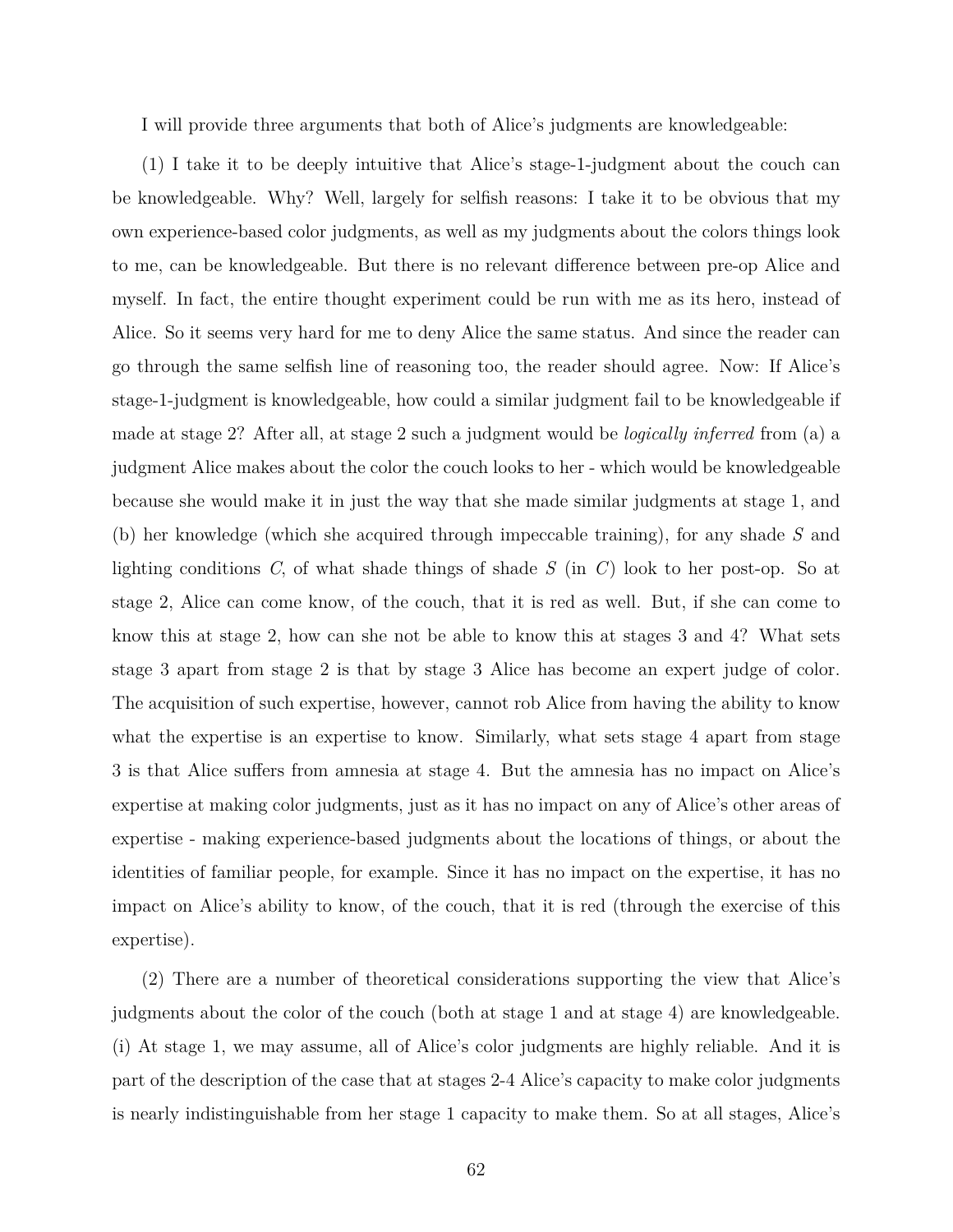color judgments are highly reliable. A reliabilist will therefore be forced to admit that Alice's judgments about the couch's color issue from a reliable belief-forming process. (ii) It follows from the description of the case that at stage 4 the way Alice makes sight-based color judgments is identical, in all respects available to her consciousness, to the way she made them at stage 1. So at both stages Alice makes judgments about the color of the couch that are experience-based, free of any inclinations to believe otherwise, free from contradictory beliefs, free from misgivings, and free of any other defeaters. So the internalist epistemologist should have no reason to object to the claim that both judgments are knowledgeable. (ii) Both at stages 1 and 4 Alice could offer the standard sorts of justifications we could give in support of our claim to experientially know the color of the couch. In particular, if asked why she believes, of the couch, that it is red, Alice could honestly and truthfully reply by uttering (on either occasion) "because I can tell a red thing when I see it", "because I see that it is red", or "because I see its being red".

(3) There is some empirical evidence that certain kinds of spectrum shifts and inversions are real, and even common. (I present them in section [2.2.](#page-17-0)) If these cases are real, then we are in the following situation: Even though actual people often agree in their experiencebased color judgments, the same couch sometimes looks very different shades to them. But even when we know this fact, we are not moved in the slightest to doubt the knowledgeability of each other's color judgments. So, in fact, we do not take the color that something looks to a person to be a deciding factor in estimating that person's claim to know its color. And it seems highly implausible and deeply unmotivated to suppose, despite our actual inclinations, that the color that something looks to a person *is* a deciding factor in estimating this.

These arguments (in conjunction with those from section [2.2](#page-17-0) showing that Alice's judgments are direct and have the appropriate content) should persuade the reader that Johnston's view should be rejected. But it remains to show that SP can do better than Johnston's view. In other words, it remains to show that SP can explain why Alice's judgments are knowledgeable. It is to this task that I now turn.

SP takes seriously the intuitive idea that if, on a particular occasion, *A* can (i) notice changes that *x* might undergo by using her sense organs, and (ii) attend to *x*, then *A* experiences *x* on that occasion. Since the performance of these feats (on an occasion) does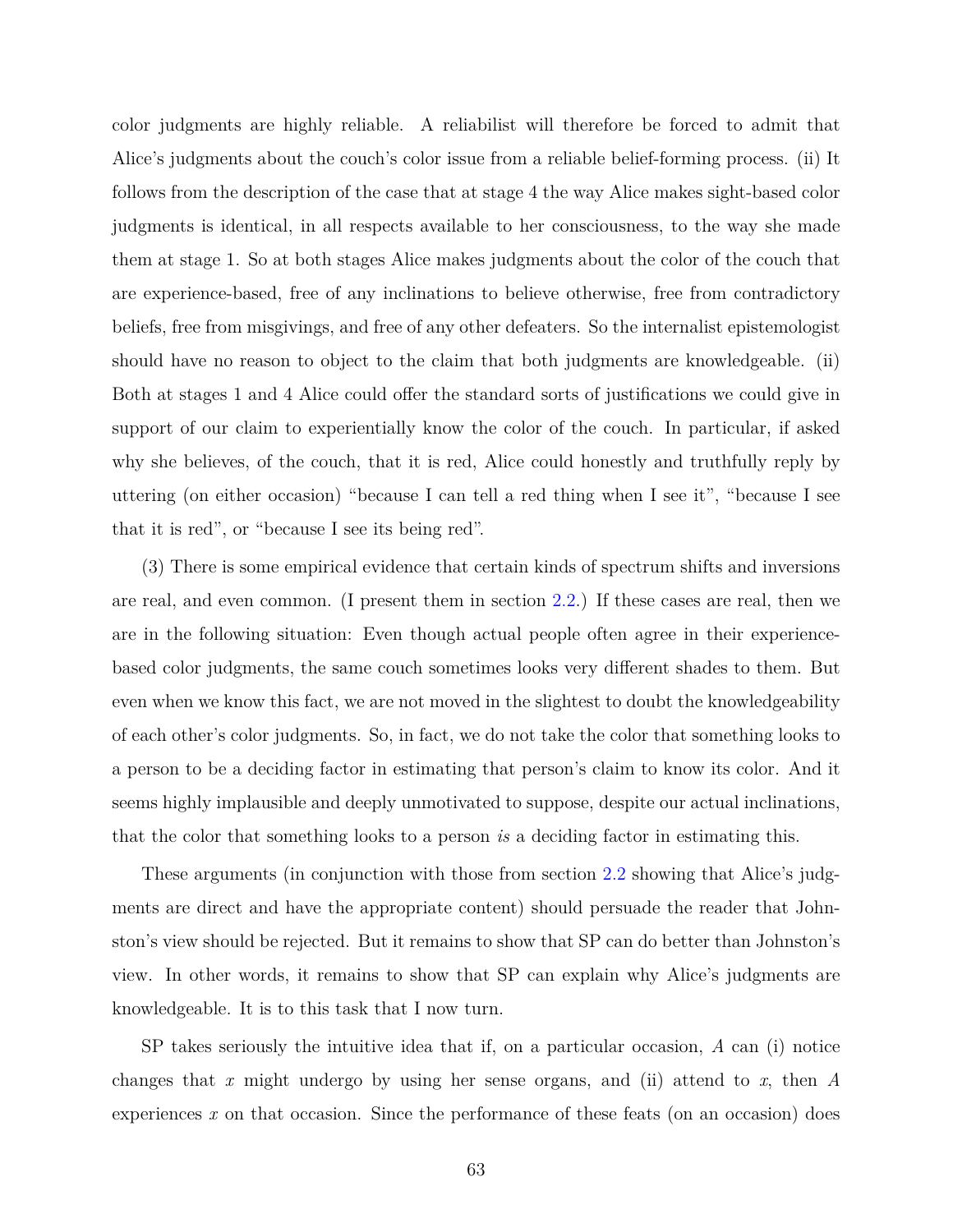not require *x* to feel a particular way to *A*, it follows that *A* might experience *x* at both *t* and *t*', even though *x* feels very different ways to *A* on these occasions. Thus, in particular, suppose red things (in any lighting condition *C*) do look to *A* at *t* the color that green things (in *C*) look to *A* at *t*' (and vice versa). It can still be the case that *A* looks at a red object at both *t* and *t*', and that on both occasions *A* can notice changes the red color might undergo by using her eyes. And *A* might further be able to attend to the red color on both occasions. If so, then at both *t* and *t*', *A* sees the object's color. It is just that the seen color looks different ways to *A* on these occasions.

This outlook allows SP to easily account for the possibility that at both *t* and *t*' *A* comes to know, of the object, that it is red. SP need only say that on both occasions *A* sees the object's being red (though these states of affairs look different ways to her), and that on both occasions *A* successfully exercises some capacity to tell  $C(\mathcal{THAT-HED})$ , seeings *of something's being red*). Both exercises would culminate in knowledge, of the object, that it is red. And in both cases, the knowledge would be had owing to a seeing of that object's being red. Finally, SP can say all this while allowing that the capacity *A* exercises at *t* is distinct from the capacity *A* exercises at *t*'.

## **3.6 CONCLUSION**

The core of SP has now been presented and applied. Though the presentation of SP is not yet complete, the reader can already see that the view has the following advantages:

- 1. SP is a mild rational reconstruction of our implicit conception of non-inferential perception based knowledge acquisition.
- 2. SP accounts not just for perceptual knowledge, but also for perceptually based justified beliefs and for perceptually based rational beliefs.
- 3. SP accounts for learning on the strength of both on-line perceptual experiences, and remembered perceptual experiences.
- 4. SP does not require that truth (veridicality, accuracy) conditions be assigned to experiences, so it avoids the pitfalls of representational accounts of non-inferential experience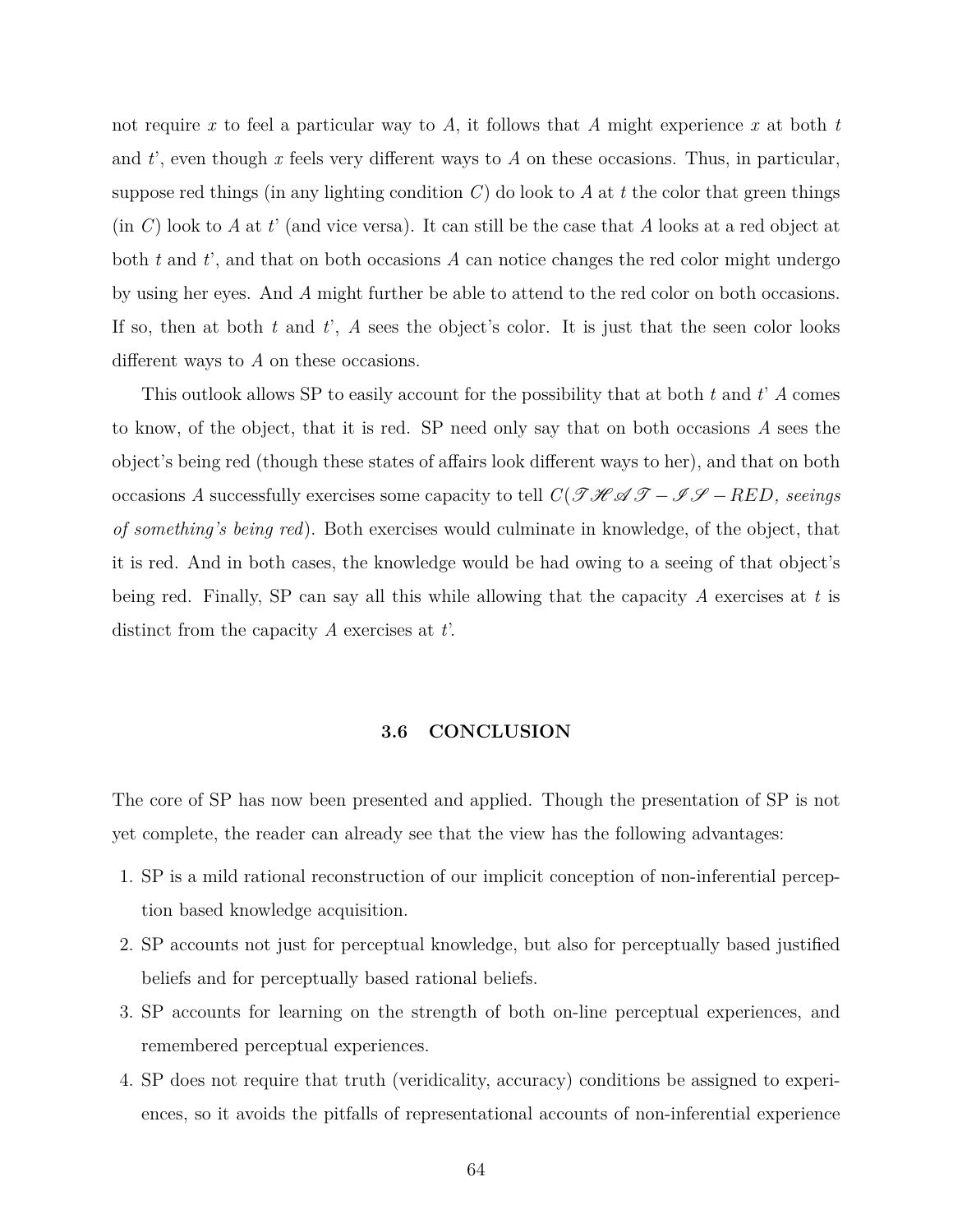based knowledge acquisition presented in chapter [2.](#page-14-0)

- 5. SP offers distinctively simple and compelling accounts of perceptual tracking and perceptual demonstrative concept use.
- 6. SP can accommodate the fact that it is possible for people whose color spectra are inverted (relative to each other) to both knowledgeably and directly judge the colors of things.

In the remainder of this essay, I will argue that SP can provide an epistemology not just for perception based judgments, but also for judgments based on non-perceptual experiences. That SP can do so easily and in a unified way should count as a further advantage of the view.

Before turning to the epistemological powers of non-perceptual experiences, some preliminaries are in order. These will be addressed in chapter [4,](#page-76-0) which concerns the metaphysics of hallucinations. Chapter [5](#page-129-0) will then return to the topic of SP.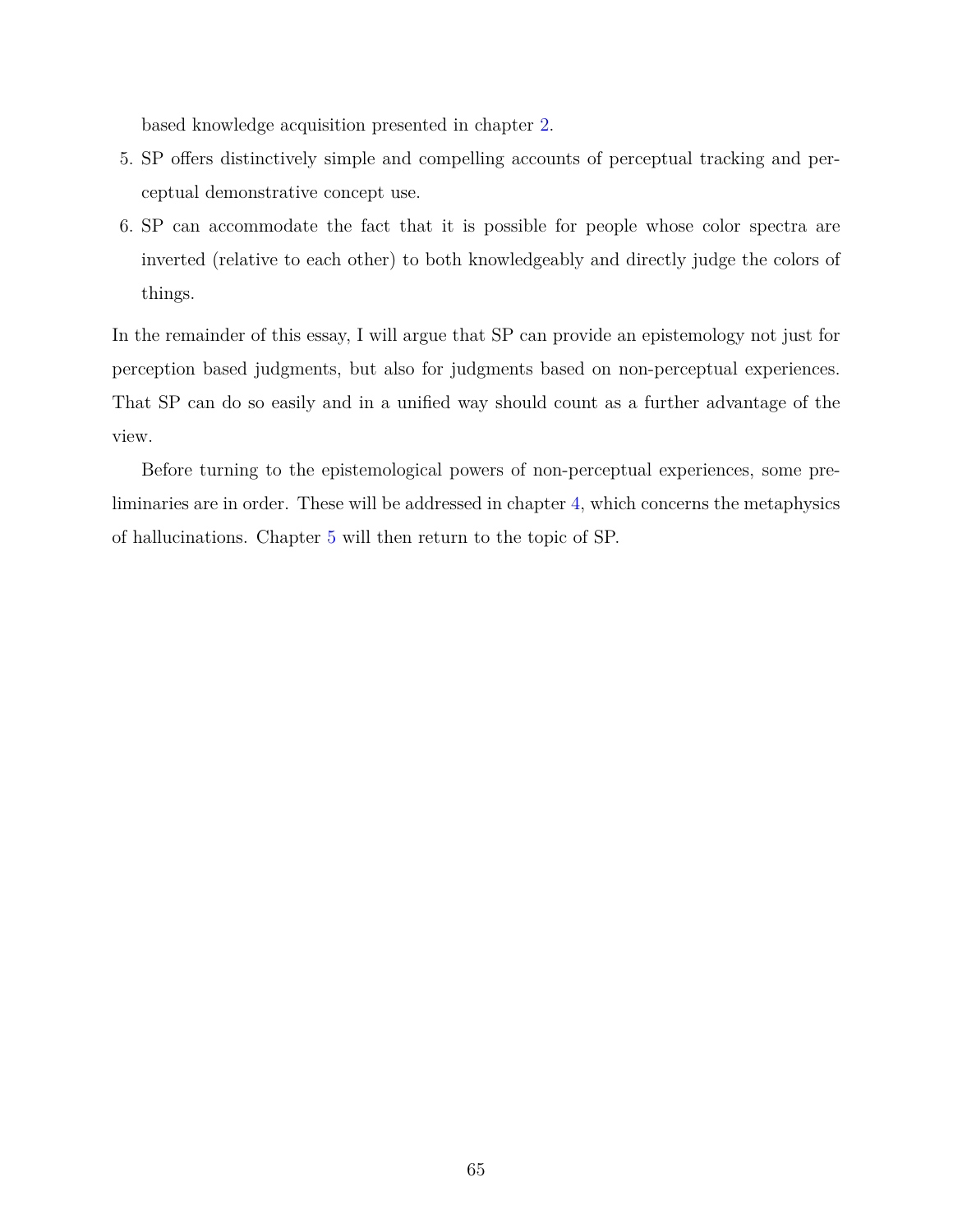# <span id="page-76-0"></span>**4.0 OBJECTS OF HALLUCINATION**

In a critical scene of Shakespeare's *Macbeth*, the eponymous character hallucinates a dagger and wonders:

Is this a dagger which I see before me, The handle toward my hand? Come, let me clutch thee: I have thee not, and yet I see thee still. Art thou not, fatal vision, sensible To feeling as to sight? Or art thou but A dagger of the mind, a false creation, Proceeding from the heat-oppressed brain?

At first blush, Macbeth's predicament seems perfectly easy to explain: He is hallucinating a certain dagger, and wondering whether it is a real dagger (i.e., the sort of thing that might stab someone), or an unreal dagger (i.e., a mere figment of his mind). He tries to test which of these hypotheses is correct by trying to clutch this dagger. His failure gives him some indication that the dagger is unreal.

The explanation just given, however, presupposes that there is something that Macbeth is trying to clutch and about whose reality he is wondering. So if we accept this explanation, we will be saying that there are such things as hallucinated daggers. Should we really say this? I will use the name "realism" for the view that we should; that there indeed are hallucinated entities. But realism typically does not just *prescribe* that we ontologically commit ourselves to hallucinated entities. It also claims to *describe* our preexisting ontological commitment to such entities. In other words, realism typically incorporates the view that when we think or assert things like "there is a hallucinated dagger before me", we demonstrate that we already hold that hallucinated entities exist.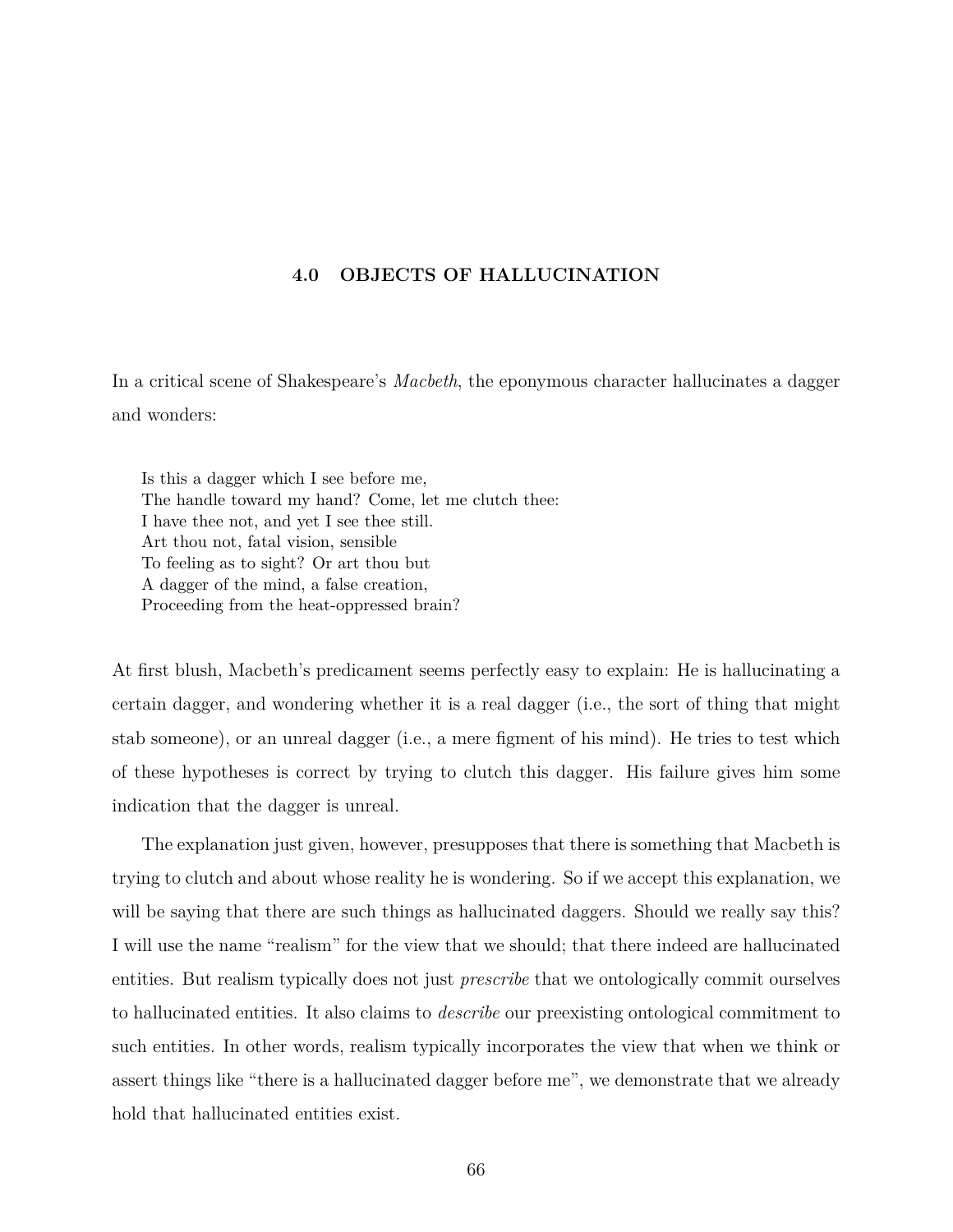At first blush, however, realism (with or without its descriptive part) seems suspect. Isn't it just obvious that we should not be in the business of saying that there are hallucinated entities? Aren't hallucinated entities just as clearly non-existent as the present king of France or square circles? And even if we do not find hallucinated entities essentially odious, don't their costs outweigh their benefits? Aren't they incompatible with a physicalist worldview?

I will use the name "irrealism" for the view that we should deny that there are hallucinated entities. According to irrealists, the verb "to hallucinate" has an intensional transitive use, on which it can be true that Macbeth hallucinates a dagger, even though what Macbeth hallucinates does not exist. Irrealists further say that in asking "art thou but a dagger of the mind, a false creation?", Macbeth is entertaining a referentially incomplete thought, or a mock-thought, in which the mental indexical "thou" fails to refer.

All forms of irrealism have an immediate question to answer. To see it, consider a few potential answers Macbeth might give to his "art thou but a dagger of the mind"-question:

- (1a) Thou art a mere dagger of the mind.
- (1b) Thou art not a real dagger.
- (2a) Thou art not a dagger of the mind.
- (2b) Thou art a real dagger.

There is a strong feeling that were Macbeth to answer his own question with either (2a) or (2b), he would *not* give the question a correct answer. Judgments (2a) and (2b) strike us as false (or, as neither true nor false). Equally, there is a strong feeling that were Macbeth to answer the question with either judgment (1a) or (1b), he *would* give it a correct answer. Judgments (1a) and (1b) strike us as true. And, what is perhaps clearer, there is a strong feeling that judgments (1a) and (1b) have a different truth value than judgments (2a) and (2b). But, if we are to say that the mental indexicals "thou" occurring in (1a) and (1b) fail to refer, we must also say that  $(1a)$  and  $(1b)$  are as untrue as  $(2a)$  and  $(2b)$ . This seems wrong, and contrary to strong intuitions. We feel we can both "get things right" and "get things wrong" in accepting thoughts that appear to commit us to the existence of hallucinated entities. As irrealists, are we to simply ignore these feelings?

Revisionary irrealism answers this question in the positive. According to revisionary irrealists, many of us bear the attitude of belief to thoughts which, like (1a) and (1b), can only be true if there are hallucinated entities. Thus, revisionary irrealists accept the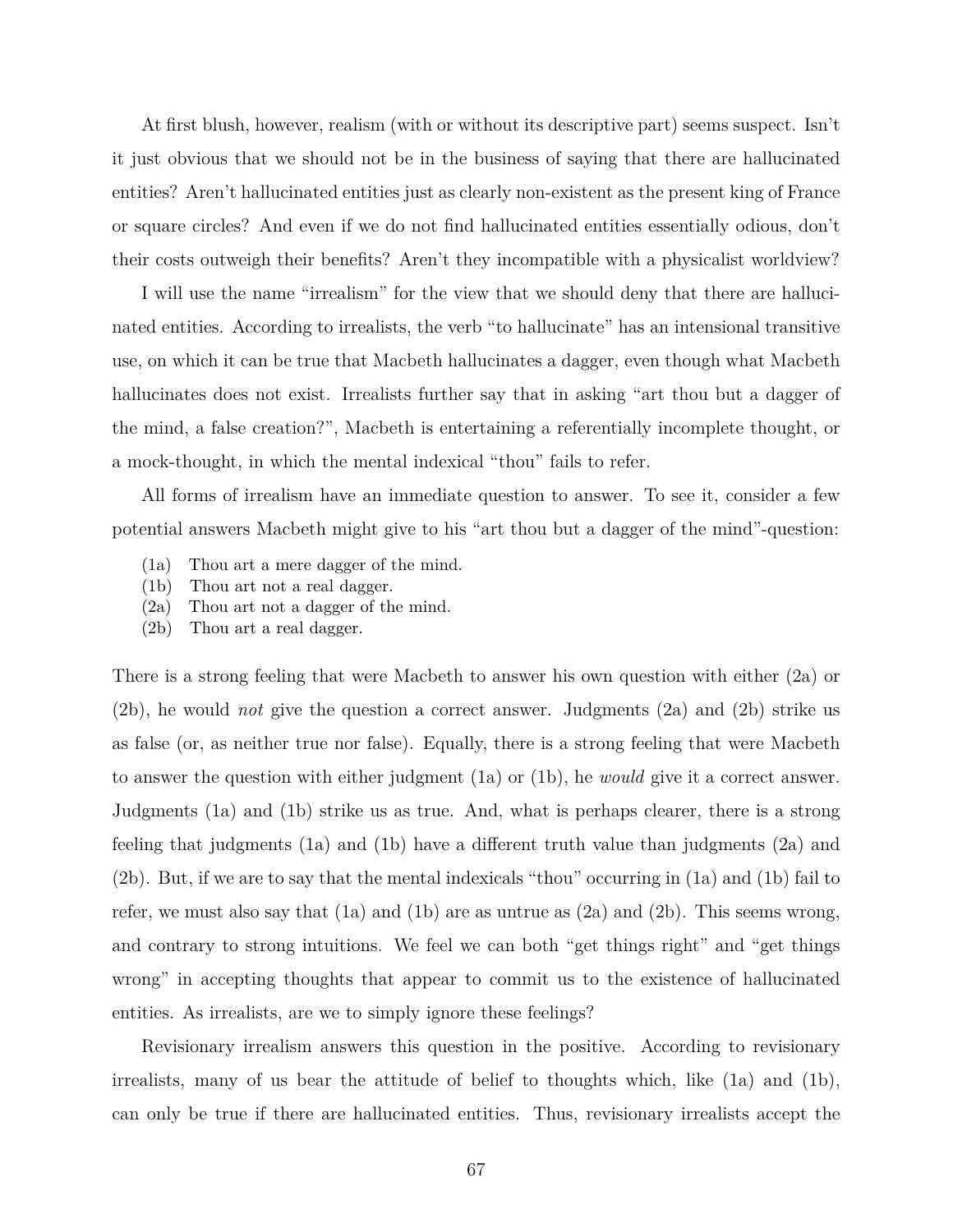descriptive part of the typical realist view. Revisionary irrealists only add to this, that we should disabuse ourselves of this ontological commitment. We should thus accept that (1a) and (1b) are as untrue as (2a) and (2b), despite our intuitions. If we'd like, we might replace believing things that require the existence of hallucinated entities with believing things less ontologically committed. But the crucial point is that this will require a significant change in what we believe.

Against revisionary irrealism stands hermeneutic irrealism. Hermeneutic irrealists deny that we (or, at least, those of us who are not card-carrying realists) need to revise our intuitions regarding  $(1a)-(2b)$ . This is not because they think  $(1a)$  or  $(1b)$  are true. Like all irrealists, hermeneutic irrealists encourage us to deny this. Rather, it is because they do not think we strictly speaking believe (1a) or (1b). Strictly speaking, we do not bear the attitude of belief to *any* thoughts whose truth requires the existence of hallucinated entities. Nor do we find it intuitive that such thoughts are literally true. So by hermeneutic irrealist lights, all but card-carrying realists handle such thoughts in a different way. And different versions of hermeneutic irrealism specify what that way is differently.

This chapter constitutes a sustained argument for a particular version of realism, and against both revisionary and hermeneutic irrealisms. The argument proceeds as follows: After a short preamble (section [4.1.1\)](#page-79-0), section [4.1.2](#page-82-0) reviews the various versions of hermeneutic irrealism. Sections [4.1.3](#page-84-0)[-4.1.5](#page-89-0) then put forward three considerations against these versions of the view. A possible hermeneutic reply is explored and rejected in section [4.1.6.](#page-92-0) With hermeneutic irrealism thus out of the way, section [4.2.1](#page-97-0) presents the recommended version of realism - abstract realism. It claims that abstract realism best captures folk intuitions regarding hallucinated entities. Section [4.2.2](#page-104-0) then discusses the nonexistence objection to this claim, according to which the folk intuitively hold that hallucinated entities do not exist. In rejecting this objection, the section criticizes intentional inexistence views (also known as Meinongian views). This leaves abstract realism only revisionary irrealism to contend with. Sections [4.3.1-](#page-107-0)[4.3.4](#page-116-0) therefore showcase intuitive, phenomenal, epistemological and semantic advantages that abstract realism has over revisionary irrealism. Though these sections do not deliver a knock-down objection to the revisionary position, they do show that it falls far behind the theoretical elegance of its realist rival. The chapter closes with section [4.4,](#page-120-0) which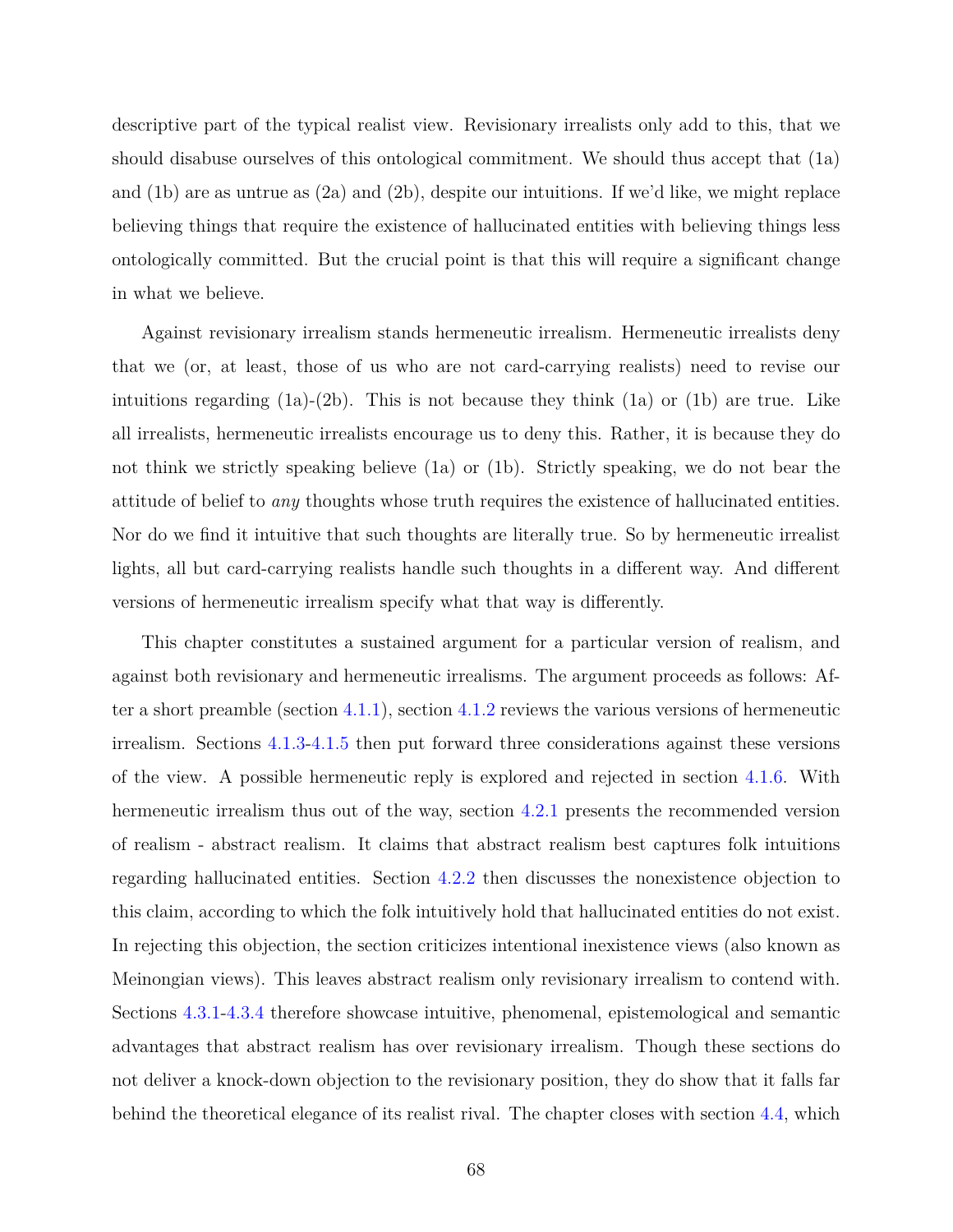answers a number of common objections to realism.

Though primarily an argument for abstract realism, this chapter is also a plea for an interdisciplinary look at hallucinations. On the one hand, hallucinated objects are of interest to metaphysicians studying other unusual entities, such as fictional objects or numbers. On the other hand, hallucinations are of interest to philosophers of mind studying the nature, phenomenology and epistemology of other experiential states, such as perceptions and illusions. In this way, hallucinations bring together philosophical problems that are more commonly studied in isolation. Sadly, however, current philosophical literature mostly ignores this fact. Metaphysicians working on hallucinated objects frequently do not explore what philosophers of mind say about the nature of hallucinations. Similarly, philosophers of mind frequently do not take seriously the possibility that hallucinated objects exist.<sup>[1](#page-79-1)</sup>

One way to read this chapter is as an attempt to bring both strands of the literature together. While sections [4.1](#page-79-2) and [4.2](#page-97-1) are mainly devoted to the traditional metaphysical discussion, sections [4.3](#page-107-1) and [4.4](#page-120-0) bring philosophy of mind considerations to the forefront. I suspect that this makes the case for hallucinated objects stronger than the case for other unusual objects.

#### **4.1 TROUBLES FOR HERMENEUTIC IRREALISM**

## <span id="page-79-2"></span><span id="page-79-0"></span>**4.1.1 A First Charge for Realism**

Suppose Macbeth (who, I remind the reader, is *not* a piece of mere fiction, but a real man who actually was the king of the Scots between 1040 and 1057) is hallucinating a scene in which some witch, Morgana, creates some sharp dagger, Dag. Suppose further that he responds to this hallucination by asserting:

(3) Morgana created Dag.

There seems to be something right about (3). But is (3) true? The question seems puzzling because there are two ways in which (3) might be evaluated.

<span id="page-79-1"></span><sup>&</sup>lt;sup>1</sup>[Johnston](#page-149-0) [\(2004\)](#page-149-0) and [Smith](#page-153-0) [\(2002\)](#page-153-0) are notable exceptions to this.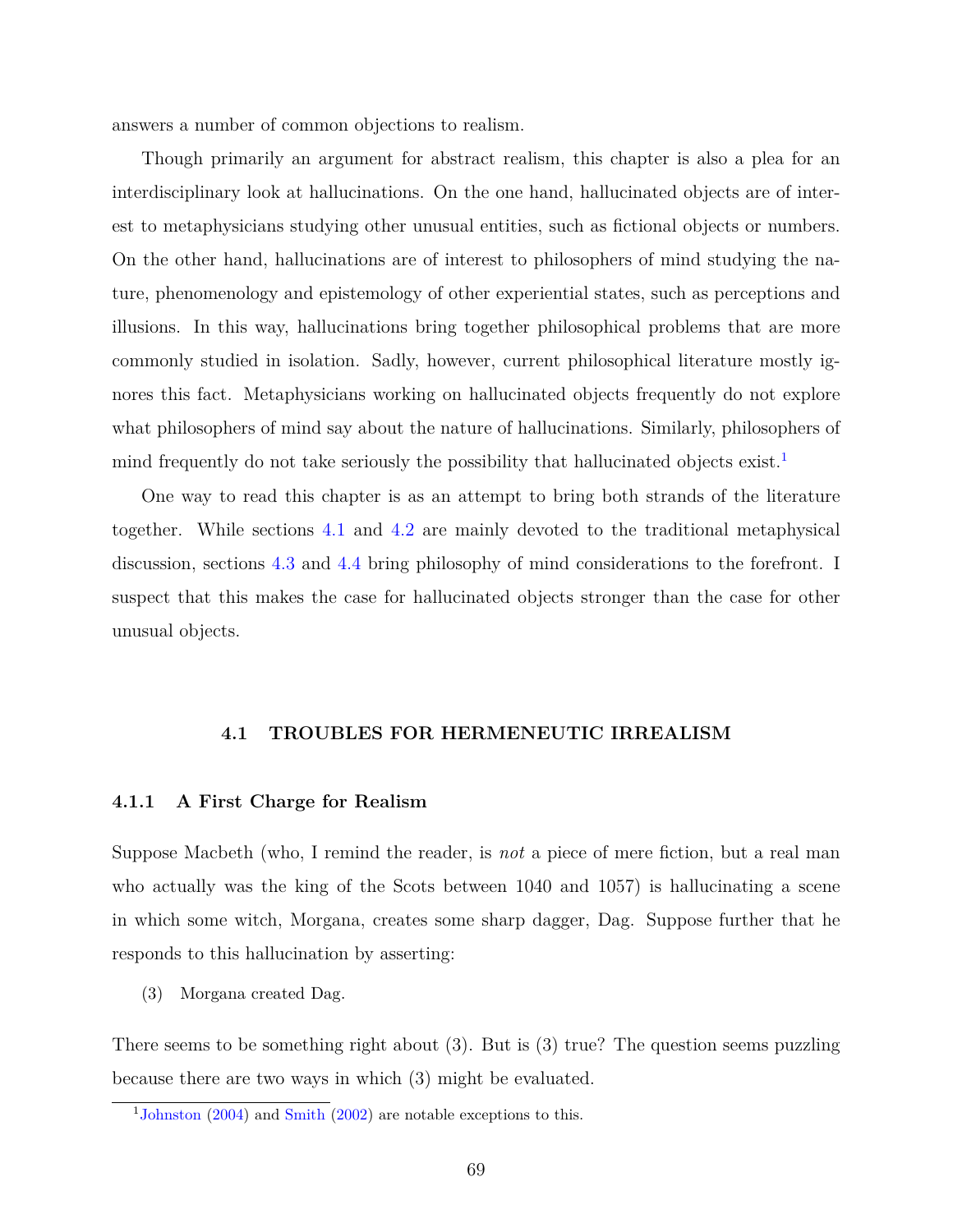First, (3) might be valuated for truth simpliciter, i.e., it might be evaluated as a simple report true iff Morgana created Dag. It would be appropriate to evaluate (3) in this way if Macbeth asserted (3) without realizing he is hallucinating, and upon being taken in by his hallucination. When evaluated for truth, (3) turns out to be untrue on both realist and irrealist lights. Irrealists would say this report is untrue because "Morgana" and "Dag" do not refer. Abstract realists would say that (3) is false, because though Dag and Morgana do exist, it is not the case that Morgana created Dag. Dag - like Morgana herself - was actually created by Macbeth, who hallucinated the two into existence.

But there is a second way of evaluating (3). We might evaluate (3) not for truth simpliciter, but for truth in the relevant hallucination. It would be appropriate to evaluate (3) in this way if Macbeth asserted (3) upon realizing that he is hallucinating and in the context of an attempt to report on what he is hallucinating. And there is wide agreement between realists and irrealists that (3) is true in Macbeth's hallucination.

The distinction between evaluating an assertion for truth and evaluating it for truth in the relevant hallucination makes life a bit hard for the typical realist. The typical realist would like to argue that the folk are committed to the existence of entities such as Dag and Morgana, because they often take assertions like (3) to be true. But the hermeneutic irrealist's response is to say that the folk don't take assertions such as (3) to be true - they merely take them to be true in the relevant hallucination. So the folk are not committed to the existence of creatures such as Morgana and Dag. They are merely committed to holding that they exist in the relevant hallucination.

Realists have a standard response, however. Following the work of Saul Kripke [\(2013\)](#page-150-0), Nathan Salmon [\(1998\)](#page-152-0), Stephen Schiffer [\(1996\)](#page-152-1), John Searle [\(1975\)](#page-152-2), Amie Thomasson [\(1999\)](#page-153-1), Peter Van Inwagen [\(1977\)](#page-149-1) and others, realists point the hermeneutic irrealist's attention to assertions such that (i) the folk clearly take them to be true in some sense, (ii) it is highly implausible that the folk take them to be true in the relevant hallucinations, and (iii) the truth of the assertions requires the existence of hallucinated entities. Let us call such assertions "critical assertions". The realist's argument is that the folk do take critical assertions as true (simpliciter), and that they are therefore committed to the existence of hallucinated entities.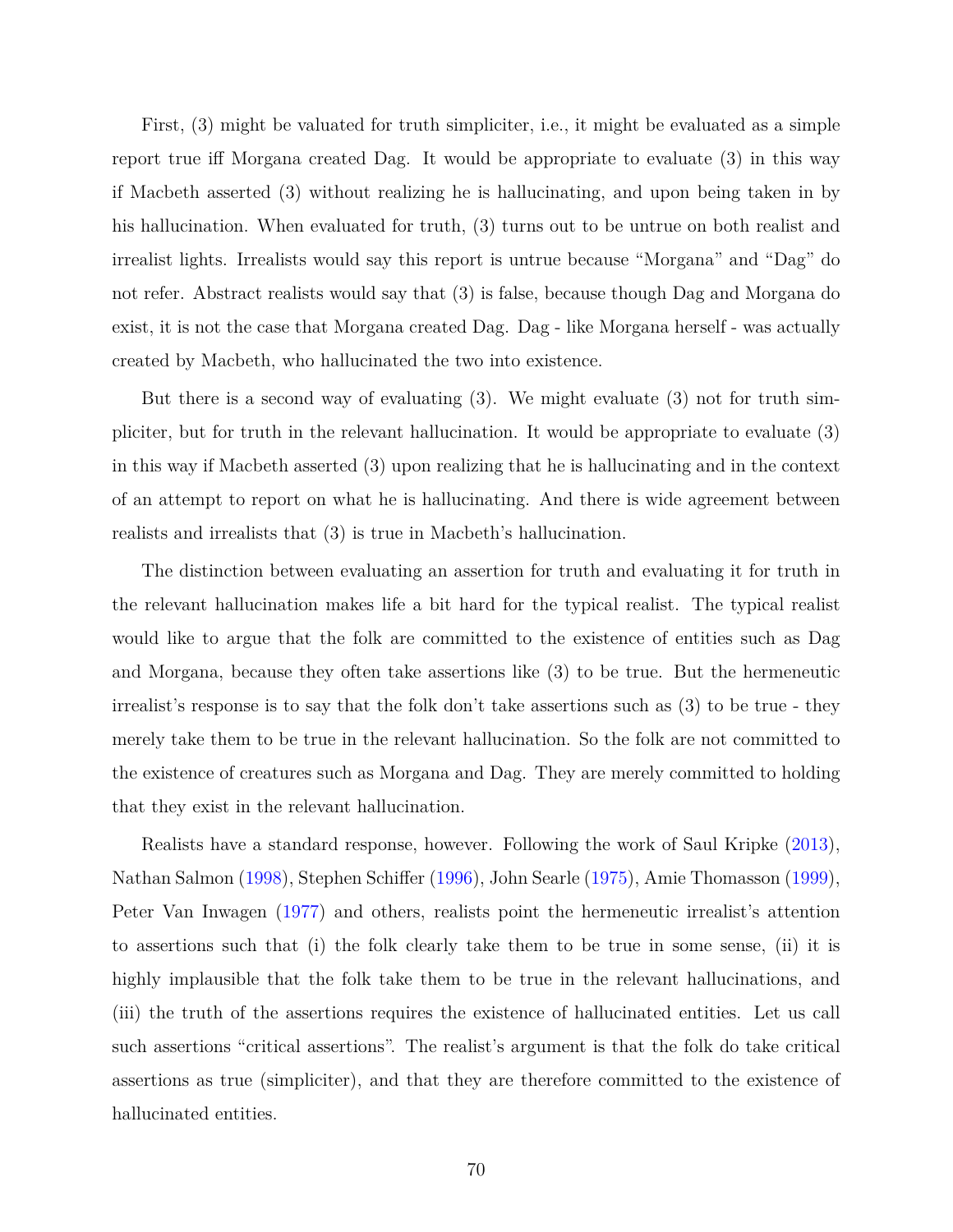As our example of a critical assertion, let us pick:

#### (4) Macbeth created Dag.

There is a strong intuition that (4) is true. If Macbeth were duped by his hallucination and asserted (3), (4) is what we would say to set him straight. "You're wrong", we'd tell Macbeth, "Dag is something you created, a creature of your mind. It is not a real dagger made by a real witch." At the same time, (4) is clearly *false* in Macbeth's hallucination. In the hallucination, it is Morgana—and not Macbeth—that created Dag. So the realist's charge is that our intuition that (4) is in some sense true cannot be explained as the intuition that (4) is true in Macbeth's hallucination. Rather, the intuition that (4) is in some sense true is just the intuition that (4) is true simpliciter. And if we feel that (4) is true simpliciter, we are committed to Dag's existence.<sup>[2](#page-81-0)</sup>

We need not have used (4) as our example of a critical assertion. Here are a few other examples of critical assertions that would have done just as well: "Dag is a merely hallucinated dagger", "Dag is a figment of Macbeth's mind", "Dag is not a real dagger", "Dag is distinct from this dagger" [asserted while pointing to a real dagger], "Dag symbolizes murder to Macbeth", "Lady Macbeth told everyone about Dag", "Dag is famous", "Macbeth worships Dag", "Dag terrifies Macbeth" and "Dag makes Macbeth's blood pressure rise". If we fill in some more details about the circumstances surrounding (and the effects of) Macbeth's hallucinations of Dag, we can make all these assertions sound true. At the same time, we can also make none of these assertions sound true in Macbeth's hallucinations. And finally, the truth of these assertions requires Dag's existence.

The pressure critical assertions put on hermeneutic irrealism has not gone unnoticed. Three versions of the view offer three distinct responses to it.

<span id="page-81-0"></span><sup>&</sup>lt;sup>2</sup>I am using (4) as my example since "creation" sentences are widely and standardly cited in the context of the realism debate. But it has been suggested to me that (4) might sound odd to those supposing that Macbeth did not intentionally set out to hallucinate Dag. Readers who share this concern may replace "Macbeth" in (4) with "Macbeth's mind" or "Macbeth's visual system". Further examples will be given in the next paragraph. But I would also like to note that I do not share the concern about (4). Just as "Macbeth created a noise" would sound true even if he did so by unintentionally falling down the stairs, "Macbeth created Dag" should sound true even if he did so by unintentionally undergoing a hallucination.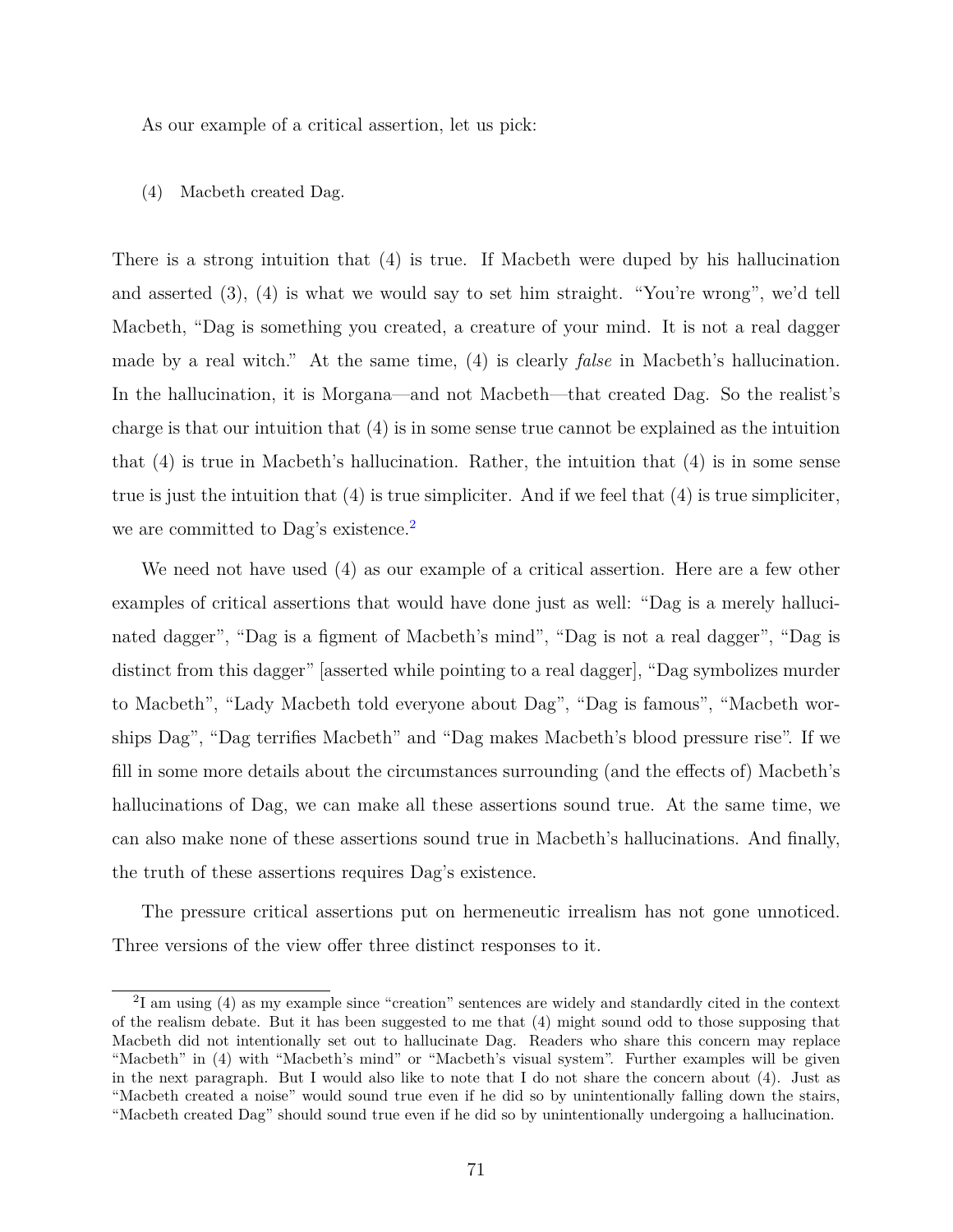#### <span id="page-82-0"></span>**4.1.2 Three Hermeneutic Irrealisms**

Hermeneutic irrealists deny that the folk (i.e., those of us who are not card-carrying-realists) believe the literal content of their critical assertions. When the folk make a critical assertion, they are not expressing a belief with the literal content of the assertion. They are doing something else instead. Three different kinds of hermeneutic irrealism—operator irrealism, paraphrase irrealism and attitude irrealism—correspond to three different ways of specifying what that other thing is.

Let "p" stand for any critical assertion. According to operator irrealists, when the folk assert "p", they are expressing their belief that  $O(p)$ , where "O" is some prefixing operator. For example, operator irrealists would say that when Macbeth says "I created Dag", what he actually believes is that *according to the realist hypothesis*, he created Dag. Regardless of what the prefix operator "O" is, operator realists insist that believing that  $O(p)$  does not commit one to the existence of hallucinated entities, even if believing that *p* does. Furthermore, operator irrealists give the following account of our intuitions about critical assertions: Intuitions which seem to be intuitions that these assertions are true are in fact intuitions that these assertions, when prefixed with the relevant operator, are true.

Paraphrase irrealism is a close cousin of operator irrealism. Like operator irrealists, paraphrase irrealists hold that when the folk assert "*p*", they are expressing some belief other than that *p*. But where operator irrealists specify what that other belief is by manipulating "*p*", paraphrase irrealists take a different approach. They think that when the folk assert "*p*", what they actually believe is that *q*, where "*q*" (i) need not be a modification of "*p*", (ii) need not involve a prefixing operator, and (iii) can be true even if there are no hallucinated entities. In this sense, "*q*" is an irrealist-friendly paraphrase of "*p*". For example, paraphrase irrealists could say that when it seems that Macbeth believes that he created Dag, what he actually believes is that he created the hallucination according to which Dag exists. Like their operator irrealist counterparts, paraphrase irrealists say that intuitions which seem to be intuitions that critical assertions are true are in fact intuitions that their irrealist-friendly paraphrases are true.

Unfortunately, neither operator- nor paraphrase-irrealism has recently been championed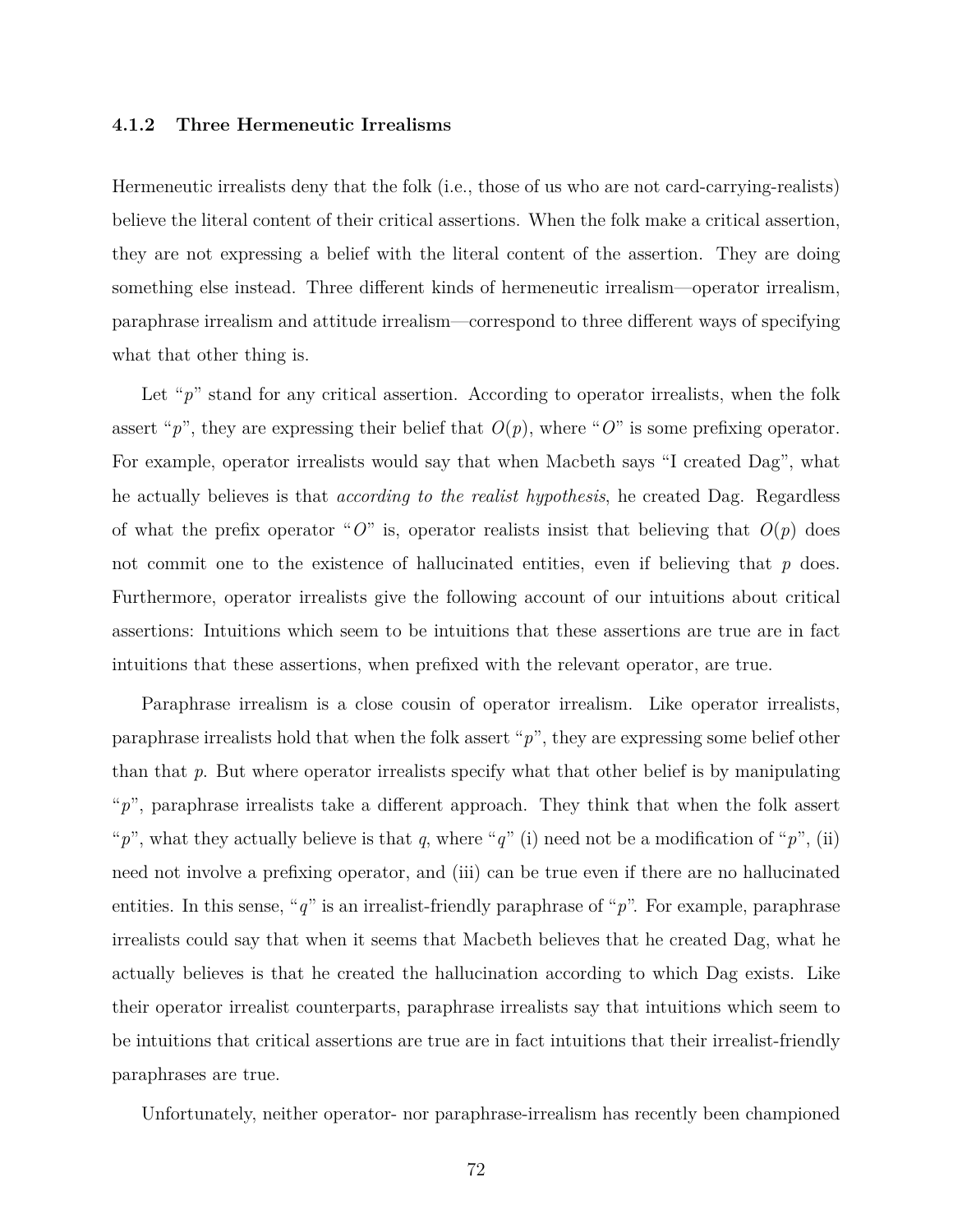in debates on hallucinations. However, there has been significant related work done with regard to discourse whose truth requires the existence of *fictional* entities (e.g. Sherlock Holmes, Frankenstein's monster). In particular, Stuart Brock [\(2002,](#page-147-0) p. 9) has suggested that "Mary Shelley created Frankenstein's monster" can be replaced by "according to the realist hypothesis, Mary Shelley created Frankenstein's monster". Mark Sainsbury [\(2010,](#page-152-3) p. 107) has suggested to replace the same with "Mary Shelley created the story according to which Frankenstein's monster is a monster". It is not clear (at least to me) whether Brock or Sainsbury hold that their replacements capture the content of beliefs the folk express in asserting "Mary Shelley created Frankenstein's monster". I therefore mean to suggest *neither* that Brock holds a view akin to operator irrealism for the realm of fictional entities, *nor* that Sainsbury is friendly to a counterpart of paraphrase realism for fictional entities. However, since their suggested replacements can easily be transformed into replacements for assertions seemingly about hallucinated entities, I will draw on their insightful work in discussing both operator- and paraphrase irrealism.

The alternative to both operator and paraphrase irrealism is attitude irrealism. According to this view, when the folk assert "*p*", their assertion does not express a belief at all. Rather, it expresses the *make-belief* (alternatively: the pretense, simulation, imagining) that *p*. While believing that *p* commits the believer to the existence of the entities required for its being the case that *p*, make-believing that *p* involves no such commitment.

Attitude irrealists further hold that when we make-believe that *p*, we do so in an attempt to be faithful to a relevant fiction. What is the case according to this fiction is determined by certain rules (called "principles of generation"). Attempting to be faithful to this fiction is thus attempting to make-believe just what the rules determine is the case according to the fiction. For example, given Macbeth's hallucinatory circumstances, the rules for a certain realist-inspired fiction determine that, according to this fiction, Macbeth created Dag. Assertions of (4), which are made in the course of an attempt to be faithful to this fiction, are therefore true according to it. And the decisive point for the attitude irrealist is that the existence of the fiction makes it appropriate (perhaps even required) to evaluate critical statements that attempt to be faithful to it not for truth simpliciter, but for truth according to that fiction. It is in this way that attitude irrealism attempts to vindicate our intuitions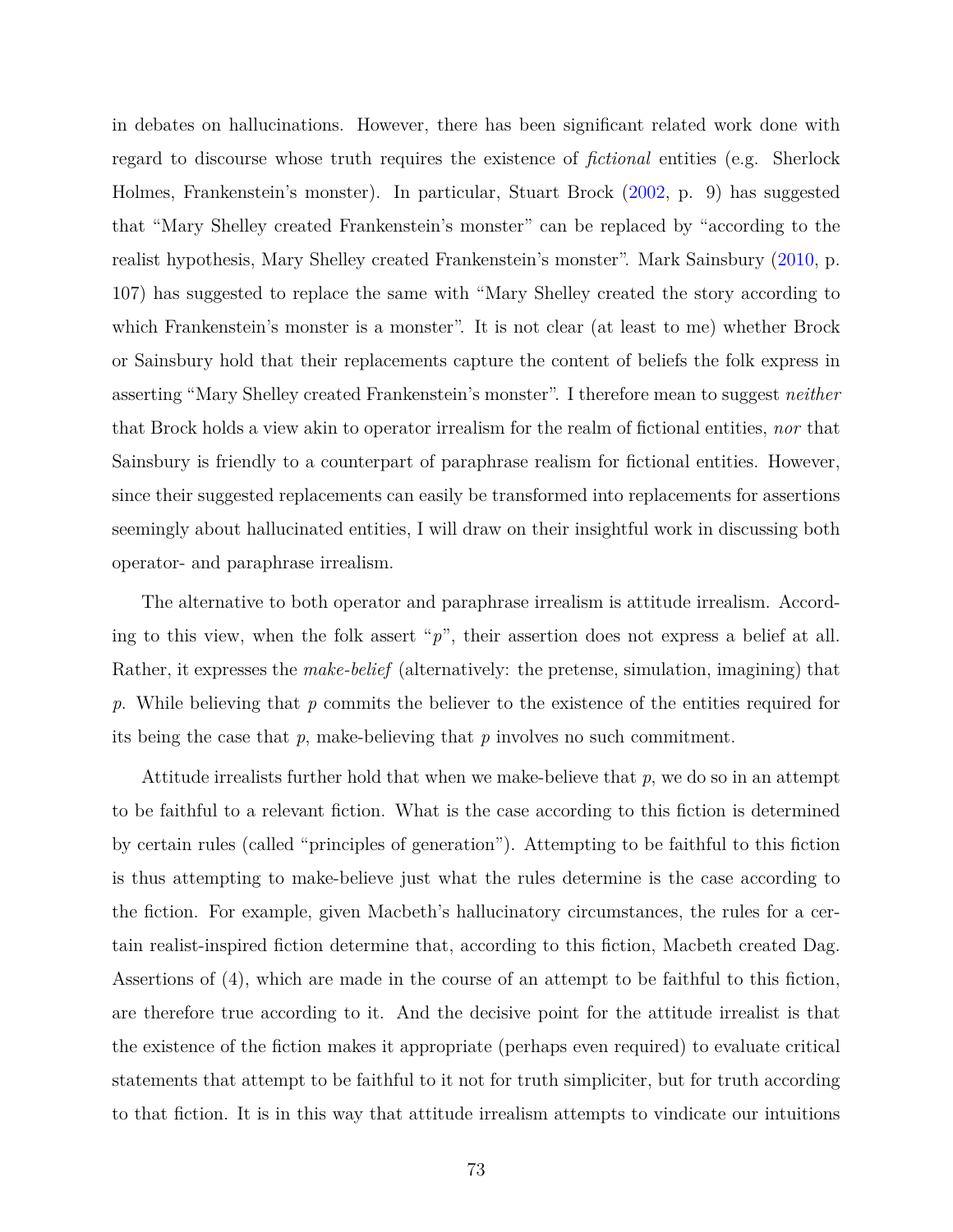regarding critical assertions: Intuitions which seem to be intuitions that critical assertions are true are in fact intuitions that they are true according to the relevant fiction.

The clearest champion of attitude irrealism is Gareth Evans  $(1982,$  chapter 10).<sup>[3](#page-84-1)</sup> Gregory Currie [\(1990\)](#page-148-1), Anthony Everett [\(2005;](#page-148-2) [2013\)](#page-148-3), Frederick Kroon [\(2011\)](#page-150-1), Kendall Walton [\(1990\)](#page-153-2) and others hold views akin to attitude irrealism for the realm of fictional entities. I will draw on the insightful work of all of these thinkers in discussing attitude irrealism.

I mean to make trouble for hermeneutic irrealism. I will raise three problems that apply generally to all three versions of the view.

### <span id="page-84-0"></span>**4.1.3 The Problem of Ignorance and Error**

According to hermeneutic irrealism, when the folk assert "*p*" (where "*p*" is a critical assertion), they are doing something other than express their belief that *p*. But hermeneutic irrealist specifications of what it is that the folk are doing instead all require attributing to them various beliefs (or concepts), which they may lack due to either ignorance or error. So, under conditions of ignorance or error, the folk might make critical assertions perfectly reasonably, though a hermeneutic irrealist analysis of their assertion cannot be given. And this means that hermeneutic irrealism is untenable, at least in ignorance and error cases.

Consider (4) again. An ignorance case with respect to (4) is given by Irma, who honestly and reasonably asserts: "I have heard so many conflicting reports, that I take no stand on whether Macbeth ever hallucinated anything. I also take no firm stand on what Dag is exactly. Dag is either a real dagger, a merely hallucinated one, a merely fictional one or a dagger drawing. Still, there is one thing all the evidence points to and which I do believe: Macbeth created Dag." An error case with respect to (4) is given by Ed, who honestly and reasonably asserts: "I have all the following on excellent authority: Dag is a merely fictional dagger. Macbeth created Dag. Macbeth created Dag by writing a fictional novel in which Dag appears. And, by the way, Macbeth never had a hallucination." It will now be shown that hermeneutic irrealist analyses of what Irma and Ed are doing in asserting (4) cannot be given.

<span id="page-84-1"></span><sup>3</sup>Note, however, that Evans mostly focused on assertions such as (3), rather than on critical assertions.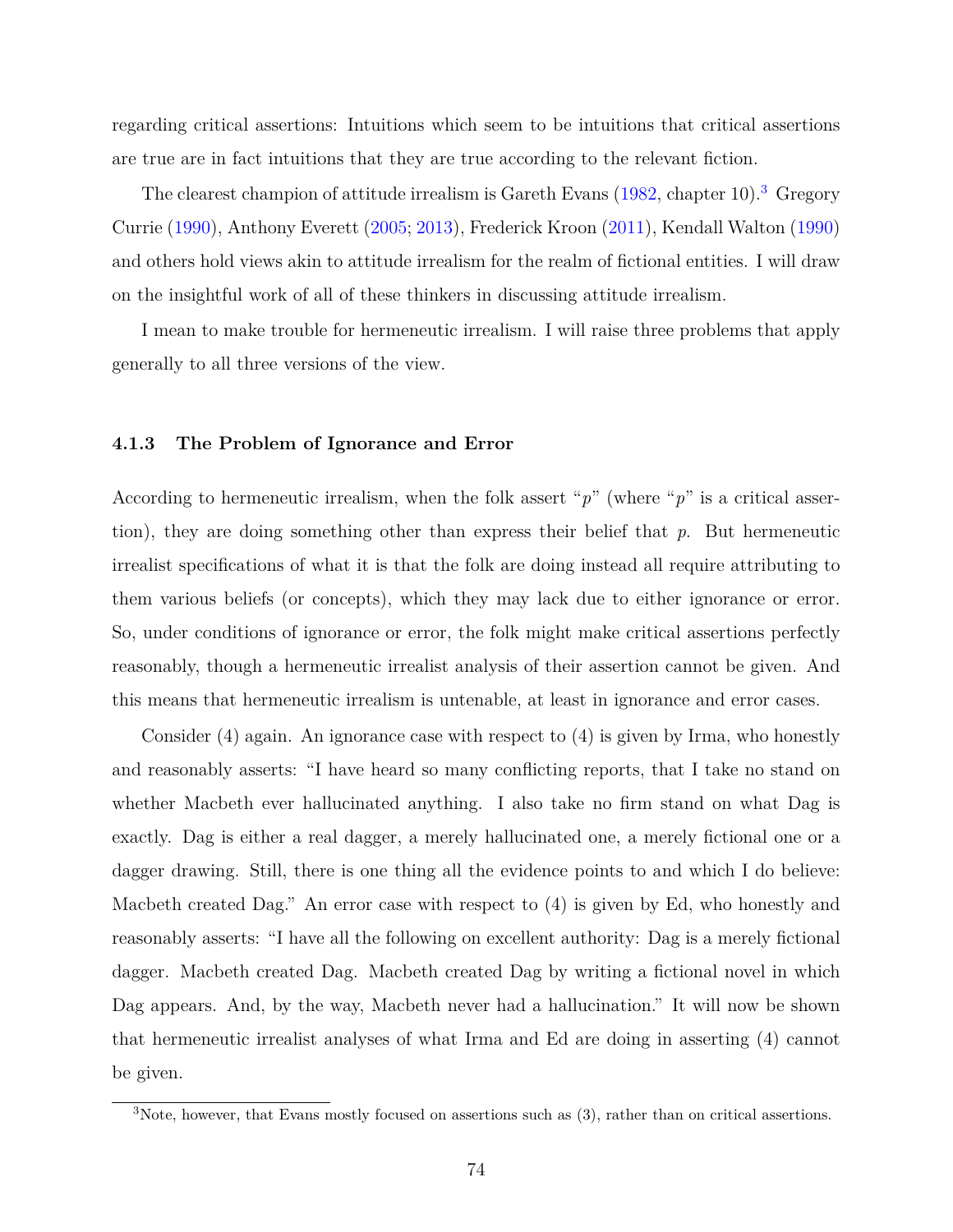Start with operator irrealism. As we saw, an operator irrealist inspired by Brock [\(2002\)](#page-147-0) would suggest that when the folk assert (4), they in fact express the belief that

(4a) According to the realist hypothesis, Macbeth created Dag.

Alternatively, an operator irrealist might suggest the they express the belief that

(4b) According to the contextually relevant hypothesis, Macbeth created Dag.

Or perhaps they express the belief that

(4c) According to the hypothesis that *r*, Macbeth created Dag,

where "r" is some specification of content which logically entails all and only those critical assertions that are intuitively true. (For example, a part of "*r*" might be "there are merely hallucinated entities, and Dag is one of them, and merely hallucinated entities can be created, and Macbeth created Dag, and ...".)

None of these can be what Irma and Ed believe. Irma and Ed do not believe that Dag has anything to do with Macbeth's (or anyone else's) hallucinations. So they do not believe that it is according to any hypothesis concerning the existence and properties of hallucinated entities that Macbeth created Dag. So they do not believe (4a)-(4c). Besides, Irma and Ed might not believe (4a)-(4c) for plenty of other reasons. Believing (4a) requires the believer to refer to the realist hypothesis using the concept "the realist hypothesis". But Irma might not have grasped this concept, and Ed might mistakenly believe that the hypothesis according to which Macbeth created Dag is rather the verificationist one. These shortcomings are compatible with Irma and Ed's honestly and reasonably asserting (4). Similarly, believing (4b) requires the believer to have views about what is the case according to the contextually relevant hypothesis. But Irma might have no idea how to determine what is the case according to the contextually relevant hypothesis. And Ed might think that according to this hypothesis, Dag has no creator. Again, these shortcomings are compatible with Irma and Ed's honestly and reasonably asserting (4). Finally, believing (4c) requires making explicit the content of a hypothesis that logically entails all and only those critical assertions that are intuitively true. So doing requires, apart from significant insight, exhaustive knowledge of the circumstances of all hallucinations. Such insight and knowledge are, to put it mildly, not very common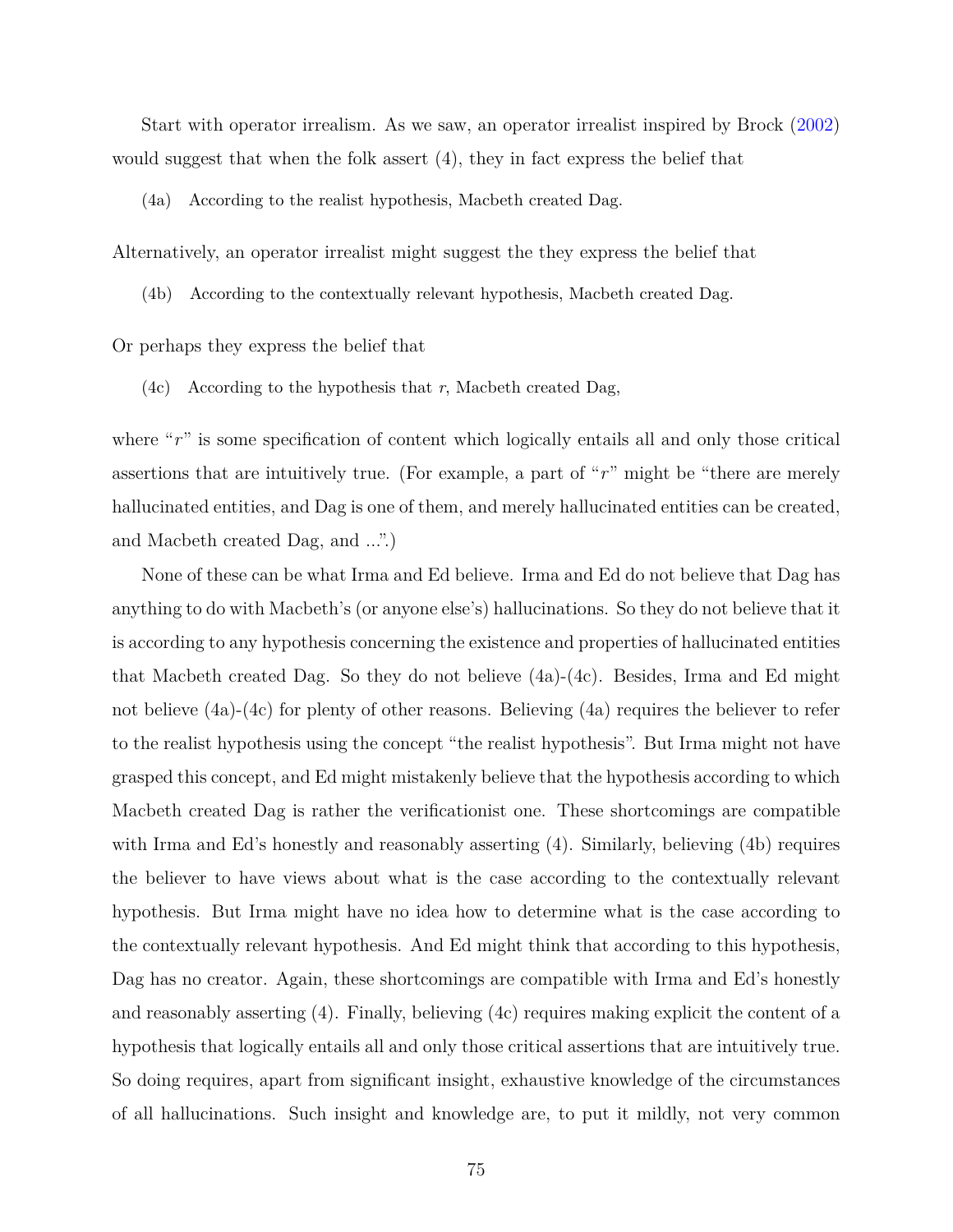among the folk. And nonetheless the folk can go on honestly and reasonably making critical assertions.[4](#page-86-0)

Consider paraphrase irrealism next. Paraphrase irrealists drawing on Sainsbury [\(2010,](#page-152-3) p. 107) would suggest that by asserting (4) the folk express the belief that

(4d) Macbeth created the hallucination according to which Dag exists.

But Irma and Ed do not believe (4d). They do not believe it, because they do not even believe that Macbeth ever had a hallucination. But that does not make their assertions of  $(4)$  any less honest or reasonable.<sup>[5](#page-86-1)</sup>

This brings me to attitude irrealism. By the lights of this view, when the folk assert (4) they express the *make*-belief that Macbeth created Dag. They undertake this make-belief in the course of an attempt to make believe what certain rules determine to be the content of some fiction, *f*. An attitude irrealist familiar with Walton's [\(1990,](#page-153-2) p. 416-424) and more particularly with Everett's [\(2013,](#page-148-3) p. 59) would suggest that these rules include:

(R) According to *f*, *x* created *y* iff there is some hallucination *h* such that: (i) according to *h*, *y* exists; (ii) *x* had hallucination *h*; (iii) there is no hallucination *i* earlier than *h* such that according to  $i$ ,  $y$  exists; and (iv) " $y$  exists" is not true.

So by attitude irrealist lights, folks who assert (4) are attempting to make believe in accordance with (R). But if so, asserters of (4) had better believe (or presuppose, or otherwise take it) that all the following are the case: (a) Macbeth had a certain hallucination, *h*, (b) according to  $h$ , Dag exists, (c) there is no hallucination  $i$  earlier than  $h$  such that according to *i*, Dag exists, and (d) "Dag exists" is not true. And the problem with this suggestion is

<span id="page-86-0"></span><sup>4</sup>Two extra worries regarding (4c): First, since "*r*" must be quite intricate, expressing a belief such as (4c) in asserting (4) will tax the asserter's memory and attentional resources. But we witness no such attentional and memory burdens among those who assert (4). Second, a belief such as (4c) will be *a priori*; whereas an assertion of (4) intuitively expresses an *a posteriori* truth. The reason (4c) will be a priori is that "*r*" logically entails that Macbeth created Dag. The belief the folk express in asserting (4), however, is a belief the folk cannot gain from the armchair.

<span id="page-86-1"></span><sup>&</sup>lt;sup>5</sup>I should add that (4d) is not a proper paraphrase for (4) for another reason: Macbeth can hallucinate ordinary things as well as merely hallucinated ones. So suppose Macbeth hallucinates not Dag but a real person - Lady Macbeth, say. In this case, though it is true that Macbeth created the hallucination according to which Lady Macbeth exists, it is false that Macbeth created Lady Macbeth. (The lady, after all, was created by her parents.) This shows that (4) should be paraphrased some other way, perhaps as (4e): "Macbeth created the hallucination according to which Dag exists, and 'Dag' does not refer." Clearly (4e) is no less vulnerable than (4d) to the objection posed by the Irma and Ed cases.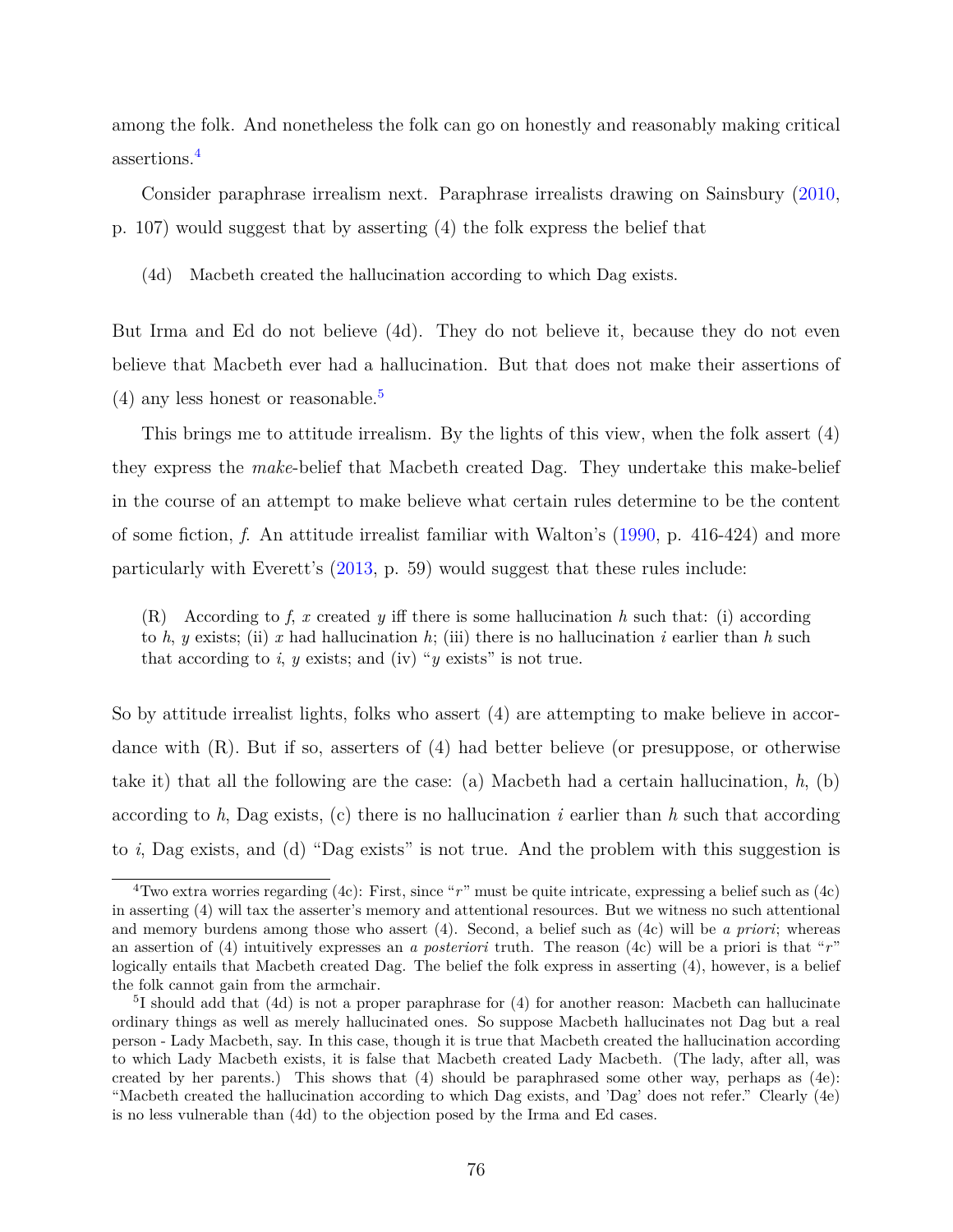that Irma and Ed neither believe nor presuppose (a), (b) or (c), and yet they are perfectly reasonable and honest in asserting (4).

### **4.1.4 The Problem of Communication**

Realism, even if false, is surely a coherent view. So even if there are in fact no realists, there could have been. There could even have been English speaking realists. And such realists would express their beliefs about hallucinated entities by making critical assertions in English. In their mouths, "Macbeth created Dag" would express the belief that Macbeth created Dag, and similarly for the other critical assertions.

Now suppose Alice is such a realist, and suppose Bob is just one of the folk. The two meet, and have the following conversation:

*Bob*: "Macbeth had a hallucination in 1040. He hallucinated some dagger, Dag, right in front of him. He never hallucinated Dag before, and Dag isn't one of the daggers he ever perceived." *Alice*: "Aha. So in 1040 Macbeth created the merely hallucinated dagger Dag." *Bob*: "Yes, that's precisely what I think."

This seems to be a case of perfectly successful communication, culminating in both Alice and Bob's believing what Alice expresses by saying "So in 1040 Macbeth created the merely hallucinated dagger Dag." In fact, it seems that both Alice and Bob believe this on the same grounds - those that Bob gave in his opening assertion.

The case creates a dilemma for the hermeneutic irrealist: Either the conversation culminates in Alice and Bob's believing the same thing (which Alice expressed by saying "So in 1040 Macbeth created the merely hallucinated dagger Dag"), or not. If they do believe the same thing, hermeneutic irrealism is undermined. Since Alice is a realist, the belief she expressed entails that merely hallucinated entities exist. If Bob believes the same thing, his belief also entails this - contradicting hermeneutic irrealism. Alternatively, if Alice and Bob do not believe the same thing, then their communication is unsuccessful. But if so, why do all appearances suggest otherwise?

This dilemma may fail to impress some hermeneutic irrealists. Such irrealists may accept the second horn and hold that Alice and Bob are miscommunicating. After all, they will say,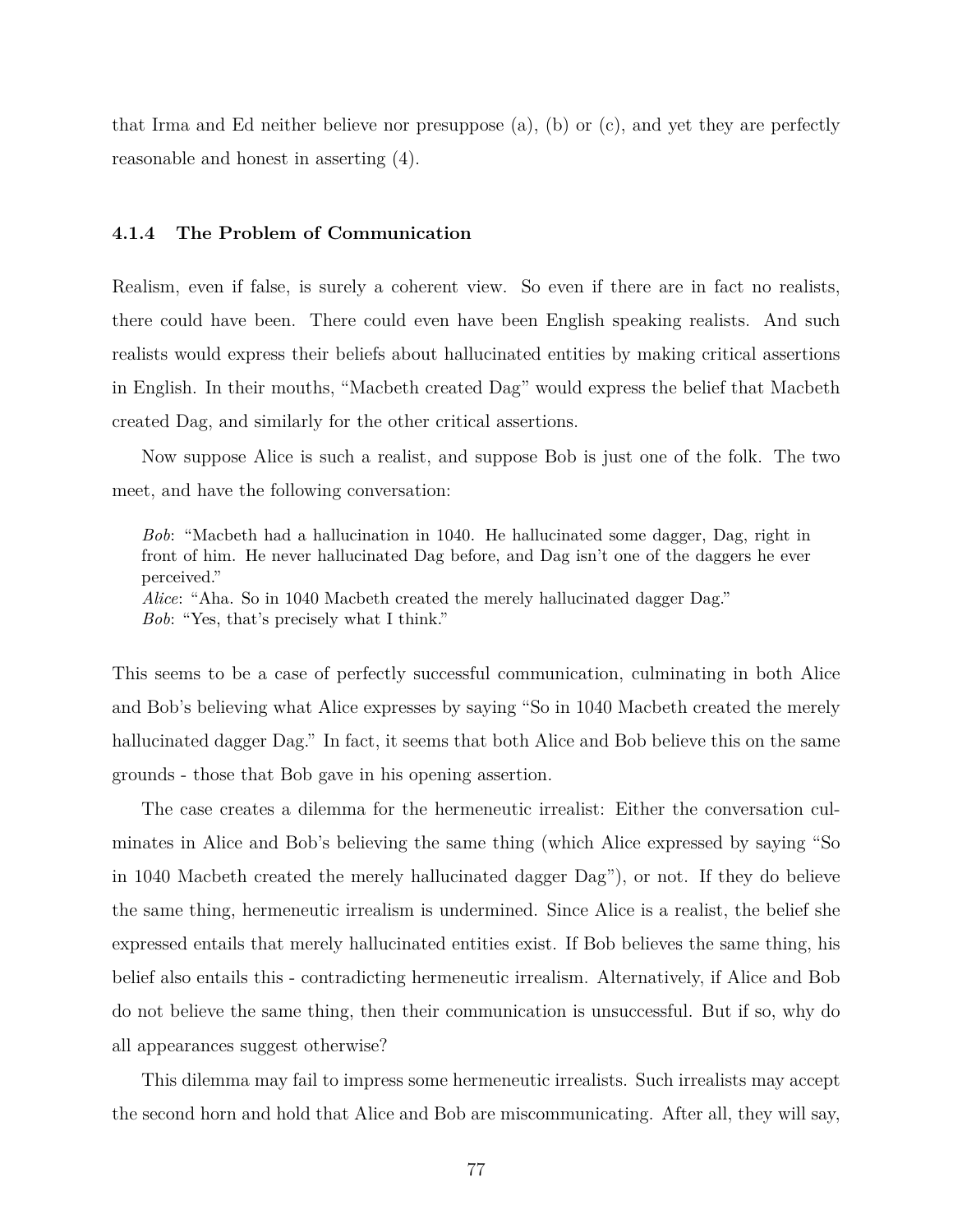Alice is committed to the existence of hallucinated entities, whereas Bob - like the rest of the folk - is not. It is for this reason that the two do not end their conversation by sharing the same belief. The fact that this is not immediately evident from their communication is neither here nor there.

In response to such intransigence, I would like to strengthen the argument from communication. The strengthened argument appeals to the ignorance and error cases familiar from the previous section  $(4.1.3)$ . Its overall structure is as follows: (i) Successful communication cases can show that realists and "ignorant" folk express the same beliefs by their critical assertions. (ii) Successful communication cases can also show that well-informed folk and "ignorant" folk express the same beliefs by their critical assertions. (iii) Therefore, realists and well-informed folk express the same beliefs by their critical assertions. And since realists are committed (by their critical assertions) to the the existence of hallucinated entities, it follows from (iii) that (iv) well-informed folk are committed (by their critical assertions) to the the existence of hallucinated entities. And (iv) is incompatible with hermeneutic irrealism.

It remains to establish premises (i) and (ii). For (i), suppose Alice and Irma meet and have the following conversation:

*Irma*: "Macbeth created Dag. I know that well enough. But do you know when he created Dag?"

*Alice*: "Yes. Macbeth created Dag in 1040. He told me so himself."

*Irma*: "Aha. So we are agreed: Macbeth created Dag in 1040."

This again seems to be a case of perfectly successful communication, culminating in Irma and Alice's believing the same thing on the strength of Macbeth's testimony. And, since what Alice believes is that Macbeth created Dag in 1040, it seems that so does Irma. What is special about having Irma (rather than Bob) be part of the conversation, is that it is going to be very difficult for hermeneutic irrealists to maintain that Irma and Alice are miscommunicating. Irma, recall, is ignorant of Dag's being a merely hallucinated entity and of Macbeth's having hallucinations. By the considerations of the previous section, it follows from this that her assertion, "Macbeth created Dag in 1040", does not express what hermeneutic irrealists suggest it does (i.e., some other belief, or a make-belief). So it must be that her assertion expresses the belief that Macbeth created Dag in 1040.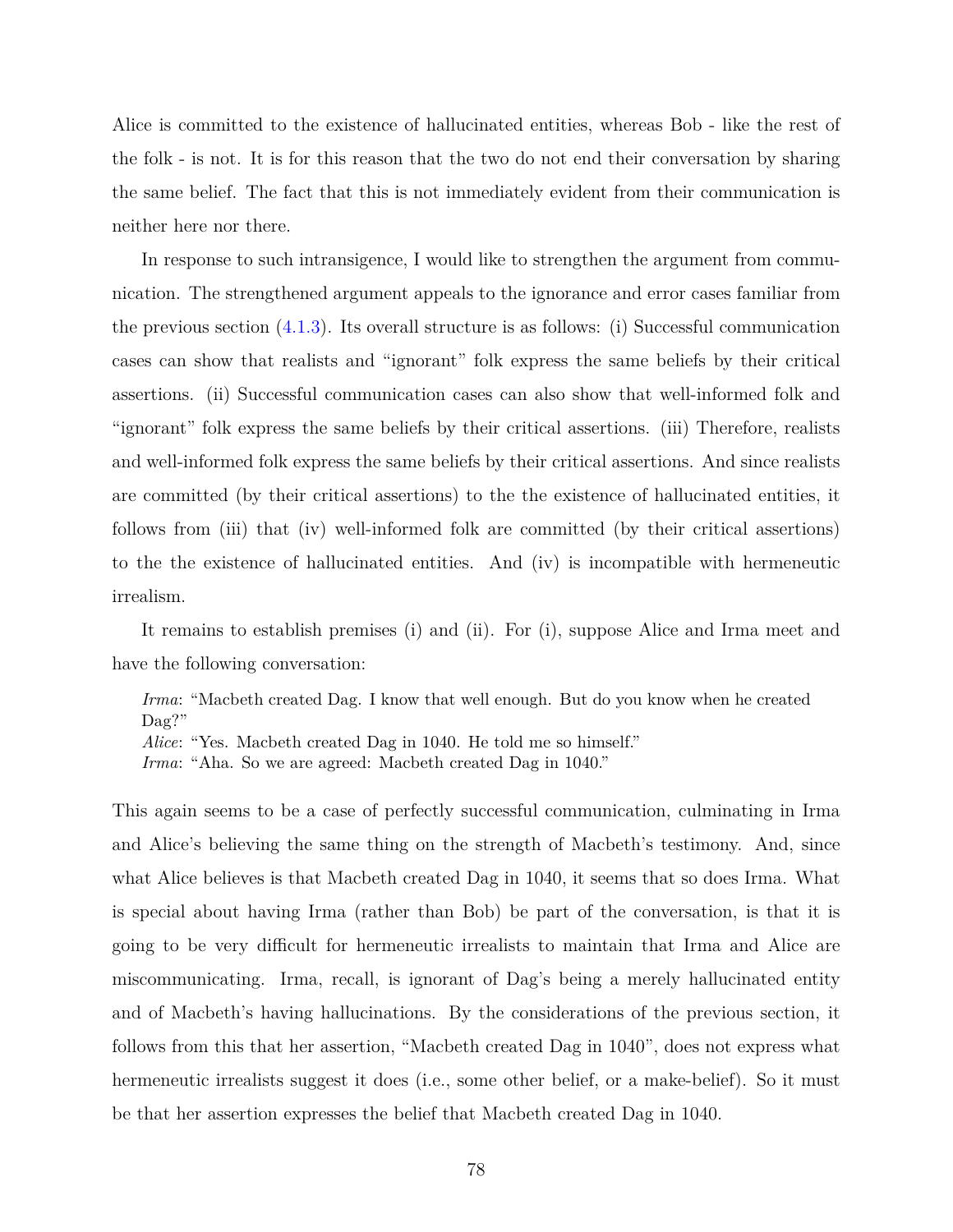For (ii), suppose Bob meets with Irma. Suppose further that they have the following conversation:

*Irma*: "Macbeth created Dag. I know that well enough. But do you know when he created Dag?"

*Bob*: "Yes. Macbeth created Dag in 1040. He told me so himself."

*Irma*: "Aha. So we are agreed: Macbeth created Dag in 1040."

Here too, it seems that the conversation successfully culminates in Irma and Bob's being in the same mental state (be it a single belief or a single make-belief) on the strength of Macbeth's testimony. Could it be plausible for a hermeneutic irrealist to nonetheless insist that Irma and Bob actually end up in distinct mental states? No. The only reason it was plausible for hermeneutic irrealists to hold that Alice and Bob end up in distinct mental states was that Alice and Bob had distinct views regarding the existence of hallucinated entities. But Irma and Bob do not have such distinct views. Irma is just as much one of the folk as Bob. Neither is a card-carrying realist. So a hermeneutic irrealist should take Irma and Bob's critical assertions to express the same mental state. An even stronger point is this: The only thing that sets Irma and Bob apart, is that Irma has a few fewer beliefs than Bob. Such ignorance cannot constitute grounds of attributing ontological commitments to Irma that are not also attributed to Bob. So it is implausible to hold that Irma's assertion of "Macbeth created Dag in 1040" commits her to Dag's existence, whereas Bob's assertion of the same does not.

With premises (i) and (ii) thus supported, the rest of the argument is clear: By the argument for (i), Irma's assertion of "Macbeth created Dag in 1040" commits her to Dag's existence. But this entails, given (ii), that Bob's assertion of the same also commits him to Dag's existence. And this shows that hermeneutic irrealists analyses of Bob's critical assertion are untenable.

#### <span id="page-89-0"></span>**4.1.5 The Problem of Theoretical and Practical Inference**

If " $p$ " is a critical assertion, hermeneutic irrealists deny that folk who are sincerely willing to assert "*p*" believe that *p*. But if that is correct, such folk (assuming they are rational) would not behave as only those who do believe that "p" should behave. And the problem before us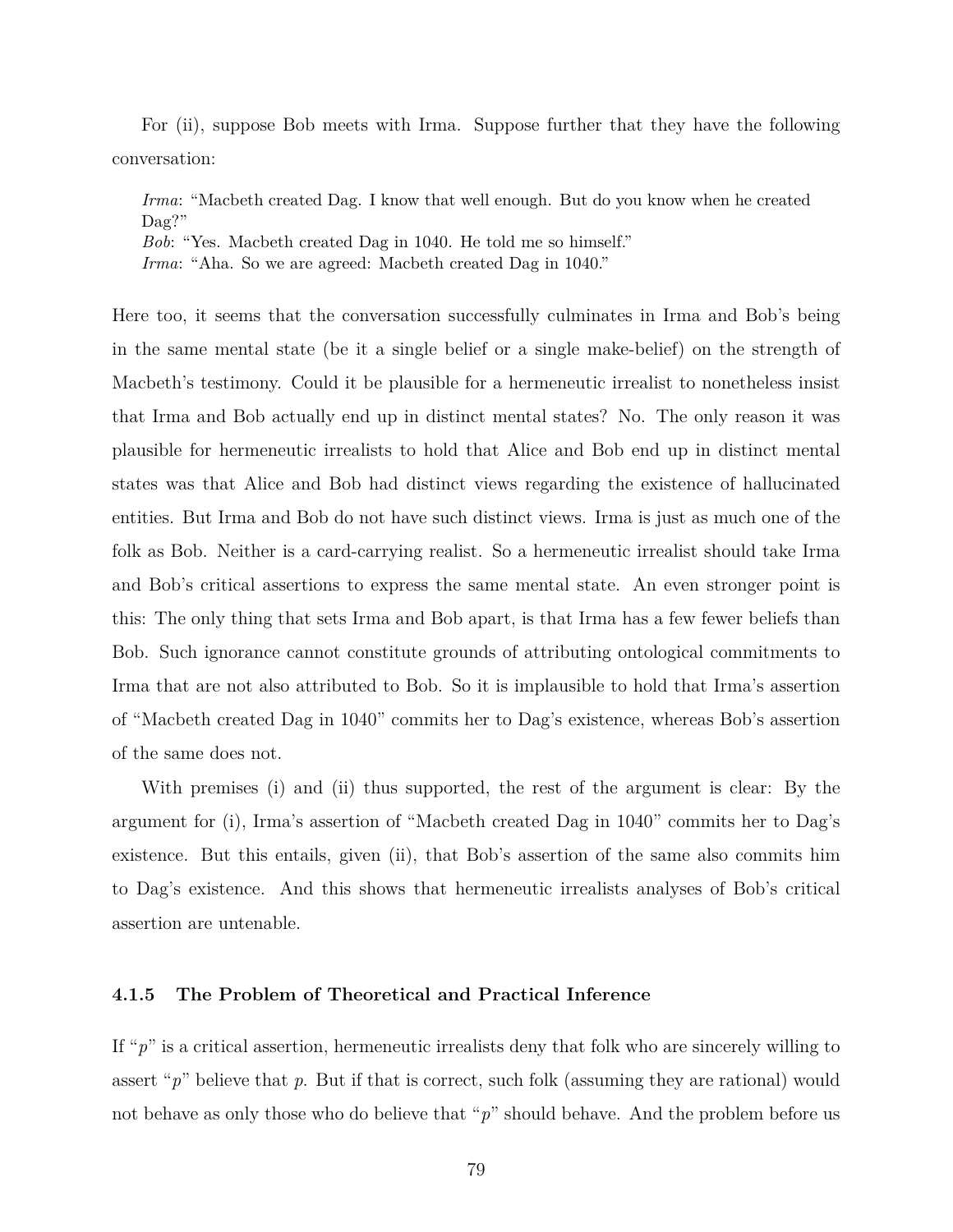is that rational folk often do behave as only those who do believe that "*p*" should behave. The behavior I have in mind is the drawing of certain theoretical and practical inferences.

Let's start with theoretical inferences. Suppose Bob from the previous section is trying to figure out if Macbeth created the *real* dagger, Ger, at time T. He answers his own question by reasoning (out load) thus:

(5) All Macbeth created at T is Dag.

- (6) Dag is not real, but Ger is.
- Therefore,
- (7) Macbeth did not create Ger at T.

After reasoning in this way, Bob will in every way behave as one who believes (7). This suggests that the reasoning culminates in Bob's believing (7). Furthermore, since (7)'s truth does not require the existence of hallucinated entities, (7) is not a critical assertion. So there is no hope for the suggestion that Bob's reasoning culminates in his believing something other than (7) or in his merely make-believing (7).

Given that Bob's inference culminates in his believing (7), we must ask how Bob forms this belief. The answer is clear: Bob forms this belief *rationally*, by inferring it from (5) and (6). And now trouble begins for the hermeneutic irrealist. If Bob rationally comes to believe  $(7)$  by inferring it from  $(5)$  and  $(6)$ , Bob believes  $(5)$  and  $(6)$ . But  $(5)$  and  $(6)$  are critical assertions and so, by hermeneutic irrealist lights, Bob does not believe (5) and (6). Therefore, hermeneutic irrealism is false. To see this in more detail, note that according to attitude irrealism, (5) and (6) express make-beliefs. But forming a belief such as (7) on the strength of make-beliefs is irrational; and Bob is not irrational. Alternatively, according to operator and paraphrase irrealisms, (5) and (6) express beliefs with contents distinct from the literal contents of (5) and (6). But it is easy to verify that the beliefs these versions of irrealism would have (5) and (6) express are no grounds for forming the belief (7) expresses.

Now let's consider practical inferences. Suppose Bob intends and desires to write the complete catalog of Macbeth's creations. He already embarked on this project, and his manuscript contains entries for each of Macbeth's biological children, for the cities he built, for the documents he authored, and even for that hallucination he had in 1040. Still, the catalog does not have an entry for Dag. But this changes one day. On that day Bob asserts (4) and immediately proceeds, driven by his desire for historical exhaustiveness, to add a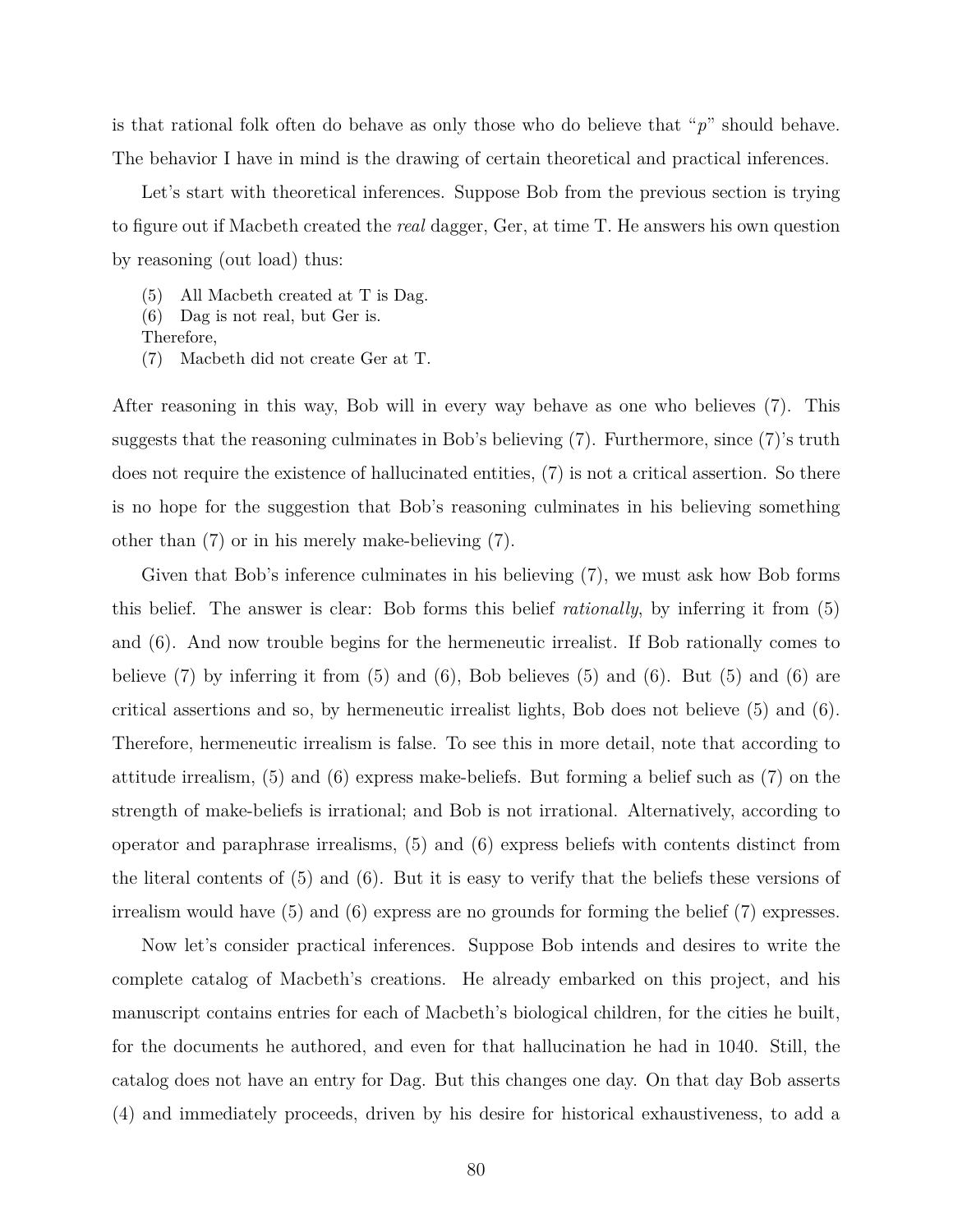catalog entry for Dag.

Bob's behavior is precisely the behavior we would expect from someone with a keen sense for historical accuracy who is also willing to assert things like (4). His behavior is therefore perfectly rational. But if Bob's behavior is rational, then Bob believes (4). Without this belief, Bob's desire to write the catalog could not lead - through practical inference - to the behavior of adding the Dag-entry. Besides, if Bob added the entry without believing (4), Bob would risk writing an inaccurate catalog. And Bob desperately wants to avoid that. So we can conclude that Bob believes (4), contrary to hermeneutic irrealism. To see this in more detail, note that according to attitude irrealism, Bob only make-believes that Macbeth created Dag. But to intentionally add the Dag-entry to the manuscript on the strength of a mere make-belief is irrational; and Bob is not irrational. Alternatively, according to operator and paraphrase irrealisms, Bob believes (4a), (4b), (4c) or (4d). But it is easy to verify that these beliefs cannot serve as grounds for intentionally adding the Dag-entry to the manuscript.

Attitude irrealists might try to resist the last criticism. They might suggest that Bob's behavior constitutes not an intentional adding of a Dag-entry to the manuscript, but an intentional *pretended* adding of a Dag-entry to the manuscript. And they might further suggest that this pretended behavior is the rational result of (i) Bob's *pretended* belief (i.e., his make-belief) that Macbeth created Dag, and (ii) Bob's *pretended* desire (i.e., his makedesire) to write the complete catalog of Macbeth's creations. But this cannot be right. First, Bob does not pretend to desire to write the complete catalog of Macbeth's creations. He actually desires to do so. If Bob merely pretended to desire to write the catalog, he would not end up producing a detailed manuscript of it. Second, Bob's behavior does not constitute a pretended adding of a Dag-entry to the manuscript. Bob really does add a Dag-entry to the manuscript. At no point will Bob erase the entry, or give any other indication that his action was not to be taken seriously. So to regard his behavior as part of a pretense is *ad hoc* and implausible.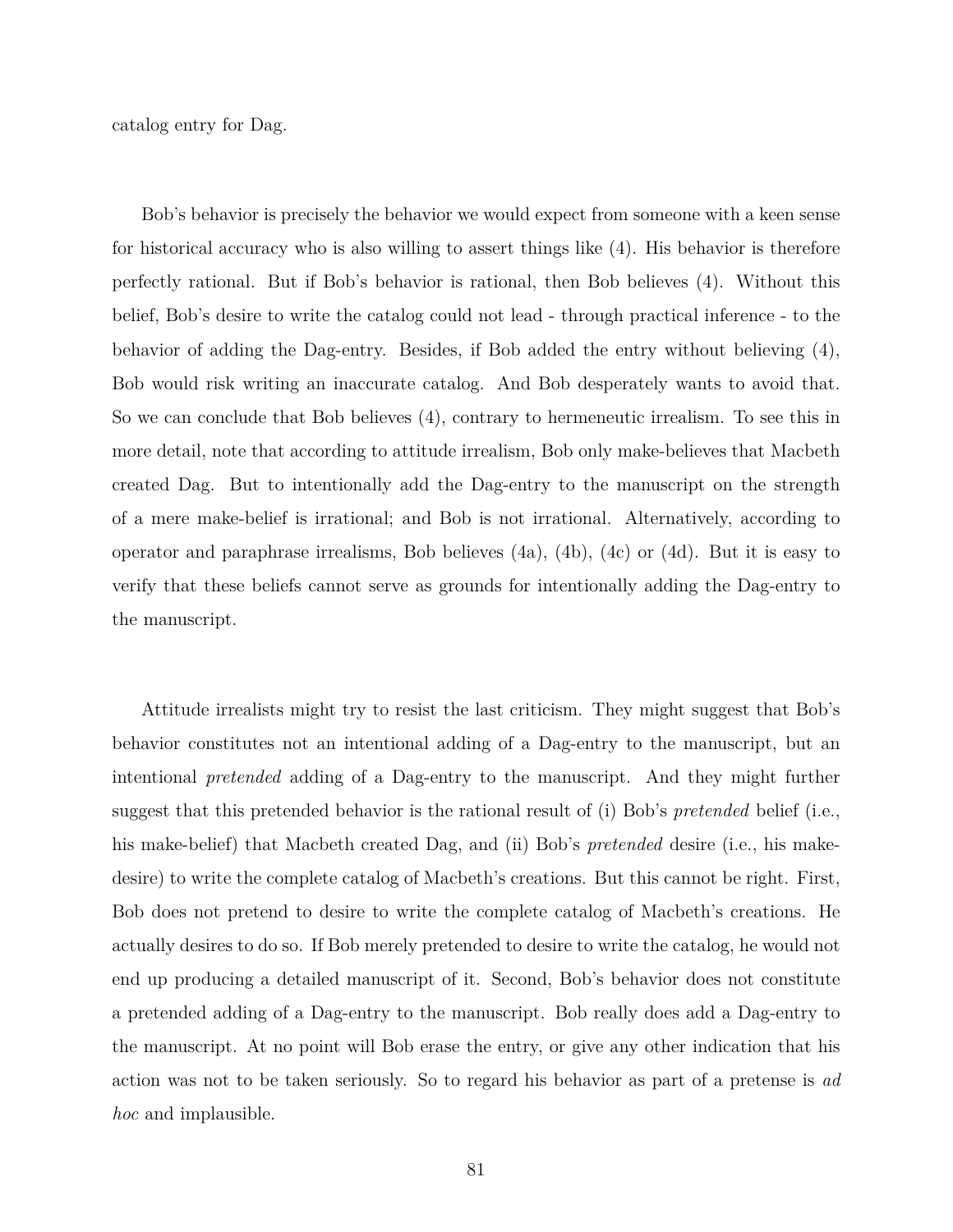### <span id="page-92-0"></span>**4.1.6 A Reply?**

I think the above three objections are excellent reasons to hold that hermeneutic irrealism is false. But before setting this view aside, I would like to briefly consider a reply that might lead one to hope the view can be saved.

The reply can be put as follows: All that the above three objections show is that when the folk make the critical assertion "*p*", they express their belief that *p*. But the objections do not show that the folk thereby undertake a commitment to the existence of hallucinated entities. Rather, in making the objections it was simply assumed that folk who fully believe that  $p$  (where " $p$ " is a critical assertion) are automatically committed to the existence of hallucinated entities. This assumption can be resisted. It can be maintained even in fully believing what a critical assertion expresses, the folk believe something whose truth does not require the existence of hallucinated entities. And if the truth conditions of the belief that *p* are such that it can be the case that *p* even though hallucinated entities do not exist, then the folk may both believe that *p* and not be committed to the existence of hallucinated entities.

Let us examine this reply. Its plausibility seems to rest on the plausibility of assigning ontologically "non-committal" truth conditions to the beliefs that critical assertions express. So let us see how plausible it is, e.g., to assign the belief that Macbeth created Dag truth conditions that allow it to be true even when Dag fails to exist. I will consider two broad ways of making such an assignment.

The first kind of irrealist proposal might be to assign the belief that Macbeth created Dag the truth conditions of  $(4a)$ ,  $(4b)$ ,  $(4c)$ ,  $(4d)$  or the appropriate instance of  $(R)$ . On this proposal, the folk may happily believe that Macbeth created Dag, since the belief commits them not to Dag's existence, but merely to the existence of hallucinations, hypotheses or fictions with certain features.

The trouble with this proposal can be most readily seen if we compare the belief that Macbeth created Dag with the belief that Macbeth created Ger. Ger, recall, is an ordinary real dagger. So it should be clear that the truth of the latter belief does require Ger's existence. Furthermore, it should be clear that the truth of the latter belief does not require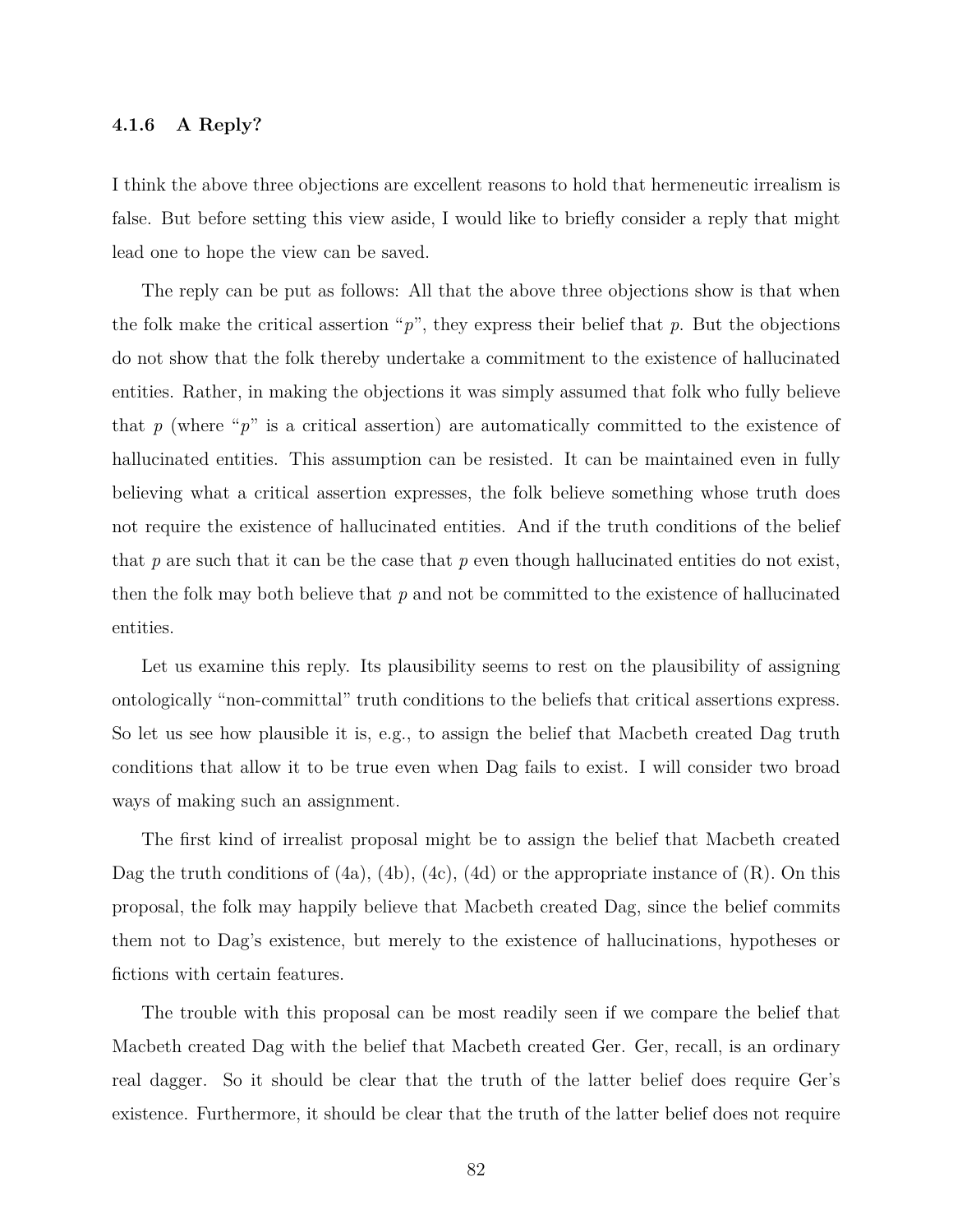the existence of any hallucinations, hypotheses or fictions with certain features. Therefore, to hold that the *former* belief has the proposed truth conditions, one must also hold that there is a dis-analogy between the former belief and the latter one. Though both are beliefs in which the concept "*x* created *y*" is flanked by simple concepts purporting to refer to particulars, this similarity is not reflected in their truth conditions. And this leads to three problems.

First, it is widely accepted that our ability to entertain an endless number of beliefs (the "productivity" of belief), and the systematic relations between the beliefs we have and those we can entertain (the "systematicity" of belief), show that the truth conditions of our beliefs are compositionally determined by their logical form and by the concepts that occur in them (the "compositionality" of belief). Now apply this compositionality principle to beliefs in which the concept "*x* created *y*" is flanked by simple concepts purporting to refer to particulars. It emerges that all such beliefs are true iff the single relation denoted by the concept "*x* created *y*" obtains between the reference of the subject-position concept and the reference of the object-position concept. Unfortunately, the current irrealist proposal violates this. On this proposal, the belief that Macbeth created Dag requires for its truth the existence of hallucinations, hypotheses or fictions with certain features. The belief that Macbeth created Ger requires no such thing. So there can be no single relation denoted by the concept "*x* created *y*" on which the the truth of *both* beliefs turns. As this violates the compositionality of belief, the current irrealist proposal must be rejected.

A second problem with the current proposal is that it entails that inferences that proceed in accordance with good formal deductive rules of reasoning may fail to be truth preserving. Consider, for example, the inference:

- (4) Macbeth created Dag.
- (6a) Dag is identical to Ger.
- Therefore,
- (4e) Macbeth created Ger.

A person who comes to believe that (4e) by inferring it from the beliefs that (4) and that (6a) is reasoning in accordance with the Indiscernibility of Identicals. But despite the rule's good credentials, by the lights of the current proposal the inference is not truth preserving. Since both (4) and (6a) are beliefs expressible by critical assertions, the current proposal suggests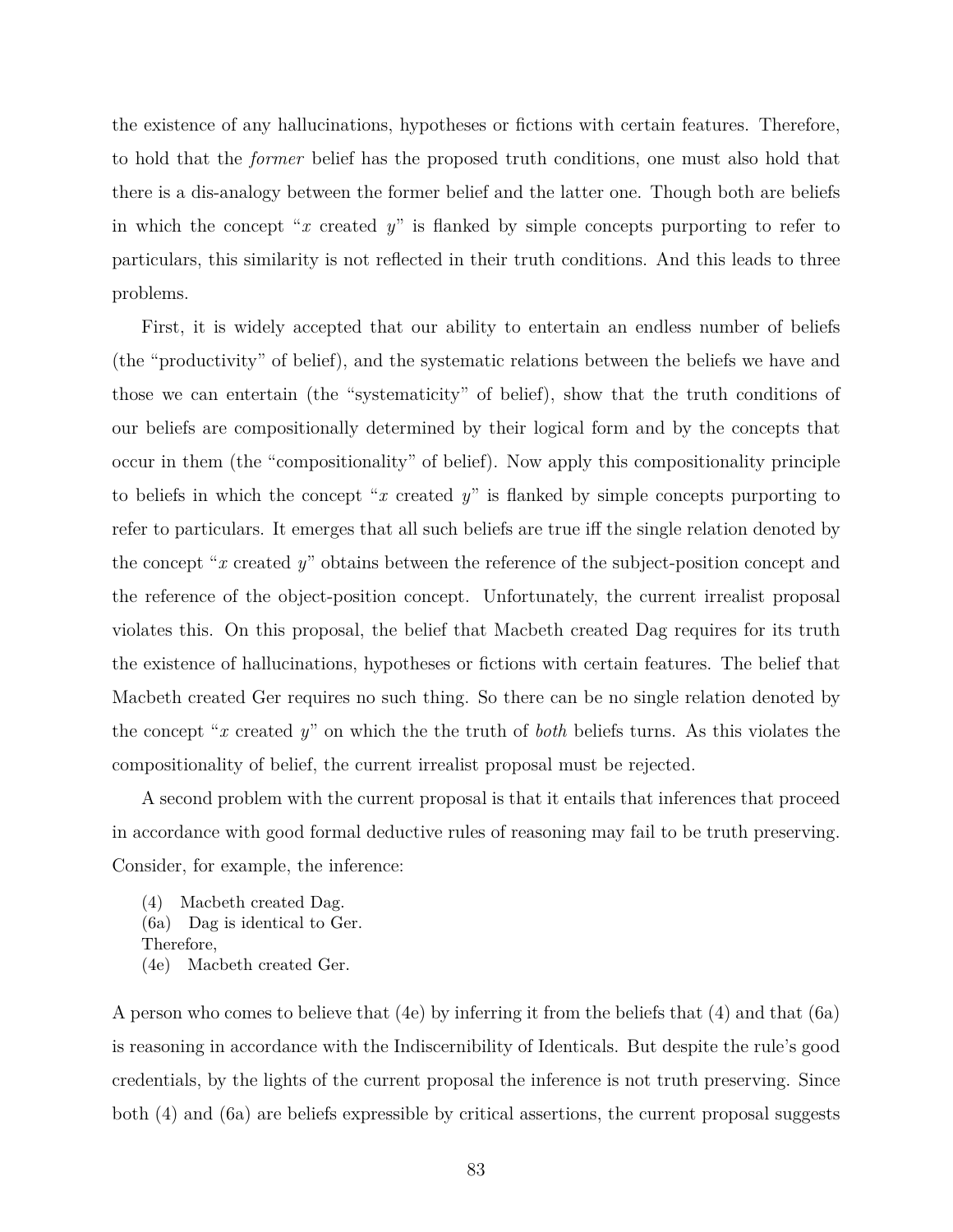that their truth requires merely the existence of hallucinations, hypotheses or fictions with certain features. In particular, it requires only (i) that according to the relevant hallucination, hypothesis or fiction, Macbeth created Dag, and (ii) that according to the relevant hallucination, hypothesis or fiction, Dag is identical to Ger. At the same time, since  $(4e)$ only concerns ordinary real particulars and is *not* expressible by a critical assertion, its truth requires (iii) that Macbeth created Ger. Since (i) and (ii) can be true when (iii) is false, the inference at hand is not truth preserving. Thus, to accept the current proposal is to accept an intolerable rift between the validity and formal goodness of deductive inferences.

The third problem with the current proposal is that it makes it entirely mysterious how the truth conditions of our beliefs are determined. Think again of the beliefs that Macbeth created Dag and that Macbeth created Ger. Since there can be no single relation denoted by the concept "*x* created *y*" on which the the truth of both beliefs turns, the concept must denote distinct relations in the two beliefs. So we must ask what determines which of the two relations the concept denotes in each case. But it appears that it is quite hard to give a plausible answer to this question. In fact, the only initially plausible answer would be that since the folk are willing to be committed to Ger's existence, in believing that Macbeth created Ger they use the concept "*x* created *y*" with its "standard" denotation. But, since they are unwilling to be committed to Dag's existence, in believing that Macbeth created Dag they use the concept "*x* created *y*" with an alternative denotation. This answer, however, would not satisfy the irrealist. As the examples of Ed and Irma from section [4.1.3](#page-84-0) show, folk who believe that Macbeth created Dag might be quite willing to undertake a commitment to Dag's existence. If so, in believing that Macbeth created Dag such folk would use the concept "*x* created *y*" with its "standard" denotation. Such folk would thereby believe something whose truth requires the existence of hallucinated entities, contrary to hermeneutic irrealism.

It seems then that we should not assign beliefs expressible by critical assertions truth conditions along the lines of  $(4a)$ ,  $(4b)$ ,  $(4c)$ ,  $(4d)$  or the appropriate instance of  $(R)$ . Still, can such beliefs not be assigned some other truth conditions, in a way that is not vulnerable to the three objection just given? Recent work by Tim Crane [\(2013\)](#page-148-4) and Mark Sainsbury  $(2010)$  suggests that there is a way to do this.<sup>[6](#page-94-0)</sup> In presenting this view, both thinkers have

<span id="page-94-0"></span><sup>&</sup>lt;sup>6</sup>In previous sections Sainsbury's work was read as recommending a form of paraphrase irrealism. Though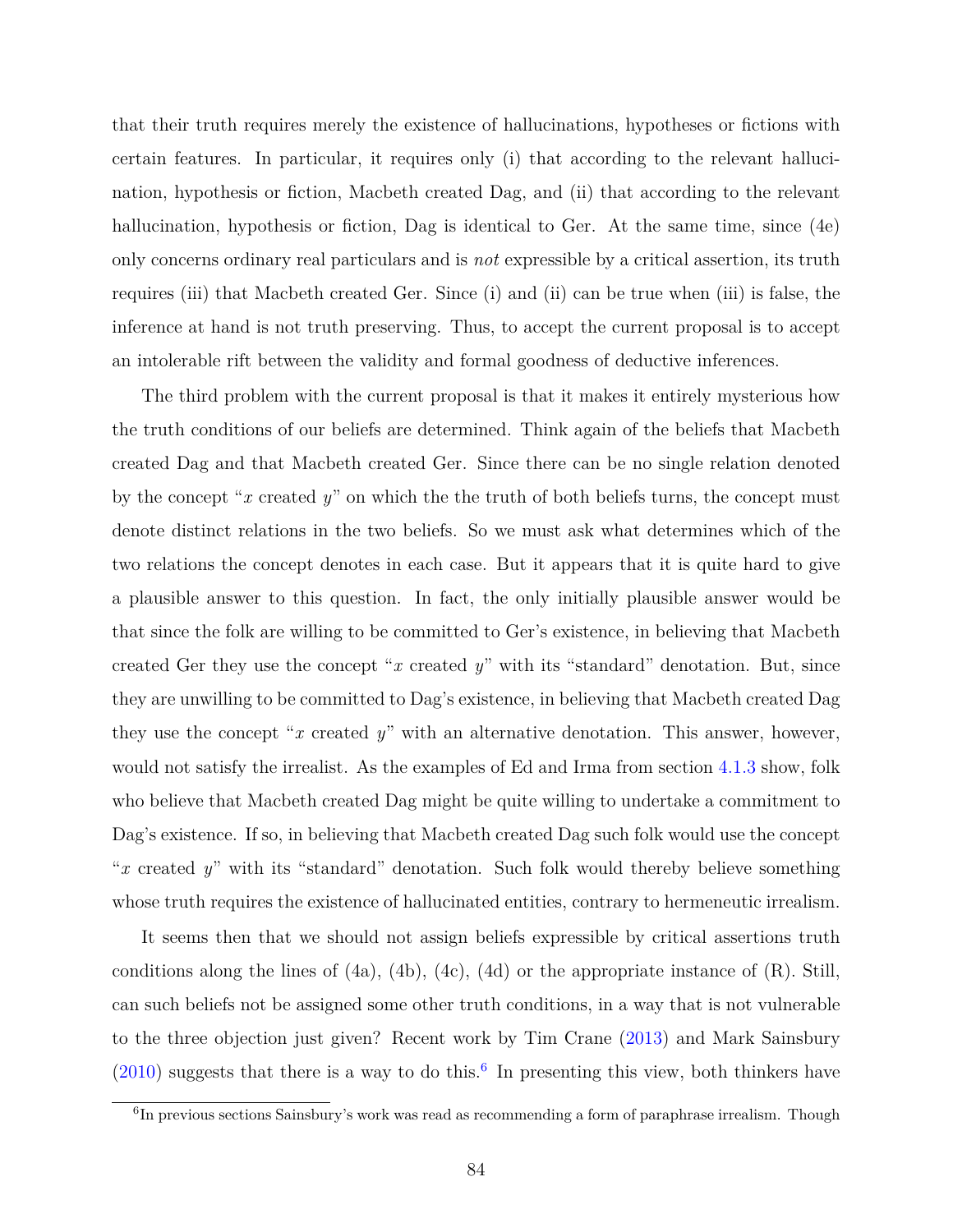focused on assertions of the form

(8) *x* is famous.

Crane [\(2013,](#page-148-4) p. 135), and more explicitly Sainsbury [\(2010,](#page-152-3) p. 136-138), recommend analyzing statements of (8)'s form thus: Folk who assert an instance of (8) often do believe the instance's literal content. Thus, folk who assert "Dag is famous" often believe that Dag is famous. But the fact that the folk believe that Dag is famous does not mean that they are committed to Dag's existence. They are not so committed because the truth conditions of (8) are given by

(8a) For many people there is some propositional attitude *A* and some property *F* such that they *A* that *x* is *F*.

An instance of (8a) can be true when the substitution instance of "*x*" does not denote. Hence, folk who believe that Dag is famous believe something whose truth does not require Dag's existence.

If all critical assertions could be analyzed in the way instances of (8) just were, hermeneutic irrealism would have a version that is not vulnerable to the arguments of sections [4.1.3-](#page-84-0) [4.1.5.](#page-89-0) But though ingenious, the suggested way of saving hermeneutic irrealism is untenable. It is untenable because ontologically "non-committal" truth conditions simply cannot be plausibly assigned to all critical assertions. In fact, they cannot even be plausibly assigned to instances of (8).

There are three reasons why (8a) cannot give the truth conditions of (8). First is the problem of non-specificity: Suppose that there is no particular dagger - whether merely hallucinated or real - that is widely known. But suppose also that Macbeth wants to hallucinate a dagger. His desire is non-specific, i.e., there is no particular dagger that he wants to hallucinate, and any old dagger would do for him. Finally, suppose Macbeth's desire

this seems to be the correct way to read him in general (assuming, as before, that one reads him as recommending hermeneutic irrealism at all), there is another reading of him that might be more suitable in some contexts. In his [\(2010\)](#page-152-3), Sainsbury proposes various treatments of various assertions which appear to concern fictional entities. Some assertions are simply paraphrased, in the spirit of paraphrase irrealism. Others are paraphrased by the addition of an operator, in the spirit of operator irrealism. Others still are treated as true only relative to a presupposition, in the spirit of attitude irrealism. All these suggestions are vulnerable to variants of the arguments of sections [4.1.3-](#page-84-0)[4.1.5.](#page-89-0) However, there is a final class of assertions that Sainsbury can be read as treating in new, fourth, way. It is this forth strategy that is now under consideration.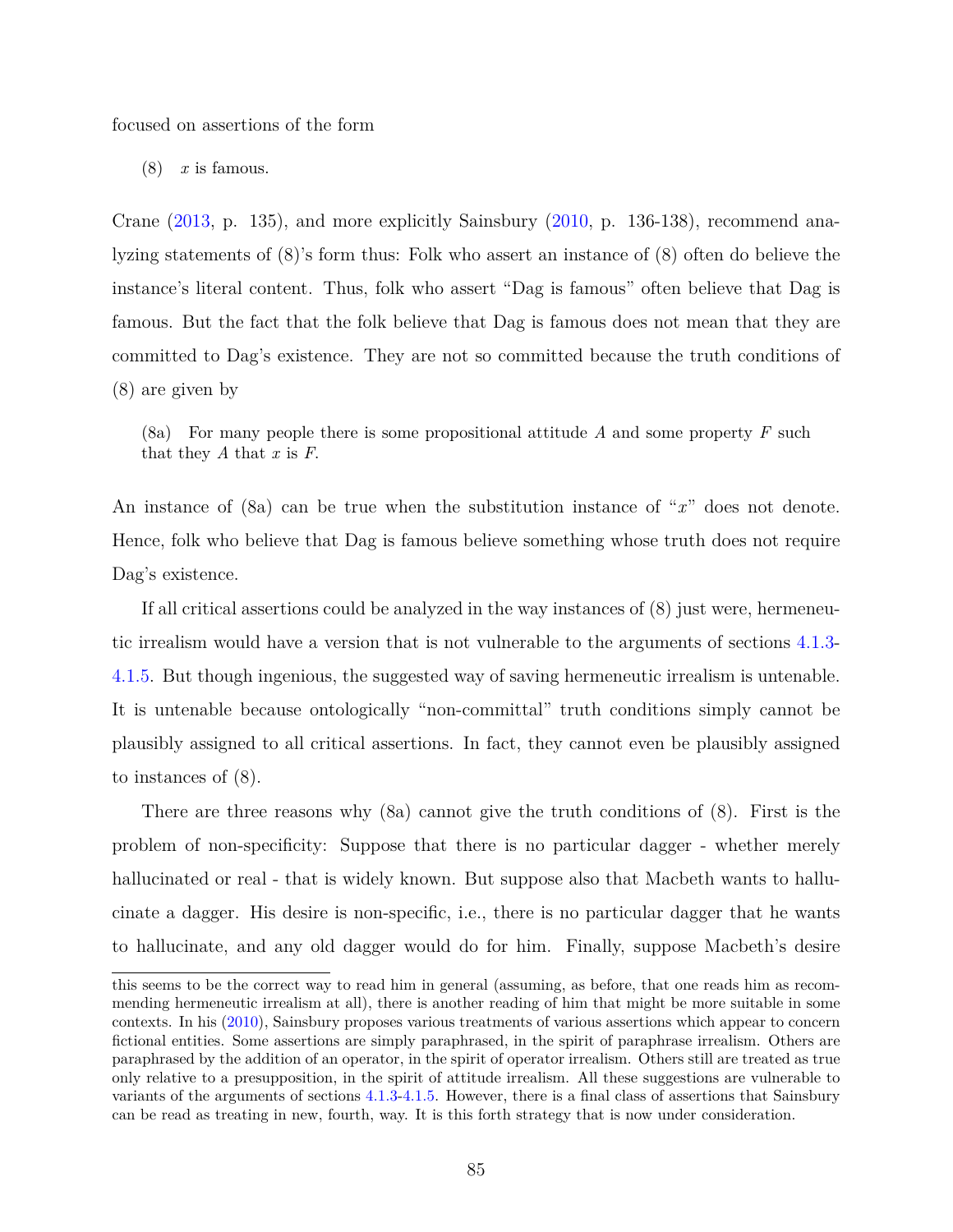is well known, so that many people bear some attitude to the thought, "a dagger is what Macbeth wants to hallucinate". If the truth conditions of (8) were given by (8a), it would follow from the last supposition that "a dagger is famous" is true. But this cannot be right. We are supposing that there is no particular dagger that is widely known; and if "a dagger is famous" is true, there must be a particular dagger that is widely known.

Second is the problem of substitution: Suppose Dag becomes famous after Macbeth goes on all the TV news shows and tells everybody, "I hallucinated a dagger, Dag". Now let's introduce a descriptive name (and equip ourselves with a descriptive singular concept) by stipulating that we will call whatever hallucinated dagger Macbeth in fact hallucinated in 1040 "*D*". Since Macbeth's TV performances made the dagger he hallucinated in 1040 well known, "*D* is famous" is true. But if so, the truth conditions of (8) are not given by (8a). The way the concept "D" was introduced guarantees that there are very few people that bear a propositional attitude to a thought in which "*D*" occurs. Therefore, by the lights of  $(8a)$ , "*D* is famous" is false.

Third and last is the problem of existence: Suppose that though Macbeth never hallucinated any cupcakes, everybody erroneously believes that there is exactly one cupcake that he did hallucinate. In fact, suppose everybody believes that the cupcake Macbeth hallucinated is, in the hallucination, yummy. If the truth conditions of (8) were given by (8a), it would follow from the last supposition that "the cupcake Macbeth hallucinated is famous" is true. But this cannot be right. Since Macbeth never hallucinated any cupcakes, nothing satisfies the description "the cupcake Macbeth hallucinated". And this fact is the source of our strong intuitions that "the cupcake Macbeth hallucinated is famous" is untrue.

These considerations illustrate why hermeneutic irrealism cannot be saved by assigning ontologically "non-committal" truth conditions to beliefs expressible by critical assertions.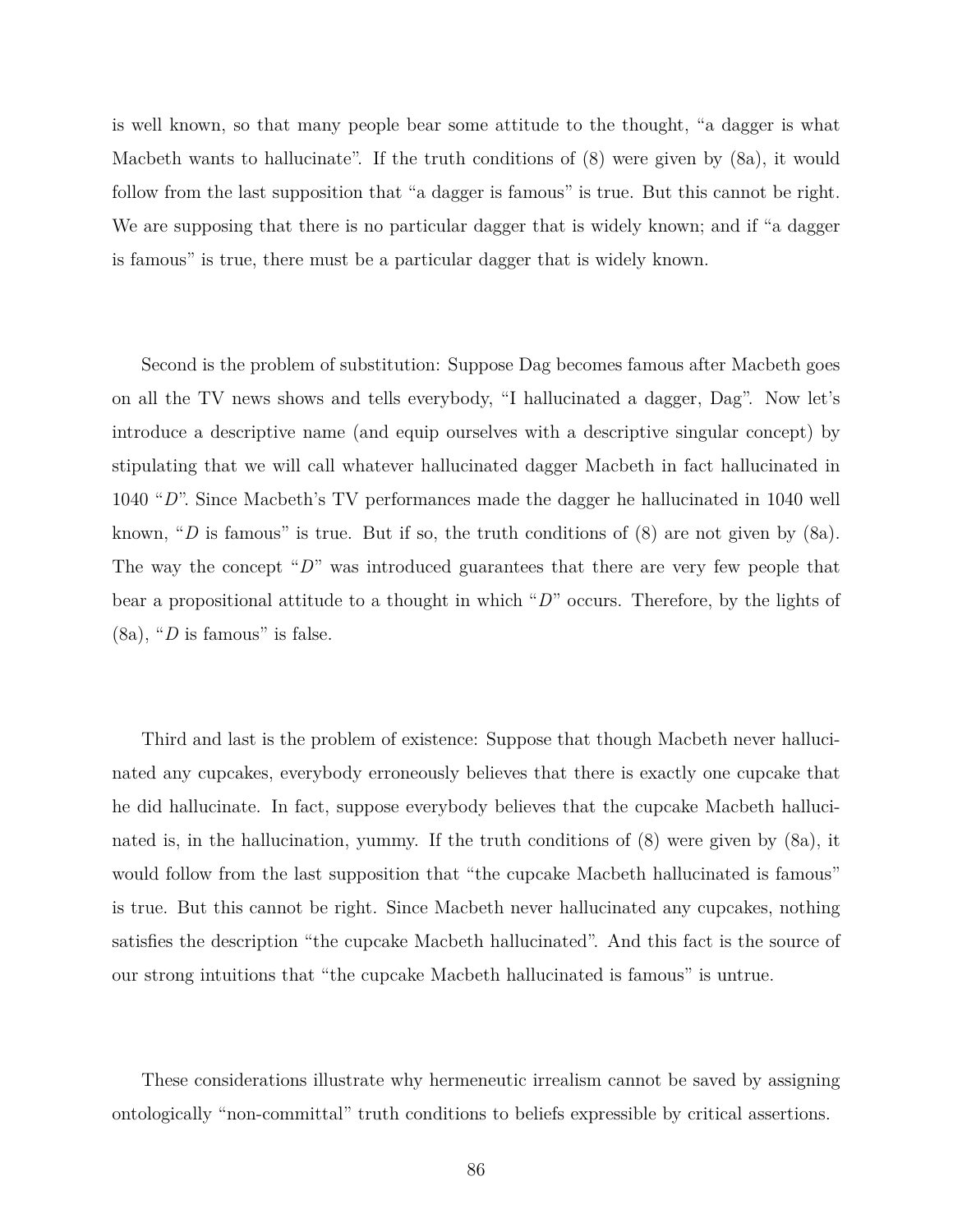# **4.2 A REALIST PROPOSAL**

#### <span id="page-97-1"></span><span id="page-97-0"></span>**4.2.1 Abstract Realism**

The arguments of section [4.1](#page-79-2) show that hermeneutic irrealism is untenable. Critical assertions made by the folk express neither make beliefs nor beliefs with a content other than that of the critical assertions themselves. Instead, they express beliefs whose content is just the one literally asserted. Our intuitions that these assertions are true (simpliciter) likewise indicate that we believe what they say. And since critical assertions entail that hallucinated entities exist, it follows that we are committed to the existence of hallucinated entities, just as the descriptive part of realism suggests.

But if we are committed to the existence of hallucinated entities, we must have some conception of them, some idea of what these entities might be like. I will now argue that this conception is captured by abstract realism - a view inspired and promoted by the works of Kripke [\(2013\)](#page-150-0), Salmon [\(1998\)](#page-152-0), Schiffer [\(1996\)](#page-152-1), Searle [\(1975\)](#page-152-2), Thomasson [\(1999\)](#page-153-1), and Van Inwagen  $(1977).$  $(1977).$ <sup>[7](#page-97-2)</sup>

To articulate our conception of hallucinated entities, abstract realists begin by noting that we can hallucinate particulars of two distinct kinds. First, we can hallucinate real particulars. For example, we can hallucinate things such as Barack Obama, or the Empire State building. Secondly, we can hallucinate particulars that are not real, i.e., that are *merely* hallucinated particulars. For example, Macbeth hallucinated Dag and Morgana. But to say that we can hallucinate both real and merely hallucinated particulars is not yet to articulate how we conceive of either group. To do that we need to revisit a second, orthogonal distinction, which we drew in section [4.1.1.](#page-79-0)

Section [4.1.1](#page-79-0) distinguished between truth (simpliciter) and truth in a hallucination. Thus, for example, our intuitions are that:

- "Macbeth created Dag" is (i) false in Macbeth's hallucination, but (ii) true simpliciter.

<sup>- &</sup>quot;Morgana created Dag" is (i) true in Macbeth's hallucination, but (ii) false simpliciter;

<span id="page-97-2"></span><sup>7</sup>Another well established realist position - concrete realism - was supported by Lewis [\(1978\)](#page-150-2). Though I doubt that the view captures our intuitive conception of hallucinated entities, it is well motivated and deserves serious consideration. Since such consideration will, however, require a significant digression from the main thread, I will leave the view untouched for the remainder of this chapter.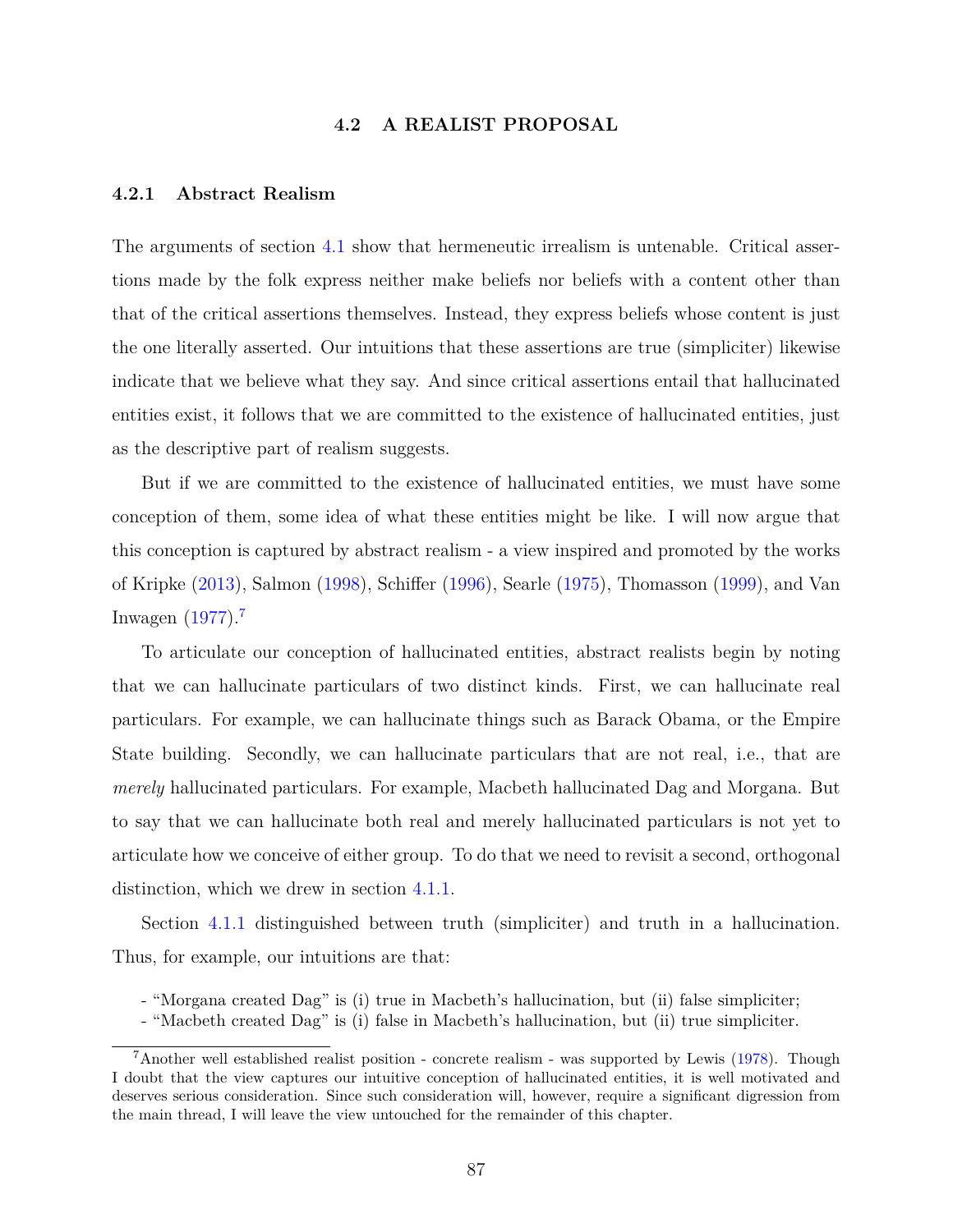Similarly, if I have a hallucination in which Barack Obama is Kenyan, then our intuitions say that:

- "Obama is Kenyan" is (i) true in my hallucination, but (ii) false simpliciter;
- "Obama is American" is (i) false in my hallucination, but (ii) true simpliciter.

The distinction between truth and truth in a hallucination is crucial to exploring our conception of hallucinated particulars. If our intuitions say that the assertion "*A* is *F*" is true (simpliciter), then our conception of *A* is one on which *A* has the property of being *F*. However, if our intuitions say that the assertion "*A* is *F*" is true in a hallucination *h*, then our conception of *A* is one on which *A* has the property of being *F-in-h*. And in general, having the property of being *F* is independent of having the property of being *F-in-h*. Thus, for example, our conception is that Obama has the property of being American, lacks the property of being Kenyan, and has the property of being Kenyan in my hallucination. Similarly, our conception is that Dag has the property of being created by Macbeth, lacks the property of being created by Morgana, and has the property of being created by Morgana in Macbeth's hallucination.

If all this is on the right track, then the core of our intuitive conception of real and merely hallucinated particulars is to be derived from our intuitions about the truth (simpliciter) of assertions about these particulars. Here we can set real hallucinated particulars aside—our core conception of them is clear enough—and focus on merely hallucinated particulars. So consider Dag again. We already noted that, intuitively, Dag was created by Macbeth. Here are some other intuitions we have regarding Dag:

- "Macbeth hallucinates Dag" is (i) false in Macbeth's hallucination (since the hallucination has Macbeth *perceiving* Dag rather than hallucinating it), but (ii) true simpliciter;

- "Macbeth created Dag by hallucinating it" is (i) false in Macbeth's hallucination (since the hallucination has Morgana creating Dag), but (ii) true simpliciter;

- "Dag is metallic, sharp, and in front of Macbeth" is (i) true in Macbeth's hallucination, but (ii) false simpliciter (since if Dag were metallic, sharp, and in front of Macbeth, anyone near Macbeth could prick Macbeth with it).

The mildest rational reconstruction of these intuitions seems to be the following: We conceive of Dag as an *abstract* and *mind-dependent* particular. It is because we conceive of Dag as abstract that we accept that we cannot perceive Dag and that we cannot grab it or prick Macbeth with it. Only concrete particulars are in the business of being perceptible and so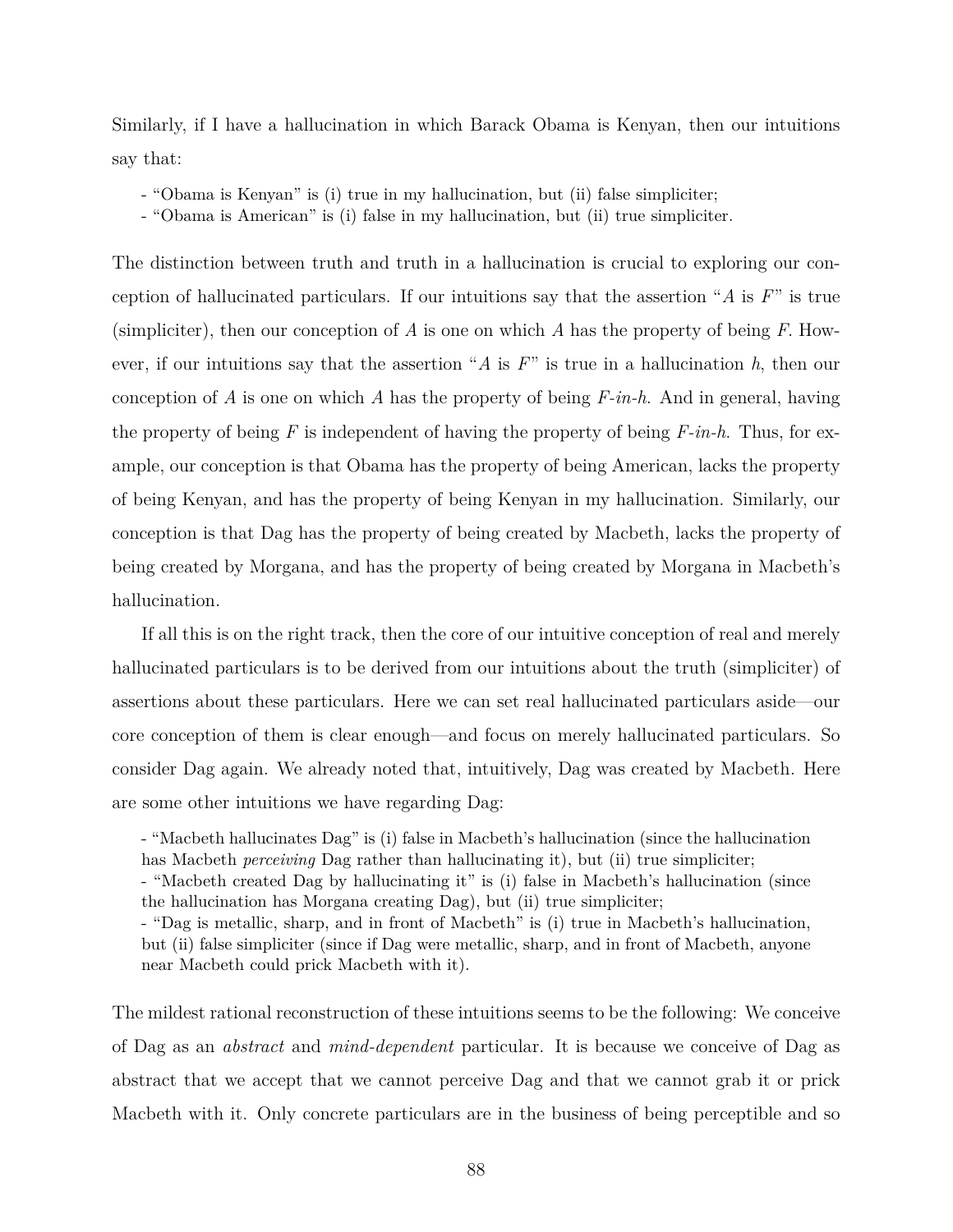usable. And it is because we conceive of Dag as mind-dependent that we hold that Dag's creation could have been effected by Macbeth's hallucinating it.

What is true of Dag is true generally of merely hallucinated particulars. A mild rational reconstruction suggests we intuitively conceive of these particulars as abstract and minddependent particulars, created by those who hallucinate them first, on the occasion of their first hallucinating them. This conception of merely hallucinated particulars is very close to our conception of other abstract and mind-dependent entities, such as stories, passwords, patents, marriages, nations, monetary values and holidays. Our conception is that all these entities exist, but do so as abstract entities, contingently created by the mental activity of a person or a group. Merely hallucinated particulars are no different. Our conception of them is therefore not peculiar or novel. Rather, we take them to exist in the same manner that stories, passwords etc. exist - i.e., contingently, abstractly, and mind-dependently.<sup>[8](#page-99-0)</sup>

Hallucinated particulars, however, do not exhaust the realm of hallucinated entities. We can also hallucinate properties and relations. For example, when he hallucinated Dag, Macbeth also hallucinated a certain dagger-like shape. Furthermore, we can hallucinate states of affairs (which, for brevity, I will hereafter refer to as "events"). <sup>[9](#page-99-1)</sup> For example, when he hallucinated Dag, Macbeth also hallucinated Dag's being a dagger. So it remains to say how we conceive of hallucinated properties and events.

Regarding hallucinated properties and relations, it seems plausible to suppose that we can hallucinate most (if not all) the properties and relations we can perceive. For example,

<span id="page-99-0"></span><sup>8</sup>What is an abstract realist to say of particulars such as afterimages and phosphenes? On the one hand, these particulars do not fit comfortably into the mold of merely hallucinated particulars, since they can be experienced by someone even when her perceptual system is functioning normally, giving no indication of a hallucinatory state. On the other hand, these particulars are like merely hallucinated particulars, in being abstract and mind-dependent things, which exist contingently, in virtue of the fact that a person or persons created them in experiencing them. Given these two considerations, it seems best to simply say that when we experience after images or phosphenes, we are presented with certain existing mind-dependent entities. Whether we are presented with these entities via perceiving or hallucinating them is something we need not decide on. In fact, we might even say that we bear a third kind of experiential relation to them - experiencing\*, say. For more on afterimages, see Ian Phillips' work [\(2012\)](#page-152-4), which persuasively argues on empirical grounds that afterimage experiences are subjectively indistinguishable from perceptions of projected light phenomena.

<span id="page-99-1"></span><sup>9</sup>For present purposes, a state of affairs (an event) consists of the having of a property by a particular, or of several particulars bearing a relation to each other. An events is therefore an occurrence, i.e., that which occurs. Events can be denoted in various ways, very commonly by means of possessive-with-gerund constructions such as "*A*'s being *F*", or "*A*'s *R*-ing of *B*". Since events are occurrences, and not representations of or thoughts about occurrences, they are non-thinkables: One can only think *that A* is *F*. One cannot think *A*'s being *F*.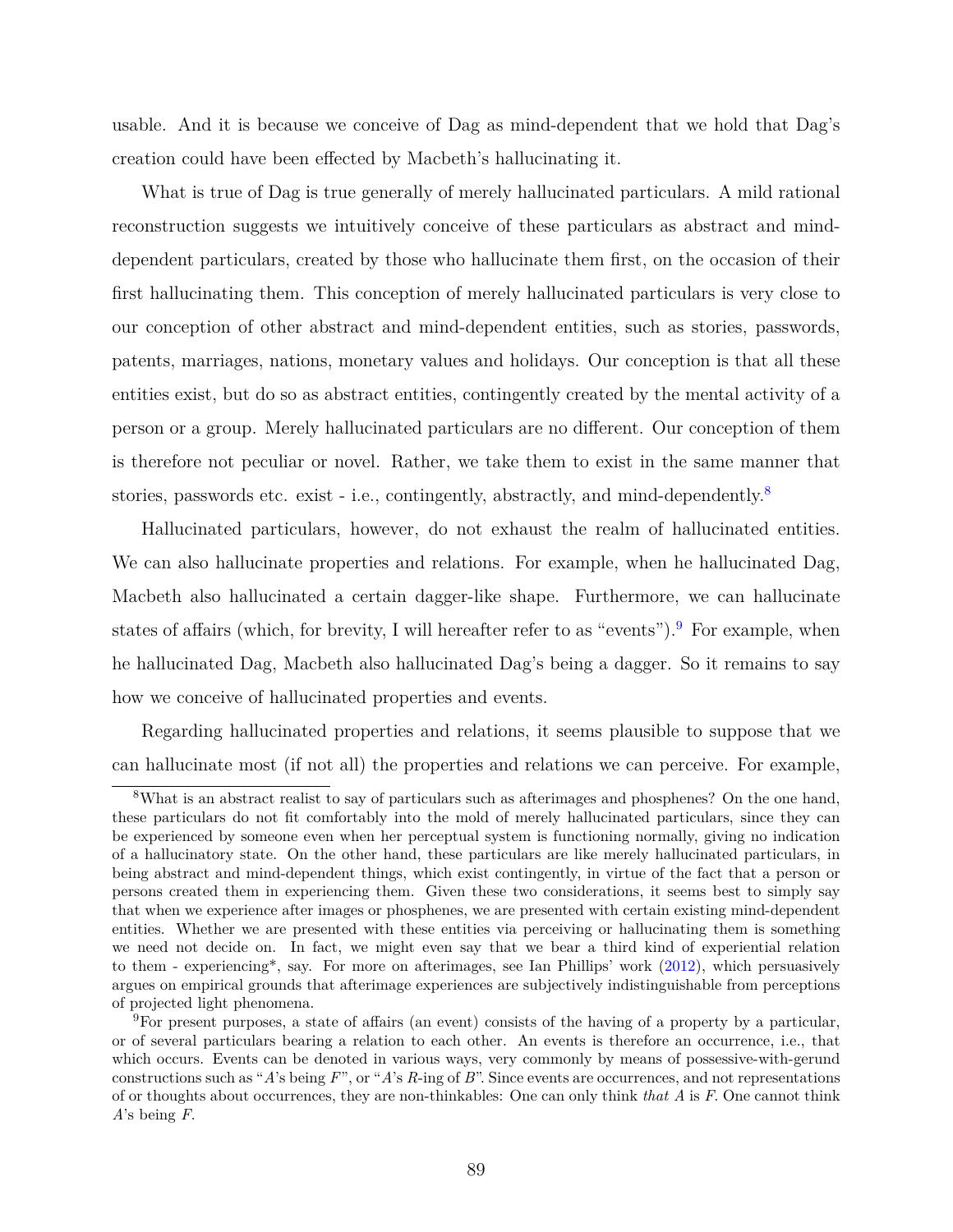we can both perceive and hallucinate (the property identical to) the shape of the Empire State building. The converse may not hold. Hurvich [\(1982\)](#page-149-2), and following him Johnston [\(2004\)](#page-149-0), have maintained that there is a at least one property - supersaturated red - that we cannot perceive but can experience with the help of an afterimage. To quote Johnston [\(2004,](#page-149-0) p. 141-142):

There is a state that a subject can get into by being exposed to bright monochromatic unique green light (500 nanometers in wavelength) in an otherwise dark room for about twenty minutes. If we then turn the stimulus off, illuminate the room, and have the subject look at a small, not-too-bright achromatic surface, he will see a red afterimage. If the subject turns so that the afterimage is then superimposed on a small red background then something wonderful happens. The subject will then be afterimaging a supersaturated red, a red more saturated than any surface red one can see, a red purer than the purest spectral red light, light with a frequency of around 650 nanometers.

If this is true, then there may be properties that we can hallucinate but not perceive. Be that as it may, it seems plausible to suppose that our conception of properties which we hallucinate is no different from our conception of properties in general. So the fact that we can hallucinate properties poses no special difficulties that our conception of properties in general is not subject to.

Hallucinated events require closer scrutiny, since talk of hallucinated events can be quite confusing. Consider, for example, the assertion "Macbeth hallucinates Dag's being sharp". On the one hand, the assertion seems to be true (simpliciter), which suggests that Macbeth hallucinated some event denoted by "Dag's being sharp". On the other hand, we just said that Dag is an abstract particular, and therefore cannot be sharp. So we are left wondering - how can Macbeth hallucinate an event (Dag's being sharp), which in principle cannot occur? To elucidate this matter, and with it our intuitive conception of hallucinated events, we must take a look at two ways we have of speaking about hallucinations - a literal way, and a hallucination-relative way.

Consider two contexts in which Macbeth might assert "Dag is sharp". In the first, Macbeth says "I hallucinated a dagger into existence yesterday. I've named it Dag. Dag is a perfectly ordinary dagger. In particular, Dag is sharp". If Macbeth were to assert this, we might question his sanity. The assertion indicates that Macbeth confuses a merely hallucinated entity with a real one, and literally says of it that it is sharp. Literally saying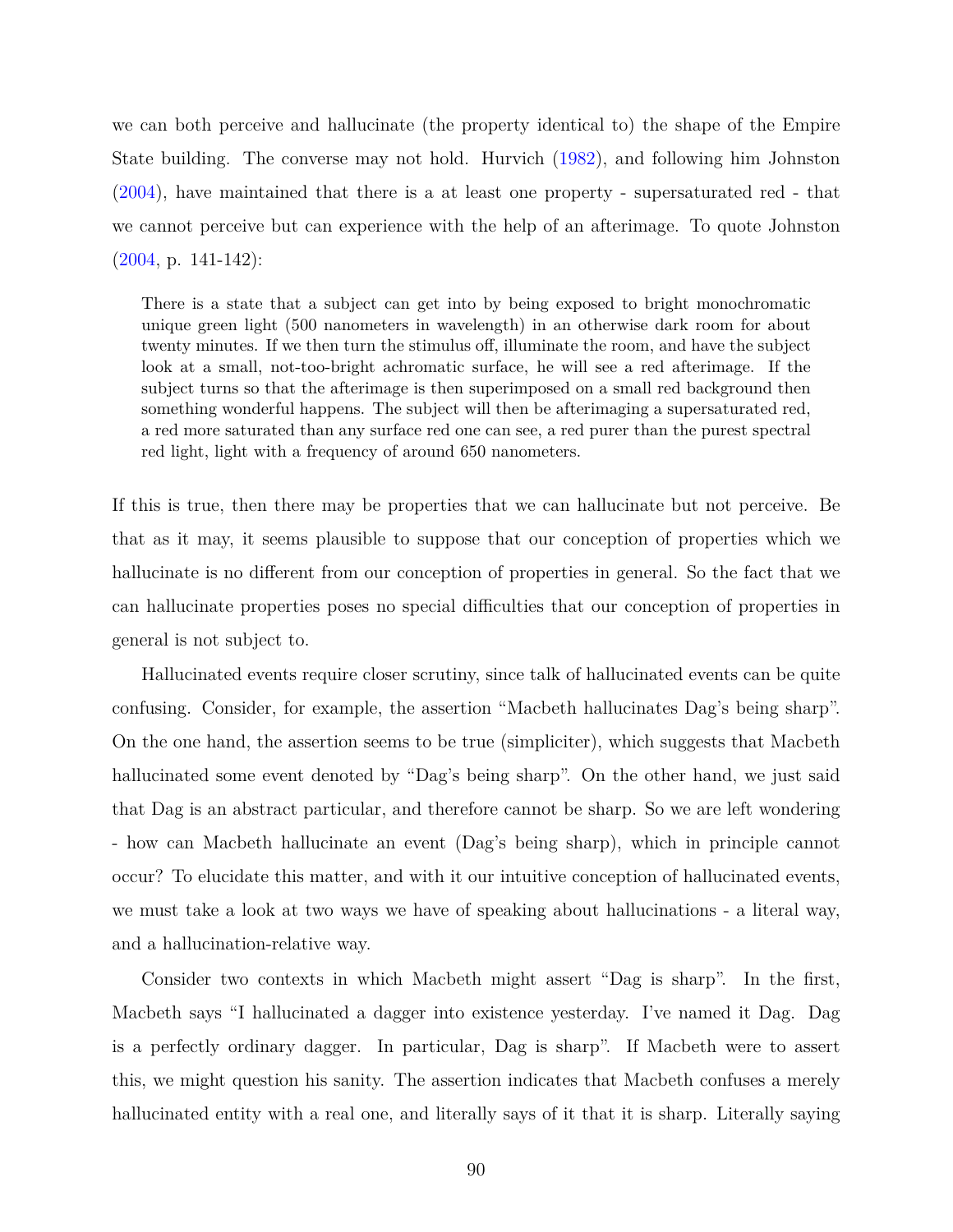that Dag is sharp is surely saying something false (simpliciter). Now consider a second context. In it, Macbeth says "I am hallucinating a dagger, Dag. Let me tell you how things are with Dag in my hallucination. Dag is sharp. ..." In asserting this, Macbeth is not confusing a merely hallucinated entity with a real one. His saying "Dag is sharp" is supposed to be understood as a specification of how the hallucination portrays Dag, not as a specification of how Dag really is. In other words, his assertion "Dag is sharp" is to be understood not literally, but in a hallucination relative way, as if it were implicitly prefixed with an "in my hallucination" operator. So in this second context, what Macbeth said in uttering "Dag is sharp" has the same truth conditions as a literal assertion of "in Macbeth's hallucination, Dag is sharp". Since the second assertion is true (simpliciter), so is what Macbeth said in the second context.

These considerations reveal that when engaged in discourse about hallucinations, we can use predicates not in a literal, but in an extended and hallucination relative way. Using a predicate in this hallucination relative way is using it to denote the in-the-relevanthallucination counterpart of the property it literally denotes. In other words, uttering "*A* is *F*" in the course of hallucination discourse can express two kinds of predication. It can express a literal (henceforth: L) predication, which attributes being *F* to *A*. Alternatively, it can express a hallucination relative (henceforth: HR) predication, which attributes being *F*-in-the-contextually-relevant-hallucination to *A*. [10](#page-101-0) For example, an utterance of "Dag is sharp" can be taken to express either the thought "Dag is sharp*L*" or the thought "Dag is sharp<sub>HR</sub>". The first is intuitively false (simpliciter), since it is intuitive that Dag is abstract and hence not sharp. The second is intuitively true (simpliciter), since it is intuitive that Dag has the property of being sharp in the relevant hallucination of Macbeth's.<sup>[11](#page-101-1)</sup>

<span id="page-101-0"></span> $10A$  similar view has been suggested by Kripke  $(2013)$  and Salmon  $(1998)$ . They suggest that when engaged in discourse about fictions, we often utter "*A* is *F*" to say that *A* is, in the relevant fiction, *F*.

<span id="page-101-1"></span><sup>&</sup>lt;sup>11</sup>Brock [\(2002,](#page-147-0) p. 12-13) and Kroon [\(1994,](#page-150-3) p. 213) have remarked that certain "mixed" assertions might pose a problem for views such as the one now being presented. The problem they raise can be illustrated by the utterance, "Dag is sharper than any real dagger". If all real daggers are dull, and the utterance is made in the appropriate context, it would be natural to take the utterance to express a truth. But it is hard to see how it can express a truth. If it expresses the thought "Dag is sharper<sub>L</sub> than any real dagger", then it expresses an intuitively false thought. An abstract particular cannot be sharper than real daggers. If it expresses the thought "Dag is sharper<sub>HR</sub> than any real dagger", then it also expresses an intuitively false thought. By the semantics for HR predications, the last thought is true iff Macbeth hallucinates Dag as sharper than any real dagger. To hallucinate Dag in that way, Macbeth has to hallucinate not only Dag, but also all real daggers. And the trouble is that Macbeth hallucinates no real daggers. This difficulty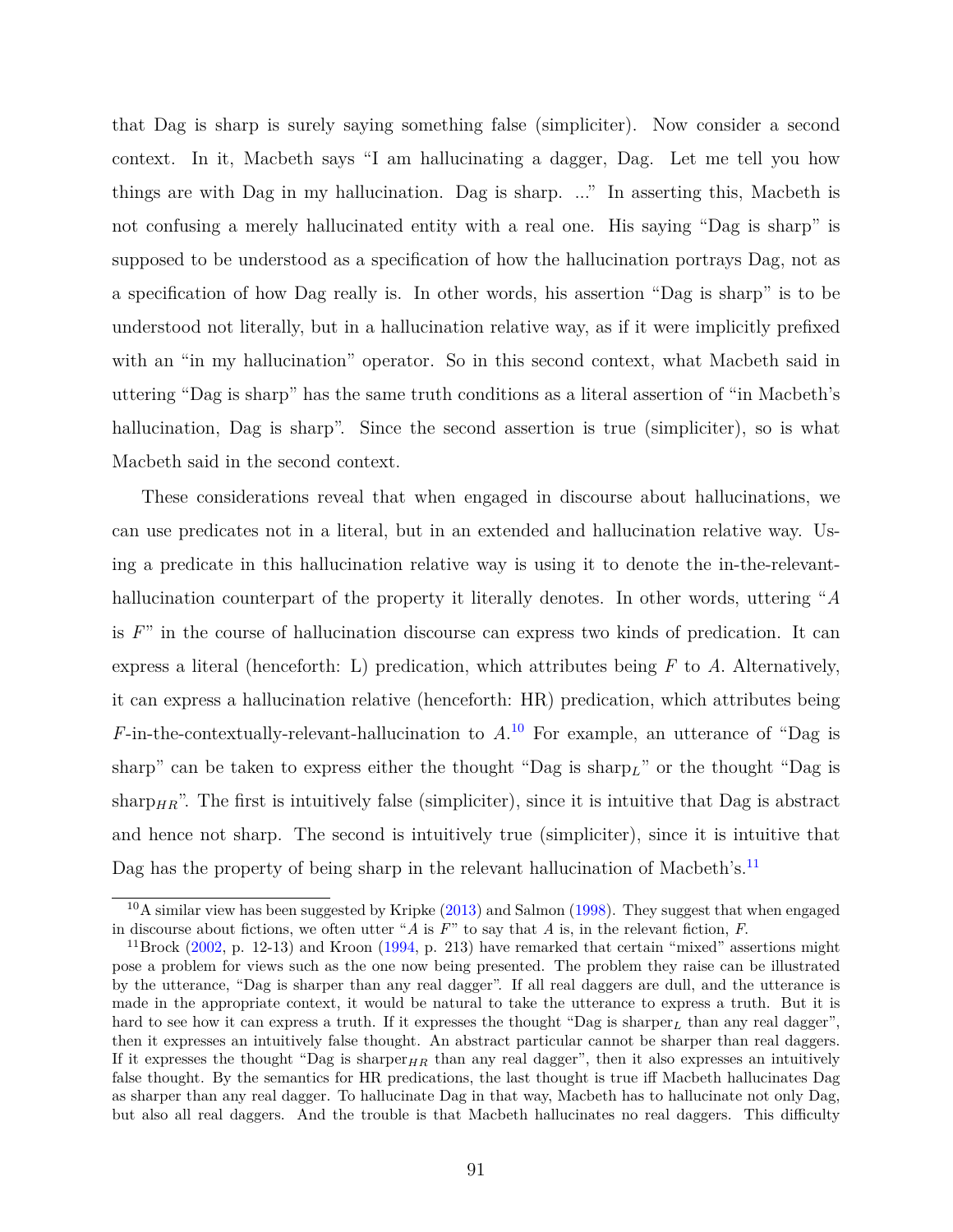It will not have escaped the reader that L- and HR-predications bear systematic relations to truth (simpliciter) and to in-the-hallucination-truth: The thought "*A* is  $F_{HR}$ " is true (simpliciter) iff the thought "*A* is  $F_L$ " is true in the relevant hallucination. Similarly, "*A* is  $F_{HR}$ " is true (simpliciter) iff "*A* is *F*-in-the-relevant-hallucination<sub>L</sub>" is true (simpliciter). This fact makes HR-predications particularly useful, as we can use them together with Lpredications to articulate thoughts that are intuitively true (simpliciter) in a non cumbersome way. For example, upon hallucinating Dag, Macbeth may utter, "a hallucinated dagger is before me". This utterance intuitively expresses a truth. But it can only do so if it expresses the thought "a hallucinated<sub>L</sub> dagger<sub>HR</sub> is before<sub>HR</sub> me", which is true (simpliciter) iff some hallucinated particular is (i) a dagger in the relevant hallucination, and (ii) before Macbeth in the relevant hallucination.

Let us now return to the topic of hallucinated event reports. Putting together all we have just noted, locutions of the form "*X* hallucinates *A*'s being *F*" can be easily explained. Consider the utterance "Macbeth hallucinates Dag's being sharp", which can be understood as true (simpliciter). When so understood, "Dag's being sharp" is taken to denote an event namely, the event of Dag's being sharp *in Macbeth's hallucination*. There is no tension between Dag's abstractness and the occurrence of *this* event. We can, after all, hallucinate abstract items in all sorts of ways. At the same time, this event can serve as the denotation of "Dag's being sharp" if the utterance of "Dag's being sharp" involves an HR predication. Such a predication is plausibly involved because "Dag's being sharp" is preceded with the utterance of "Macbeth hallucinates...", which makes Macbeth's hallucination contextually relevant. In this setting, "Dag's being sharp" is naturally taken to express the concept "Dag's being sharp<sub>HR</sub>", which denotes Dag's being sharp in Macbeth's hallucination. All

can be resolved by treating "mixed" assertions in a manner analogous to the one we used for the assertion "Dag is sharp". We note two points. First, facts concerning what is *fictionally* the case can supervene on a combination of facts concerning our hallucinations and facts concerning other things. For example, the fact that Dag is, in the relevant fiction, sharper than any real dagger can supervene on the fact that Macbeth hallucinated Dag as sharp and on the fact that all real daggers are dull. Second, we can sometimes report on facts concerning the contextually relevant fiction by using predicates in an extended and fiction relative ("FR") way. To do so is to utter "*A* is  $F$ " to express the thought "*A* is  $F_{FR}$ ", which is true iff *A* has the property of being *F*-in-the-contextually-relevant-fiction. For example, we can sometimes utter "Dag is sharper than any real dagger" to express a thought which is true iff Dag is, in the relevant fiction, sharper than any real dagger. By putting these two points together we can see how it could be natural to take "Dag is sharper than any real dagger" to express a truth.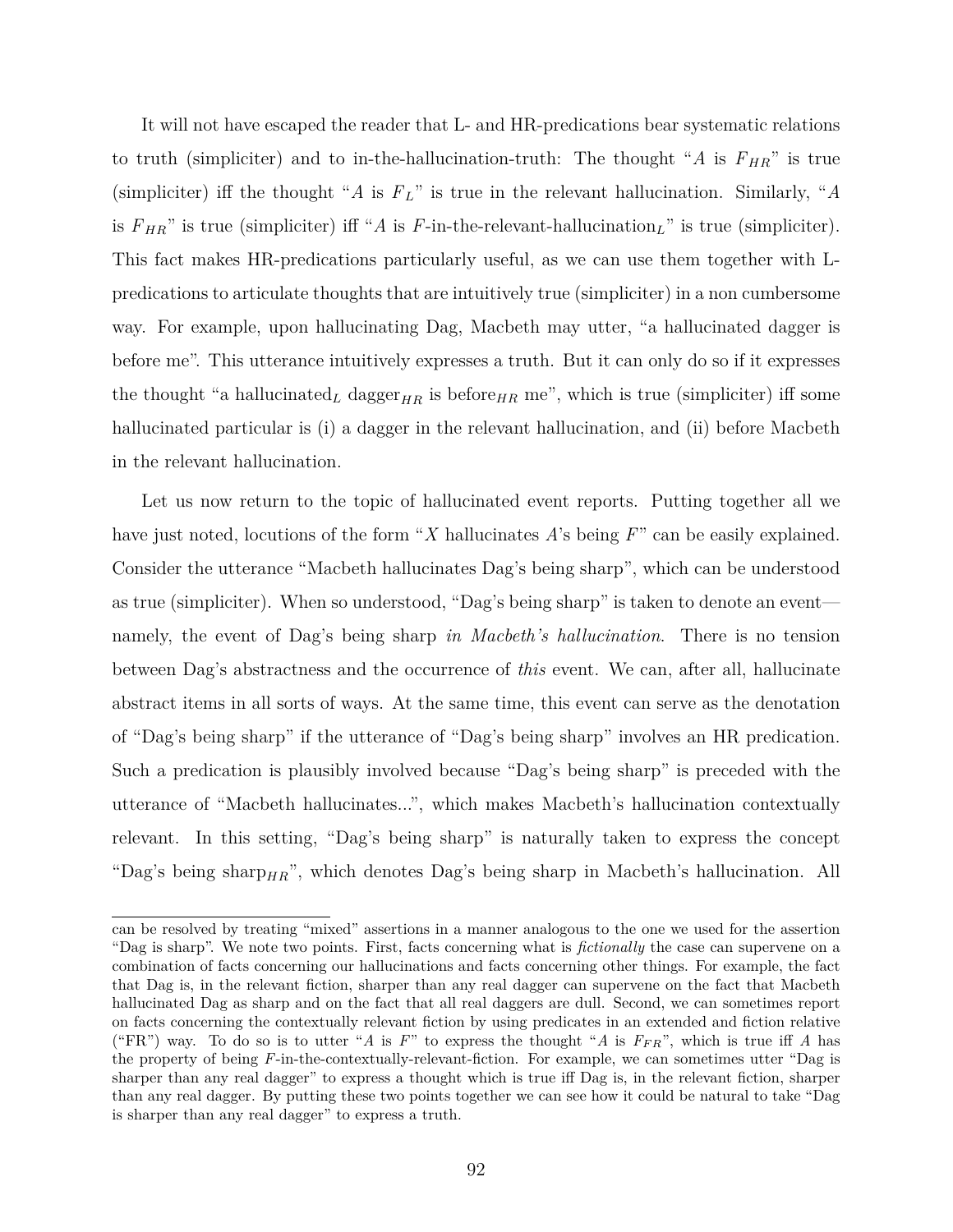this notwithstanding, it is also possible (though somewhat difficult) to understand "Macbeth hallucinates Dag's being sharp" as untrue. Such an understanding involves taking "Dag's being sharp" to express the concept "Dag's being sharp*L*", which is intuitively denotationless.

Analogous points apply to talk concerning hallucinated events which involve real particulars. Suppose I utter "I hallucinate Prince Charles' and Lady Diana's kissing of each other". This utterance can be true in two ways. First, it can express the thought "I hallucinate Prince Charles' and Lady Diana's kissing<sub>HR</sub> of each other". This thought is true iff I hallucinate Charles and Diana as kissing each other. I could have such a hallucination even if Charles and Diana had never met. Second, the utterance can express the thought "I hallucinate Prince Charles' and Lady Diana's kissing*<sup>L</sup>* of each other". This thought is true iff I hallucinate one of the many events in which Charles and Diana really kissed each other. In hallucinating such an event I would be hallucinating an event whose occurrence is independent of anyone's hallucinating it.

As a final example, suppose I utter (upon hallucinating Obama as Kenyan) "I am hallucinating Obama's being Kenyan". Despite the fact that Obama is American, it is possible to take me to be saying something true (simpliciter). So doing requires taking my utterance to express the thought "I am hallucinating Obama's being Kenyan $_{HR}$ ", which is true iff I am hallucinating the event of Obama's being, in my hallucination, Kenyan. My utterance can also be taken (with some difficulty) to express an untruth. So taking it requires interpreting "Obama's being Kenyan" as "Obama's being Kenyan*L*", which (since Obama is not Kenyan) is denotationless.

We are now ready to spell out our intuitive conception of hallucinated events. Like hallucinated particulars, hallucinated events are of two kinds. We can hallucinate hallucinationindependent events - as when I hallucinate Prince Charles' and Lady Diana's kissing*<sup>L</sup>* of each other. Alternatively, we can hallucinate hallucination-dependent events - as when Macbeth hallucinates Dag's being sharp<sub>HR</sub> or when I hallucinate Obama's being Kenyan<sub>HR</sub>. The metaphysics of hallucination-independent events raises no special difficulties. The metaphysics of hallucination-dependent events can be elucidated thus: Suppose *X* hallucinates *A*'s being  $F_{HR}$ . In hallucinating this, *X* does not, of course, make it the case that *A* has property *F*. Rather, in hallucinating *A*'s being  $F_{HR}$ , *X* brings to existence (or, to occur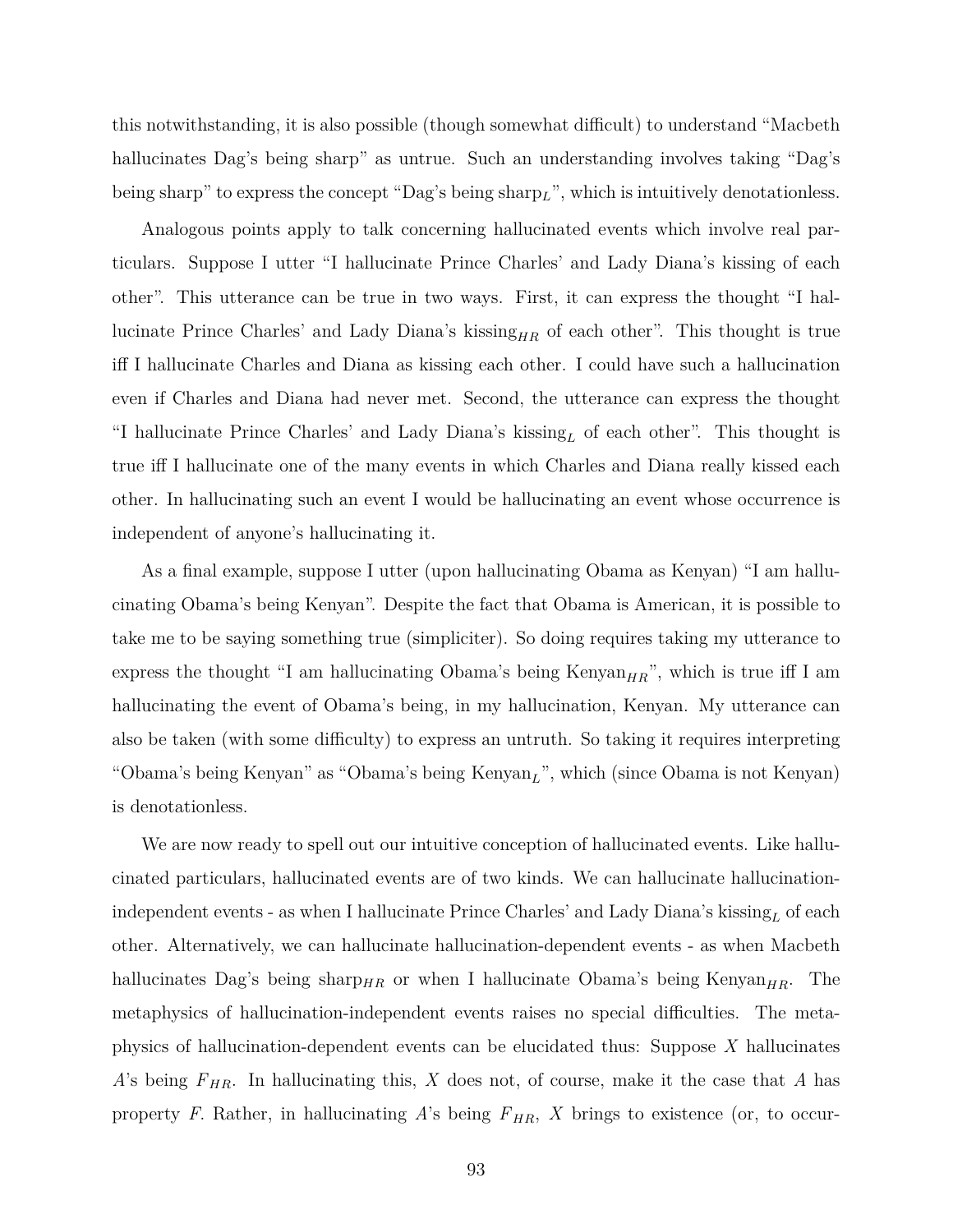rence) a contingent and mind-dependent event - namely, *A*'s being *F-*in-*X*'s-hallucination. This event is mind-dependent since its existence (or, occurrence) requires *X*'s being in the mental state of hallucinating  $A$ 's being  $F_{HR}$ . The event is contingent since  $X$  could have failed to be in that mental state.

### <span id="page-104-0"></span>**4.2.2 The Nonexistence Objection**

Section [4.2.1](#page-97-0) just presented a mild rational reconstruction of the way we (the folk) think and speak of hallucinated entities. Call this intuitive conception of ours "abstract realism".

An immediate difficulty for this realist reconstruction is the nonexistence objection. The objection is quite straightforward: Assertions like "Dag does not exist" are intuitively true. And since they are intuitively true, it is not part of our intuitive outlook that there are such things as hallucinated entities. So the descriptive half of the realist position—the view that we believe hallucinated entities exist—is false.

The nonexistence objection can be used to motivate views on which both "Dag does not exist" and "Dag is a merely hallucinated entity" are straightforwardly true. Here I have in mind intentional inexistence (or "IE") views, such as those put forward by Alexius Meinong [\(1960\)](#page-151-0), Terence Parsons [\(1980\)](#page-151-1), Graham Priest [\(2005\)](#page-152-5) and A. D. Smith [\(2002\)](#page-153-0). Though different in many ways, all these views suggest the following: (i) Some particulars do not exist; or equivalently, some particulars are not. (ii) Nevertheless, we can successfully represent, refer to, and quantify over, the non-existing. (iii) When we hallucinate a particular that is not real, that merely hallucinated particular does not exist.

IE views straddle the realist-irrealist chasm. On the one hand, like realist views, IE views assign referents to terms like "Dag". IE views therefore have the characteristically realist advantage of also assigning straightforward, disquotational, truth conditions to at least some assertions that concern merely hallucinated particulars. And since assertions with disquotational truth conditions are immune to the problems raised in sections [4.1.3-](#page-84-0)[4.1.5,](#page-89-0) IE views are less vulnerable to refutation than hermeneutic irrealist views. On the other hand, like irrealist views, IE views are not committed to the existence of merely hallucinated entities. IE views therefore have the characteristically irrealist advantage of a sparse ontology. Finally,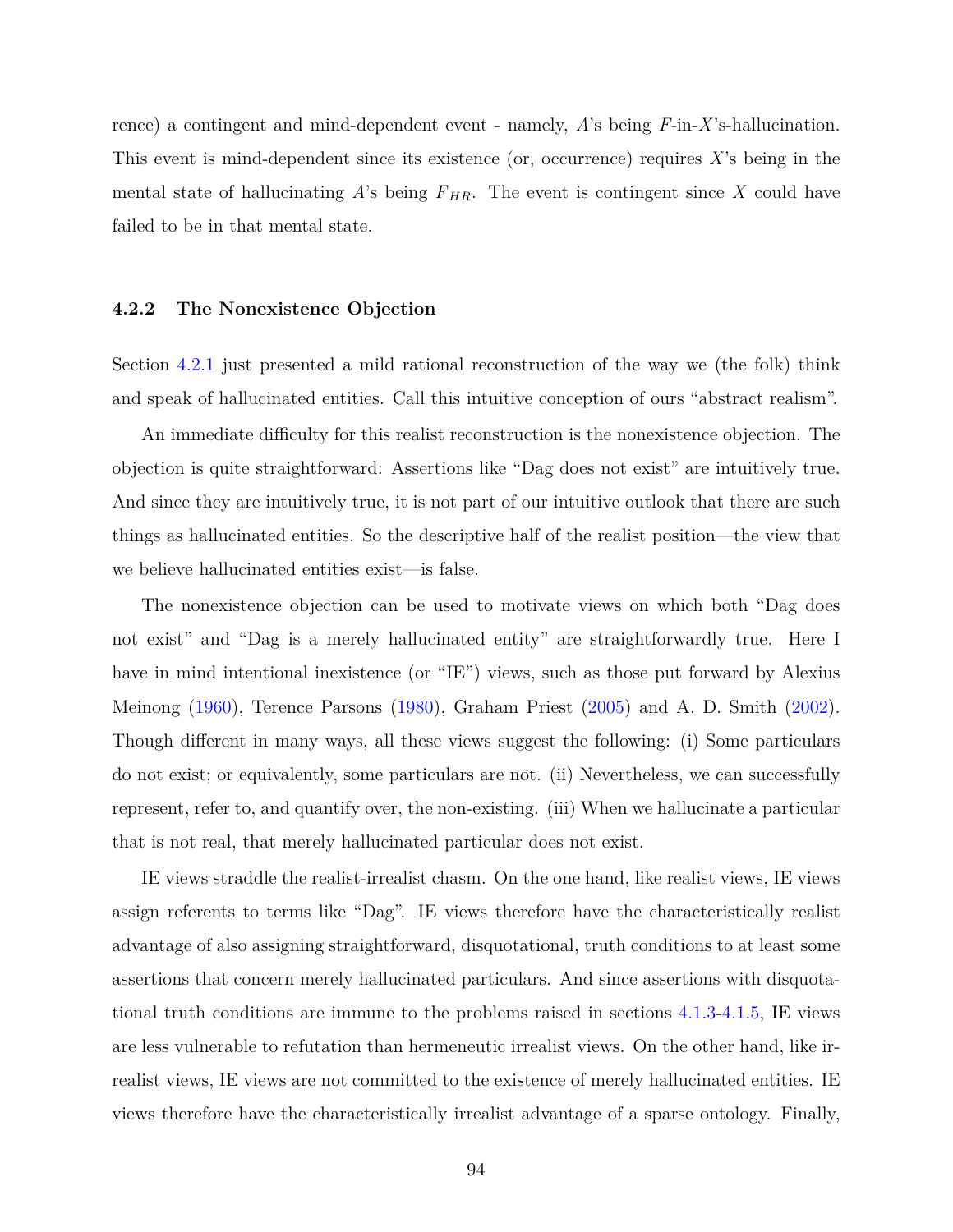*unlike* both realist and irrealist views, IE views can assign straightforward, disquotational, truth conditions to nonexistence claims. Realists struggle with "Dag does not exist" since they hold that Dag does exist. Irrealists struggle with "Dag does not exist" since they hold that "Dag" does not refer, which complicates accounting for the statement's truth. IE views are free from both problems, since they say both that "Dag" refers, and that Dag has the property of not existing.

I will now argue that the nonexistence problem should neither drive us away from realism, nor drive us towards IE views. I will argue these points in reverse order.

Regarding IE views, I will only (mis)quote Russell to say that they have all the advantages of theft over honest toil. Consider the properties of being created by Macbeth, or being distinct from this dagger (pointing to a real dagger). If something has one of these properties, if it is one of these ways, then it is. In other words, whatever has one of these properties must also exist. To deny this is to hold a flatly unintelligible position. Now, intuitively, Dag has both these properties. Intuitively, Dag was created by Macbeth, and it is distinct from all real daggers. So intuitively, Dag exists. As a consequence, IE views must be rejected at least insofar as they purport to capture our intuitive outlook.[12](#page-105-0)

I now turn to the nonexistence problem itself, and to its force against realism. Here it must be granted that we do often take utterances like "Dag does not exist" to express true thoughts. But it is also true that there are contexts in which we take utterances like "Dag does not exist" to express false thoughts. Suppose two psychologists are discussing Macbeth's history of hallucinations. One of them says, "Dag does not exist". It is perfectly natural for the other to object: "That's false. The hallucinated dagger, Dag, came into existence in 1040, when Macbeth was working through his murderous impulses." Or, the other could object by saying: "There certainly is a such a hallucinated entity as Dag! Macbeth started hallucinating it shortly before his ascension to the Scottish throne."

These considerations reveal that those who make the nonexistence objection to realism are only considering half of the relevant linguistic data. Once we consider things in full, we find that the target utterances are accepted as true in some contexts, but rejected as false in others. This finding, however, should not be taken to imply that our intuitions regarding

<span id="page-105-0"></span> $12$ For other criticisms of IE views, see Sainsbury [\(2010,](#page-152-3) chapter 3) and Fine [\(1984\)](#page-148-5).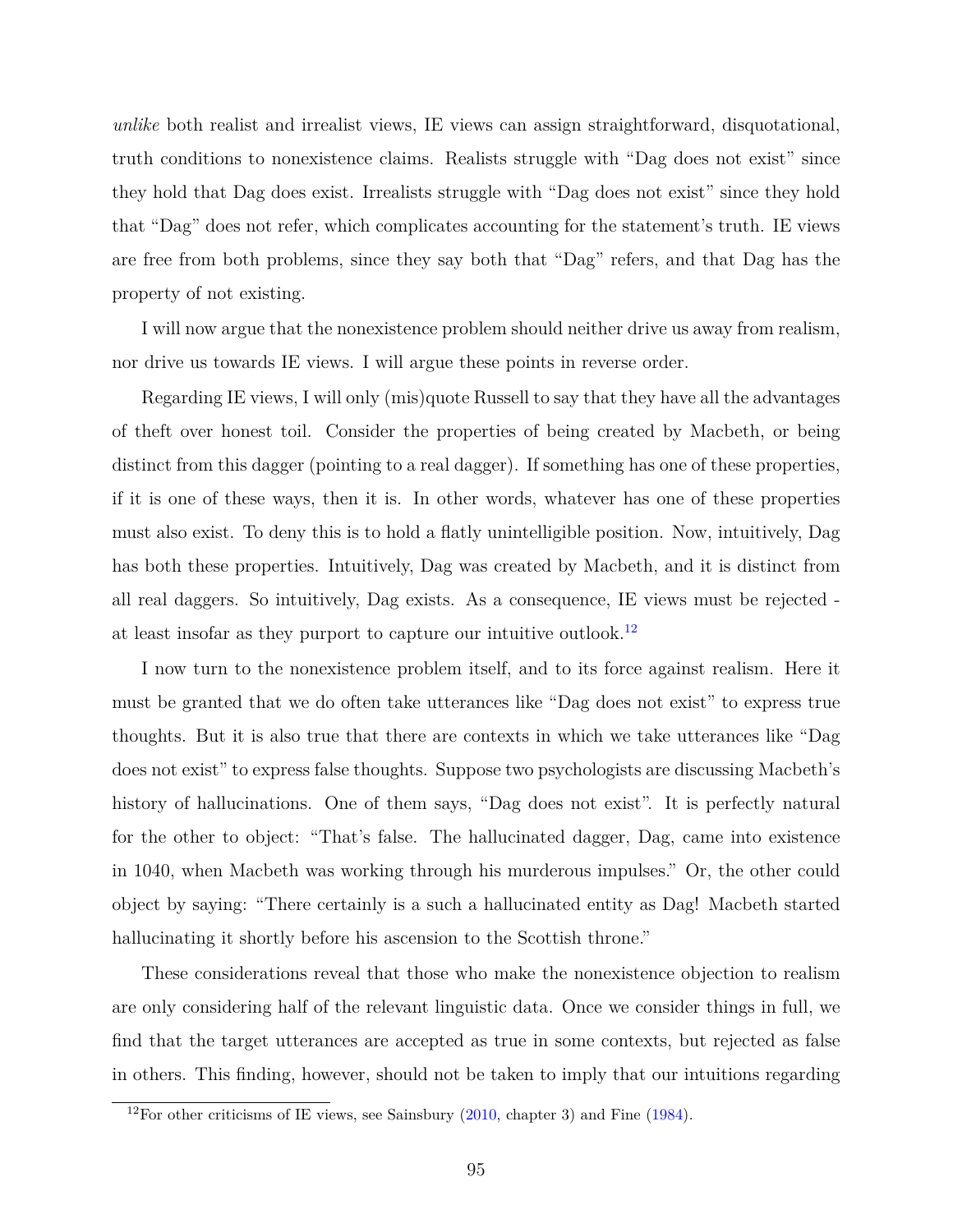the existence of merely hallucinated entities are inconsistent. A far more plausible lesson to draw is that in different contexts we use the same utterances to express distinct thoughts. In other words, the target utterances are ambiguous, or polysemous.

There are a number of realist-friendly accounts of how the target utterances are ambiguous [see, e.g., [Kripke](#page-150-0) [\(2013\)](#page-150-0), [Salmon](#page-152-0) [\(1998\)](#page-152-0), [Thomasson](#page-153-3) [\(2010\)](#page-153-3)]. But since a full discussion of the topic is beyond the scope of this chapter, I will make do with sketching out my favorite account. It is a descendant of the account recommended by Thomasson in her  $(1999)$ <sup>[13](#page-106-0)</sup> On this account, in any context *c*, the verb "to exist" can be used to denote either the property of being, or whatever property is denoted in *c* by the verb "to be real"*.* [14](#page-106-1) Thus, "Dag exists" sometimes means that Dag, in the widest sense, is (equivalently, that Dag exists<sub>1</sub>); and sometimes it means what "Dag is real" (equivalently, "Dag exists<sub>2</sub>") would mean in the context of utterance. Now according to realists, since Dag does  $\text{exist}_1$ , "Dag  $\text{exists}_1$ " is true in any context. But since in most contexts Dag does not count as real, "Dag exists $_2$ " is false in most contexts.[15](#page-106-2)

A virtue of this account is that it explains why (i) "Dag does not exist, and is merely a mind-dependent object" can sound true (simpliciter), whereas (ii) "Dag does not exist, and is in my hand" cannot. To see why this should be surprising, consider that being a minddependent object, just as much as being in my hand, intuitively implies  $\text{existing}_1$ . So suppose

<span id="page-106-0"></span><sup>13</sup>Thomasson later abandoned her [\(1999\)](#page-153-1) account, but her reasons are irrelevant to the current project. For more on this, see her [\(2010\)](#page-153-3).

<span id="page-106-1"></span> $14$ I am supposing that "to be real" is itself context sensitive. In some contexts, numbers count as real but fictional characters do not; in other contexts, the reverse is the case.

<span id="page-106-2"></span><sup>&</sup>lt;sup>15</sup>[Everett](#page-148-3) [\(2013,](#page-148-3) p. 150) has raised the following objection: The utterance "Bush exists but Raskolnikov doesn't" means the same as "Bush exists but Raskolnikov doesn't exist". Therefore, "exists" can mean the same when predicationally applied to both "Bush" and "Raskolnikov". Therefore, "exists" is not ambiguous. The objection, however, fails for two reasons. First, that "exists" can have the same meaning when predicationally applied to both "Bush" and "Raskolnikov" does not entail that "exists" is not ambiguous. It is perfectly possible for "exists" to be ambiguous, as long as it can take one (or both) of its meanings when predicationally applied to both "Bush" and "Raskolnikov". And, in fact, this seems to be the case. An utterance of "Bush exists but Raskolnikov doesn't exist" will typically be made in a context in which one has distinguished between real and merely fictional entities. So it is natural to interpret the utterance as meaning the same as "Bush exists<sub>2</sub> but Raskolnikov doesn't exist<sub>2</sub>", or equivalently, "Bush is real but Raskolnikov isn't real". Second, since the two suggested meanings of "exists" are easily conflated, we should be reluctant to trust our intuition that "Bush exists but Raskolnikov doesn't" must mean the same as "Bush exists<sub>2</sub> but Raskolnikov doesn't exists<sub>2</sub>". I see no reason why there should not be *some* contexts in which the second utterance would mean something that the first cannot, namely, that Bush exists<sub>1</sub> but Raskolnikov doesn't exist<sub>2</sub>. Finally, Everett's objection is particularly puzzling, as he himself [\(2013,](#page-148-3) p. 63-74) offers a semantic theory suggesting that "exist" sometimes can and sometimes cannot be used interchangeably with "real" and in reference to perfectly ordinary particulars.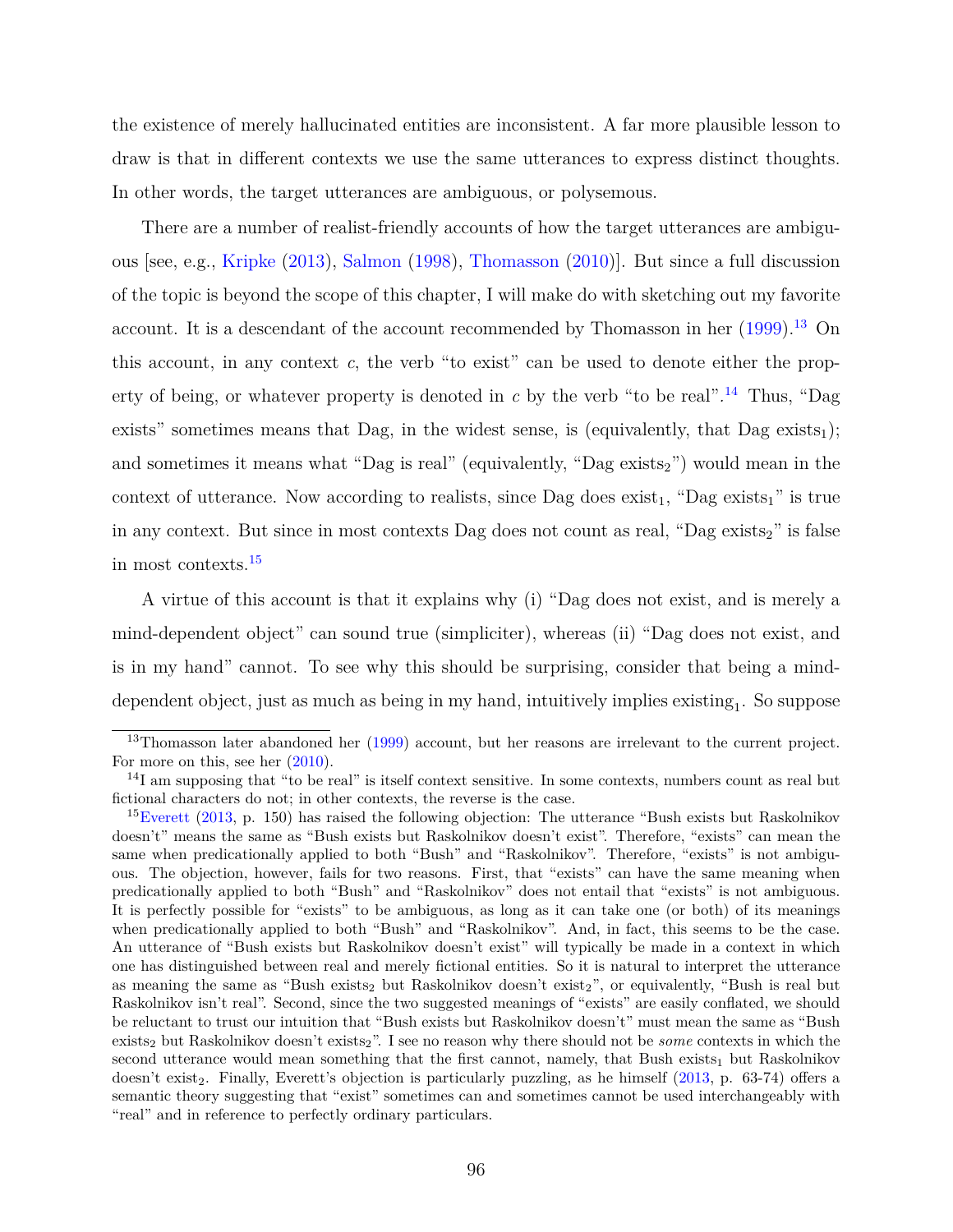that "to exist" could only be used to mean to exist<sub>1</sub>. In that case, "Dag is merely a minddependent object" and "Dag is in my hand" would both imply something that contradicts "Dag does not exist", making both (i) and (ii) sound untrue. Since this is not the case for (i), "to exist" must have a second meaning. Now consider what happens if we interpret (i) and (ii) by taking the relevant occurrences of "exist" to mean exist<sub>2</sub>. In that case, (i) would straightforwardly sound true (simpliciter), since Dag is intuitively both not real and merely a mind-dependent object. At the same time, (ii) would continue to sound untrue. After all, it is intuitively impossible for something to be both in my hand and not real. So we have a simple account of why (i), but not (ii), can sound true (simpliciter).

These considerations show that the nonexistence objection should neither drive us away from realism, nor drive us towards IE views. Evidence suggesting that "to exist" is ambiguous supports realist-friendly replies to the objection, while internal tensions in IE views show that they cannot be accepted.

# **4.3 FOR ABSTRACT REALISM**

### <span id="page-107-1"></span><span id="page-107-0"></span>**4.3.1 A Default Theory**

While sections [4.1](#page-79-2) and [4.2.2](#page-104-0) argued that non-realist views violate our intuitions regarding hallucinated entities, section [4.2.1](#page-97-0) presented a kind of realism—abstract realism—that carefully tracks our intuitions regarding hallucinated entities. Put together, these sections reveal that abstract realism is the default view we, the folk, hold.

Of course, that abstract realism is the default view does not in itself show that we should continue to subscribe to it. Perhaps revisionary irrealists are right, and there are strong reasons to deny that there are such things as hallucination-dependent entities. So it is to the evaluation of this possibility that we must turn next.

Still, that abstract realism is the default view does determine who has the burden of proof. It is the revisionary irrealist, who is asking us to overthrow our intuitive conception, that must shoulder this burden. The abstract realist only has to plausibly defend our intuitions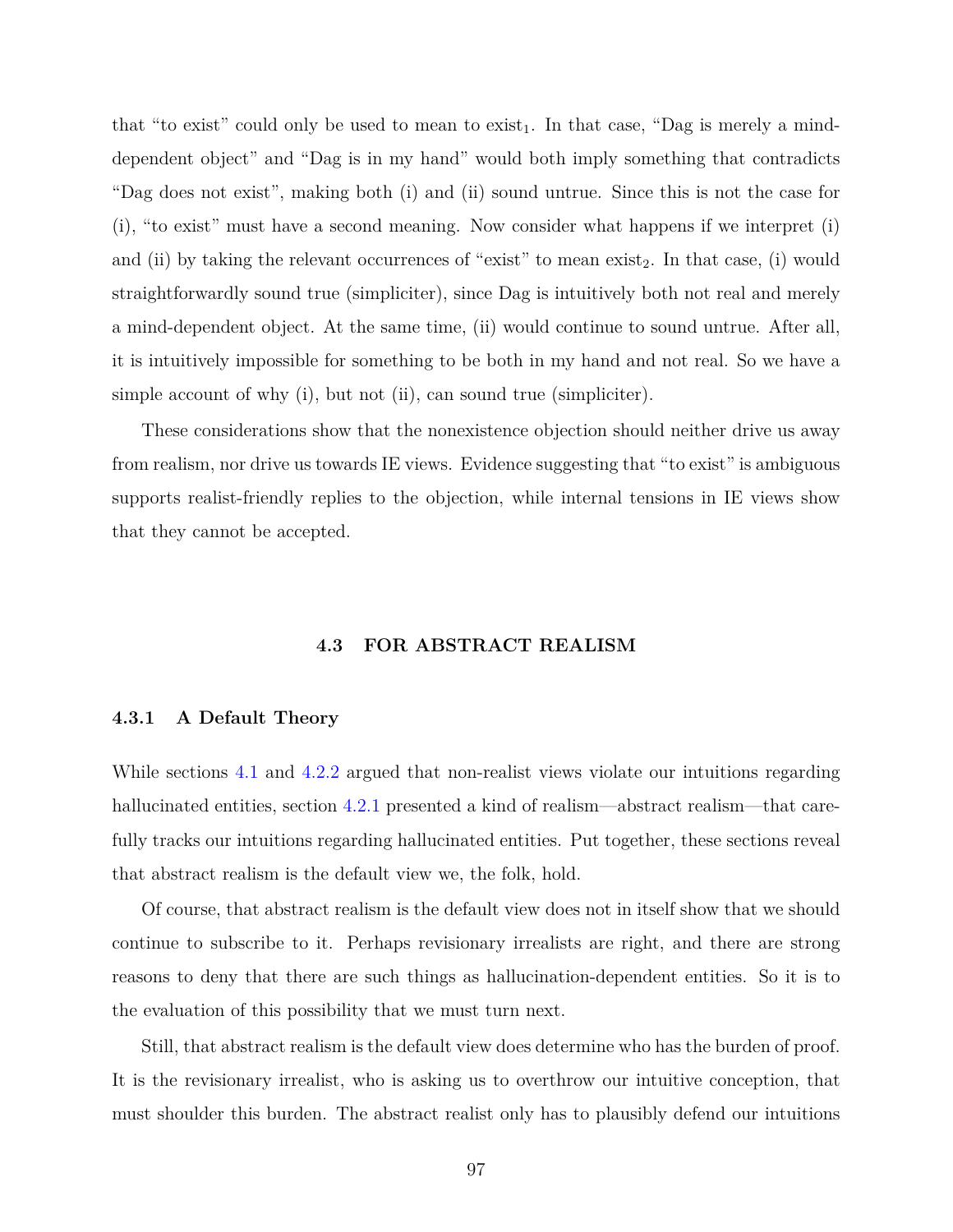against the revisionary arguments.

Despite the last dialectic observation, I will devote the rest of this section [\(4.3\)](#page-107-0) to three positive considerations in favor of abstract realism. The first two concern phenomenological and epistemological issues in the philosophy of mind. The third has more to do with the philosophy of language. Considerations against abstract realism will be answered in section [4.4.](#page-120-0)

### **4.3.2 The Phenomenology of Hallucinations**

Irrealists and abstract realists take very different lines about the phenomenology of hallucinations.

On the abstract realist line, hallucinated particulars exist. So it is natural for abstract realists to hold that when a subject (who is neither blindsighted nor otherwise impaired) hallucinates a particular, there is a way that the particular feels<sub>L</sub> to the subject. If the subject auditorily hallucinates the particular, it sounds<sub>L</sub> some way to the subject. If the subject gustatorily hallucinates the particular, it tastes*<sup>L</sup>* some way to the subject. And if the subject visually hallucinates the particular, it looks*<sup>L</sup>* some way to the subject. Thus, by abstract realist lights, certain abstract mind-dependent items can—much like William Alston's [\(1999\)](#page-146-0) mental images or Anil Gupta's [\(2012\)](#page-149-0) sense-images—play a role in the subjective life of a subject. For example, when Macbeth visually hallucinated Dag, there was a way that Dag looked<sub>L</sub> to him, viz., sharp and bloody.

Contrast this with the irrealist line. Since irrealists hold that there are no merely hallucinated particulars, they must hold that no such particulars ever  $\text{feel}_L$  any way to any subject. By their lights, when Macbeth visually hallucinated Dag, there was no particular at all that looked*<sup>L</sup>* sharp and bloody to Macbeth. Still, in having his hallucination, there was a way that things in general looked<sub>L</sub> to Macbeth. Things looked<sub>L</sub> to Macbeth exactly as they would were Macbeth perceiving a real dagger that was sharp and bloody. So though things looked<sub>L</sub> a certain way to Macbeth, no particular thing looked<sub>L</sub> to Macbeth a way that would account for this.

When these two lines of thought are thus compared, the abstract realist one emerges as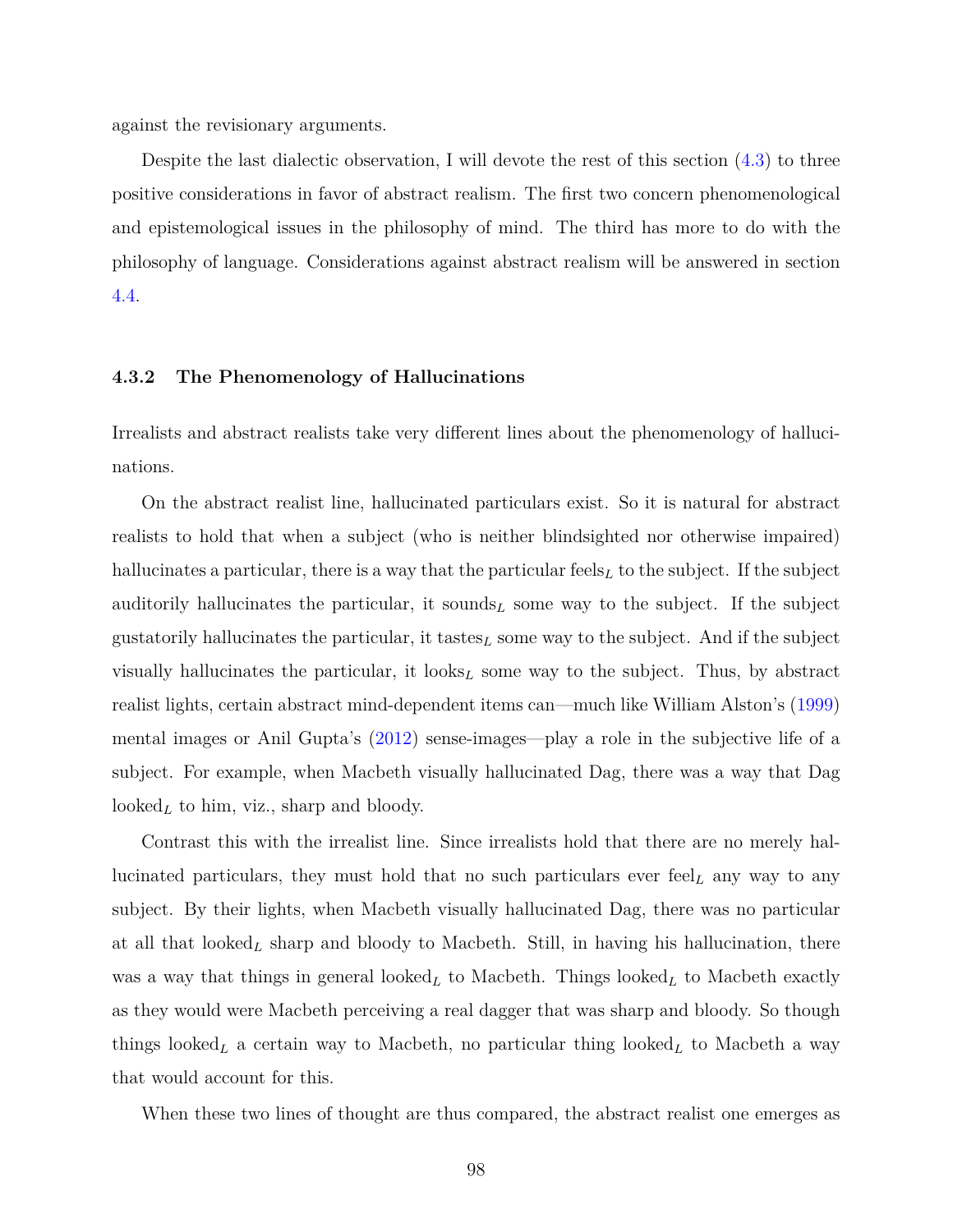clearly superior. To see this, consider the following commonplace: In perceiving, things in general feel*<sup>L</sup>* as they do to the perceiver partly because of how the perceived items feel*<sup>L</sup>* to the perceiver. For example, if I were to see a sharp and bloody dagger, things would look*<sup>L</sup>* to me a certain way partly because the dagger I would see would look*<sup>L</sup>* sharp and bloody to me. So it should be clear that there are connections between the way things in general  $\mathrm{feel}_L$  to a subject in perceiving, and the ways that the perceived items  $\mathrm{feel}_L$  to the subject. Abstract realism merely extends these connections to the realm of hallucinations. According to realists, in hallucinating, things feel*<sup>L</sup>* as they do to the hallucinator in part because of how the hallucinated items feel<sub>L</sub> to the hallucinator. For example, in hallucinating, things looked<sub>L</sub> as they did to Macbeth in part because there was a particular, Dag, that  $\text{looked}_{L}$ sharp and bloody to him. The abstract realist line on the phenomenology of hallucinations therefore simply generalizes on everyman's stance on the phenomenology of perception. This makes the realist line both simple and intuitive.

Things are different on the irrealist line of thought. Irrealists hold that the way things looked<sub>L</sub> to Macbeth in his hallucinating is in no way connected with some particular's having  $\text{looked}_L$  sharp and bloody to him. Consequently, they must deny that in hallucinating, things feel*<sup>L</sup>* as they do to the hallucinator in part because of how the hallucinated items feel*<sup>L</sup>* to the hallucinator. And this last point exerts pressure over their position. If they choose to say that the commonplace with which the previous paragraph began is true, they must resist the generalization that the abstract irrealists are recommending. As a result, irrealists will have to offer distinct accounts of the phenomenologies of hallucinations and perceptions. But this is both complicated, and phenomenologically unmotivated. Alternatively, irrealists may choose to deny the commonplace. They may say that in both perceiving and hallucinating, the way things in general feel<sub>L</sub> to one is in no part due to the way certain items feel<sub>L</sub> to one. But to deny the commonplace is to take a seriously counterintuitive position.

A further consideration in favor of the abstract realist line is this: Even if it is not usually the case, hallucinations can [*pace* Fish [\(2009,](#page-148-0) chapter 4)] be phenomenally identical to perceptions. So suppose I am visually perceiving a sharp and bloody dagger, and suppose further that Macbeth's hallucination is phenomenally identical to my experience. Now to me, it is phenomenally as if some particular looks*<sup>L</sup>* sharp and bloody. And as Macbeth had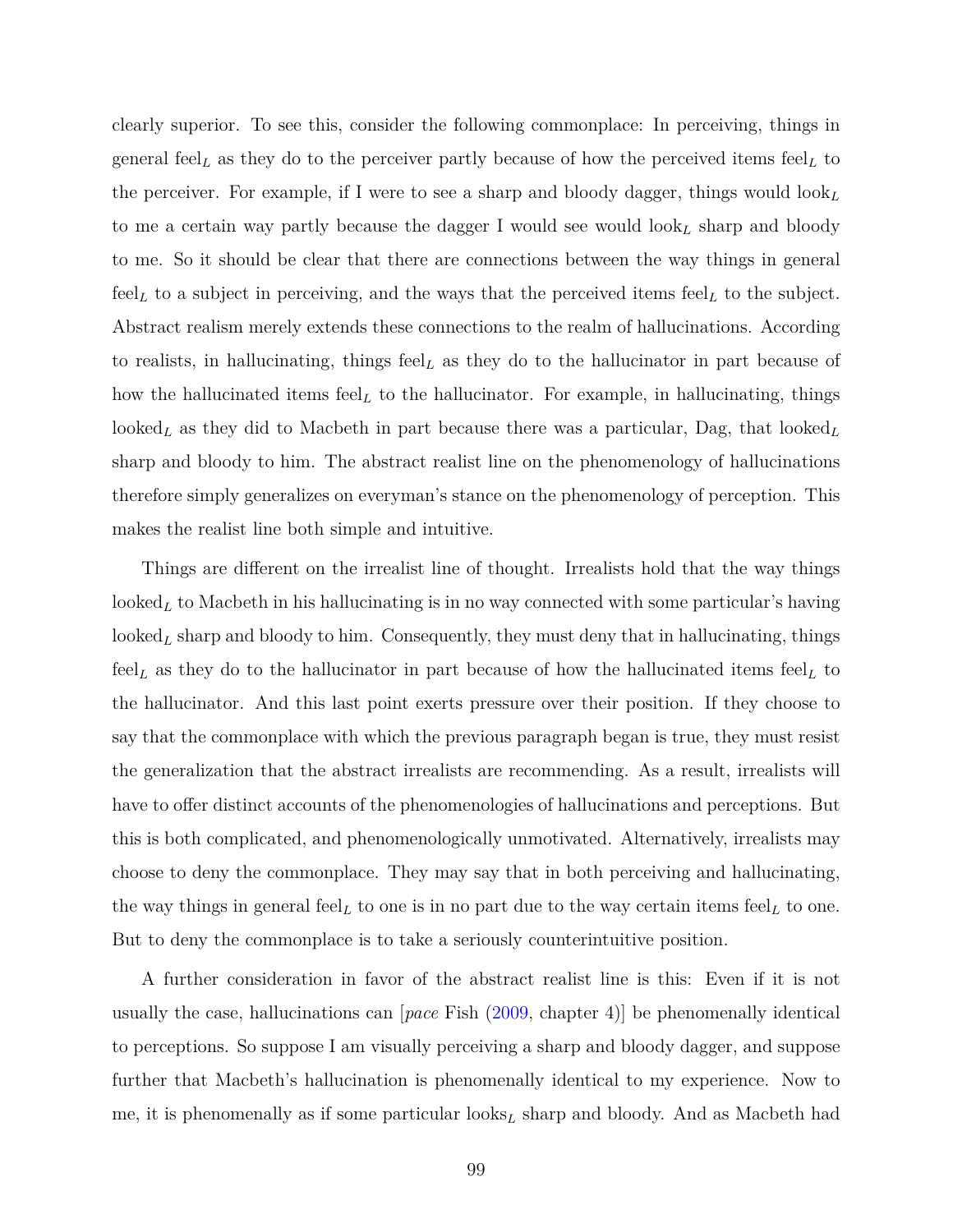a phenomenally identical hallucination, to him too it was phenomenally as if some particular looked<sub>L</sub> sharp and bloody. But irrealists and realists differ in how well they can accommodate this fact about Macbeth.

The abstract realist has no difficulty with Macbeth's mental state. To Macbeth, it was phenomenally as if some particular looked*<sup>L</sup>* sharp and bloody; and indeed, by realist lights, some particular - Dag - did look*<sup>L</sup>* sharp and bloody to Macbeth. So at least this aspect of the phenomenology of Macbeth's hallucination—i.e., the phenomenology associated with the particulars that feel*<sup>L</sup>* certain ways to us, as opposed to the ways that those particulars do feel<sub>L</sub> to us—was not misleading. The irrealist, however, cannot say the same. The irrealist must say that to Macbeth, it was phenomenally as if some particular looked*<sup>L</sup>* sharp and bloody, though no particular so looked<sub>L</sub> to him. So by irrealist lights, to Macbeth, it was phenomenally as if what did not exist, did. Hence, the irrealist must accept a misleading aspect of the phenomenology of hallucination that the realist need not.

A final phenomenological consideration in favor of realism has to do with hallucinations of real particulars. Recall the case in which I hallucinate Obama. Since Obama definitely exists, there seems to be little reason to deny that when I hallucinate Obama, Obama looks*<sup>L</sup>* to me a certain way. But if that is right, the irrealist position is again under pressure. The irrealist ends up saying, after all, both that when Macbeth hallucinated Dag, no particular looked*<sup>L</sup>* the relevant way to Macbeth; and that when I hallucinate Obama, some particular does look*<sup>L</sup>* the relevant way to me. Thus, the irrealist is forced to distinguish between the phenomenology of hallucinations of real particulars (wherein real particulars are felt*L*) and the phenomenology of hallucinations of merely hallucinated particulars (wherein no such particulars are felt*L*). This distinction seems to have no phenomenological merit. It is motivated by mere ontological prejudice.

### <span id="page-110-0"></span>**4.3.3 The Epistemology of Hallucinations**

Hallucinations often give rise to mental states that fail to be true. Suppose, for example, that I hallucinate an apple in front of me (where there in fact is no apple there). I might be taken in by this hallucination, and form the untrue (mock) belief, "that's an apple". This (mock)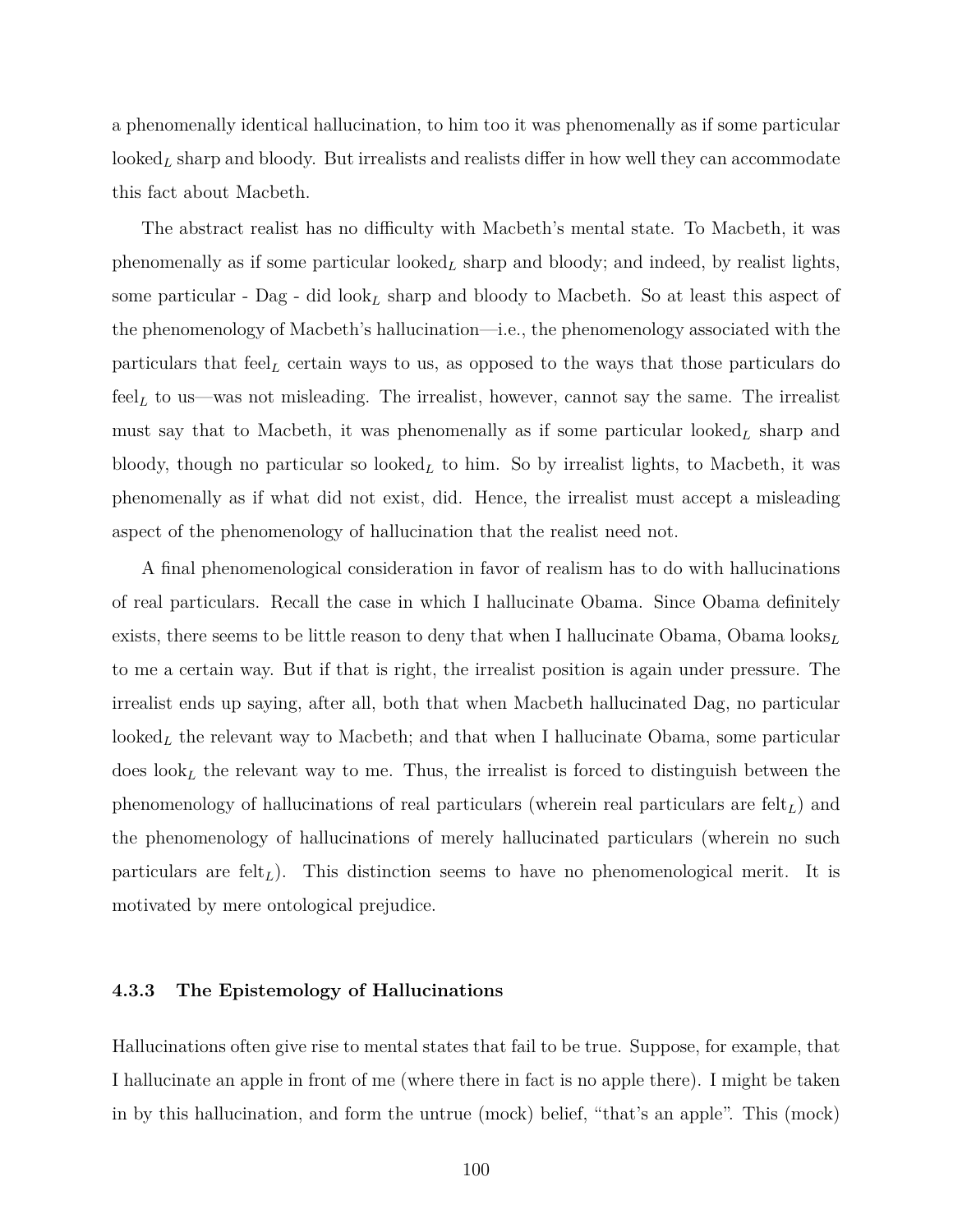belief would have a demonstratively referring element ("that"), through which I would be attempting to demonstratively refer to an apple - as I would do were I perceiving one. The (mock) belief would also have an attributive element ("is an apple"), through which I would be attempting to classify the purportedly referred-to particular as an apple - again, just as I would do were I perceiving one. But since there is no apple to be referred to, my (mock) belief would be untrue. So much is uncontroversial, and accepted by both abstract realists and irrealists.

Realists and irrealist do disagree, however, on the precise reason for which my (mock) belief is untrue. According to irrealists, the (mock) belief is untrue because it contains a demonstrative element that fails to refer. According to abstract realists, the demonstrative element does refer to something. Though I tokened the demonstrative element while attempting to attend to an apple, I in fact tokened it while attending (unbeknownst to me) to a merely hallucinated abstract particular, which is only an apple in my hallucination. The demonstrative element refers to it. So the reason my belief is untrue is not that it involves failed reference. Rather, taken in by my hallucination, I classified the abstract particular as an apple (i.e., as an apple*L*), and not as an apple-according-to-my-hallucination (i.e., as an apple<sub>HR</sub>). In so misclassifying the abstract particular, I ended up with a false belief.

It appears then that we are at an impasse. Although they disagree about some crucial details, both abstract realists and irrealists can account for cases in which hallucinations give rise to mental states that fail to be true. Does this mean that epistemological considerations give no advantage to either abstract realism or irrealism? I think the answer is "no". I will now present cases in which hallucinations intuitively give rise to knowledge, or at least to true beliefs. Abstract realists can provide a simple and unified theoretical account of such cases, which preserves our intuitions. Irrealists, on the other hand, cannot. So it will emerge that abstract realism has an epistemological advantage.

Consider Macbeth's hallucination of Dag again. Suppose Macbeth is aware that he is hallucinating, and so is not taken in by this hallucination. Instead, he responds to his hallucination by sincerely asserting the following:

- (9) That is, in my hallucination, a dagger.
- (10) I created that.
- (11) That is not a real dagger.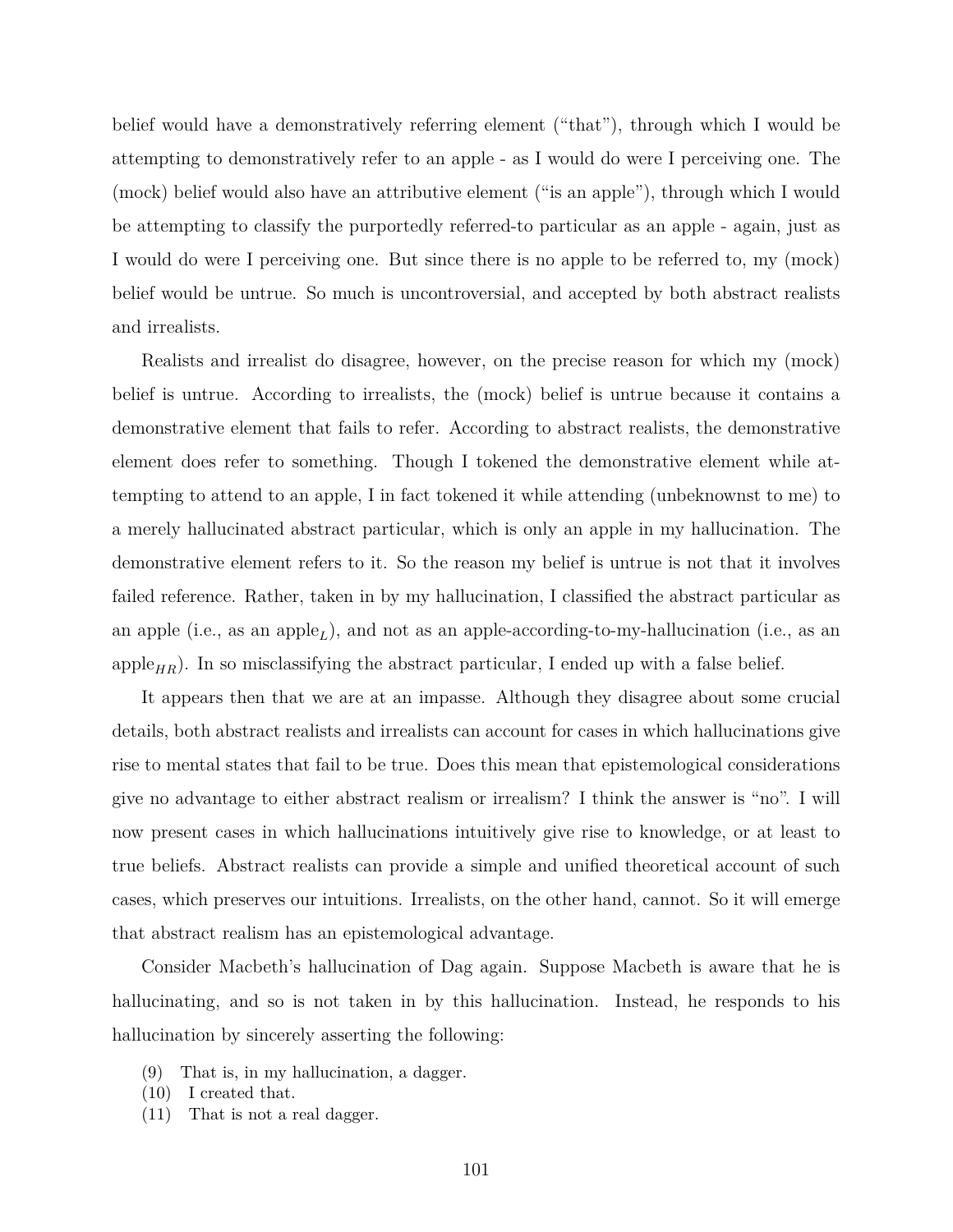- (12) That thing is distinct from Lady Macbeth.
- (13) That thing symbolizes murder to me.
- (14) That thing terrifies me.

Intuitively, assertions  $(9)-(14)$  are all true and express, if not knowledge, then true beliefs. Abstract realism can easily account for this intuition. By abstract realist lights, when Macbeth asserts  $(9)-(14)$  he expresses beliefs with precisely the content of  $(9)-(14)$ . The demonstrative elements in those beliefs all refer to the abstract particular Dag, and the attributive elements in those beliefs all classify him correctly. So the truth of these beliefs is straightforward.

Given the aforementioned, abstract realism can offer this simple and unified treatment of experiential demonstrative reference and experience-based belief: Hallucinations are just like perceptions in that both may equally enable a subject the opportunity of demonstrative reference to experienced entities, and of conceptual classification of these entities in experience-based beliefs. Just as perceptions afford the perceiver awareness of the perceived entities, hallucinations afford the hallucinator awareness of the hallucinated entities. And in both cases, if the subject (i) attends to or experientially tracks the entities to which he is afforded awareness, and (ii) has the requisite conceptual capacities, she can demonstratively refer to these entities and conceptually classify them in various ways. Abstract realists can therefore hold that experiential demonstrative reference and the formation of experience-based belief is accomplished by a single set of attentive and conceptual capacities and proceeds in the same manner regardless of whether the subject is perceiving or hallucinating, and regardless of whether the subject is taken in by the hallucination or not.

Importantly, the abstract realist account just presented is consistent with various conceptions of experiential states. Here are two illustrations of this idea. First, representationalists hold that both perceptual and hallucinatory experiences represent things as being certain ways, and can be evaluated for veridicality at various (centered) possible worlds.<sup>[16](#page-112-0)</sup> An abstract realist who shares this view might say that awareness of perceived and hallucinated entities is afforded when these entities are represented in the content of the relevant ex-

<span id="page-112-0"></span><sup>16</sup>Representationalism is championed by Tyler Burge [\(1986;](#page-147-0) [2003a;](#page-147-1) [2010\)](#page-147-2), Martin Davies [\(1992;](#page-148-1) [1997\)](#page-148-2), Gareth Evans [\(1982\)](#page-148-3), Gilbert Harman [\(1990\)](#page-149-1), Christopher Hill [\(2009\)](#page-149-2), John McDowell [\(1996\)](#page-150-0), Colin McGinn [\(1991\)](#page-151-0), Ruth Garrett Millikan [\(2004\)](#page-151-1), Adam Pautz [\(2010\)](#page-151-2), Christopher Peacocke [\(1992;](#page-151-3) [2001;](#page-151-4) [2004\)](#page-151-5), James Pryor [\(2000\)](#page-152-0), John Searle [\(1983\)](#page-152-1), Susanna Siegel [\(2010\)](#page-153-0) and Michael Tye [\(1995;](#page-153-1) [2000;](#page-153-2) [2009\)](#page-153-3).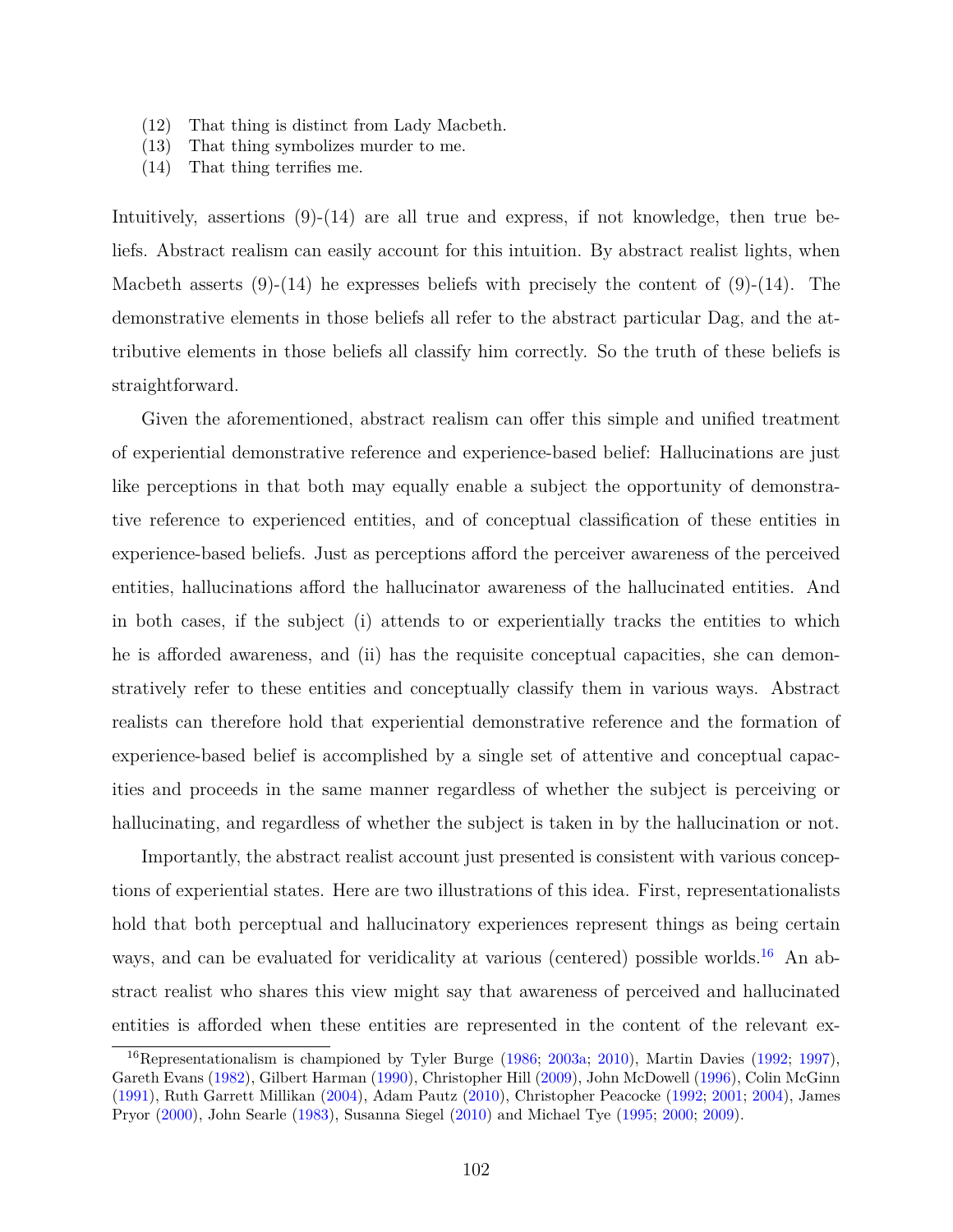periences. Alternatively, the abstract realist might say that awareness of perceived and hallucinated entities is afforded when these entities are appropriately related to the content of the relevant experiences. Either way, the realist-representationalist can go on to say that this awareness can enable experiential attention, tracking, successful demonstrative reference and conceptual classification. So realism and representationalism are indeed consistent.<sup>[17](#page-113-0)</sup>

Second, relationalists hold that perceptual experiences are presentational mental states, which immediately present perceived entities to the subject. Currently, most relationalists are also irrealists.[18](#page-113-1) But relationalism can also be conceived in combination with abstract realism. So conceived, relationalism says that hallucinations - just like perceptions - are presentational mental states. In other words, hallucinations immediately present hallucinated entities to the subject. A relationalism of this kind will suggest that when presented either with hallucinated or with perceived entities, the subject is afforded awareness of those entities. This awareness may in turn enable experiential attention, tracking and successful demonstrative reference. So realism and relationalism are consistent as well.

To summarize: Abstract realism suggests that the epistemology of hallucination-based belief is largely an extension of the epistemology of perception-based belief. Hallucinations just like perceptions - afford the subject awareness of hallucinated entities. And like perceptual awareness, hallucinatory awareness can, under certain circumstances, enable the subject to attend to, track, demonstratively refer to, and conceptually classify the experienced enti-ties.<sup>[19](#page-113-2)</sup>

<span id="page-113-0"></span><sup>&</sup>lt;sup>17</sup>Adam Pautz [\(2007\)](#page-151-6) has raised some doubts regarding this point. I will address his concerns in section [4.4.](#page-120-0)

<span id="page-113-1"></span><sup>18</sup>Most relationalists accept metaphysical disjunctivism - a view on which perceptions do, but hallucinations do not, present and afford awareness of entities. Metaphysical disjunctivists therefore do not recognize merely hallucinated entities. Champions of disjunctivism are Bill Brewer [\(2011\)](#page-146-1), John Campbell(in his and Quassim Cassam's [2014\)](#page-147-3), William Fish [\(2009\)](#page-148-0), and Michael G. F. Martin [\(2002;](#page-150-1) [2004\)](#page-150-2). Matthew Conduct [\(2012\)](#page-148-4) and Mark Johnston [\(2004;](#page-149-3) [2006\)](#page-150-3) are also relationalists and irrealists, but they are not metaphysical disjunctivists in the full sense. On their view, hallucinations present and afford awareness of properties, but not of particulars. Their view is still an irrealist one, as Conduct and Johnston only recognize entities that exist independently of one's hallucinations. They do not, e.g., recognize merely hallucinated particulars. All this is not to say, however, that there are not relationalists that are also realists. William Alston [\(1999\)](#page-146-0) and Anil Gupta [\(2012\)](#page-149-0) in particular are relationalists who believe that in both perceptual and hallucinatory experiences we are immediately presented with existents. They further hold that in some hallucinatory experiences, at least some of the existents the hallucinator is presented with are not ordinary real ones. Instead, they are "mental images" (Alston) or "sense images" (Gupta). Alston and Gupta are therefore realists. It should be noted, though, that Alston and Gupta may differ substantially from each other and from *abstract* realists in the precise way that they conceive of these "mental images" or "sense images".

<span id="page-113-2"></span> $19$ It might be added, though, that there is the following difference between the epistemology of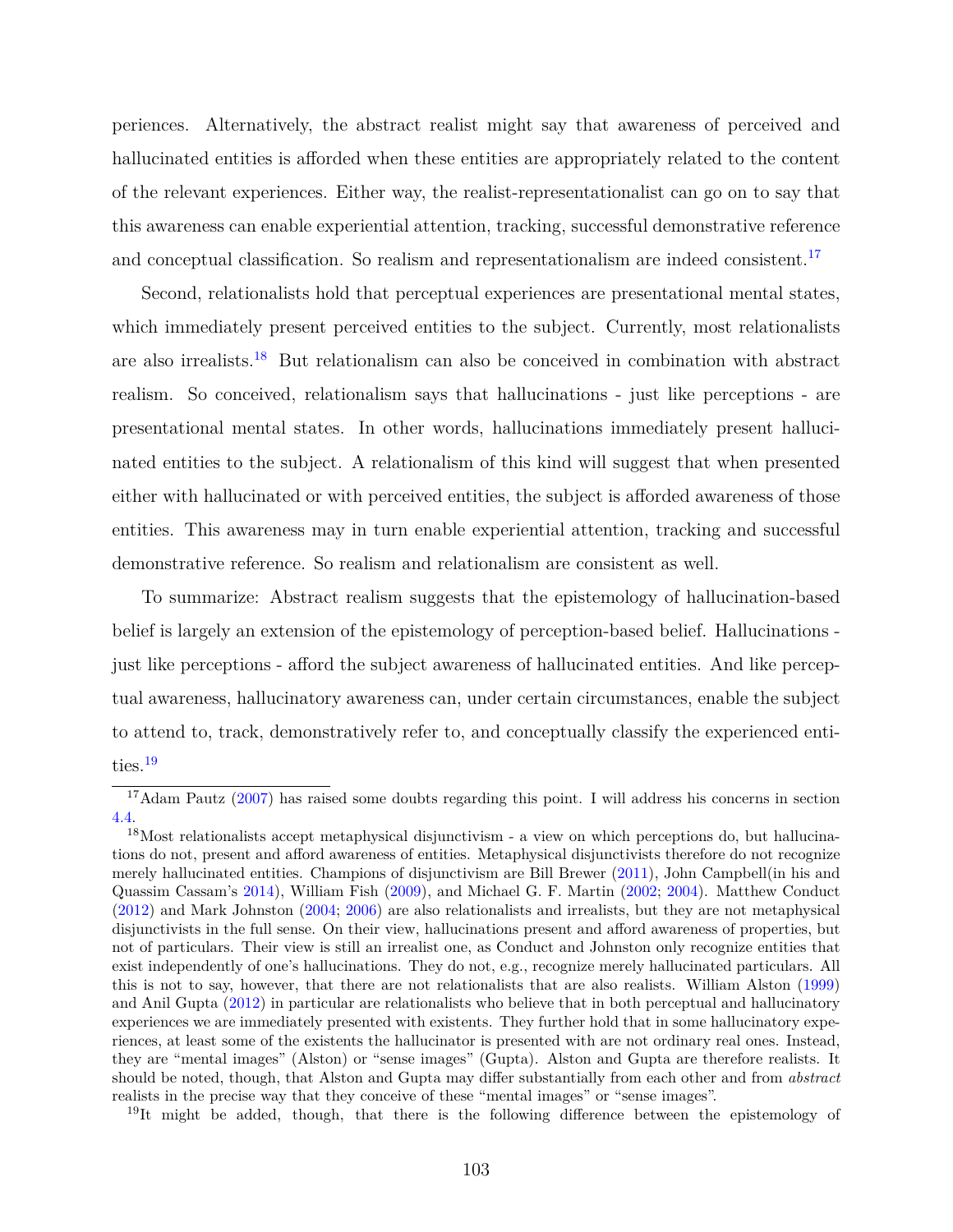Apart from offering a simple and unified epistemological theory, abstract realism also has the advantage of vindicating many of our epistemological intuitions: (i) The feelings that we can sometimes attend to, track and demonstratively refer to hallucinated entities are deemed accurate by this account. (ii) The feeling that we are often taken in by our hallucinations is likewise deemed accurate, as the account suggests that we often misclassify the entities we hallucinate. (iii) The feeling that we sometimes gain hallucination-based knowledge or true belief is deemed accurate, as the account makes room for our correctly classifying the entities we hallucinate. (iv) Finally, the account accomplishes all this while allowing the content of hallucination-based beliefs to be straightforwardly reflected by the semantic content of the assertions used to express those beliefs.

Now contrast the abstract realist epistemological outlook with the irrealist one. The immediate question for the irrealist is whether Macbeth's assertions (9)-(14) express knowledge or true beliefs. If the irrealist says "no", she is asking us to accept what is surely wrong. When asserting  $(9)-(14)$  Macbeth is surely giving expression to something which he gets correctly, not incorrectly, about how things stand. On the other hand, if the irrealist says "yes" she must specify what true beliefs Macbeth's assertions express. This might be difficult, since the irrealist must hold that the content of those beliefs is not straightforwardly reflected by the content of  $(9)-(14)$ , which are (by her lights) untrue due to demonstrative reference failure.

How plausible is it then the the irrealist could account for the true beliefs which  $(9)-(14)$ express? Not at all, I feel. Three difficulties that stand in her way are these: (i) Assertions  $(10)-(14)$  are critical assertions (in the sense of section [4.1.1\)](#page-79-0), and therefore, the arguments of sections [4.1.3](#page-84-0)[-4.1.5](#page-89-0) all apply to them. These arguments undermine the standard irrealist reinterpretations of such assertions. (ii) Macbeth could have replaced the demonstratives "that" or "that thing" in (9)-(14) with "Dag". This shows that Macbeth is expressing a thought concerning a hallucinated particular, rather than the hallucination itself or any other referential surrogate the irrealist might try to appeal to. (iii) Were Macbeth taken in by his hallucination of Dag and (mock) think "that's a (real) dagger", he would clearly be

hallucination-based belief and that of perception-based belief: In cases of hallucination, but not of perception, one is at great risk of being misled by one's experience into misclassifying the experienced entities.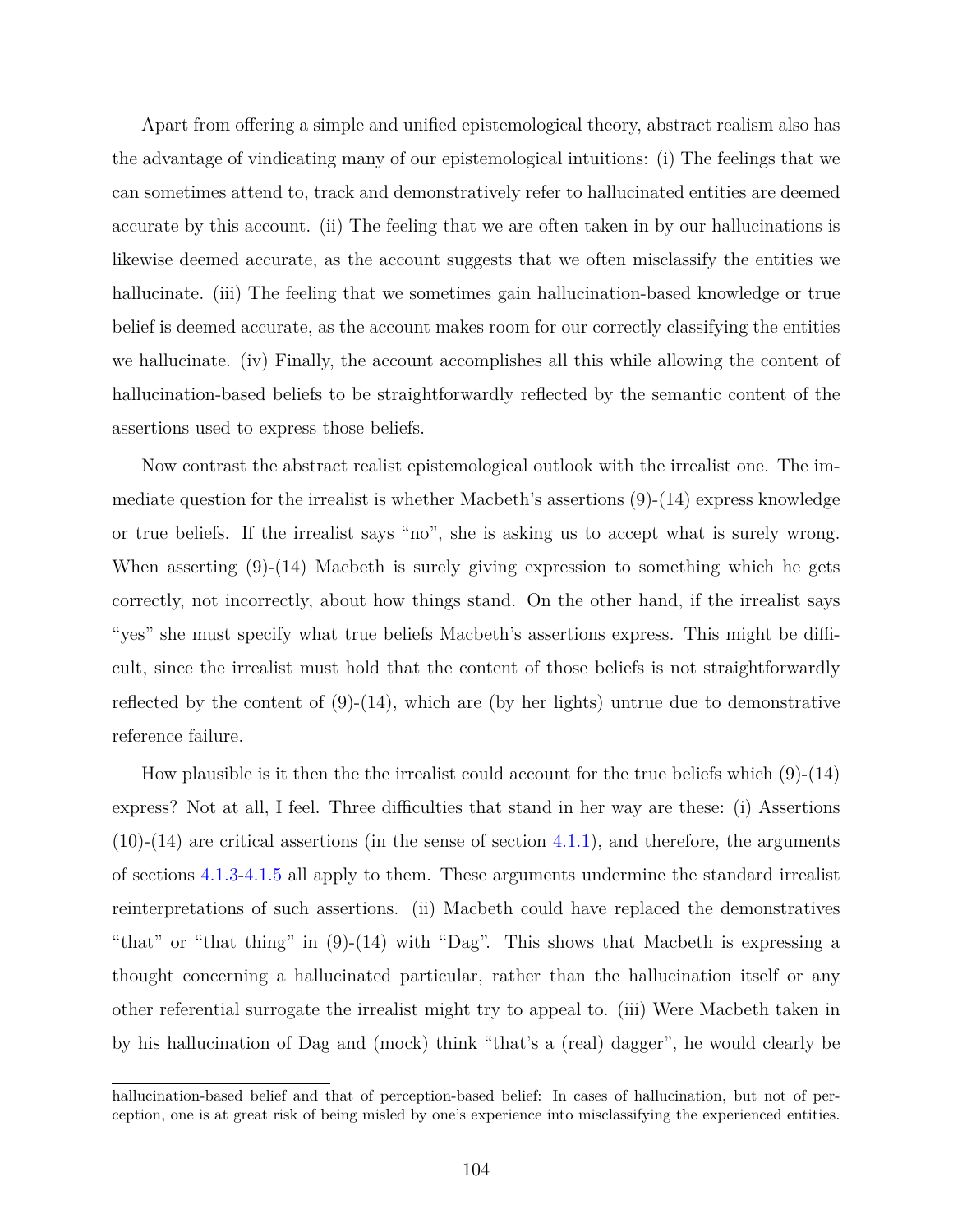attempting to think demonstratively about some particular, rather than about his mental state or any other referential surrogate. That is just one of the consequences of being taken in by a hallucination. But if Macbeth would be attempting to think demonstratively about a particular when taken in by a hallucination, why should he not attempt the same when he is not taken in by a hallucination? In other words, why should the thoughts Macbeth expresses in asserting  $(9)-(14)$  not equally count as ordinary demonstrative thoughts? If they do so count, however, their truth requires there to exist a demonstrated particular, contrary to irrealist contention.

Even if the irrealist could explain how  $(9)-(14)$  express true beliefs, there is still the worry that the irrealist position is neither as simple nor as intuitively accommodating as the abstract realist position. It is not intuitively accommodating because the irrealist cannot vindicate the feeling that we can attend, track and demonstratively refer to merely hallucinated particulars. By her lights, such particulars do not exist. The irrealist position is not simple because she denies that hallucinations afford the subject awareness of merely hallucinated particulars. In denying this, the irrealist forfeits the theoretically pleasing option of holding that the epistemology of hallucination-based belief is largely an extension of the epistemology of perception-based belief.

A final concern for the irrealist is best illustrated by reconsidering the case in which I hallucinate Obama. Suppose I know that Obama is not physically in front of me and I am only hallucinating him. Suppose further that given that this is the case, I respond to my hallucination by sincerely asserting to myself:

(15) That is Obama. I am hallucinating him.

Since Obama is a concrete mind-independent perceptible object with which I am familiar through pictures and other means, there seems to be little reason to deny that I can attend and demonstratively refer to him upon hallucinating him. So let us accept that the first sentence in (15) expresses my true demonstrative belief, of Obama, that he is Obama. If this is right, however, it follows that hallucinations can give rise to true demonstrative beliefs when those concern hallucinated *real* particulars. This consequence puts the irrealist at a disadvantage. The irrealist must deny, after all, that hallucinations can give rise to true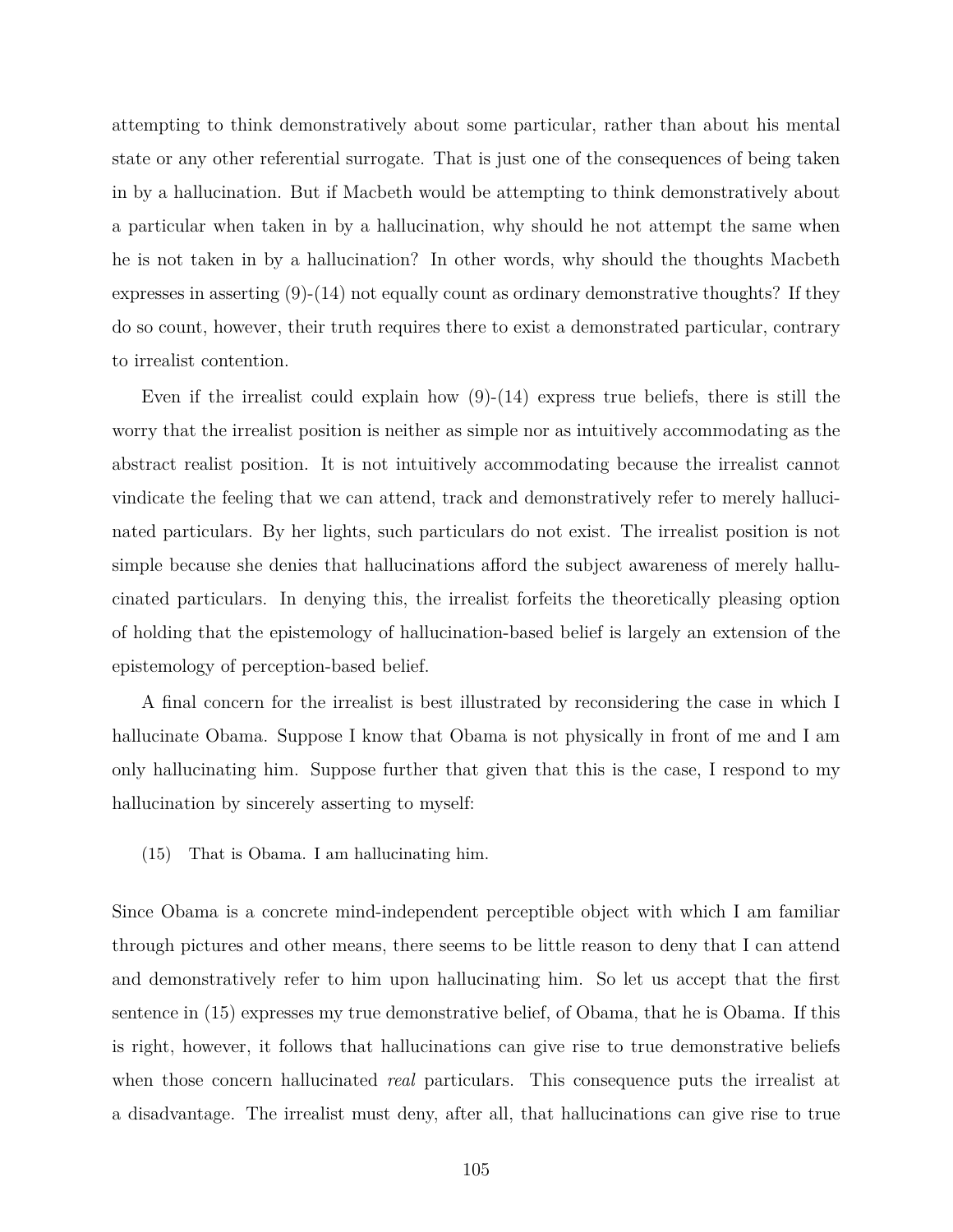demonstrative beliefs which concern *merely* hallucinated particulars. (Such particulars don't exist, by irrealist lights.) So the irrealist is pushed to draw a distinction between the beliefs expressed by  $(9)-(14)$  and the belief expressed by the first sentence in  $(15)$ . This distinction seems to have no epistemological merit. It is motivated by mere ontological prejudice.

### <span id="page-116-1"></span>**4.3.4 The Semantics of Hallucinations**

Consider the verb "to hallucinate". This verb can be complemented both with noun phrases that pick out thinkables (e.g., "Macbeth hallucinates that Fido is barking"), and with noun phrases that denote non-thinkables (e.g., "Macbeth hallucinates Fido"). When "to hallucinate" is complemented with a phrase denoting a non-thinkable, the construction displays two interesting features. First is substitutional transparency: When *x* is a non-thinkable, "*A* hallucinates *x*" entails that *A* hallucinates *y*, if *x* and *y* are identical. For example, "Macbeth hallucinates Napoleon" entails that Macbeth hallucinates the person who was Emperor of the French from 1804 to 1815. Second is specificity: If *F*s are non-thinkables, "*A* hallucinates an *F*" entails that *A* hallucinates a particular *F*. In this way "to hallucinate" is unlike "to seek". "Macbeth seeks an emperor" need not entail that he seeks any particular emperor. His seeking can be such that any emperor would do for him. But "Macbeth hallucinates an emperor*L*" always entails that Macbeth hallucinates a particular emperor. The particular emperor Macbeth hallucinates is the one Macbeth might try to attend to, pick out demonstratively, or describe as "the emperor I am hallucinating here and now". Similarly, "Macbeth hallucinates a dagger<sub>HR</sub>" always entails that Macbeth hallucinates a specific thing (which, according his hallucination, is a dagger). As before, Macbeth might try to attend to this thing, pick it out demonstratively, or describe it as "the dagger-according-to-my-hallucination that I am hallucinating here and now".<sup>[20](#page-116-0)</sup>

<span id="page-116-0"></span> $^{20}$ Graham Priest [\(2005,](#page-152-2) p. 67) also holds that "to hallucinate" has a use on which it is specific. Sainsbury, however, denies this. According to him [\(2010,](#page-152-3) p. 135), if I hallucinate a monster, it can be entirely appropriate for me to answer the question "which monster was it?" with "no particular monster. Just some horrible monster or other." But though the response may be appropriate in some contexts, as a way of conveying that the hallucinated monster was not hallucinated as having any particularly remarkable features, it does not show that the intended use of "to hallucinate" can fail to be specific. If I hallucinate a monster, there is a particular one which seems to me to be perceived. And if I hallucinate a monster, I can give myself a true and definite answer to the question "which monster was it?" - the answer "that monster". So, *pace* Sainsbury, there is no reason to think that where *F*s are non-thinkables, "*A* hallucinates an *F*" can fail to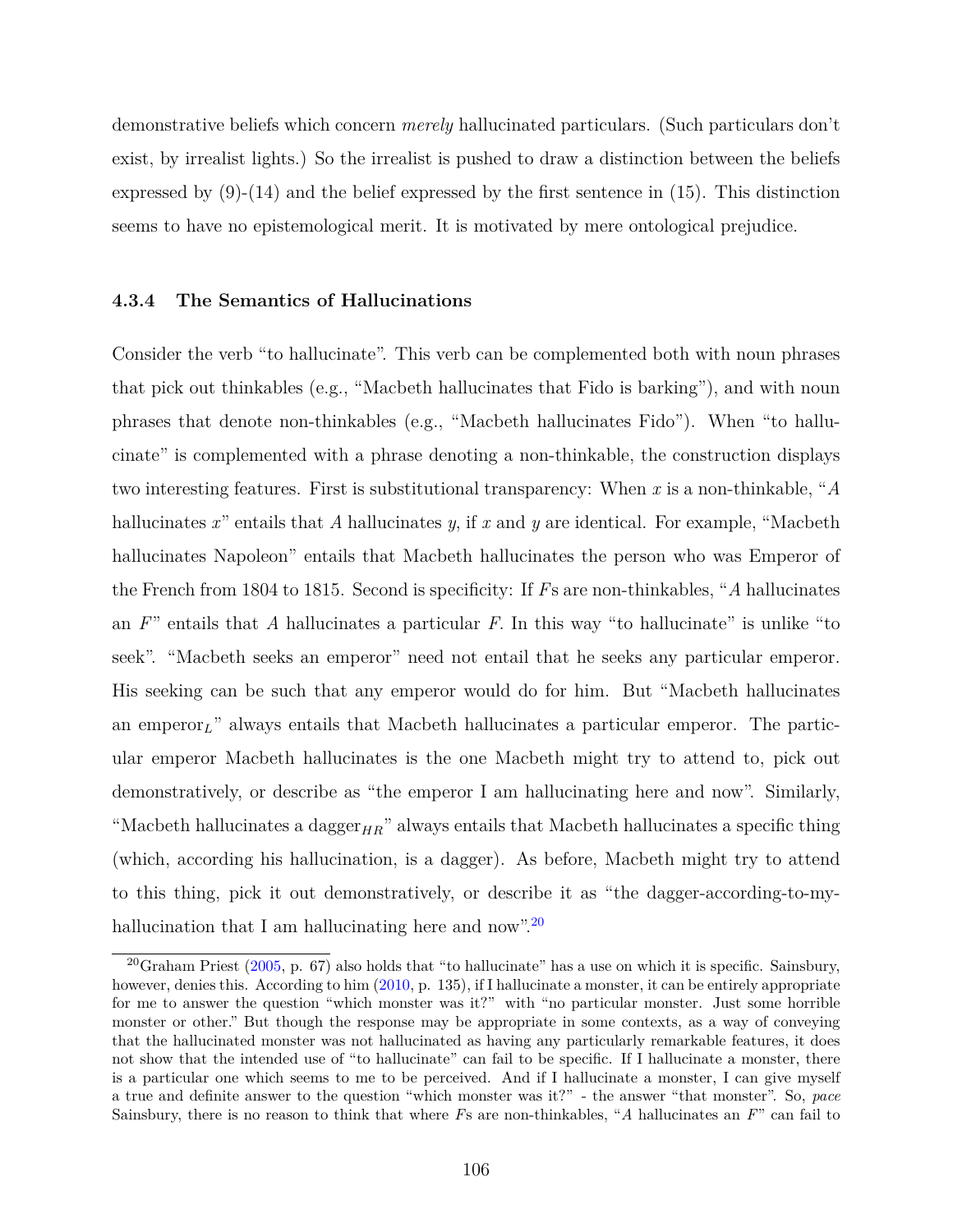Some semantic account of "to hallucinate" is needed if we are to explain why, when "to hallucinate" is complemented with a phrase denoting a non-thinkable, the resulting construction is specific and substitutionally transparent. An advantage of abstract realism is that it can provide a particularly straightforward semantic account for this kind.

By abstract realist lights, when "to hallucinate" is complemented with a phrase denoting a non-thinkable, the verb is used to denote a well-behaved relation, obtaining (at a world *w*, at a time *t*) between *A* and *x* iff *A* and *x* both exist at *w* at some time, and *A* hallucinates *x* at *w* and at *t*. This simple semantic account easily explains both the specificity and the substitutional transparency of the relevant constructions. Regarding specificity: When "hallucinates" denotes a relation between subjects and other entities, the truth of "*A* hallucinates an *F*" requires the relation to obtain between *A* and some entity, which is an *F*. But every entity is a specific and particular entity. So the truth of "*A* hallucinates an *F*" requires the relation to obtain between *A* and some particular *F*. Regarding substitutional transparency: When "hallucinates" denotes a well-behaved relation, the truth of "*A* hallucinates *x*" requires the relation to obtain between *A* and *x*. But if *x* and *y* are identical, then the relation also obtains between *A* and *y*.

A further advantage of the abstract realist semantic account of "to hallucinate" has to do with the verb's existential transparency. According to abstract realism, when *x* is a non-thinkable, "*A* hallucinates  $x$ " entails that  $x$  exists (where "exists" is read tenselessly).<sup>[21](#page-117-0)</sup> For example, "Macbeth hallucinates Dag" entails that Dag exists. Existential transparency follows from the abstract realist semantic account, since the account says that when used in the relevant way, "to hallucinate" denotes a relation between entities that exist at some time. As a result, the truth of the relevant "*A* perceives *x*" constructions requires the (tenseless) existence of *x*. This consequence of the abstract realist semantic account is, *pace* irrealist protests, an intuitive one. As section [4.1](#page-79-1) showed, the folk hold that hallucinated entities exist. The abstract realist semantic account therefore only vindicates their intuitions.

One way to summarize all this is to say that by abstract realist lights, the semantics of "to hallucinate" closely resembles the semantics of "to perceive". Like "to hallucinate", "to

be specific.

<span id="page-117-0"></span> $21$ Tenselessness is important. I can hallucinate Napoleon though he has by now ceased to exist.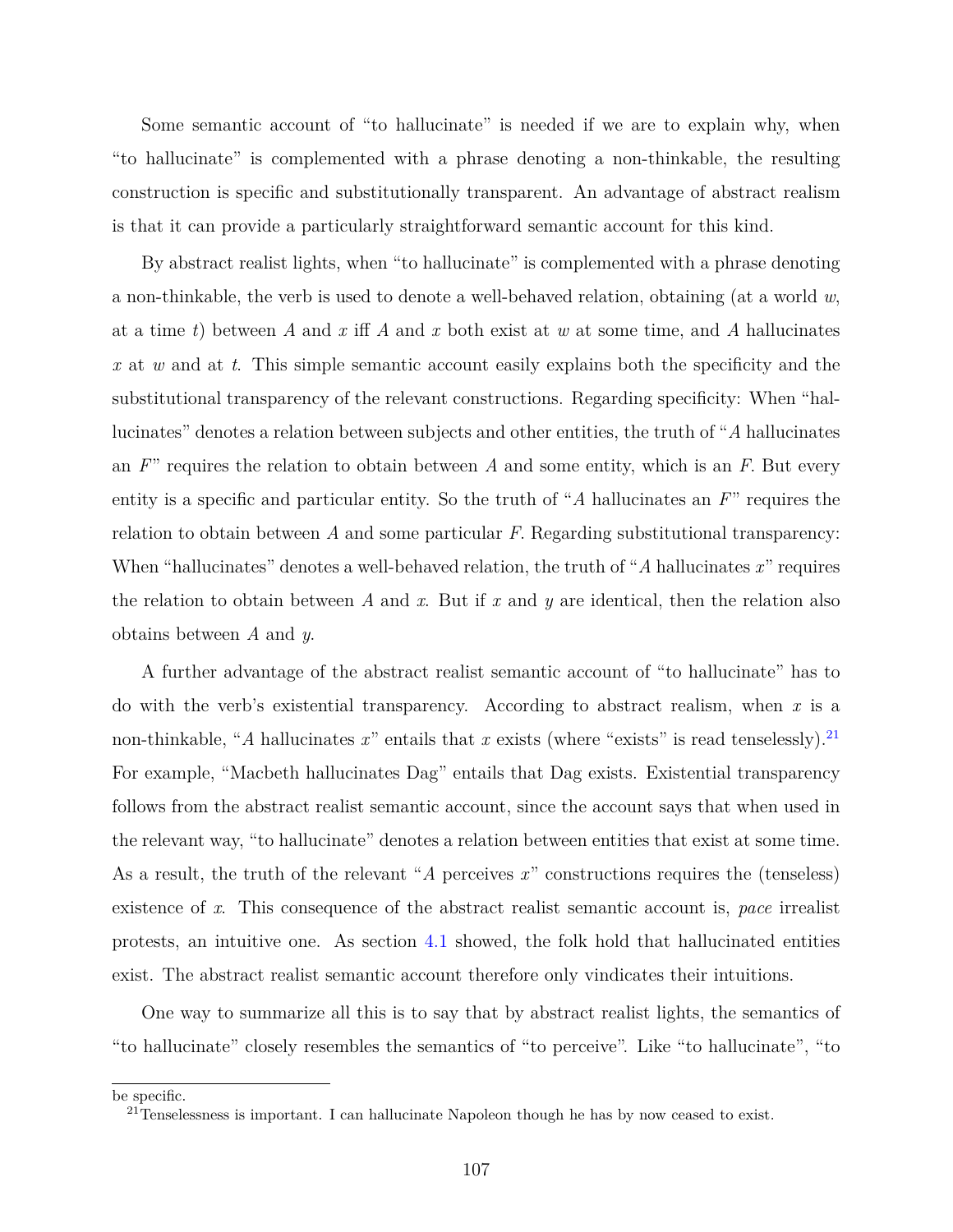perceive" can be complemented with noun phrases that pick out thinkables (e.g., "Macbeth perceives that Fido is barking"), and with noun phrases that denote non-thinkables (e.g., "Macbeth perceives Fido"). And like "to hallucinate", when "to perceive" is complemented with a phrase denoting a non-thinkable, the resulting construction is existentially transparent, substitutionally transparent, and specific. In the case of "to perceive", all would agree that these three features are explained by the fact that when appropriately complemented, the verb denotes a relation obtaining (at a world *w*, at a time *t*) between *A* and *x* iff *A* and *x* both exist at *w* at some time, and *A* perceives *x* at *w* and at *t*. Abstract realism simply extends this easily acceptable explanation to the case of "to hallucinate".

Let us turn now to the irrealist side of things. Irrealists will of course deny that "to hallucinate" is existentially transparent. But they must still account for the verb's specificity and substitutional transparency. It is unclear whether they can do that, and if they can, what elaborate resources they will have to appeal to. The matter is difficult to investigate further given the limited extent to which the semantics of "to hallucinate" has been studied. Still, one can appreciate the difficulties facing the irrealist by exploring what seems to be the most careful and thoughtful irrealist study of "to hallucinate" currently available. I have in mind Mark Johnston's "The Obscure Object of Hallucination".

Johnston tries to account for the phenomenon of visually hallucinating particulars thus  $(2004, p. 156-7)$  $(2004, p. 156-7)$ :

As a first pass at an account of hallucinating particulars, we can say that

X's visually hallucinating @

where '@' holds a place for a designator which putatively designates a particular, consists in this:

There is some sensible profile of which X is visually aware,

And X is not visually aware of instantiations of this profile in the scene before his eyes,

And either this profile strikes X as being  $\mathcal Q$  or X's visual awareness of the profile is caused in the right way by an earlier perception of @ or by thought to the effect that @ is such and so.

Notice that the context 'strikes X as being...' is inten*s*ional, in the bland sense that it does not follow from the fact that something, say a dutiful father, strikes X as being, say, Santa Claus that Santa Claus exists.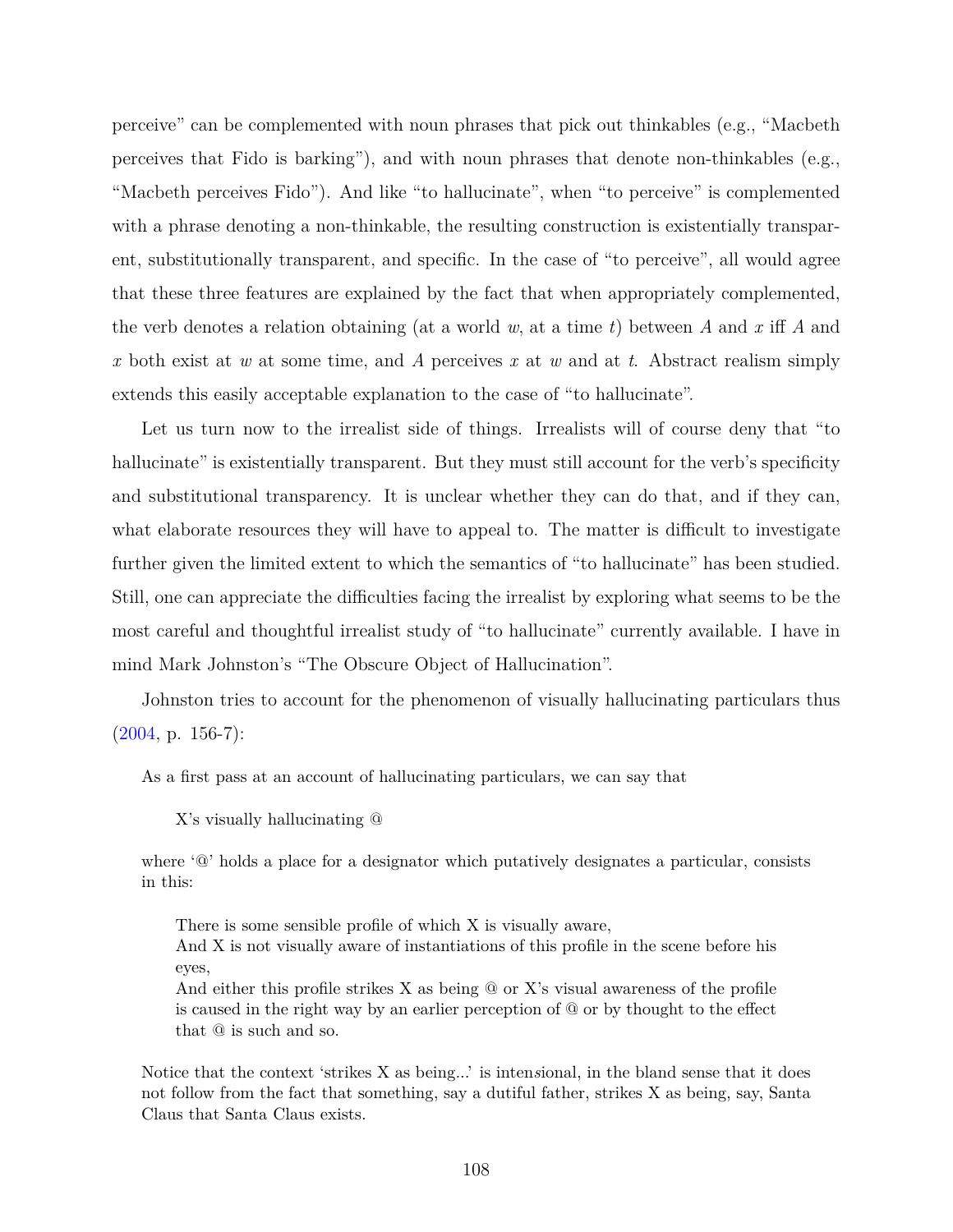Johnston's account would satisfy an irrealist, since it allows for "*A* hallucinates *x*" to be true even when "*x*" is denotationless. But the account is also severely limited, as it only provides truth conditions for assertions of the form "*A* visually hallucinates *x*" in which "*x*" putatively designates a particular. Assertions of the form "*A* visually hallucinates an *F*" are left untreated. As a result, it is impossible to test if Johnston's account can accommodate the specificity of "to hallucinate".

A more severe problem with Johnston's account is that it runs afoul of the substitutional transparency of "to hallucinate". Here are two illustrations of this: (i) Suppose Alice's thinking "Obama is an American" causes her (in the right way) to be visually aware of some appropriate sensible profile *P*, though she is not visually aware of instantiations of *P* in the scene before her eyes. By Johnston's account, it follows from this supposition that "Alice visually hallucinates Obama" is true. Now let's introduce a descriptive name (and equip ourselves with a descriptive singular concept) by stipulating that we will call whoever is the 44th president of the United States "*O*". This stipulation guarantees that *O* is Obama. So, in accordance with the substitutional transparency of "to hallucinate", we find that "Alice visually hallucinates *O*" is intuitively true. But Johnston's account cannot vindicate this intuition. The way the concept " $O$ " was introduced guarantees that Alice has no thoughts in which "*O*" occurs, and that *P* does not strike Alice as *O*. Supposing also that Alice's visual awareness of *P* was not caused by an earlier perception of *O* (i.e., of Obama), Johnston's account entails that "Alice visually hallucinates *O*" is false. (ii) Suppose in 1050 Macbeth comes to be visually aware of some dagger-like sensible profile *P\**, though he is not visually aware of instantiations of  $P^*$  in the scene before his eyes. Suppose further that since Macbeth retains a visual memory of his 1040 hallucination of Dag, *P\** strikes him as being Dag. By Johnston's account, it follows from these suppositions that "Macbeth visually hallucinates Dag" is true. Now in a previous section we introduced the descriptive name (and equipped ourselves with the descriptive singular concept) "*D*" by stipulating that *D* is whatever hallucinated dagger Macbeth in fact hallucinated in 1040. This guarantees that *D* is Dag. So, in accordance with the substitutional transparency of "to hallucinate", we find that "Macbeth visually hallucinates *D*" is intuitively true. But as before, Johnston's account cannot vindicate this intuition. The way the concept "*D*" was introduced guarantees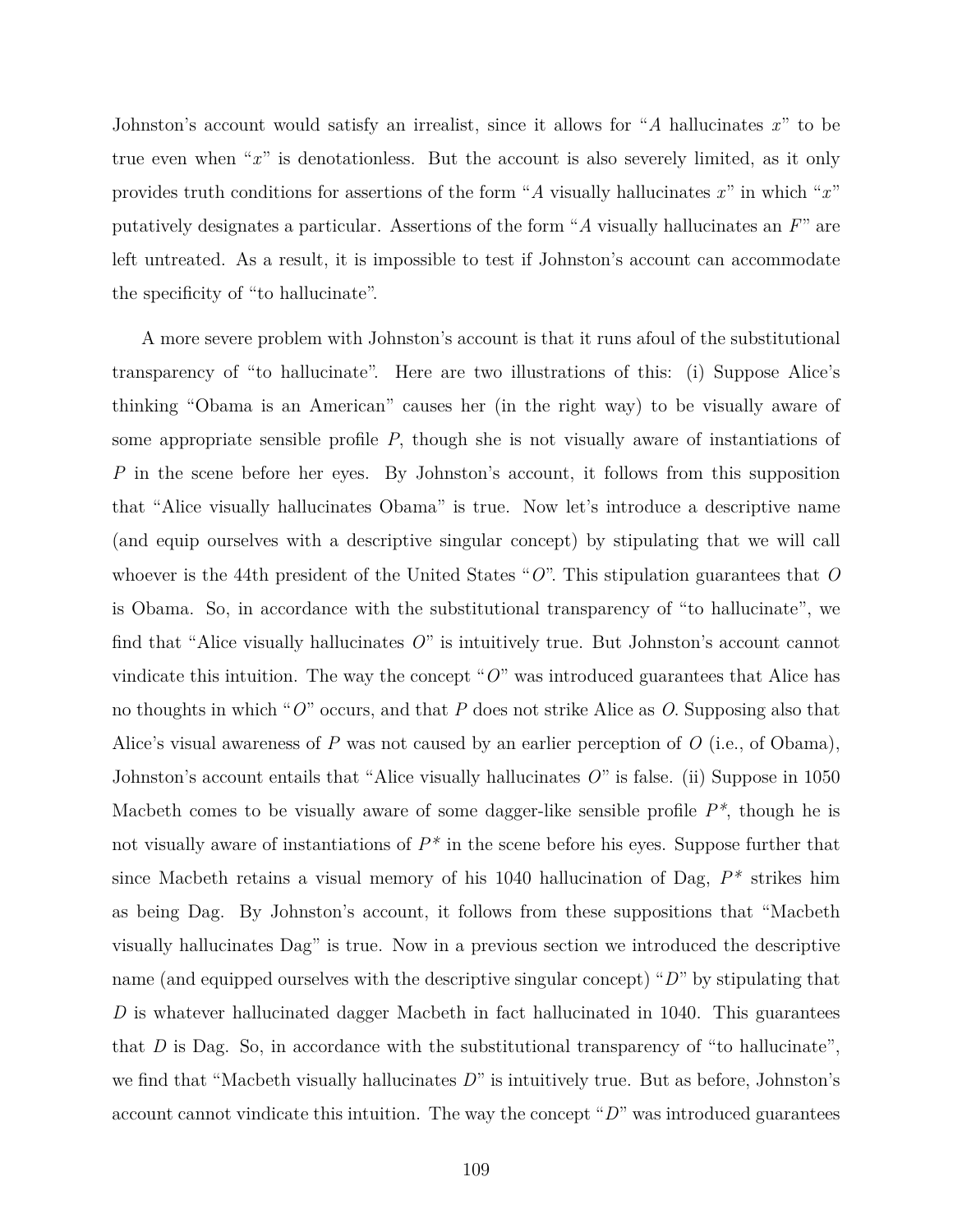that Macbeth has no thoughts in which "*D*" occurs, and that *P\** does not strike Macbeth as *D*. *D* is furthermore not a perceptible object, and so Macbeth has no earlier perceptions of *D*. As a result of all this, Johnston's account entails that "Macbeth visually hallucinates *D*" is false.

I hope these considerations against Johnston's account illustrate the difficulties facing irrealist treatments of the semantics of "to hallucinate".

# **4.4 RESPONSES TO DOUBTS**

<span id="page-120-0"></span>Section [4.3](#page-107-0) has argued for abstract realism by exposing its theoretical advantages for phenomenology, epistemology and semantic analysis. But some readers might not be swayed by these advantages, as long as certain irrealist doubts of theirs are left unanswered. I will therefore close this chapter with a section attempting to answer six of these doubts.

*Doubt 1. Merely hallucinated particulars are metaphysically obnoxious, and out of step with the rest of physical nature. So they simply can't exist. Besides, since these particulars are abstract and so causally inert, how can we know anything about them, or even refer to them?*

*Reply*. Merely hallucinated particulars are not metaphysically obnoxious. It is true that they are abstract, mind-dependent and contingent existents. But we already noted that in this they are no different from stories, passwords, patents, marriages, nations, monetary values and holidays. As the metaphysical respectability of stories, passwords etc. is beyond question, so is that of merely hallucinated particulars.

Merely hallucinated particulars are furthermore not out of step with the rest of physical nature. Consider again the analogy with stories, passwords etc. Physicalists say that the facts about the existence and properties of stories, passwords etc. globally and meta-physically supervene on the physical facts.<sup>[22](#page-120-1)</sup> For this reason, they also say that stories, passwords etc. are neither primitive nor recalcitrant additions to our ontology, out of step

<span id="page-120-1"></span> $22$ In other words, physicalists say that if *w* is a metaphysically possible world and a minimal physical duplicate of our world, then the facts about the existence and properties of stories, passwords etc. which obtain in our world also obtain in *w*.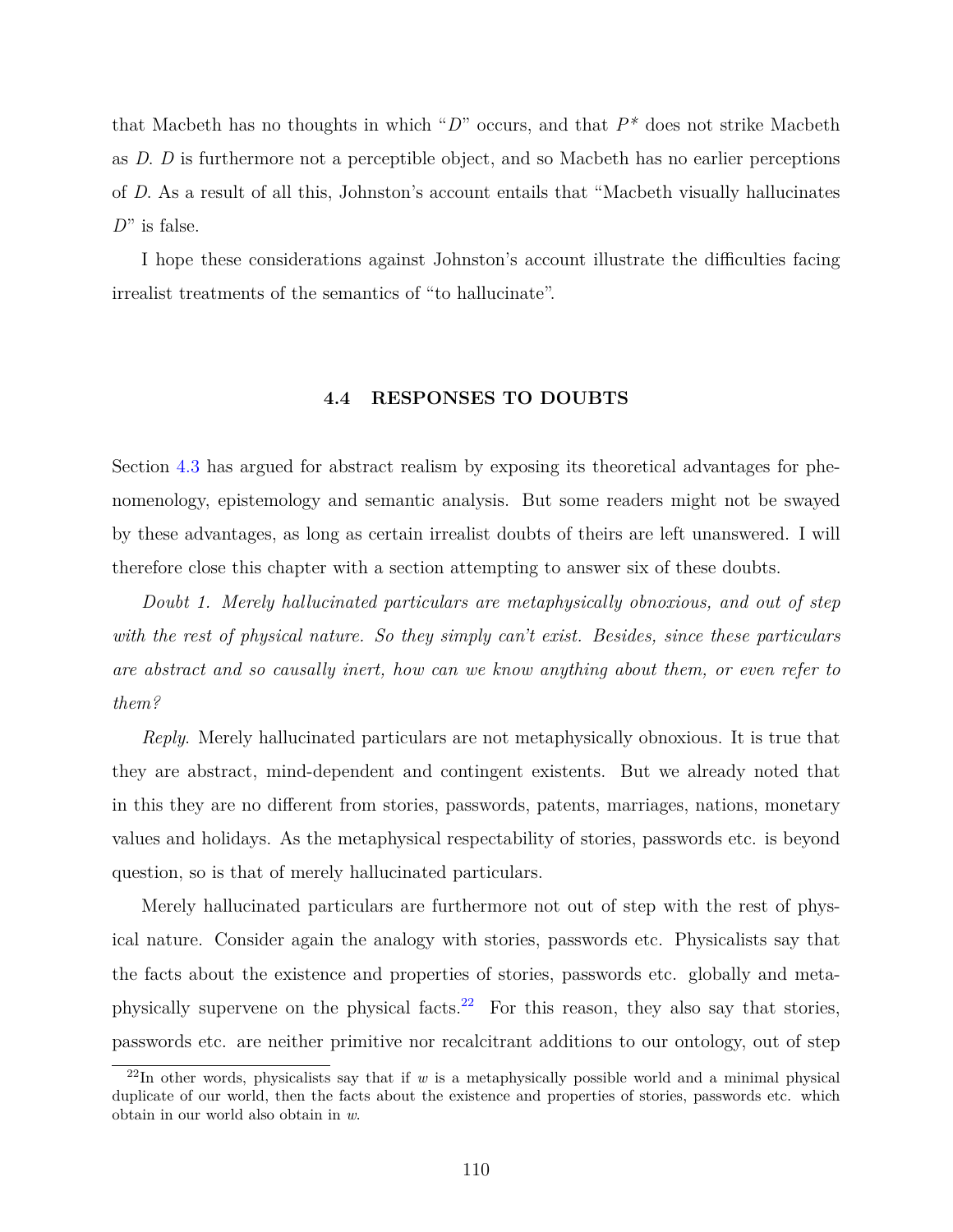with physical nature. The same is true of merely hallucinated particulars. By physicalist lights, facts about the existence and properties of merely hallucinated particulars globally and metaphysically supervene on the physical facts.<sup>[23](#page-121-0)</sup> For example, by physicalist lights, the complete physical facts about the nature, causes and effects of Macbeth's hallucination metaphysically determine that Dag was created by Macbeth. Since facts about the merely hallucinated supervene on the physical, physicalists should be happy to admit that merely hallucinated particulars are neither primitive nor recalcitrant additions to our ontology.

It remains to address the concern that we cannot have knowledge about, or even refer to, causally inert merely hallucinated particulars. Here too the response appeals to the analogy with stories (or passwords ...). Stories are abstract and causally inert. Nonetheless, if I create a story and have the requisite skill and opportunity, I might name it and thus equip myself with a way of referring to it. Having created my story, I might also gain various kinds of knowledge about it. And I might communicate this name and knowledge to others, thus extending the circle of those who know about and can refer to my story. So knowledge about and reference to stories is not impossible. Rather, both are made possible in virtue of the fact that stories are created by people. The creator of a story is so related to the abstract particular, that it is no mystery that (under certain conditions) this creator can know about and refer to it.

What is true of stories is also true of merely abstract particulars. When Macbeth hallucinated Dag, he also named it. He thus equipped himself with a way of referring to it. In hallucinating it, Macbeth was also afforded an opportunity to gain knowledge about Dag. (E.g., that Dag is, in Macbeth's own hallucination, a dagger.) Thus, knowledge about and reference to merely hallucinated particulars is not impossible. Rather, both are made possible in virtue of the fact that such particulars are *hallucinated* by people. The hallucinator of a merely hallucinated particular is so related to the abstract entity, that it is no mystery that (under certain conditions) this hallucinator can know about and refer to it.

*Doubt 2 [due to Crane [\(2013,](#page-148-5) chapter 5) and Sainsbury [\(2010,](#page-152-3) p. 132-143)]. Purported facts about the existence and properties of merely hallucinated particulars are not primitive.*

<span id="page-121-0"></span> $^{23}$ In other words, physicalists say that if *w* is a metaphysically possible world and a minimal physical duplicate of our world, then the facts about the existence and properties of merely hallucinated particulars which obtain in our world also obtain in *w*.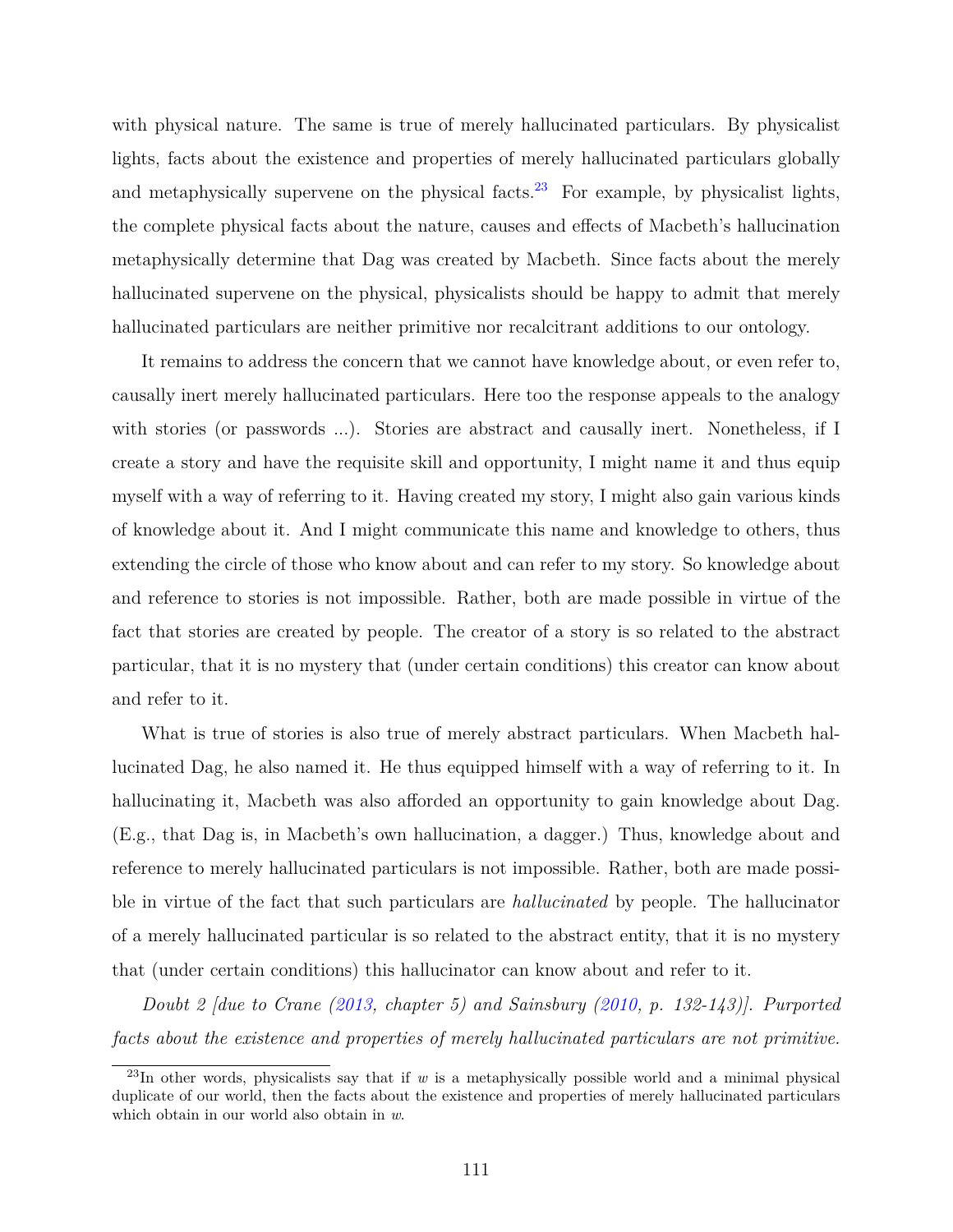*Instead, they globally and metaphysically supervene on other facts. These other facts are the physical ones, or perhaps just those about the psychological states and episodes of subjects. Either way, it follows that we can eliminate every description of a purported fact about a merely hallucinated particular by replacing it with a description of the facts on which it supervenes. Does that not show that we can do away with merely hallucinated particulars after all?*

*Reply*. Facts concerning stories (or passwords ...) globally and metaphysically supervene on other facts. (For example, that Edgar Allan Poe created *The Murders in the Rue Morgue* plausibly supervenes on the total psychological facts.) So perhaps we can eliminate every description of a purported fact about a story (password ...) by replacing it with a description of the facts on which it supervenes. But even if we can do this, it does not follow that stories (passwords ...) do not exist. (Neither does it follow that Poe did not create *The Murders in the Rue Morgue*.) Besides, there are good reasons to recognize the existence of stories (passwords ...), not the least of which is that these things are a part of commonsense folk ontology.

What is true for stories, passwords etc. is also true for merely hallucinated particulars. Even if we could eliminate talk of them in the envisioned way, that would not show that merely hallucinated particulars do not exist. Section [4.3](#page-107-0) provided a few theoretical reasons to recognize the existence of merely hallucinated particulars. Another reason to recognize this, shown by sections [4.1](#page-79-1) and [4.2.2,](#page-104-0) is that merely hallucinated particulars are a part of commonsense folk ontology.

*Doubt 3 [due to Johnston [\(2004\)](#page-149-3) and Conduct [\(2012\)](#page-148-4)]. We can fully account for the phenomenal character of hallucinations by simply taking them to be states that afford us experiential awareness of complexes of sensible properties and relations, in which no merely hallucinated particulars take part. So we lose nothing if we say that there are no hallucinations of merely hallucinated particulars. This way, we can go on holding that merely hallucinated particulars don't exist. Isn't that a metaphysically more economic way of doing things?*

*Reply*. Whether we can or cannot account for the phenomenal character of hallucinations in the suggested way is beside the point. The crucial problem with the suggestion is that it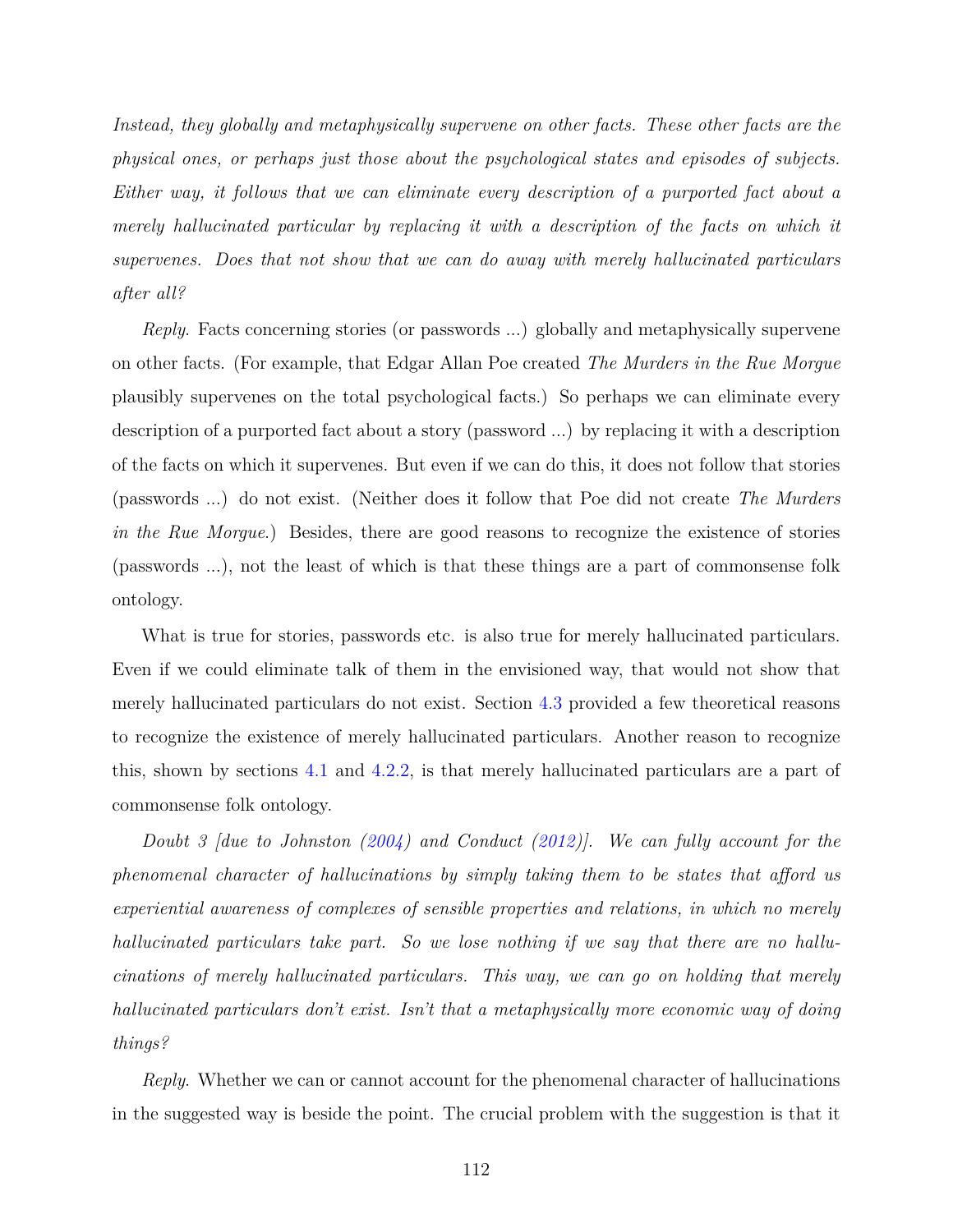ignores the epistemological fact that we can attend, track, demonstratively refer to, and gain knowledge of merely hallucinated particulars. The suggestion also ignores the transparent semantics of the verb "to hallucinate". To account for these, merely hallucinated particulars are required to exist.

*Doubt 4 [due to Johnston [\(2004\)](#page-149-3)]. You can hallucinate the color Sienna Red even if you have never seen it, and even if no causal chains link you with it. And under certain conditions, a hallucination of Sienna Red can be the sole source of your ability to have de re thoughts about the color. Contrast this with hallucinating Obama. A person in no way causally linked with Obama (who, in particular, has never perceived Obama) cannot hallucinate him. And no hallucination had by such a person can be the sole source of an ability to have de re thoughts about Obama. Don't considerations such as these show that hallucinations can afford hallucinators experiential awareness of properties, but not of particulars?*

*Reply*. It is indeed plausible that someone who is in no way causally linked with *x* where x is an ordinary real particular (e.g., Obama)—can have no hallucination that counts as a hallucination of *x*. But similar constraints do not apply to merely hallucinated particulars. Macbeth, for example, was never causally linked with Dag, as Dag is causally inert. Nevertheless, Macbeth had a hallucination of Dag. So it appears that there are differences between real particulars on the one hand, and merely hallucinated particulars and properties like Sienna Red on the other hand, with regards to the conditions under which they may be hallucinated.

It is important, however, not to overstate differences between various kinds of hallucinated entities. In particular, the differences of the last paragraph only seem to concern the conditions under which one can hallucinate various entities. Once a subject hallucinates an entity, the kind of entity that it is seems to make no difference with respect to the subject's experiential awareness of, or ability to have a *de re* thought about, the entity. For example, hallucinations of Obama, Dag or Sienna Red equally afford hallucinators experiential awareness of—and (perhaps) the ability for *de re* thought about—Obama, Dag and Sienna Red. It is just that without the right causal connection, one cannot hallucinate Obama; though Macbeth could hallucinate Dag and Sienna Red.

*Doubt 5 [due to Pautz [\(2007;](#page-151-6) [2010\)](#page-151-2)]. Hallucinations can be contradictory and indetermi-*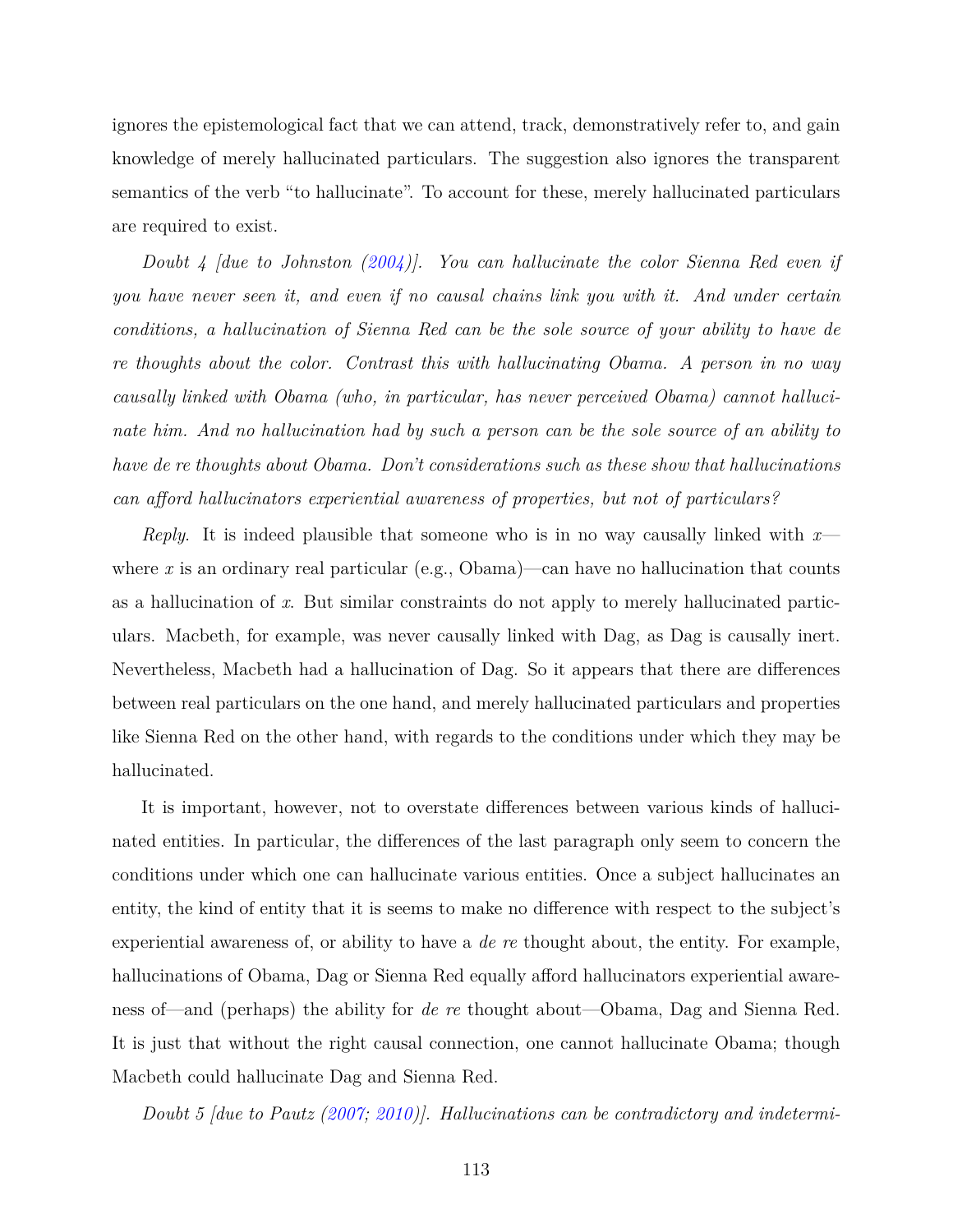*nate. For an example of a contradictory hallucination, suppose that you have a hallucination with the same phenomenal character as in the waterfall illusion, where you perceive an object which seems to you to be both moving and stationary. For an example of an indeterminate hallucination, suppose that you have a hallucination with the same phenomenal character as when you perceive a pink object in the periphery of your visual field, so that it seems to you to be pink, though no specific shade of pink. By realist lights, the possibility of such contradictory and indeterminate hallucinations requires there to be hallucinated particulars with indeterminate and contradictory properties. But such strange objects surely do not exist.*

*Reply*. The abstract realist can answer this doubt along two distinct lines:

On the first line of response, the abstract realist concedes that in certain contradictory or indeterminate hallucinations, the subject is experientially aware of hallucinated particulars with some unusual properties. But the abstract realist insists that even in such cases, the particulars do not have indeterminate or contradictory properties*.* Hence, there is no reason to doubt their existence.

To see how this line of response might be elaborated, consider Pautz's two examples again. In the first example, what you hallucinate is not a particular that is both (i) moving, and (ii) stationary. Such a particular would be impossible. Rather, what you hallucinate is a particular, that is merely both (i) according-to-the-hallucination-moving, and (ii) accordingto-the-hallucination-stationary. There is no impossibility associated with something's having both these properties. Particulars that have them merely reveal that, *in a hallucination*, things can be impossible ways. In the second example, what you hallucinate is not a particular that is both (i) pink, and (ii) no specific shade of pink. Such a particular would be strangely indeterminate. Rather, what you hallucinate is a particular, that is merely both (i) according-to-the-hallucination-pink, and (ii) not according-to-the-hallucination-*S* (for any specific shade of pink, *S*). Again, there is no impossibility associated with having both these properties. Particulars that have them merely reveal that, *in a hallucination*, things can be indeterminate ways.

On the second line of response, the abstract realist does not even concede that, in a hallucination, things can be impossible or indeterminate ways. Rather, the realist insists that in any hallucination *h*, the subject is experientially aware of particulars that are, in *h*, perfectly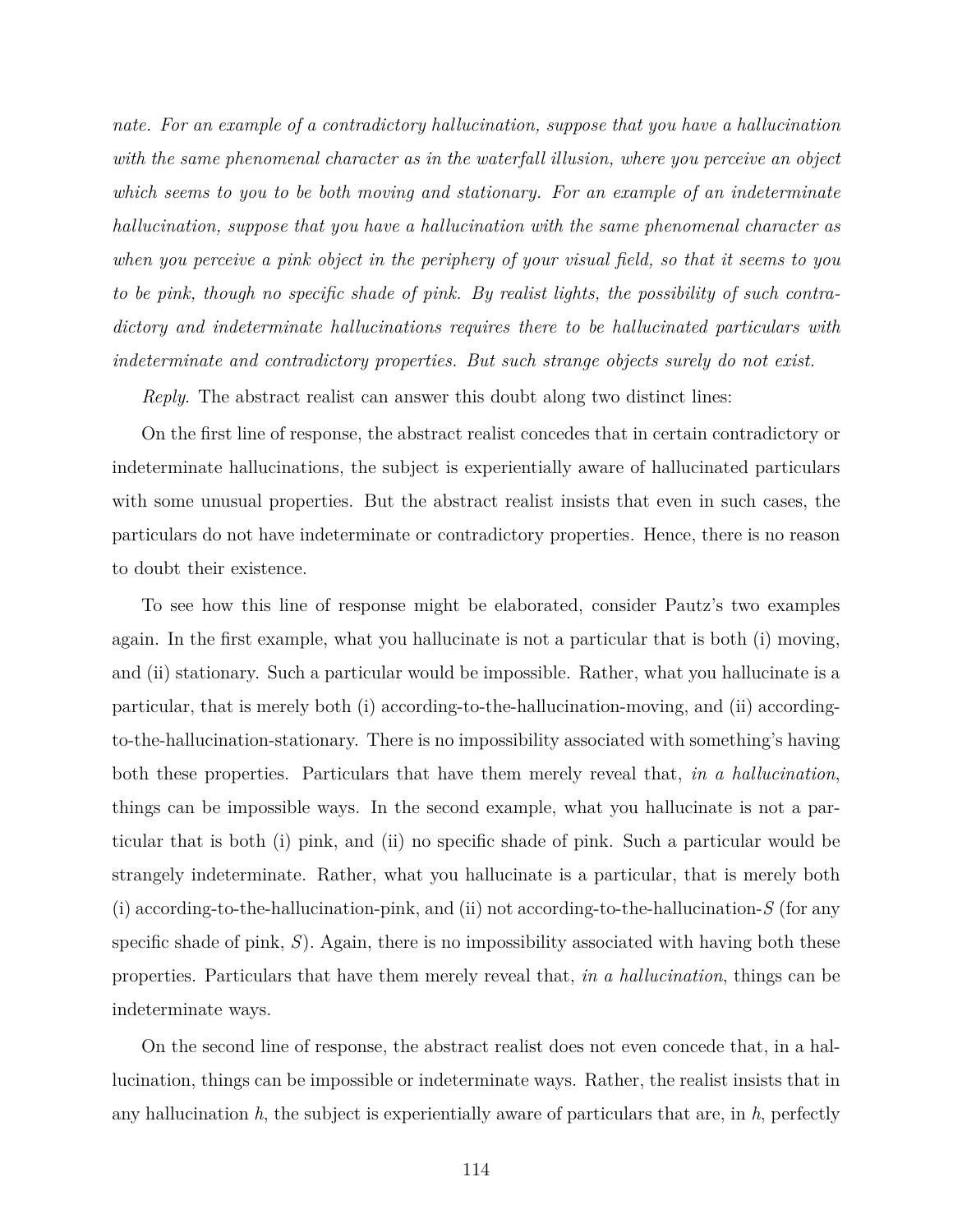possible and determinate ways. So why do things sometimes seem to be contradictory or indeterminate ways to hallucinating subjects? Because our cognitive systems may react to certain ordinary episodes of (hallucinatory) experiential awareness, by making things seem to us to be contradictory or indeterminate ways.

Pautz's two examples will again help show how this line of response might be elaborated. Start with the first example, which calls for a brief look at the waterfall illusion. The waterfall illusion is brought about by first fixating on a moving particular for a while, and then looking at a stationary one. Subjects who do this will both perceive the stationary object's being stationary, and experience an after-image's being, in the experience, in motion. Each of these two experiences is unremarkable in itself. In particular, experiencing an after-image's being, in the experience, in motion is a way of being aware of something's being, in the experience, a perfectly possible and determinate way. Nonetheless, to subjects who simultaneously have both experiences, the stationary object seems to be both stationary and moving. This shows that things' seeming to you to be an impossible way can result not from your experiential awareness of anything unusual, but from the way your cognitive system responds to such awareness.

So much for the waterfall illusion. Now consider Pautz's example of a hallucination with the same phenomenal character as the waterfall illusion. Since it matches the waterfall illusion in character, it is plausible that such a hallucination involves the subject in two episodes of experiential awareness. In the first, the subject is aware of some hallucinated particular's being, in the hallucination, stationary. In the second, the subject is aware of a distinct item - a hallucinated after-image. More specifically, the subject is aware of the after-image's being, in the hallucination, in motion. Thus, in each of the two episodes, the subject is aware of an item's being, in the relevant hallucination, a perfectly possible and determinate way. Still, in simultaneously undergoing both episodes, the first hallucinated particular seems to the subject to be both stationary and moving. It seems to the subject to be this impossible way as a result of the operation of the subject's cognitive system. But the subject is not experientially aware of any one thing's being, in the hallucination, an impossible way.

Consider Pautz's second example next. In this example, the subject has a hallucination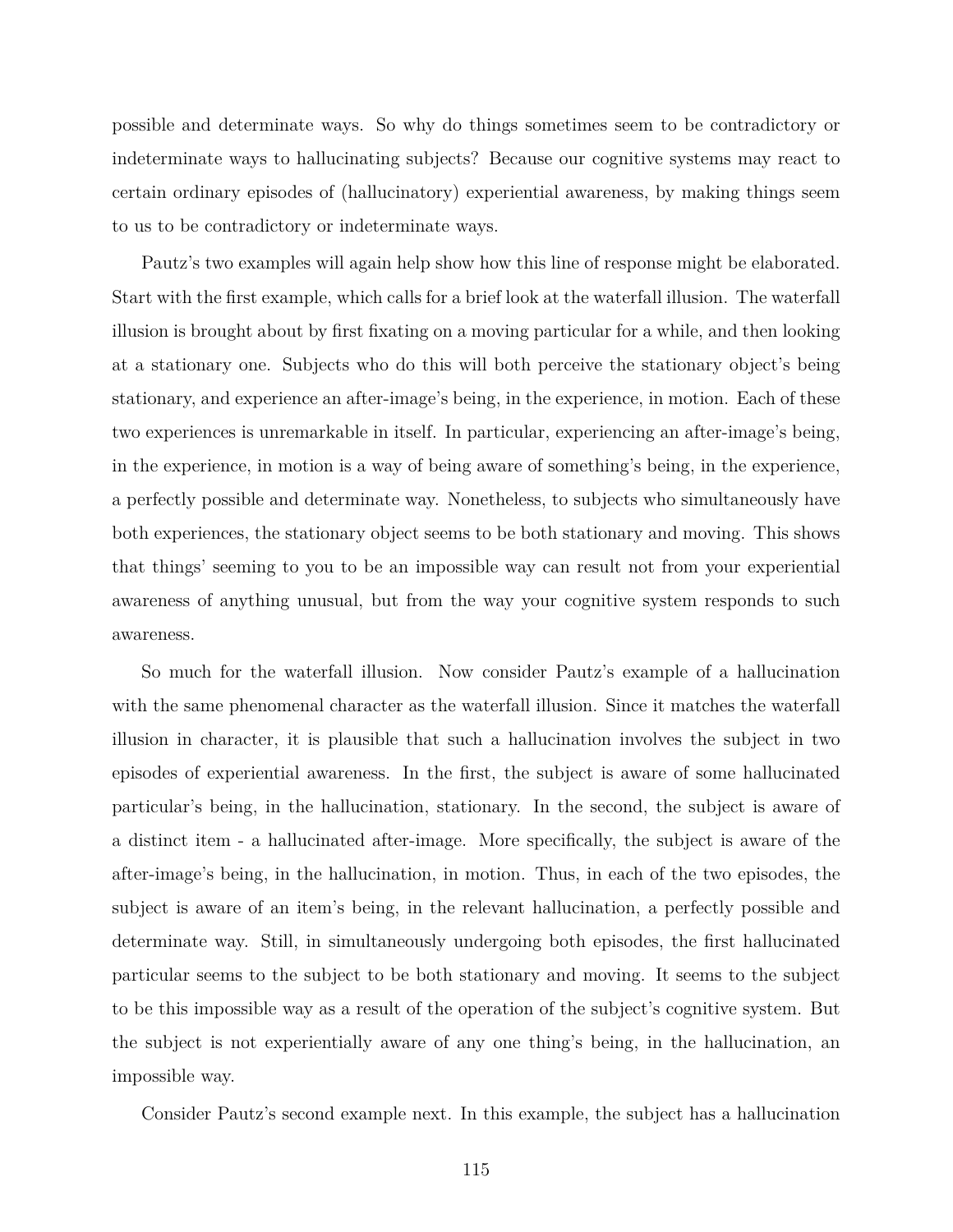with the same phenomenal character as when you perceive a pink object in the periphery of your visual field, so that it seems to you to be pink, though no specific shade of pink. Here the abstract realist might say that despite appearances, in undergoing such a hallucination the subject is made experientially aware of some hallucinated particular's being, in the hallucination, a specific shade of pink - Orchid Pink, say. It is only that, since the particular is hallucinated as in the periphery of the subject's visual field, the particular does not seem to the subject to be Orchid Pink, but merely pink. So construed, the example is one in which the subject hallucinates things as being (in the hallucination) a perfectly determinate way. Things seem to the subject to be an indeterminate way only because the subject's cognitive system fails to fully felicitously respond to the hallucination.

Inspired by Pautz [\(2007,](#page-151-6) p. 511), one might raise the following three objections: First, it is implausible that anything that happens in the brain determines that a hallucinated particular is, in the hallucination, Orchid Pink rather than Champagne Pink. Second, if the hallucinated particular is, in the hallucination, Orchid Pink, why can the subject not tell that it is? Third, the suggestion requires the supposition that the phenomenal character of an experience is not entirely determined by what the subject is experientially aware of, but is also influenced by the way things seem to the subject to be.

Regarding the first objection: It is an empirical matter whether, in hallucinating, things phenomenally look a fully determinate way to the subject. It is not implausible that they do, nor is it implausible that the subject's neural state determines that they do. So suppose that the subject's neural state does determine a fully determinate way things look to the hallucinating subject. In that case, it seems reasonable that the subject's neural state also determines the fully determinate shade of pink that the hallucinated particular is, in the hallucination.

Regarding the second objection: If I see an Orchid Pink color chip only in the periphery of my visual field, I will be unable to tell what shade of pink it is. This need not be because I do not see the shade of the chip. The reason may be that my recognitional capacities are poor when I only have peripheral vision to go on. The same can be said of hallucinations. If a subject hallucinates something's being, in the hallucination, Orchid pink and in the periphery of the visual field, the subject will be unable to tell what shade of pink it is. This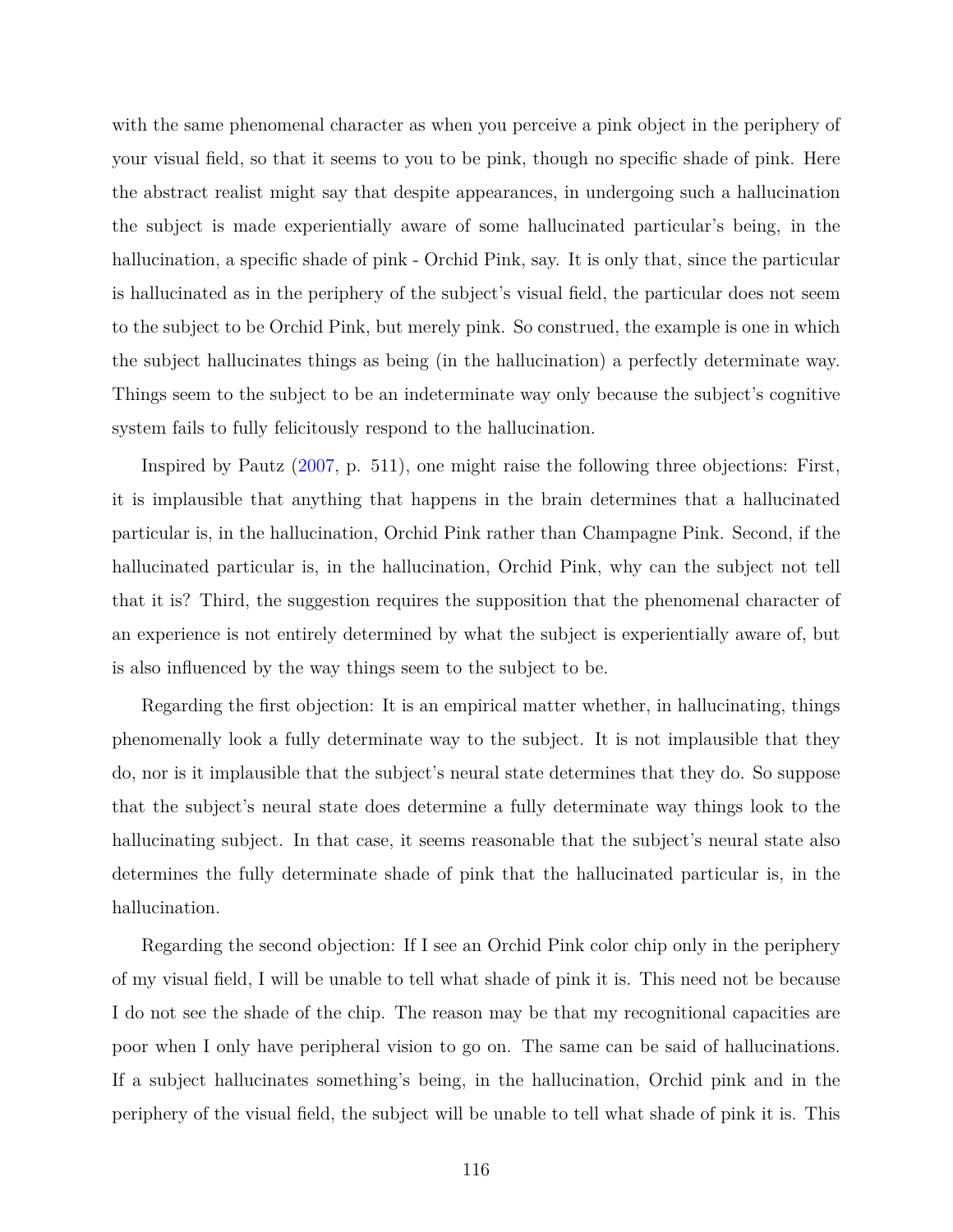need not be because the subject does not hallucinate the thing's being, in the hallucination, some determinate shade. The reason may be that the subject's recognitional capacities are poor when the subject only has peripheral visual hallucination to go on.

Regarding the third objection: It seems perfectly correct to suppose that the phenomenal character of an experience is influenced both by what the subject is experientially aware of and by the way things seem to the subject to be. Consider, for example, perceptually experiencing a Necker cube drawing. In experiencing the drawing, one is perceptually aware of a single fixed arrangement of lines. Nevertheless, the experience can have two distinct phenomenal characters. If we suppose that the way things seem to the subject to be can influence the phenomenal character of experience, this duality can be explained: One phenomenal character is due to an experience had when the lower left face of the cube seems to the subject to be in front. The other is due to an experience had when the upper right face of the cube seems to the subject to be in front.

*Doubt 6. Suppose* A *has a visual hallucination of some kind* K*, and that in virtue of this fact* A *counts as visually hallucinating some merely hallucinated particular* o*. Plausibly, that* A *has a hallucination of kind* K *locally and metaphysically supervenes on the fact that* A *is in a neural state of some kind,* N*. But a subject* A\* *can also get into a state of kind* N *as a standard causal consequence of having* A\**'s retinas stimulated by light reflected off some real particular* o\**. In such a case,* A\* *would be perceiving* o\**. Still, since* A\* *would be in a state of kind* N*, and since* N *is the supervenience base for visual hallucinations of kind* K*,* A\* *would be hallucinating* o*. So it emerges* A\* *would be experiencing both* o\* *and* o*. But this is surely absurd. So hallucinations involve no experiential awareness of merely hallucinated particulars.*

*Reply*. The doubt relies on the premise that hallucinations supervene on the hallucinator's neural state. But this premise is false, since there can be neural duplicates, one of whom is perceiving and not hallucinating, while the other is hallucinating and not perceiving. So, whether *A* is hallucinating supervenes not just on *A*'s neural state, but on other factors as well - such as the causes for which *A*'s is in *A*'s neural state.

Though this reply is enough to undercut the argument for doubt 6, it should not be taken to suggest that no interesting mental states supervene on one's neural state. In particular,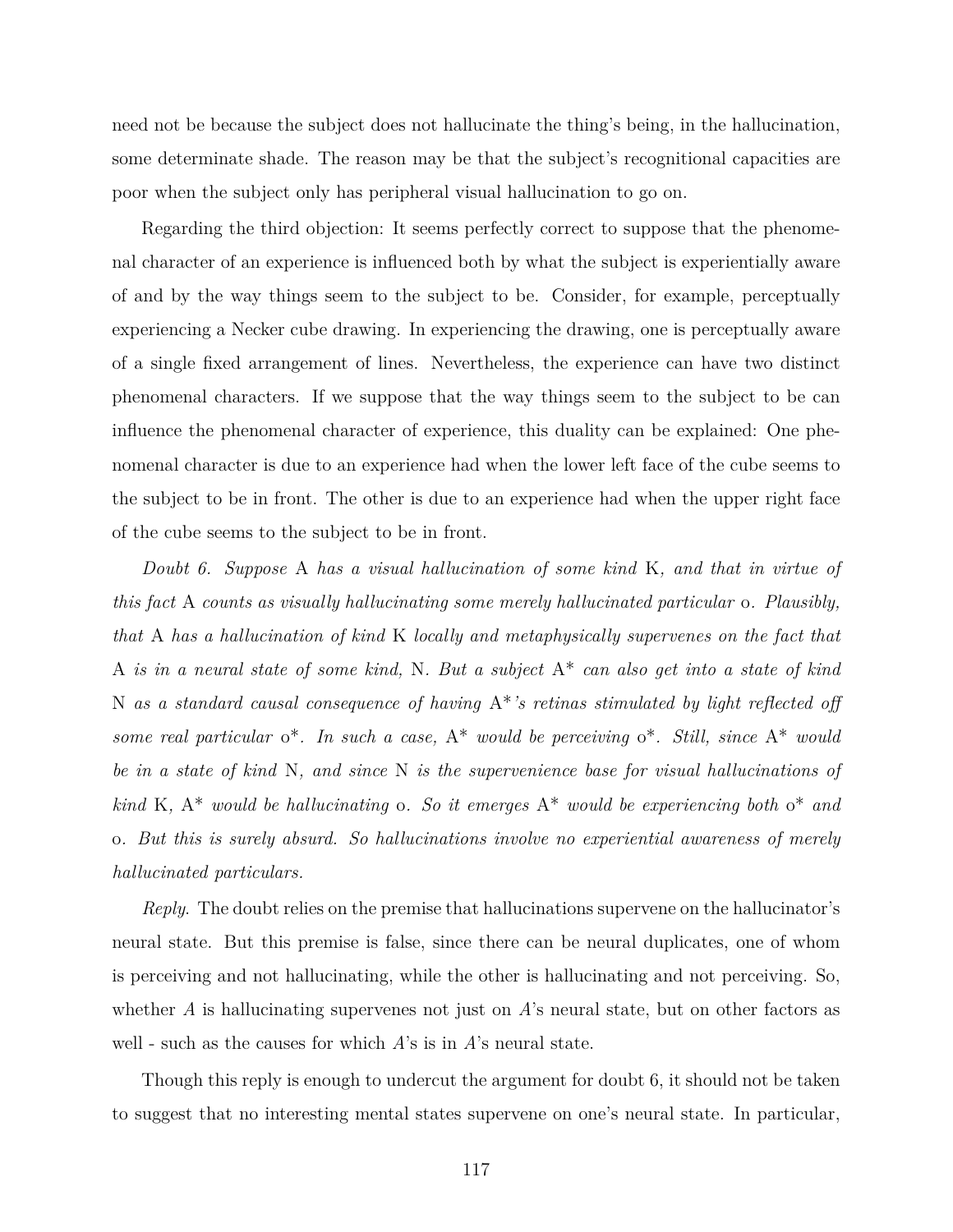there are views [e.g., Block's [\(1990\)](#page-146-2)] on which the way things look to *A* does supervene on *A*'s neural state. This, of course, presupposes that the way things look to *A* is insensitive to the causes for which *A* is in *A*'s neural state. But such presupposition is not untenable, since things can look the same way to *A*, whether *A* is hallucinating or perceiving.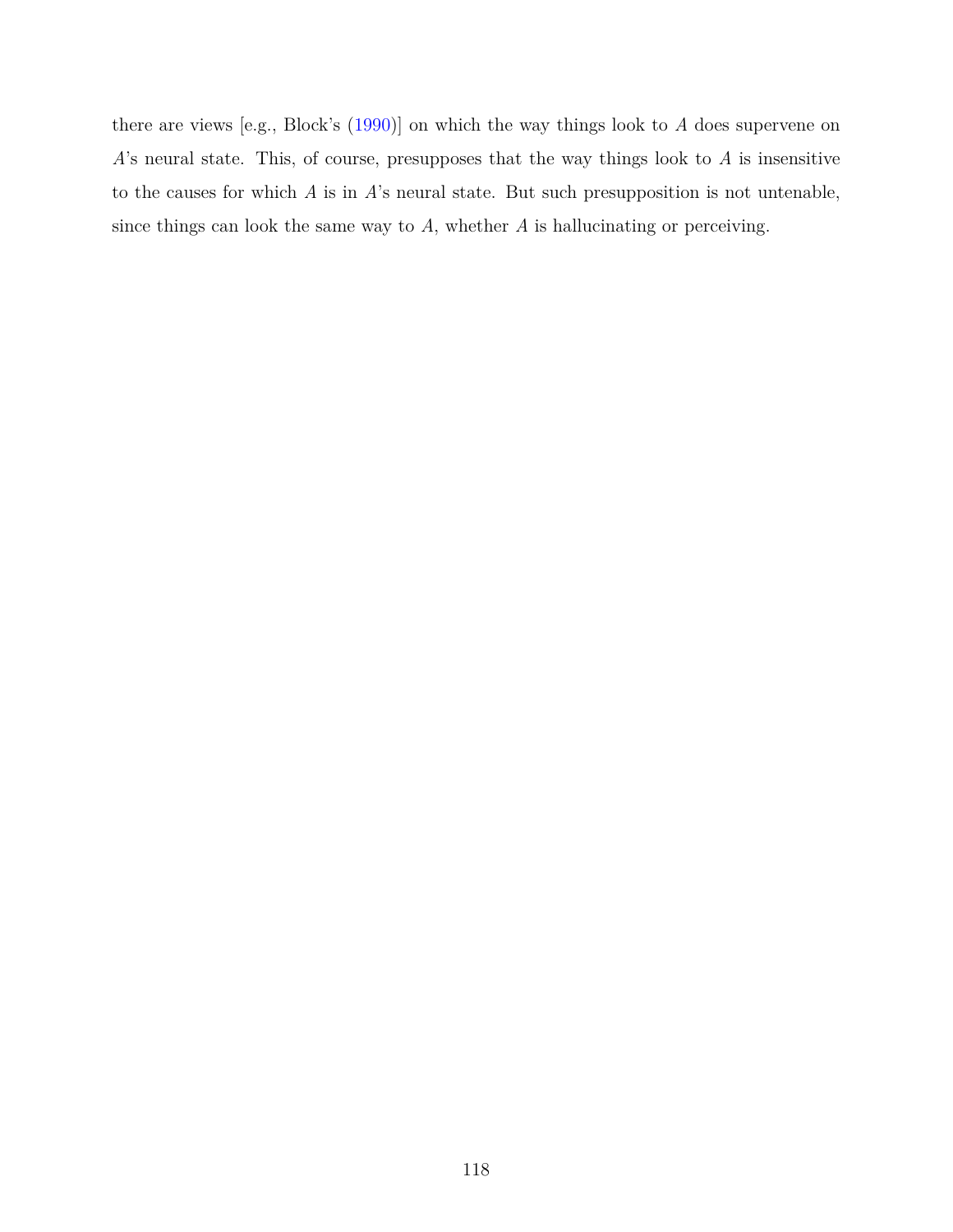## **5.0 ON LEARNING FROM HALLUCINATION AND ILLUSION**

Chapter [4](#page-76-0) argued that there are such things as merely hallucinated particulars and hallucinationdependent states of affairs (henceforth: events). It further argued (in section [4.3.4\)](#page-116-1) that the semantics of "to hallucinate" are existentially transparent when the verb is complemented with a phrase denoting a non-thinkable. The present chapter will build upon these foundations to provide a general theory of learning from experience, both perceptual and otherwise.

To remind the reader, the core of SP (presented in chapter [3\)](#page-44-0) consists of the following claims:

(SP1) A perceiver, *A*, perceives *x* just in case *A* sees *x*, or smells *x*, or hears *x*, or ... (SP2a) If no atomic experiential demonstrative concept occurs in a proposition of the form  $\mathscr{P}$ , then  $C(\mathscr{P}, K)$  is a capacity to tell iff

(i) the capacity can be successfully exercised,

(ii) any successful exercise of the capacity by a subject *A* culminates in *A*'s noninferentially coming to know some proposition  $p$  of the form  $\mathscr P$  owing to some (on-line or remembered) experiences *E* of the kind *K*, and

(iii) any exercise of the capacity by a subject *A* culminates in *A*'s non-inferentially coming to believe some proposition p determined by (a) its having the form  $\mathscr P$ and (b) the circumstances under which *A* performs the exercise.

(SP2b) If a single atomic experiential demonstrative concept occurs in a proposition of the form  $\mathscr{P}$ , then  $C(\mathscr{P}, K)$  is a capacity to tell iff

(i) the capacity can be successfully exercised,

(ii) any successful exercise of the capacity by a subject *A* culminates in *A*'s noninferentially coming to know some proposition  $p$  of the form  $\mathscr P$  owing to some (on-line or remembered) experiences *E* of the kind *K*, and

(iii) any exercise of the capacity by a subject *A* culminates in *A*'s non-inferentially coming to believe some proposition p determined by (a) its having the form  $\mathscr{P}$ , (b) the circumstances under which *A* performs the exercise, and (c) the fact that an experiential tracking effort *F* controls the atomic experiential demonstrative concept *D* taking the demonstrative  $\mathscr{D}$  position in  $\mathscr{P}$ .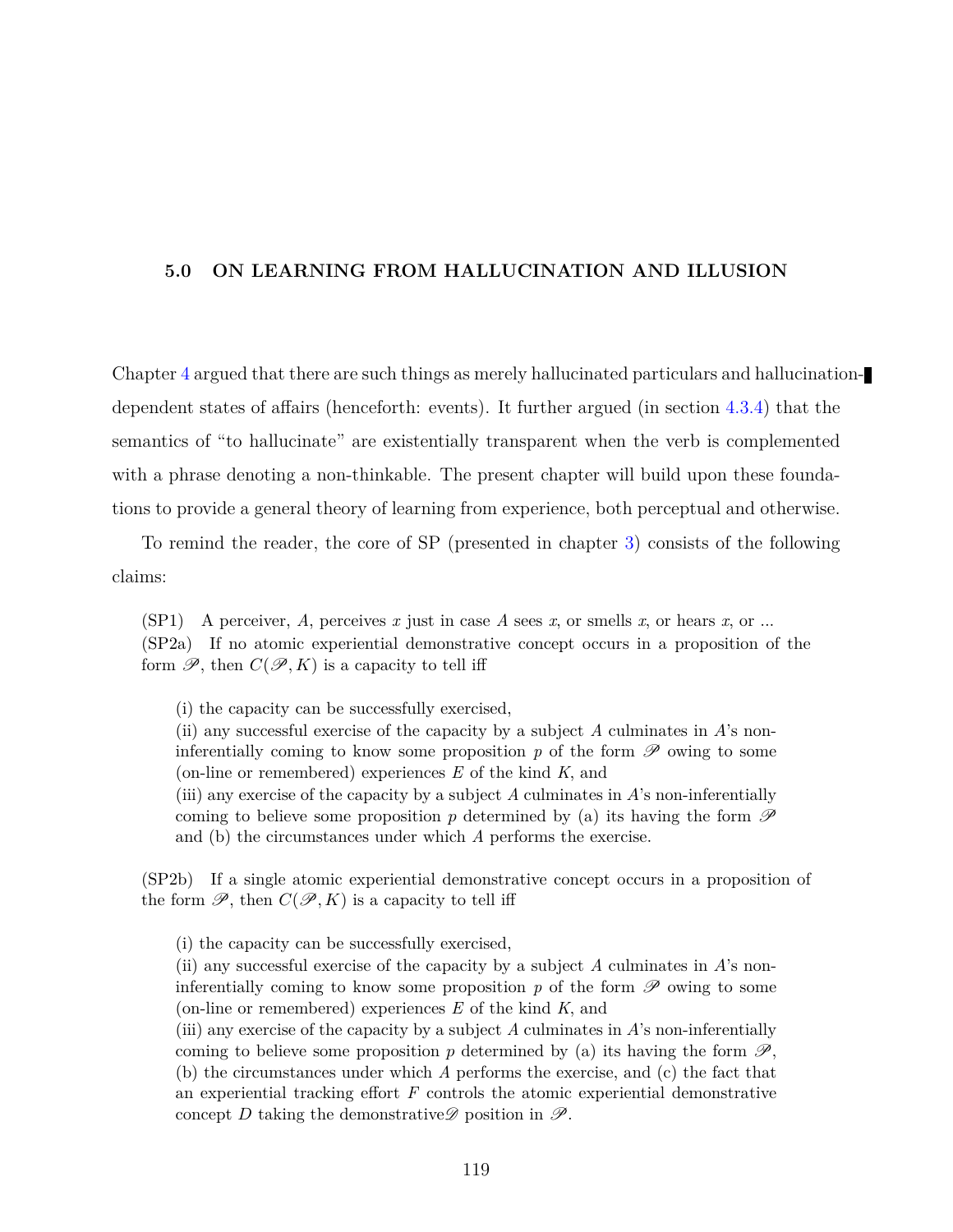(SP3a) *A* non-inferentially comes to *know* that *p* owing to (on-line or remembered) experiences *E* iff for some capacity to tell  $C(\mathcal{P}, K)$ , *A*'s *successful* exercise of  $C(\mathcal{P}, K)$  culminates in *A*'s coming to believe that *p* owing to *E*.

(SP3b) *A* non-inferentially comes to *justifiably believe* that *p* owing to (on-line or remembered) experiences E iff for some capacity to tell  $C(\mathscr{P}, K)$ , *A*'s *non-reckless* exercise of  $C(\mathscr{P}, K)$  culminates in *A*'s coming to believe that *p* owing to *E*.

(SP3c) *A* non-inferentially comes to *rationally believe* that *p* owing to (on-line or remembered) experiences *E* iff *A non-recklessly* and without inference comes to believe that *p* owing to *E*.

The reader will have noticed that in (SP2a)-(SP3c), the term "experience", rather than the terms "perception" or "perceptual experience", is the one used. This is no accident. According to SP, one can have capacities to tell  $C(\mathscr{P}, K)$  where the kind of experiences *K* includes not just perceivings (e.g., seeings and hearings) but also experiences of nonperceptual types (e.g., visual and auditory hallucinatings). Furthermore, according to SP, one can engage in experiential tracking efforts that are guided (either entirely or only in part) by non-perceptual experiences. One might even succeed in experientially tracking a target that is not perceived but, e.g., hallucinated. So SP is already equipped with the general scope that would allow it to account for cases in which one (non-inferentially) judges knowledgeably, justifiably or rationally on the strength of experiences, both perceptual and non-perceptual. The only thing missing is a clarification of what (non-perceptual) experiences are. This chapter will provide just this clarification.

Section [5.1](#page-130-0) will build on the work of chapter [4](#page-76-0) in providing a relationalist characterization of experiences. It will be part of this characterization that illusions do not constitute experiences in the relevant sense of the term. This surprising consequence will be discussed in section [5.2.](#page-135-0) Section [5.3](#page-144-0) will then conclude both this chapter and this entire essay.

## <span id="page-130-0"></span>**5.1 ON HALLUCINATIONS AND OTHER EXPERIENCES**

As was already noted, chapter [4](#page-76-0) argued (i) that there are such things as merely hallucinated particulars and hallucination-dependent states of affairs, and (ii) that the semantics of "to hallucinate" are existentially transparent when the verb is complemented with a phrase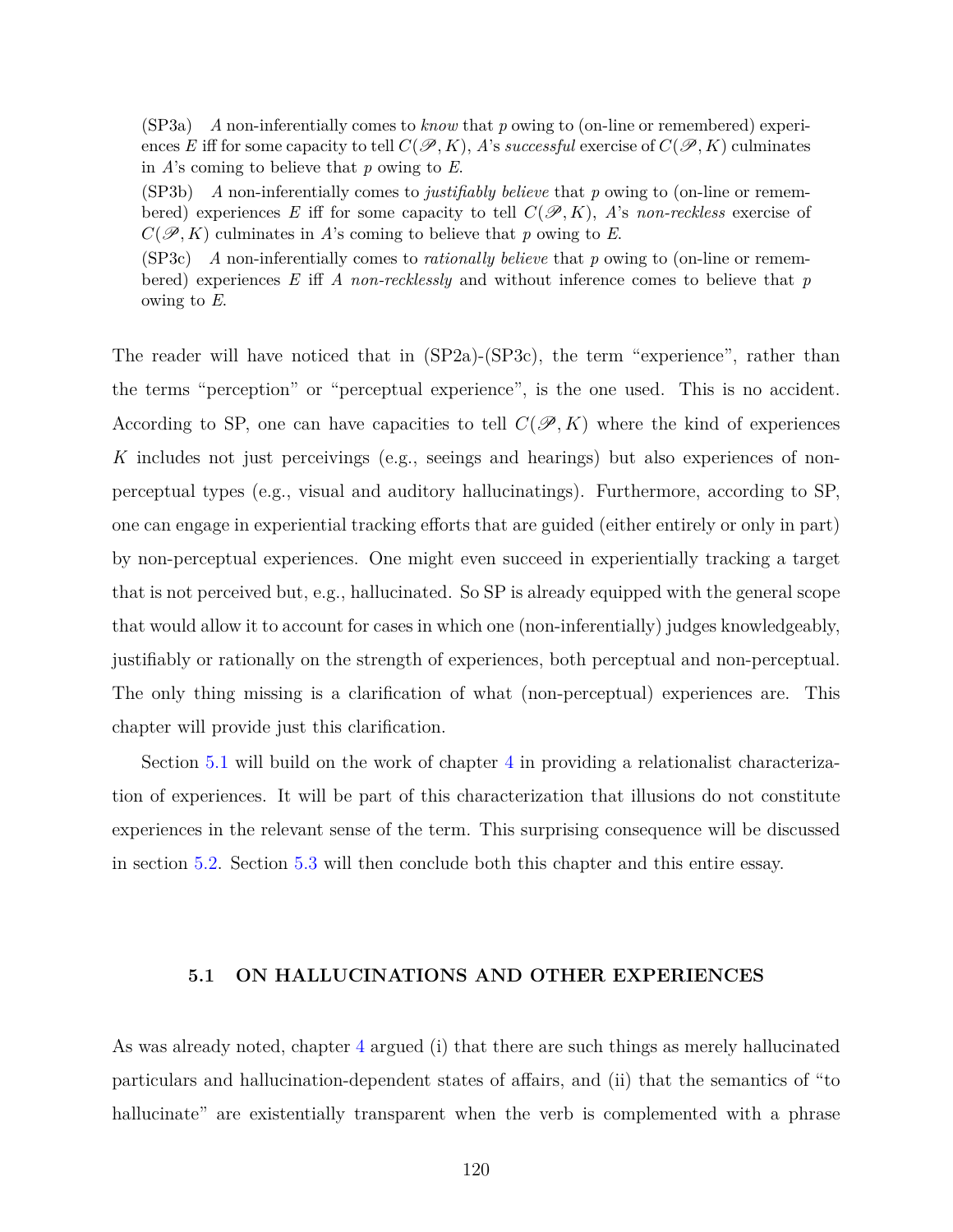denoting a non-thinkable. This allows us to take up again the broadly Austinian spirit of section [3.1,](#page-45-0) and with it to suggest that we have a way of using the "*A* visually hallucinates *x*" construction that is analogous to our way of using the "*A* sees *x*" construction. This way of using the construction can be characterized thus:

- 1. On the intended use of the "*A* visually hallucinates *x*" construction, what one says in uttering "*A* visually hallucinates *x*" does not entail what can expressed by uttering "*A* believes *x*", "*A* is inclined to believe *x*", "*A* understands *x*", or "*A* knows *x*". For example, "Bob visually hallucinates a kitten's expanding to the size of a lion" does not entail what can expressed by uttering "Bob believes (or, is inclined to believe, ...) a kitten's expanding to the size of a lion". Such an utterance is ill formed. But more importantly, "Bob visually hallucinates a kitten's expanding to the size of a lion" does not even entail that Bob believes (or, is inclined to believe, ...) *that* a kitten is expanding to the size of a lion. Being sober minded, Bob might be under no doubt at all that no kitten has ever expanded to the size of a lion. This possibility is important to remember: One can hallucinate something while knowing full well that one is hallucinating it.
- 2. On the intended use of the "*A* visually hallucinates *x*" construction, what one says in uttering "*A* visually hallucinates  $x$ " cannot be true if  $x$  is something that can be thought. Compare: If I utter, "Bob visually hallucinates that a kitten is expanding to the size of a lion" what I thereby say can be true, despite the fact that one can also think (for some odd reason) that a kitten is expanding to the size of a lion. So this is not the way if using the "*A* visually hallucinates *x*" construction that I have in mind. What sorts of things *can* be the references of "*x*" when one uses the "*A* visually hallucinates *x*" construction in the intended way and in saying something true? A partial answer is this: "*x*" can refer to anything that *A* can see, including objects, properties, relations and events. And potentially "*x*" can refer to other non-thinkables as well.
- 3. Intended uses of the "*A* visually hallucinates *x*" construction are substitutionally transparent. This means that necessarily, if (i) using the construction in the intended way one utters "*A* visually hallucinates  $x$ " at a context  $c$ , and (ii)  $x$  is identical to  $y$ , then were one to have used the construction in the the intended way in uttering "*A* visually hallucinates *y*" (at *c*), one would have said something with the same truth value. For example,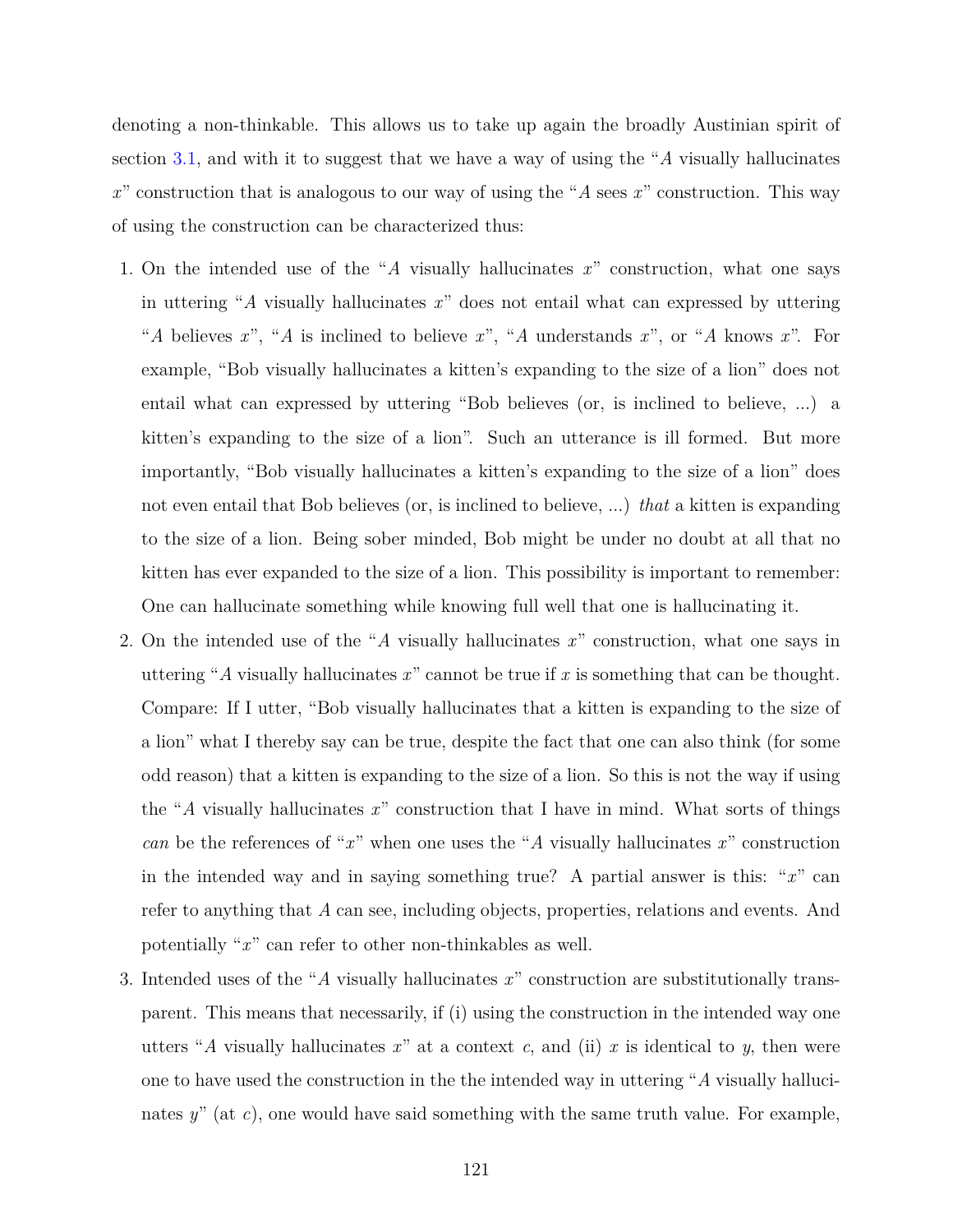"Bob visually hallucinates Napoleon" entails "Bob visually hallucinates the Emperor of the French from 1804 to 1815".

4. Intended uses of the "*A* visually hallucinates *x*" construction are existentially transparent. This means that what one says in uttering "*A* visually hallucinates *x*" (where one uses the construction in the intended way) entails that *x* exists or obtains. Here "exists" and "obtains" should be read tenselessly, i.e., as short of "exists, has existed or will exist" and "obtains, has obtained or will obtain" respectively. For example, "*A* visually hallucinates Napoleon" entails that *A* visually hallucinates something that exists, has existed or will exist. In this case, it entails this for Napoleon - an ordinary mindindependent particular. Similarly, "*A* visually hallucinates a pink elephant's flying" entails that *A* visually hallucinates something that obtains, has obtained or will obtain. In this case, it entails this for some hallucination-dependent event, consisting in some abstract mind-dependent particular's being, in *A*'s hallucination, a flying pink elephant.<sup>[1](#page-132-0)</sup>

Having fixed our eyes on this (I believe familiar) way of using the "*A* visually hallucinates *x*" construction, we can introduce the notion of a visual hallucinating thus: A *visual hallucinating* is a mental state that can be reported on by the outlined way of using the "*A* visually hallucinates x" construction. In the rest of this essay, let us use the "A visually hallucinates" *x*" construction only in the visual-hallucinating-reporting way. And if *A* visually hallucinates  $x$ , let us call  $x$  the "target" of the visual hallucinating, or say that the visual hallucinating is a visual hallucinating "of" *x*. The notions of an auditory hallucinating, an olfactory hallucinating, a gustatory hallucinating, a tactile hallucinating etc. can be introduced in the same way, along with the subsidiary notions of "a target" "of" a hallucinating of any one of these kinds. Having done all this, we can clarify the notion of a *hallucinating* quite simply. We say that

 $(SP4)$  A hallucinator, A, hallucinates x just in case A visually hallucinates x, or auditorily hallucinates *x*, or olfactorily hallucinates *x*, or ...

We now add to this that a *hallucinating* is any mental state that can be reported on by saying, of some *A* and *x*, that *A* hallucinates *x*.

<span id="page-132-0"></span><sup>&</sup>lt;sup>1</sup>For more on this, see sections  $4.2.1$  and  $4.3.4$ .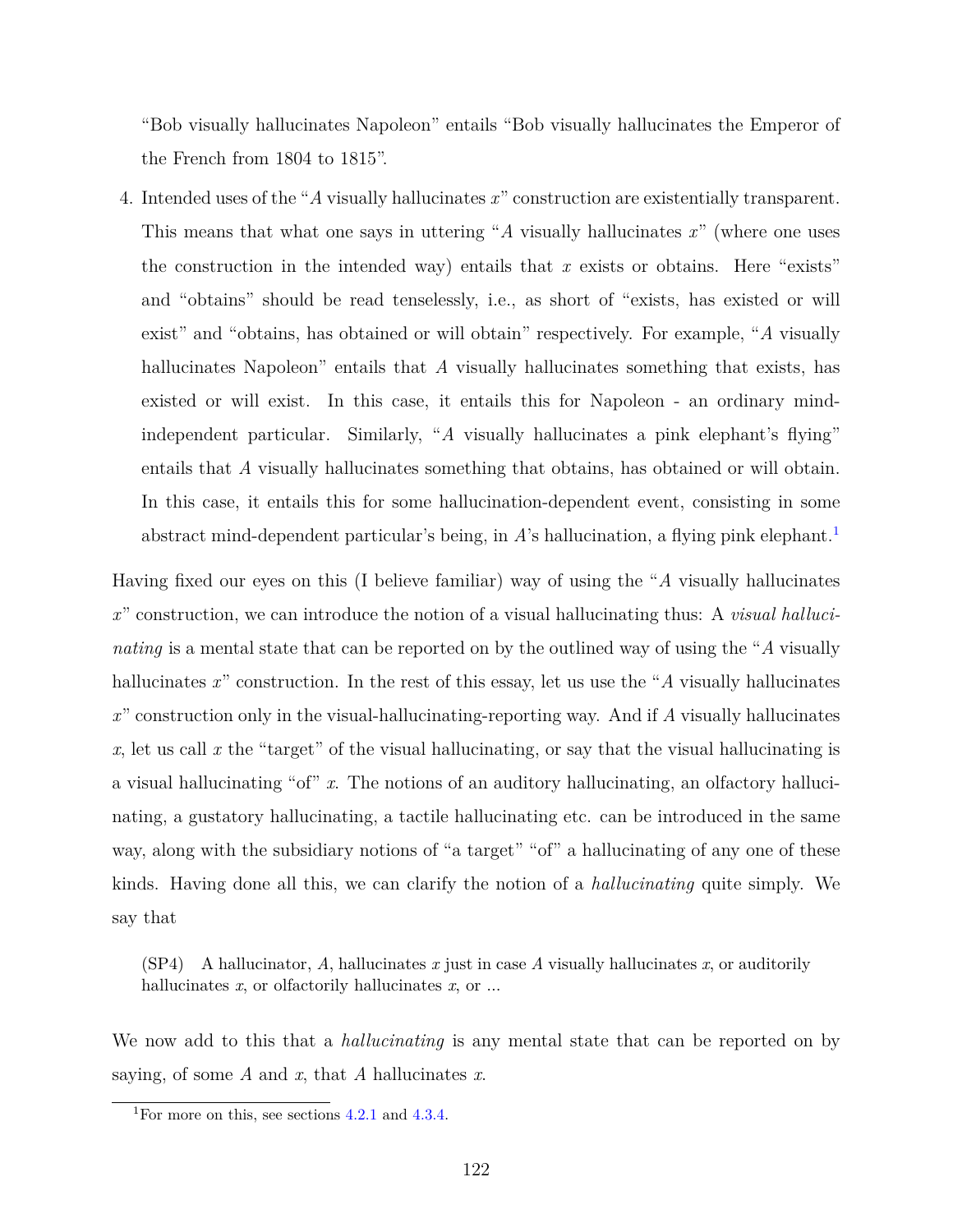With (SP1) and (SP4) clarifying the notions of hallucination and perception, we are well on our way to a full clarification of the notion of an experience. It only remains to address three last would-be types of experience: (i) So-called "inner" sense experiences (e.g., pain), (ii) experiences of entities such as after images and phosphenes, and (iii) illusions.

Though I largely leave inner sense experiences to be treated elsewhere, I do believe that they constitute a special kind of perceptual experience. I say a little more about this in section [3.2.](#page-48-0) Until I say more, I shall simply ask the reader to accept that inner sense experiences can be understood as perceptions and as presentational mental states. If this is accepted, it should also be accepted that SP can accommodate learning that occurs on the strength of such experiences.

As for experiences of after images and phosphenes: On the one hand, after images and phosphenes do not fit comfortably into the mold of merely hallucinated particulars, since they can be experienced by someone even when her perceptual system is functioning normally, giving no indication of a hallucinatory state. On the other hand, all the arguments regarding merely hallucinated particulars from chapter [4](#page-76-0) can be recast to show that after images, phosphenes and their like are abstract and mind-dependent things, which exist contingently, in virtue of the fact that a person or persons created them in experiencing them. Given these two considerations, it seems best to simply say that when we experience after images or phosphenes, we are presented with certain existing mind-dependent entities. Whether we are presented with these entities via perceiving or hallucinating them is something we need not decide on. In fact, we might even say that we bear a third kind of experiential relation to them - experiencing\*, say. What is important is this: True reports of the form "*A* visually (or, auditorily, olfactorily, ...) experiences *x*", where *x* is an entity of kind at hand, are reports of presentational mental states. And accordingly, such reports—like reports on perceivings and hallucinatings—-have the four usual features: (i) They do not entail what can expressed by uttering "*A* believes *x*", "*A* is inclined to believe *x*", "*A* understands *x*", or "*A* knows *x*", (ii) "*x*" refers to a non-thinkable. (iii) they are substitutionally transparent, and (iv) they are existentially transparent. They thus raise no special issues for SP's account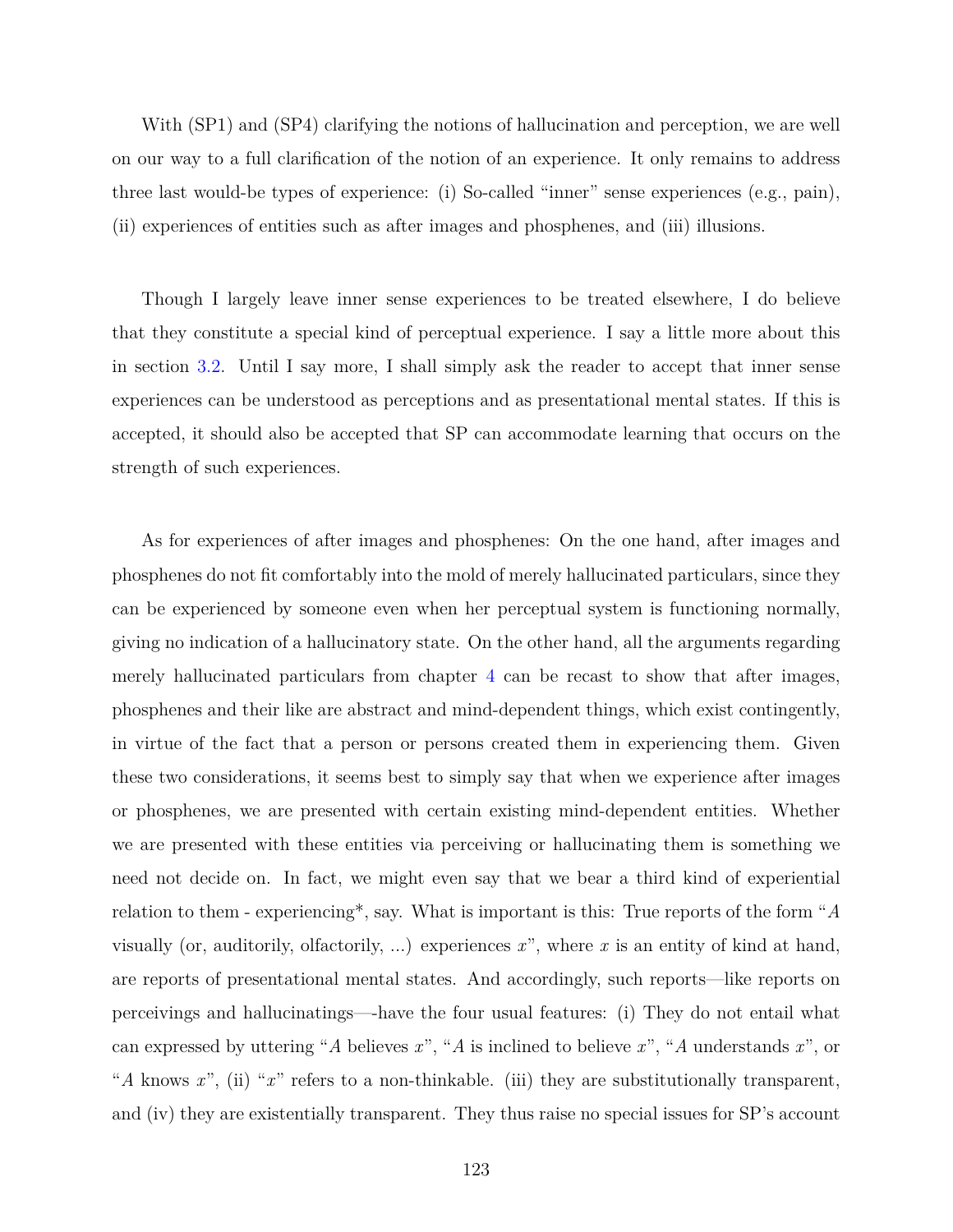of learning from experience.[2](#page-134-0)

This brings me to the topic of illusions. Section [5.2](#page-135-0) argues that illusions are not presentational mental states, and therefore not experiences. Since illusions are not experiences, a theory of learning from experiences (e.g., SP) need not address the putative epistemic powers of illusions.

The fact that SP does not address the putative epistemic powers of illusions might seem to be a drawback of the theory. To dispel this impression, section [5.2](#page-135-0) argues that any case of learning from an illusion will also be a case of learning from certain proper experiences, to which the illusion is only a response. So, even though SP does not address the putative epistemic powers of illusions, it does account for all the cases of learning from an illusion. The explanatory power of SP, therefore, does not fall from that of any rival theory on which illusions are experiences. Furthermore, since SP can account for all the cases without postulating that illusions have epistemic powers, one might reasonably question whether illusions so much as have epistemic powers at all.

If illusions are not experiences, the upshot of the last few paragraphs quickly becomes visible. The upshot is that the notion of an experience can be clarified thus:

(SP5) An experience is either a perceiving, a hallucinating, or (if we admit the further category) an experiencing  $*$ <sup>[3](#page-134-1)</sup>

With (SP5) in hand, the presentation of SP is concluded. The reader can now see that, as promised, SP provides an entirely general account of learning from experiences.

Before moving on, I should briefly illustrate how SP accounts for learning from nonperceptual experiences. To do so, I would like to reconsider one of the cases of learning from hallucination discussed in section [4.3.3.](#page-110-0) In this case, Macbeth knows that he is hallucinating when he hallucinates the merely hallucinated dagger, Dag. Macbeth then forms the hallucination based judgment, of Dag, that it is, in his hallucination, a dagger. Macbeth expresses this judgment by telling himself:

<span id="page-134-0"></span>(9) That is, in my hallucination, a dagger.

<sup>2</sup>For more on afterimages, see Ian Phillips' work [\(2012\)](#page-152-4), which persuasively argues on empirical grounds that afterimage experiences are subjectively indistinguishable from perceptions of projected light phenomena.

<span id="page-134-1"></span><sup>3</sup>Note that (SP5) is consistent with there being experiences which lack phenomenal characters, though it does not imply it.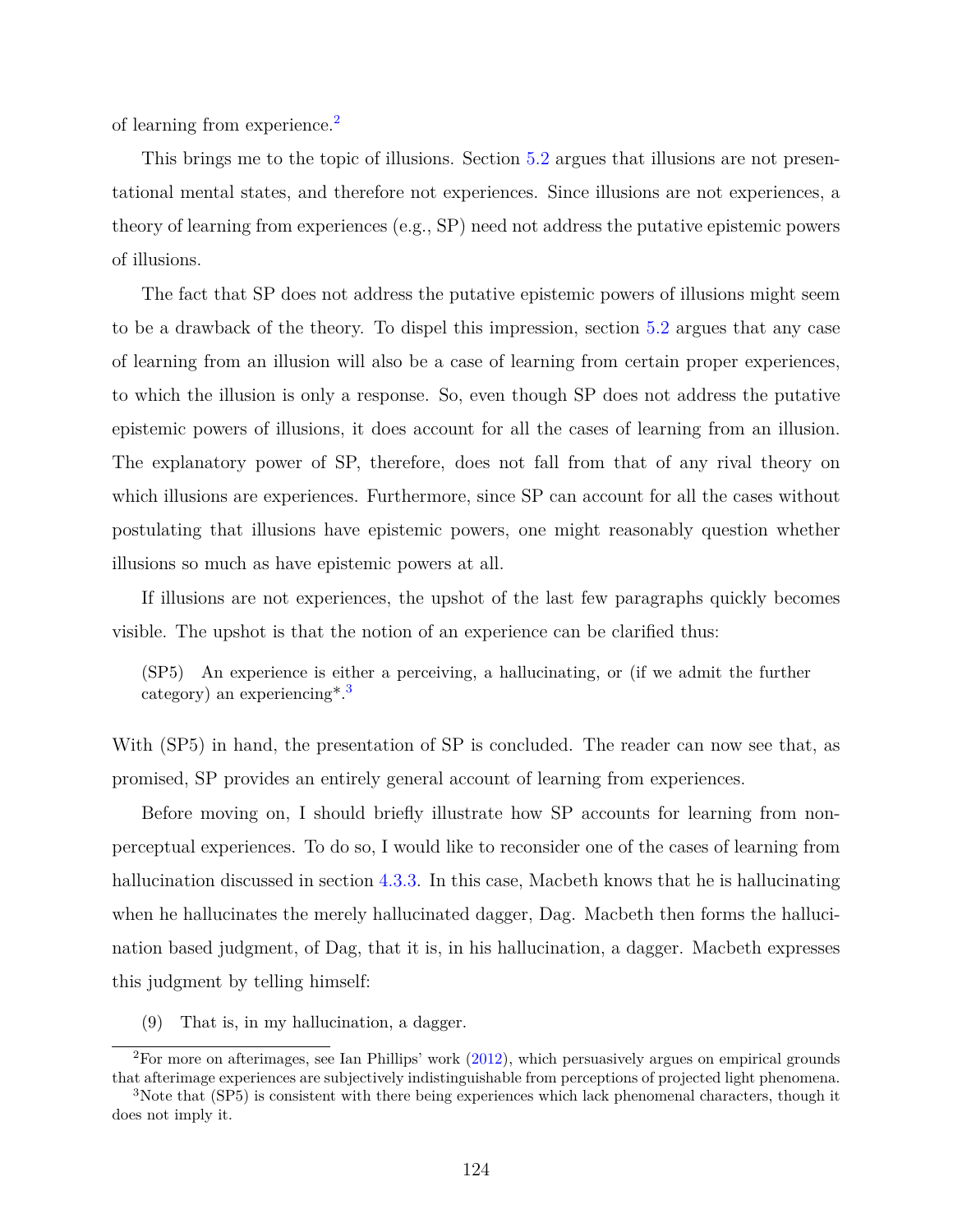Intuitively, Macbeth's judgment is a non-inferential, knowledgeable and hallucination based one. SP can accommodate this intuition thus: Macbeth is visually hallucinating a hallucination dependent event, viz., Dag's being, in Macbeth's hallucination, a dagger. Macbeth also has some capacity to tell  $C(\mathcal{THATION} - \mathcal{IFATION} - \mathcal{IFATION} - \mathcal{IFATION} - \mathcal{IFATION}$ *A* − *DAGGER, visual hallucinatings of something's being, in the subject's hallucination, a dagger*). Plausibly, Macbeth has this capacity partly in virtue of having a related capacity to tell that something is a dagger upon seeing its being a dagger. When Macbeth makes the judgment that (9) expresses, his judgment is the culmination of his successful exercise of the former capacity. This judgment  $(THAT - IS - IN - MY - HALLUCINATION - A -$ *DAGGER*) is consequently a non-inferential, knowledgeable and hallucination based one.

It should be noted that certain conditions have to be satisfied for the Macbeth's exercise of the capacity to be successful. First, the hallucination owing to which Macbeth makes the judgment has to be of a kind appropriate for the exercise of the capacity. This condition is satisfied since the hallucination owing to which Macbeth judges is a visual hallucinating of something's being, in the subject's hallucination, a dagger. Second, Macbeth must not be reckless in his exercise of the capacity. This condition is satisfied since Macbeth had no defeaters for the judgment, and in fact knows that he is hallucinating. Third, Macbeth's exercise of the capacity must occur under epistemically favorable circumstances. This condition is satisfied partly because Macbeth does not mishandle the exercise, which draws on a hallucination of the appropriate kind. Finally, fourth, the experiential demonstrative concept *T HAT* occurring in Macbeth's judgment must be controlled by some successful experiential tracking effort through which Macbeth tracked what, in his hallucination, is a dagger. This condition is satisfied because Macbeth indeed attended to, and experientially tracked, Dag.

Let us now return to the topic of illusions.

## **5.2 ON ILLUSIONS**

<span id="page-135-0"></span>SP is based on the idea that experiences are presentational mental states, i.e., mental states that can be reported on by constructions that have the four just rehearsed features. This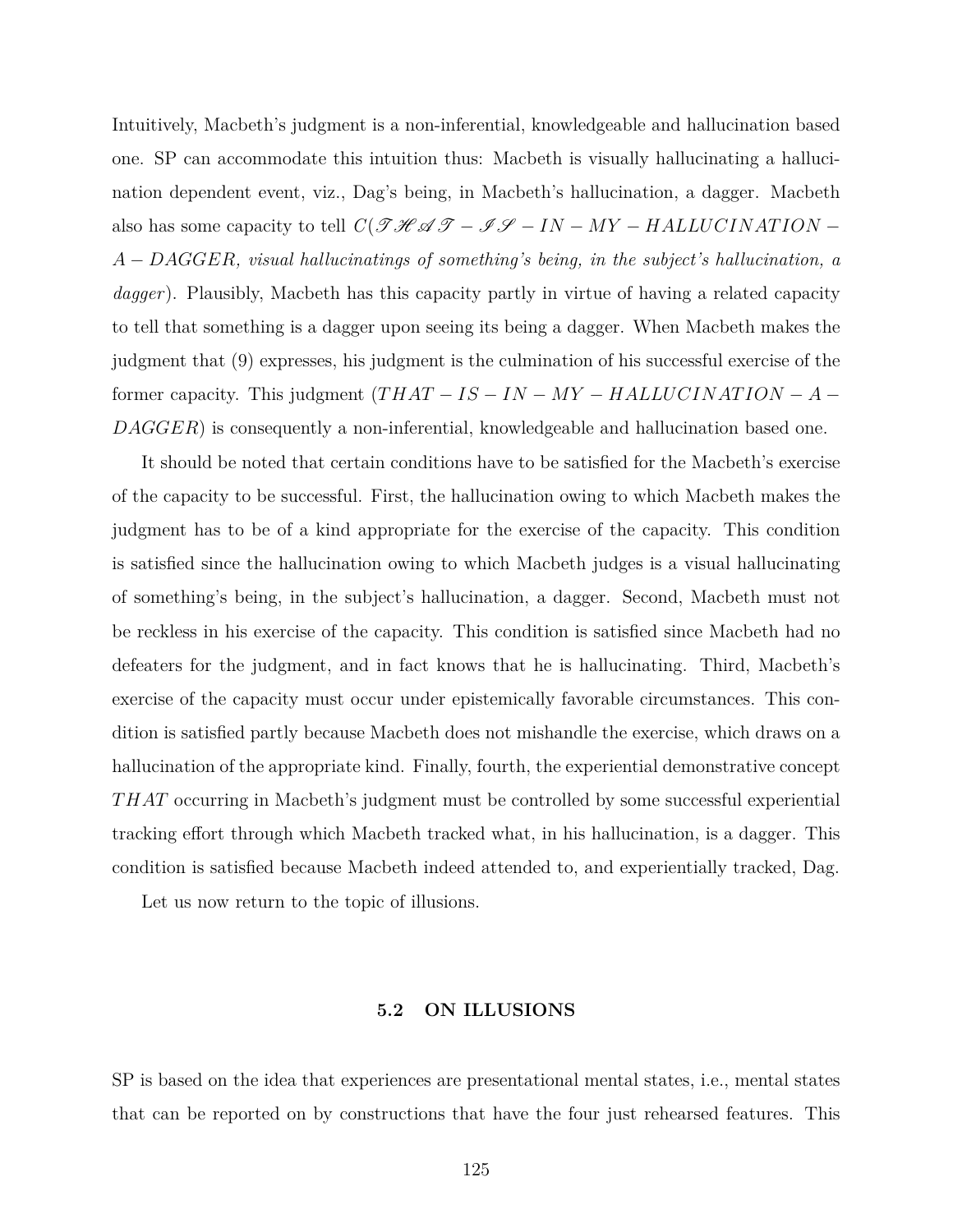idea might be taken to suggest the following line of thought: "We all know that there are three (or four) broad kinds of experiences - perceivings (including "inner sense" perceivings) , hallucinatings, illusions and perhaps experiencings<sup>\*</sup>. So far, I have been given presentational accounts of only two (or three) of those. Illusions have been left out. So I am owed a presentational account of illusions as well."

Although tempting, this line of thought is to be resisted. According to SP, illusions are *not* presentational mental states in the relevant sense, and therefore do not count as experiences. There is no need to fight over words here: In *some* sense of "experience", it is of course true that illusions are paradigmatic experiences. The point is only that in SP's regimented sense of "experience", they are not. But this will only emerge once we have a clear grasp of what illusions are.

Sadly, grasping what illusions are is often hindered by the fact that philosophers of perception very rarely attempt to characterize illusions, and when they do attempt this, the characterizations are often inadequate (and often knowingly so). In the next few paragraphs I will examine the flaws in the standard philosophical characterization of illusions, and try to revise it until the true phenomenon is made clear.

The standard characterization [see, e.g., [Brewer](#page-146-1) [\(2011\)](#page-146-1) and [Crane](#page-148-6) [\(2011\)](#page-148-6)] is this: An illusion is a mental state consisting in a perceived target's feeling (e.g., looking, sounding, smelling, ...) to one a way that it is not. The most serious problem with this characterization was pointed out by Travis  $(2013b)$ . Here is an illustration of his point: If you eyeball a white wall illuminated by a red light source, it will look to you as white walls illuminated by red light sources do look to you. So (assuming you are not spectrum inverted) it will look white and illuminated by a red light source to you. Similarly, if you eyeball a red wall illuminated by a white light source, it will look to you as red walls illuminated by white light sources do look to you. So (again assuming no inversion) it will look red and illuminated by a white light source to you. The issue is, however, that a white wall illuminated by a red light source and a red wall illuminated by white light source are ringers for each other.<sup>[4](#page-136-0)</sup> This means that the two walls look *the same way* to you. Consequently, we can say something true

<span id="page-136-0"></span><sup>&</sup>lt;sup>4</sup>Here I harmlessly abstract away from the existence of metamers. The abstraction can be avoided by an easy relativization of the notion of a ringer to a class of perceivers.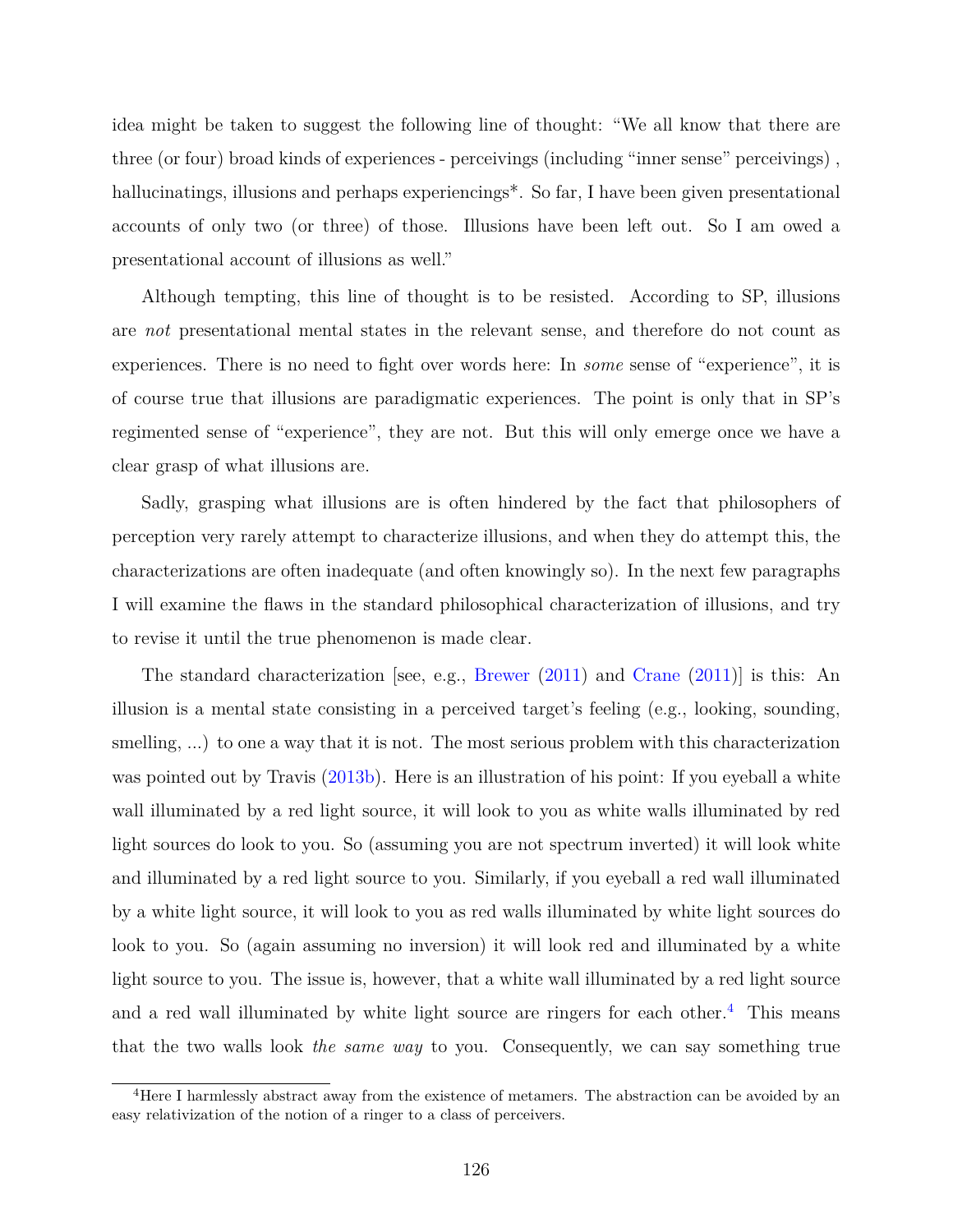about either one of the two walls by uttering (i) "to you it looks white and illuminated by a red light source", and by uttering (ii) "to you it looks red and illuminated by a white light source". This is so because the two complements of the "looks" verb pick out a single way a wall might look to you. And now we have a serious problem. While the two complements pick out a single way a wall might *look* to you, they pick out very different ways it might *be*. (After all, a single wall cannot be both white and red, no matter how it is illuminated.) In other words, a single way something looks to one can be specified in various ways, each specification corresponding to its being a different way. Hence, there is no fact of the matter about whether a wall is the way that it looks to one.<sup>[5](#page-137-0)</sup> There is only a fact of the matter about whether a wall is some way that it has been *specified* to look.

Since there is no fact of the matter about whether a wall is the way that it looks to one, there is also no fact of the matter about whether it looks to one the way it is. So illusions cannot be characterized as mental states consisting in a perceived target's feeling to one a way that it is not. This standard characterization must be revised.

The revision required is not hard to find. We simply need to say that an illusion is a mental state consisting in a perceived target's (visually, audibly, olfactorily, ...) seeming to one *to be* a way that it is not. This characterization does not have the problem of its predecessor. It has two others.

The first problem is that a perceived target might seem to one to be a way that it truly is, and still its seeming to be that way would constitute an illusion. (These illusions are called "veridical illusions".) One demonstration of this possibility is given in a case due to Johnston [\(2006\)](#page-150-3): Suppose one of two twins, who are in fact the same height, seems to be a different height than the other. This is because she is dressed in a shirt with horizontal stripes. Also suppose the twins are walking around in an Ames room. The room is designed to make any object seem to be different heights in different locations in the room. As the twins take different positions in the room, they seem to be different relative heights. Still, there are pairs of positions in the room such that when the twins are viewed standing in those positions, they seem to be the same height. When they are in those positions, the

<span id="page-137-0"></span><sup>&</sup>lt;sup>5</sup>Note well: There is no fact of the matter about this, even though there are facts of the matter about how the wall looks, and about how the wall is.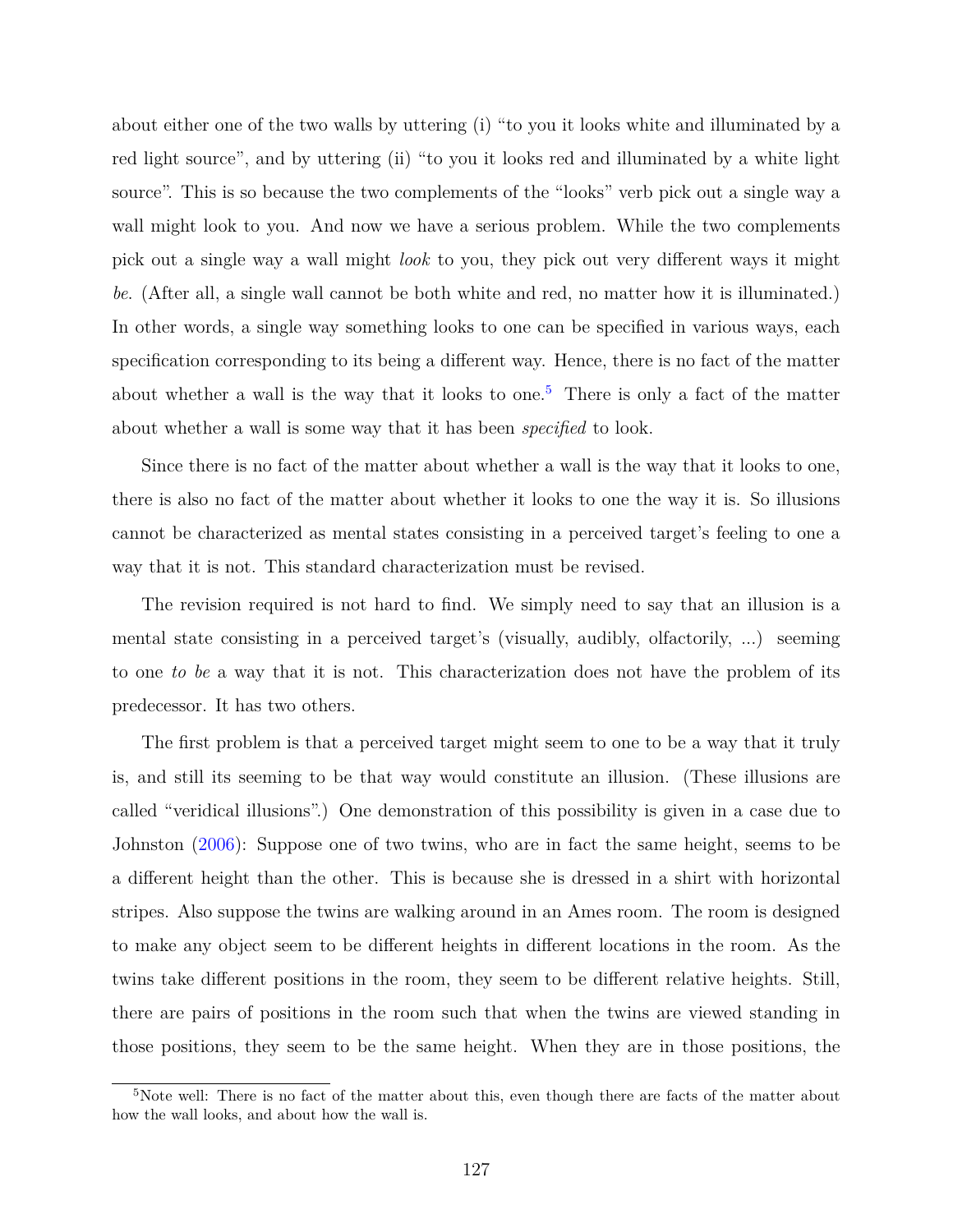illusory effects of the horizontally striped shirt exactly offset those of the Ames room. Thus, when the twins are viewed standing in those positions, they seem to be a way that they are. Nonetheless, since it is a mere accident that they seem to be the same height, their seeming to be the same height intuitively constitutes an illusion.

The solution to the first problem is to revise the characterization of an illusion to this: An illusion is a mental state consisting in a perceived target's either (visually, audibly, olfactorily, ...) seeming to one to be a way that it is not, or *accidentally* (visually, audibly, olfactorily, ...) seeming to one to be a way that it is. But this revision still leaves us with the second problem.

The second problem is that one might undergo an illusion even when one is not perceiving anything at all.

To illustrate the second problem, suppose I hallucinate a (merely hallucinated) Müller-Lyer stimulus. What I hallucinate is therefore a (merely hallucinated) piece of paper, with (merely hallucinated) black lines of *equal* length on it, where one line ends with (merely hallucinated) arrow heads and the other ends with (merely hallucinated) arrow tails. At the same time, I perceive nothing at all.

On the one hand, since I hallucinate (merely hallucinated) lines of equal length, I also hallucinate the (hallucination dependent) event of the the lines' being, in my hallucination, of equal length. On the other hand, since I hallucinate the lines' having, in my hallucination, the aforementioned elements on their ends, the lines will seem to me to be different lengths. So the lines will seem to me to be a way that they are not, and furthermore, a way that, in my hallucination, they are not. Intuitively, this means that I am undergoing an illusion. And yet, I am undergoing this illusion as I perceive nothing. So *pace* dominant opinions, illusions do not require object perception.

This second problem suggests a simplification to our last characterization of an illusion: An illusion is a mental state consisting either in its (visually, audibly, olfactorily, ...) seeming to one that things are a way that they are not, or in its accidentally (visually, audibly, olfactorily, ...) seeming to one that things are a way that they are. This, I believe, is the way we should think of illusions.

To see the appeal of the last characterization of illusions, consider the idea that one of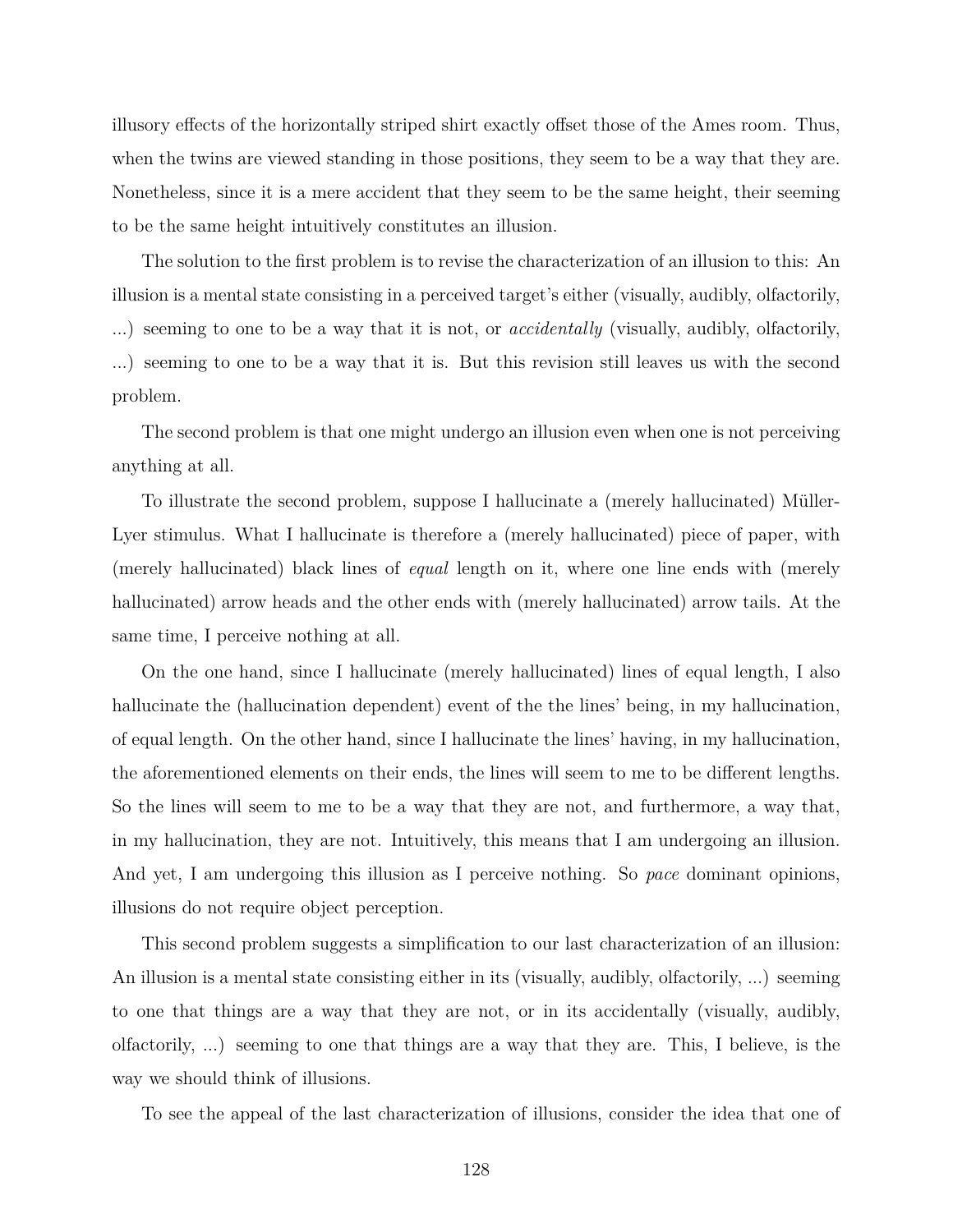the functions our cognitive systems have is this: To take our experiences (presentationally conceived) as input, and to output non-accidentally true seemings—where  $x$  is a seeming iff for some  $p, x$  is the mental state that consists in its (visually, audibly, olfactorily, ...) seeming to one that *p*. When our cognitive systems are operating under favorable circumstances, they produce successful seemings. In a successful seeming, things non-accidentally seem to us to be ways that they are. But under unfavorable circumstances, our systems produce defective seemings. An illusion is simply a defective seeming. Sometimes a seeming is defective and still, in it, things seem to be a way that they are. In such cases one has a veridical illusion. At other times, a seeming is defective and in it things seem to be a way that they are not. In such cases one has a falsidical illusion.

To recapitulate: Illusions are defective seemings. A mental state *x* is a seeming iff for some *p*, *x* consists in its (visually, audibly, olfactorily, ...) seeming to one that *p*.

It immediately follows from the aforementioned that seemings (and therefore, illusions) are representational and not presentational mental states. They are representational states because they are evaluable for truth (veridicality, accuracy) at possible worlds. That *p* is something that can be (or, can fail to be) the case at a possible world *w*. Hence, when it seems to *A* that *p*, things either seem to *A* to be a way they are at *w*, or a way they are not at *w*. In the first case, the seeming is veridical at *w*. In the second case, it is falsidical at *w*.

Seemings are not presentational states (in SP's sense) because they lack three of the four characteristics presentational states have. First, if it seems to *A* that *p*, the phrase "that *p*" designates a thinkable thing. For example, if it seems to me that the Müller-Lyer lines are different lengths, I can also believe that they are different lengths. Second, reports of the form "it seems to *A* that *p*" are not substitutionally transparent. For example, it can seem to me that over there is Walt Disney without its seeming to me that over there is the man who won the most Oscars to date. Finally, reports of the form "it seems to *A* that *p*" are not existentially transparent. For a counterexample, reconsider a case from section [3.3:](#page-51-0)

Suppose I see two bricks - a red one and a green one - flying towards each other. As they hit they exchange colors - the red one turns green and the green one turns red. I can't hear the impact because I have wax in my ears. Immediately after the bricks hit, they oddly start flying back away from each other. I see this too.

Supposing all this happens against the appropriate background, it seems to me that a con-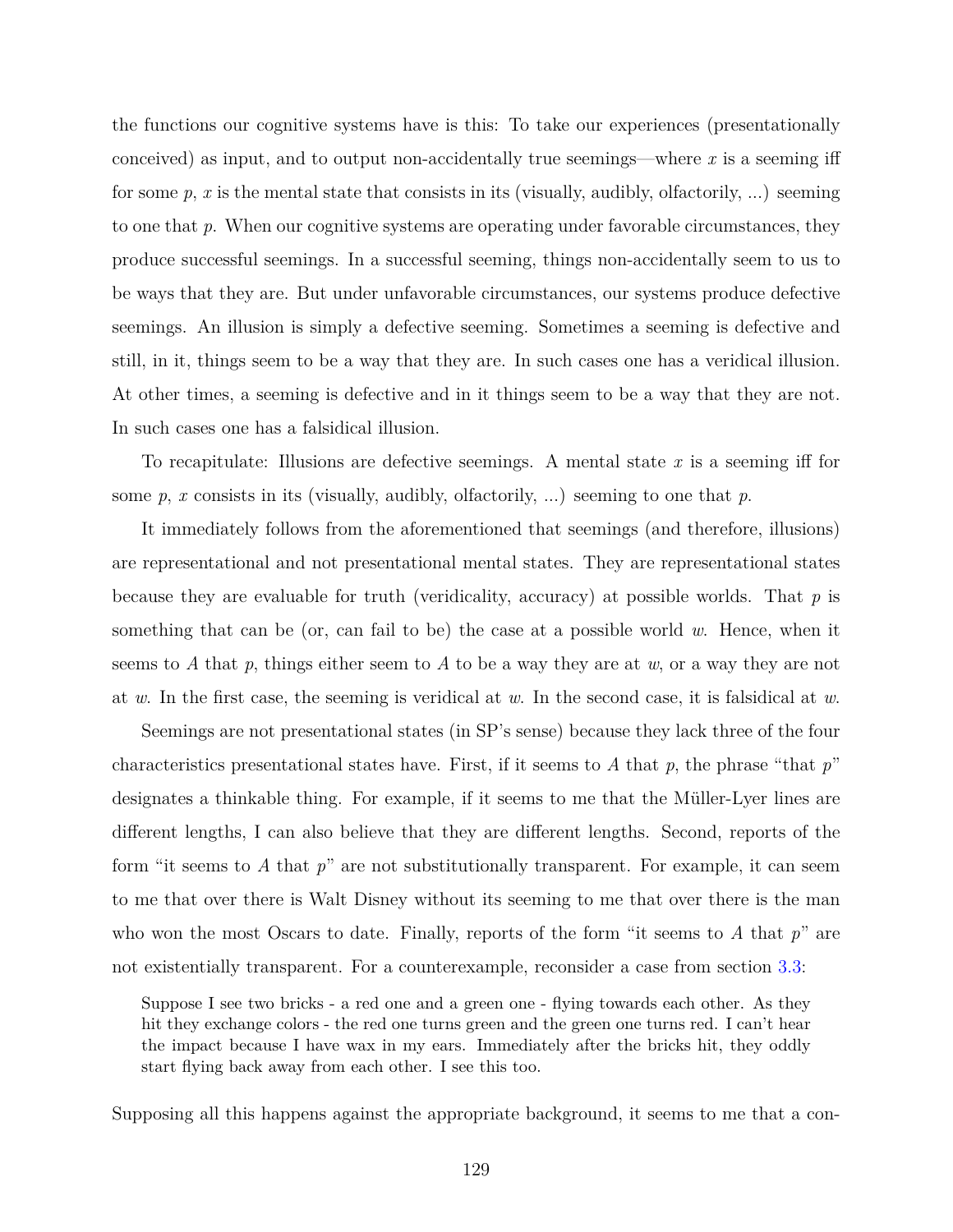stantly colored red brick is flying past a constantly colored green brick. But there exists nothing which seems to me to be a constantly colored red brick flying past a constantly colored green brick. In particular, neither brick seems to me to be this way. The reason is that before the two bricks hit, one of them seems to be about to fly past the other, while after they hit the other seems to have flown past the first.

It turns out, then, that seemings (and therefore, illusions) are not presentational mental states. From this it follows that they are also not experiences in SP's sense. There is therefore no reason to deny (SP5). Furthermore, since SP only claims to be a theory of knowledgeable (justified, or rational) *experience*-based belief formation, there is no reason for SP to address the putative epistemic powers of seemings.

I expect that some would now object, and say that SP's silence with respect to seemings is somewhat problematic. But such an objections should be resisted. For on the assumption that we can knowledgeably (justifiably, rationally) form beliefs on the strength of seemings, SP can account for all the cases in which we do so.

Suppose McX wants to say that one *can* non-inferentially acquire experience-based knowledge (justified beliefs, rational beliefs) owing to seemings. McX still has to accept, however, that seemings are the outputs of systems whose inputs are experiences (now construed strictly presentationally). So by McX's own lights, we non-inferentially acquire experience-based knowledge (justified beliefs, rational beliefs) in the following 2-step way: First, it seems to *A* that *p* because *A* has experiences *E* and because certain cognitive systems of *A*'s respond to *E* in a certain way. Second, *A* non-inferentially comes to know (justifiably believe, rationally believe) that *q* owing to its seeming to *A* that *p*. But a proponent of SP can now piggyback on McX's view. This proponent would simply stipulate that *A*'s capacities to tell are such that the entire process—starting with the cognitive processing of *E* and ending with *A*'s (knowledgeable, justified or rational) belief that *q*—counts as an exercise of an appropriate one of them; and that the resulting belief that *q* is therefore had owing to *E*. Thus, any case McX would like to classify as one of seeming-based (knowledgeable, justified or rational) belief formation, would also count as a case of experience-based (knowledgeable, justified or rational) belief formation that SP can accommodate.

To make the last argument more concrete, consider three examples of how SP would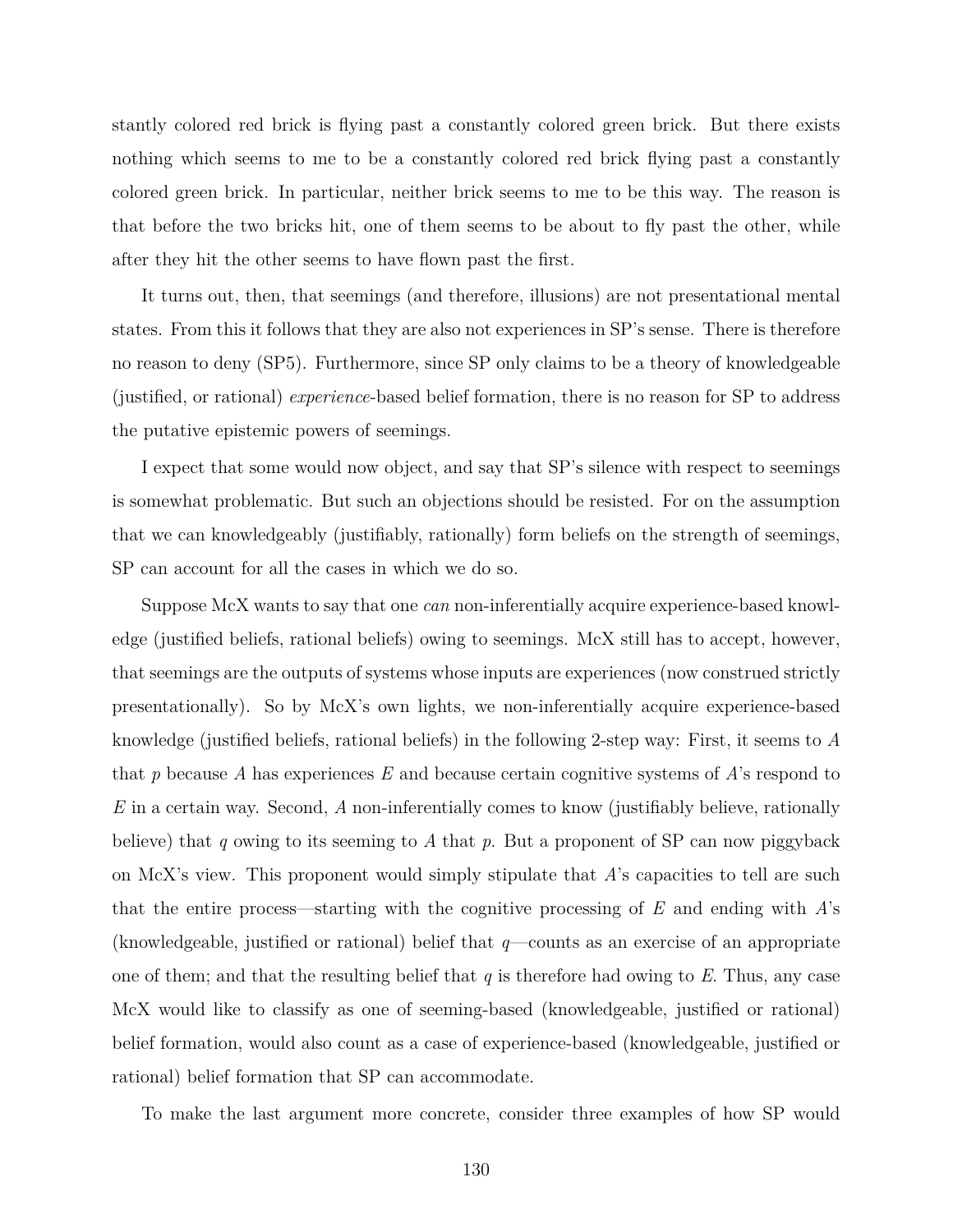accommodate cases that one might take to be ones of illusion-based belief formation:

(1) When I look at a white wall illuminated by a red light source, though I do see the wall, I do not see the wall's being white. That event is occluded by the red light striking the wall. What I do see is the white wall's reflecting of red light. And my seeing the white wall's reflecting of red light leads to its seeming to be red to me. Of course, the wall's being illuminated by a red light source constitutes unfavorable circumstances for the operation of my cognitive system. It is therefore no surprise that I end up having a defective seeming and being under a falsidical illusion. Still, if I end up justifiably believing that the wall is red, SP can account for this. By SP's lights, my belief is had owing to a non-reckless but unsuccessful exercise of a capacity to tell red walls upon seeing them. The exercise of this capacity is unsuccessful because it occurs under epistemically unfavorable circumstances (the wall's being illuminated by a red light source), which manifest the the fallibility of the capacity.



Figure 1: Kanizsa triangle

(2) When I look at the Kanizsa triangle stimulus, I see three pacman-shaped black circles and three black wedge-shaped lines. I also see these objects' being arranged in a certain way on a white piece of paper. Finally, I see a certain white triangular area at the center of the piece of paper. These seeings lead to that triangular area's seeming to me to be lying on top of three black circles. Of course, the arrangement of the various objects on the paper constitutes unfavorable circumstances for the operation of my cognitive system. My seeming is therefore defective and constitutes a falsidical illusion. Still, if I end up justifiably believing that something is on top of three black circles, SP can account for this. By SP's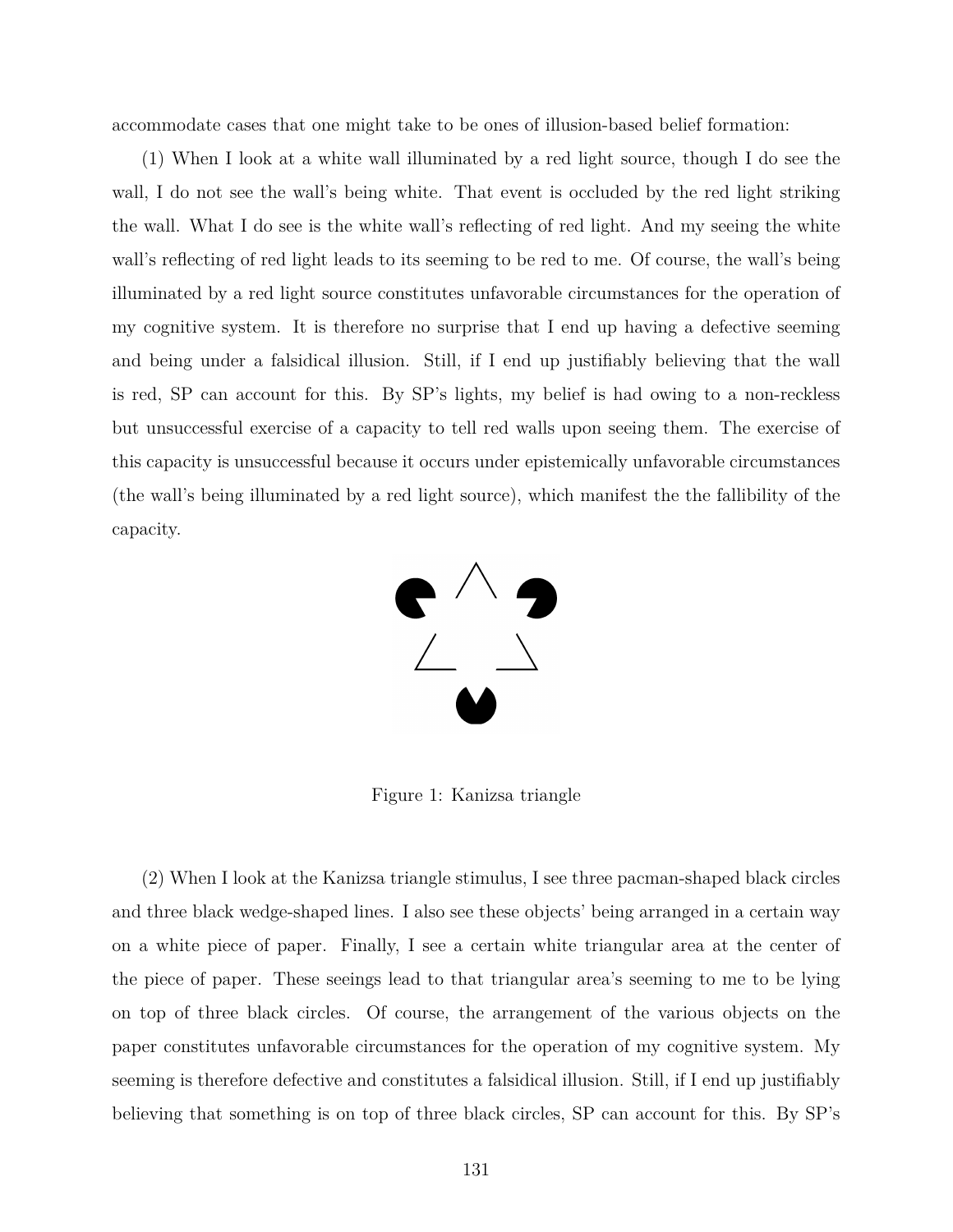lights, my belief is had owing to a non-reckless but unsuccessful exercise of a capacity to tell that something is on top of three black circles upon seeing its being so. The exercise of this capacity is unsuccessful because it occurs under epistemically unfavorable circumstances (items' being unusually arranged on a piece of paper), which manifest the the fallibility of the capacity.

(3) Suppose I look at a waterfall for a while, and then at a stationary object. I will then see the object's being stationary. I will also experience\* (or see, or hallucinate) an after-image of motion's being superimposed over the object. These experiences lead to the stationary object's seeming to be both moving and stationary to me. Of course, the after-image's being superimposed over the object constitutes unfavorable circumstances for the operation of my cognitive system. My seeming is therefore defective and constitutes a (necessarily) falsidical illusion. Unlike the previous two cases, however, in this case I cannot even rationally believe, of the object, that it is both moving and stationary. SP can account for this as well. First, one can have no capacity to tell whose exercise can only relate one to necessarily false propositions, since such capacities cannot be successfully exercised. Second, even though one can have a capacity to form mere beliefs whose exercise relates one to necessarily false propositions, if the propositions are also manifestly false (as are propositions of the form  $\mathcal{THA}$   $\mathcal{T} - \mathcal{IF} - BOTH - MOVING - AND - STATIONARY$ , then all exercises of the capacity would be reckless.

I will end this section by making two final points:

First, I have just argued that, on the assumption that we can knowledgeably (justifiably, rationally) form beliefs on the strength of seemings, SP can account for all the cases in which we do so. But this is not to say that I accept that we can knowledgeably (justifiably, rationally) form beliefs on the strength of seemings. In fact, I seriously doubt this.

My doubts are based on two grounds. The first is that the best account I know of learning from seemings is the version of epistemic representationalism (ER) we encountered in section [2.5.](#page-41-0) As I argued there, I believe this account fails in certain cases. My second ground for doubt has to do with considerations of simplicity and intuitiveness. Any account on which we knowledgeably (justifiably, rationally) form beliefs on the basis of seemings will be a 2-step account, like McX's. This seems needlessly complicated. SP makes do with a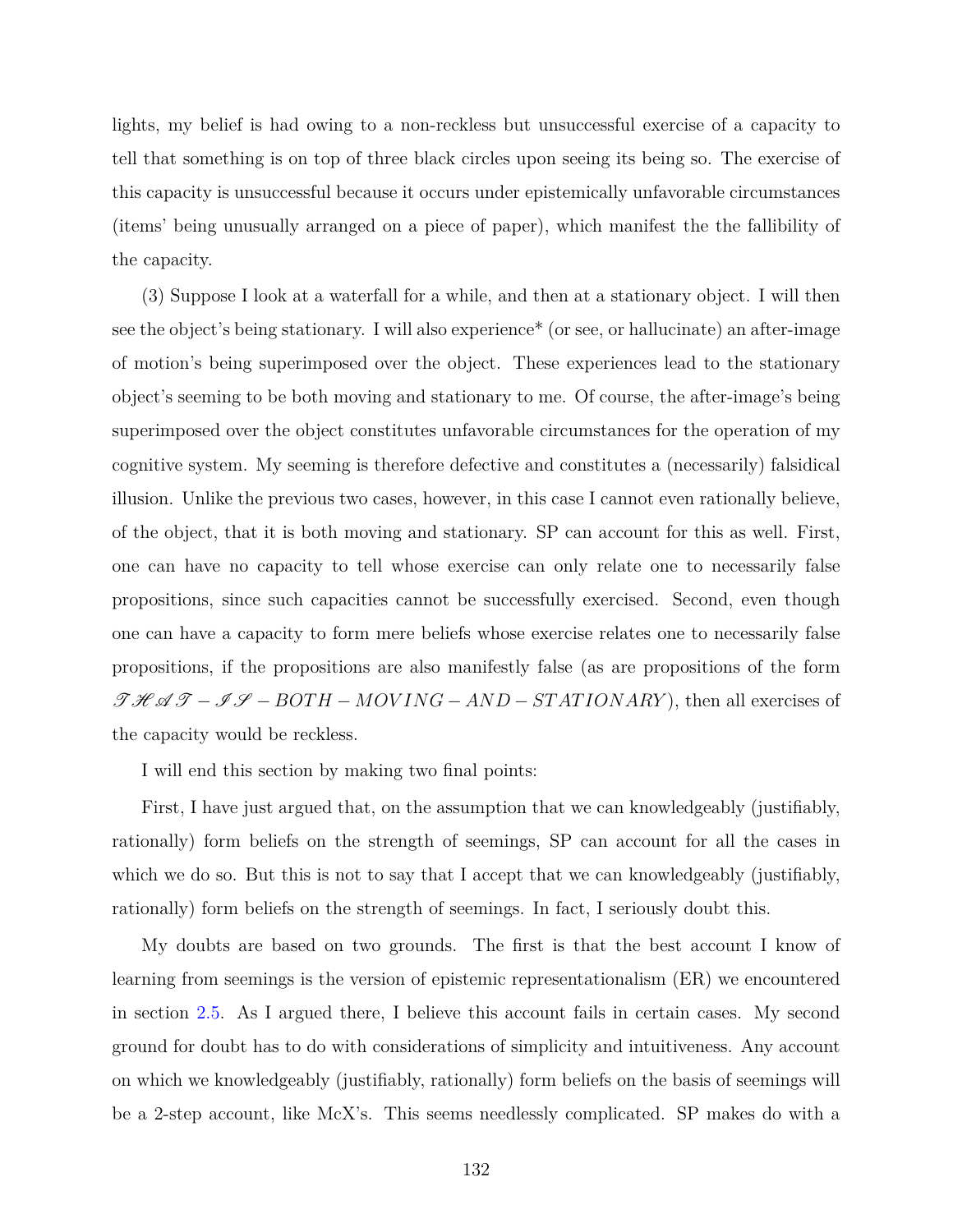simpler one-step process. Furthermore, SP replaces McX's theoretically laden transitions from seemings to beliefs, with transitions from experiences to beliefs that are—as section [3.1](#page-45-0) showed—a part of our implicit, intuitive, worldview. In short, SP cuts the middleman (i.e., the seemings) out of the epistemological story. This intuitive simplification is reason enough to doubt whether seemings belong in the epistemological story in the first place.

Second, some readers might still wonder why I treat seemings and experiences as ontologically different. "You are willing to postulate certain entities (e.g., the merely hallucinated dagger, Dag) whose existence depends on the existence of certain experiences", they will remind me. "But if you are willing to spend your ontological capital in this extravagant way, why not do the same with seemings? Why not postulate certain *seeming dependent* entities, to parallel your experience dependent entities?"

My response is that postulating experience dependent entities is not ontologically extravagant, but postulating seeming dependent entities would be. Experience dependent entities are not extravagant because, as chapter [4](#page-76-0) argued, there are intuitive, phenomenological, epistemological and semantic reasons to postulate them. I know of no similar reasons to postulate seeming dependent entities.

To illustrate how seeming dependent entities would be idle, consider a familiar toy example: I look at a while wall illuminated by a red light source, so that the wall seems to be red to me. Should we postulate such a seeming dependent entity as *the seeming color of the wall*? Let's see. (i) The seeming color of the wall would be superfluous in any list of entities that look or seem to be some way to me. The entities that look or seem to be some way to me are all enumerated in the list of entities that I experience. This list includes the following: the wall, its various parts, the color of the light it reflects, and its reflecting of red light. Once I have specified how all those entities look or seem to be to me, there seems to be little reason to additionally insist that there are ways that the seeming color of the wall looks or seems to be to me. Better accept then that the seeming color of the wall neither looks nor seems to be any way to me.

(ii) The seeming color of the wall would be superfluous in any list of entities that I can attend to, experientially track, refer to with an experiential demonstrative or form beliefs about. These "epistemically engageable" entities are all enumerated in the aforementioned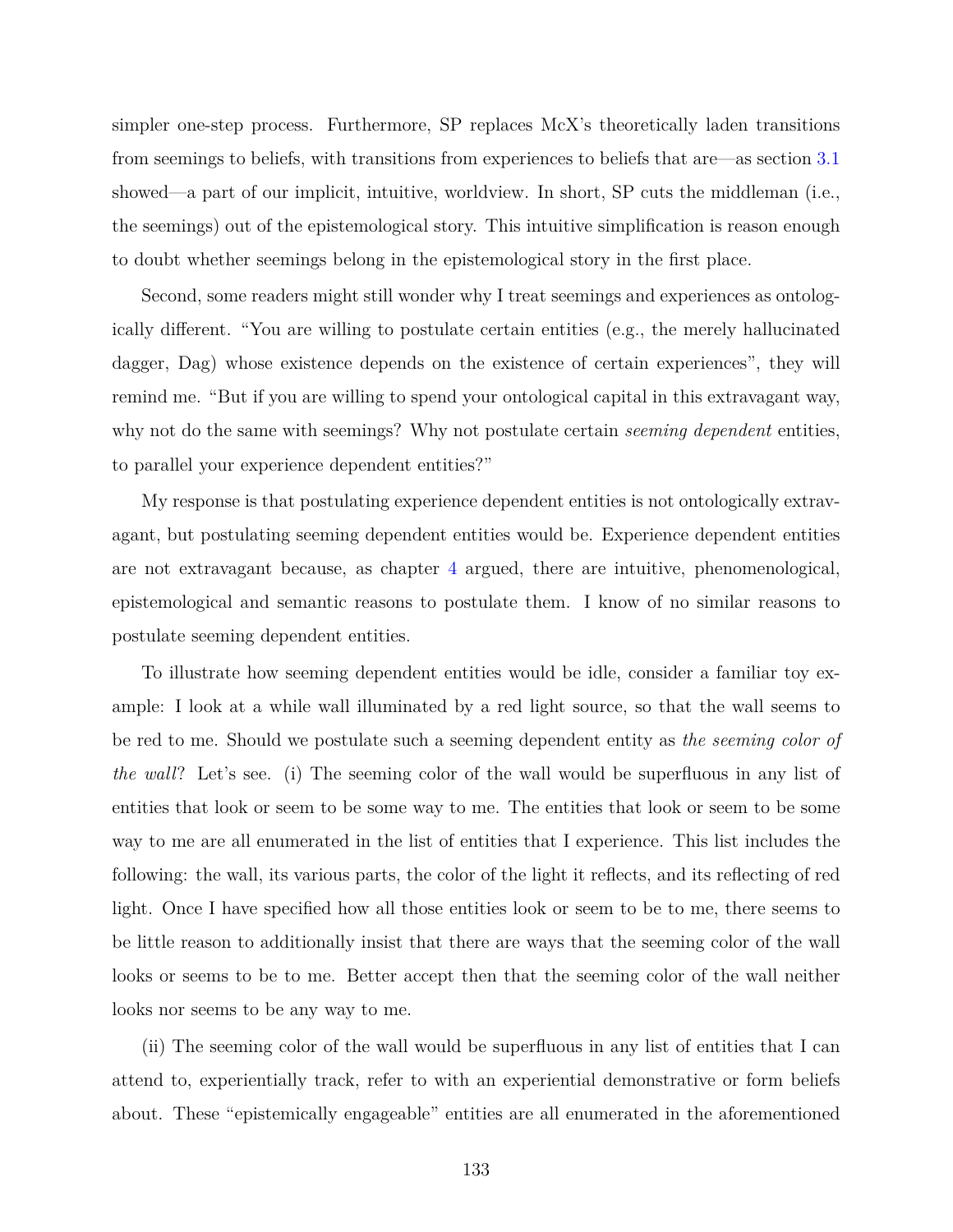list of entities that I experience. In particular, if I attend, track and come to believe of some property that it is the color red, that property would plausibly be the color of the light that the wall reflects. Once this is recognized, there seems to be little reason to additionally insist that the seeming color of the wall is an epistemically engageable entity. Better accept then that the seeming color of the wall is not epistemically engageable.

(iii) Experienced entities are semantically useful. In particular, and as I noted in sections [3.2,](#page-48-0) [4.3.4](#page-116-0) and [5.1,](#page-130-0) the truth of certain sentences of the forms "*A* experiences *x*", "*A* hears *x*", "*A* visually hallucinates *x*" etc. seems to require the existence of experienced entities, including experience dependent ones. But I know of no similar semantic use for seeming dependent entities.

(iv) In chapter [4](#page-76-0) I argued that postulating hallucination dependent entities is part of our intuitive worldview. The argument (which can be generalized for all experience dependent entities) relied on showing that we believe certain things about hallucination dependent entities. For example, we believe that we create such entities, that they are different from ordinary entities, that they can terrify us, that we can worship them, that they can become famous, etc. But I doubt that we have similar beliefs about seeming dependent entities. So I doubt that seeming dependent entities are a part of our intuitive worldview.

It emerges that seeming dependent entities are not intuitive, semantically useful or epistemically engageable. It also seems that they neither look nor seem to be any way to us. This casts doubt over whether we should accept that they exist. Of course, there may be good reasons to accept their existence that I am simply not considering. But if so, let those reasons be given. Until that time, postulating seeming dependent entities would seem to be ontologically extravagant.

## **5.3 CONCLUSION**

In the course of this essay we touched upon a wide range of topics - what perceptions, illusions and hallucinations are, how experiential demonstrative reference is effected, the possibility and ramifications of inverted spectrum scenarios, and the epistemology of experience-based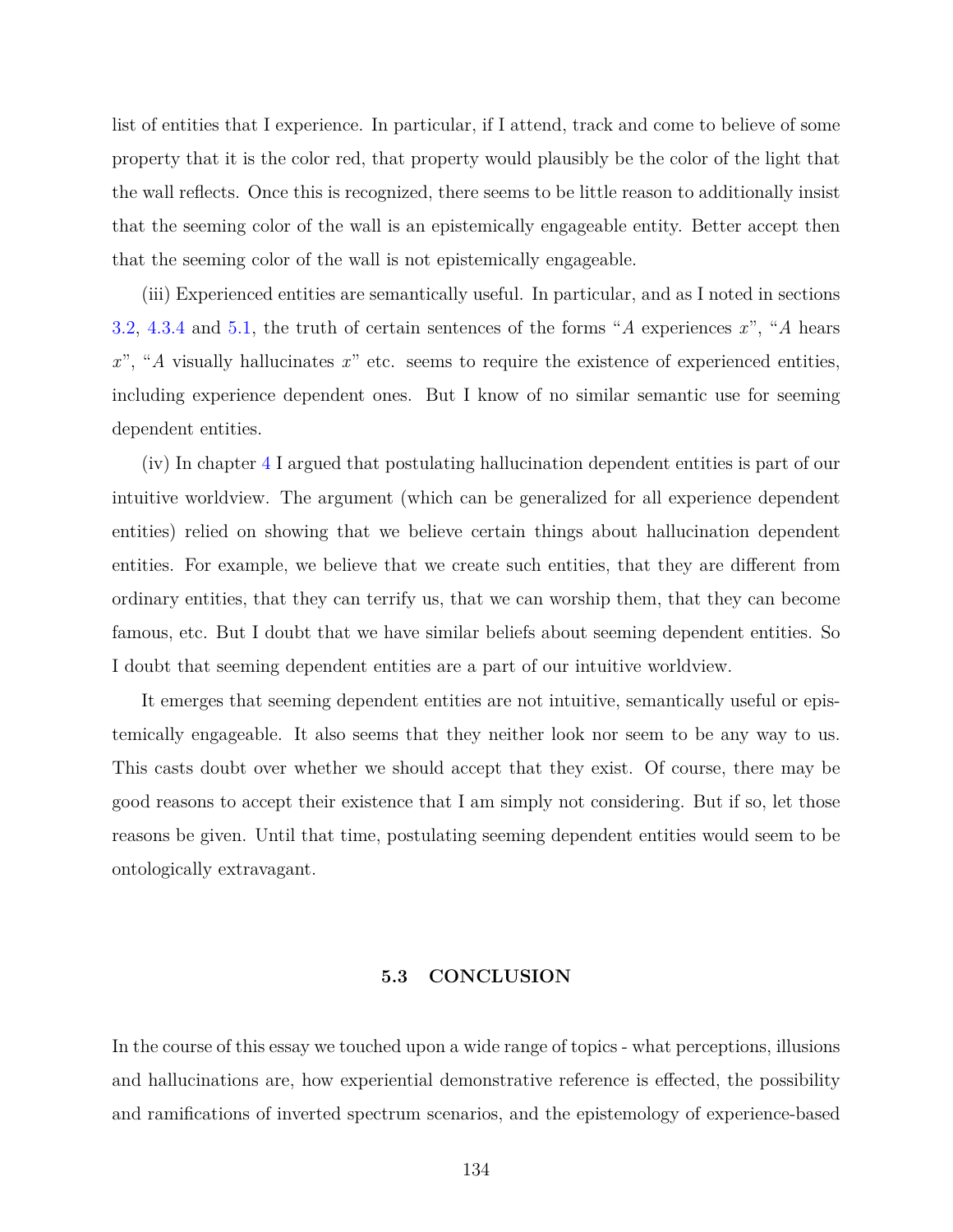knowledge and belief. No doubt there is much more to be said on each of them. But this essay was never meant to exhaust any of these issues. Rather, it was meant to motivate a very abstract, but hopefully also a very fruitful, epistemological framework - SP. It tried to motivate it by showing that the framework has the following advantages:

- 1. SP is a mild rational reconstruction of our implicit conception of non-inferential perception based knowledge acquisition.
- 2. SP accounts not only for non-inferential perception based knowledge acquisition, but more generally for non-inferential experience based knowledge acquisition.
- 3. SP accounts not only for experiential knowledge, but also for experience based justified beliefs and for experience based rational beliefs.
- 4. SP accounts for learning on the strength of both on-line experiences, and remembered experiences.
- 5. SP does not require that truth (veridicality, accuracy) conditions be assigned to experiences, so it avoids the pitfalls of representational accounts of non-inferential experience based knowledge acquisition presented in chapter [2.](#page-14-0)
- 6. SP offers distinctively simple and compelling accounts of experiential tracking and experiential demonstrative concept use.
- 7. SP can accommodate the fact that it is possible for people whose color spectra are inverted (relative to each other) to both knowledgeably and directly judge the colors of things.

I hope that these advantages are enough to persuade the reader that SP is well worth further study. I also hope that they are enough to motivate a broadly relationalist conception of experience; and in particular, one that excludes illusions from the experiential domain.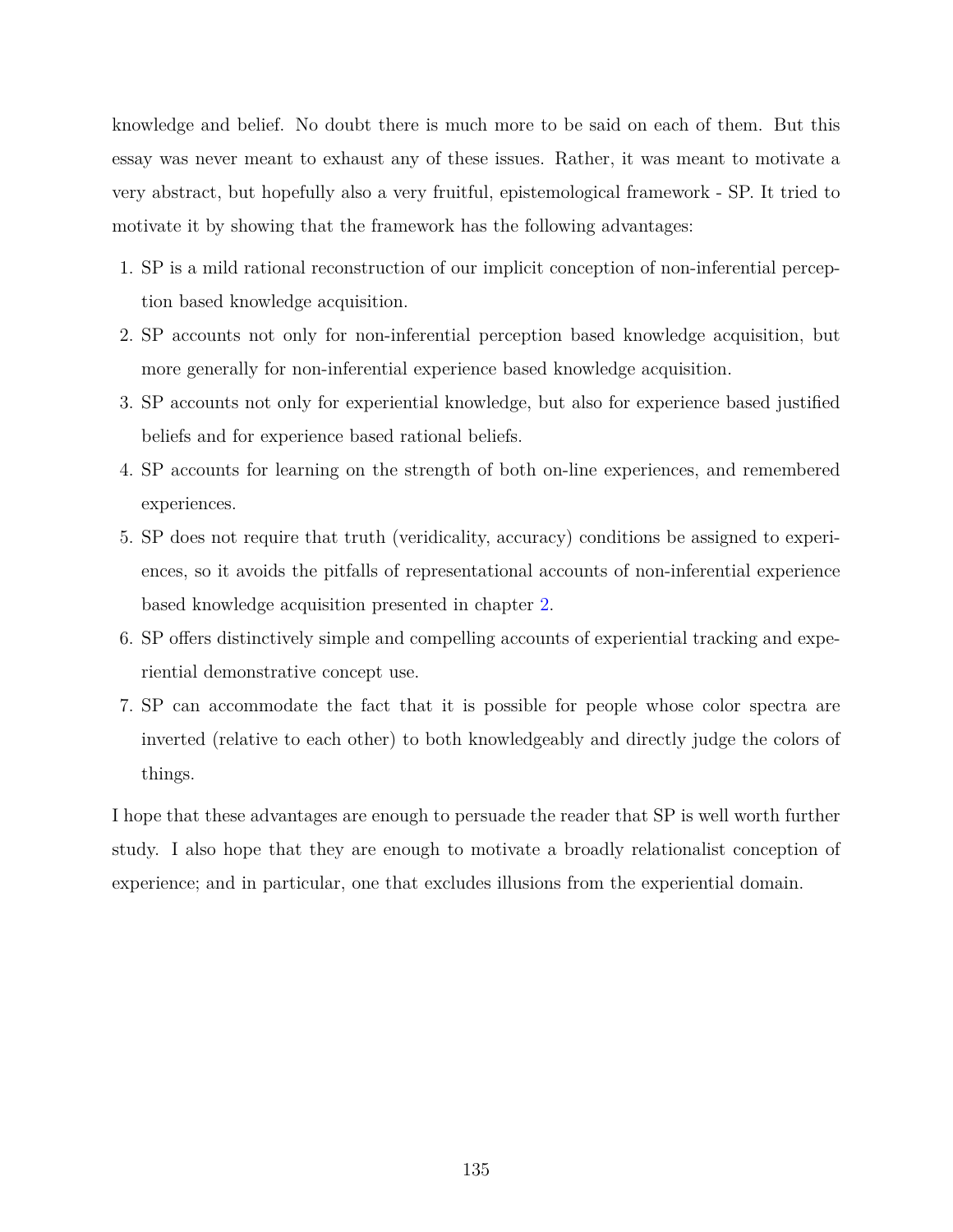## **6.0 BIBLIOGRAPHY**

- Alston, W. P. (1999). Back to the theory of appearing. *Philosophical Perspectives*, 13:181– 203.
- Austin, J. L. (1970). Other minds. In Urmson, J. O. and Warnock, G. J., editors, *Philosophical Papers*, chapter 4, pages 76–116. Clarendon Press, Oxford, 2 edition.
- Block, N. (1986). Advertisement for a semantics for psychology. *Midwest Studies in Philosophy*, 10:615–678.
- Block, N. (1987). Functional role and truth conditions. *Proceedings of the Aristotelian Society*, 61:157–181.
- Block, N. (1990). Inverted earth. *Philosophical Perspectives*, 4:53–79.
- Block, N. (2007a). Mental paint. In *Consciousness, Function and Representation: Collected papers*, volume 1, chapter 24, pages 533–570. MIT Press, Cambridge MA.
- Block, N. (2007b). Sexism, racism, ageism, and the nature of consciousness. In *Consciousness, Function, and Representation*, volume 1, chapter 25, pages 571–601. MIT Press, Cambridge, MA.
- Block, N. (2007c). Wittgenstein and qualia. *Philosophical Perspectives*, 21:73–115.
- Boynton, R. M. (1979). *Human Color Vision*. Holt Rinehart and Winston, New Yok.
- Brewer, B. (2011). *Perception and its Objects*. Oxford University Press, Oxford.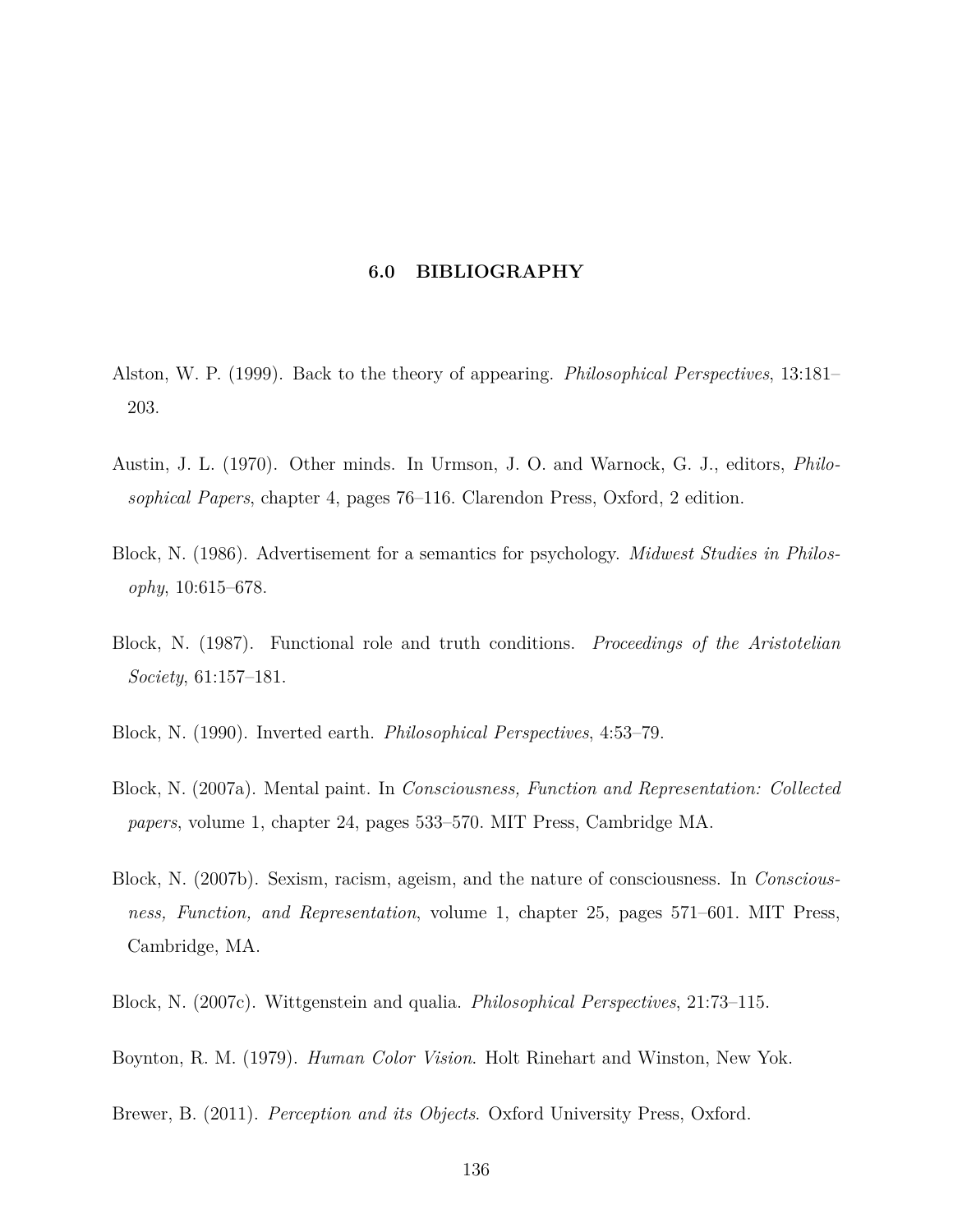- Broackes, J. (2007). Black and white and the inverted spectrum. *The Philosophical Quarterly*, 57(227):161–175.
- Brock, S. (2002). Fictionalism about fictional characters. *Noûs*, 36:1–21.
- Burge, T. (1979). Individualism and the mental. *Midwest Studies in Philosophy*, 4:73–121.
- Burge, T. (1986). Individualism and psychology. *The Philosophical Review*, 95(1):2–45.
- Burge, T. (2003a). Perceptual entitlement. *Philosophy and Phenomenological Research*, 67:503–548.
- Burge, T. (2003b). Qualia and intentional content: Reply to Block. In Hahn, M. and Ramberg, B., editors, *Reflections and Replies - Essays on the Philosophy of Tyler Burge*, chapter 21, pages 405–415. MIT Press.
- Burge, T. (2010). *Origins Of Objectivity*. Oxford University Press.
- Byrne, A. and Hilbert, D. R. (1997). Colors and reflectances. In Byrne, A. and Hilbert, D. R., editors, *Readings on Color*, volume 1, chapter 14, pages 263–288. MIT Press.
- Byrne, A. and Hilbert, D. R. (2003). Color realism and color science. *Behavioral and Brain Sciences*, 26:3–64.
- Campbell, J. (2002). *Reference and Consciousness*. Oxford University Press, Oxford.
- Campbell, J. (2009). Consciousness and reference. In McLaughlin, B., Beckermann, A., and Walter, S., editors, *Oxford Handbook of Philosophy of Mind*, pages 648–662. Oxford University Press, Oxford.
- Campbell, J. and Cassam, Q. (2014). *Berkeley's Puzzle*. Oxford University Press, Oxford.
- Cavell, S. (1979). *The Claim of Reason*. Oxford University Press, Oxford.
- Chalmers, D. J. (2010a). Perception and the fall from Eden. In *The Character of Consciousness*, pages 381–454. Oxford University Press.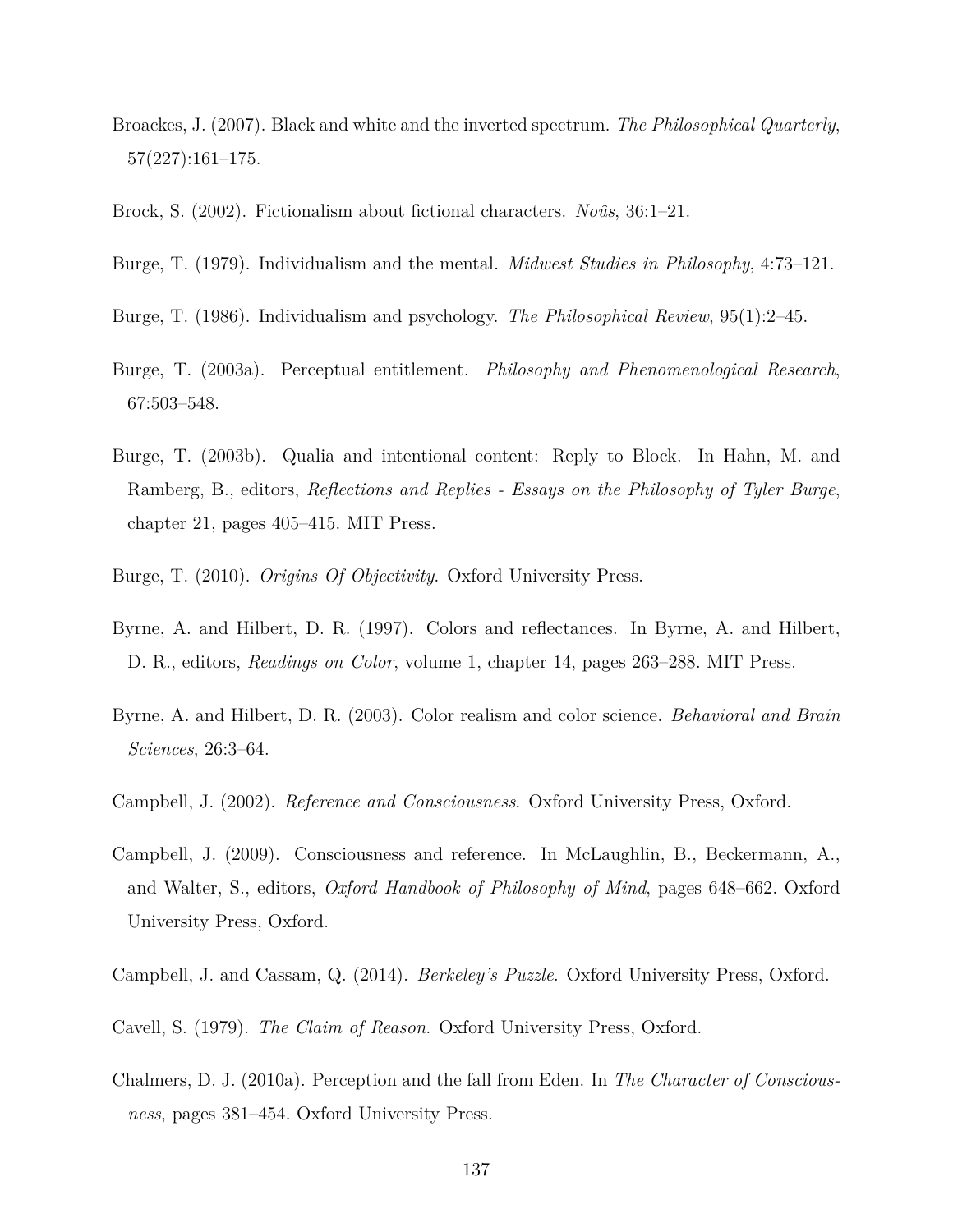- Chalmers, D. J. (2010b). The representational character of experience. In *The Character of Consciousness*, pages 339–380. Oxford University Press.
- Conduct, M. (2012). Naive realism without disjunctivism about experience. *Consciousness and Cognition*, 21(2):727–736.
- Crane, T. (2011). The problem of perception. In Zalta, E. N., editor, *The Stanford Encyclopedia of Philosophy*. Spring 2011 edition.
- Crane, T. (2013). *The Objects of Thought*. Oxford University Press, Oxford.
- Currie, G. (1990). *The Nature of Fiction*. Cambridge University Press, Cambridge.
- Davies, M. (1992). Perceptual content and local supervenience. *Proceedings of the Aristotelian Society*, 92:21–45.
- Davies, M. (1997). Externalism and experience. In Block, N., Flanagan, O., and Güzeldere, G., editors, *The Nature of Consciousness: Philosophical Debates*, chapter 16, pages 309– 327. MIT Press, Cambridge, MA.
- Dennett, D. C. (1988). Quining qualia. In Marcel, A. J. and Bisiach, E. E., editors, *Consciousness in Contemporary Science*, pages 42–77. Oxford University Press, Oxford.
- Dennett, D. C. (1991). *Consciouness Explained*. Back Bay books, New York.
- Dretske, F. (1995). *Naturalizing the Mind*. MIT Press, Cambridge, MA.
- Evans, G. (1982). *The Varieties of Reference*. Oxford University Press, Oxford.
- Everett, A. (2005). Against fictional realism. *The Journal of Philosophy*, 102:624–649.
- Everett, A. (2013). *The Nonexistent*. Oxford University Press, Oxford.
- Fine, K. (1984). Critical review of Parsons' *Non-Existent Objects*. *Philosophical Studies*, 45:95–142.
- Fish, W. (2009). *Perception, Hallucination, and Illusion*. Oxford University Press, Oxford.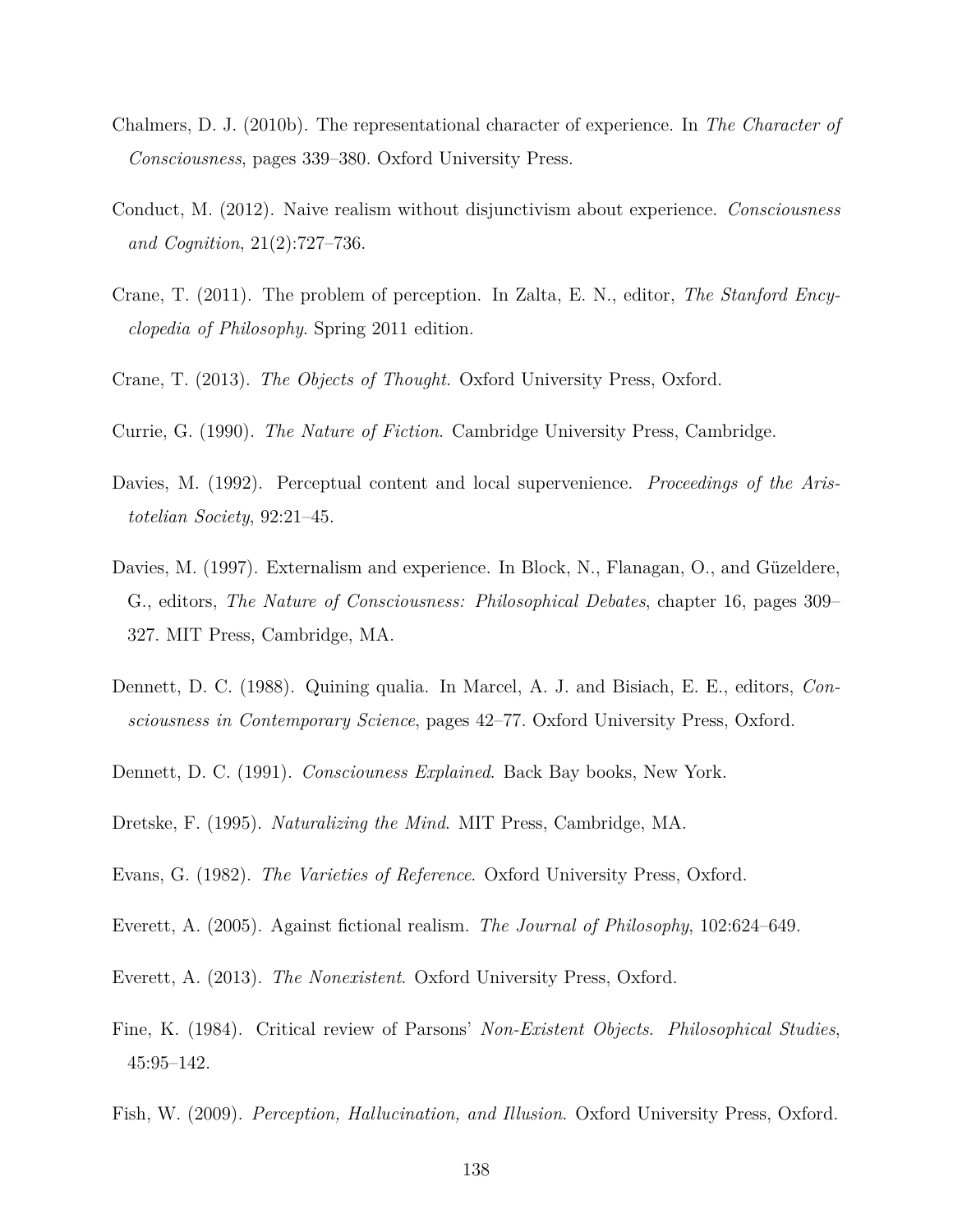- Fodor, J. A. (1992). A theory of content. In *A Theory of Content and Other Essays*. MIT Press.
- Genone, J. (2014). Appearance and illusion. *Mind*, pages 1–38. First published online: June 5, 2014.
- Gupta, A. (2006). *Empiricism and Experience*. Oxford University Press.
- Gupta, A. (2012). An account of conscious experience. *Analytic Philosophy*, 53(1):1–29.
- Hardin, C. L. (1997). Reinventing the spectrum. In Byrne, A. and Hilbert, D. R., editors, *Readings on Color*, volume 1, chapter 15, pages 289–301. MIT Press.
- Harman, G. (1982). Conceptual role semantics. *Notre Dame Journal of Formal Logic*, 23:242–256.
- Harman, G. (1987). (Nonsolipsistic) conceptual role semantics. In LePore, E., editor, *New Directions in Semantics*. Academic Press, London.
- Harman, G. (1990). The intrinsic quality of experience. *Philosophical Perspectives*, 4:31–52.
- Harrison, B. (1973). *Form and Content*. Blackwell, Oxford.
- Hilbert, D. R. and Kalderon, M. E. (2000). Color and the inverted spectrum. In Davis, S., editor, *Color Perception: Philosophical, Psychological, Artistic, and Computational Perspectives*, chapter 12, pages 187–214. Oxford University Press.
- Hill, C. S. (2009). *Consciousness*. Cambridge University Press.
- Hinton, J. M. (1967). Visual experiences. *Mind*, 76(302):217–227.
- Hurvich, L. M. (1982). *Color Vision*. Sinauer Associates Inc., MA.
- Inwagen, P. V. (1977). Creatures of fiction. *American Philosophical Quarterly*, 14:299–308.
- Johnston, M. (2004). The obscure object of hallucination. *Philosophical Studies*, 120:113– 183.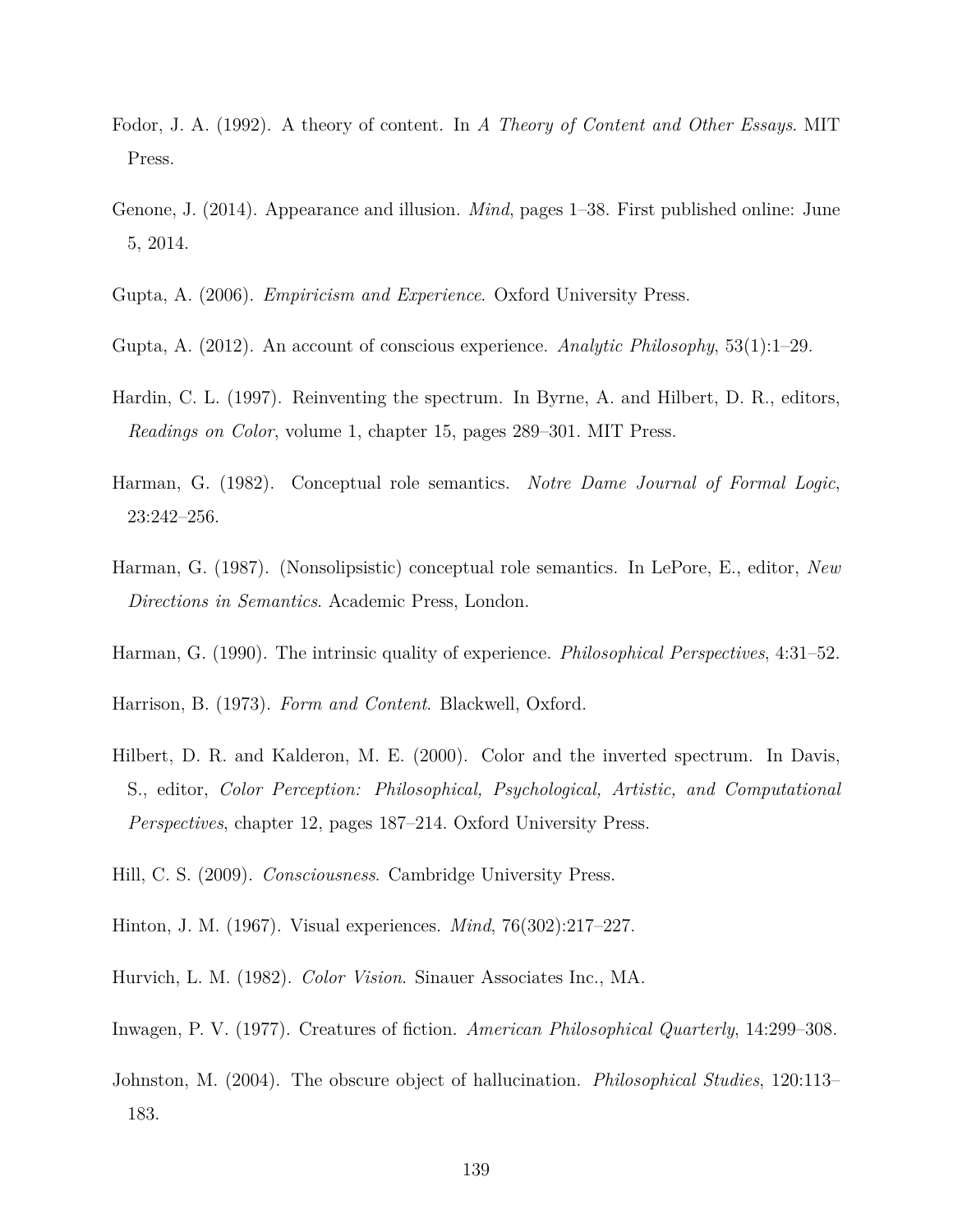- Johnston, M. (2006). Better than mere knowledge? The function of sensory awareness. In Gendler, T. S. and Hawthorne, J., editors, *Perceptual Experience*, pages 260–290. Oxford University Press.
- Kay, P. (1999). Asymmetries in the distribution of composite and derived basic color categories. *Behavioral and Brain Sciences*, 22(6):957–958.
- Kriegel, U. (2002). Phenomenal content. *Erkenntnis*, 57(2):175–198.
- Kripke, S. A. (1980). *Naming and Necessity*. Harvard University Press.
- Kripke, S. A. (2013). *Reference and Existence*. Oxford University Press.
- Kroon, F. (1994). A problem about make-believe. *Philosophical Studies*, 75:201–229.
- Kroon, F. (2011). The fiction of creationism. In Lihoreau, F., editor, *Truth In Fiction*, volume 38 of *Philosophical Analysis*, pages 203–221. Ontos Verlag, Frankfurt.
- Lewis, D. (1978). Truth in fiction. *American Philosophical Quarterly*, 15:37–46.
- Lycan, W. G. (1996). *Consciousness and Experience*. MIT Press, Cambridge, MA.
- Martin, M. G. F. (2002). Particular thoughts and singular thought. In O'Hear, A., editor, *Logic, Thought and Language*, volume 51 of *Royal Institute of Philosophy Supplement*, pages 173–214. Cambridge University Press.
- Martin, M. G. F. (2004). The limits of self-awareness. *Philosophical Studies*, 120:37–89.
- McDowell, J. (1996). *Mind and World*. Harvard University Press, Cambridge, MA, 2 edition.
- McDowell, J. (1998). The content of perceptual experience. In *Mind, Value and Reality*, chapter 16, pages 341–358. Harvard University Press, Cambridge, MA.
- McDowell, J. (2009). Avoiding the myth of the given. In *Having the World in View*, chapter 14, pages 256–272. Harvard University Press, Cambridge, MA. Originally published 2008.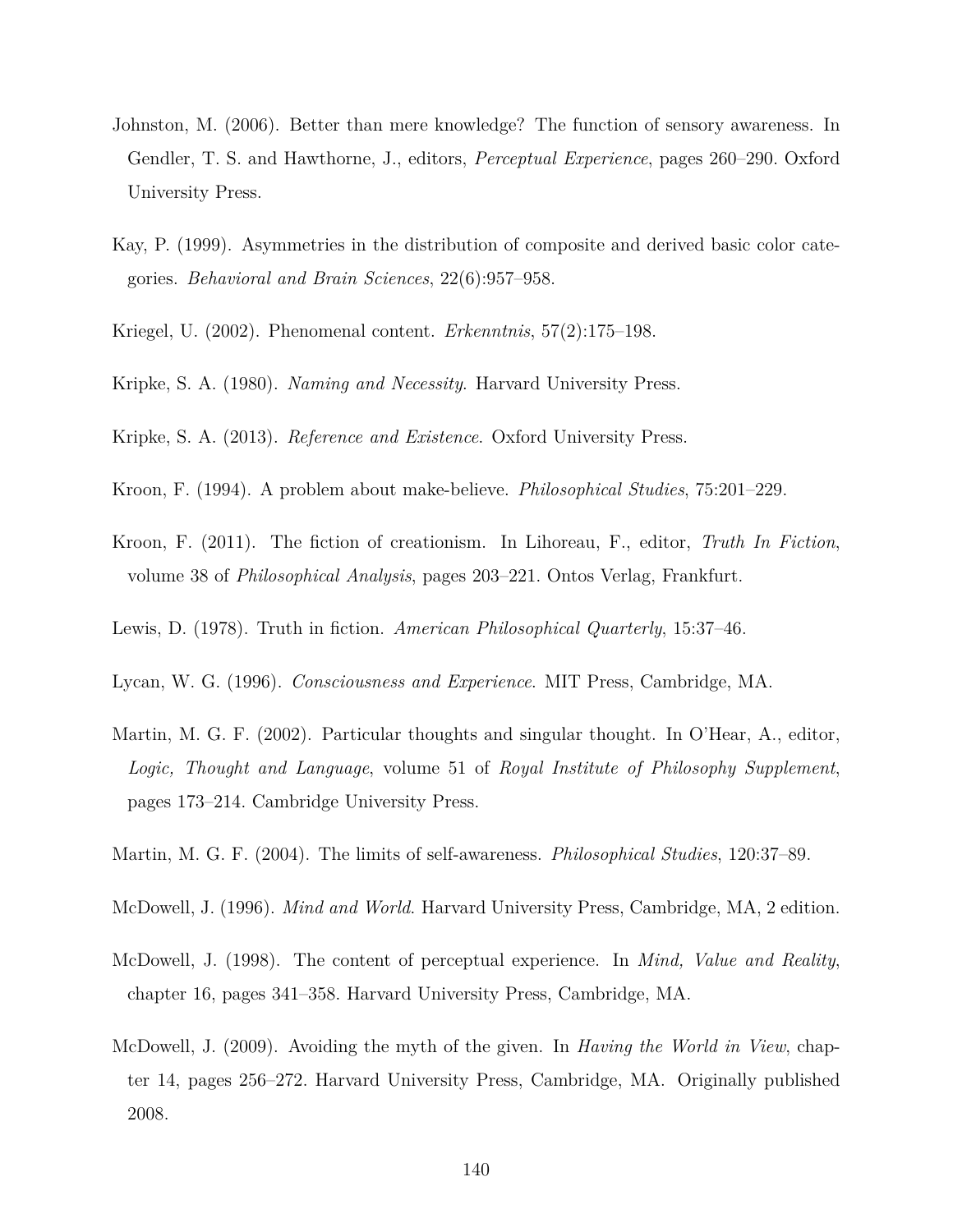McGinn, C. (1991). *The Problem of Consciousness*. Blackwell, Oxford.

- Meinong, A. (1960). The theory of objects. In Chisholm, R. M., editor, *Realism and the Background of Phenomenology*, chapter 4, pages 76–117. The Free Press, New York. Translated by Isaac Levi, D. B. Terrell, and Roderick M. Chisholm.
- Millar, A. (2008). Perceptual-recognitional abilities and perceptual knowledge. In Haddock, A. and Macpherson, F., editors, *Disjunctivism: Perception, Action, Knowledge*, pages 330–347. Oxford University Press.
- Millikan, R. G. (2004). *Varieties of Meaning*. MIT Press.
- Nida-Rümelin, M. (1996). Pseudonormal vision: An actual case of qualia inversion? *Philosophical Studies*, 82(2):145–157.
- Palmer, S. E. (1999). Color, consciousness, and the isomorphism constraint. *Behavioral and Brain Sciences*, 22(6):923–989.
- Parsons, T. (1980). *Nonexistent Objects*. Yale University Press, New Haven.
- Pautz, A. (2006). Sensory awareness is not a wide physical relation: An empirical argument against externalist intentionalism. *Noûs*, 40(2):205–240.
- Pautz, A. (2007). Intentionalism and perceptual presence. *Philosophical Perspectives*, 21:495– 541.
- Pautz, A. (2010). Why explain visual experience in terms of content? In Nanay, B., editor, *Perceiving the World*, chapter 10, pages 254–309. Oxford University Press, Oxford.
- Peacocke, C. (1992). *A Study of Concepts*. MIT Press.
- Peacocke, C. (2001). Does perception have a nonconceptual content? *The Journal of Philosophy*, 98(5):239–264.
- Peacocke, C. (2004). *The Realm of Reason*. Oxford University Press, Oxford.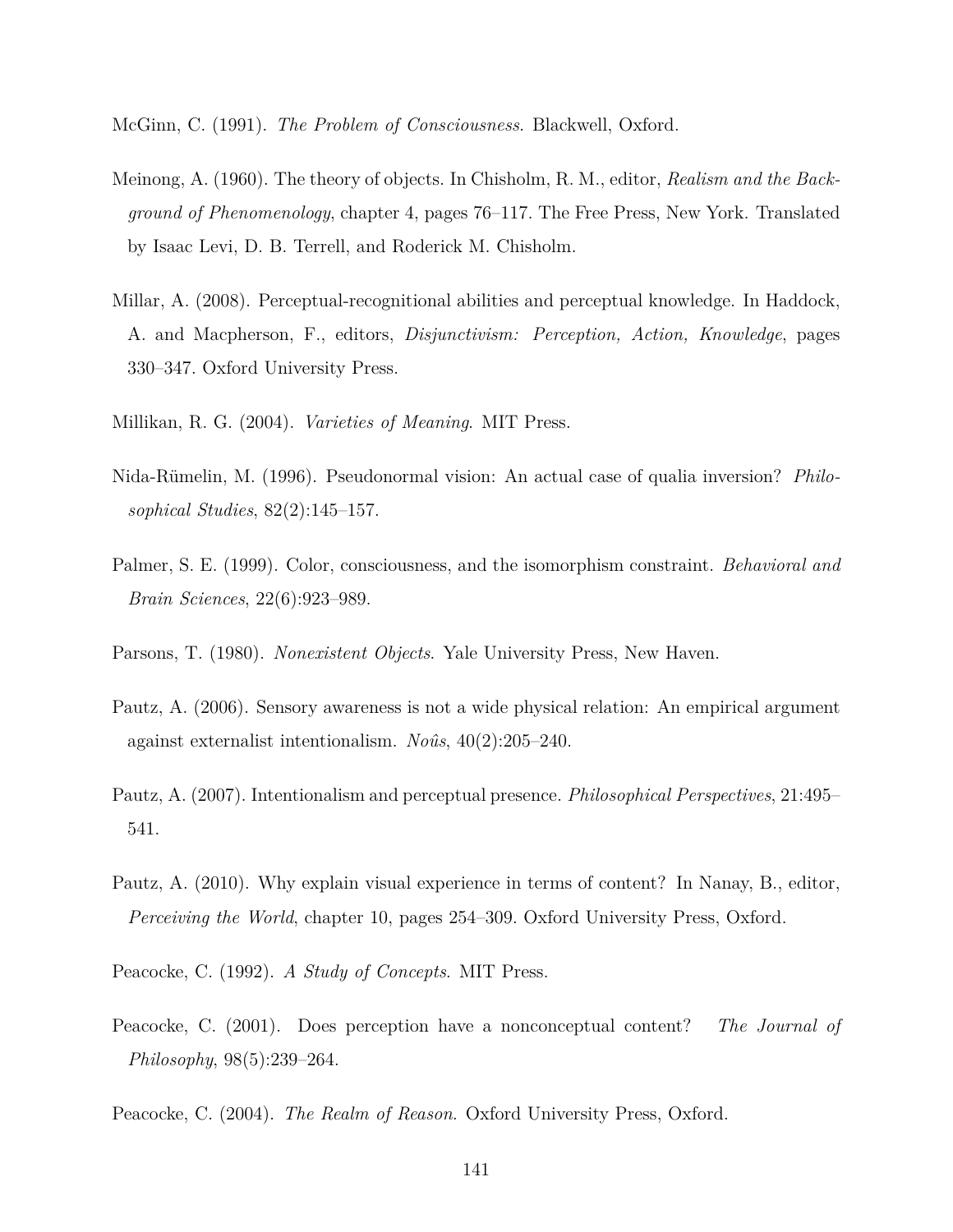- Phillips, I. (2012). Afterimages and sensation. *Philosophy and Phenomenological Research*, 87:417–453.
- Piantanida, T. P. (1974). A replacement model of x-linked recessive colour vision defects. *Annals of Human Genetics*, 37(4):393–404.
- Priest, G. (2005). *Towards Non-Being*. Oxford University Press, Oxford.
- Pryor, J. (2000). The skeptic and the dogmatist. *Noûs*, 34(4):517–549.
- Putnam, H. (1975). The meaning of 'meaning'. In *Mind, Language and Reality: Philosophical Papers*, volume 2. Cambridge University Press, Cambridge.
- Roessler, J. (2009). Perceptual experience and perceptual knowledge. *Mind*, 118(472):1013– 1041.
- Sainsbury, R. M. (2010). *Fiction and Fictionalism*. New Problems of Philosophy. Routledge, New York.
- Salmon, N. (1998). Nonexistence. *Noûs*, 32:277–319.
- Schiffer, S. (1996). Language-created language-independent entities. *Philosophical Topics*, 24:149–167.
- Searle, J. (1983). *Intentionality: An Essay in the Philosophy of Mind*. Cambridge University Press.
- Searle, J. R. (1975). The logical status of fictional discourse. *New Literary History*, 6:319– 332.
- Shoemaker, S. (1982). The inverted spectrum. *The Journal of Philosophy*, 79(7):357–381.
- Shoemaker, S. (1994). Phenomenal character. *Noûs*, 28(1):21–38.
- Shoemaker, S. (2007). A case for qualia. In McLaughlin, B. P. and Cohen, J., editors,